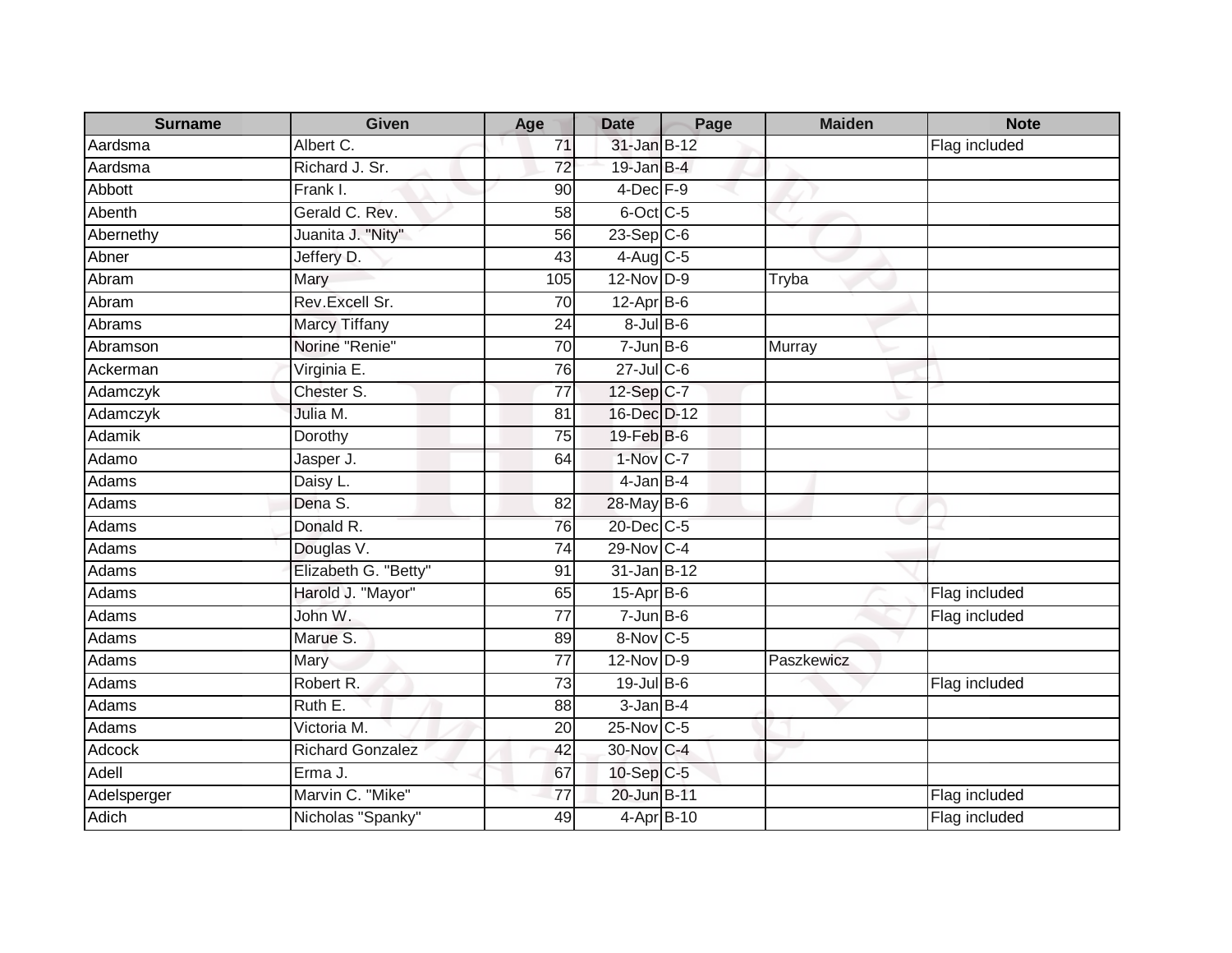| <b>Adkins</b> | Darlene J.                    | 65              | $4-Sep$ D-6             |         |                  |
|---------------|-------------------------------|-----------------|-------------------------|---------|------------------|
| Aggen         | Ethel R.                      | 86              | 6-Feb B-6               | Rinkema |                  |
| Agnew         | Ruth A.                       | 78              | 13-Mar B-6              |         |                  |
| Aguilar       | Sarah (Mamata)                | 97              | $9$ -Jan $B$ -4         |         |                  |
| Aguilera      | Louis                         | $\overline{72}$ | 28-Oct D-5              |         |                  |
| Aguirre       | Antonio                       | 94              | 14-Nov C-8              |         |                  |
| Aguirre       | Emmanuel M.                   | 51              | $2$ -Jun $B$ -6         |         |                  |
| Ahlgren       | Warren Kenneth Sr.<br>"Ducky" | 82              | 14-Aug D-5              |         |                  |
| Ahlquist      | Virginia Lee "Jean"           |                 | $20$ -Jan B-5           | Purnell |                  |
| Ahlvin        | Charlotte                     | 82              | $1-Dec$ $D-5$           |         |                  |
| Ahrendt       | Esther Johanna                | 86              | $21$ -Oct D-6           |         |                  |
| Ahrendt       | Margaret E.                   | 88              | 24-Apr B-6              |         |                  |
| Aicher        | Eleanor E.                    | 88              | 24-Aug C-7              |         |                  |
| <b>Akers</b>  | Jean Palmer                   | $\overline{74}$ | 22-Oct D-9              |         |                  |
| Alamillo      | Loyda Esther                  | 57              | 14-Feb B-12             | Malave  | Picture included |
| Alb           | George G.                     | 36              | 19-Sep C-7              |         |                  |
| Albert        | George E.                     | 90              | 8-Feb B-6               |         |                  |
| Albert        | Kathleen S.                   | 36              | 5-May B-6               |         |                  |
| Albert        | <b>Wayne Raymond</b>          | 50              | $29$ -Dec $C$ -6        |         |                  |
| Albrecht      | Donald E. "Red"               | 71              | 23-May B-12             |         |                  |
| Albright      | Harvey E.                     | 76              | 30-Jul C-5              |         | Flag included    |
| Alcantar      | Laucelle M. "Lucy"            | 26              | $1-Oct$ $C-6$           |         | Picture noted    |
| Aleksy        | Jacob                         | 79              | $7-Feb$ B-12            |         |                  |
| Alexander     | Charles "Larry"               | 66              | $27$ -Jan B-4           |         | Flag included    |
| Alexander     | David J.                      | 74              | 6-Jan B-4               |         | Flag included    |
| Alexander     | Florence Margaret Kosina      | 81              | $20-Sep$ <sub>C-4</sub> |         |                  |
| Alexander     | Paul A.                       | 81              | $21$ -Jun B-6           |         |                  |
| Alkovich      | Joanna T.                     | 88              | 10-Sep C-5              | Tomczak |                  |
| Allen         | Harry Dean                    | 45              | 13-Sep C-4              |         |                  |
| Allen         | Leola                         |                 | 24-Jun B-6              |         |                  |
| Allen         | Maude Dorothy "Pat"           | 80              | $25-Sep D-7$            |         |                  |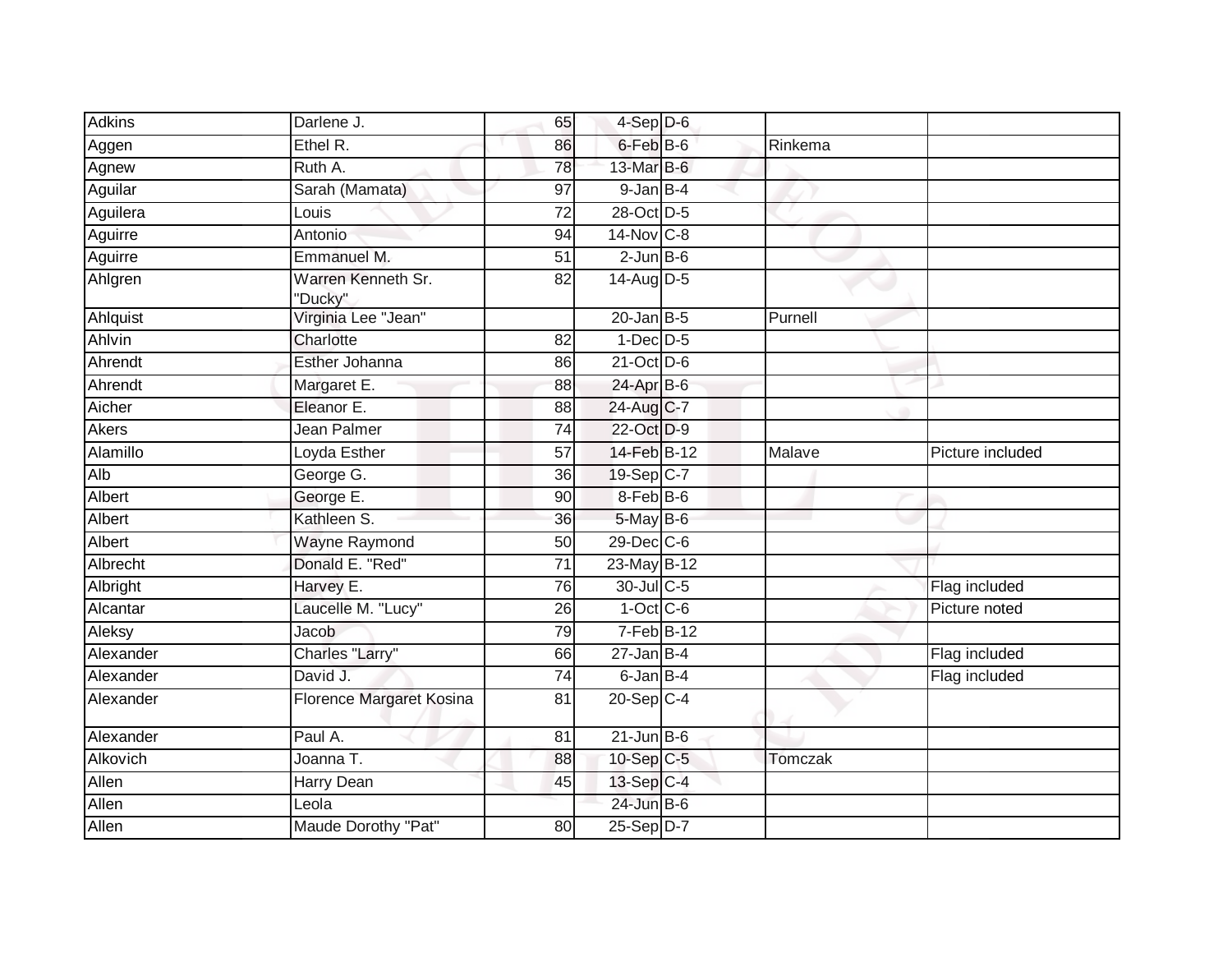| <b>Alliod</b> | Guido                  | 75              | 20-May B-6       |           | Flag included |
|---------------|------------------------|-----------------|------------------|-----------|---------------|
| <b>Alliss</b> | Frank                  | 88              | 22-Jul B-6       |           |               |
| Allush        | Anna                   | 87              | 3-Jan B-4        | Gatackich |               |
| Altenhof      | Joseph T.              | 87              | $7-Sep$ $C-6$    |           |               |
| Altman        | Barbara A.             | 60              | 10-Oct C-8       | Potter    |               |
| Alvarez       | Carlos J.              | 48              | 18-May B-6       |           |               |
| Amaro         | Anthony                | 65              | 19-Oct C-5       |           |               |
| Ambler        | <b>Grant Kaleb</b>     |                 | 31-Aug C-6       |           |               |
| Ameling       | Louis H.               | 84              | $20$ -Feb $B$ -6 |           |               |
| Amelse        | Anna Mae               | 74              | 16-Dec D-7       |           |               |
| Ames          | William D. "Billy"     | 14              | 21-Mar B-11      |           |               |
| Ammer         | Dawn Noreen            | $\overline{72}$ | 29-Nov C-4       | Klein     |               |
| Amodeo        | Joseph P.              | 78              | $12$ -Feb $B$ -6 |           | Flag included |
| Ampelas       | <b>Nikki</b>           | 92              | $5$ -Jul $B$ -6  |           |               |
| Anastos       | Sophia                 | $\overline{74}$ | 11-Aug $C-5$     |           |               |
| Anders        | Josephine R. (Zmija)   |                 | 30-May B-7       |           |               |
| Andersen      | Carl H.                | 78              | 4-May B-6        |           | Flag included |
| Andersen      | Chester M.             | 81              | $17-FebB-6$      |           |               |
| Andersen      | Willis R.              | 80              | 21-Mar B-11      |           | Flag Included |
| Anderson      | Alex O.                | 70              | 31-Dec C-7       |           |               |
| Anderson      | Andrew A. "Andy"       | 65              | $31$ -Jul D-6    |           |               |
| Anderson      | Barbara Ann            | 64              | 3-Aug C-6        |           |               |
| Anderson      | <b>Bess</b>            | 76              | 13-Dec C-3       |           |               |
| Anderson      | Carl A. "Buz"          |                 | 16-Oct D-5       |           |               |
| Anderson      | Carroll F.             | 82              | $1$ -Jan $B-4$   |           |               |
| Anderson      | Charles                | 86              | 3-Feb B-6        |           | Flag included |
| Anderson      | <b>Charles August</b>  | 83              | $2$ -Nov $C$ -6  |           |               |
| Anderson      | Chuck D.               | 59              | $5$ -Jan $B-4$   |           |               |
| Anderson      | Dolores J.             | 62              | 14-Sep C-6       | Salter    |               |
| Anderson      | Elmer E.               | 98              | 15-Dec D-7       |           |               |
| Anderson      | <b>Emilie Bushnell</b> |                 | 8-Nov C-4        | Neckar    |               |
| Anderson      | Fredrick L.            | 64              | 10-Oct C-8       |           |               |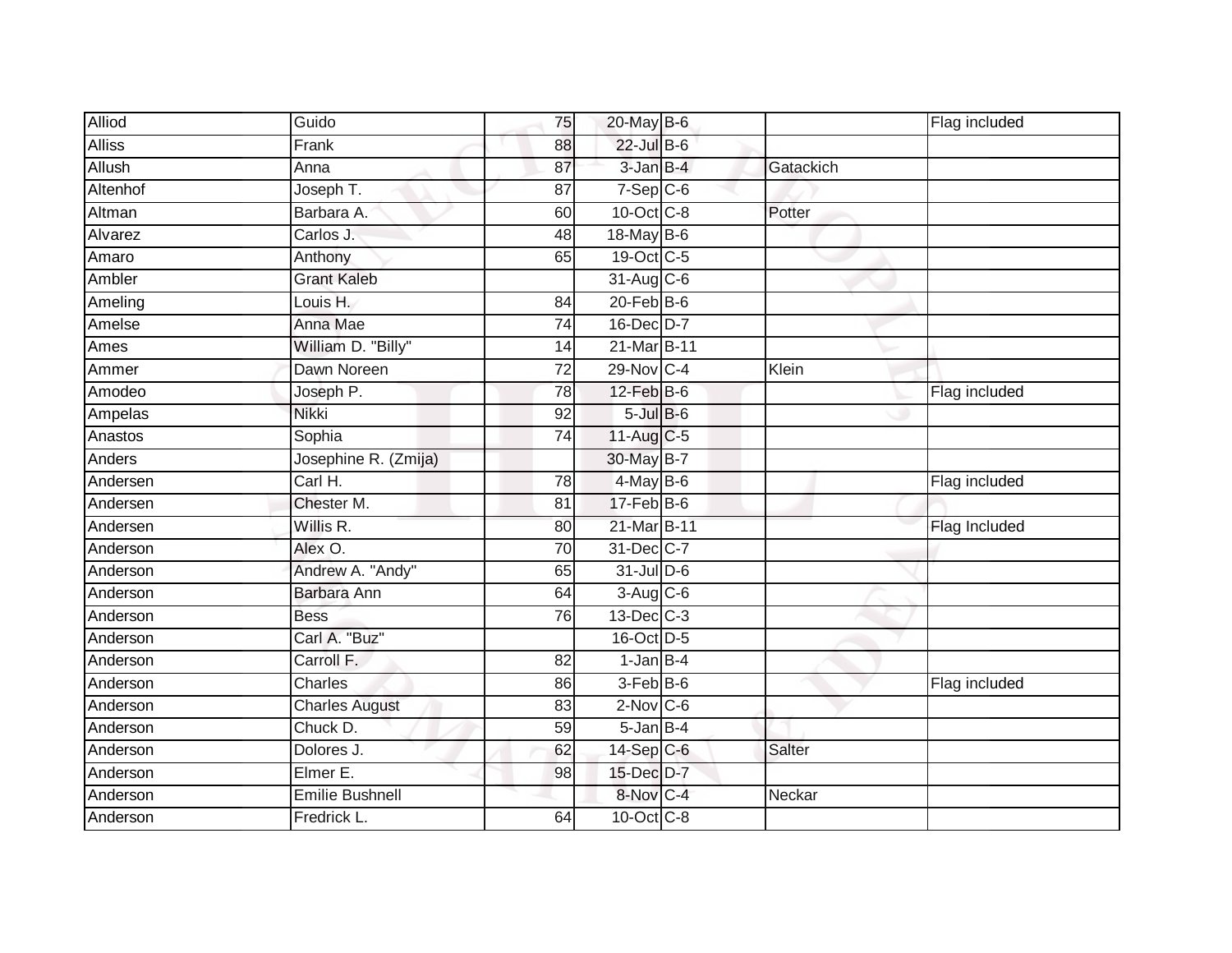| Anderson        | Hazel R.                 | 96              | 5-May B-6              | Riggle        |                  |
|-----------------|--------------------------|-----------------|------------------------|---------------|------------------|
| Anderson        | Kenneth Ronald "Kenny"   | 60              | $10$ -Jan B-10         |               |                  |
| Anderson        | Lillian $\overline{C}$ . | 92              | 26-May B-6             |               |                  |
| Anderson        | Lillian R.               | 76              | 23-Oct D-6             |               |                  |
| Anderson        | Louise Theresa           | 58              | $5-Aug$ $C-6$          | Massa         |                  |
| Anderson        | Marjorie M.              | 67              | 12-Nov D-9             |               |                  |
| Anderson        | Mary                     | 80              | 25-Oct C-4             | Perry         |                  |
| Anderson        | Mary Jane Makinney       | 84              | 8-Jan B-4              |               |                  |
| Anderson        | Robert A.                | 49              | $11$ -May B-6          |               |                  |
| Anderson        | <b>Trevor Cole</b>       | 8 days          | $9-Aug$ <sub>C-5</sub> |               |                  |
| Anderson-DeVine | Johnnie Lee              | 75              | $7-May$ B-6            | Logan         |                  |
| Andrews         | Edward S.                | 66              | 3-Jan B-4              |               |                  |
| Andrews         | Jane F.                  | 88              | $10$ -Jun $B$ -6       | <b>Blair</b>  |                  |
| Andrews         | Kathryn B.               | 78              | $7-Nov$ <sub>C-6</sub> | <b>Banker</b> |                  |
| Angel           | Harry                    | 79              | 3-Feb B-6              |               |                  |
| Angotti         | Ugo L.                   | 77              | $9$ -Mar $B$ -6        |               |                  |
| Anspach         | Raymond J. "Gringo"      | 63              | 22-Aug C-8             |               | Flag included    |
| Anstey          | Marjorie A. "Pal"        | 86              | 12-Mar B-6             |               |                  |
| Antal           | John                     | 88              | 30-May B-12            |               |                  |
| Antie           | Judy                     | 55              | 26-Dec C-7             |               |                  |
| Antkowiak       | Edward S.                | 84              | 28-Aug D-6             |               | Flag included    |
| Antkowiak       | Lottie Irene             | 81              | $5$ -Dec $C$ -6        |               |                  |
| Antle           | Judy                     | 55              | $24$ -Dec $C-5$        |               |                  |
| Anton           | Robert J.                | 49              | $29-Apr$ B-6           |               |                  |
| Antonaglia      | Ralph                    | $\overline{73}$ | $2$ -Jul B-6           |               |                  |
| Appleton        | Luella I.                | 86              | $17 - Jun$ B-6         |               |                  |
| Araiza          | Delia                    | 59              | $30 - Jan$ B-4         |               | Picture included |
| Arambula        | Jason "Pinksta"          | 19              | $27-Sep$ C-4           |               |                  |
| Ard             | Evelyn                   | 70              | 27-Aug C-5             |               |                  |
| Arden           | John                     | 80              | 15-Dec D-7             |               |                  |
| Arent           | Rosemarie F.             | 64              | $29$ -Jan B-4          |               |                  |
| Armstrong       | John Jr.                 | 66              | 6-Nov F-5              |               | Flag included    |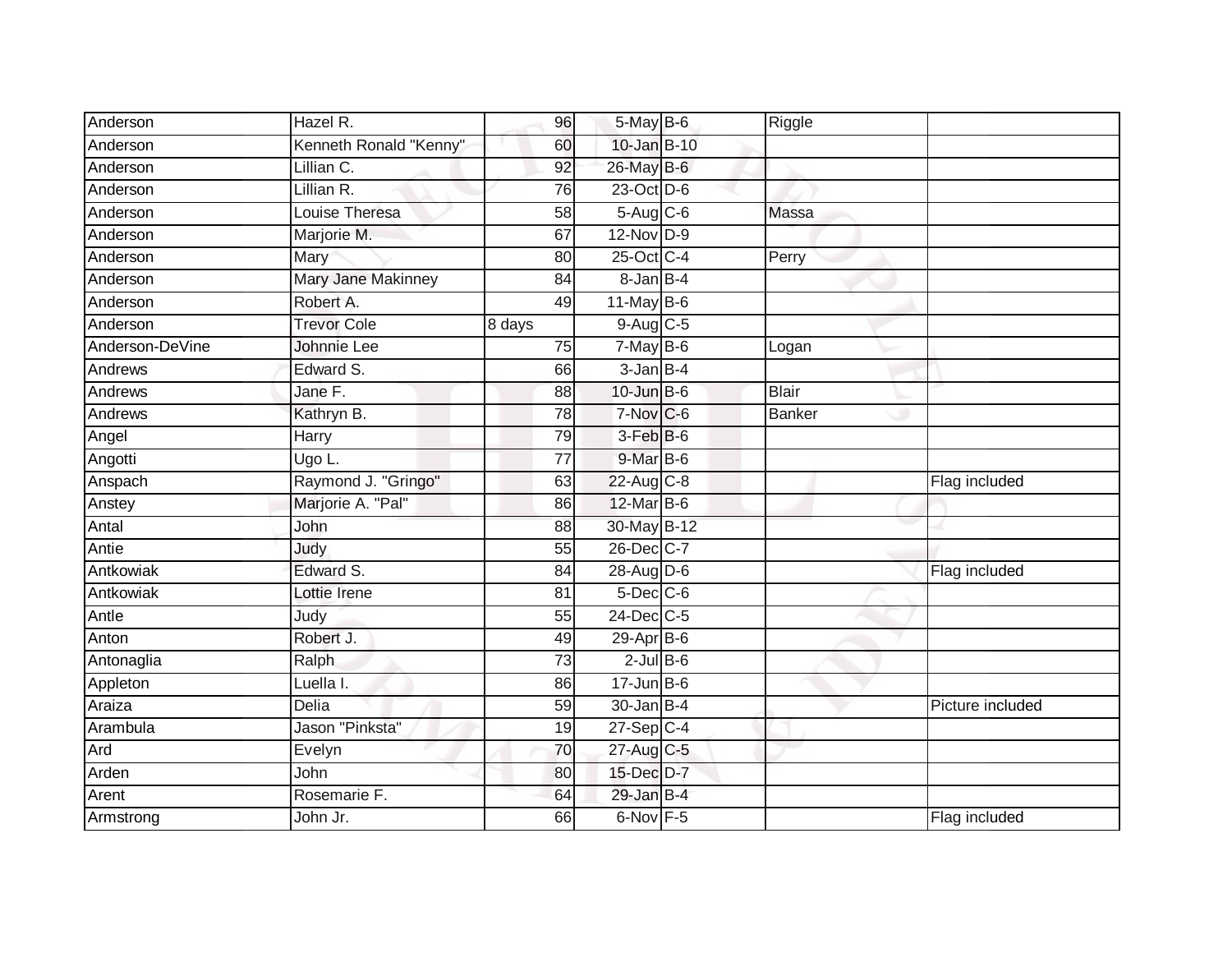| Arndt        | Mildred H.             | 86              | 5-Feb B-6         |          |                                                |
|--------------|------------------------|-----------------|-------------------|----------|------------------------------------------------|
| Arndt        | Tarfilla " Lillian"    | 81              | $24$ -Jun $B$ -6  |          |                                                |
| Arney        | Roxie "Jo" F.          | 79              | $21-SepC-6$       | Johnston |                                                |
| Arnold       | Dennis D.              | 55              | 17-Oct C-9        |          |                                                |
| Arnold       | Kenneth E.             | $\overline{74}$ | 18-Sep D-7        |          |                                                |
| Arstrong     | Helen                  | 86              | $9$ -Jun $B-4$    | Imre     |                                                |
| Artuso       | Linda J.               |                 | 28-Dec C-4        |          |                                                |
| Arvay        | Jo Ann R.              | 51              | $7-Feb$ B-12      |          |                                                |
| Arvia        | Frank J.               | 90              | $27 - Feb$ B-6    |          |                                                |
| Arzich       | Kathryn                | 93              | 13-Jun B-12       |          |                                                |
| Arzich       | Mary R.                | 87              | 19-May $B-6$      |          |                                                |
| Asbery       | Terrie W.              |                 | $7-Sep$ C-5       |          |                                                |
| Ascbok       | Barry A.               | 54              | 22-Nov C-4        |          |                                                |
| Ashby        | <b>Charles Roy</b>     | $\overline{77}$ | 13-May B-6        |          |                                                |
| Ashcraft     | Jesse A.               | 76              | $20$ -Apr $B$ -6  |          | Flag included                                  |
| Ashcraft     | Mary E.                | 91              | 30-Jun B-6        | Kovach   |                                                |
| Ashenbrener  | Corrine "Corky"        | 69              | 28-Dec C-4        | Becker   |                                                |
| Ashley       | Ernest E. "Mayor"      | 91              | $25$ -Jun $B$ -6  |          |                                                |
| Atehortua    | Maria A.               | 87              | $17$ -Jun B-6     |          |                                                |
| Athens       | William A. Jr.         | 39              | $8$ -Dec $D-5$    |          |                                                |
| Atkinson     | <b>Ruth Louise</b>     | 81              | $14$ -May B-6     |          |                                                |
| <b>Atsas</b> | <b>Alice Hope</b>      | 76              | $2$ -Dec $D-5$    |          |                                                |
| Atteberry    | Gerald M.              | 61              | 24-Aug C-7        |          | Flag included                                  |
| Atwell       | Eleanor                | 73              | 23-May B-12       |          |                                                |
| Augustyn     | Charles A.             | $\overline{76}$ | $17 - Jun$ B-6    |          | Flag included                                  |
| Ault         | Donna Karen            |                 | 88 Febuary 16 B-6 |          |                                                |
| Ausenbaugh   | <b>William Douglas</b> | $\overline{71}$ | $15$ -May B-6     |          |                                                |
| Austgen      | Henry Leo              | 98              | $25$ -Jan B-4     |          |                                                |
| Austin       | Ada Mae                | 74              | $18$ -Jan B-4     | Stefan   |                                                |
| Austin       | Bernice M.             | 90              | 16-Aug C-4        |          | Full name Bernice M.<br>Marcrom Austin Gilbert |
| Austin       | Bert C.                | 75              | 28-Dec C-4        |          |                                                |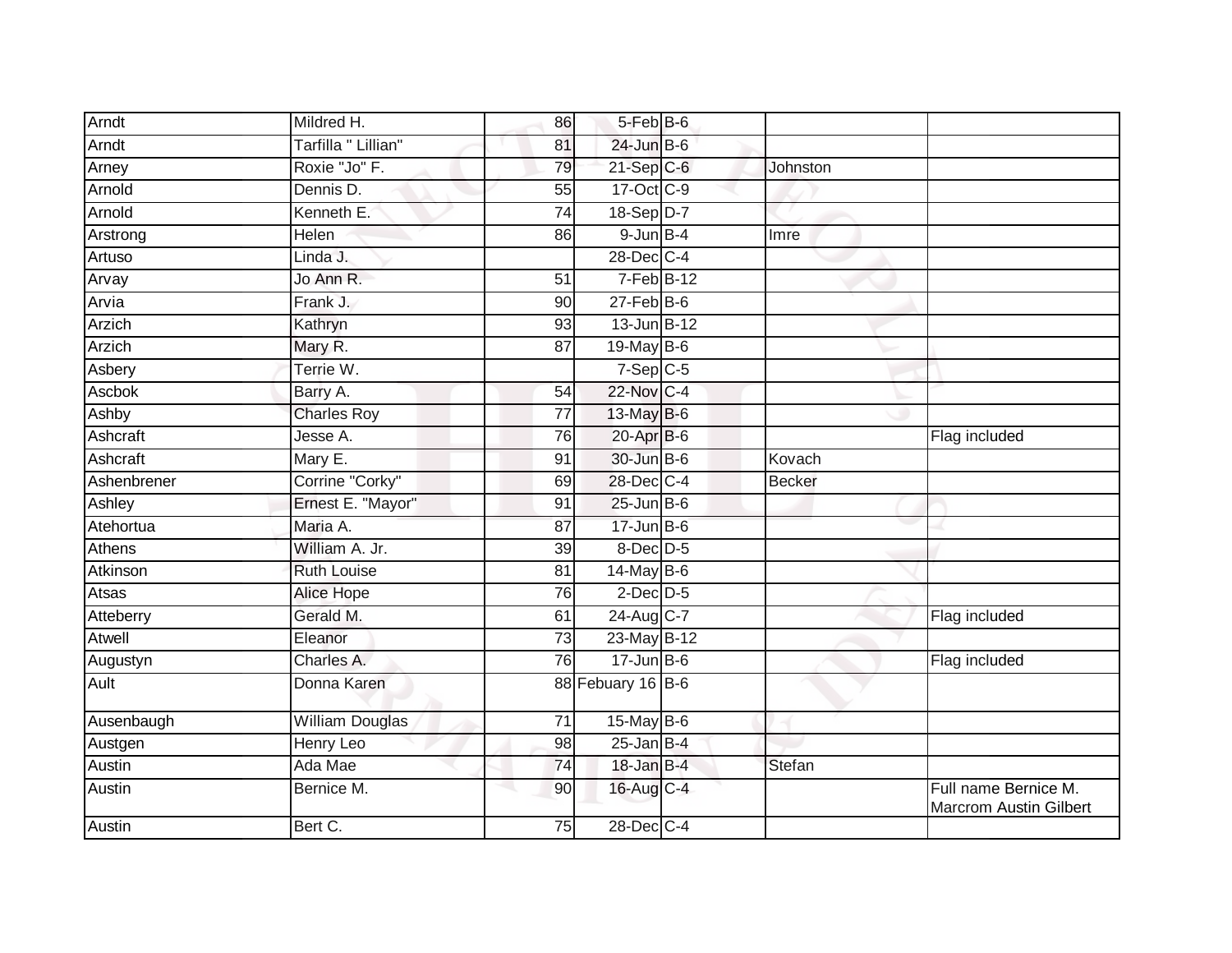| Austin            | Irma R.              | 85              | $24$ -Feb $B$ -6     | Ford    |                  |
|-------------------|----------------------|-----------------|----------------------|---------|------------------|
| Austin            | Thomas "Bob"         | 73              | 28-Sep C-5           |         |                  |
| Auten             | Marie D.             | 87              | 21-Mar B-11          |         |                  |
| Autry             | Terry W.             | 51              | 31-Jan B-13          |         |                  |
| Avenatti          | Louis J.             | 68              | $12$ -Dec $C$ -6     |         |                  |
| Avila             | Maria Encarnacion    | 87              | $10$ -Jul $B$ -6     |         |                  |
| Awe               | Pauline E.           | 103             | 18-Sep D-7           | Buhr    |                  |
| Axtman            | Ann                  | 84              | $27 - Dec$ C-3       |         |                  |
| Azad              | Isaac "Joe"          | $\overline{73}$ | 15-Mar B-6           |         |                  |
| Baade             | Ruth D.              | 83              | 16-Aug C-4           | Paulsen |                  |
| <b>Babbit</b>     | <b>Belbert</b>       | 95              | $13$ -May B-6        |         |                  |
| Babcock           | Bernice P.           | $\overline{75}$ | $15-Sep$ C-6         |         |                  |
| <b>Babich</b>     | Gladys "Dollie"      | 86              | $21$ -Jul B-6        |         |                  |
| <b>Babilla</b>    | Eugene S.            | $\overline{72}$ | 6-Feb <sup>B-6</sup> |         |                  |
| <b>Babusiak</b>   | Steve E.             | 79              | 5-Apr B-6            |         |                  |
| <b>Bach</b>       | Harry J.             | $\overline{71}$ | 11-May B-6           |         |                  |
| Bach              | Louise C.            | 85              | $3 - Jun$ B-6        |         |                  |
| Bachar            | Amelia               | 65              | $13$ -Feb $B$ -6     |         |                  |
| <b>Back</b>       | John                 | 59              | 26-Oct C-4           |         |                  |
| Backe             | Gerald W. Sr.        |                 | 30-Dec D-5           |         |                  |
| Bacon             | <b>Robert Lee</b>    | 63              | 3-Feb B-6            |         |                  |
| Badger            | Florence A.          | $\overline{87}$ | 30-Oct F-5           |         |                  |
| Badillo           | Jaime A.             | 62              | 17-Aug C-7           |         |                  |
| <b>Badis</b>      | Vaselekia "Betty"    | 81              | $25$ -Jan B-4        |         |                  |
| Baeza             | Jose                 | 72              | $6-Sep$ C-4          |         |                  |
| Baeza             | Jose (Antonio)       | $\overline{72}$ | $7-SepC-5$           |         |                  |
| <b>Bafaloukos</b> | Andrew               | 47              | $5$ -Jul $B$ -6      |         |                  |
| Baggett           | Demetris "Mooky"     | 25              | 17-Nov D-7           |         |                  |
| Baginski          | Matthew "Matt"       | $\overline{71}$ | 18-May B-6           |         |                  |
| Bailey            | Gusta Lee            | 72              | 18-Nov D-4           | Boyt    |                  |
| Bailey            | <b>Jasmine Marie</b> | 8               | $2$ -Jul B-6         |         | Picture included |
| <b>Bailey</b>     | Sam Sr.              | $\overline{77}$ | 25-Jul B-12          |         |                  |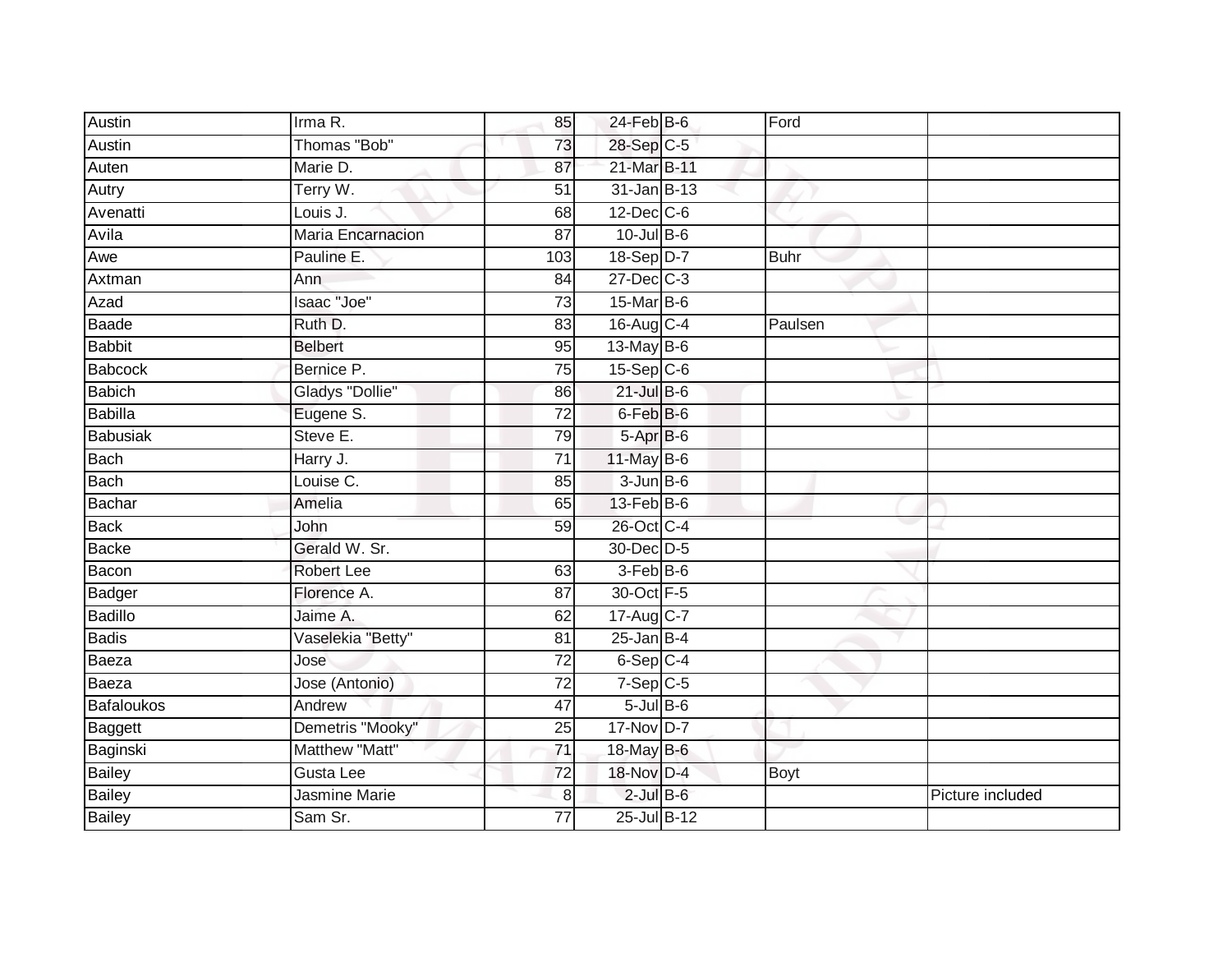| Bain                  | William M. "Bill"    | 80              | 30-Nov C-4        |            | Picture and Flag included |
|-----------------------|----------------------|-----------------|-------------------|------------|---------------------------|
| Bainbridge            | James E. "Feeks"     | 77              | 26-May B-6        |            | Flag included             |
| <b>Baines</b>         | <b>Delores May</b>   | 66              | $14$ -Aug D-5     |            |                           |
| <b>Baiz</b>           | Jesus N.             | 80              | 10-Jan B-10       |            |                           |
| <b>Bakala</b>         | Betty L.             | 70              | 18-Jul B-12       |            |                           |
| <b>Baker</b>          | April E.             | 20              | $17-NovD-7$       |            |                           |
| <b>Baker</b>          | Bessie M.            | 87              | $21$ -Dec $C-6$   | Martin     |                           |
| <b>Baker</b>          | <b>Dimitrios</b>     |                 | $22$ -Feb $B$ -6  |            |                           |
| <b>Baker</b>          | Irene                | 89              | 16-Nov E-6        |            |                           |
| <b>Baker</b>          | Richard L.           | 69              | $2-Aug$ $C-3$     |            | Falg included             |
| <b>Bakker</b>         | Cornelia "Connie" J. | 86              | 10-Jan B-10       |            |                           |
| Bakota                | Victoria             |                 | $23$ -Jun $B$ -6  | Krygoski   |                           |
| <b>Balas</b>          | Helen A.             | 88              | $6 -$ Apr $B - 6$ |            |                           |
| <b>Balazs</b>         | <b>Steve</b>         | 70              | 3-Nov D-7         |            |                           |
| Balboa                | Juan                 | 50              | 11-Dec F-5        |            |                           |
| Balboa                | Michael              | 48              | 31-Dec C-7        |            |                           |
| Balderrama            | Ronald E.            | 53              | $14$ -Jun $B$ -6  |            | Flag included             |
| Baldino               | Charlotte            | 67              | 10-Dec D-16       | Yuratovac  |                           |
| <b>Baldwin</b>        | Rebecca              | 61              | 29-Aug C-5        |            |                           |
| <b>Bales</b>          | Turner "Gene"        | $\overline{74}$ | 28-Aug D-6        |            |                           |
| Ball                  | Arthur J.            | 77              | $20$ -Feb $B$ -6  |            |                           |
| Ball                  | Mary D.              | 74              | 15-Nov C-3        |            |                           |
| <b>Ballas</b>         | Richard G.           | 64              | $26$ -May B-6     |            |                           |
| <b>Ballou</b>         | Ralph A. Sr.         | 86              | 25-Mar B-6        |            |                           |
| Balog                 | Mary T.              | $\overline{82}$ | 19-May B-6        |            |                           |
| Balog                 | Ruth                 | 88              | $2-MarB-7$        |            |                           |
| Bandstra              | Nellie C.            | 80              | $5$ -May $B$ -6   | Persenaire |                           |
| <b>Banks-Lewis</b>    | <b>Barbara</b>       | 47              | 30-Sep C-6        |            |                           |
| <b>Banks-Williams</b> | Johnnie "Mae"        | 47              | 3-Feb B-7         |            |                           |
| Banning               | Forrest L.           | 69              | 7-May B-6         |            |                           |
| Bannister             | Helen                | 89              | 16-Apr B-6        |            |                           |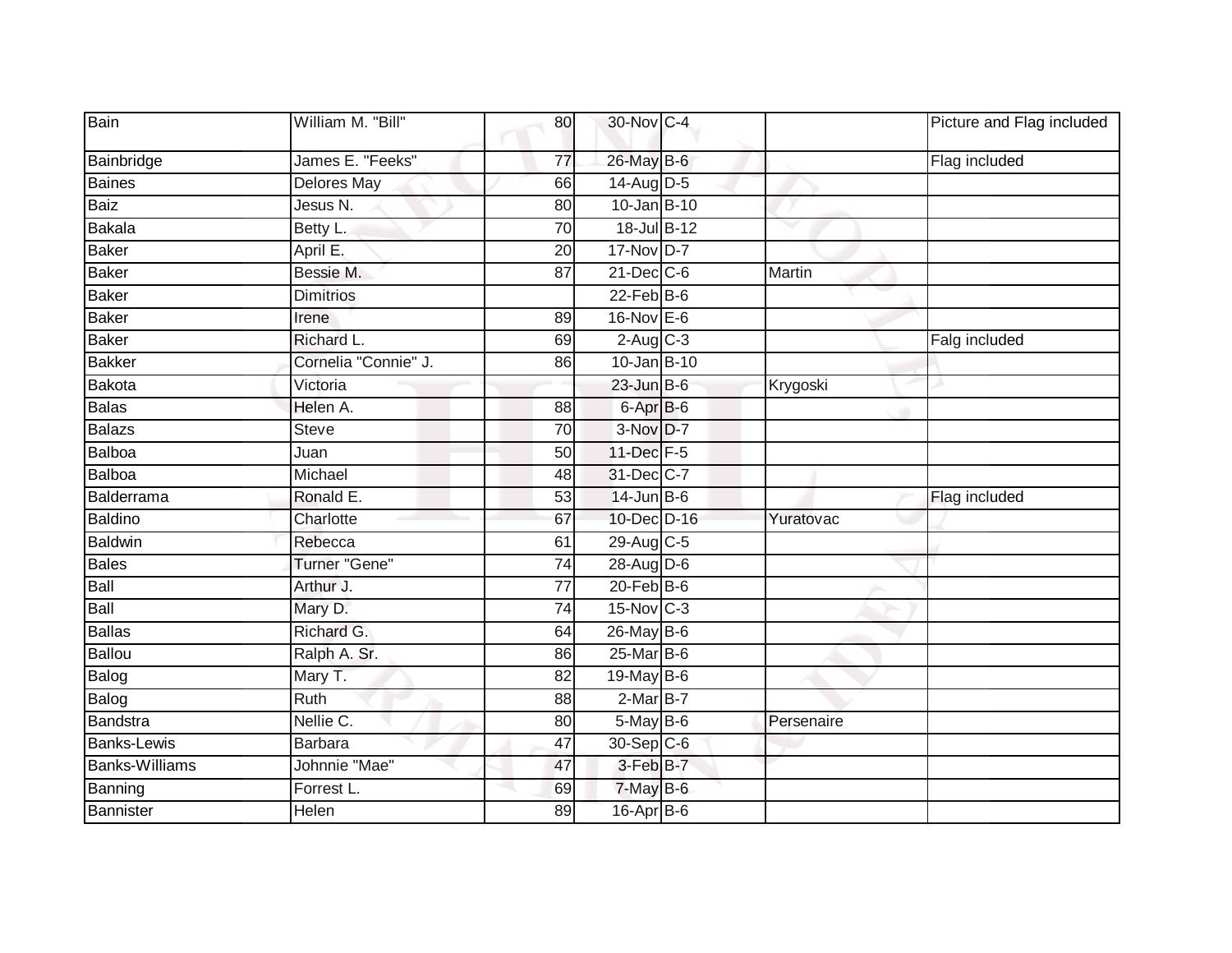| Banyai            | Steve A.                 | 81              | 26-Apr B-6      |             |                                                |
|-------------------|--------------------------|-----------------|-----------------|-------------|------------------------------------------------|
| Baradziej         | Floyd P. "Fliver"        | 91              | $12$ -Jun $B-6$ |             |                                                |
| <b>Baran</b>      | <b>Marion</b>            | 82              | 26-Sep C-9      |             |                                                |
| <b>Baranek</b>    | Mary C.                  | 41              | $5-Mar$ B-6     |             |                                                |
| <b>Baranowski</b> | Henry                    | 85              | 3-Mar B-6       |             |                                                |
| Baranowski        | Sarah Boardman           | 66              | $2$ -Feb $B$ -6 |             |                                                |
| Baranski          | Kenneth F. "Bone Head"   | 41              | $26$ -Jan B-4   |             |                                                |
| Barbosa           | Olivia                   | 53              | 17-Aug C-7      | Gonzalez    |                                                |
| <b>Barenie</b>    | Ina L.                   | 94              | 18-Oct C-4      | Spencer     |                                                |
| Barenie           | Joseph Klien             | 18              | 29-Nov C-5      |             |                                                |
| <b>Barker</b>     | Sandra Leola             | 52              | $1-Aug$ $C-8$   | Reese       | Full name Sandra Leola<br>Reese Leavell Barker |
| Barkowski         | Ann I.                   | 66              | 16-Dec D-12     |             |                                                |
| Barna             | Helen S.                 | $\overline{76}$ | 12-Feb B-6      | Sandor      |                                                |
| Barnacky          | William M.               | 82              | 19-Oct C-5      |             |                                                |
| <b>Barnes</b>     | Ethel A.                 | 75              | 18-Jan B-4      |             |                                                |
| Barnes            | Wanda                    | 62              | 20-Nov F-4      |             |                                                |
| Barnett           | Janetta $\overline{C}$ . | 77              | $21$ -May B-6   |             |                                                |
| <b>Barnett</b>    | Roland                   | 69              | 27-Feb B-6      |             | Flag included                                  |
| <b>Barnett</b>    | Rose M.                  | 92              | $1-Sep C-5$     |             |                                                |
| <b>Barnett</b>    | Verdray L. "Barney"      | 81              | 25-Oct C-4      |             |                                                |
| Barney            | Dorothy                  | 71              | $2$ -Dec $D-5$  |             |                                                |
| Barney            | Edward R.                | $\overline{71}$ | 23-Nov E-5      |             | Flag included                                  |
| Barr              | Florence E. (Frame)      | 86              | 19-Nov D-9      |             |                                                |
| <b>Barrins</b>    | Barbara A.               | 55              | $1-Dec$ $D-6$   |             |                                                |
| Barry             | M. Eileen                | 89              | 18-Sep D-7      |             | Picture included                               |
| <b>Barsich</b>    | Margaret L.              | 84              | 11-Dec F-5      |             |                                                |
| <b>Bartlett</b>   | William J.               | 68              | $25$ -Jan B-4   |             |                                                |
| <b>Bartley</b>    | <b>Alice Marie</b>       | 83              | $9-$ Sep $ C-6$ | Lindenmaier |                                                |
| Bartman           | Gordon R.                | 68              | 18-Mar B-6      |             |                                                |
| <b>Bartnick</b>   | Chester <sub>R.</sub>    | 70              | 28-Dec C-4      |             |                                                |
| <b>Bartolac</b>   | Katherine                | 85              | $2$ -Aug $C-3$  |             |                                                |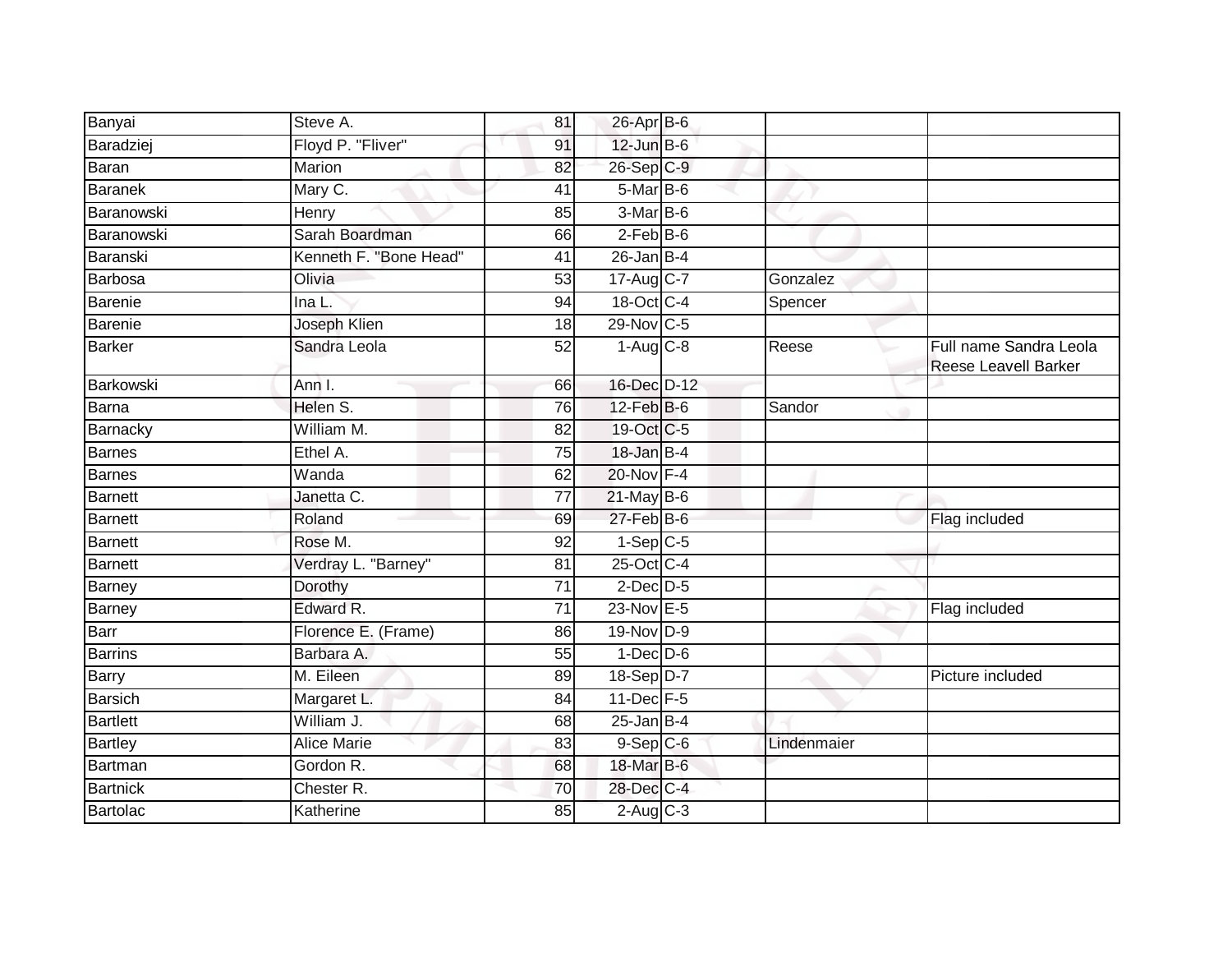| Bartolac        | Ronald J.           | 60              | 23-May B-12       |                   |                                        |
|-----------------|---------------------|-----------------|-------------------|-------------------|----------------------------------------|
| Barton          | Sam                 | 82              | 26-Jun B-7        |                   | Flag and star                          |
| <b>Barton</b>   | Sydwin N. "Syd"     |                 | 11-Jul B-12       |                   |                                        |
| <b>Bartrem</b>  | Mildred J.          | 75              | $22$ -Apr $B$ -6  |                   |                                        |
| Barunica        | Katherine           | 90              | $16-Sep$ C-6      |                   |                                        |
| Basco           | Jane (Basko)        | 77              | $15$ -Apr $B$ -6  |                   |                                        |
| Basco           | Theresa M. "Terry"  | 72              | $7$ -Oct $C$ -6   | Puskarits         |                                        |
| <b>Bass</b>     | Joseph E.           | 82              | $10-Sep$ C-5      |                   |                                        |
| <b>Bass</b>     | Richard Allen Sr.   | 59              | 29-Oct D-11       |                   |                                        |
| <b>Bassett</b>  | Bernard L.          | 76              | 14-May B-6        |                   |                                        |
| <b>Bassow</b>   | Yolanda             | 89              | $23$ -Feb $ B-6 $ |                   |                                        |
| <b>Basta</b>    | Sara                |                 | $11$ -Jan $B-4$   | Jukich            |                                        |
| Bateman         | Merle E.            | 82              | 11-Aug C-5        |                   |                                        |
| Battista        | Benedict L. "Puggy" | 62              | $16$ -Jun $B$ -6  |                   | Flag included                          |
| <b>Battista</b> | Paul L.             | 88              | 13-Oct D-7        |                   |                                        |
| <b>Battle</b>   | Archie A. Sr.       | 51              | 31-Mar B-6        |                   |                                        |
| <b>Battle</b>   | Johnnie T.          | 94              | 26-Aug C-6        |                   |                                        |
| Bauer           | Ann S.              | 83              | $3-Aug$ $C-6$     | Strincevich       |                                        |
| Bauer           | Ella                | 94              | 16-Mar B-6        |                   |                                        |
| Baumgardner     | Calvin R.           | $\overline{74}$ | $9-$ Sep $C-6$    |                   |                                        |
| <b>Bauske</b>   | Sharon K.           | 57              | $1-Dec$ D-5       | Stephen           |                                        |
| <b>Baxter</b>   | Shirley M.          | 81              | $18$ -Feb $ B-6 $ |                   |                                        |
| Bayusz          | Joseph              | 87              | 30-May B-12       |                   |                                        |
| Beach           | Robert E.           | 80              | 22-Dec D-10       |                   |                                        |
| <b>Beams</b>    | Thomas "Tom" E.     | 37              | $27$ -Nov $F-6$   |                   |                                        |
| Beard           | Eila Bernice        | 90              | 16-Dec D-7        |                   |                                        |
| <b>Beard</b>    | Wilburn H.          | 80              | 30-May B-12       |                   |                                        |
| <b>Beatty</b>   | Eldon E. "AL"       |                 | $31$ -Aug C-6     |                   | Flag included                          |
| Beaupain        | Mary                | 76              | 15-Dec D-8        | <b>Dudzienski</b> |                                        |
| Beaver          | Rose M.             |                 | 13-Dec C-3        |                   |                                        |
| <b>Bebenek</b>  | Sophia A.           | 78              | 15-Jul B-6        | Ruzycki           | Full name Sophia A.<br>Bebenek Dupczak |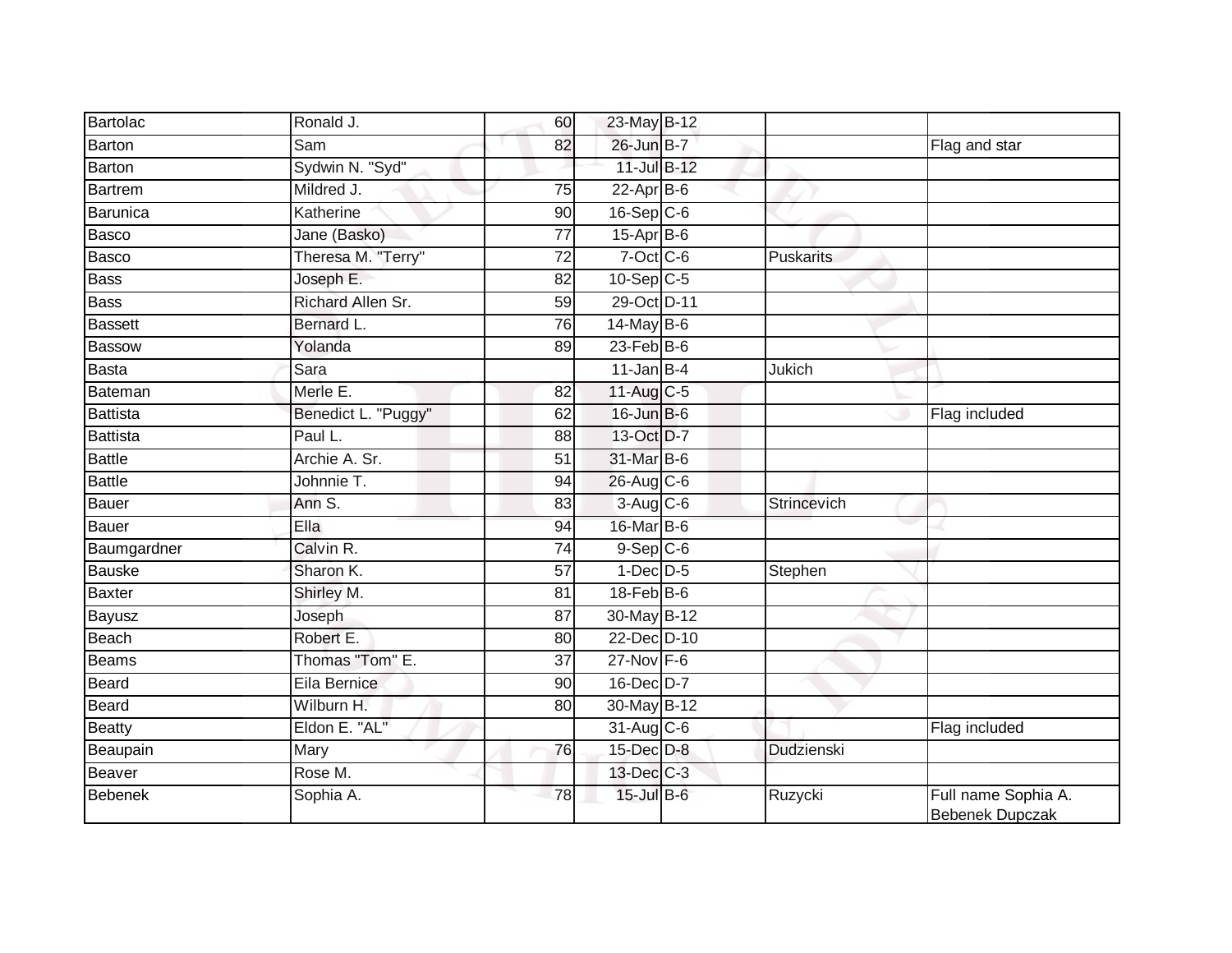| Becerra        | Martin Jr.            | 60              | 9-Mar B-6        |                 |                    |
|----------------|-----------------------|-----------------|------------------|-----------------|--------------------|
| Becker         | Charles A.            | 61              | 30-Apr B-6       |                 |                    |
| Becker         | Edwin J. Sr.          | 89              | 28-Nov C-6       |                 |                    |
| Becker         | Frank T.              | 85              | $1-JunB-6$       |                 |                    |
| <b>Becker</b>  | <b>Hattie Marie</b>   | 85              | $7-Nov$ C-6      |                 |                    |
| Beckman        | Alexander D.          | 12              | $21$ -Apr $B$ -6 |                 |                    |
| Beckman        | Nan A.                | 97              | $2$ -Nov $C$ -6  | <b>Hamilton</b> | Flag included      |
| Becze          | Nancy L. "Robin"      | 45              | $6$ -Aug $C$ -5  |                 |                    |
| Bedard         | Darlene S.            | 55              | 16-Jun B-6       |                 |                    |
| Bednarowicz    | Bogdan K.             | 59              | 31-Aug C-6       |                 |                    |
| Bedner         | Mary M.               | 89              | 18-May B-6       |                 |                    |
| <b>Bedocs</b>  | Loretta               | 65              | 15-Nov C-3       |                 |                    |
| <b>Beenes</b>  | Renetta               | 86              | 28-May B-6       |                 |                    |
| <b>Begley</b>  | Evelyn M.             | 74              | 25-Nov C-5       | Brannon         |                    |
| Beiermeister   | George H.             | $\overline{90}$ | $2$ -Dec $D$ -5  |                 |                    |
| Bein           | Alice A.              | 61              | 10-Oct C-8       |                 |                    |
| Beitler        | <b>Berthold</b>       | 88              | 24-Oct C-8       |                 |                    |
| Belancin       | Mary Ann C.           | 63              | 31-Aug C-6       |                 |                    |
| Belancin       | Mary Ann C.           | 63              | 29-Aug C-6       |                 |                    |
| Belcher        | <b>William Larry</b>  | 56              | 10-Aug C-7       |                 |                    |
| Bell           | Algienon              | 82              | 14-Jul B-6       |                 |                    |
| Bell           | Dorothy               | 85              | 13-Dec C-3       |                 | <b>Bell Brogan</b> |
| Bell           | Jennie R.             | 80              | $23$ -Feb $B$ -6 |                 |                    |
| Bell           | Thelma M.             | 80              | 28-Mar B-12      |                 |                    |
| Bella          | Joanna F.             | 78              | $23-Sep$ $C-6$   |                 |                    |
| Bellamy        | Gregory A.            | 35              | 14-Mar B-10      |                 |                    |
| Bellamy        | James W.              | 76              | 28-Feb B-11      |                 |                    |
| Beluschak      | Marguerite E.         | 88              | 3-May B-10       |                 |                    |
| Benain         | <b>Charles Marcus</b> | 28              | 28-Sep C-5       |                 |                    |
| Benda          | Mildred B.            | 79              | $21$ -Aug D-6    | <b>Musilek</b>  |                    |
| Bendell        | Neta E.               | 76              | $9$ -Jul $B$ -8  | Yost            |                    |
| <b>Benedek</b> | Ann                   | 80              | 19-May B-6       | Vieckus         |                    |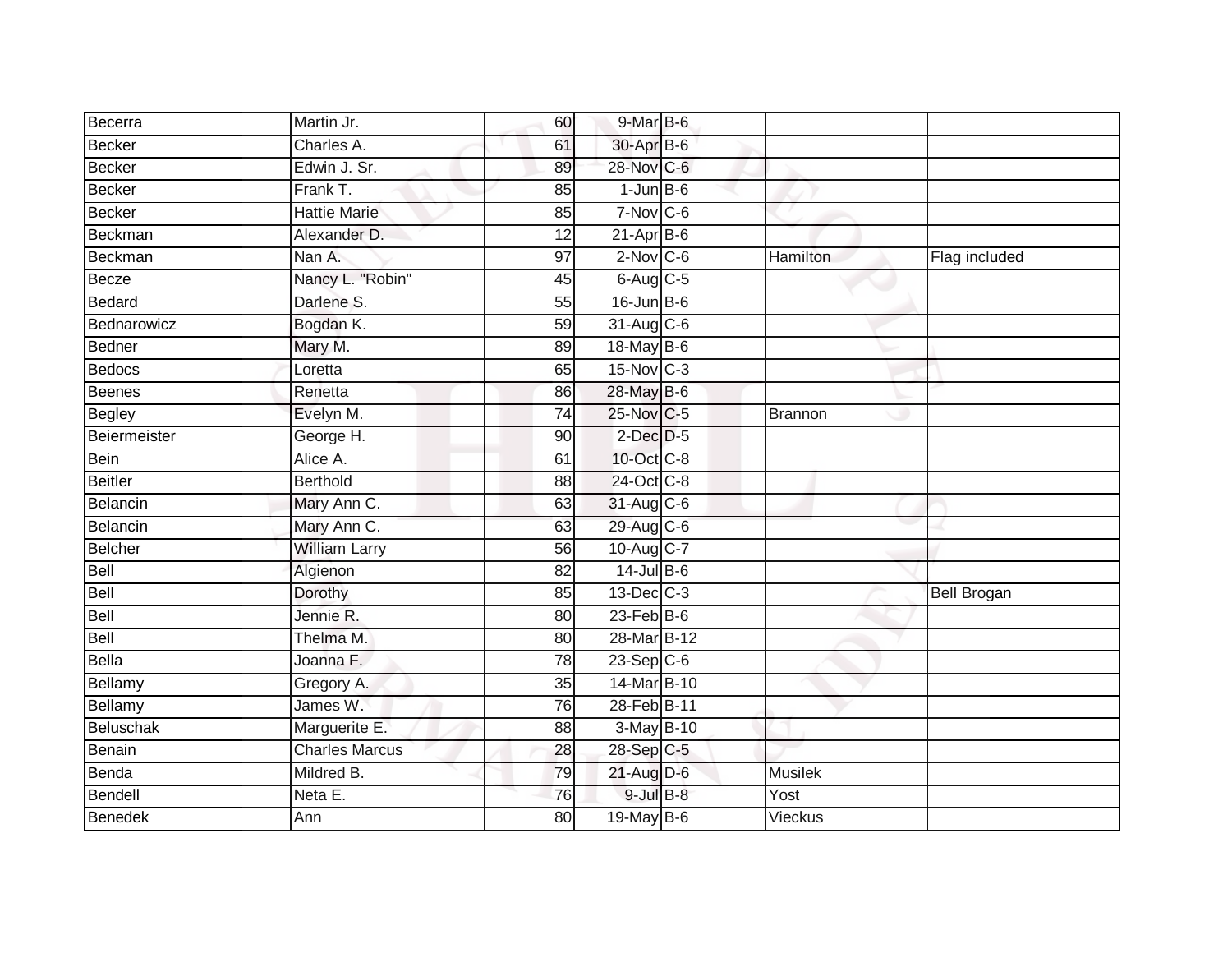| Benedict          | George                 | 77              | 14-Dec C-5              |          |               |
|-------------------|------------------------|-----------------|-------------------------|----------|---------------|
| Beneturski        | John B. "J.B."         | 68              | $2$ -Feb $B$ -6         |          | Flag included |
| Benjamin          | <b>Myron Mitchell</b>  | 64              | 18-Oct C-4              |          |               |
| Benkovich         | Adrienne               | 89              | $26$ -Feb $B$ -6        |          |               |
| <b>Benne</b>      | Robert J.              | $\overline{77}$ | $4-FebB-6$              |          |               |
| <b>Bennett</b>    | Margaret M.            | $\overline{71}$ | $12-Sep$ <sub>C-7</sub> |          |               |
| <b>Bennett</b>    | <b>Pauline Marie</b>   | 85              | 18-Jul B-12             |          |               |
| Beno              | Augustine F.           | 90              | 30-Aug C-4              |          | Flag included |
| Beno              | George                 | 71              | $10$ -Nov D-6           |          |               |
| Benoit            | Emily G. (Treadway)    | 95              | $6$ -Jun $B-12$         |          |               |
| Benson            | Elizabeth J.           |                 | 18-Apr B-12             |          | Picture noted |
| Benson            | <b>Irene Elizabeth</b> | 81              | $21$ -Jun $B$ -6        | Adamchik |               |
| Benton            | Louise A.              | 86              | 30-Jan B-4              | Thyen    |               |
| <b>Berbeco</b>    | Cecile (Willis)        | $\overline{77}$ | $24$ -Jan B-4           | Edwards  |               |
| Berda             | John V. "Bill"         | $\overline{77}$ | 28-Mar B-12             |          | Flag included |
| <b>Berdine</b>    | Gerald L.              | 59              | 30-Apr B-6              |          |               |
| Berdovich         | Barbara M.             | 79              | $1-Nov$ C-7             |          |               |
| Bereolos          | Roberta L.             | 63              | 14-Aug D-5              |          |               |
| Berg              | Eugene Lowell "Gene"   | 71              | 25-Nov C-5              |          |               |
| Berg              | <b>Rex Allen</b>       | 80              | 27-Aug C-5              |          |               |
| Berger            | Edward                 | 79              | 19-Nov D-10             |          | Flag included |
| Bergeron          | Mark A.                | 38              | $12$ -Jul B-6           |          |               |
| <b>Bergiel</b>    | Eleanore B.            | $\overline{74}$ | $11$ -Jun $B$ -6        |          |               |
| Berglund          | Norman A.              | 68              | $22$ -Jan B-4           |          |               |
| Bergman           | Dorothy I.             | 75              | $10$ -Nov D-6           |          |               |
| Bergner           | Harry                  | 77              | $15-Sep$ C-6            |          | Flag included |
| Bergstedt         | Mary E.                | 63              | $10$ -May B-6           |          |               |
| <b>Berley</b>     | June F.                | 69              | $20$ -Jan B-4           |          |               |
| Bermingham-Durfee | Winifred J.            | 78              | 13-Jul B-6              | Putnam   |               |
| Bernal            | Roger                  | 68              | 28-Dec C-4              |          |               |
| <b>Bernath</b>    | Loretta C.             | $\overline{77}$ | 2-May B-12              | Kilinski |               |
| <b>Berndt</b>     | Ray A.                 | $\overline{81}$ | $4$ -Dec $F-9$          |          |               |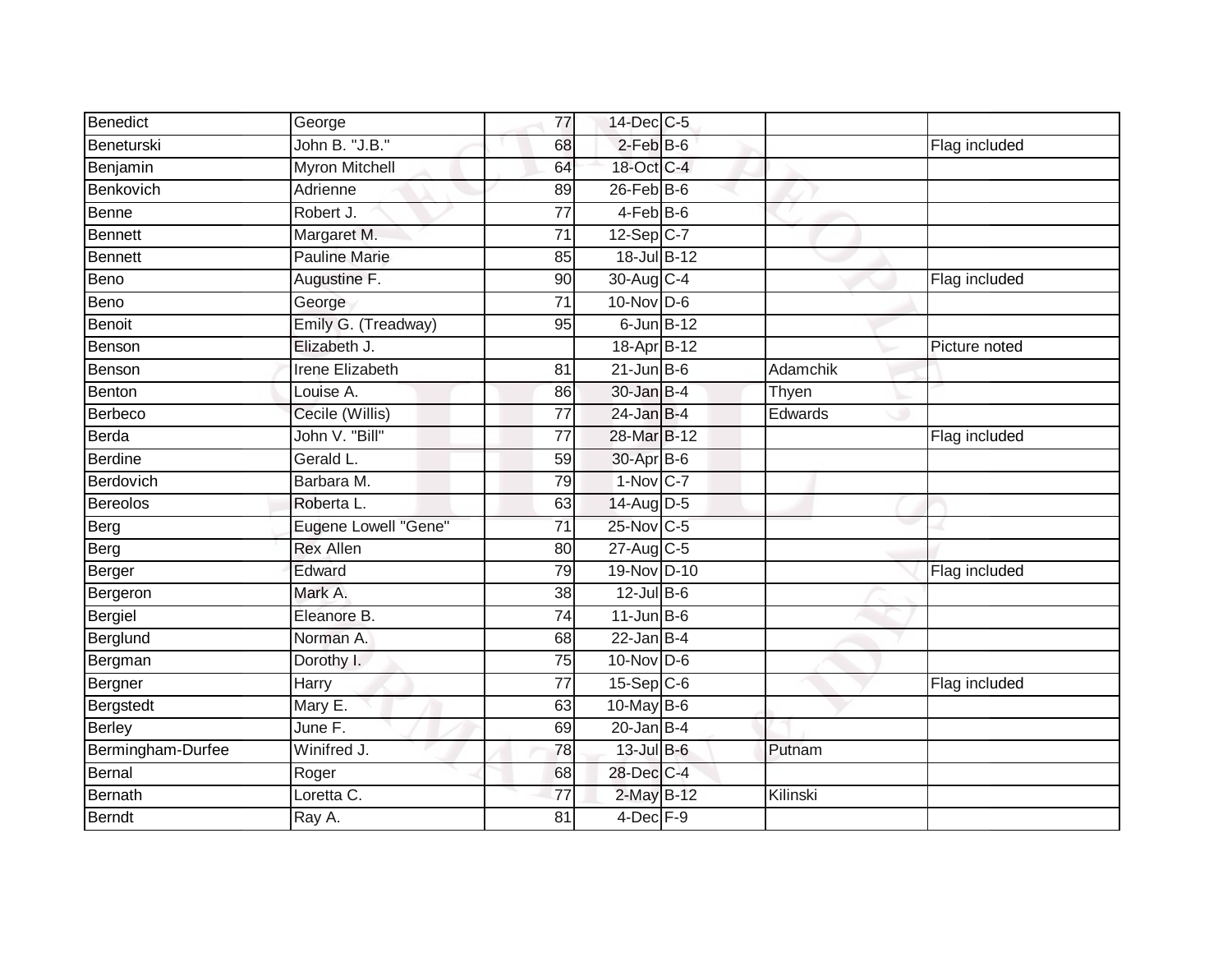| Bernhardt     | Charles L. "Butch"  | 57                  | $28$ -Jan B-4           |         |               |
|---------------|---------------------|---------------------|-------------------------|---------|---------------|
| Bernhart      | Irvin A.            | 83                  | $20$ -Feb $B$ -6        |         |               |
| Berrier       | Ralston O.          | 76                  | $1-AprB-6$              |         |               |
| Berry         | Edwin "Keith"       | 55                  | $13$ -Apr $B$ -6        |         |               |
| Berry         | Madge Leora         | $\overline{94}$     | $21-Apr$ B-6            |         |               |
| Berry         | Robert H.L. Sr.     | 78                  | $12$ -Jun B-6           |         |               |
| Berta         | Adolph              | 88                  | 30-Nov C-4              |         |               |
| <b>Bertig</b> | Gino F.             | 67                  | $29$ -Jan B-4           |         |               |
| Bessler       | E. Henrietta        | 90                  | $5$ -Jul $B$ -6         |         |               |
| Best          | Beulah A.           | 93                  | $7$ -Jul B-6            |         |               |
| Betczynski    | Walter B.           | 83                  | $8 - Jun$ B-6           |         |               |
| Betters       | Raymond J.          | 81                  | $27$ -Aug C-6           |         | Flag included |
| Bevaqua       | <b>Mary Frances</b> | 90                  | 26-Dec C-7              |         |               |
| Beverly       | Fondlie             | 79                  | 16-Dec D-7              |         |               |
| Beyer         | Irvin J.            | $\overline{75}$     | 18-Sep D-7              |         |               |
| Biancardi     | Fred                | 68                  | 9-Aug C-5               |         |               |
| Bianco        | Peter J.            | 80                  | $2-Aug$ $C-3$           |         |               |
| Bianucci      | <b>Alfred Paul</b>  | 80                  | $25$ -Jun $B$ -6        |         | Flag included |
| Bibich        | Larry G.            |                     | 16-May B-12             |         |               |
| Bickel        | Helen B.            | $\overline{87}$     | 11-Oct C-5              | Rathjen |               |
| Bickel        | Thomas Joseph       | 67                  | 21-Mar B-11             |         |               |
| Biddings      | Vergia Lee          | $\overline{72}$     | 10-Aug C-7              |         |               |
| Biedron       | <b>Maria</b>        | 75                  | 8-Aug C-5               |         |               |
| Biedul        | Mitchell J.         | $\overline{73}$     | $17$ -Apr $B$ -6        |         |               |
| Biedulewicz   | <b>Stanley</b>      | 85                  | $21-Nov$ <sub>C-7</sub> |         | Flag included |
| Bieganik      | Ted W.              | 79                  | 26-Jul C-4              |         | Flag included |
| <b>Biegel</b> | Alex J.             | Infant - 14<br>days | $12$ -Jan B-4           |         |               |
| Biehl         | James F.            | 62                  | $16$ -Mar $B$ -6        |         | Flag included |
| <b>Bielak</b> | Theodore Sr. "Ted"  | 83                  | 18-Jul B-12             |         |               |
| Bielewicz     | Anne B.             | 90                  | 10-Mar B-6              |         |               |
| Bienko        | Walter              | 75                  | $2$ -Oct $D-7$          |         |               |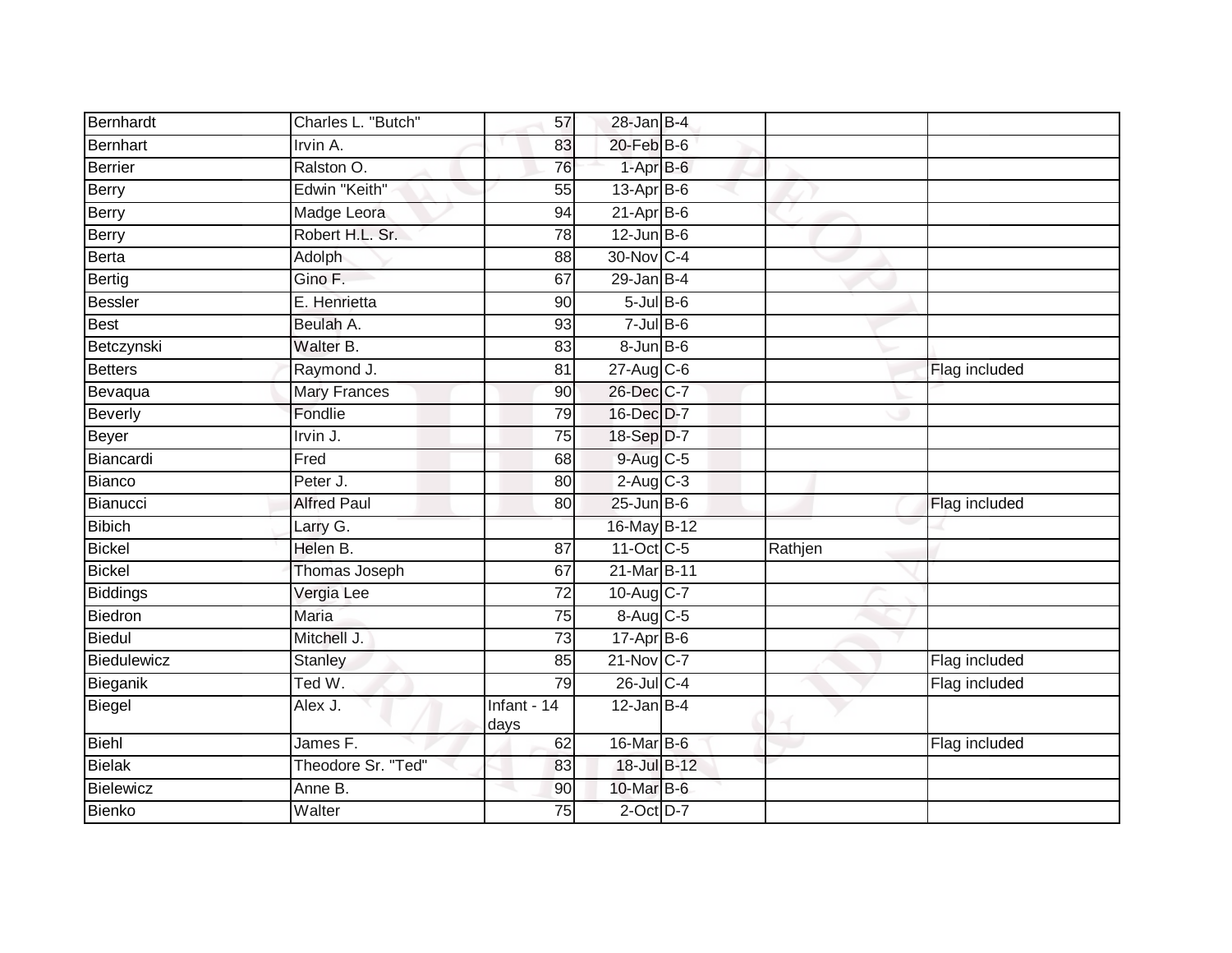| Biermeier         | Robert L.                     | 75              | 18-Jun B-6       |            |               |
|-------------------|-------------------------------|-----------------|------------------|------------|---------------|
| <b>Biggs</b>      | Grover A.                     | 79              | 29-Jun B-6       |            |               |
| Biggs             | Timothy R.                    | 42              | 18-Jul B-12      |            |               |
| Bihlman           | Capt. David R.                | 61              | $4-Aug$ $C-6$    |            |               |
| Bihlman           | Lawrence "Cap" Sr.            | $\overline{87}$ | $26$ -Jun B-6    |            |               |
| Bihlman           | Lawrence E. "Goat" Jr.59      | 59              | $29$ -Dec $D-6$  |            |               |
| <b>Bikos</b>      | Georgia M.                    | 61              | $17 -$ Jul B-6   |            |               |
| <b>Biksey</b>     | Julia                         | 78              | $16-Sep$ $C-6$   | Bogyos     |               |
| Bilderback        | Lloyd Omar                    | 66              | 25-Oct C-4       |            |               |
| <b>Billich</b>    | Anthony                       | 81              | $11-Nov$ D-7     |            |               |
| <b>Billings</b>   | James O.                      | 79              | 25-Oct C-4       |            |               |
| Billings          | Raymond M.                    | 87              | 31-Jan B-12      |            | Flag included |
| Billingsley       | <b>Doris</b>                  | 74              | $24$ -Nov D-6    |            |               |
| <b>Bilo</b>       | <b>Mike</b>                   | 76              | $3-Nov$ D-7      |            | Flag included |
| Bilt              | Clara Vander                  | 79              | 12-Jun B-7       |            |               |
| <b>Binkley</b>    | <b>Sean Dennis</b>            | 20              | 30-Jan B-4       |            |               |
| <b>Binns</b>      | C. Marlene                    | $\overline{59}$ | $29$ -Jun B-6    | Cunningham |               |
| <b>Bird</b>       | Elvis H.                      | 92              | $15$ -Dec $D$ -8 |            |               |
| <b>Birky</b>      | Lelah G.                      | 89              | $2-Sep$ $C-5$    |            |               |
| <b>Bisso</b>      | Rhoda N.                      | 76              | 16-Apr B-6       |            |               |
| <b>Bittick</b>    | Cecil Anthony                 | 87              | 4-Apr B-10       |            |               |
| <b>Bittick</b>    | Raymond A.                    | 44              | $7-Nov$ C-6      |            |               |
| <b>Bizadellis</b> | Anastasia (Tasia)             | 77              | $9$ -Jun $B-4$   |            |               |
| <b>Black</b>      | Allison "T-Bone"              | 51              | 27-Oct D-7       |            |               |
| <b>Black</b>      | <b>Clodie Earl</b>            | 85              | $19$ -Feb $B$ -6 |            |               |
| <b>Black</b>      | Harry G.                      | 66              | 19-Jul B-6       |            | Flag included |
| <b>Black</b>      | Hazel N.                      | 88              | 19-Mar B-6       |            |               |
| <b>Black</b>      | Helen S.                      | 80              | $6-Sep$ $C-4$    | Fozkos     |               |
| <b>Black</b>      | Lillian F.                    | 74              | 27-Mar B-6       |            |               |
| <b>Black</b>      | Walter "Bill"                 | 80              | 17-Mar B-6       |            |               |
| <b>Blacke Sr.</b> | George (Hasapis)<br>"Blackie" | 82              | 29-Sep C-5       |            |               |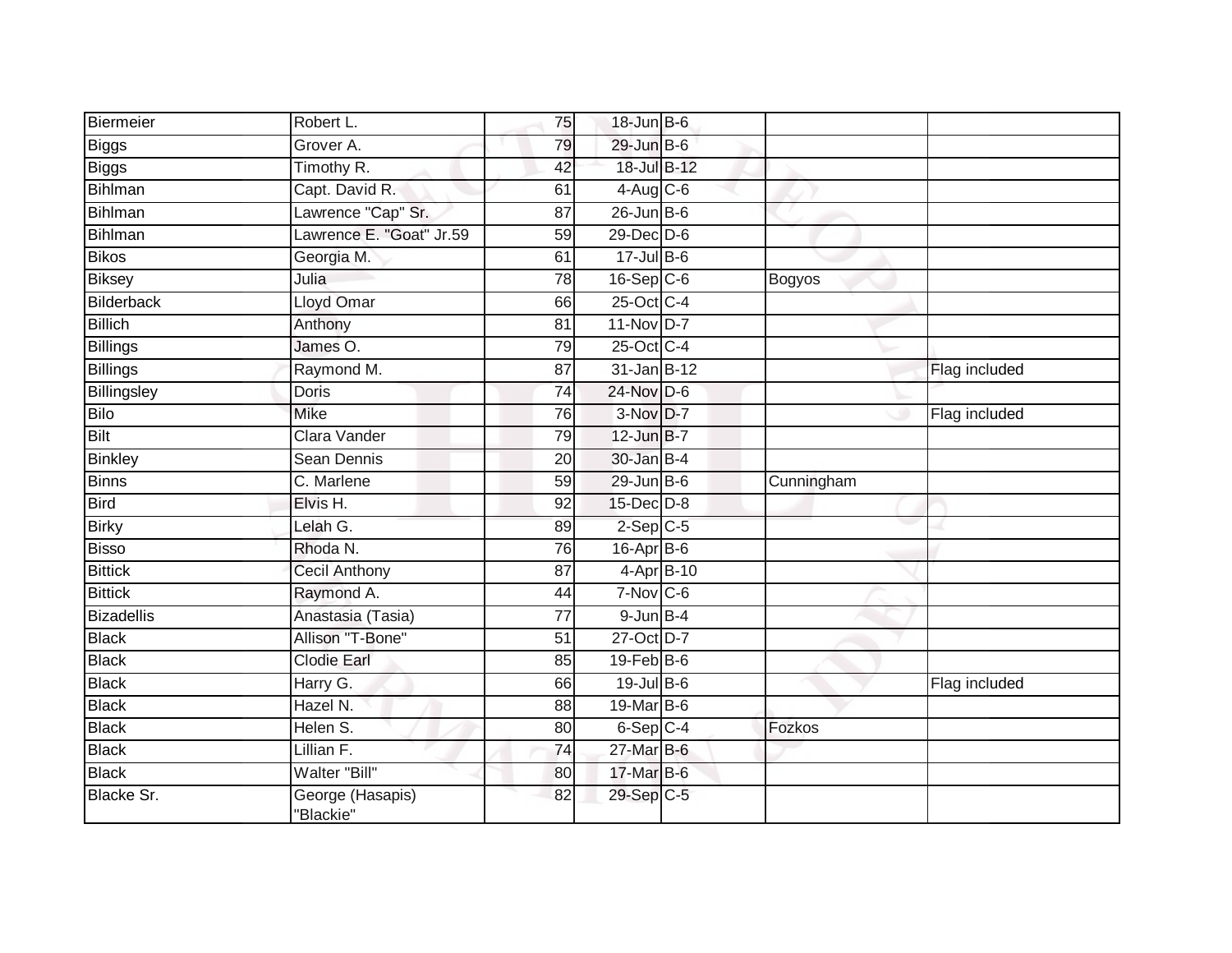| <b>Blade</b>     | Madelyn F.        | 83              | 27-Aug C-6        |               |               |
|------------------|-------------------|-----------------|-------------------|---------------|---------------|
| Blaemire         | Catherine "Peggy" | 75              | 25-Mar B-6        |               |               |
| Blaine           | David S.          | 56              | 29-Aug C-6        |               |               |
| <b>Blair</b>     | Janet C.          | 82              | 13-Nov F-5        |               |               |
| <b>Blake</b>     | Carol Lynn        | $\overline{51}$ | $17$ -Feb $B$ -6  |               |               |
| Blanchard        | Mary Ellen        | 53              | $20$ -Mar $B-6$   | Bough         |               |
| Blanchard        | Neil E. Jr.       | 74              | $15$ -Feb $B$ -6  |               | Flag included |
| Blanchard        | Tony L.           | 45              | 17-May B-4        |               |               |
| Blandford        | Loretta J.        | 83              | $7 - Jun$ B-6     | Pawloski      |               |
| <b>Blank</b>     | Elaine (Williams) | 75              | 17-Nov D-7        |               |               |
| <b>Blank</b>     | June L.           | 76              | $8 -$ Jul $B - 6$ | Williamson    |               |
| Blaskovich       | John Sr.          | 80              | 17-Jan B-12       |               |               |
| Blatnicky        | Mildred           | 87              | $17$ -Feb $B$ -6  | Maslak        |               |
| <b>Blazak</b>    | Harry A.          | 80              | $7 - JanB - 4$    |               |               |
| <b>Blinco</b>    | Irving            | $\overline{74}$ | 14-Oct D-6        |               |               |
| <b>Bliznik</b>   | Dana A.           | 51              | $16$ -Jan B-4     |               |               |
| Bliznik          | Edward S.         | 79              | 16-Nov E-6        |               | Flag included |
| <b>Blockland</b> | Dennis J.         | 45              | $20$ -Dec $C$ -5  |               |               |
| Bloechl          | Erna              | 94              | 8-Sep C-6         |               |               |
| <b>Bloom</b>     | Earl J.           | 83              | $8-MayB-6$        |               |               |
| <b>Blosser</b>   | Gene C.           | 74              | 7-Dec C-6         |               |               |
| <b>Bluhm</b>     | Lucille I.        | 83              | 26-Jul C-4        |               |               |
| <b>Blum</b>      | Eugene "Gene"     | 71              | $22$ -Feb $B$ -6  |               | Flag included |
| <b>Blythe</b>    | Imogene           | 69              | $21-SepC-6$       |               |               |
| Boase            | Dorothy Mae       | 82              | $2$ -Jun $B$ -6   |               |               |
| Boatner          | Ernest "Ernie"    | $\overline{78}$ | 25-May B-6        |               |               |
| Boatright        | Pebble M.         | $\overline{87}$ | $11-Feb B-6$      |               |               |
| <b>Bobalik</b>   | Julia             | 91              | 8-Nov C-4         | Gordon        |               |
| <b>Bobby</b>     | Kimberly          | 37              | 21-Nov C-7        | <b>McGing</b> |               |
| <b>Boblo</b>     | Richard           | 71              | 24-Aug C-7        |               |               |
| <b>Bobos</b>     | John B.           | 76              | $21$ -Jan B-4     |               | Flag included |
| Bobrosky         | Louis             | 97              | 12-Nov D-9        |               |               |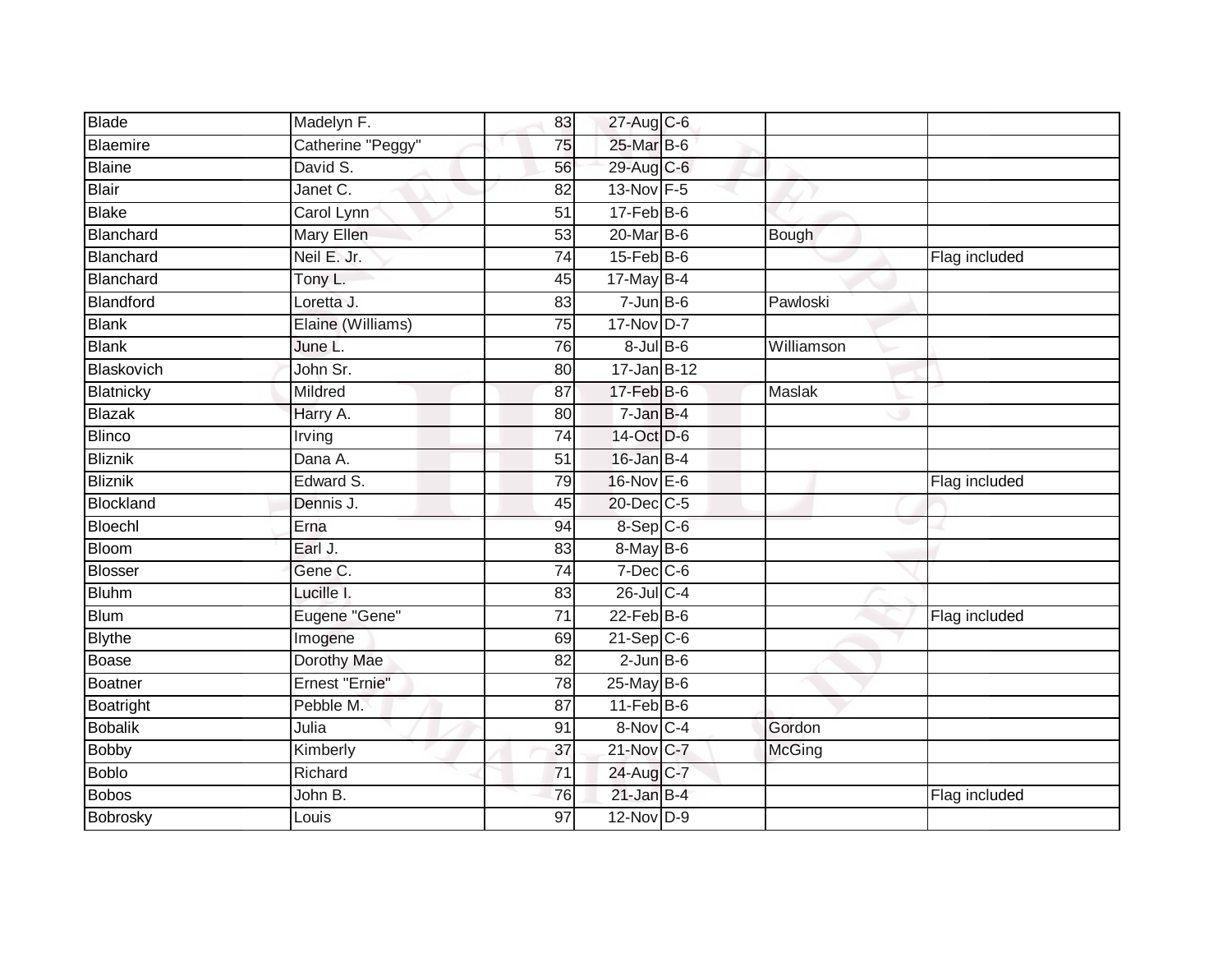| Boca            | Dorothy K.           | 78              | 24-Dec C-5        | Erickson | Flag included |
|-----------------|----------------------|-----------------|-------------------|----------|---------------|
| Bochucinski     | <b>Matthew Frank</b> | 86              | 4-Oct C-4         |          | Flag included |
| Bocian          | Berenice B.          | 97              | 11-Jul B-12       | Koch     |               |
| Bockhorn        | Herman G. (Bud)      | 82              | $16-Sep$ $C-6$    |          |               |
| <b>Bockman</b>  | <b>H.Arnold</b>      | $\overline{80}$ | $8 - Jun$ $B - 6$ |          |               |
| <b>Bodak</b>    | Mary F.              | 83              | $1-Aug$ $C-8$     |          |               |
| <b>Bode</b>     | Estella Jane         | 81              | $8-Aug$ $C-5$     |          |               |
| <b>Bodin</b>    | Eleanor              | 83              | 8-Apr B-6         |          |               |
| <b>Bodnar</b>   | William A.           | 78              | $12$ -Feb $B$ -6  |          |               |
| Bodovinitz      | Mary Anne            | 79              | 25-Aug C-5        |          |               |
| Boehm           | Janis M.             | 56              | $2-Aug$ $C-4$     | Auten    |               |
| Boehringer      | Hans Carl            | 72              | $10$ -Nov D-6     |          |               |
| Boender         | Gertrude             | 98              | $24$ -Jan B-4     |          |               |
| Boersma         | Sadie                | 80              | 13-Dec C-3        |          |               |
| <b>Bogart</b>   | Harold William       | $\overline{73}$ | 8-Oct C-7         |          |               |
| Bogdan          | Zora                 | 86              | 19-Mar B-6        |          |               |
| Bogojvich       | John "Boogie"        |                 | 27-Aug C-6        |          |               |
| <b>Bohan</b>    | Edward J.Sr.         | 76              | $29$ -Jan B-4     |          | Flag included |
| Bohannon        | Katherine            | 59              | $22$ -Apr $B$ -6  |          |               |
| <b>Bohlen</b>   | Carl G.              | 103             | 11-Nov D-7        |          |               |
| <b>Bohlin</b>   | Sandra Kay           | 57              | $18$ -Jun $B$ -6  |          |               |
| <b>Bohling</b>  | Anita Jane           | 68              | $12$ -Apr $B$ -6  | Hanley   |               |
| <b>Bohling</b>  | Lucille M.           | 87              | $18$ -Feb $B$ -6  |          |               |
| Bolanowski      | Joseph A.            | 88              | $4$ -May B-6      |          |               |
| <b>Boling</b>   | Adelaine E.          | 87              | $27-Sep$ C-4      |          |               |
| <b>Bolinger</b> | Jesse E.             | 81              | 4-Apr B-10        |          |               |
| <b>Bolinger</b> | Robert E.            | 65              | $29$ -Jan B-4     |          |               |
| <b>Bonczek</b>  | Edward L.            | 89              | $5-Aug$ $C-6$     |          | Flag included |
| <b>Bond</b>     | Julie D. (Schrier)   | 37              | $21-Sep C-6$      |          |               |
| Bondarenko      | Olga Silva           | $\overline{77}$ | 7-Apr B-6         |          |               |
| Bonecutter      | Darren M.            | 23              | 18-Aug C-5        |          |               |
| <b>Bonie</b>    | Louis                | 78              | $23$ -Jan B-4     |          | Flag included |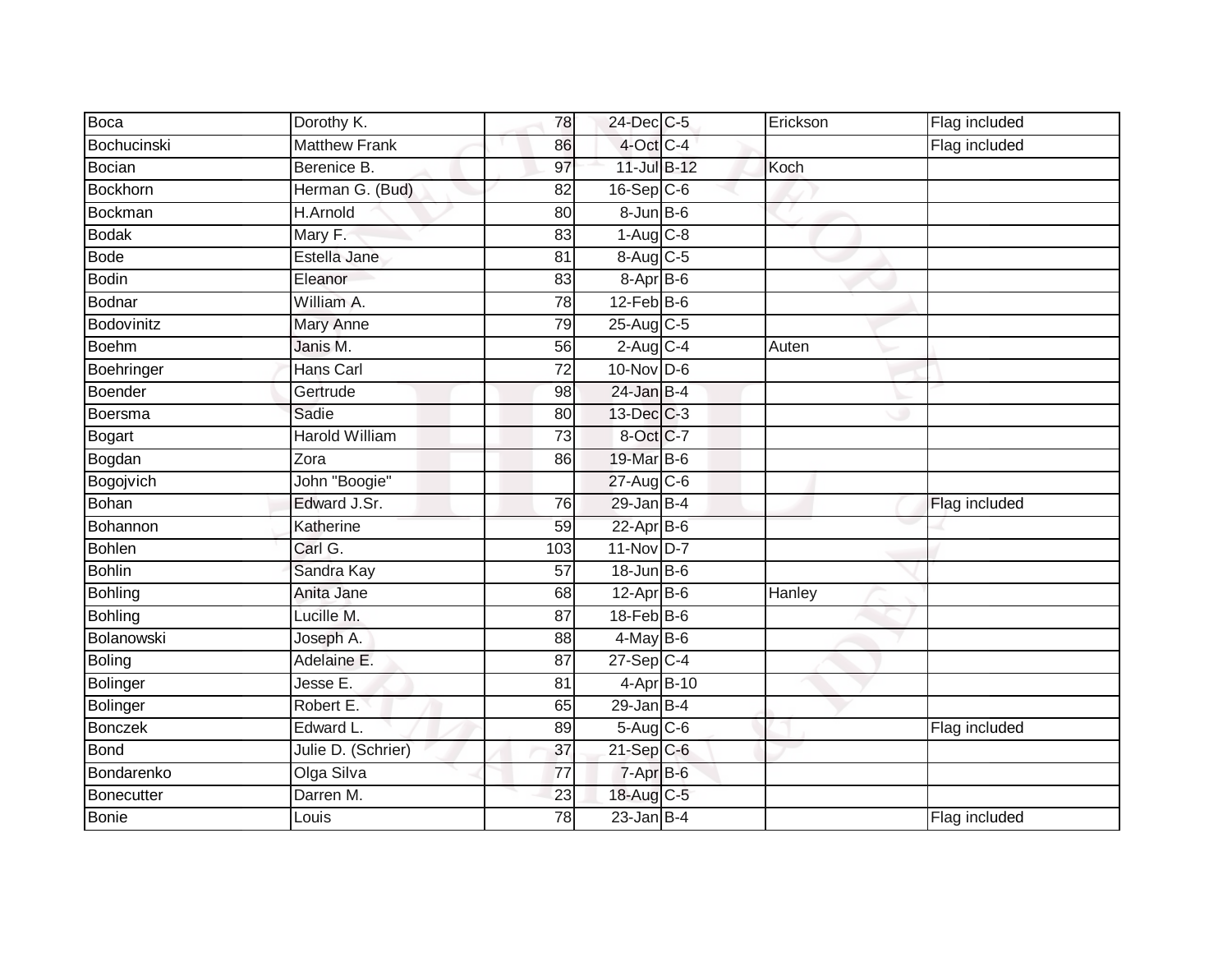| Bonini           | Victoria J.       |                 | $14$ -Jun $B$ -6     |          | Full name Victoria J. weis<br><b>Bonini</b> |
|------------------|-------------------|-----------------|----------------------|----------|---------------------------------------------|
| <b>Bonk</b>      | Leona             | 84              | 12-Mar B-6           |          |                                             |
| <b>Book</b>      | Beda O.           | 102             | 26-Sep C-9           |          |                                             |
| <b>Book</b>      | Russell E.        | 63              | 24-Dec C-5           |          |                                             |
| <b>Boonstra</b>  | Hendrika          | 95              | 29-Oct D-11          |          |                                             |
| <b>Borchert</b>  | Robert G.         | 65              | 24-Mar B-6           |          | Flag included                               |
| <b>Borek</b>     | Nicholas David    | 22 months       | 29-Nov C-4           |          |                                             |
| <b>Borem</b>     | Sherman D.        | 87              | 31-May B-6           |          |                                             |
| Boren            | Sarah L.          |                 | 10-Dec D-16          |          |                                             |
| Boricich         | Blazo P.          | 91              | 29-Jul C-6           |          |                                             |
| <b>Bork</b>      | William A. "Bill" | 61              | $9$ -Jun $B$ -4      |          | Picture included                            |
| Borman           | Paul D. Jr.       | 26              | $20$ -Apr $B$ -6     |          |                                             |
| Bormann          | Delores L.        | 68              | 11-May B-6           |          |                                             |
| <b>Bornfleth</b> | Marcus            | 74              | 6-Oct C-5            |          |                                             |
| Bornstein        | <b>Morris</b>     | $\overline{75}$ | 30-Jun B-6           |          | <b>Flag Included</b>                        |
| Borom            | Charlie Mae       | 69              | 26-Feb B-6           |          |                                             |
| Borowski         | Patricia Ann      | 60              | $1-Apr$ B-6          |          |                                             |
| <b>Borsits</b>   | Michael W.        | 22              | 9-Mar B-6            |          |                                             |
| <b>Borto</b>     | Lillian J.        | 76              | 28-Nov C-6           |          |                                             |
| <b>Boskovich</b> | Frank J.          | $\overline{81}$ | 24-Sep C-7           |          |                                             |
| <b>Boss</b>      | Zachary Wayne     | Infant          | $15$ -Dec $D-8$      |          |                                             |
| <b>Bostic</b>    | Nathaniel         | 18              | $8$ -Feb $ B$ -6     |          |                                             |
| Boswinkle        | Joann             | 65              | $21$ -Aug D-6        | Thews    |                                             |
| <b>Botsch</b>    | Joseph            | 88              | $29-AprB-6$          |          | Flag included                               |
| Bouchard         | Robert T.         | 76              | $1-MarB-6$           |          |                                             |
| <b>Boudi</b>     | Gayle             | 49              | 17-Dec D-12          | Chovanec |                                             |
| Bovard           | Lillian           |                 | 18-Sep D-7           |          |                                             |
| Bowen            | Grace R.          | 78              | 6-Mar <sub>B-6</sub> |          |                                             |
| <b>Bowers</b>    | Dale A.           | 85              | 14-May B-6           |          |                                             |
| Bowman           | Charles U.        | 82              | 16-Aug C-4           |          |                                             |
| Bowman           | Edna May          | 81              | 13-Jun B-12          | Richeson |                                             |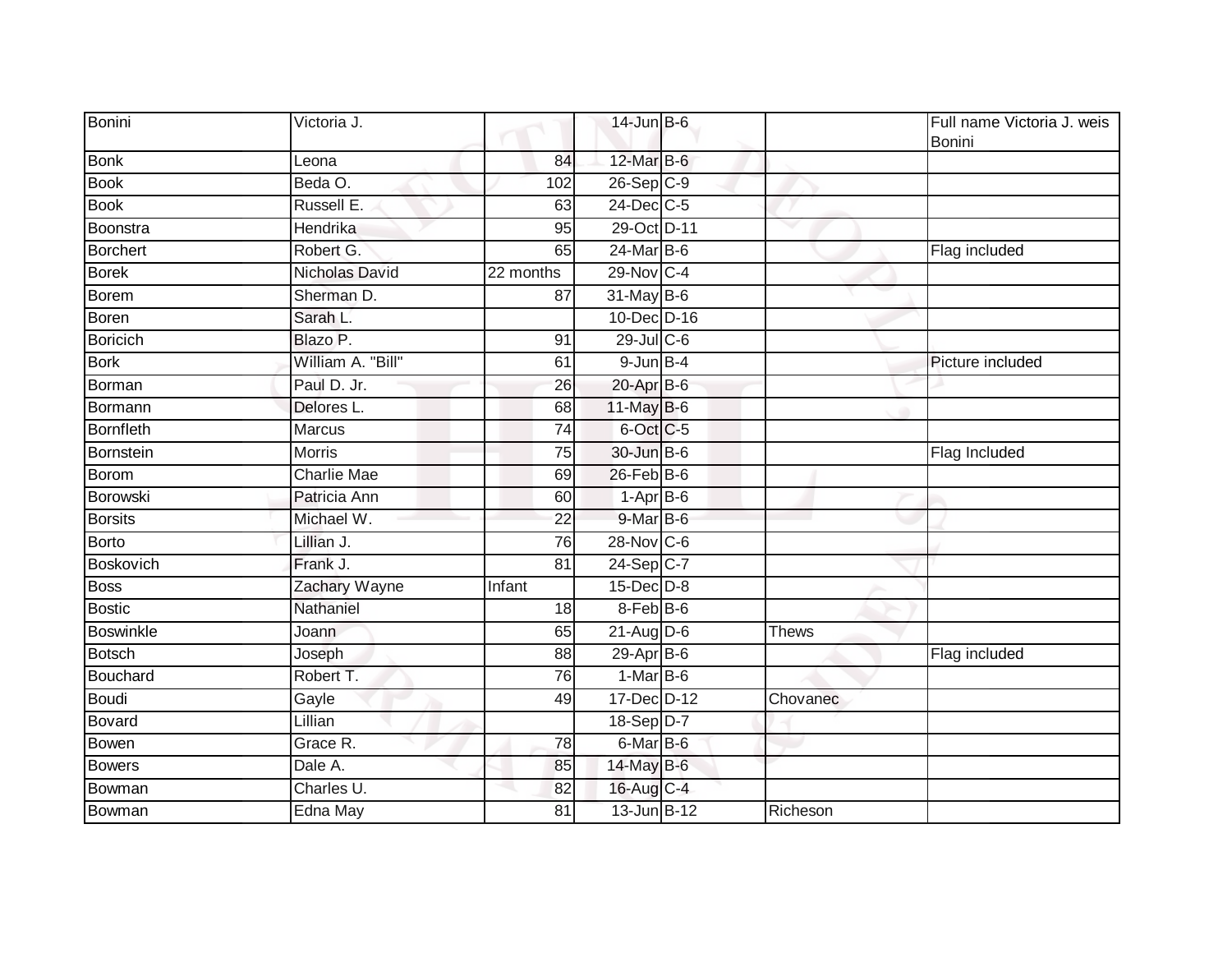| Bowman          | Elizabeth "Betty"     | 91              | $1$ -Dec $D$ -6             |                |               |
|-----------------|-----------------------|-----------------|-----------------------------|----------------|---------------|
| Bowman          | <b>Nancy Crosslin</b> | 56              | 20-Aug C-5                  | Warner         |               |
| Bowman          | Patricia A.           | 45              | $17$ -Feb $\overline{B}$ -6 |                |               |
| Boyd            | Charles H.            | 79              | $1-AprB-6$                  |                | Flag included |
| <b>Boyd</b>     | Maxine (Pattee)       | $\overline{77}$ | 27-Nov F-6                  | Phares         |               |
| Boyer           | Frank A.              | 84              | $13$ -May B-6               |                |               |
| <b>Boyles</b>   | Catherine F.          | 73              | $25$ -Feb $B$ -6            |                |               |
| <b>Boyll</b>    | H. Daniel             | 61              | 17-Oct C-9                  |                |               |
| <b>Boys</b>     | Eugenie J.            | 86              | 15-Oct D-7                  |                |               |
| Bozickovich     | <b>Milan</b>          | $\overline{74}$ | $5-Nov$ D-9                 |                |               |
| Bozsiko         | Joseph A. "Bozo"      | 75              | $3-Aug$ $C-6$               |                | Flag included |
| Bracken         | <b>Cody Thomas</b>    | $\overline{2}$  | $4-FebB-6$                  |                |               |
| <b>Braden</b>   | Bertha A. "Bertie"    | 72              | 29-Oct D-11                 |                |               |
| Braden          | Leo M. "Farmer"       | 85              | 22-Mar B-6                  |                |               |
| <b>Bradford</b> | Lois                  |                 | $8-AprB-6$                  |                |               |
| <b>Bradley</b>  | David L.              | 80              | 26-Feb B-6                  |                | Flag included |
| <b>Bradley</b>  | Viola                 | 90              | 19-Mar B-6                  | <b>McGuire</b> |               |
| <b>Brady</b>    | Cecilia C. (Siminski) | 79              | 26-Nov E-1                  |                |               |
| Bragiel         | Joseph B.             | 82              | 25-Oct C-4                  |                |               |
| <b>Brakulis</b> | Ollie                 | 85              | $24$ -Jan B-4               |                |               |
| <b>Bramer</b>   | Wesley J. "Bud"       | 88              | $27$ -Nov $F-6$             |                |               |
| <b>Brandon</b>  | Kevin L.              | $\overline{24}$ | 29-Oct D-12                 |                |               |
| <b>Brandt</b>   | Alfred W.             | 76              | 13-Apr B-6                  |                |               |
| <b>Brandt</b>   | Mildred M.            | 90              | $13$ -Jan B-4               |                |               |
| Branham         | Treuben               | 58              | 11-Dec F-5                  |                |               |
| Brannan         | <b>Michael Scott</b>  | 48              | 6-Feb <sup>B-6</sup>        |                |               |
| Branson         | Edward W.             | $\overline{81}$ | $9-$ Sep $ C-6 $            |                | Flag included |
| Branson         | Newton E.             | 80              | 24-Jul B-6                  |                |               |
| Braschler       | Howard E.             | 66              | $3-Sep$ $C-5$               |                |               |
| Bratcher        | Carole A.             | 61              | $10$ -Apr $B$ -6            |                |               |
| <b>Bratcher</b> | Homer H.              | 68              | 11-Jul B-12                 |                |               |
| Bratcher        | Virginia L.           | 70              | 10-Mar B-6                  | Dutton         |               |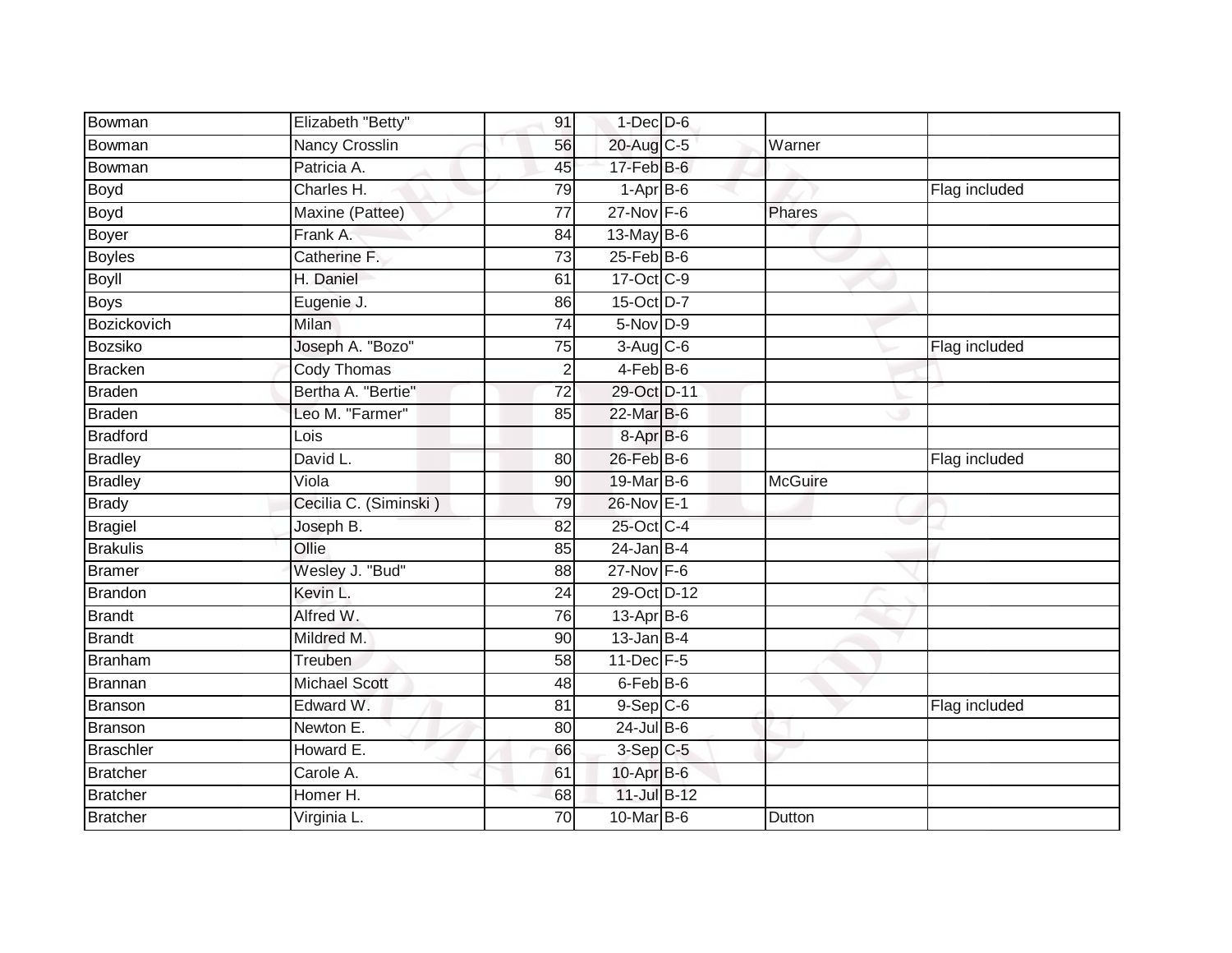| Bratovich          | Mario                 | 81              | 17-Sep C-7       |                 |                                         |
|--------------------|-----------------------|-----------------|------------------|-----------------|-----------------------------------------|
| <b>Braude</b>      | <b>Mary Francis</b>   | 94              | 20-Oct D-6       | Hummel          | Full name Mary Francis<br>Murphy Braude |
| <b>Brechner</b>    | Lucille               | 90              | $26-SepC-9$      | <b>Drunecke</b> |                                         |
| <b>Brecka</b>      | Robert J.             | 65              | 15-Nov C-3       |                 | Flag included                           |
| Breckenridge       | Frank L.              | 87              | $26$ -Feb $B$ -6 |                 |                                         |
| <b>Breclaw</b>     | Pearl                 | 88              | 11-Dec F-5       | Paswinski       |                                         |
| <b>Breeden</b>     | Clyde J.              | 80              | $8-Apr$ B-6      |                 |                                         |
| <b>Breen</b>       | Elinor A.             | $\overline{78}$ | $7-Nov$ C-6      |                 |                                         |
| <b>Brehmer</b>     | <b>Frances Helen</b>  | 89              | 10-Jan B-10      |                 |                                         |
| <b>Breitreiter</b> | Sr.M.Angelona         | 97              | 5-Mar B-6        |                 | <b>PHJC</b>                             |
| <b>Brici</b>       | Dr. Michael S. E.D.D. | 61              | $12$ -Jan B-4    |                 |                                         |
| <b>Bridges</b>     | George S.             | 77              | $21$ -Aug D-6    |                 | Flag included                           |
| <b>Brill</b>       | Caroline J.           | 85              | 4-Apr B-10       |                 |                                         |
| <b>Briscoe</b>     | <b>Peter Philip</b>   | 56              | 25-Oct C-4       |                 |                                         |
| Brittingham        | <b>Stephanie Ann</b>  | 81              | 28-Dec C-4       |                 |                                         |
| <b>Broader</b>     | Brenda F.             | 46              | $5$ -Jan B-4     | <b>Jarrett</b>  |                                         |
| <b>Broadwater</b>  | Paul                  | 72              | 16-Dec D-7       |                 |                                         |
| <b>Brobst</b>      | Milderd A.            | 90              | 13-Aug C-7       |                 |                                         |
| <b>Brock</b>       | Ruth                  |                 | $4$ -Jan B-4     |                 |                                         |
| Brogan             | <b>Dorothy Bell</b>   | 85              | 13-Dec C-3       |                 |                                         |
| Brogdon            | Joseph W. "Whitey"    | 63              | 25-Jul B-12      |                 |                                         |
| <b>Brom</b>        | Robert                | 56              | 8-Nov C-4        |                 |                                         |
| <b>Bromfield</b>   | Edwin A."Shakey" Jr.  | 60              | $25$ -Mar $B$ -6 |                 |                                         |
| <b>Brooks</b>      | Crystal L.            |                 | $2$ -Oct $D-7$   |                 |                                         |
| <b>Brooks</b>      | <b>Esther Marie</b>   | 95              | $19-Apr$ B-6     |                 |                                         |
| <b>Broomes</b>     | Edward L.C., M.D.     | 85              | $28$ -Jun $B$ -6 |                 |                                         |
| Broomhead          | Jodi                  | 37              | 12-Mar B-6       |                 |                                         |
| Broomhead          | Jody                  | 37              | $13$ -Mar $B$ -6 |                 |                                         |
| <b>Brosseau</b>    | Joseph A. "Grandpa"   | 96              | 7-Mar B-10       |                 |                                         |
| Broughton          | Richard W.            | 74              | 17-Mar B-6       |                 |                                         |
| <b>Brown</b>       | Aaron L.              | 75              | 30-Nov C-5       |                 |                                         |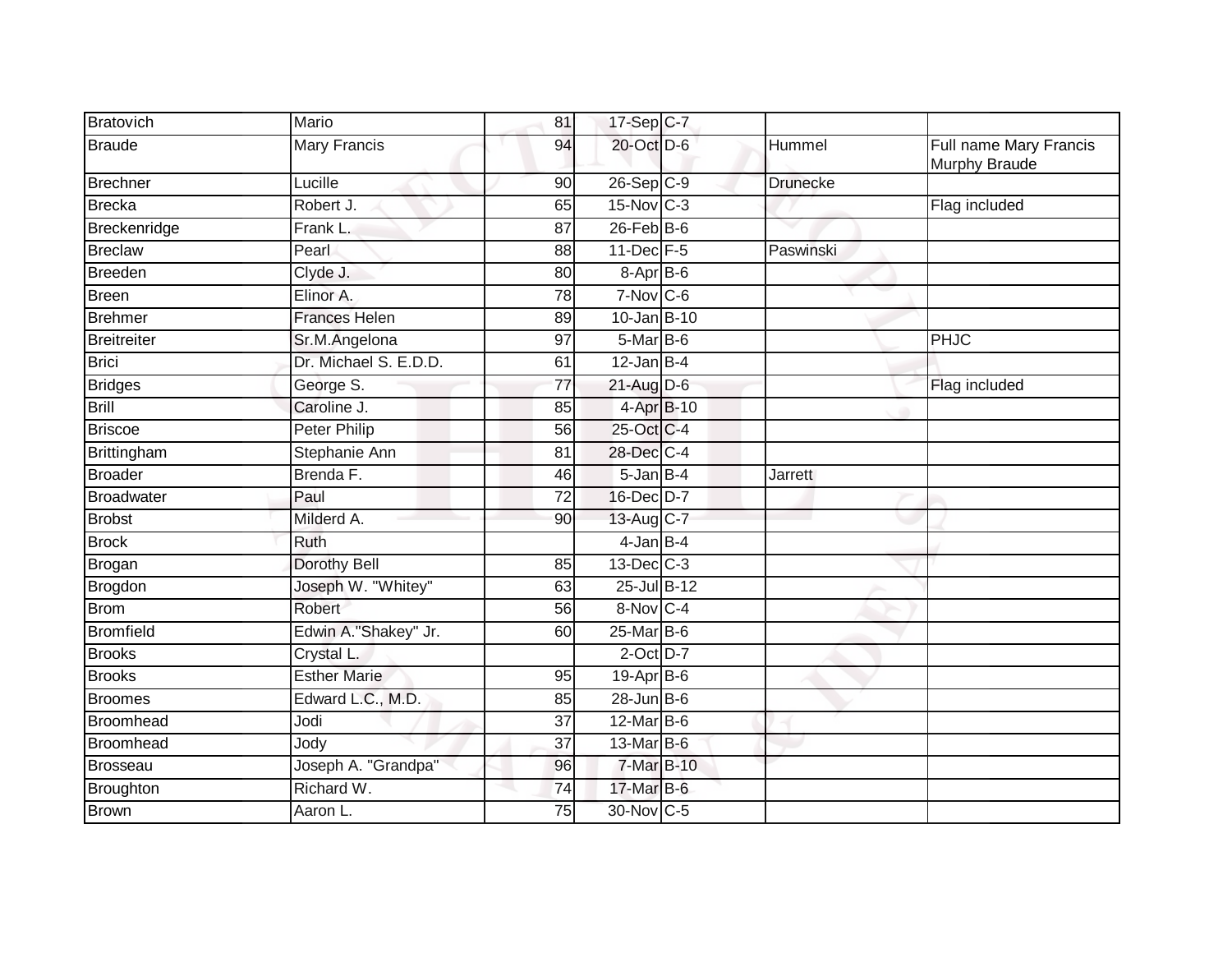| <b>Brown</b>      | Alice Anderson      | 76              | $8$ -Dec $D$ -5                     | Kleckner       |                                      |
|-------------------|---------------------|-----------------|-------------------------------------|----------------|--------------------------------------|
| Brown             | George N. Jr.       | 57              | 6-Mar B-6                           |                |                                      |
| <b>Brown</b>      | Glen                | 89              | 16-Feb B-6                          |                |                                      |
| <b>Brown</b>      | Herbert N.          | 82              | $1-Feb$ B-6                         |                |                                      |
| <b>Brown</b>      | Irma                | 85              | 10-Oct C-8                          |                | Full name Irma Scott<br><b>Brown</b> |
| <b>Brown</b>      | James E.            | 82              | 20-Aug C-5                          |                |                                      |
| <b>Brown</b>      | Jessie              | 77              | 15-May B-6                          |                |                                      |
| <b>Brown</b>      | John A.             | $\overline{75}$ | 13-Aug C-7                          |                | Flag included                        |
| <b>Brown</b>      | Joseph L.           | 58              | $7 - Jan$ B-4                       |                |                                      |
| <b>Brown</b>      | Kenneth Rev.        | 75              | 10-Dec D-16                         |                |                                      |
| <b>Brown</b>      | Leila V.            | 84              | $4$ -Jan $B$ -4                     |                |                                      |
| <b>Brown</b>      | Loretta F.          | 66              | 27-Jun B-12                         |                |                                      |
| <b>Brown</b>      | Mary                | 83              | 10-Jan B-10                         |                |                                      |
| <b>Brown</b>      | Neal L.             | 95              | 25-Dec C-3                          |                |                                      |
| <b>Brown</b>      | Nigel Jr.           | $\overline{52}$ | 8-Feb B-6                           |                |                                      |
| <b>Brown</b>      | Robert O.           | 67              | $26$ -Jun $B$ -6                    |                |                                      |
| <b>Brown</b>      | Sylvia Lucy         | 67              | 3-Mar B-6                           |                |                                      |
| <b>Brown</b>      | William E. Jr.      | 74              | $9-Sep$ <sub><math>C-6</math></sub> |                |                                      |
| <b>Brown</b>      | William M.          | 69              | $27$ -Feb $ B-6$                    |                | Flag included                        |
| <b>Brown</b>      | Zylphia C.          | 78              | $14$ -Jul B-6                       |                |                                      |
| <b>Brownfield</b> | Martha L.           | 61              | $21$ -Jun $B$ -6                    | <b>McGriff</b> |                                      |
| Brozinski         | Alex "Ollie"        | 76              | $24$ -Feb $B$ -6                    |                | Flag included                        |
| Brozovic          | Jean A.             | 84              | $2-FebB-6$                          |                |                                      |
| Brozowich         | James J.            |                 | $13$ -May B-6                       |                |                                      |
| <b>Bruce</b>      | Garry A.            | $\overline{54}$ | $15$ -Feb $B$ -6                    |                |                                      |
| <b>Bruce</b>      | Irma J.             | 83              | $7-Feb$ B-12                        |                |                                      |
| Bruchman          | Sophia M.           | 98              | 30-May B-12                         |                |                                      |
| <b>Brucker</b>    | Henry J. Sr. "Hank" | 84              | 25-May B-6                          |                |                                      |
| <b>Brucks</b>     | Lillian C.          | 88              | 16-Oct D-5                          |                |                                      |
| <b>Bruen</b>      | Frank J.            | 63              | 13-May B-6                          |                | Flag included                        |
| <b>Brum</b>       | Stanley L.          | 57              | 14-Aug D-6                          |                |                                      |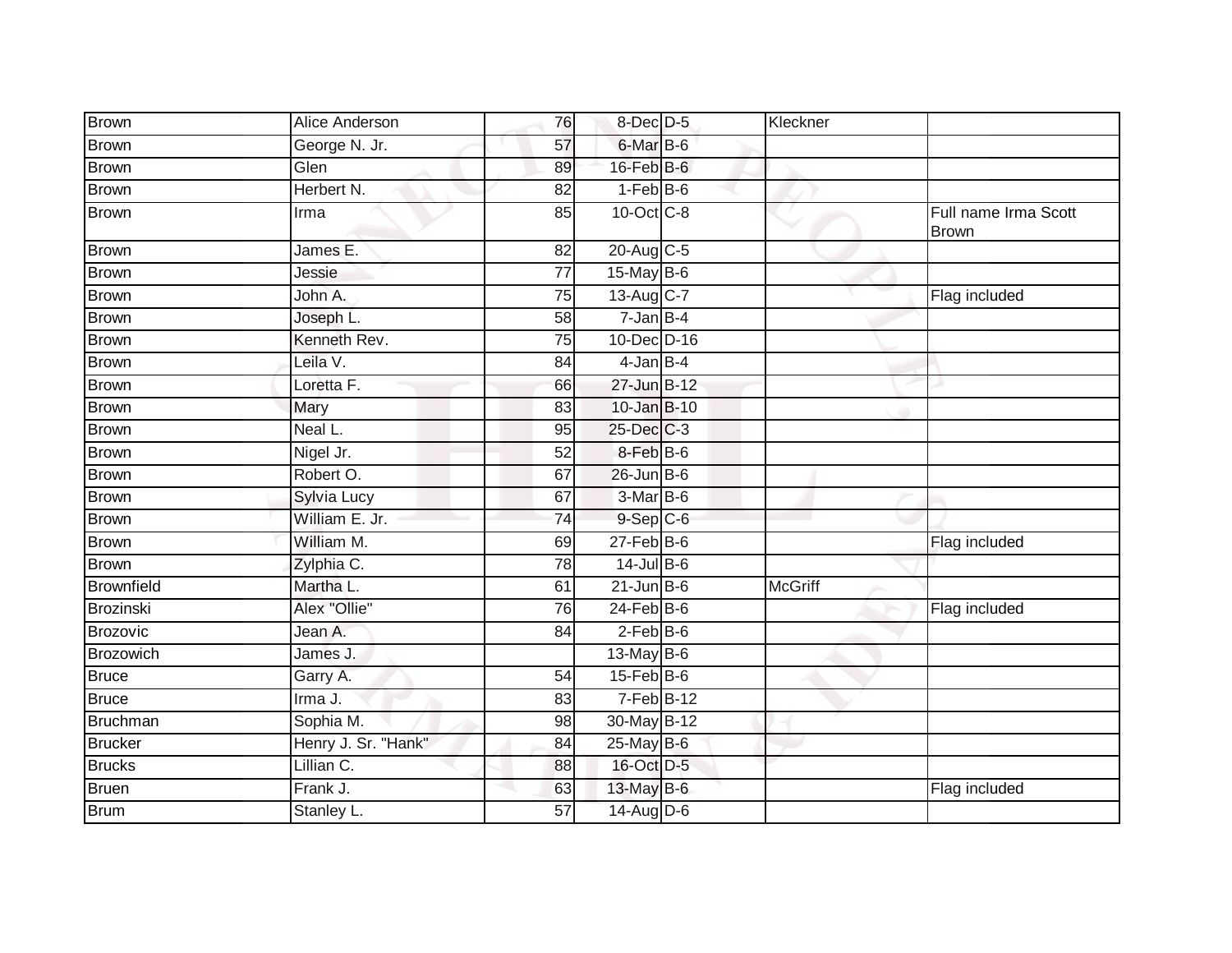| Brummel             | Henry "Hank"        | 85              | 20-Mar B-6       |              |                         |
|---------------------|---------------------|-----------------|------------------|--------------|-------------------------|
| Brunner             | Shirley D.          | 64              | 27-Dec C-3       |              |                         |
| Bruno               | Delores J.          |                 | 30-Mar B-6       | Tumlin       |                         |
| Brush               | Ida Marie           | 99              | 18-Mar B-6       |              |                         |
| <b>Bryant</b>       | Clara C.            |                 | $14$ -Jan B-4    | Cutler       |                         |
| <b>Bryant</b>       | Pansy E.            | 86              | $6$ -Jun $B-12$  |              |                         |
| Brzozowski          | Veronica C.         | 86              | $22$ -Feb $B$ -6 | Kropiewnicki |                         |
| <b>Bubeling</b>     | Joseph P.           | 88              | 14-Feb B-12      |              |                         |
| Buchmeier           | Wallace A.          | 69              | $9$ -Jun $B-4$   |              |                         |
| <b>Buckley</b>      | Kenneth L.          | 87              | 26-May B-6       |              |                         |
| <b>Buckley</b>      | Virginia K.         | 77              | 10-Dec D18       | Robinson     | <b>Buckley Sessions</b> |
| Buckmaster          | Mary Lou            | 58              | 23-Aug C-6       |              |                         |
| <b>Buczek</b>       | Dorothy             | 79              | 10-Oct C-8       |              |                         |
| <b>Buda</b>         | Joseph Karol        | 43              | $12$ -Jun B-6    |              |                         |
| Budrean             | <b>Barbara Ruth</b> | 67              | 19-Mar B-6       |              |                         |
| <b>Budzielek</b>    | Walter J.           | 80              | 6-Jan B-4        |              |                         |
| <b>Buehrle</b>      | Russell L.          | $\overline{74}$ | $27$ -Apr $B$ -6 |              |                         |
| <b>Buhring</b>      | Sherry L.           | 34              | 4-Nov D-7        |              |                         |
| <b>Buhring-Fout</b> | Lenore M.           | 61              | 6-Oct C-5        | Sabinske     |                         |
| <b>Buki</b>         | Janos G.            | $\overline{52}$ | 31-Mar B-6       |              |                         |
| Bukowski            | Thomas A. Sr.       | 83              | $16-Sep C-6$     |              | Flag included           |
| <b>Bukvich</b>      | Emil                | 79              | 12-Oct C-5       |              | Flag included           |
| <b>Bukvich</b>      | Julia               | 85              | 28-Dec C-4       | Wargo        |                         |
| <b>Bunchek</b>      | Anna                | 70              | $9$ -Oct $D$ -6  |              |                         |
| <b>Bunczek</b>      | Adele A.            | 65              | 27-Nov F-6       | Lukianskis   |                         |
| <b>Bundek</b>       | Agnes               | 87              | 10-Jan B-10      |              |                         |
| <b>Bundek</b>       | Joseph              | 88              | 13-Nov F-5       |              |                         |
| <b>Burbich</b>      | Nicholas            | 61              | 13-Oct D-7       |              |                         |
| <b>Burch</b>        | Faye                | 97              | 7-Oct C-7        |              |                         |
| <b>Burchett</b>     | Verna E.            | 77              | 26-Nov E-1       |              |                         |
| Burda               | Anna T.             | 82              | $23$ -Jan B-4    | Panfil       |                         |
| Burdeau             | Mary M.             | $\overline{93}$ | $16-Sep$ $C-6$   |              |                         |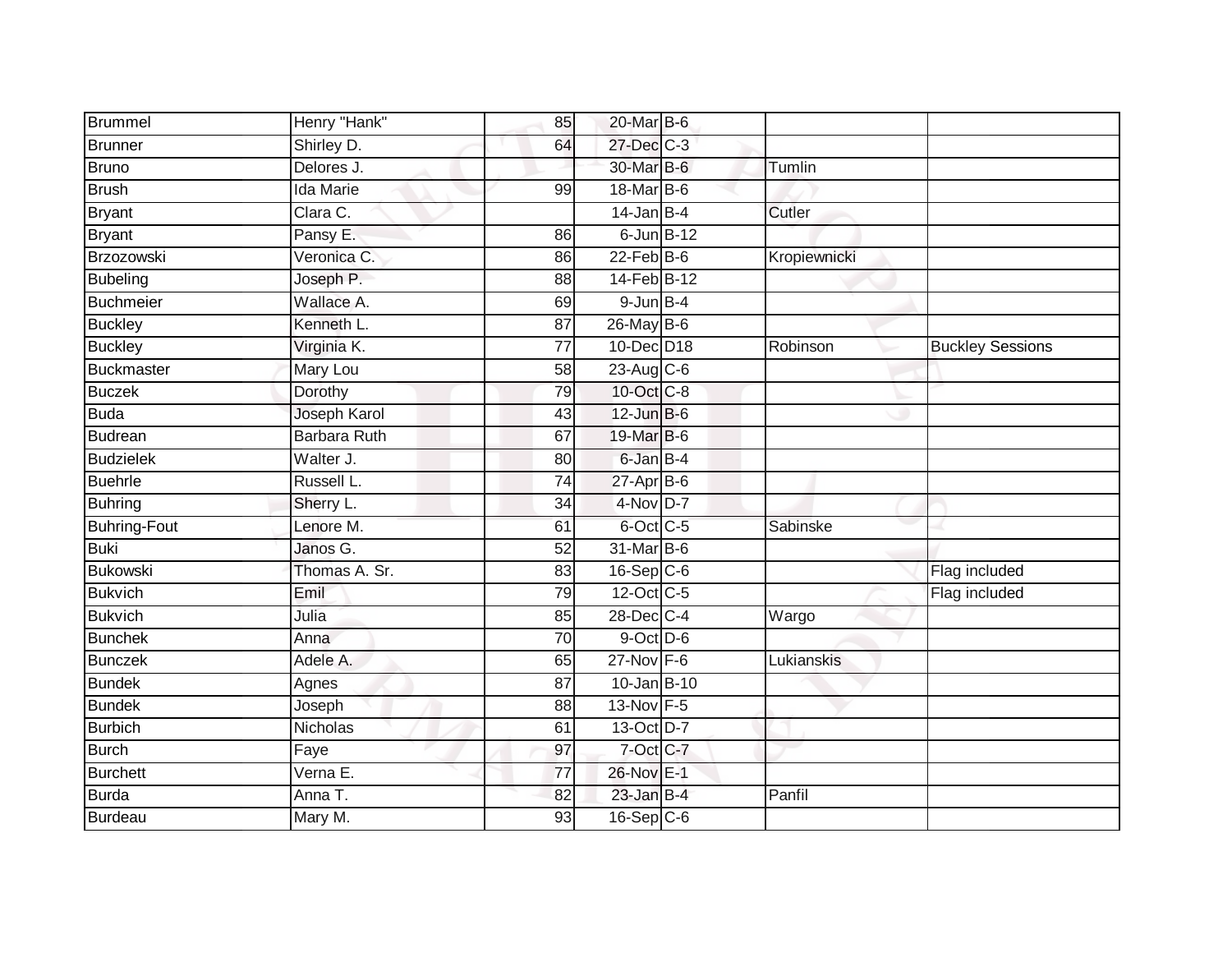| <b>Burelli</b>   | Gino P.                 | 73              | $1-May$ B-6      |             |                  |
|------------------|-------------------------|-----------------|------------------|-------------|------------------|
| Burger           | Dorothy R.              | 73              | 28-Aug D-6       | Shaffer     |                  |
| <b>Burgess</b>   | Ruby L.                 | 75              | 11-Apr B-12      | Hall        |                  |
| <b>Burk</b>      | Grace                   | 83              | $10$ -Apr $B$ -6 | Joza        |                  |
| <b>Burkat</b>    | Eugene J.               | 83              | 20-Dec C-5       |             |                  |
| Burke            | Charley R.              | 74              | 31-Jan B-12      |             | Flag included    |
| <b>Burke</b>     | Jennie                  | 84              | $17 - Nov$ D-7   | Micenko     |                  |
| <b>Burke</b>     | Joseph M.               | 40              | 24-Oct C-8       |             |                  |
| <b>Burke</b>     | Marge E.                | 70              | 30-May B-12      |             |                  |
| <b>Burke</b>     | Sara Louise             | 85              | 28-Aug D-6       |             |                  |
| Burke            | Valerie                 | 70              | 26-Jul C-4       | Rotz        |                  |
| Burman           | Britta Y.               | 85              | 25-Aug C-5       |             |                  |
| <b>Burnett</b>   | Samuel                  | $\overline{77}$ | 13-Dec C-3       |             |                  |
| Burnison         | Robert E."Bob" "Burnie" | 85              | 19-Oct C-5       |             | Picture included |
| <b>Burns</b>     | Delpha Jane             | 74              | 13-Apr B-6       | Millsap     |                  |
| Burns            | Laida M.                | 77              | 4-Apr B-10       | Fredianelli |                  |
| Burns            | Rev. Dr.A. R. Sr.       | $\overline{88}$ | 27-Oct D-7       |             |                  |
| Burns            | Wesley E.               | 87              | 21-Oct D-6       |             |                  |
| Burosh           | Vincent S.              | 76              | 17-May B-4       |             | Flag included    |
| <b>Burroughs</b> | Eileen T.               | 76              | $5$ -Jul B-6     |             |                  |
| Bursac           | Mary                    | 77              | $13$ -Jan B-4    |             |                  |
| Bursua           | Diana                   | 79              | 30-Aug C-4       | Senovic     |                  |
| Burton           | <b>Margaret Grace</b>   | 86              | 12-Sep C-7       |             |                  |
| Burton           | Thomas E.               | 57              | 29-Sep C-5       |             |                  |
| Burton "Shark"   | Charles H. "Chuck"      | 69              | $17 - Jan$ B-12  |             |                  |
| Bush             | John A.                 | 50              | $24$ -Jan B-4    |             |                  |
| <b>Bushaw</b>    | Mary Ann                | $\overline{97}$ | 15-Dec D-8       |             |                  |
| Bushman          | Janice D.               |                 | 26-Oct C-4       | Delski      |                  |
| <b>Bushor</b>    | Lenore M.               | 63              | 3-Oct C-8        |             |                  |
| Busker           | Dena                    | 83              | 20-Nov F-5       |             |                  |
| <b>Buskey</b>    | Donald C.               | 78              | 26-Nov E-1       |             |                  |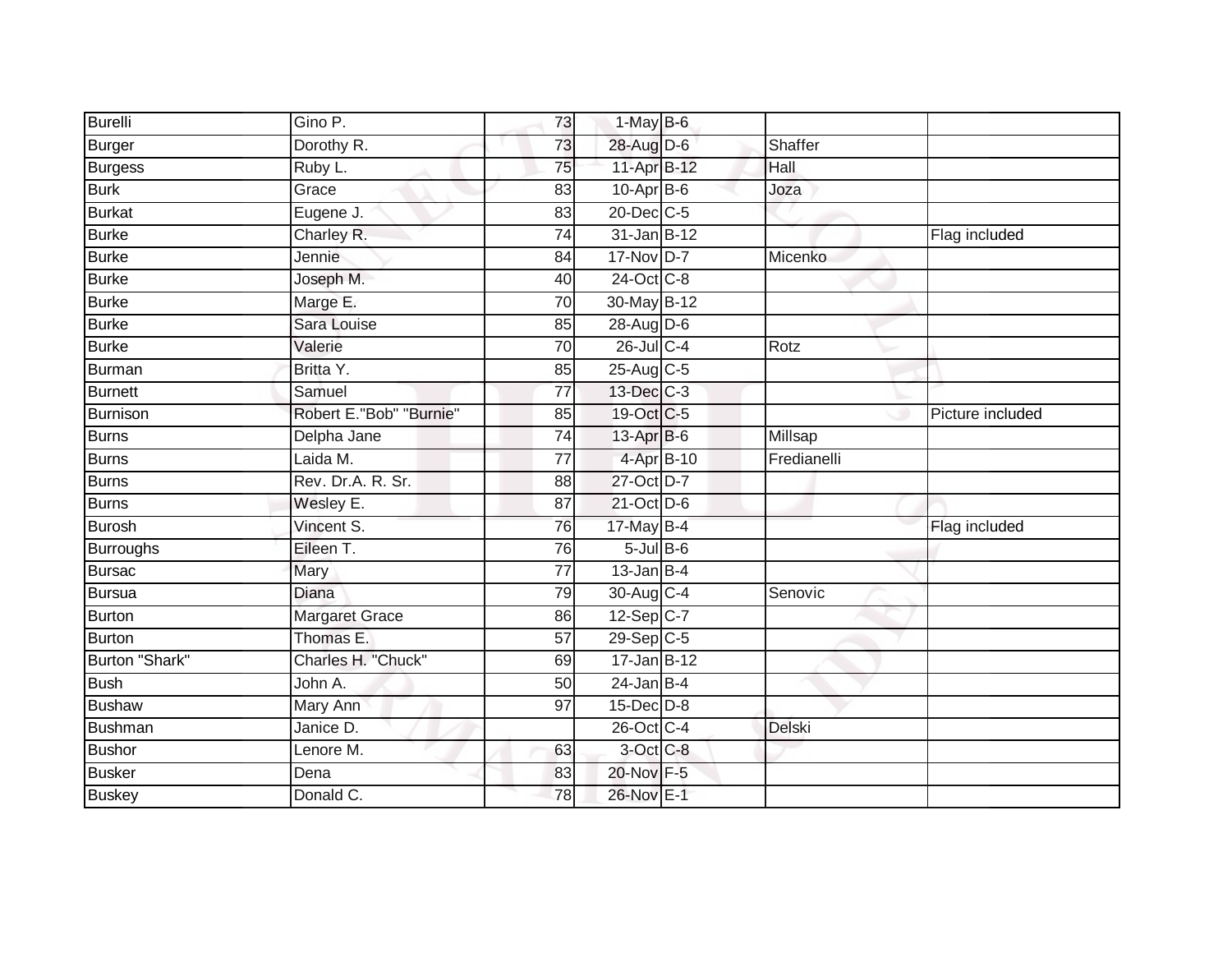| Class<br>29-Nov C-4<br>Richard<br>63<br>Carl Sr.<br>$7 - Jun$ B-6<br>$\overline{71}$<br>Flag included<br>3-Jan B-4<br>Elaine A.<br>69<br>Schopp<br>$27 - Apr$ B-7<br>Full name Barbara Joan<br>Barbara Joan<br>67<br><b>Norris</b><br><b>Butler Stephens</b><br>$26$ -Apr $B$ -6<br>Dorothy M.<br>$\overline{74}$<br>11-Feb B-6<br>Dorothy F.<br>74<br>Annette R.<br>20-Mar B-6<br>$\overline{72}$<br>$11$ -Jan B-4<br>Lottie<br>78<br><b>Trzeciak</b><br>$3 - Jan$ $B-4$<br>John L.<br>85<br>30-Sep C-6<br>Agnes K. "Aggie"<br>91<br>Hugh M.<br>$11$ -Jan $B-4$<br>82<br>Kevin M.<br>20-Jul B-6<br>49<br>14-Nov C-8<br>Pauline C.<br>80<br>$\overline{74}$<br>29-Dec D-6<br>Donald Eugene<br>15-Nov C-3<br>Stanley J.<br>Flag included<br>80<br><b>Phillis Lorraine</b><br>10-Dec D-16<br>57<br>29-Jul C-6<br>Sheryl K.<br>39<br>Gabriel R.<br>18-Feb B-6<br>60<br>$20$ -Jan B-4<br>Angelo J.<br>86<br>Hazel P.<br>$3 - Jun$ $B - 6$<br>89<br>Caldwell<br>$21$ -Feb $B$ -6<br><b>Marcella Rice</b><br>87<br>$10 -$ Jul B-6<br>Samella<br>78<br>$23$ -Jul B-6<br>Essie B.<br>85<br>10-Dec D-16<br>Rebecca A.<br>Steen<br>$\overline{34}$<br>Callender<br>$17$ -Feb $B$ -6<br>Patricia<br>Osborn<br>79<br>27-Dec C-3<br>81<br>Michael<br>23-Nov E-5<br>Mariano<br>79<br>Picture included<br>Juan R. "Shorty"<br>$12$ -Apr $B$ -6<br>69<br>Camarillo<br>$1-Aug$ $C-8$<br>Juanita M.<br>Infant<br>David C.<br>$18$ -Jun $B$ -6<br>66 | <b>Buss</b>    | Robert L. Airman First | 20 | 14-Nov C-8 |  |  |
|-----------------------------------------------------------------------------------------------------------------------------------------------------------------------------------------------------------------------------------------------------------------------------------------------------------------------------------------------------------------------------------------------------------------------------------------------------------------------------------------------------------------------------------------------------------------------------------------------------------------------------------------------------------------------------------------------------------------------------------------------------------------------------------------------------------------------------------------------------------------------------------------------------------------------------------------------------------------------------------------------------------------------------------------------------------------------------------------------------------------------------------------------------------------------------------------------------------------------------------------------------------------------------------------------------------------------------------------------------------------------------------------------------------------------------------|----------------|------------------------|----|------------|--|--|
|                                                                                                                                                                                                                                                                                                                                                                                                                                                                                                                                                                                                                                                                                                                                                                                                                                                                                                                                                                                                                                                                                                                                                                                                                                                                                                                                                                                                                                   |                |                        |    |            |  |  |
|                                                                                                                                                                                                                                                                                                                                                                                                                                                                                                                                                                                                                                                                                                                                                                                                                                                                                                                                                                                                                                                                                                                                                                                                                                                                                                                                                                                                                                   | <b>Busse</b>   |                        |    |            |  |  |
|                                                                                                                                                                                                                                                                                                                                                                                                                                                                                                                                                                                                                                                                                                                                                                                                                                                                                                                                                                                                                                                                                                                                                                                                                                                                                                                                                                                                                                   | Bussema        |                        |    |            |  |  |
|                                                                                                                                                                                                                                                                                                                                                                                                                                                                                                                                                                                                                                                                                                                                                                                                                                                                                                                                                                                                                                                                                                                                                                                                                                                                                                                                                                                                                                   | <b>Buth</b>    |                        |    |            |  |  |
|                                                                                                                                                                                                                                                                                                                                                                                                                                                                                                                                                                                                                                                                                                                                                                                                                                                                                                                                                                                                                                                                                                                                                                                                                                                                                                                                                                                                                                   | <b>Butler</b>  |                        |    |            |  |  |
|                                                                                                                                                                                                                                                                                                                                                                                                                                                                                                                                                                                                                                                                                                                                                                                                                                                                                                                                                                                                                                                                                                                                                                                                                                                                                                                                                                                                                                   | Butor          |                        |    |            |  |  |
|                                                                                                                                                                                                                                                                                                                                                                                                                                                                                                                                                                                                                                                                                                                                                                                                                                                                                                                                                                                                                                                                                                                                                                                                                                                                                                                                                                                                                                   | Butterworth    |                        |    |            |  |  |
|                                                                                                                                                                                                                                                                                                                                                                                                                                                                                                                                                                                                                                                                                                                                                                                                                                                                                                                                                                                                                                                                                                                                                                                                                                                                                                                                                                                                                                   | <b>Button</b>  |                        |    |            |  |  |
|                                                                                                                                                                                                                                                                                                                                                                                                                                                                                                                                                                                                                                                                                                                                                                                                                                                                                                                                                                                                                                                                                                                                                                                                                                                                                                                                                                                                                                   | Butynski       |                        |    |            |  |  |
|                                                                                                                                                                                                                                                                                                                                                                                                                                                                                                                                                                                                                                                                                                                                                                                                                                                                                                                                                                                                                                                                                                                                                                                                                                                                                                                                                                                                                                   | <b>Bydalek</b> |                        |    |            |  |  |
|                                                                                                                                                                                                                                                                                                                                                                                                                                                                                                                                                                                                                                                                                                                                                                                                                                                                                                                                                                                                                                                                                                                                                                                                                                                                                                                                                                                                                                   | <b>Byers</b>   |                        |    |            |  |  |
|                                                                                                                                                                                                                                                                                                                                                                                                                                                                                                                                                                                                                                                                                                                                                                                                                                                                                                                                                                                                                                                                                                                                                                                                                                                                                                                                                                                                                                   | Bynum          |                        |    |            |  |  |
|                                                                                                                                                                                                                                                                                                                                                                                                                                                                                                                                                                                                                                                                                                                                                                                                                                                                                                                                                                                                                                                                                                                                                                                                                                                                                                                                                                                                                                   | Bynum          |                        |    |            |  |  |
|                                                                                                                                                                                                                                                                                                                                                                                                                                                                                                                                                                                                                                                                                                                                                                                                                                                                                                                                                                                                                                                                                                                                                                                                                                                                                                                                                                                                                                   | Byrne-Melbert  |                        |    |            |  |  |
|                                                                                                                                                                                                                                                                                                                                                                                                                                                                                                                                                                                                                                                                                                                                                                                                                                                                                                                                                                                                                                                                                                                                                                                                                                                                                                                                                                                                                                   | Byron          |                        |    |            |  |  |
|                                                                                                                                                                                                                                                                                                                                                                                                                                                                                                                                                                                                                                                                                                                                                                                                                                                                                                                                                                                                                                                                                                                                                                                                                                                                                                                                                                                                                                   | <b>Bywalec</b> |                        |    |            |  |  |
|                                                                                                                                                                                                                                                                                                                                                                                                                                                                                                                                                                                                                                                                                                                                                                                                                                                                                                                                                                                                                                                                                                                                                                                                                                                                                                                                                                                                                                   | Cable          |                        |    |            |  |  |
|                                                                                                                                                                                                                                                                                                                                                                                                                                                                                                                                                                                                                                                                                                                                                                                                                                                                                                                                                                                                                                                                                                                                                                                                                                                                                                                                                                                                                                   | Cabot          |                        |    |            |  |  |
|                                                                                                                                                                                                                                                                                                                                                                                                                                                                                                                                                                                                                                                                                                                                                                                                                                                                                                                                                                                                                                                                                                                                                                                                                                                                                                                                                                                                                                   | Cabrera        |                        |    |            |  |  |
|                                                                                                                                                                                                                                                                                                                                                                                                                                                                                                                                                                                                                                                                                                                                                                                                                                                                                                                                                                                                                                                                                                                                                                                                                                                                                                                                                                                                                                   | Caesar         |                        |    |            |  |  |
|                                                                                                                                                                                                                                                                                                                                                                                                                                                                                                                                                                                                                                                                                                                                                                                                                                                                                                                                                                                                                                                                                                                                                                                                                                                                                                                                                                                                                                   | Cain           |                        |    |            |  |  |
|                                                                                                                                                                                                                                                                                                                                                                                                                                                                                                                                                                                                                                                                                                                                                                                                                                                                                                                                                                                                                                                                                                                                                                                                                                                                                                                                                                                                                                   |                |                        |    |            |  |  |
|                                                                                                                                                                                                                                                                                                                                                                                                                                                                                                                                                                                                                                                                                                                                                                                                                                                                                                                                                                                                                                                                                                                                                                                                                                                                                                                                                                                                                                   | Caldwell       |                        |    |            |  |  |
|                                                                                                                                                                                                                                                                                                                                                                                                                                                                                                                                                                                                                                                                                                                                                                                                                                                                                                                                                                                                                                                                                                                                                                                                                                                                                                                                                                                                                                   | Calhoun        |                        |    |            |  |  |
|                                                                                                                                                                                                                                                                                                                                                                                                                                                                                                                                                                                                                                                                                                                                                                                                                                                                                                                                                                                                                                                                                                                                                                                                                                                                                                                                                                                                                                   | Callaway       |                        |    |            |  |  |
|                                                                                                                                                                                                                                                                                                                                                                                                                                                                                                                                                                                                                                                                                                                                                                                                                                                                                                                                                                                                                                                                                                                                                                                                                                                                                                                                                                                                                                   |                |                        |    |            |  |  |
|                                                                                                                                                                                                                                                                                                                                                                                                                                                                                                                                                                                                                                                                                                                                                                                                                                                                                                                                                                                                                                                                                                                                                                                                                                                                                                                                                                                                                                   | Calovic        |                        |    |            |  |  |
|                                                                                                                                                                                                                                                                                                                                                                                                                                                                                                                                                                                                                                                                                                                                                                                                                                                                                                                                                                                                                                                                                                                                                                                                                                                                                                                                                                                                                                   | Camacho        |                        |    |            |  |  |
|                                                                                                                                                                                                                                                                                                                                                                                                                                                                                                                                                                                                                                                                                                                                                                                                                                                                                                                                                                                                                                                                                                                                                                                                                                                                                                                                                                                                                                   | Camarillo      |                        |    |            |  |  |
|                                                                                                                                                                                                                                                                                                                                                                                                                                                                                                                                                                                                                                                                                                                                                                                                                                                                                                                                                                                                                                                                                                                                                                                                                                                                                                                                                                                                                                   |                |                        |    |            |  |  |
|                                                                                                                                                                                                                                                                                                                                                                                                                                                                                                                                                                                                                                                                                                                                                                                                                                                                                                                                                                                                                                                                                                                                                                                                                                                                                                                                                                                                                                   | Camp           |                        |    |            |  |  |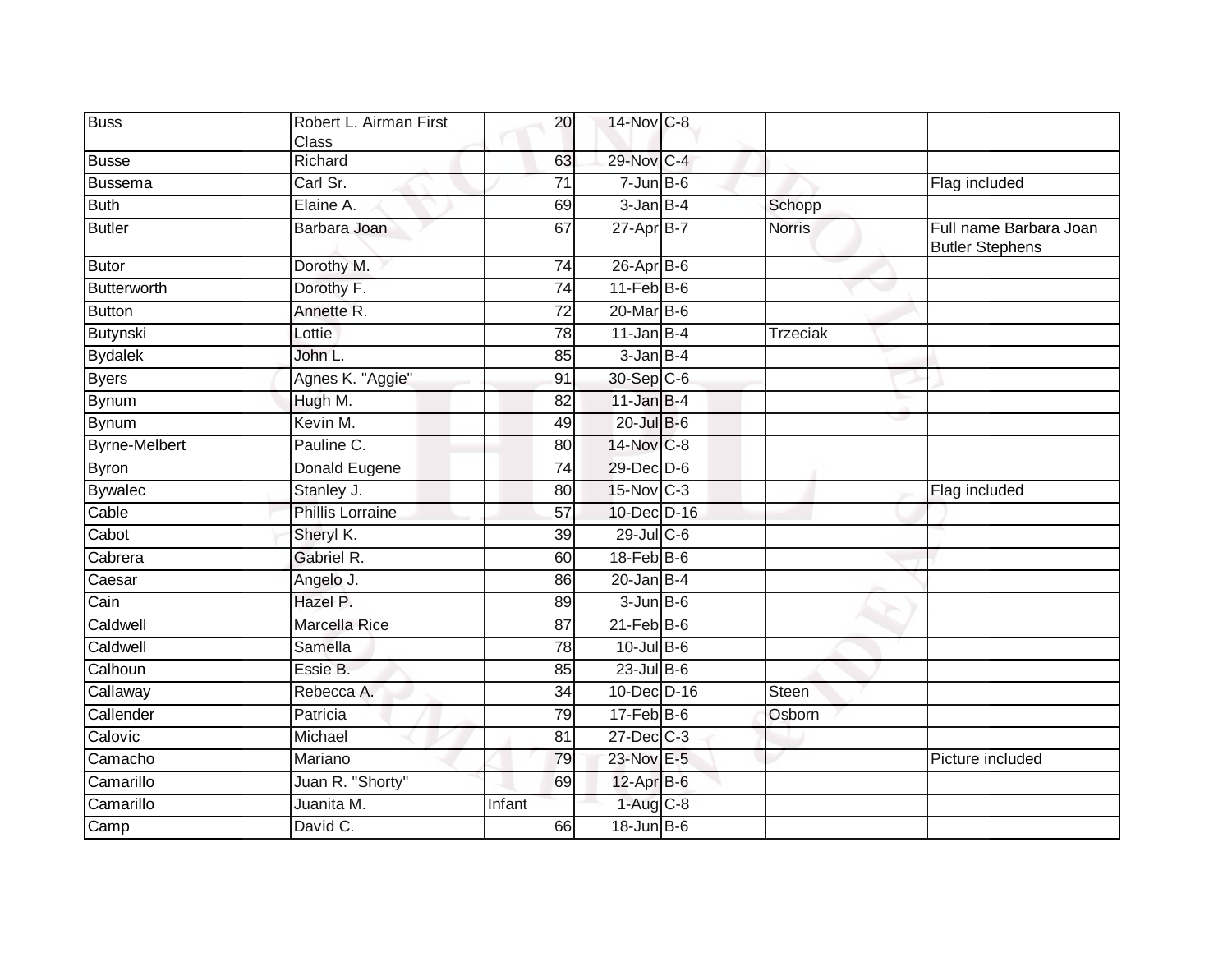| Campbell                 | Arleen               | 90              | 17-Dec D-12      |                |               |
|--------------------------|----------------------|-----------------|------------------|----------------|---------------|
| Campbell                 | <b>Bonnie</b>        | 67              | $4$ -Jun $B$ -6  |                |               |
| Campbell                 | Charles J.           | $\overline{71}$ | $6-Sep$ $C-4$    |                |               |
| Campbell                 | Chianti B.           | 19              | 4-Feb B-6        |                |               |
| Campbell                 | Edward J.            | $\overline{38}$ | 14-Dec C-5       |                |               |
| Campbell                 | Ellen Ruth           | 62              | 23-Sep C-6       | <b>Scott</b>   |               |
| Campbell                 | Jacob                | 58              | $15$ -Apr $B$ -6 |                |               |
| Campbell                 | John E. Jr.          | $\overline{4}$  | $22-Sep C-6$     |                |               |
| Campbell                 | Marjorie J.          | 57              | $5-$ Sep $C-5$   |                |               |
| Campbell                 | Norma J.             | 58              | 16-Apr B-6       | Sams           |               |
| Campbell                 | Richard B.           | $\overline{77}$ | 13-Dec C-3       |                |               |
| Campbell                 | Ruby H.              | 80              | $20$ -Jan B-4    |                |               |
| Campbell                 | Terry E. "T.C."      | 66              | $24$ -Jun B-6    |                |               |
| Campbell                 | William H.           | 85              | 12-Feb B-6       |                |               |
| Campero                  | Connie               | $\overline{72}$ | 31-Oct C-6       |                |               |
| Canaday                  | Ruth D.              | $\overline{72}$ | 25-Nov C-5       |                |               |
| Canady                   | Anna                 | 85              | 13-Mar B-6       | Malarik        |               |
| Canamar                  | Richard Sr.          | 57              | $2$ -Dec $D-5$   |                |               |
| Canchola                 | Charlene             | 40              | $7$ -Oct C-6     |                |               |
| $\overline{\text{Cano}}$ | Andrew "Andy"        | $\overline{75}$ | 26-May B-6       |                | Flag included |
| Cano                     | Daniel               | 42              | $13$ -Feb $B$ -6 |                |               |
| Cantrell                 | John R.              | $\overline{48}$ | $11-Sep D-6$     |                |               |
| Caparros                 | Nevelyn              | 88              | 8-Aug C-5        |                |               |
| Capoyianes               | Mae Rose             | 88              | $17 - Jun$ B-6   |                |               |
| Carbonare                | <b>Mary Dalle</b>    | 96              | 20-Jun B-11      | Ostarello      |               |
| Cardenas                 | Mary                 | 68              | 10-Jan B-10      | <b>Kravicz</b> |               |
| Cardin                   | Randal G.            | 42              | 13-May B-6       |                |               |
| Carhart                  | <b>Charles Paul</b>  | 59              | $12$ -Jun B-6    |                |               |
| Carley                   | <b>Terry Lee</b>     | 39              | $12$ -Jan B-4    |                |               |
| Carlson                  | A. David             |                 | 2-May B-12       |                |               |
| Carlson                  | Rachel A.            | 79              | 6-May B-6        |                |               |
| Carlson                  | <b>Thomas Dennis</b> |                 | $10$ -Apr $B$ -6 |                |               |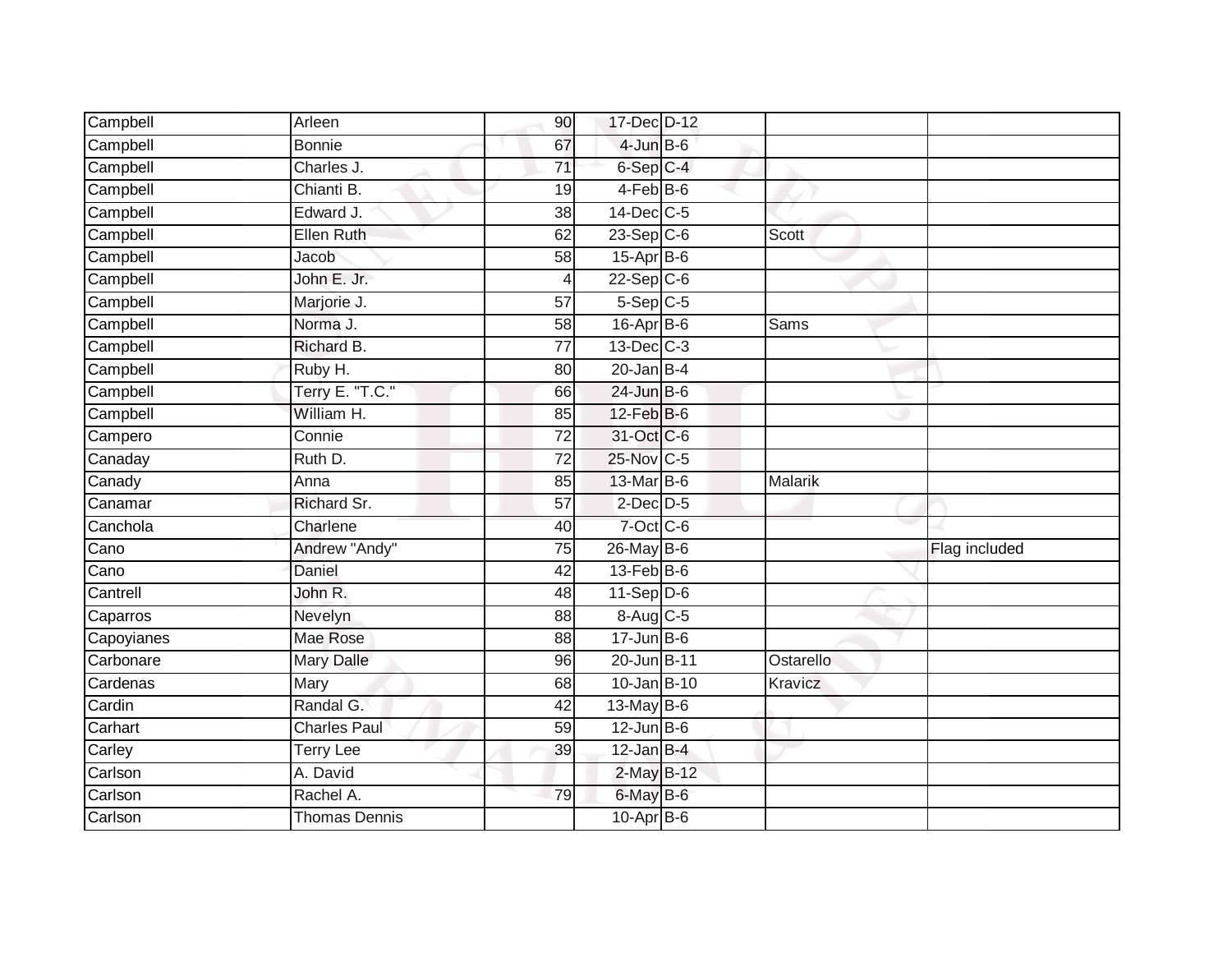| Carlton       | Pauline C.                   | 92              | $2-Aug$ <sub>C-4</sub>   |                |                                    |
|---------------|------------------------------|-----------------|--------------------------|----------------|------------------------------------|
| Carman        | Earl W.                      | 67              | $21$ -Jan B-4            |                |                                    |
| Carmichael    | Cloid V.                     | 95              | 22-May B-6               |                |                                    |
| Carmichael    | Louise M.                    | 54              | 28-Apr B-6               | <b>Oskins</b>  |                                    |
| Carmichael    | Marjorie "Marge"             | 69              | 8-Jan B-4                | <b>Bohling</b> |                                    |
| Carnahan      | Terry L.                     | 50              | $27$ -Jul C-6            |                |                                    |
| Carnavacciolo | Ann M.                       | 71              | $13$ -Jan $B-4$          | Grzechowiak    |                                    |
| Carney        | Phillip C.                   | 63              | 18-Apr B-12              |                |                                    |
| Carnowski     | Henry A.                     | 82              | $6 - \overline{Apr}$ B-6 |                |                                    |
| Carpenter     | David Andrew Jr.<br>"Booboo" | 5 months        | $9$ -Jul $B$ -8          |                |                                    |
| Carpenter     | Joseph James                 | 31              | 12-Oct C-5               |                |                                    |
| Carpenter     | Marie A.                     | 92              | 13-Jul B-6               |                |                                    |
| Carr          | Frank                        | 76              | 26-Dec C-8               |                |                                    |
| Carr          | Hazel J.                     | 81              | $2$ -Oct $D-8$           |                |                                    |
| Carr          | Irene M.                     | 88              | 7-Nov C-6                |                |                                    |
| Carrasco      | Osbaldo R.                   | 35              | $4$ -Dec $F-9$           |                |                                    |
| Carroll       | Anna E.                      | 84              | 17-Aug C-7               | Maloney        |                                    |
| Carroll       | Joseph Rozelle               | 77              | 8-May B-6                |                | Flag included                      |
| Carroll       | Loris                        | 84              | $27$ -May B-6            |                | Full name Lois Jacobson<br>Carroll |
| Casey         | Audrey C.                    | 81              | 20-Mar B-6               | Chapman        |                                    |
| Casillas      | Oscar                        | 44              | $20-Sep$ C-4             |                |                                    |
| Casperson     | Alice M.                     | 98              | 25-Oct C-4               |                |                                    |
| Casteel       | Rosemary                     | 68              | $7$ -Oct C-7             | Waldrop        |                                    |
| Castetter     | <b>Florance Clara</b>        | $\overline{77}$ | 2-May B-12               |                |                                    |
| Castillo      | <b>Blanca</b>                | $\overline{75}$ | 14-Mar B-10              | Cruz           |                                    |
| Castillo      | Cruz "Jack" Jr.              | 68              | $29$ -Jun $B$ -6         |                | Flag included                      |
| Castillo      | Juan J.                      | 62              | $10$ -Feb $B$ -6         |                |                                    |
| Castle        | Ray H.                       | 56              | $21$ -Jun B-6            |                |                                    |
| Cattledge     | Tommy Jr.                    | 87              | 26-Feb B-6               |                |                                    |
| Cauble        | Gordie H. Jr.                | 80              | 12-Sep C-8               |                | Flag included                      |
| Cavallo       | Battistina "Betty"           | 77              | $22$ -Feb $B$ -6         | Ciochetti      |                                    |
|               |                              |                 |                          |                |                                    |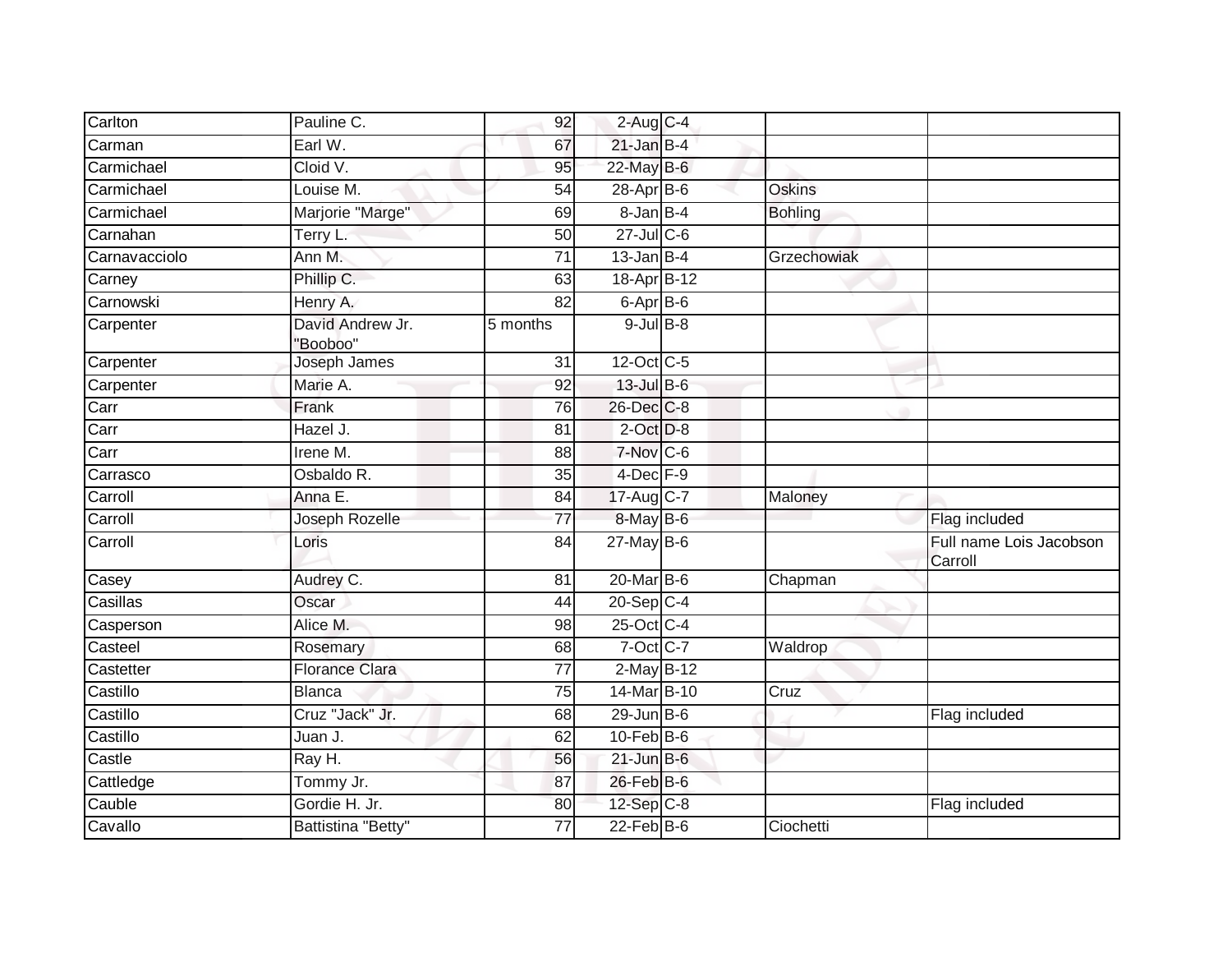| Cawby             | Frederick D.          | 66              | 20-Oct D-7              |               |               |
|-------------------|-----------------------|-----------------|-------------------------|---------------|---------------|
| Cechovic          | Doxie E.              | 82              | 10-Apr B-6              |               |               |
| Cederholm         | Charles F.            | 54              | $5 - Jun$ $B - 6$       |               |               |
| Cefali            | Anthony J.            | 72              | 7-Mar B-10              |               |               |
| Ceglian           | Pauline               | $\overline{87}$ | $8-$ Sep $C-6$          | Sablich       |               |
| Ceko              | Pero                  | 86              | 10-May B-6              |               |               |
| Celestin          | Maria                 | 80              | $17 - Jan$ B-12         | Loe           |               |
| Centracchio       | Adeline               | 89              | $2$ -Jul B-6            |               |               |
| Ceperich          | Helen M.              | 89              | $25-Aug$ <sub>C-5</sub> |               |               |
| Cepil             | Walter H.             | 75              | $6$ -May $B$ -6         |               |               |
| Cergizan          | Julius "Lindy"        | 71              | $24$ -Mar $B$ -6        |               |               |
| Cernia            | Lorraine P.           | 74              | $9$ -May B-12           |               |               |
| Chacon            | Betty J.              | 62              | 11-Jan $B-4$            |               |               |
| Chakos            | Catherine             | 79              | 16-Mar B-6              |               |               |
| Chakos            | <b>Theodore "Ted"</b> | 80              | 26-May B-6              |               |               |
| Chalifoux         | Julia M. "Judy"       | 79              | 29-Apr B-6              |               |               |
| Chalkus           | Margaret C.           | $\overline{73}$ | 19-Nov D-10             | Fagan         |               |
| Chambers          | <b>Myrtle Augusta</b> | 78              | $28$ -Jan B-4           |               |               |
| Chance            | James A.              | 53              | $1-Sep$ $C-5$           |               |               |
| Chancellor        | Linda L.              | $\overline{41}$ | 18-Jul B-12             | Ordziejeski   |               |
| Chandos           | Ormond W. "Jack"      | 83              | $29$ -May B-6           |               | Flag included |
| Chaney            | Joseph A.             | 73              | 14-Feb B-12             |               | Flag included |
| Channell          | <b>Mary Belle</b>     | 83              | 25-Nov C-5              | <b>Bailey</b> |               |
| Chapman           | Vera E.               | 86              | $9$ -Oct $D$ -6         |               |               |
| Chapranda         | Anne A.               | 83              | 31-Aug C-6              |               |               |
| Charleson         | Frank                 | 87              | $21$ -Jul B-6           |               |               |
| Charlton          | James D.              | 41              | $21$ -May B-6           |               |               |
| Chartos           | <b>Barney</b>         | 85              | $31$ -Jul D-6           |               | Flag included |
| Chatos            | Calliope (Psaros)     | 95              | 9-Feb B-6               |               |               |
| Chavarria/Quiroga | Raymundo              | 54              | 4-Jul B-12              |               |               |
| Chavez            | Lino R.               | 59              | 1-Oct C-7               |               |               |
| Chekouras         | Katherine             | $\overline{73}$ | $4-JunB-6$              |               |               |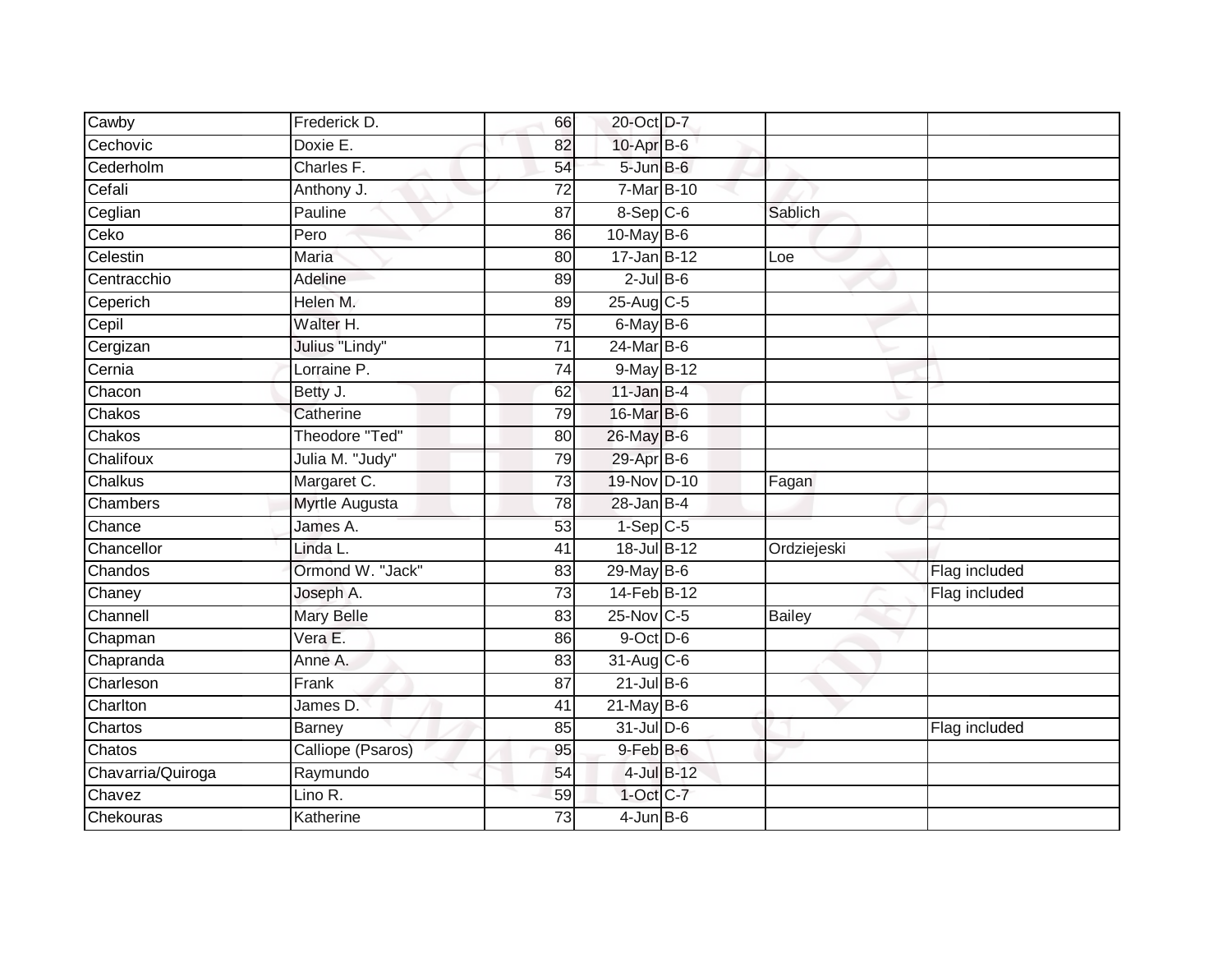| Chenault         | Pearl L.                  | 65              | 10-Dec D-17       |          |               |
|------------------|---------------------------|-----------------|-------------------|----------|---------------|
| Chepregi         | Evelyn                    | $\overline{72}$ | 6-Jun B-12        | Weinberg |               |
| Cherry           | Robert E. "Bobby"         | 56              | 30-Jun B-6        |          |               |
| Chesebro         | Max A.                    | 62              | 26-May B-6        |          | Flag included |
| Chester          | James W.                  | 56              | $13$ -Jul B-6     |          |               |
| <b>Chikos</b>    | Julia                     | 86              | $12$ -Mar $B-6$   | Yesh     |               |
| <b>Childers</b>  | Barbara E.                | 59              | $14$ -Jan B-4     |          |               |
| <b>Childers</b>  | Clifton M.                | 81              | $3-Nov$ D-7       |          |               |
| <b>Childress</b> | Ronald G. "Bubba"         | 56              | 17-Dec D-12       |          |               |
| <b>Childress</b> | <b>William Franklin</b>   | 66              | $2$ -Oct $D-8$    |          |               |
| Childs           | Charles H.                | 69              | $12$ -Mar $B$ -6  |          | Flag included |
| Chilla           | Antoinette "Toni"         | 89              | $11-Sep$ D-6      | Duray    |               |
| Chilla           | Benedict A.               | 83              | 26-Aug C-5        |          |               |
| Chimitris        | <b>Gust "Constantine"</b> | 76              | $25$ -Jan B-4     |          |               |
| Chirila          | John                      | 84              | $3 - Jun$ $B - 6$ |          |               |
| Chlopek          | Leona I.                  | $\overline{70}$ | $26$ -Jun $B-6$   |          |               |
| Chlupacek        | Joseph M. "Diamond Joe"   | $\overline{73}$ | 2-May B-12        |          |               |
| Chmiel           | Frank V.                  | 86              | $11$ -May B-6     |          |               |
| Choate           | Lee                       | 75              | 8-May B-6         |          |               |
| Choisser         | William J. "B.J."         | 19              | 17-Nov D-7        |          |               |
| Chojnacki        | Roman "Ruby"              | 90              | $24$ -Feb $B$ -6  |          |               |
| Cholipski        | Elizabeth                 | 90              | $3$ -Oct $C$ -8   | Wyrwa    |               |
| Chomo            | Paul J. Sr.               | 73              | $5-$ Sep $C-5$    |          | Flag included |
| Chorak           | Nick S.                   | 89              | $19$ -Jan B-4     |          | Flag included |
| Chorba           | George F.                 | $\overline{80}$ | 10-Nov D-6        |          |               |
| Chovanec         | George A.                 | 79              | 5-Apr B-6         |          | Flag included |
| Christenson      | <b>Arthur Lester</b>      | 80              | 22-Dec D-10       |          |               |
| Christian        | Jack W.                   | 77              | 19-Mar B-6        |          |               |
| Christiansen     | Elmer "Chris"             | 75              | 8-Jul B-6         |          |               |
| Christiansen     | John                      | 74              | $1$ -Jan $B-4$    |          |               |
| Christine        | Dorothy A.                | 89              | 28-Mar B-12       |          |               |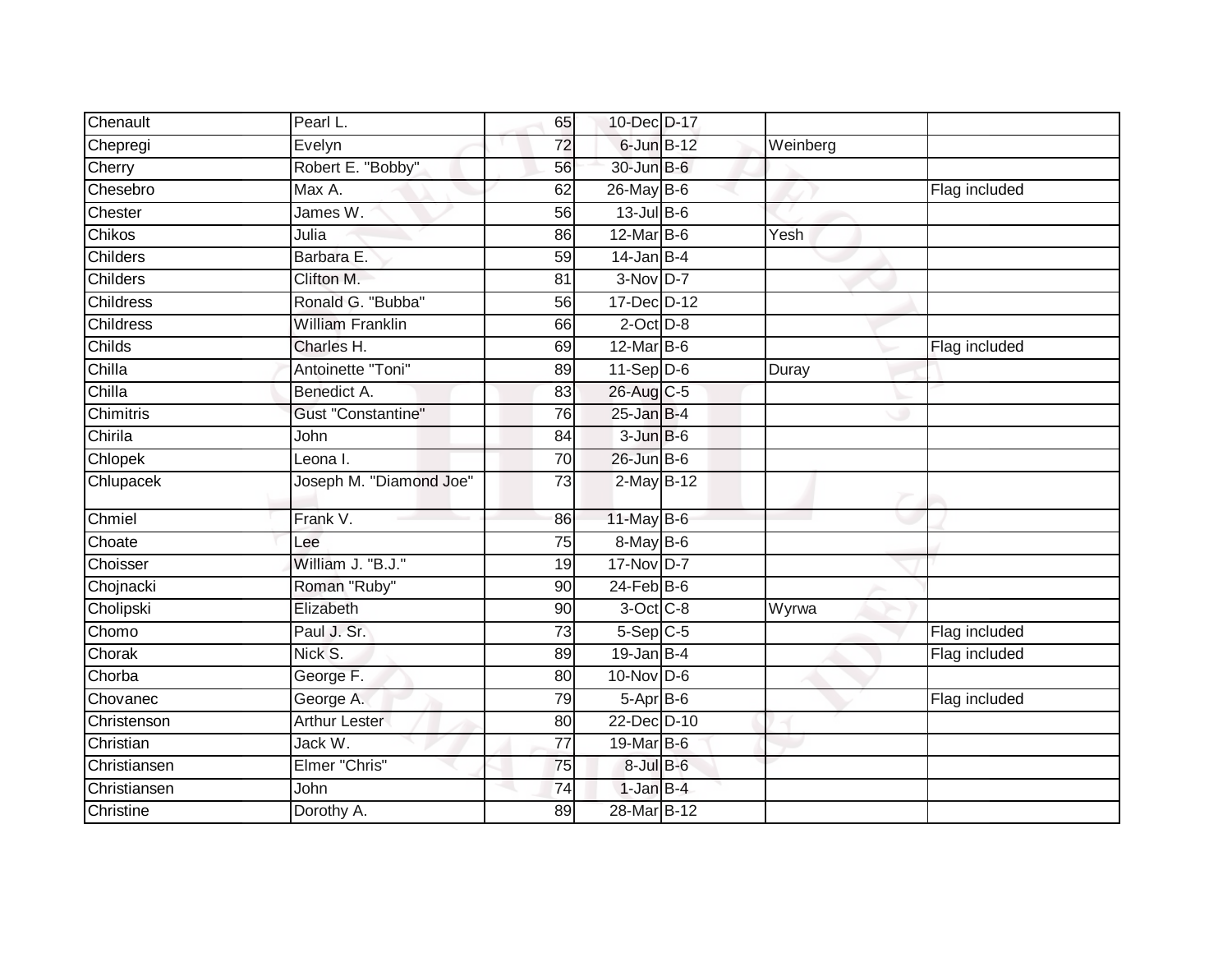| Christoff      | Cynthia Ann          | 60              | 29-Oct D-12       |               |               |
|----------------|----------------------|-----------------|-------------------|---------------|---------------|
| Christopher    | <b>Chris Emil</b>    | 34              | $16$ -Feb $B$ -6  |               |               |
| Christophersen | Jeanne E.            | 85              | $10-Sep$ C-5      |               |               |
| Chuderewicz    | Esther T.            | 79              | $10-Sep$ C-6      |               |               |
| Chukur         | Brant E.             | $\overline{42}$ | 11-Apr B-12       |               |               |
| Chura          | <b>Nick</b>          |                 | $13-Apr$ B-6      |               | Flag included |
| Church         | Joyce                | 75              | $7-MayB-6$        |               |               |
| Churchill      | Robert A.Sr.         | 72              | 16-Mar B-6        |               |               |
| Cibak          | Ida                  | 81              | 8-Oct C-7         |               |               |
| Cichon         | Wanda Julia          | $\overline{77}$ | $2$ -Aug $C-4$    | Slamkowski    |               |
| Cicillian      | Anna R.              | 94              | $24$ -Jun $B$ -6  |               |               |
| Cieply         | Peter                | $\overline{74}$ | 19-Mar B-6        |               |               |
| Cieslak        | Joseph W. "Zeke"     | 84              | 10-Nov D-6        |               | Flag included |
| Ciezak         | Joseph M.            | 81              | 21-Nov C-7        |               | Flag included |
| Ciezki         | Stella               | $\overline{72}$ | $8 -$ Jul $B - 6$ | Siuba         |               |
| Cinko          | Michael Jr.          | 91              | 18-Apr B-12       |               |               |
| Cintron        | Feliciana            | $\overline{77}$ | $23$ -Jun B-6     |               |               |
| <b>Ciplys</b>  | Eleonore             | 72              | 19-Aug C-5        | Gramsas       |               |
| Cisarik        | <b>Bertha</b>        | 82              | 30-Aug C-4        |               |               |
| Clanton        | Arneita              |                 | $21-AprB-6$       |               |               |
| Clapp          | <b>Albert Dale</b>   | 78              | $7$ -Jul B-6      |               | Flag included |
| Clarida        | Joyce M.             | 60              | $24$ -Jun B-6     |               |               |
| Clark          | Beaulah "Bea"        | 91              | $30 - Jan$ B-4    |               |               |
| Clark          | Dale Walker          | 63              | $12$ -Feb $B$ -6  |               |               |
| Clark          | Donald F.            | 93              | $2$ -Apr $B$ -6   |               | Flag included |
| Clark          | <b>Helen</b>         | 81              | $28$ -Jun $B$ -6  | Yatsko        |               |
| Clark          | <b>James Edward</b>  | 67              | $1-Oct$ C-7       |               |               |
| Clark          | Jeanne F.            | 90              | 30-Mar B-6        |               |               |
| Clark          | Marjorie             | 82              | $26$ -Feb $B$ -6  | <b>Hubert</b> |               |
| Clark          | <b>Nanette Marie</b> | 37              | 26-Dec C-8        | Wallace       |               |
| Clark          | <b>Nellie</b>        | 89              | 12-Nov D-9        | Holleman      |               |
| <b>Clark</b>   | Ray M.               | 67              | 21-Mar B-11       |               | Flag included |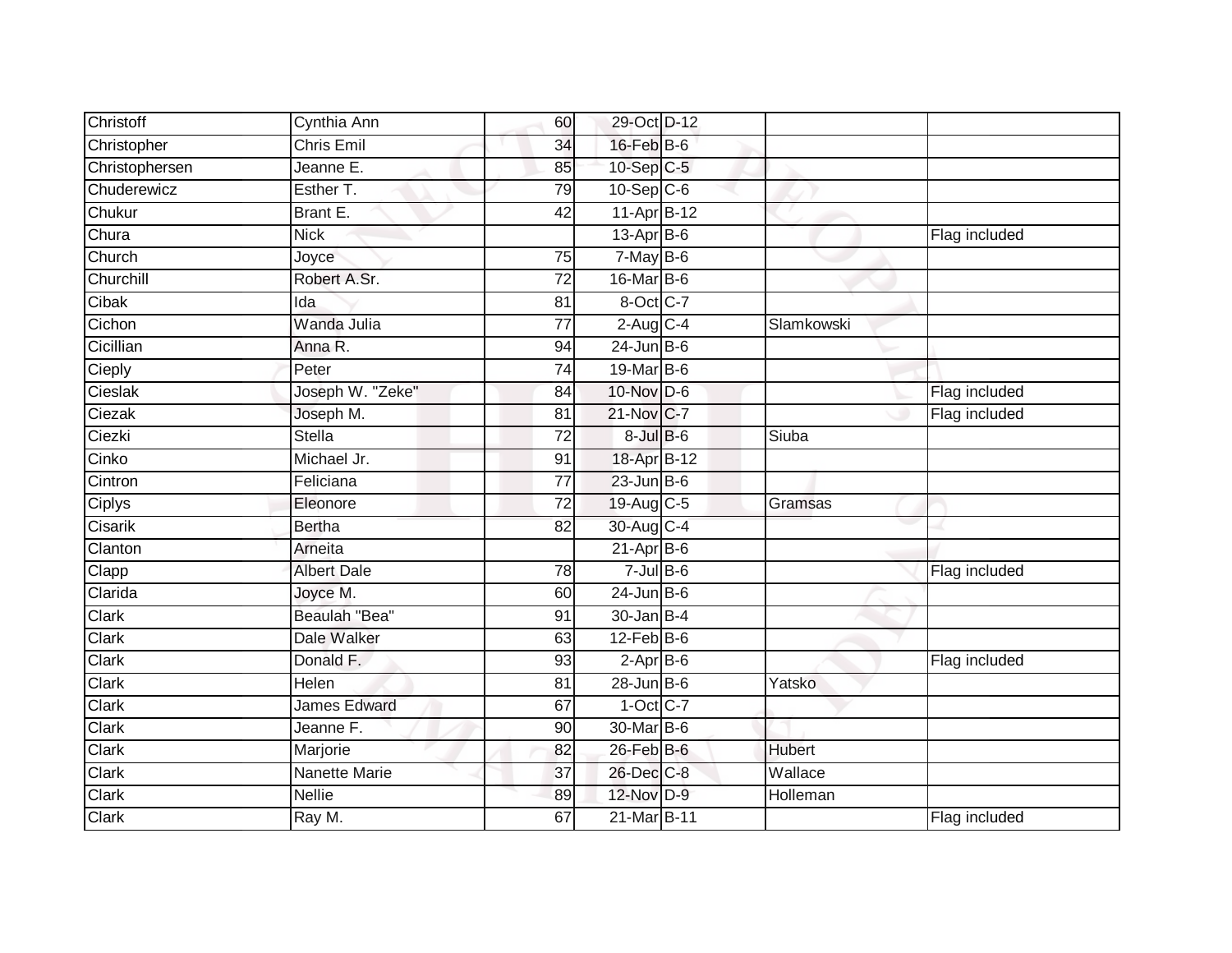| Clark      | Robin J.                | 40 | $11$ -Feb $B$ -6  | Burbage     |               |
|------------|-------------------------|----|-------------------|-------------|---------------|
| Clark      | Theresa C.              | 65 | $10$ -Jun $B - 6$ | Kolbus      |               |
| Clarke     | John F.                 | 46 | $11-Feb$ B-6      |             |               |
| Clary      | Louis "Butch"           | 54 | 19-Aug C-5        |             |               |
| Clauson    | Delvin E. Sr.           | 64 | $8 -$ Jul $B - 6$ |             | Flag included |
| Clay       | Rosemary                | 81 | $3-FebB-6$        | Collier     |               |
| Claybrooke | Hubert "Herb"           | 83 | 29-Oct D-12       |             |               |
| Cleaver    | Robert L.               | 67 | 25-Jul B-12       |             |               |
| Cleland    | Victoria C.             | 70 | $2$ -Nov $C$ -6   | Szkopiec    |               |
| Cleveland  | Henry Lee Jr "Preacher" | 56 | $24$ -Dec $C-5$   |             |               |
| Cleveland  | Margaret                | 76 | 30-May B-12       |             |               |
| Clevinger  | Raymond M.              | 61 | 20-Dec C-5        |             |               |
| Cliborne   | Garland L.              | 67 | $27$ -Feb $B$ -6  |             |               |
| Clinard    | Eva M.                  |    | $11$ -May B-6     |             |               |
| Cline      | Judith F.               | 59 | 19-May B-6        |             |               |
| Cloghessy  | Joseph D.               | 84 | $8$ -Jul $B$ -6   |             | Flag included |
| Close      | George E.               | 56 | $5$ -Mar $B$ -6   |             |               |
| Cloud      | Delbert "Deb"           | 89 | $4$ -Dec $F-9$    |             |               |
| Coapstick  | Sophie                  | 74 | 31-Dec C-7        | Mihailovich |               |
| Coban      | Michael "Popper"        | 79 | $27$ -Jul C-6     |             | Flag included |
| Cobb       | Clyde L.                | 54 | 5-Nov D-10        |             |               |
| Cockerille | Walter E. Jr.           |    | 18-Apr B-12       |             |               |
| Coduti     | Julie Ann               | 83 | $3$ -Jun $B$ -6   |             |               |
| Cody       | Jonnie L. Sr.           | 68 | $25$ -May B-6     |             |               |
| Coffman    | Allen J.                | 19 | 4-Oct C-4         |             |               |
| Cofran     | Irvin G. Jr.            | 83 | $10 - Jan$ B-10   |             |               |
| Cogis      | Christopher J.          | 45 | $5$ -May $B$ -6   |             |               |
| Cole       | Sharon A.               | 58 | 26-Jul C-4        |             |               |
| Colella    | Louis E. "Gege"         | 69 | $7$ -Jul $B$ -6   |             | Flag included |
| Coleman    | Veronica J.             | 85 | 25-Mar B-6        | Wrzaskowski |               |
| Colins     | John F.                 | 67 | 17-Nov D-7        |             |               |
| Colle      | Denise                  | 73 | $8 -$ Jul $B - 6$ |             |               |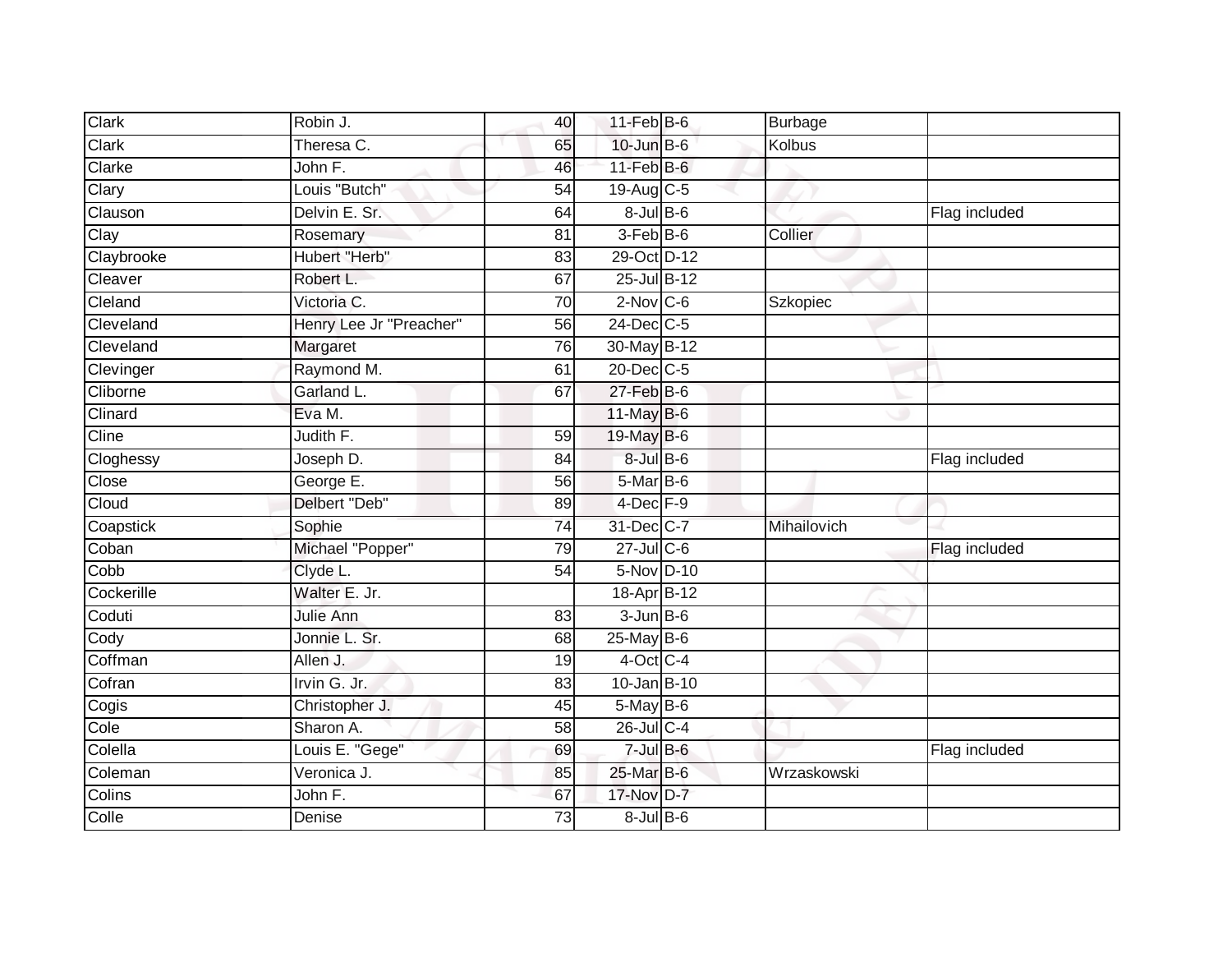| Collier   | Brian K.              | 30              | $20$ -Apr $B$ -6 |               |                |               |
|-----------|-----------------------|-----------------|------------------|---------------|----------------|---------------|
| Collier   | James M. Sr.          | 56              | 4-May B-6        |               |                |               |
| Collins   | Anne M.               |                 | 5-Mar B-6        |               |                |               |
| Collins   | Annie B.              | 79              | 17-Mar B-6       |               | <b>Tolbert</b> |               |
| Collins   | Aster P.              | $\overline{77}$ | 8-Mar B-6        |               |                |               |
| Collins   | George H.             | 79              | $21$ -Jan B-4    |               |                | Flag included |
| Collins   | Herman Jr.            | 68              | $3$ -Jun $B$ -6  |               |                |               |
| Collins   | John H. II            | 36              | 21-Nov C-7       |               |                |               |
| Collins   | Kathryn M.            | 77              | $4$ -Jan $B-4$   |               |                |               |
| Collins   | Marjorie A.           | 68              | $27 -$ Jul C-6   |               |                |               |
| Collins   | Richard J.            | 77              | $3 - Jun$ B-6    |               |                |               |
| Collins   | Thomas A. "Tom"       | $\overline{72}$ | $6-Sep C-4$      |               |                |               |
| Colon,    | Rafael Sr."Superman"  | 78              | $24$ -Feb $B$ -6 |               |                |               |
| Colotka   | Mary E.               | 90              | 20-Dec C-5       |               | Beda           |               |
| Coltun    | Joseph                | 70              | 6-Feb B-6        |               |                |               |
| Companik  | Anthony J. "Tony"     | 88              | 23-Sep C-6       |               |                |               |
| Companik  | John E.               | $\overline{91}$ | 13-Nov F-5       |               |                |               |
| Compass   | Edwin D.              | 59              | $11$ -May B-6    |               |                |               |
| Comstock  | Helen N.              | 83              | 28-Sep C-5       |               |                |               |
| Comstock  | Theodore              | 63              | $26$ -Mar $B$ -6 |               |                |               |
| Comstock  | William D.            | 76              | $13-FebB-6$      |               |                |               |
| Conde     | <b>Francis August</b> | 67              | $6$ -Nov $F - 5$ |               |                | Flag included |
| Conder    | Robert R. "Bob"       | 52              | 7-Oct C-7        |               |                |               |
| Condes    | Catherine P.          | 68              |                  | $4$ -Jul B-12 |                |               |
| Coney     | Jeannie               | $\overline{57}$ | 28-Dec C-4       |               |                |               |
| Congleton | Ralph A.              | 86              | $16$ -Jul B-6    |               |                |               |
| Conley    | Catherine L.          | 88              | 18-Mar B-6       |               | Franich        |               |
| Conley    | Charles E.            | 48              | $4$ -Nov D-7     |               |                |               |
| Conley    | Galen W.              | 85              | 5-Aug C-6        |               |                |               |
| Conley    | Linzie                | 74              | 19-May B-6       |               |                |               |
| Conn      | <b>Carolyn Marie</b>  | 19              | 10-Mar B-6       |               |                |               |
| Conn      | <b>Phyllis</b>        | 61              | 18-Aug C-6       |               |                |               |
|           |                       |                 |                  |               |                |               |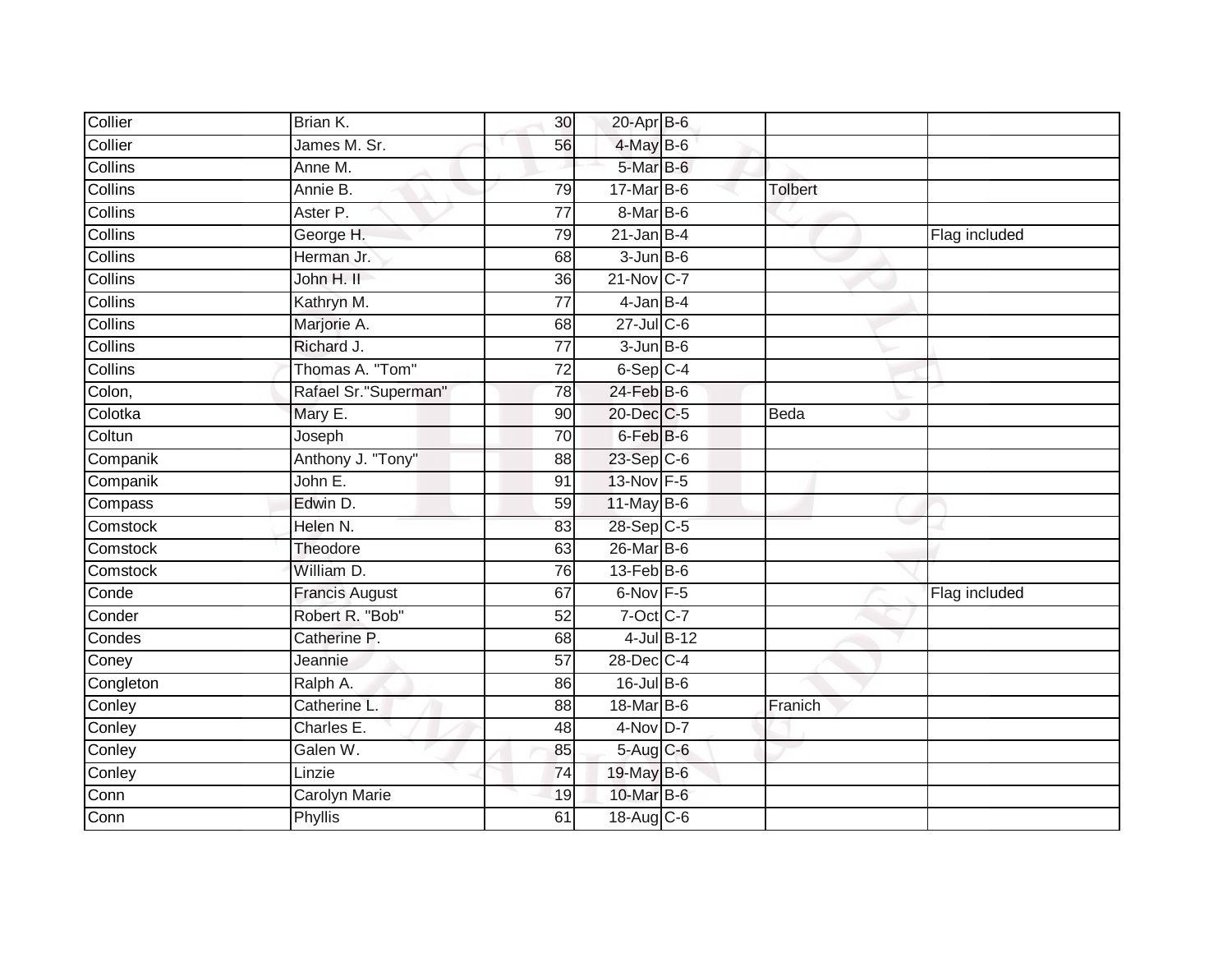| Conneen   | Mary Lou                | 61              | $2-Apr$ B-6       | Connell        |                                                      |
|-----------|-------------------------|-----------------|-------------------|----------------|------------------------------------------------------|
| Connors   | Edward M.               | 81              | 24-Feb B-6        |                |                                                      |
| Conquest  | Cecil C. "Pic"          |                 | $13$ -Jan B-4     |                |                                                      |
| Conrad    | Sandy                   | 80              | $4$ -Aug $C$ -6   | Zilpha         | Full name Sandy Sanders<br>Conrad                    |
| Convery   | Vickie                  | 47              | $13$ -Jan B-4     | Wright         |                                                      |
| Conway    | "Fred" Alfred Allen     | 57              | $5 - Jun$ $B - 6$ |                |                                                      |
| Conway    | Dr. Hertsell S.         | 84              | $13$ -Jan $B-4$   |                |                                                      |
| Cook      | Annie                   | 67              | $24-AprB-6$       |                |                                                      |
| Cook      | <b>Edna Rose</b>        | 79              | $15$ -Nov $ C-3 $ | Pritchett      |                                                      |
| Cook      | Lorna V.                | 84              | 30-Dec D-5        |                |                                                      |
| Cook      | Mary Ann                | 44              | $2$ -Jun $B-7$    |                |                                                      |
| Cook      | <b>Michael James</b>    |                 | $6$ -May $B$ -6   |                |                                                      |
| Cooley    | Su Ok Kim               | 54              | 22-Feb B-7        |                | Full name Su Ok Kim<br>$\circ$<br><b>Cooley Pint</b> |
| Cooper    | Aaron L.                | 40              | $2$ -Dec $D-5$    |                |                                                      |
| Cooper    | Betty R.                |                 | 18-Dec F-9        | <b>Deskins</b> | Forever Young-Aquarian                               |
| Cooper    | Catherine S.            | 87              | 23-Oct D-6        |                |                                                      |
| Cooper    | Dorothy L.              | 69              | 25-May B-6        | Anunson        |                                                      |
| Cooper    | <b>Steve Mitchell</b>   | 45              | 26-Nov E-1        |                |                                                      |
| Cooper    | Virginia M.             | 77              | $22$ -Mar $B-6$   |                |                                                      |
| Coppage   | Ray A.                  | 50              | $16$ -Jul B-6     |                |                                                      |
| Coppinger | Jerry L.                | 46              | 28-Oct D-5        |                |                                                      |
| Corbett   | John                    | $\overline{74}$ | 18-Aug C-6        |                |                                                      |
| Corbett   | Robert John             | 56              | $5-Aug$ $C-6$     |                |                                                      |
| Corbin    | Alveta L.               | 79              | 30-May B-12       |                |                                                      |
| Cordeau   | Robert E. Jr.           |                 | 26-Aug C-5        |                |                                                      |
| Corder    | Dorothy May (Grinstead) | 83              | $19$ -Jan B-4     |                |                                                      |
| Cordera   | Battista J. "Bud"       | 76              | $22$ -Jul $B-6$   |                | Flag included                                        |
| Corner    | Sophie                  | 69              | 24-Aug C-7        | Kalocinski     | Full name Sophie Zidch<br>Corner                     |
| Cornwell  | Webster W.              | 79              | $8$ -Jul $B$ -6   |                | Flag included                                        |
| Coros     | Ardis L.                | $\overline{74}$ | 6-Apr B-6         |                |                                                      |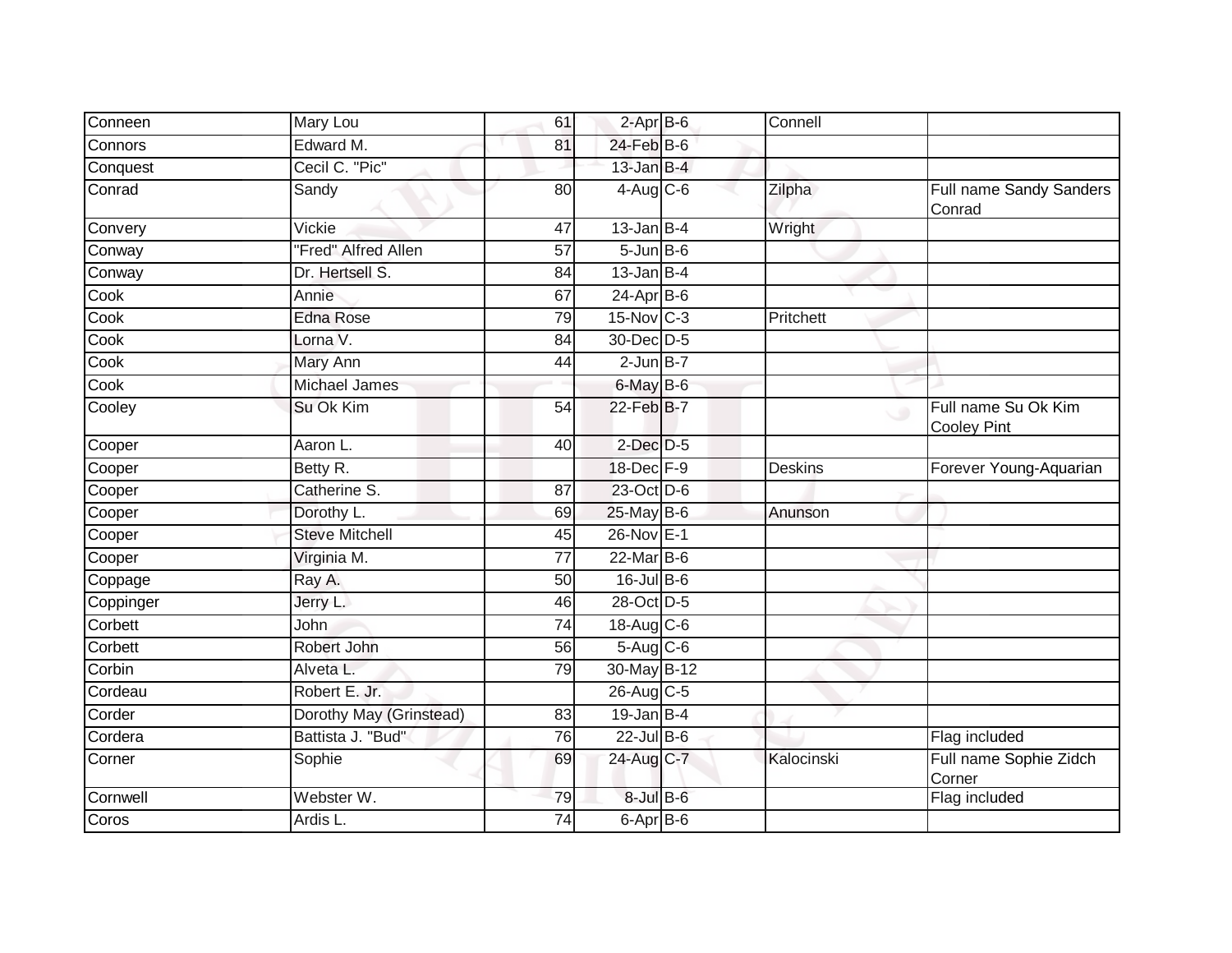| Correll     | Harry F.           | 94              | 4-Dec F-10       |             |                                           |
|-------------|--------------------|-----------------|------------------|-------------|-------------------------------------------|
| Corrier     | Wilfred J. "Skip"  | 93              | 3-Sep C-5        |             |                                           |
| Corsino     | Josephine S.       | 77              | 14-Feb B-12      |             |                                           |
| Cosenza     | Rudolph            | 84              | 8-Feb B-6        |             |                                           |
| Coslet      | Thelma R.          | 76              | 16-Sep C-7       |             |                                           |
| Costello    | Genevieve C.       | 85              | 20-Sep C-4       |             |                                           |
| Costello    | Marie G.           | 89              | $14$ -Apr $B$ -6 |             |                                           |
| Coster      | Thomas D. "Tom"    | 57              | 23-Dec D-7       |             |                                           |
| Costino     | Thomas R. III      | 61              | $29$ -Dec $D-6$  |             |                                           |
| Cotter      | Becky J.           | $\overline{50}$ | 16-May B-13      | Lynch       | Full name Becky L. Cotter<br><b>Titus</b> |
| Coulis      | Lola M.            | 66              | $20$ -Feb $B$ -6 |             |                                           |
| Countreman  | Vivian A.          | $\overline{77}$ | 13-May B-6       | <b>Stam</b> |                                           |
| Courtney    | Mary               | 61              | 13-Feb B-6       |             |                                           |
| Couwenhoven | Dora               | 97              | 15-Apr B-6       | Jonkman     |                                           |
| Couwenhoven | John               | 70              | 17-Jan B-12      |             | Flag included                             |
| Covaciu     | "Micki" Marlene E. | 64              | 30-Nov C-5       |             |                                           |
| Covault     | Dorothy E.         | 88              | 5-Mar B-6        |             |                                           |
| Cox         | Erma M.            | 84              | 29-Mar B-6       |             |                                           |
| Cox         | Jesse Leroy Sr.    | 78              | $7 - Jan$ B-4    |             |                                           |
| Cox         | Norman D.          | 69              | 18-Aug C-6       |             |                                           |
| Craigin     | Robert A. Sr.      | 77              | 15-Oct D-7       |             |                                           |
| Crawford    | George H.          | $\overline{70}$ | $2$ -Oct $D-8$   |             |                                           |
| Crawford    | Helen R.           | 61              | $20$ -Feb $B$ -6 |             |                                           |
| Crawford    | Robert E. "Butch"  | 67              | $21$ -Feb $B$ -6 |             |                                           |
| Crawford    | Willie             | 43              | $1-Dec$ $D-6$    |             |                                           |
| Crawley     | Joan M.            | 84              | $2$ -Jun $B$ -6  |             |                                           |
| Cress       | Ann L.             | 76              | $20$ -Jul B-6    |             |                                           |
| Crider      | <b>Irene Mary</b>  | $\overline{31}$ | $2$ -Oct $D-8$   |             |                                           |
| Crist       | Angeline           | 82              | 31-Aug C-6       | Iwinski     |                                           |
| Crist       | Mary D.            | 84              | $11$ -Feb $B$ -6 | Dejanovich  |                                           |
| Crivokapich | Donald             | 56              | $22-Sep C-6$     |             |                                           |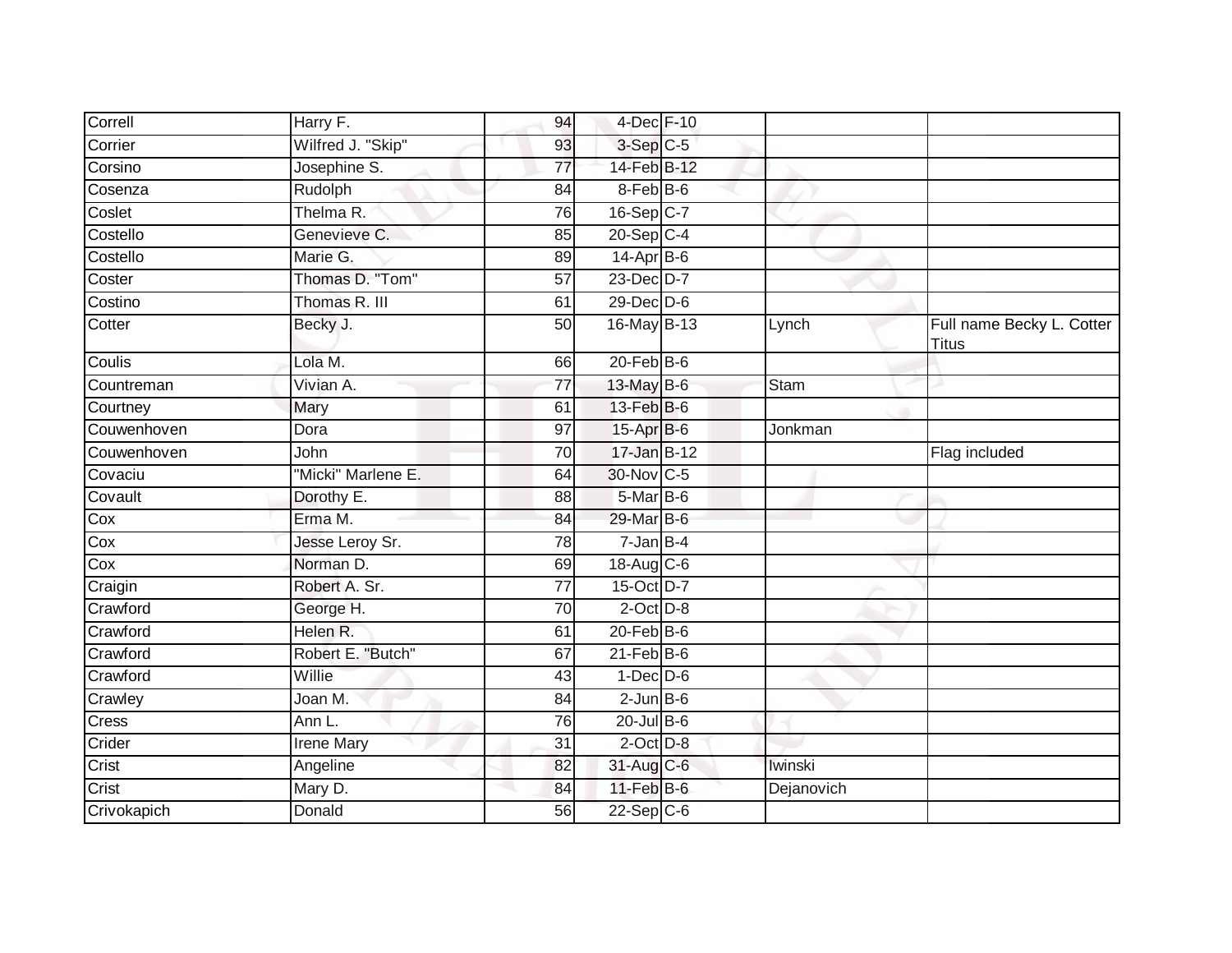| Crnjak               | Luke P.             | 75              | $13$ -Jul B-6                  |                 | Flag included                                    |
|----------------------|---------------------|-----------------|--------------------------------|-----------------|--------------------------------------------------|
| Crnkovich            | Marie Margaret      | 84              | 29-Mar B-6                     |                 |                                                  |
| Croak                | Betty A.            |                 | $14$ -Jan B-4                  |                 |                                                  |
| Croak                | Zelma E.            | 89              | 18-Nov D-5                     | <b>McCreary</b> |                                                  |
| Crockett             | Joseph R.           | 82              | $8$ -Feb $ B$ -6               |                 |                                                  |
| Croner               | Margaret B.         | 77              | $4$ -May B-6                   |                 |                                                  |
| Croney               | John William        | 62              | $15$ -Nov C-4                  |                 | Flag included                                    |
| Crook                | Nellie M.           | 85              | 11-Oct C-5                     |                 |                                                  |
| Cropp                | Lowell S.           | 69              | $2-MarB-7$                     |                 |                                                  |
| Cross                | Isaac               | 70              | $24$ -Jan B-4                  |                 |                                                  |
| Cross                | Kenneth L.          | 79              | $27$ -Nov $F-6$                |                 |                                                  |
| Crowder              | Loney "Johnie"      | 77              | $3$ -Jan $B-4$                 |                 |                                                  |
| Crowel               | Delphia E.          | 89              | 10-Jan B-10                    | Sexton          |                                                  |
| Crowley              | Robert J. "Bob"     | 76              | 22-Sep C-6                     |                 |                                                  |
| Crozier              | Donald E.           | 62              | 18-Feb B-6                     |                 | Flag included                                    |
| Cruse                | Darrell R.          | 79              | $10-AprB-6$                    |                 |                                                  |
| Crussen              | <b>Cole Matthew</b> | 51/2<br>months  | $16$ -Jan B-4                  |                 |                                                  |
| Crutcher             | Ora Dee             | 64              | 18-Apr B-12                    |                 |                                                  |
| Cruz De Rodriguez    | Romana E. "Eva"     |                 | $27$ -Dec $C-3$                |                 |                                                  |
| Cuellar              |                     |                 |                                |                 |                                                  |
|                      | Kenneth Lewis Jr.   | 13              | $12$ -Feb $B$ -6               |                 | Full name Kenneth Lewis<br>Gillespie Cuellar Jr. |
| Cullen               | Beryl R.            | 83              | $3-AprB-6$                     |                 |                                                  |
| Cullimore            | Phil R.             | 79              | 26-Aug C-5                     |                 |                                                  |
| Culver               | Dorothy             | 72              | 18-Apr B-12                    |                 |                                                  |
| Cummings             | <b>Scott Lewis</b>  | 44              | $5-$ Sep $C-6$                 |                 |                                                  |
| Cummings             | William T.          | $\overline{87}$ | $25$ -Mar $B$ -6               |                 |                                                  |
| Cunningham           | Dorothy Ann         | 74              | 13-Oct D-7                     |                 | Flag included                                    |
| Cunningham           | Rev. Frank C. Jr.   | 66              | 14-Oct D-6                     |                 |                                                  |
| Cunningham           | Virgle              | 77              | 12-Sep C-8                     |                 |                                                  |
| Cunningham           | William A.          | 91              | 18-Apr B-12                    |                 | Flag included                                    |
| Cunningham<br>Cuprak | William R.          | 76              | 29-Dec D-6<br>$20$ -Mar $B$ -6 |                 |                                                  |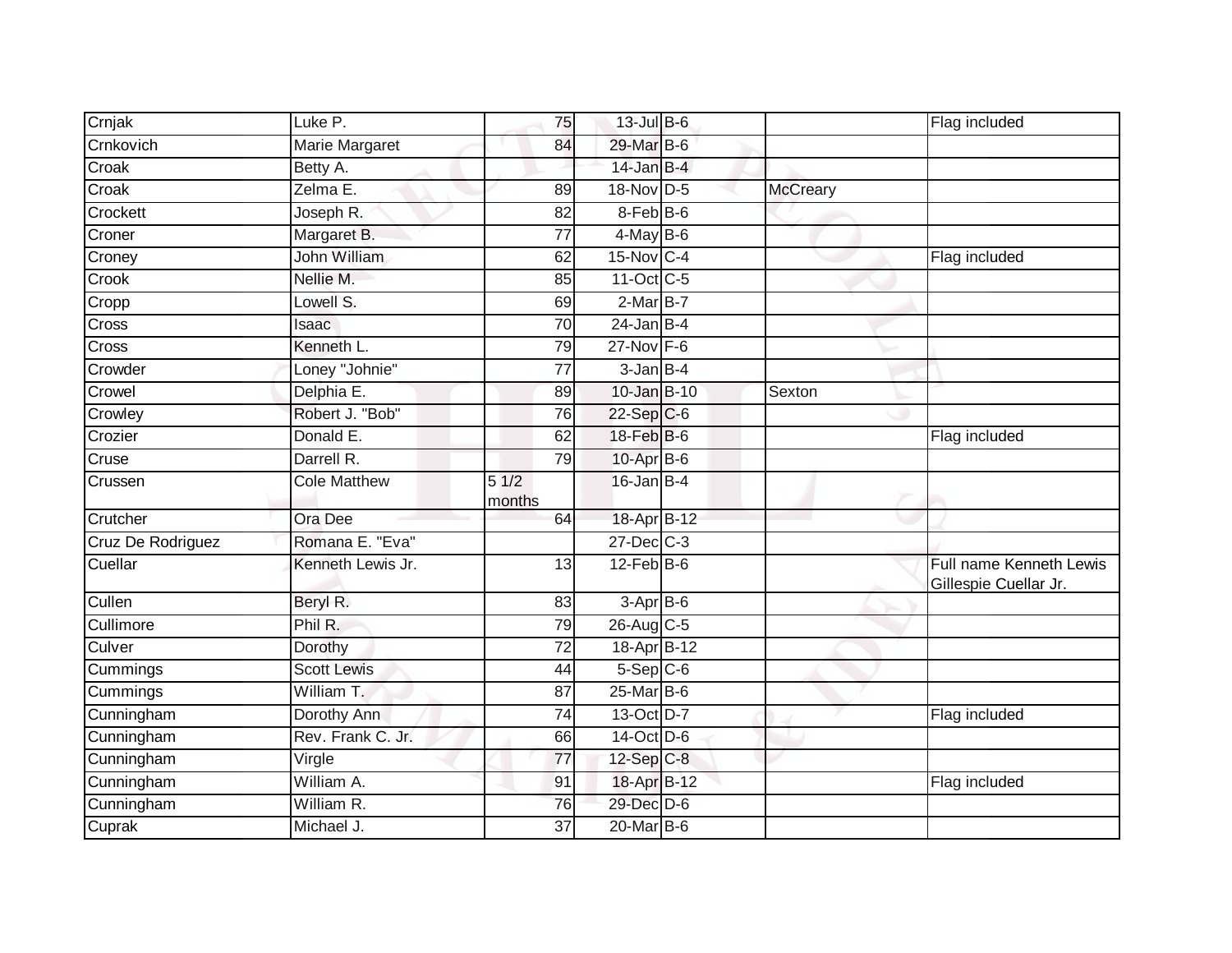| Curatolo      | Angelo              | 88              | 16-Sep C-6        |                | Flag included |
|---------------|---------------------|-----------------|-------------------|----------------|---------------|
| Curran        | Dorothy             | 78              | 25-Jul B-12       |                |               |
| Currie        | John Richard Sr.    | 76              | 10-Mar B-6        |                |               |
| Curtis        | Harriet M.          | 85              | $20$ -Jul B-6     |                |               |
| Cutler        | Phyllis G.          | 75              | $6$ -Dec $C$ -4   |                |               |
| Cutrara       | Dorothy Mae         | 66              | $10$ -Feb $B$ -6  |                |               |
| Cvetetich     | Angeline            | 69              | $17$ -May B-4     |                |               |
| Czaja         | Susie               | 83              | $17 - Sep$ C-7    |                |               |
| Czajka        | Edward J.           | 76              | 7-Feb B-12        |                | Flag included |
| Czajkowski    | Louis H.            | $\overline{74}$ | 19-Aug C-6        |                | Flag included |
| Czalbowski    | Margaret            | 71              | 4-Jul B-12        |                |               |
| Czarnik       | Joseph "Little Joe" | 76              | $25-Sep D-7$      |                |               |
| Czarny        | Adam J.             | 75              | 16-Aug C-4        |                | Flag included |
| Czekaj        | Michael Sr.         | 81              | 16-Nov E-6        |                |               |
| Cziperle      | Joseph J.           | $\overline{77}$ | 5-Nov D-10        |                | Flag included |
| Czyz          | Josephine M.        | 81              | $6$ -Dec $C$ -4   |                |               |
| Dabrowski     | <b>Bonnie Mae</b>   | $\overline{73}$ | $1-MarB-6$        | Lucas          |               |
| Dabrowski     | Shirley             | 48              | $7-Mar$ B-10      |                |               |
| Dado          | Tony C. Sr.         | 77              | $5-Sep C-6$       |                |               |
| Dafferner     | Mary                | 79              | $18$ -Feb $ B-6 $ | Zajac          |               |
| Dahlberg      | Sophia L.           | 83              | 2-Mar B-7         |                |               |
| <b>Dahlin</b> | Inez Madelyne       | $\overline{73}$ | 17-Nov D-7        | Crooks         |               |
| Dahlin        | Lillian             | 89              | $16$ -Aug C-4     |                |               |
| Dahlin        | Lillian E.          | 95              | 3-Feb B-6         |                |               |
| Dahlkamp      | Wilma J.            | 89              | 18-Jul B-12       | <b>Horrell</b> |               |
| Dahms         | Rev. Julius E.      | 77              | 5-Nov D-10        |                |               |
| Daich         | David J.            | 46              | 15-Aug C-6        |                |               |
| Dakin         | Estelle             | $\overline{77}$ | $1-Mar$ B-6       |                |               |
| Dalby         | George Murray       | 86              | 29-Jun B-6        |                |               |
| Dalby         | Shirley             | 59              | 29-Jul C-6        |                |               |
| Daley         | John E. Jr. "Jack"  | 56              | 18-Sep D-7        |                |               |
| Dallas        | William E.          | $\overline{79}$ | $14$ -Jun B-6     |                | Flag included |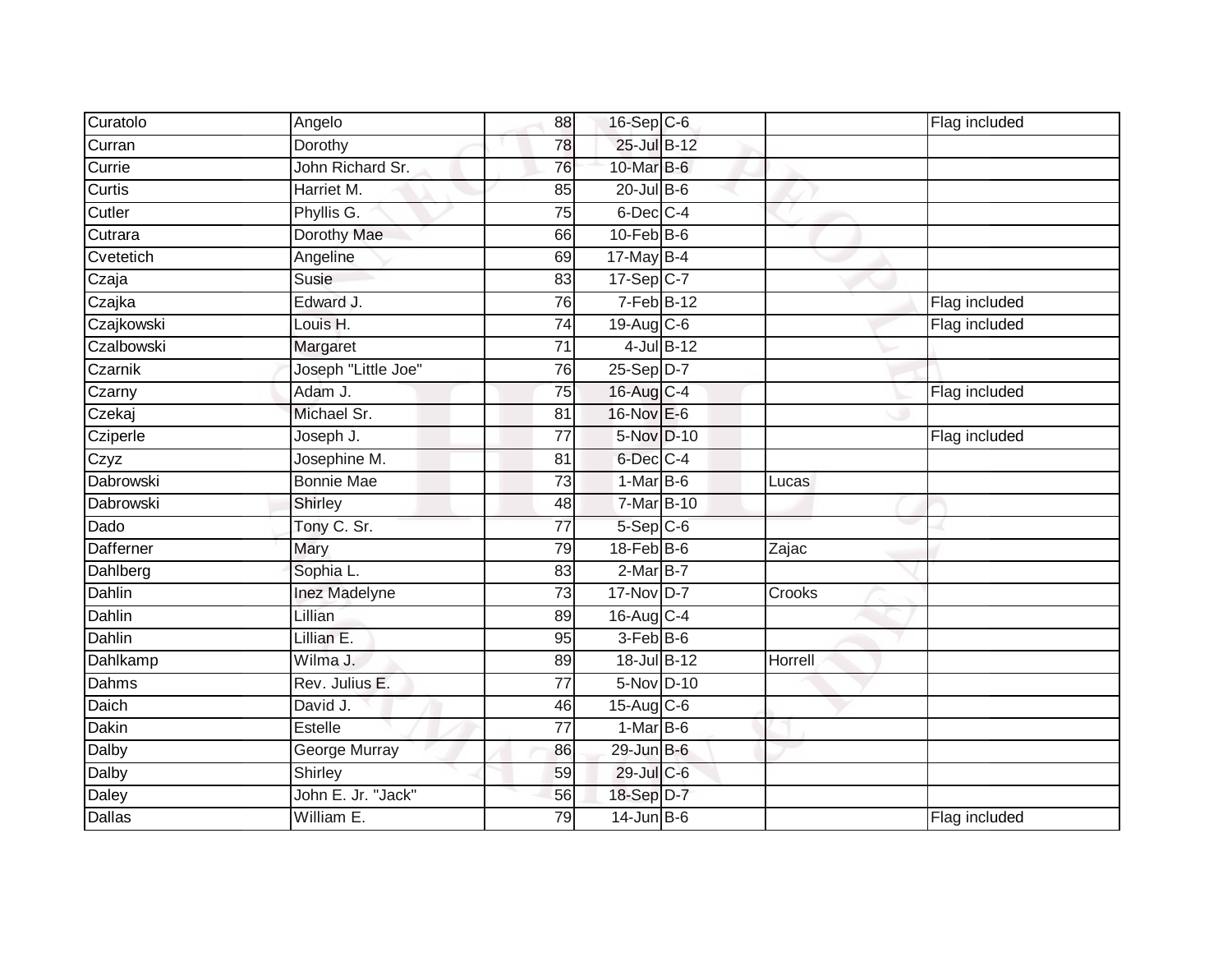| Dalton        | Patricia A. "Patty"     | 61              | $25$ -Feb $B$ -6  |             |               |
|---------------|-------------------------|-----------------|-------------------|-------------|---------------|
| <b>Dambek</b> | Raymond A.              | 73              | $4$ -Jun $B$ -6   |             |               |
| Damjanovich   | Gligor                  | 81              | 24-Aug C-7        |             |               |
| Daniel        | Bertha "Bee"            |                 | $9$ -Dec $D$ -9   |             |               |
| Daniel        | Margarita M.            | 91              | $6$ -Jan $B-4$    |             |               |
| Daniels       | Eric                    | 33              | 25-Aug C-5        |             |               |
| Daniels       | Mary F.                 | 85              | $7$ -Jun $B$ -6   | Jackse      |               |
| Dankert       | Leona L.                | 84              | $5 - Jun$ $B - 6$ |             |               |
| Danko         | Kay                     | 83              | $20$ -Jan B-4     |             |               |
| Dapshis       | <b>Barbara Lorraine</b> | $\overline{72}$ | $23$ -Mar $B$ -6  |             |               |
| Darin         | Murrel                  | 87              | 30-May B-12       |             |               |
| Darin         | Murrel                  | 87              | $2$ -Jun $B$ -6   |             |               |
| Darman        | Sophia Antoinette       | Infant          | 22-Dec D-10       |             |               |
| Dates         | Mia Chante              | Two<br>months   | $1-Oct$ $C-7$     | ی           |               |
| Daugharty     | Fred S.                 | 60              | 24-Nov D-6        |             |               |
| Daugherty     | Connie C. Sr.           | 50              | $27-Sep$ C-4      |             |               |
| Dauksza       | LaVerne                 | 60              | 25-Aug C-5        |             |               |
| Daumer        | Memoree Lou "Mem"       | 50              | $28$ -Jan B-4     |             |               |
| Davenport     | Noal "Ray"              | 69              | $9$ -Aug C-5      |             |               |
| Davern        | Carol L.                | 55              | $13$ -Jan B-4     | Prescott    |               |
| Davey         | Eileen                  | 80              | $28-Apr$ B-6      | Kiernan     |               |
| David         | Robert A.               | 59              | $6$ -May B-6      |             |               |
| Davidovich    | Kata                    | 78              | 3-Dec D-10        |             |               |
| Davids        | James M.                | 65              | 6-Dec C-4         |             |               |
| Davids        | Marian                  | $\overline{77}$ | 18-Nov D-5        |             |               |
| Davies        | John V.                 | 74              | 12-May B-6        |             |               |
| <b>Davis</b>  | Carl K.                 |                 | $21$ -Nov $ C-7 $ |             |               |
| Davis         | Edgar L.                | 55              | 22-Dec D-10       |             |               |
| Davis         | Harold Dean Jr.         | 33              | 23-Oct D-6        |             |               |
| Davis         | John E. "Jack"          | 80              | 7-Mar B-10        |             | Flag included |
| Davis         | Marie E.                | 77              | $27$ -Dec $C$ -3  | <b>Huff</b> |               |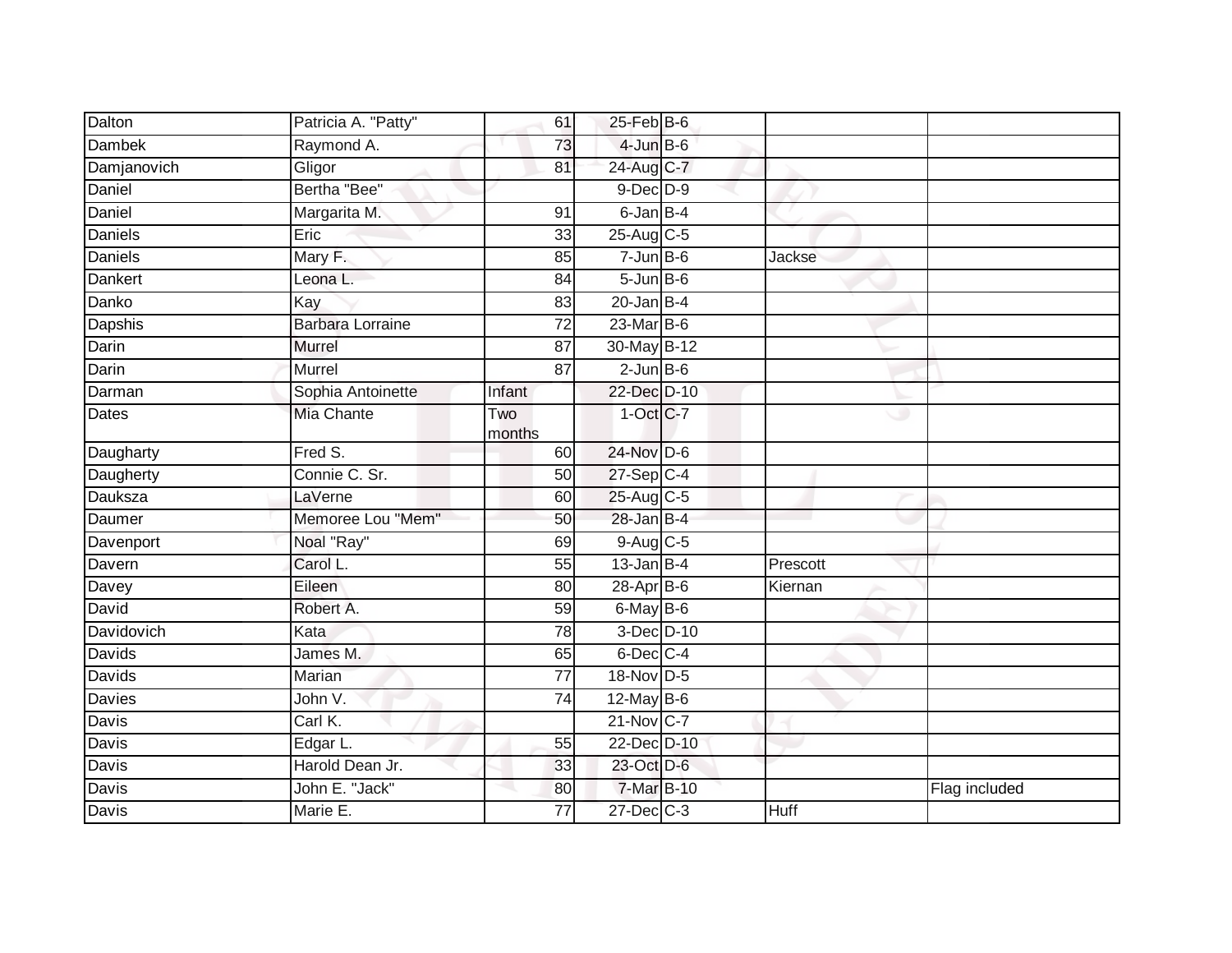| Davis                             | <b>Mattie Mae</b>     | 66              | $26$ -Jun B-6            |           |               |
|-----------------------------------|-----------------------|-----------------|--------------------------|-----------|---------------|
| Davis                             | Norman Sr.            | 67              | 13-Nov F-5               |           |               |
| Davis                             | Otho                  | 89              | 30-May B-13              |           |               |
| Davis                             | Rebecca Sue "Becci"   | 21              | 18-Nov D-5               |           |               |
| Davis                             | Richard               | 66              | $23$ -Apr $B$ -6         |           |               |
| Davis                             | Richard W. Jr. "Rich" | 32              | 16-Aug C-4               |           |               |
| Davis                             | Rose                  | 83              | 3-Oct C-8                |           |               |
| Davis                             | Wayne A.              | 61              | $24$ -May B-6            |           |               |
| Davison                           | Wilbur E.             | 84              | $5-Aug$ $C-6$            |           |               |
| Dawson                            | Lillian M.            | 93              | $24$ -Jul B-6            |           |               |
| De Bruler                         | Sarah Elizabeth       | 89              | 26-Dec C-7               |           |               |
| de la Paz                         | Daniel                | 72              | 26-Oct C-4               |           |               |
| De La Riva                        | Joseph                | 55              | $13$ -Apr $B$ -6         |           |               |
| De Lay                            | Richard S.            | 51              | $20$ -Jul B-6            |           |               |
| De Leeuw                          | Cornelius E. "Case"   | 86              | 17-Dec D-12              |           |               |
| De Young                          | Ruth                  | 81              | 18-Feb B-6               |           |               |
|                                   |                       |                 |                          |           |               |
| Deak                              | <b>Madison Simone</b> | <b>INFANT</b>   | 4-Oct C-4                |           |               |
| Deakin                            | Emma L. "Dene"        | 85              | 10-Mar B-6               |           |               |
| Deal                              | Norma Kay             | 82              | 8-Jun B-6                |           |               |
| Dean                              | Jane Grace            | $\overline{73}$ | $27$ -Apr $B$ -6         |           |               |
|                                   | <b>Ellis</b>          | 76              | 17-Jan B-12              |           | Flag included |
|                                   | Antonio               | 75              | 24-Dec C-5               |           |               |
| Deaton<br>DeBartolo<br>DeBoer     | August J.             | 81              | 30-Jul C-5               |           |               |
| DeBoer                            | Jeanette              | 88              | 30-Dec D-6               |           |               |
| <b>DeBoer</b>                     | Stanley               | 72              | $23-Sep C-6$             |           |               |
|                                   | Dominic A.            | 58              | $17 -$ Jul $B - 6$       |           |               |
| <b>DeBonis</b><br><b>DeBruler</b> | Sarah Elizabeth       | 89              | $27 - Dec$ $C-3$         |           |               |
| Debus                             | James T.              | 51              | $4$ -Jan $B-4$           |           |               |
| DeCamp                            | Theresa C.            | 72              | 26-Sep C-10              |           |               |
| Deck                              | Dorothy A.            | 94              | 22-Dec D-10              |           |               |
| Decker<br>Decker                  | <b>Bessie</b>         | 86              | 20-Sep C-4<br>16-Jul B-6 | Kristofek |               |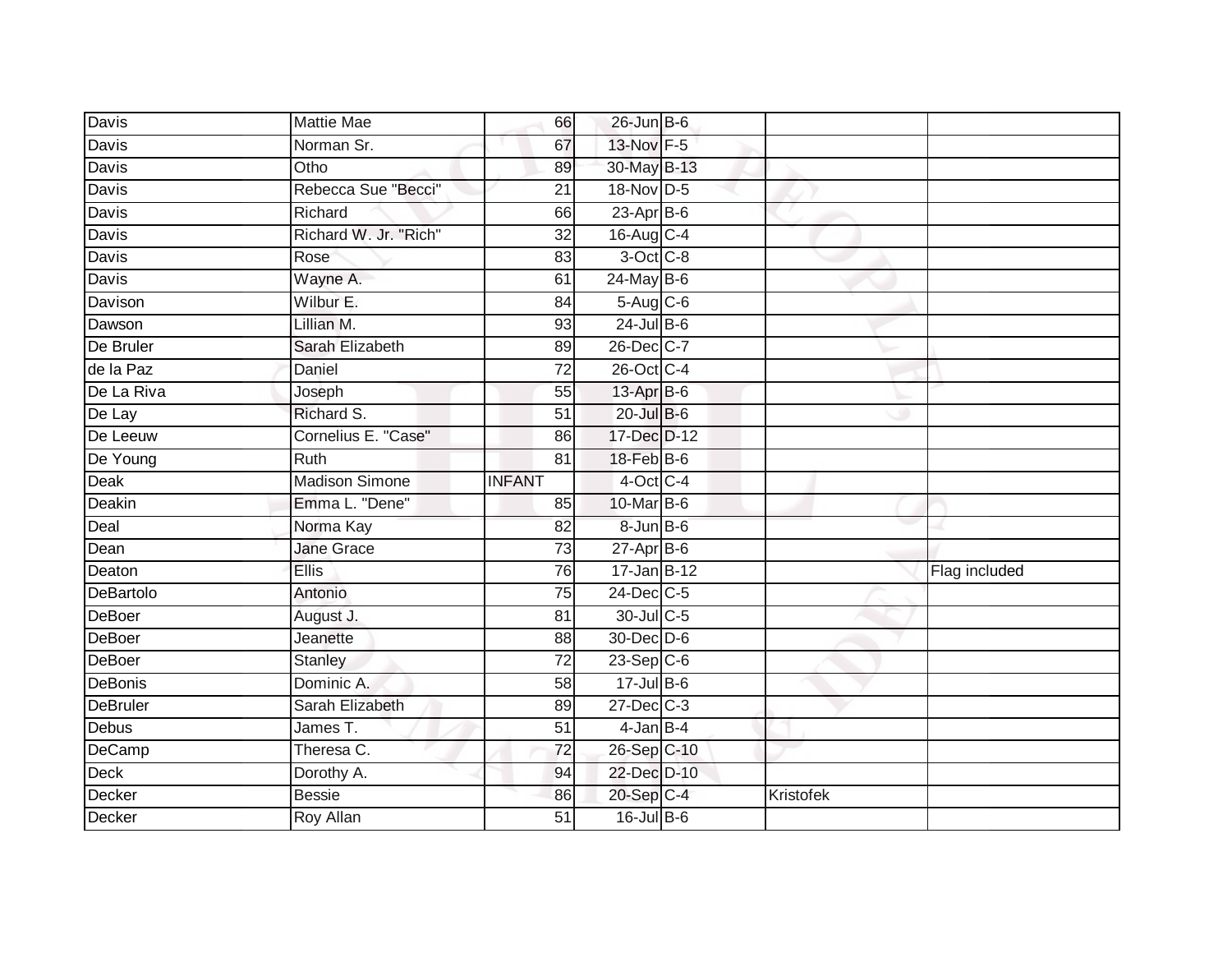| Deering         | Walter H.            | 63              | $3$ -Jul $B$ -6  |          |                 |
|-----------------|----------------------|-----------------|------------------|----------|-----------------|
| Deeter          | Lorraine             | 68              | $2$ -Oct $D-8$   |          |                 |
| DeFoor          | Charles I. "Pappy"   | 67              | 8-Feb B-6        |          |                 |
| DeFord          | Lee P. "Pat"         | 60              | $2-FebB-6$       |          |                 |
| <b>DeFrance</b> | Kenneth              | $\overline{78}$ | $7$ -Jul B-6     |          |                 |
| <b>DeFries</b>  | Ty                   | 30              | $3-May$ $B-10$   |          |                 |
| Degener         | Rebecca Jane         | 41              | 25-Aug C-5       |          |                 |
| DeGeorge        | Patricia M. OCDS     | 60              | 13-Apr B-6       |          | Shield included |
| Degnan          | John "Jack" Francis  | 67              | 30-Oct F-5       |          |                 |
| DeGraaf         | Elsie                | 88              | 22-Nov C-4       | Heringa  |                 |
| <b>DeHaan</b>   | Cornelia             | 84              | $10$ -Nov D-6    |          |                 |
| DeHaven         | Paul J.              | $\overline{52}$ | $17$ -May B-4    |          | Flag included   |
| Deiotte         | Roger A.             | 52              | 16-May B-12      |          |                 |
| Deja            | Anna B.              | 78              | 24-Sep C-7       |          |                 |
| <b>DeJesus</b>  | Julio Torres "Pop"   | 81              | 25-Mar B-6       |          |                 |
| DeJesus         | Sonia                | 45              | 6-Mar B-6        |          |                 |
| Dekker          | <b>Nellie</b>        | 90              | $12$ -Jun $B$ -6 |          |                 |
| <b>DeKock</b>   | Henry C.             | 69              | $21$ -Aug D-6    |          |                 |
| <b>DeKock</b>   | J. John              | 97              | 13-Mar B-6       |          |                 |
| Del Risco       | Victoria             | 62              | 31-Aug C-6       |          |                 |
| DeLaRosa        | Josefa "Juanita"     | 60              | 29-Dec D-6       |          |                 |
| Delay           | Richard N.           | 78              | $27$ -May B-6    |          | Flag included   |
| DeLeon          | Concepcion           | 87              | $6$ -Jul $B$ -6  |          |                 |
| Delich          | Peter                |                 | 18-Oct C-4       |          | Flag included   |
| Dellahan        | Ruby E. "Numa"       | 62              | 5-Nov D-10       | Rush     |                 |
| Dellenbach      | <b>Florence Rose</b> | 89              | 22-Dec D-10      | Zabinski |                 |
| Delliquadri     | Evelyn J.            | 83              | $1$ -Dec $D-6$   | Scianni  |                 |
| <b>Deluise</b>  | Michael F.           | 80              | 10-May B-6       |          | Flag included   |
| Deluna          | Isaac Jr.            | $\overline{77}$ | 16-Mar B-6       |          |                 |
| Demantes        | <b>Adell Della</b>   | 80              | 3-Dec D-10       |          |                 |
| <b>DeMars</b>   | Elizabeth            | 75              | 23-Oct D-6       |          |                 |
| Demas           | Charlotte A.         | 73              | 18-Oct C-4       |          |                 |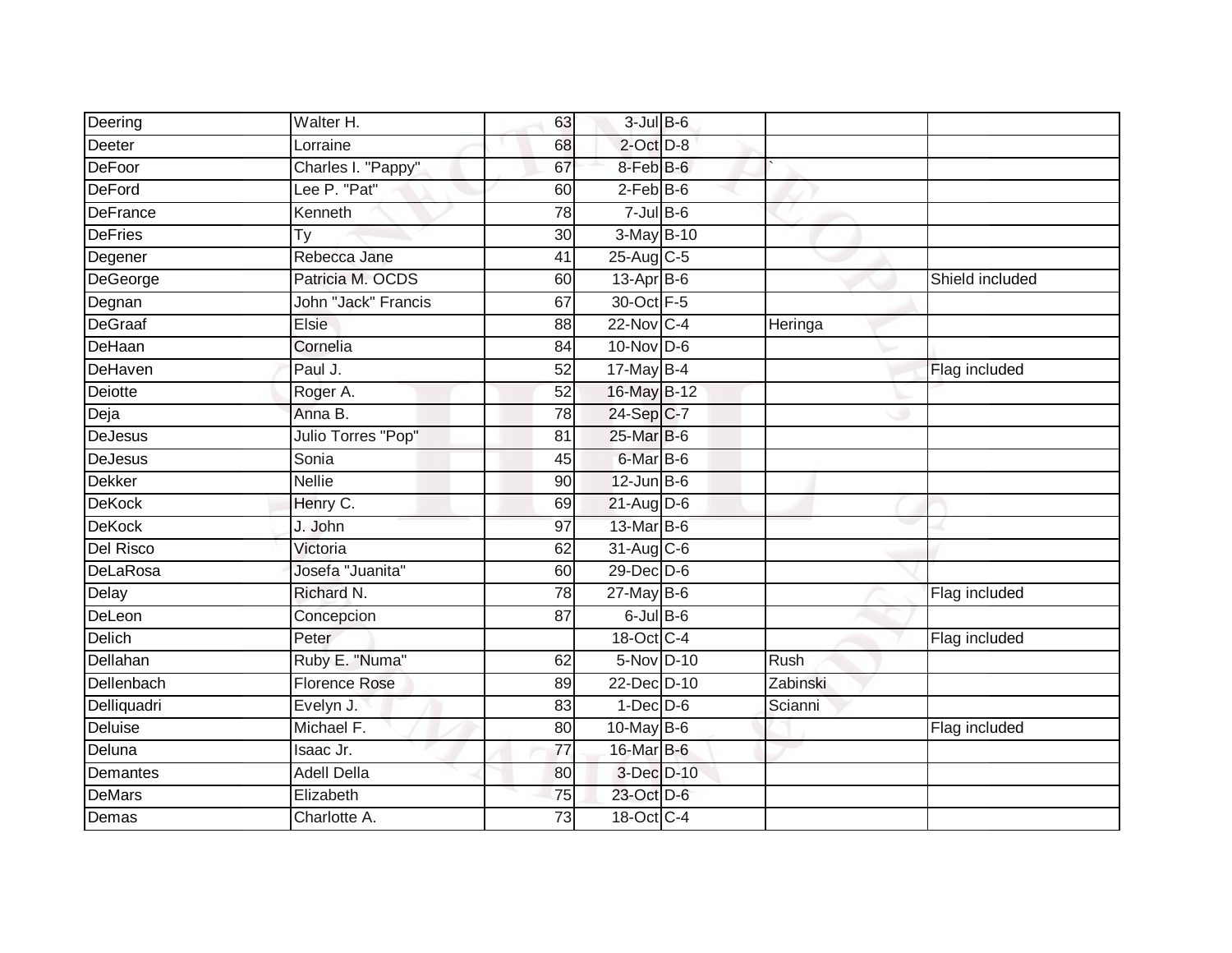| Deming         | Lucille A.              | 94              | $17 -$ Jul B-6   |           |               |
|----------------|-------------------------|-----------------|------------------|-----------|---------------|
| Demitroulas    | George Sr.              | 83              | 3-Oct C-8        |           |               |
| Demmon         | Mabel                   | 92              | 21-Aug D-6       |           |               |
| Demmon         | William M.              | 71              | $31$ -Aug C-6    |           |               |
| Denham         | <b>William Dean</b>     | $\overline{81}$ | $5-$ Sep $C-6$   |           |               |
| Denton         | Adda Mae                | 87              | 6-Jan B-4        |           |               |
| Derickson      | Marcus H.               | 71              | 15-Nov C-3       |           | Flag included |
| Dering         | Ben E.                  | 72              | $1-Oct$ C-7      |           | Flag included |
| <b>Derks</b>   | Richard L.              | 53              | $12$ -Feb $B$ -6 |           |               |
| Dermody        | John E. "Jack"          | 81              | 27-Dec C-4       |           |               |
| DeRosa         | <b>Moira Catherine</b>  | 29              | $9$ -Jul $B$ -8  |           |               |
| Derwinski      | Brownie E.              | 94              | $22$ -Apr $B$ -6 |           |               |
| <b>DeSoto</b>  | Angelo Lawrence Jr      | 68              | 14-Nov C-8       |           |               |
| Deters         | John F.                 | 83              | 4-Apr B-10       |           |               |
| <b>Detlefs</b> | Nettie A.               | 90              | 22-Oct D-9       |           |               |
| Detloff        | Wanda H.                | 69              | 25-Sep D-7       |           |               |
| Detvay         | Julius                  | $\overline{77}$ | $26$ -Jan B-4    |           | Flag included |
| <b>DeVany</b>  | <b>Therese Kathleen</b> | 71              | 26-May B-6       | Ryder     |               |
| Devillada      | <b>Aristides</b>        | 30              | $27-Sep$ C-4     |           |               |
| Devine         | Charles K.              | $\overline{76}$ | 4-Jul B-12       |           | Flag included |
| <b>DeVries</b> | Glenn C.                | 70              | $16$ -Dec $D-8$  |           |               |
| <b>DeVries</b> | Henry                   | 84              | 25-Apr B-12      |           | Flag included |
| <b>DeVries</b> | John H.                 | 77              | 31-Mar B-6       |           |               |
| <b>DeVries</b> | John W.                 | 66              | $3$ -Jan $B$ -4  |           |               |
| Dewes          | Raymond G.              | 73              | $8$ -Dec $D$ -6  |           |               |
| <b>DeWitt</b>  | <b>Irene Wampler</b>    | 98              | $24$ -Mar $B$ -6 |           |               |
| DeYoung        | Mary                    | 66              | $22$ -Apr $B-6$  |           |               |
| DeYoung        | <b>Nettie</b>           | 100             | 8-Feb B-6        |           |               |
| DeYoung        | William                 | 81              | 27-Mar B-6       |           |               |
| Dezelich       | Violet "Ljubica"        | 98              | $14$ -Jan B-4    |           |               |
| Di Silvestro   | Mary T.                 | 95              | $5$ -May $B$ -6  | Sylvester |               |
| Dian           | Albert J.               | 73              | 25-Aug C-5       |           | Flag included |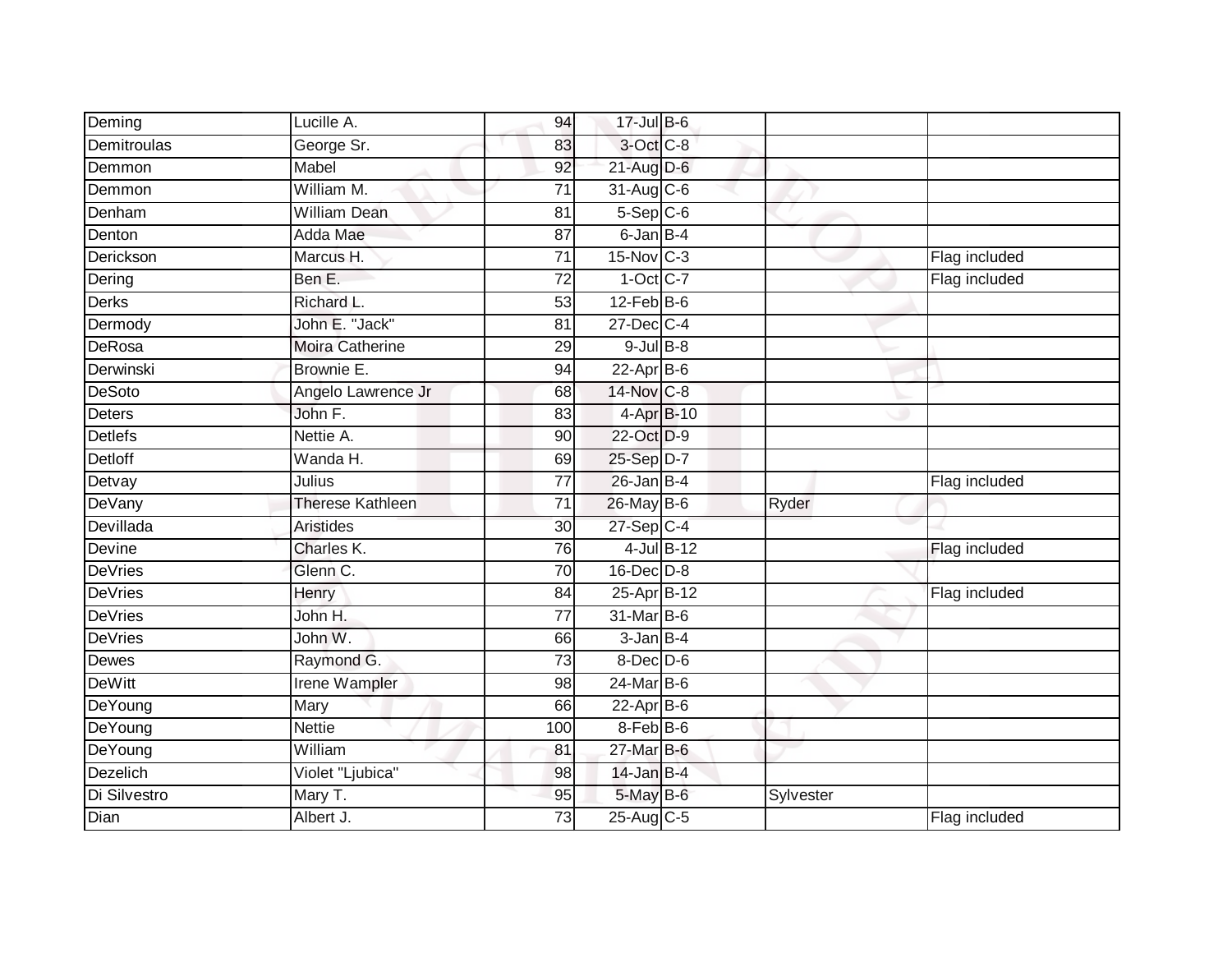| Diaz              | Angelina            | 70              | 14-Mar B-10      | Arana      |               |
|-------------------|---------------------|-----------------|------------------|------------|---------------|
| <b>Diaz</b>       | <b>Hilda</b>        | 50              | 18-Jul B-12      | Cruz       |               |
| Dickey            | Max S.              |                 | 16-Sep C-6       |            |               |
| Dickson           | Mary lucille        | 88              | $16$ -Mar $B$ -6 |            |               |
| Dickson           | Minnie              | 79              | 29-Oct D-12      |            |               |
| Didonna           | Marino "Mario"      | 68              | 21-Nov C-7       |            |               |
| Didonna           | Santa               | 91              | $7 -$ JulB-6     |            |               |
| <b>Diebel</b>     | Richard E.          | 72              | 16-Aug C-4       |            | Flag included |
| Dieguez           | Pedro A.            | 65              | $2-Sep$ C-5      |            |               |
| Diehl             | Raymond             | 86              | 23-Mar B-6       |            |               |
| Dienes            | <b>Barbara Ruth</b> | 65              | $1$ -Jan $B-4$   | Gaboriault |               |
| Diez              | Angelina Sahagun    | 70              | 13-Mar B-6       |            |               |
| DiFilippo         | Dorothy M.          | 81              | $9-Aug$ $C-5$    |            |               |
| <b>Dijak</b>      | Stanley S.Jr.       | 81              | 26-Apr B-6       |            |               |
| <b>Dikert</b>     | Vidvud              | $\overline{71}$ | 15-Dec D-8       |            |               |
| <b>Dilbeck</b>    | Margaret "Mona"     | 76              | 11-Oct C-5       |            |               |
| <b>Dilbo</b>      | Catherine A. "Kate" | 94              | 29-Aug C-6       | Augustyn   |               |
| <b>Dillie</b>     | Melba O.            | 81              | 29-Sep C-5       |            |               |
| Dimitri           | Helen S. "Sweetie"  | 78              | 10-Mar B-6       |            |               |
| Dimovska          | Vangelica "Beba"    | 67              | $27$ -Apr $B$ -6 |            |               |
| <b>DiNino</b>     | Anthony             | 68              | 8-Feb B-6        |            |               |
| Dirindin          | Arthur R. Sr.       | $\overline{76}$ | $20$ -Apr $B$ -6 |            | Flag included |
| <b>Ditchcreek</b> | Elizabeth           | 64              | 22-Oct D-9       |            |               |
| <b>Divicino</b>   | Mary                | 97              | $2$ -Dec $D-5$   |            |               |
| Dixon             | Edward R.           | 82              | 24-Dec C-5       |            |               |
| Djordjevic        | Miroslav T (Mike)   | 79              | $15$ -Feb $B$ -6 |            |               |
| Djujich           | Momcilo (Vojvoda)   | 92              | 13-Sep C-4       |            |               |
| Doan              | Elza T. "Steve"     | 90              | $8$ -Dec $D$ -6  |            |               |
| Dobis             | Helen (Jamrok)      | 79              | 14-Apr B-6       |            |               |
| <b>Dobos</b>      | Patricia "Pat" S.   | 65              | $13$ -Jan B-4    | Pallick    |               |
| Dodge             | Sylvia G. (Sargent) | 69              | $16$ -Feb $B$ -6 |            |               |
| Doepping          | Paul J.             | 79              | $14$ -Jul $B-6$  |            |               |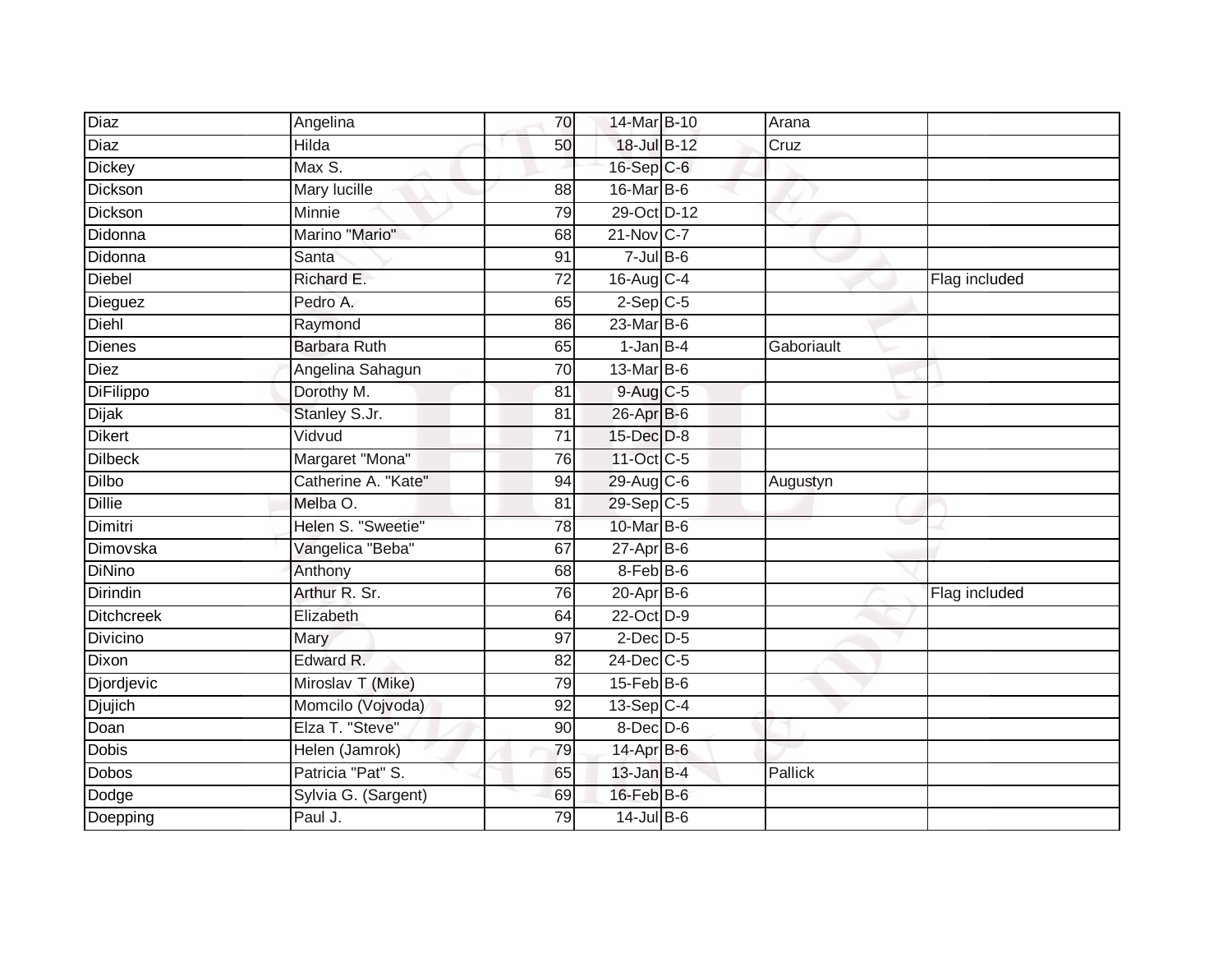| <b>Doffin</b>   | Duane F.              | 60              | 30-Aug C-4       |             |               |
|-----------------|-----------------------|-----------------|------------------|-------------|---------------|
| Doherty         | <b>Henry James</b>    | 80              | 19-Aug C-6       |             |               |
| Dolata          | Mary Louise (Thomas)  | 82              | $21-Sep$ C-6     |             |               |
| Dolezal         | Francis E. "Fritz"    | 82              | 5-Apr B-6        |             |               |
| <b>Dolniak</b>  | Helen M.              | $\overline{87}$ | $23$ -Jan B-4    |             |               |
| Dolson          | Alice                 | 89              | $22$ -Mar $B$ -6 |             |               |
| Dombrowski      | <b>Edward "Dombo"</b> | 74              | 3-Mar B-6        |             | Flag included |
| Donaldson       | Sydney R.             | infant          | $27$ -May B-6    |             |               |
| Donnelly        | Debra Lynn            | 48              | 18-Oct C-4       |             |               |
| Donnelly        | Gerald J. Jr.         | $\overline{38}$ | $23$ -Jul $B-6$  |             |               |
| Donohue         | Linda                 | 35              | 29-Jul C-6       |             |               |
| Donohue         | Virginia M.           | 87              | 12-Oct C-5       |             |               |
| Doolen          | <b>Forest George</b>  | 89              | 30-Jul C-5       |             |               |
| Dooler-Petty    | Barbara Joann         | 70              | 27-Oct D-8       |             |               |
| Dooling         | Lawrence              | $\overline{88}$ | $28$ -Jan $B-4$  |             |               |
| <b>Doornbos</b> | Russel W.             | 47              | 7-Feb B-12       |             |               |
| Doppler         | Hazel M.              | $\overline{77}$ | 12-Aug C-5       |             |               |
| Dopudja         | <b>Mary Beth</b>      | 39              | $14$ -Apr $B$ -6 |             |               |
| Dora            | Walter S.             | 82              | $3$ -Jul $B$ -6  |             | Flag included |
| Dorin           | Roza                  | 69              |                  | $7-MarB-10$ |               |
| Dorn            | Ruth M.               | 75              | $6$ -Jan $B$ -4  |             |               |
| Dorsey          | Dallas E.             | $\overline{51}$ | $22$ -Mar $B-6$  |             |               |
| Dorsey          | Georgia               | 85              | 17-Nov D-7       |             |               |
| Dosen           | Bob "Brusa"           | 61              | $23$ -Jul B-6    |             |               |
| Doty            | Gary E.               | 62              | 6-Nov F-6        |             |               |
| Douglas         | <b>Alma Edith</b>     | 86              | 16-Dec D-8       |             |               |
| Douglas         | Marion F.             | $\overline{87}$ | 7-Mar B-10       |             |               |
| Dowling         | <b>Catherine Dora</b> | 95              | 14-Nov C-8       |             |               |
| Dowling         | Debra Jean            | 42              | 10-Aug C-7       |             |               |
| Downey          | Louis A.              | 43              | $6$ -Jul $B$ -6  |             |               |
| Downey          | Raymond               | 79              | $3-Sep C-5$      |             |               |
| Downing         | Rhea R.               | $\overline{71}$ | 29-Sep C-5       |             |               |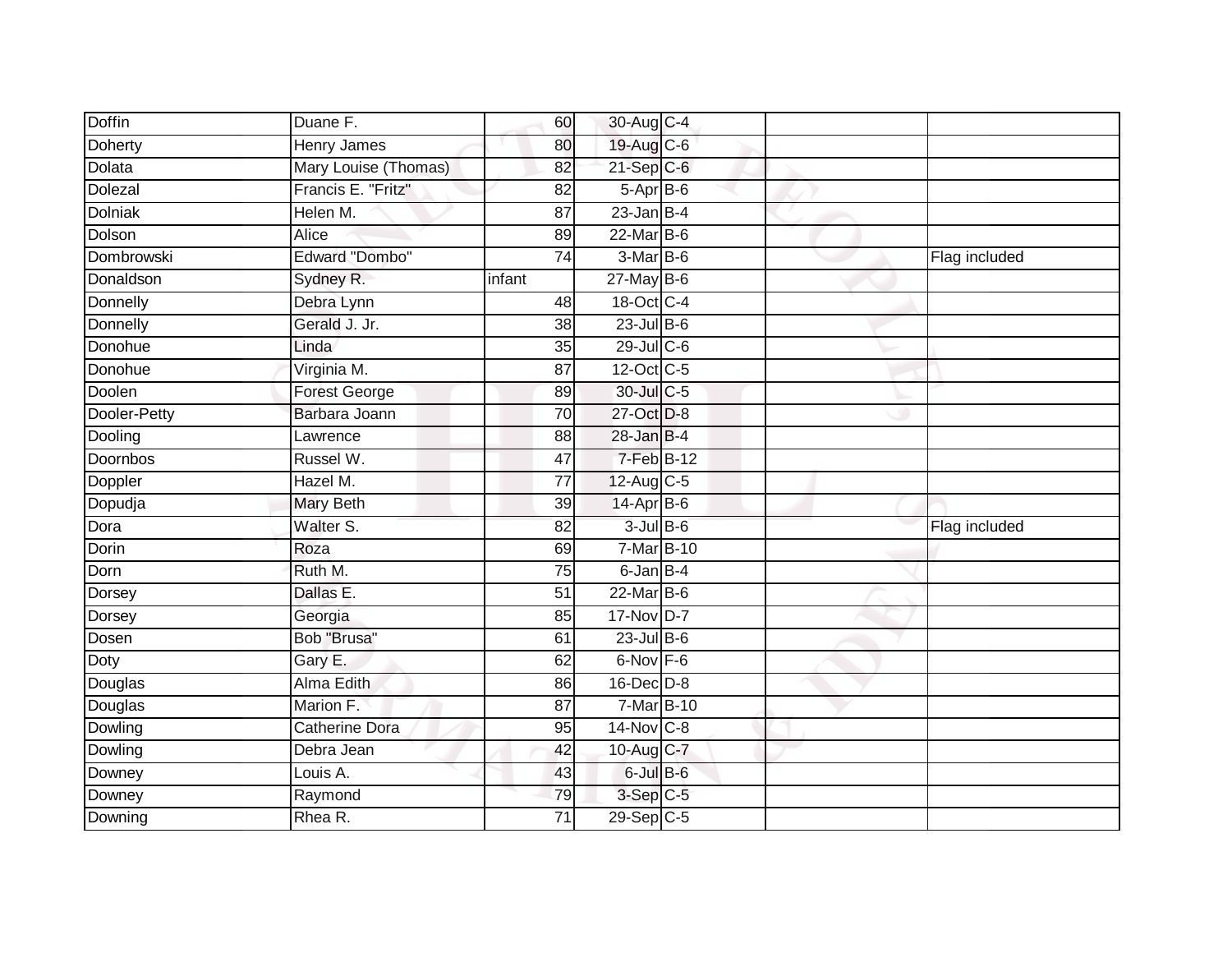| Doyen             | Gloria L.            | 51              | $9$ -Oct $D$ -6         |                       |               |
|-------------------|----------------------|-----------------|-------------------------|-----------------------|---------------|
| Doyen             | Gloria L.            | 51              | 14-Nov C-8              | Zaragoza              | Picture noted |
| <b>Doyle</b>      | Frank E.             | 86              | 31-Mar B-6              |                       |               |
| <b>Dozier</b>     | Rosemary             | 66              | $20$ -Jan B-4           |                       |               |
| Drag              | <b>Harriet Dacey</b> | 78              | $7$ -Jan B-4            |                       |               |
| Dragic            | Nikola               | 51              | 23-May B-12             |                       |               |
| Dragutinovich     | Arso                 | 76              | 16-May B-12             |                       |               |
| Draper            | Sammie L. "Sam"      | 78              | 16-May B-12             |                       | Flag included |
| Drasic            | Peter A.             | 70              | 10-Mar B-6              |                       | Flag included |
| <b>Dratwa</b>     | Gladys T.            | 84              | $15$ -Jun B-6           |                       |               |
| Dravet            | Moni M.              | 47              | $24$ -Jul B-6           |                       |               |
| Drazba            | Agnes C.             | 82              | $17$ -Mar $ B-6 $       |                       |               |
| Dresbaugh         | <b>Herbert</b>       | 28              | $7$ -Dec $C$ -6         |                       |               |
| Dreschel          | Jean E. Ruschaupt    | 75              | $25$ -Jun $B$ -6        |                       |               |
| <b>Drinski</b>    | Raymond G.           | 78              | $23$ -Jun $B-6$         |                       |               |
| <b>Driskell</b>   | Sylvia               | 59              | 19-May B-6              |                       |               |
| Drolen            | Walter C.            | $\overline{57}$ | 18-Aug C-7              |                       |               |
| Drozd             | Lorraine E.          | 76              | $3$ -Jun $B$ -6         |                       |               |
| Druetzler         | Helen B.             | 80              | 26-May B-6              |                       |               |
| Druga             | Andrew "Jerry"       | $\overline{54}$ | $12$ -Jul B-6           |                       | Flag included |
| Drury             | Margaret E.          | 66              | $29-Sep$ <sub>C-5</sub> |                       |               |
| <b>Drzewiecki</b> | Patricia M.          | 56              | $31$ -May B-6           |                       |               |
| Dubach            | Barbara J.           | 70              | $16$ -Nov $E$ -6        |                       |               |
| <b>DuBois</b>     | Robert               | 57              | 23-Oct D-6              |                       |               |
| <b>DuBois</b>     | <b>Robert Edwin</b>  | 89              | $13$ -Apr $B$ -6        |                       |               |
| Dubovich          | Marjorie A.          | 70              | $12$ -Feb $B$ -7        | <b>Titus/Marshall</b> |               |
| Dubovsky          | Stephen F.           | 80              | 16-Mar B-6              |                       |               |
| <b>Dudas</b>      | Teresa               | $\overline{70}$ | $3-Mar$ B-6             |                       |               |
| <b>Dudlak</b>     | Edward               | 79              | 8-Oct C-7               |                       |               |
| <b>DuFallo</b>    | Rose S.              | 94              | 17-Jan B-12             | <b>Bakos</b>          |               |
| <b>Duffala</b>    | Ann R.               | 56              | 16-Nov E-6              |                       |               |
| <b>Duffner</b>    | Thomas               | 56              | $21$ -Jul $B-6$         |                       | Flag included |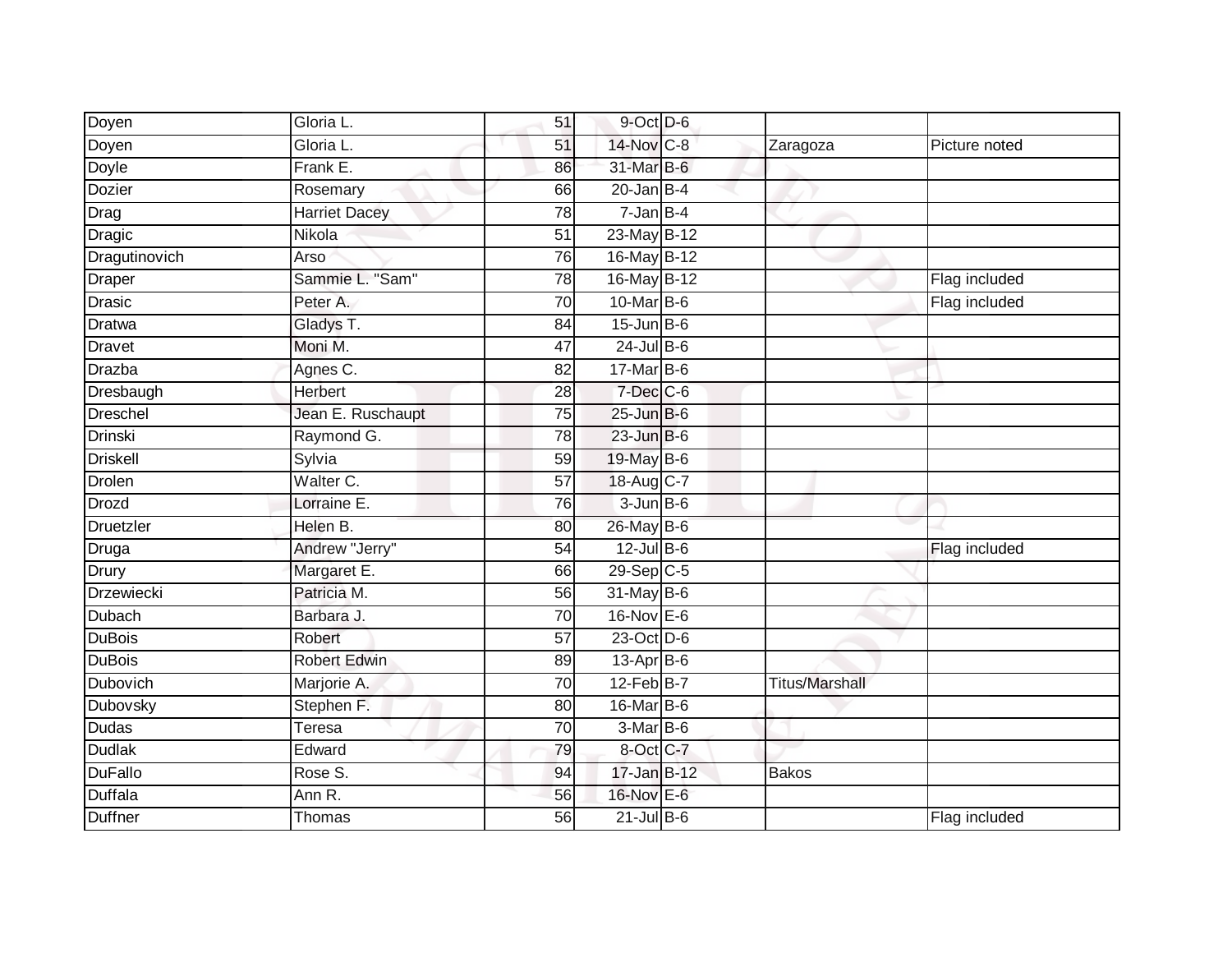| DuFon          | John L. Jr. "Jack"       | 57              | 30-Aug C-4        |                 |                                               |
|----------------|--------------------------|-----------------|-------------------|-----------------|-----------------------------------------------|
| <b>DuFord</b>  | Wayne W. "Duke"          | 65              | $22$ -Feb $B$ -6  |                 |                                               |
| <b>DuFrain</b> | Jack K.                  | 78              | 10-Oct C-8        |                 | Flag included                                 |
| Duga           | Paul                     | 81              | $17 - Jan$ B-12   |                 | Flag included                                 |
| <b>Dulleck</b> | Shirley M.               | $\overline{70}$ | 25-Aug C-5        |                 |                                               |
| Dumas-Enger    | Lucie                    | 38              | $5 - Jan$ $B - 4$ |                 |                                               |
| Dunajeski      | <b>Nellie</b>            | 85              | $11-Sep D-7$      | Chidello        | Picture noted                                 |
| Duncan         | Carolyn                  | 60              | 17-Mar B-6        |                 |                                               |
| Duncan         | <b>Hazel Jeanette</b>    | 88              | 29-Sep C-5        |                 |                                               |
| Duncan         | <b>June Mildred</b>      | 82              | $7-Nov$ C-6       |                 |                                               |
| Duncan         | <b>Robert Ferrie</b>     | 89              | 28-Mar B-12       |                 | Picture noted                                 |
| Duncan         | Stanley " Wayne"         | 32              | $21-Oct$ D-6      |                 |                                               |
| Dunham         | <b>Enid Perry</b>        | 57              | 10-Mar B-6        |                 |                                               |
| Dunn           | Hazel J.                 | 98              | $20$ -Jul $B$ -6  |                 |                                               |
| Dunn           | Thomas H.                | $\overline{70}$ | 7-Jan B-4         |                 |                                               |
| Dunning        | Ann B.                   | 78              | $14$ -Jan B-4     |                 |                                               |
| Dunstan        | <b>Marie</b>             | 89              | 8-Nov C-4         |                 |                                               |
| Dupczak        | Sophia A.                | 78              | $15$ -Jul B-6     | Ruzycki         | Full name Sophia A.<br><b>Bibenek Dupczak</b> |
| Dupin          | Pauline F.               | 61              | 9-Oct D-6         |                 |                                               |
| Durakovich     | Milan "Fatso"            | 91              | $27$ -Dec $C-4$   |                 |                                               |
| Duran          | Elizabeth                | 80              | $21$ -Dec $C$ -6  |                 |                                               |
| <b>Durfee</b>  | Winifred J. (Bermingham) | 78              | 11-Jul B-12       | Putnam          |                                               |
| Durham         | Ernest D.                | 85              | $10$ -Jun $B$ -6  |                 | Flag included                                 |
| Durr           | John C.                  | 69              | $21$ -Jun B-6     |                 |                                               |
| Dust           | Esther R.                | 65              | 18-Dec F-9        | <b>Bleicher</b> |                                               |
| Dutta          | Louise Ellen             | 49              | $25$ -Feb $B$ -6  | Coapstick       |                                               |
| Dvorshak       | Agnes                    | $\overline{82}$ | $5 -$ Jul B-6     |                 |                                               |
| Dwan           | Loretta A.               | 76              | 24-Dec C-5        | Groboski        |                                               |
| Dwyer          | Mary Helen (Taylor)      | 85              | $21-Apr$ B-6      |                 |                                               |
| Dybowski       | Virginia F.              | 84              | 21-Mar B-11       |                 |                                               |
| <b>Dycus</b>   | Mary T.                  | 78              | 27-Jun B-12       |                 |                                               |
|                |                          |                 |                   |                 |                                               |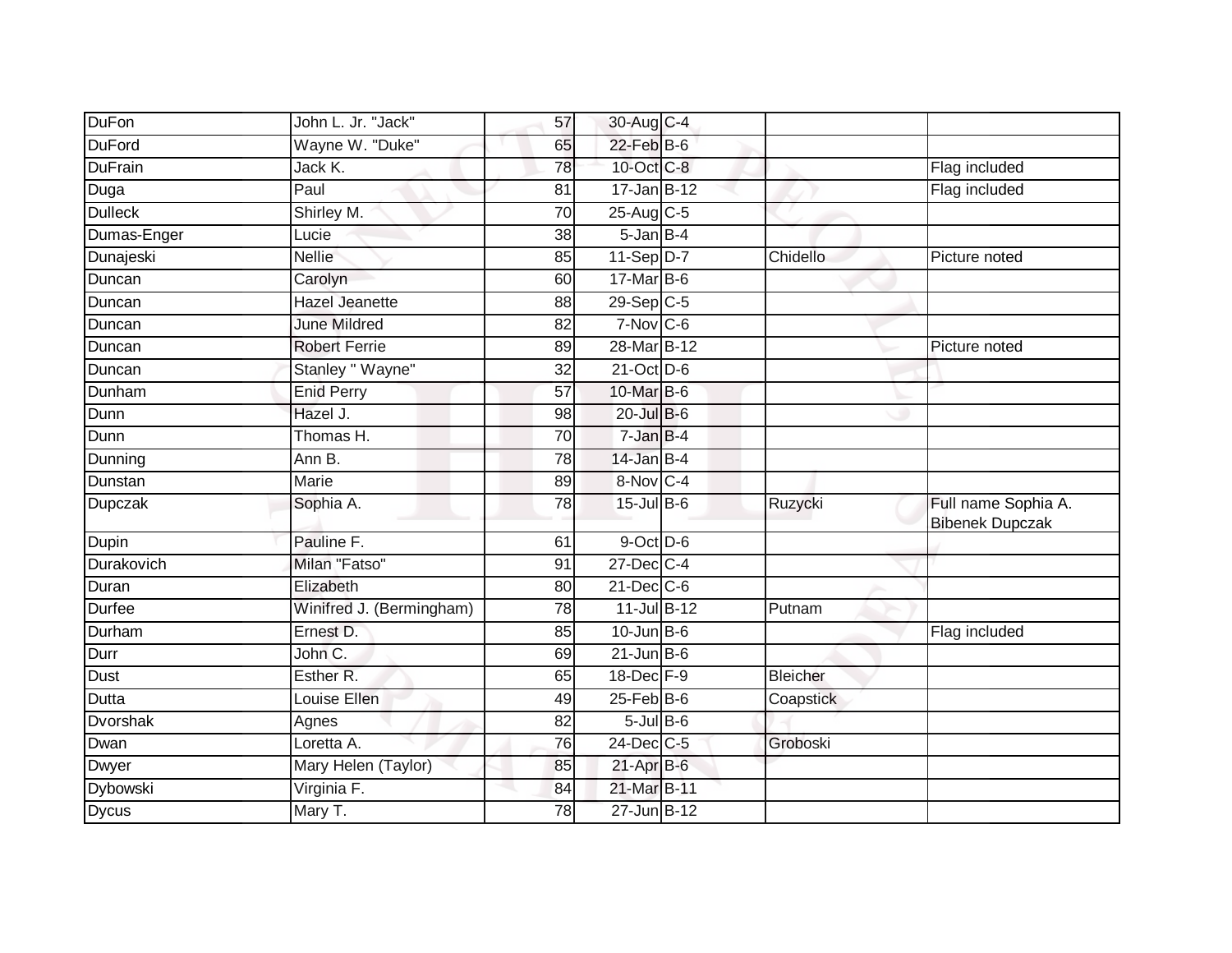| <b>Dyke</b>    | Dennis Wayne         | 37              | 18-Aug C-6        |           |                  |
|----------------|----------------------|-----------------|-------------------|-----------|------------------|
| Dykstra        | Rose T.              | 68              | 5-Dec C-6         |           |                  |
| Dyrhaug        | Arlene Joyce         | 60              | 7-Nov C-6         |           |                  |
| Dywan          | Thad M.              | 83              | $21$ -Dec $C$ -6  |           |                  |
| <b>Dziadon</b> | Stanley J.           | $\overline{92}$ | $4$ -May B-6      |           |                  |
| Dziadon        | Stanley P.           | 63              | $8$ -Mar $ B$ -6  |           | Flag included    |
| Dzialakiewicz  | Sharon               | 48              | $12$ -Mar $B$ -6  | Venerable |                  |
| Dziedziejko    | Victor               | 80              | 16-Mar B-6        |           |                  |
| Eads           | Harrison R.          | 92              | 11-Oct C-5        |           |                  |
| Easley         | <b>Wilburn Lloyd</b> | 84              | $4-Feb$ B-6       |           |                  |
| Easto          | Herbert J.           | 73              | 18-Nov D-5        |           | Flag included    |
| Eaton          | Walter H. "Shorty"   | 86              | $6$ -May B-6      |           |                  |
| Eberle         | Nellie Ann           | 81              | 5-Nov D-10        | Koltz     |                  |
| Echoles        | Helen I.             | 87              | $28$ -Aug D-6     |           |                  |
| Echterling     | Joyce                | 68              | 13-Jun B-12       |           |                  |
| Echterling     | Kathryn M.           |                 | $8$ -Feb $B$ -6   | Catizone  |                  |
| Eckert         | Margaret             | 100             | $14$ -Jul B-6     |           |                  |
| Edelen         | Benonie              | 79              | $10$ -Jun $B - 6$ |           | Flag included    |
| Eden           | Nora E.              | 90              | $6$ -Jul B- $6$   |           |                  |
| Edgington      | Clarence "Wade"      | 80              | $16$ -Jul B-6     |           |                  |
| Edington       | Forest J.            | 76              | $12$ -Mar $B$ -6  |           | Flag included    |
| Editz          | Louise L.            | 86              | $18$ -Feb $B$ -6  |           |                  |
| Edmonds        | Carl O.              | 78              | $28$ -Jan B-4     |           | Picture included |
| Edmonds        | Dewey L.             | 75              | 31-Dec C-7        |           |                  |
| Edwards        | Anita F.             | 67              | $13$ -Feb $B$ -6  |           |                  |
| Edwards        | Bessie I.            | 84              | $21$ -Jun $B$ -6  |           |                  |
| Edwards        | James G.             | 50              | 19-May B-6        |           | Flag included    |
| Edwards        | John R.              | 62              | $18$ -Feb $ B$ -6 |           |                  |
| Edwards        | Marcell              | 63              | $2$ -Apr $B$ -6   |           | Flag included    |
| Edwards        | Robert L.            | 70              | $11$ -Jan B-4     |           |                  |
| Eenigenburg    | Dorothy              | 74              | 14-May B-6        |           |                  |
| Eenigenburg    | Larry H.             | 49              | $20$ -Aug $C$ -6  |           |                  |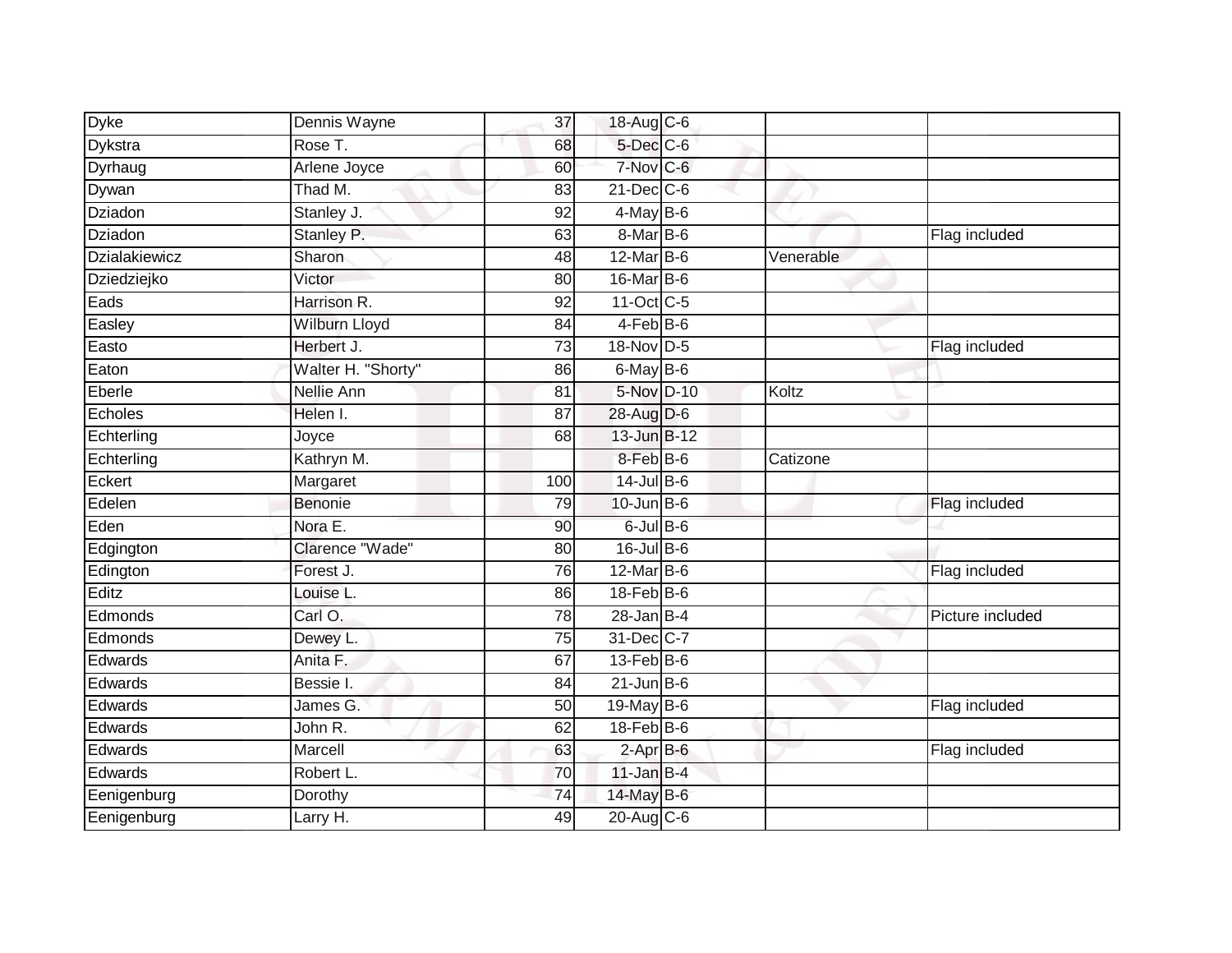| Egbert       | Constance S. "Sue"    | 62              | $18$ -Jun $B$ -6 |          |                                   |
|--------------|-----------------------|-----------------|------------------|----------|-----------------------------------|
| Eggers       | William               | 73              | $17 - Jun$ B-6   |          | Flag included                     |
| Ehrhardt     | Susie C.              | 98              | 19-Apr B-6       |          |                                   |
| Eichelberger | Laura M.              | 65              | 7-Oct C-7        |          |                                   |
| Eichhorst    | Margaret E.           | 90              | $5$ -Oct $C$ -5  |          |                                   |
| Eickleberry  | <b>Barbara Ellen</b>  | 59              | $13$ -Dec $C-3$  |          |                                   |
| Eigenbrod    | Oneid                 | 91              | $23$ -Aug C-6    |          |                                   |
| Eigenbrod    | Oneida                | 92              | $28-Aug$ D-6     |          |                                   |
| Eilenfeldt   | John Jr.              |                 | 30-Sep C-6       |          | Flag included                     |
| Einsele      | Margaret "Peggy"      | 66              | $24$ -Mar $B$ -6 | Enright  |                                   |
| Eisenhauer   | Julia "Jewel"         | 90              | $21-Sep C-6$     | Thalmann |                                   |
| Eklund       | Cleo                  | 91              | $4$ -Feb $B$ -6  |          |                                   |
| Eldridge     | Jerry L.              | 58              | 12-Nov D-10      |          |                                   |
| Elieff       | Mary A.               | 87              | $11$ -Jan B-4    |          |                                   |
| Eliou        | James M.              | $\overline{35}$ | 12-Mar B-6       |          |                                   |
| Elkins       | Marion Leeds "Dollie" | 78              | $2$ -Nov $ C-6 $ |          | Flag included                     |
| Ellenson     | <b>Herb</b>           | 89              | $10-Apr$ B-6     |          |                                   |
| Eller        | Jennifer S.           | 25              | 28-Nov C-6       |          |                                   |
| Ellet        | Charles W.            | 70              | $5-$ Sep $C-6$   |          |                                   |
| Elliott      | <b>Florence Suhs</b>  | 84              | 18-Feb B-6       |          |                                   |
| Ellison      | <b>Ezelle</b>         | 63              | $4$ -Mar $B$ -6  |          |                                   |
| Elo          | John                  | 95              | 30-Mar B-6       |          |                                   |
| Embry        | Betty W.              | 73              | $22$ -Jul B-6    | Morse    |                                   |
| Emerson      | Dena M.               | 62              | $30 - Jan$ B-4   |          |                                   |
| Emig         | Sally                 | 71              | $21$ -Feb $B$ -6 |          |                                   |
| Eminhizer    | Elinor                | 81              | $10$ -Apr $B$ -6 |          |                                   |
| Emrick       | Steve "Foxy"          | $\overline{72}$ | 19-May B-6       |          | Flag included                     |
| Enda         | Anne                  | 77              | 16-Mar B-6       | Jeka     |                                   |
| Endress      | John W.               | 88              | 14-Mar B-10      |          |                                   |
| Engel        | Mary A.               | 77              | $6$ -Jul $B$ -6  |          | Full name Mary A. Engel<br>Little |
| Engstrom     | Alice Rose            | 72              | $10$ -Apr $B$ -6 |          |                                   |
|              |                       |                 |                  |          |                                   |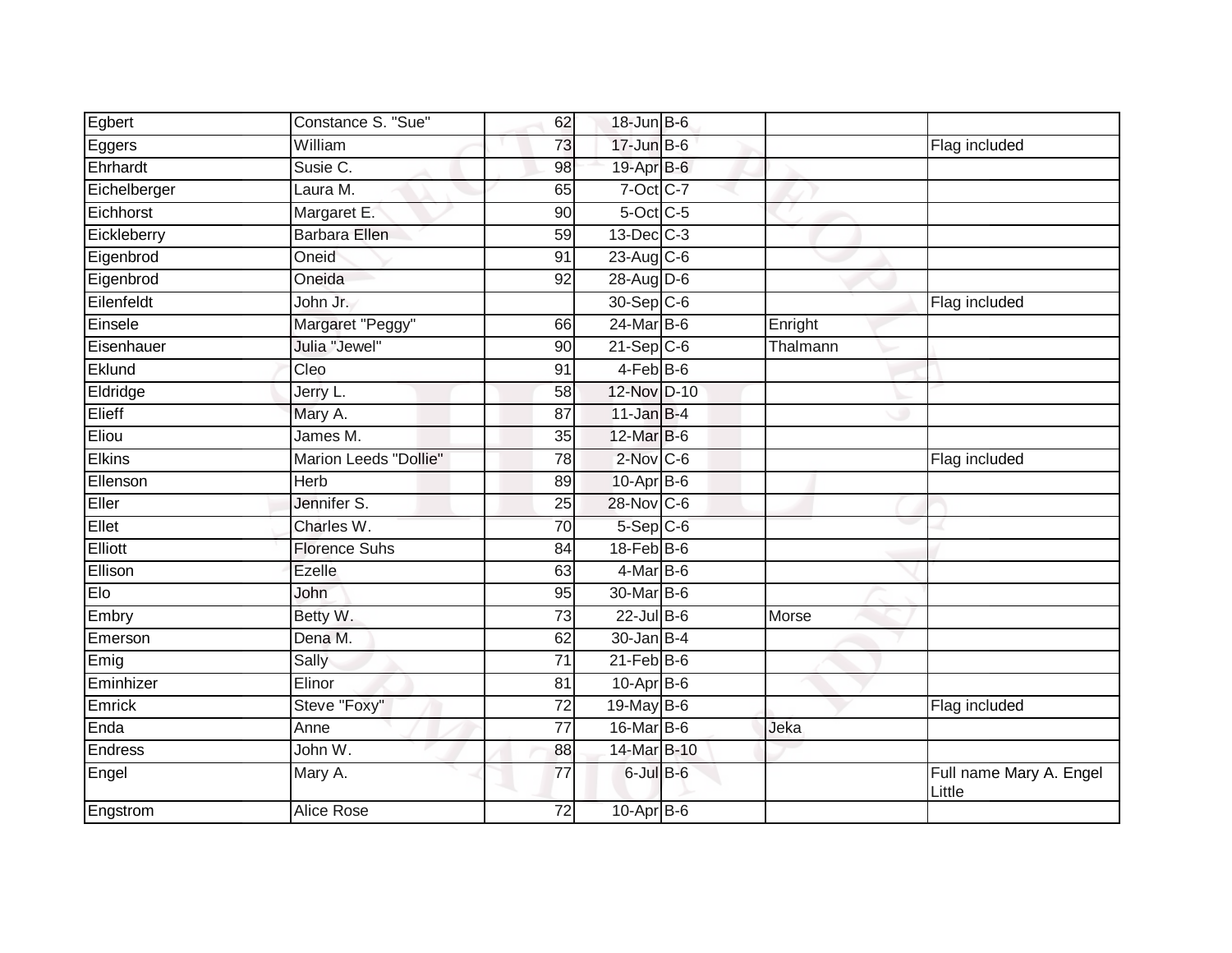| Enloe     | Mary "Dillie"       | 84               | 28-Mar B-12      | Garmon      |                  |
|-----------|---------------------|------------------|------------------|-------------|------------------|
| Ennis     | Nellie Loomis       | 94               | 13-Oct D-7       |             |                  |
| Enochs    | William "Luke"      | $\overline{77}$  | 17-Apr B-6       |             |                  |
| Ensweiler | Mary Jane           | 85               | 31-Oct C-6       |             |                  |
| Ericksen  | Donald P.           | $\overline{52}$  | 18-Apr B-12      |             | Flag included    |
| Erickson  | Lyle "Eric"         | 87               | 26-Aug C-6       |             |                  |
| Erikson   | Patricia Ann "Pat"  | 67               | 21-Mar B-11      |             |                  |
| Ervin     | Rev. Arthur L.      | $\overline{72}$  | $20$ -Jul $B-6$  |             |                  |
| Erving    | Annie Mae           | 87               | 3-Nov D-7        |             |                  |
| Erwin     | Carrie M.           | 87               | $6-Sep$ C-4      |             |                  |
| Esboldt   | Emmett J.           | 83               | 16-Mar B-6       |             |                  |
| Eskridge  | Ella Mae            | 83               | 30-Sep C-6       |             |                  |
| Esparza   | Elvira J.           | 11 months<br>old | 6-Nov F-6        |             | Picture included |
| Esparza   | Roselinda B. "Rose" | 42               | 27-Feb B-7       |             |                  |
| Espino    | Rosa L.             | $\overline{87}$  | 18-Feb B-6       |             |                  |
| Espitia   | Josephine "Josie"   | 64               | $3-Sep$ C-6      |             |                  |
| Esser     | Helen               | 88               | $15$ -Dec $D-8$  |             |                  |
| Estep     | William J. Jr.      | 75               | 13-Nov F-5       |             |                  |
| Etrych    | Leonard F.          | $\overline{73}$  | 14-Mar B-10      |             | Flag included    |
| Etter     | Herbert E.          | 68               | $13$ -Jan B-4    |             |                  |
| Evanatz   | Margaaret           | 89               | $2$ -Jul $B$ -6  |             |                  |
| Evanoff   | Sally               | 83               | 28-Dec C-4       |             |                  |
| Evans     | Fannie L.           | 90               | $2$ -Nov C-6     |             |                  |
| Evans     | <b>Harry James</b>  | 78               | 5-May B-6        |             |                  |
| Evely     | Clarence "Jim"      | $\overline{74}$  | $11$ -May B-6    |             |                  |
| Evensen   | Elda A.             | 90               | $11$ -Dec $F-6$  |             |                  |
| Everett   | Dorothy             |                  | $26$ -Apr $B$ -6 | Szczepanski |                  |
| Ewen      | Brook T.            | 36               | 13-Dec C-3       |             |                  |
| Ewing     | Anna                | 93               | 27-Dec C-4       | Ihnat       |                  |
| Ewing     | Isabel              | 81               | 11-May $B-6$     |             |                  |
| Fabian    | Patricia A.         | 53               | 17-Dec D-13      |             |                  |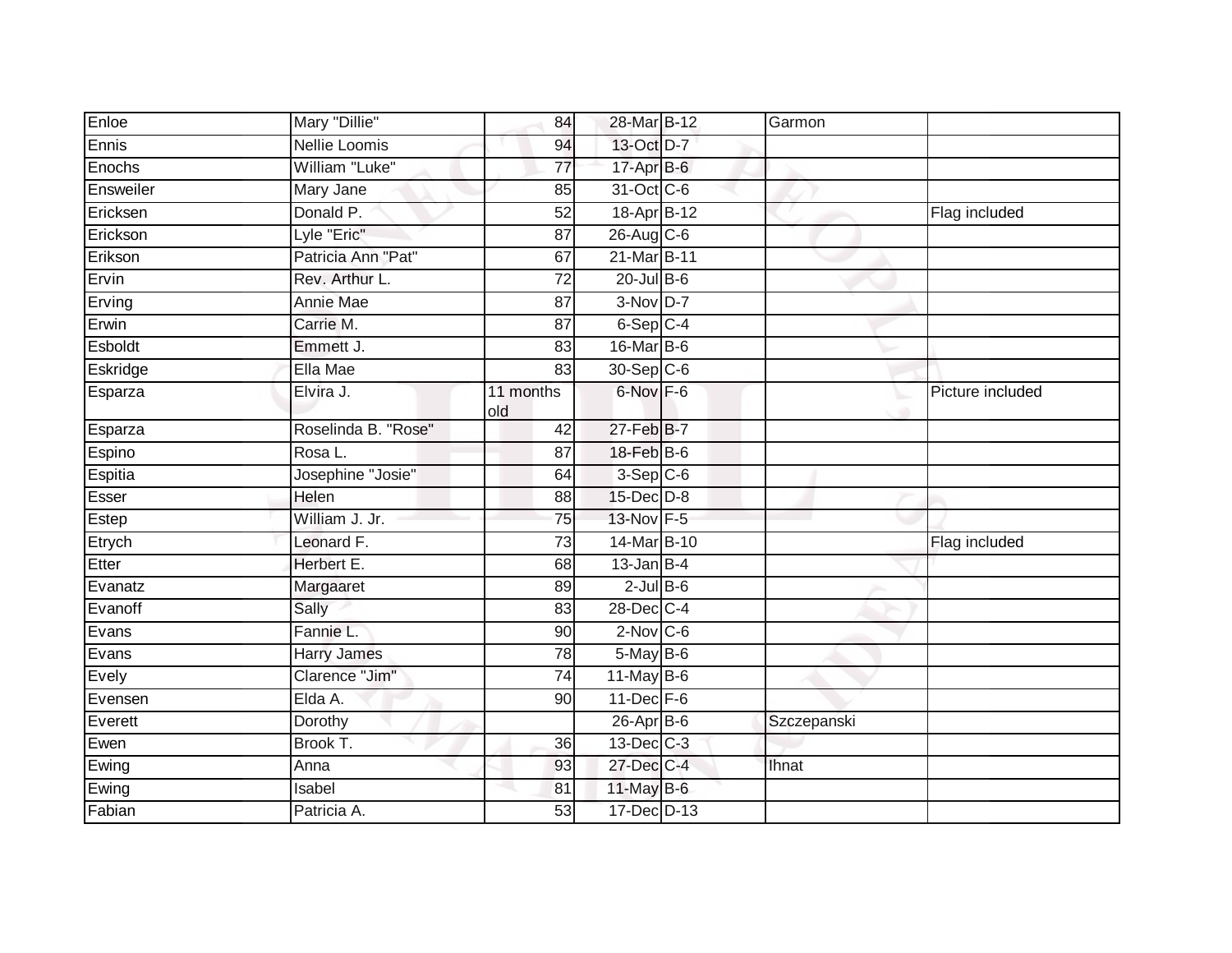| Fabian     | Sylvia Mary Claire   | 62              | 26-Aug C-6       | Isolampi  | Full name Sylvia Mary<br>Claire Lecik Fabian |
|------------|----------------------|-----------------|------------------|-----------|----------------------------------------------|
| Fabrici    | Victoria             | 79              | 15-Dec D-9       |           |                                              |
| Fadke      | Kyle J.              | Infant          | 29-Dec D-7       |           |                                              |
| Fage       | Mary                 | 80              | $3-$ Sep $C-6$   |           |                                              |
| Fagyas     | Frank                | 71              | 18-Nov D-5       |           |                                              |
| Fairman    | Fern                 | 86              | 20-Jun B-11      | Palmateer |                                              |
| Faitz      | Louise Catherine     | 65              | 26-Sep C-10      |           |                                              |
| Falgier    | Kenneth              | 52              | $15$ -Jul B-6    |           | Flag included                                |
| Faller     | Bernadine C.         | 82              | 15-Mar B-6       |           |                                              |
| Farkas     | Joseph L.            | 70              | $3-Feb$ B-6      |           |                                              |
| Farley     | Linda Mae            | 54              | $20$ -Feb $B$ -6 | Vannest   |                                              |
| Farley     | Pat E.               | 50              | 4-Feb B-6        |           |                                              |
| Farley     | Winnell              | 72              | 20-Jun B-11      |           |                                              |
| Farmer     | Dolores R.           | 50              | 28-Mar B-12      | Igras     |                                              |
| Farmer     | Frank D.             | $\overline{77}$ | $1-Sep$ $C-5$    |           |                                              |
| Farmer     | Geraldine            | 81              | 12-Aug C-5       |           |                                              |
| Farmer     | Ramis J.             | 44              | $24$ -Feb $B$ -6 |           | Flag included                                |
| Farney     | Beverly L.           | 61              | $21$ -Jan B-4    |           |                                              |
| Farnsley   | <b>Frank Thomas</b>  | 76              | $9$ -Mar B-6     |           | Flag included                                |
| Farrell    | <b>James Patrick</b> | 95              | $27 - Dec$ C-4   |           |                                              |
| Farris     | Joyce A.             | 70              | 27-Oct D-7       | Reel      |                                              |
| Fasiang    | Victor J.            | $\overline{71}$ | $22$ -Apr $B$ -6 |           | Flag included                                |
| Fasnacht   | Raymond G. "Hank"    | 41              | $24-Sep$ C-8     |           |                                              |
| Fatch      | Phyllis M.           | 79              | $23$ -Feb $B$ -6 |           |                                              |
| Fausto     | Salvador             | 61              | $17 - Jun$ B-6   |           |                                              |
| Fechalos   | Lillian              | 86              | $5$ -Jul $B$ -6  |           |                                              |
| Federowski | Angeline             | 86              | 26-Sep C-10      |           |                                              |
| Fedor      | Christopher N.       | 25              | $5$ -Jan $B$ -4  |           |                                              |
| Feehan     | George D.            | 80              | 31-Jul D-7       |           | Flag included                                |
| Feges      | Helen T.             | 84              | $20$ -Jul B-6    |           |                                              |
| Fehrman    | Richard J.           | 62              | $22$ -May B-6    |           |                                              |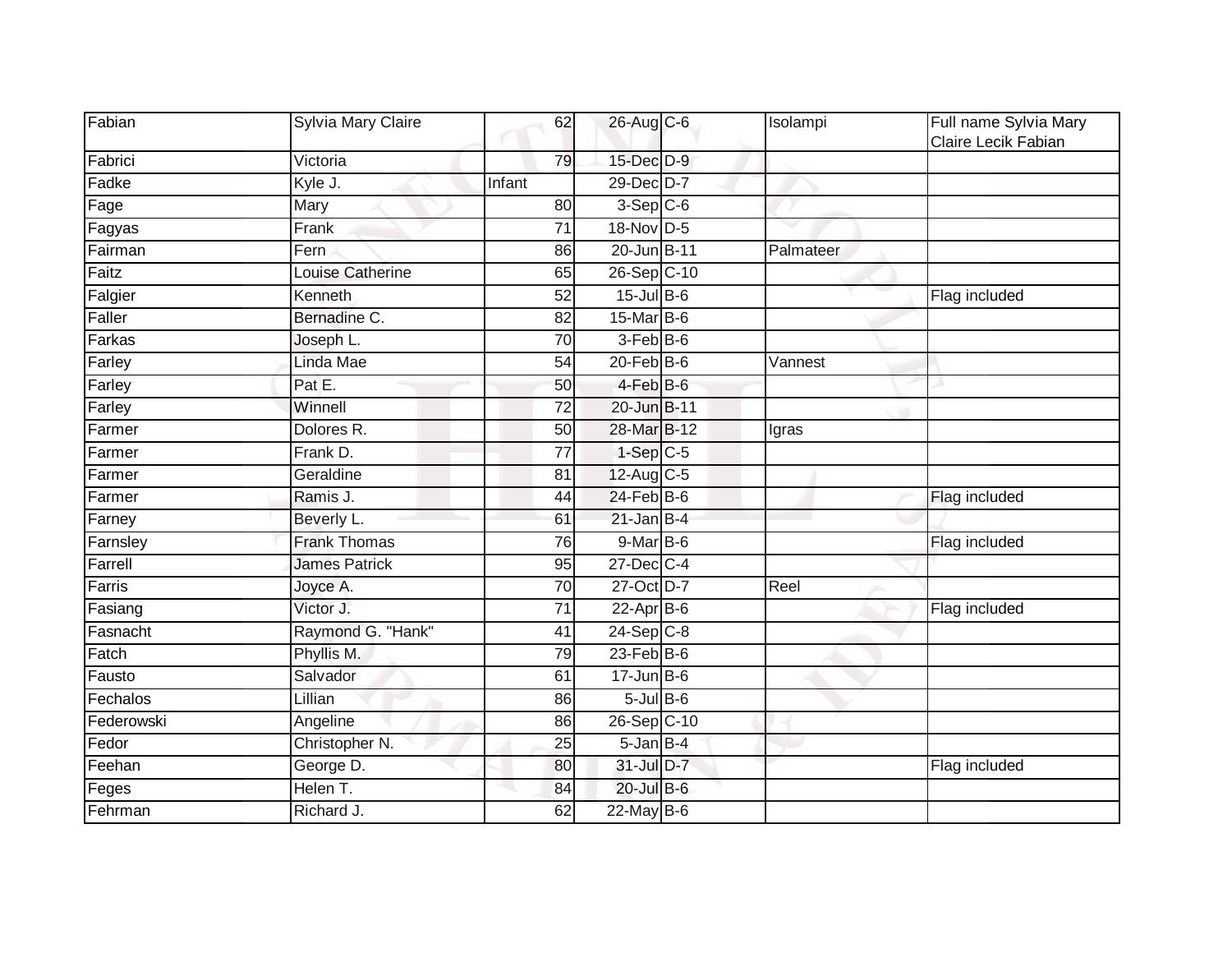| Feigenbaum    | Ruth                  | 87              | 13-Jun B-12         |            |                |                                                 |
|---------------|-----------------------|-----------------|---------------------|------------|----------------|-------------------------------------------------|
| Fejer         | Bessie M.             | 82              | $2-MarB-7$          |            |                |                                                 |
| Feliciano     | Elizabeth N. "Beth"   | 38              | $25$ -Feb $B$ -6    |            |                |                                                 |
| Fennell       | Norma Dean            | 67              | $15$ -Jan $B-4$     |            | Cooksey        |                                                 |
| Fennema       | Clarence              | 84              | $14$ -Jun B-6       |            |                |                                                 |
| Fenstermacher | <b>Bernice</b>        | 83              | $2$ -Jun $B$ -6     |            |                |                                                 |
| Ferek         | Ruth                  | 88              | 16-Aug C-4          |            |                |                                                 |
| Ference       | Frank S.              | 83              | $17 - Jan$ B-12     |            |                |                                                 |
| Ferguson      | Alex "Scotty"         | 84              | $13-\text{Sep}$ C-4 |            |                |                                                 |
| Ferguson      | Otha P.               | $\overline{82}$ | 13-Oct D-7          |            |                |                                                 |
| Fernandez     | Elena J.              | 96              | 31-Jan B-12         |            |                |                                                 |
| Fernandez     | Guadalupe "Mama Lita" | 84              | $25$ -May B-6       |            |                | Full name Guadalupe<br><b>Puentes Fernandez</b> |
| Fernandez     | Modesto               | $\overline{81}$ | 28-Nov C-6          |            |                | Flag included                                   |
| Ferrero       | Louis J.              | 75              | $4$ -Aug $C$ -6     |            |                | Flag included                                   |
| Ferry         | James J. Sr.          | 50              | 10-Mar B-6          |            |                |                                                 |
| Fetterhoff    | Robert W.             | 61              | 18-Nov D-5          |            |                |                                                 |
| Feuerbach     | Kathleen S.           | 48              | $1$ -Jul B-6        |            |                |                                                 |
| Fezekas       | John G.               | 87              |                     | 4-Jul B-12 |                |                                                 |
| Fiaoni        | Silvio J. Jr.         | 67              | $12$ -Aug C-5       |            |                |                                                 |
| Ficht         | Robert S. "Bob"       | 65              | $1-Sep$ C-5         |            |                |                                                 |
| Fiegle        | Wilbur C.             | 78              | 29-Sep C-5          |            |                |                                                 |
| Fiester       | Helen J.              | 76              | $25$ -Dec $C$ -3    |            |                |                                                 |
| Fife          | Josephine L.          | 87              | $2-Sep C-6$         |            | O'Toole        |                                                 |
| Fike          | Sandra L.             | 66              | $8 - Jun$ B-6       |            | <b>Schmidt</b> |                                                 |
| Filipiak      | Frances B.            | $\overline{71}$ | 21-Nov C-7          |            | Lobodzinski    |                                                 |
| Filips        | Mack J.               | 77              | $14$ -Jun B-6       |            |                |                                                 |
| Filk          | Nancy M.              | 83              | 17-Nov D-8          |            | Milanovich     |                                                 |
| Finch         | <b>Hailey Marie</b>   | 5               | $9$ -Aug $C$ -5     |            |                |                                                 |
| Finik         | Fay                   |                 | 22-Sep C-6          |            |                |                                                 |
| Finke         | Victor F.             | 67              | 13-Nov F-5          |            |                |                                                 |
| Finton        | Ana D.                | 93              | 29-Aug C-6          |            |                |                                                 |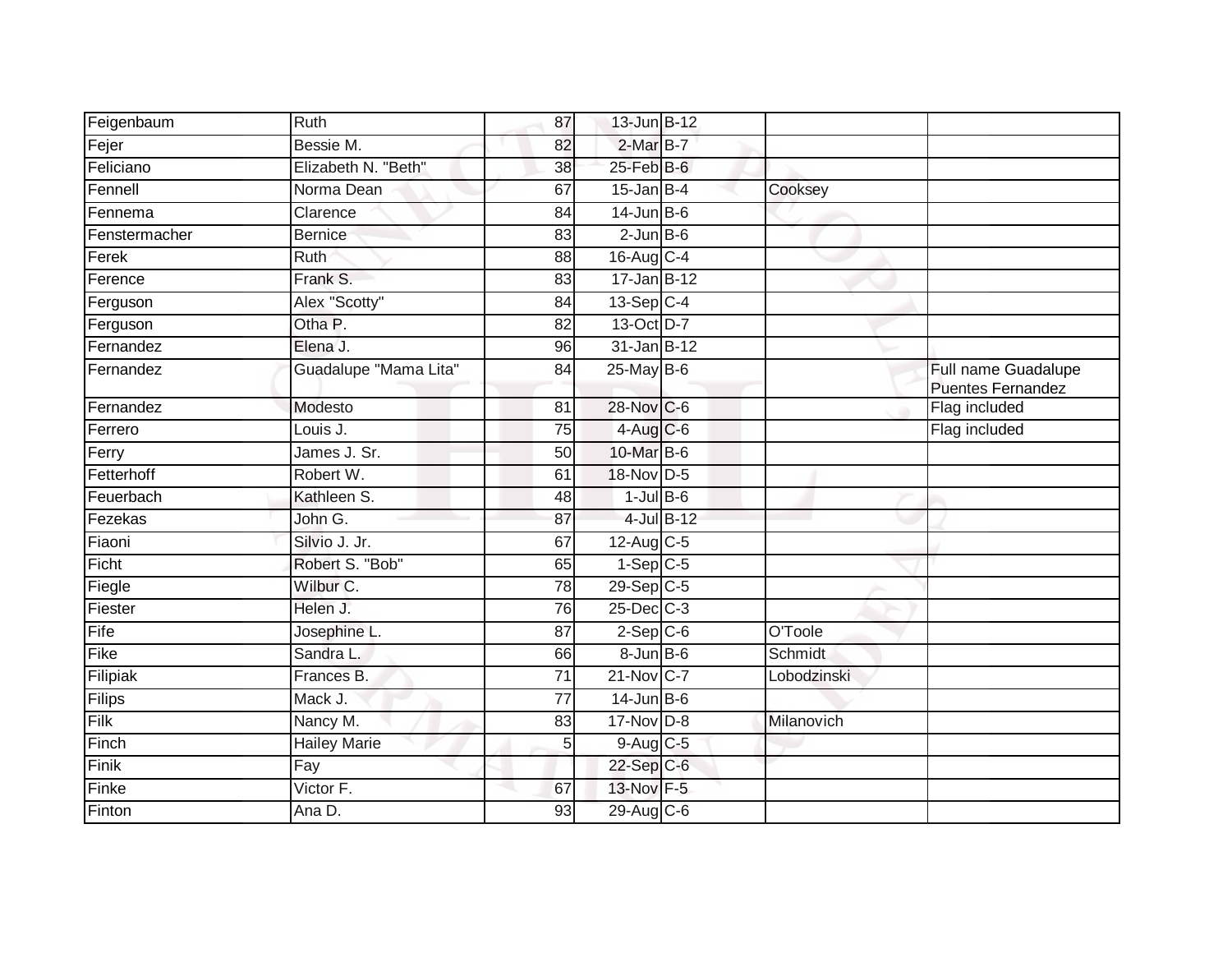| Fischer        | Carol K.              | 74              | $15$ -Feb $B$ -6  |              |               |
|----------------|-----------------------|-----------------|-------------------|--------------|---------------|
| Fischer        | Verda E.              | 89              | 13-Aug C-7        |              |               |
| Fishel         | Milton J.             | $\overline{77}$ | 5-Feb B-6         |              | Flag included |
| Fisher         | Cecil                 | 79              | 23-May B-12       |              |               |
| Fisher         | Jacob                 | 88              | $16$ -Jul $B$ -6  |              |               |
| Fisher         | <b>Ollie Terry</b>    | 35              | 4-Nov D-7         |              |               |
| Fisher         | Viola M.              | 85              | 30-May B-12       |              |               |
| Fisher         | William F.            | $\overline{74}$ | 13-Jun B-12       |              | Flag included |
| Fishero        | Hallie J.             | 90              | 28-Dec C-4        |              |               |
| Fissinger      | Alfred J.             | 73              | $27 - Jan$ B-4    |              |               |
| Fitzgerald     | Gordon D.             | 86              | 9-Aug C-5         |              |               |
| Fitzgerald     | Leo A. "Fitz"         | $\overline{74}$ | $16$ -Dec $D-8$   |              |               |
| Fitzgerald     | <b>Richard Scott</b>  | 32              | 7-May B-7         |              |               |
| Fitzhugh       | Charles K.            | $\overline{72}$ | 19-Aug C-6        |              | Flag included |
| Fitzpatrick    | James J.              |                 | $20 - Apr$ B-6    |              |               |
| Fix            | Barbara A.            | 57              | 11-Aug C-5        | Gaskey       |               |
| Flaherty       | James M.              | 50              | $4-FebB-6$        |              |               |
| Flecher        | Melvin R. Sr.         | 84              | $7$ -Jul B-6      |              |               |
| Fleming        | Betty J.              | 76              | $6 -$ Apr $B - 6$ |              |               |
| Fleming        | Walter J.             | 91              | 10-Jan B-10       |              |               |
| Flesher        | Judith A.             | 52              | 31-May B-6        |              |               |
| Fletcher       | Douglas Sr.           | $\overline{77}$ | $14$ -Jul $B$ -6  |              |               |
| Fleury         | Lawrence J.           | 83              | $1-May$ B-6       |              | Flag included |
| Floering       | Manuela C.            | 60              | 20-Nov F-5        |              |               |
| Florek         | Chester               | 68              | 14-May B-6        |              |               |
| Florence       | Priscilla "Pat"       | 84              | 15-Mar B-6        | Chaby        |               |
| <b>Flores</b>  | <b>Dianne Kay</b>     | $\overline{31}$ | 11-Oct C-5        | <b>Miles</b> |               |
| Flores         | Felix "Shadow"        | 73              | 18-Apr B-12       |              | Flag included |
| Flores         | Mercedes V.           | 88              | $9$ -Jan $B$ -4   |              |               |
| Florez         | Homero                | 75              | $6$ -Jul $B$ -6   |              |               |
| Florida        | William F. "Bill"     | 55              | $1-Sep$ $C-6$     |              |               |
| <b>Flowers</b> | <b>Robert Jeffery</b> | 34              | $7 - Aug$ $D-6$   |              |               |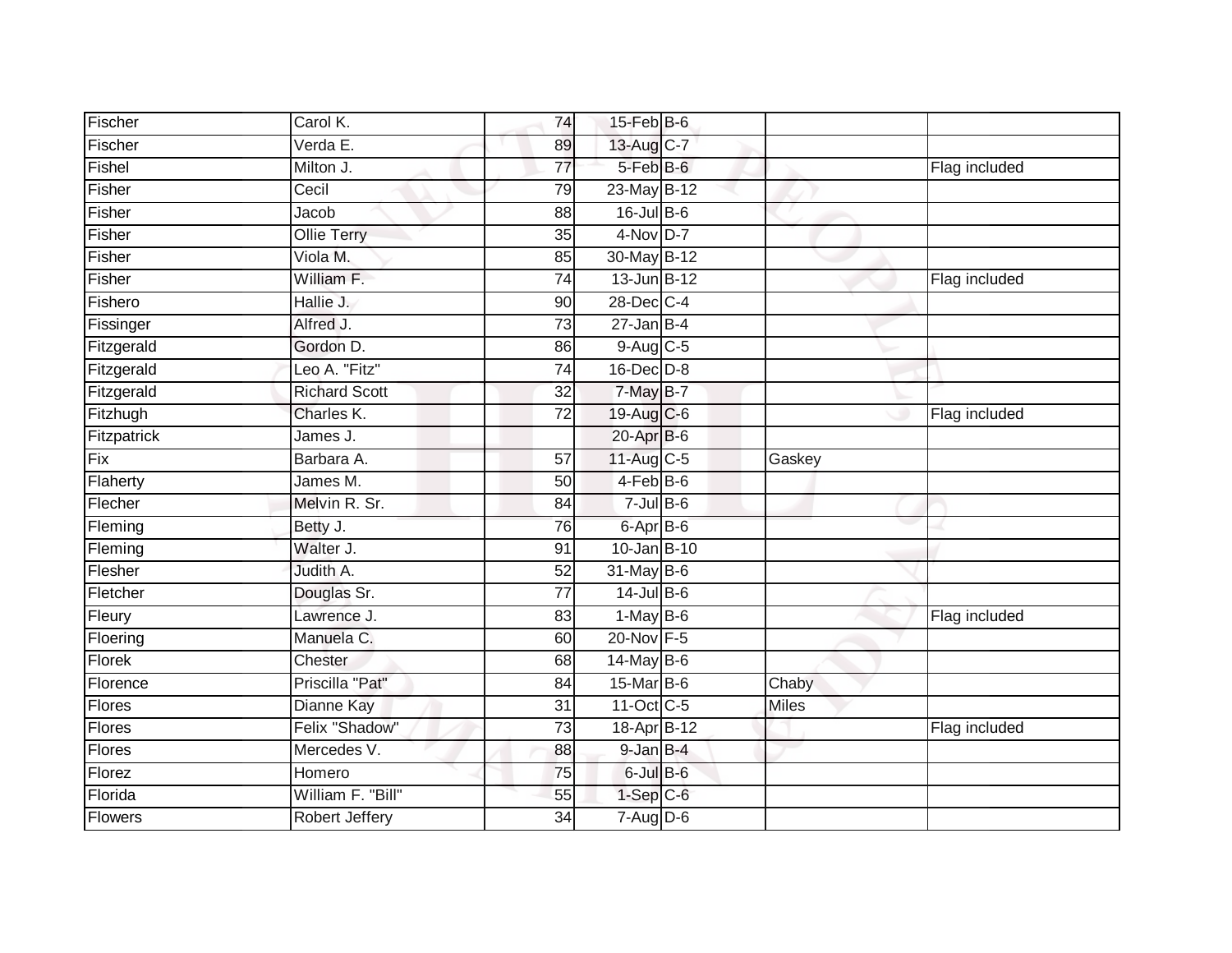| Floyd        | Irene P.                | 73              | $21$ -Feb $B$ -6 |             |               |
|--------------|-------------------------|-----------------|------------------|-------------|---------------|
| Floyd        | James R. Jr.            | 56              | 18-Dec F-9       |             |               |
| Flynn        | James P.                | 47              | 17-Nov D-8       |             | Flag included |
| Foeller      | Otto G.                 | 93              | $21$ -Jun $B$ -6 |             |               |
| Fogarty      | Anna Magdalene          | $\overline{84}$ | 19-Mar B-6       |             |               |
| Fogarty      | Gregory J.              | 50              | $22$ -Jul B-6    |             | Flag included |
| Foley        | Michael                 | $\overline{51}$ | $20$ -Jan B-4    |             |               |
| Foley        | Norman C. Sr.           | 78              | $14$ -Jul B-6    |             | Flag included |
| Folger       | Virginia M.             | 80              | $22$ -Feb $B$ -6 |             |               |
| Follow       | Alfred Jr.              | 70              | $9$ -Jul $B$ -8  |             |               |
| Folta        | Pauline M.              | 83              | 29-Oct D-12      | Nowak       |               |
| Foncannon    | John A.                 | 80              | 29-Nov C-4       |             |               |
| Ford         | Clara M.                | 74              | 27-Jul C-6       |             |               |
| Ford         | Dr. James DDS           | 59              | 3-Dec D-10       |             |               |
| Ford         | Harriet E.              | 78              | 11-Nov D-9       |             |               |
| Fordham      | <b>Tom David</b>        | 72              | 14-Dec C-5       |             |               |
| Foreman      | Louise                  | 95              | 22-Mar B-6       |             |               |
| Foreman      | Mack G.                 | 69              | 22-Mar B-6       |             |               |
| Forstall     | <b>Bridget Raylene</b>  |                 | 22-Mar B-6       |             |               |
| Forsythe     | Harold                  | $\overline{96}$ | 20-Oct D-7       |             |               |
| Fortin       | Michael Steven "Mickey" | Infant          | $27$ -Jan B-4    |             |               |
| Fortner      | Elfriede                | 71              | $22$ -Mar $B-6$  | Sauerland   |               |
| Fortner      | Meredith L.             | 92              | $29$ -Jul C-6    |             |               |
| Fortuna      | Henry C.                | 73              | 25-May B-6       |             |               |
| Foster       | Grace M.                | 84              | $24$ -May B-6    |             |               |
| Foster       | <b>Marguerite Alice</b> | 91              | 9-Aug C-5        |             |               |
| <b>Fouts</b> | Barbara L.              |                 | 6-Oct C-5        |             |               |
| Fowler       | Gretchen L.             | 91              | $20$ -Feb $B$ -6 |             |               |
| Fox          | David                   | 60              | 18-Dec F-9       |             |               |
| Foy          | Anna Elizabeth          | $\overline{72}$ | 6-Nov F-6        |             |               |
| Fozkos       | Stephanie               | $\overline{78}$ | 12-Jul B-6       | <b>Bilo</b> |               |
| Fraas        | Alvin O.                | $\overline{88}$ | $3$ -Jun $B$ -6  |             |               |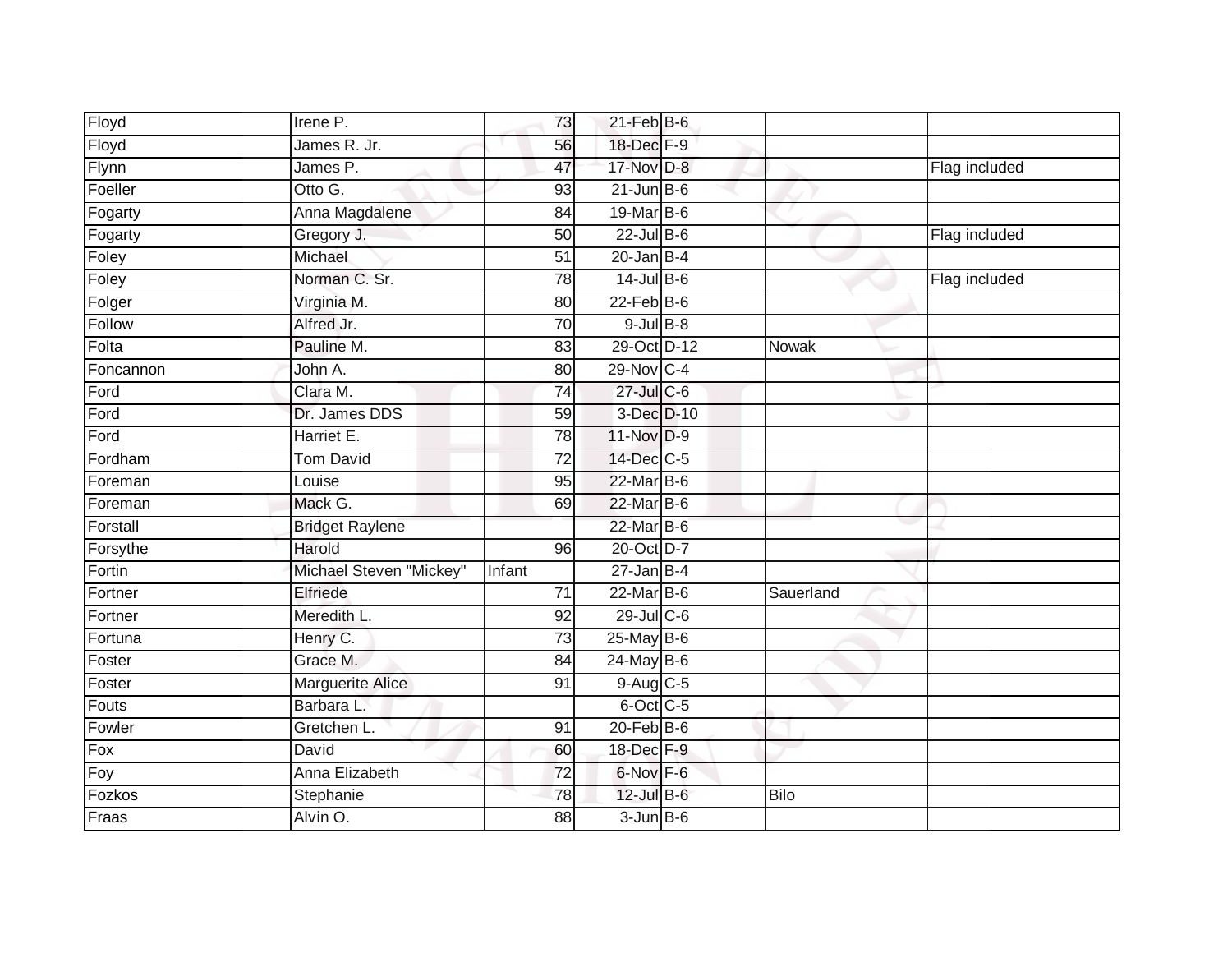| Frame<br>France<br>Francis | John E.<br>Richard<br>Leon Walter | 97<br>74        | 5-Sep C-6<br>$1-Aug$ $C-8$ |          |               |
|----------------------------|-----------------------------------|-----------------|----------------------------|----------|---------------|
|                            |                                   |                 |                            |          |               |
|                            |                                   |                 |                            |          |               |
|                            |                                   | 79              | 19-Apr B-6                 |          |               |
| Franczyk                   | Walter J.                         |                 | 9-Nov C-5                  |          |               |
| Franek                     | Dorothy M.                        | 68              | 19-Nov D-10                | Miller   |               |
| Franiak                    | Stanley                           | $\overline{73}$ | $7 - Jun$ B-6              |          |               |
| Franich                    | Ann M.                            | 87              | $15$ -May B-6              |          |               |
| Frank                      | Walter H.                         | 84              | $3$ -Jan $B-4$             |          |               |
| Franke                     | Elizabeth P. "Bibby"              | 77              | $10$ -Nov D-6              | Kobeszka |               |
| Frankiewicz                | Ada L.                            | $\overline{75}$ | $27$ -Apr $B$ -6           |          |               |
| Franklin                   | John H. "PaPa" Jr.                | 61              | $14$ -Jan B-4              |          |               |
| Frankowiak                 | Anton "Tony"                      |                 | 29-Nov C-4                 |          | Falg included |
| Franz                      | Ervin H.                          | 87              | 7-Dec C-6                  |          |               |
| Franz                      | Lenor L.                          | 96              | 15-May B-6                 |          |               |
| Frauenheim                 | AIM.                              | 55              | 27-Dec C-4                 |          |               |
| Frazer                     | Doris Stark                       | 57              | 16-Nov E-6                 |          |               |
| Frechette                  | Anne                              | $\overline{74}$ | 21-Nov C-7                 |          |               |
| Fredline                   | Fred M.                           | 56              | 23-Oct D-6                 |          |               |
| Fredrich                   | <b>Brian</b>                      | 45              | 19-Feb <sup>B-6</sup>      |          |               |
| French                     | David M.                          | 53              | $1-Nov$ C-7                |          |               |
| Frendling                  | Adolph I.                         | 78              | 31-Aug C-6                 |          | Flag included |
| Friederici                 | Jeanette                          | $\overline{82}$ | 17-Oct C-10                |          |               |
| Friedman                   | Marvin F.                         | 80              | $17$ -Feb $B$ -6           |          |               |
| Friel                      | Bertha M.                         | 75              | 28-Feb B-11                |          |               |
| Frieling                   | Gerald A.                         | 63              | $24$ -Nov D-6              |          |               |
| Frisbie                    | Katherine T.                      | 85              | 8-Nov C-4                  |          |               |
| Fritza                     | Leon J.                           | 81              | $12$ -Jan B-4              |          |               |
| Frizzell                   | John P.                           | 33              | 20-Dec C-5                 |          |               |
| Frizzell                   | Owen                              | 95              | 27-Dec C-4                 |          |               |
| Froehling                  | Robert F.                         | 79              | 24-Aug C-7                 |          |               |
| Froman                     | Grace P.                          | 94              | 23-Dec D-7                 |          |               |
| Fromm                      | Ray P.                            | 86              | 23-Sep C-7                 |          | Flag included |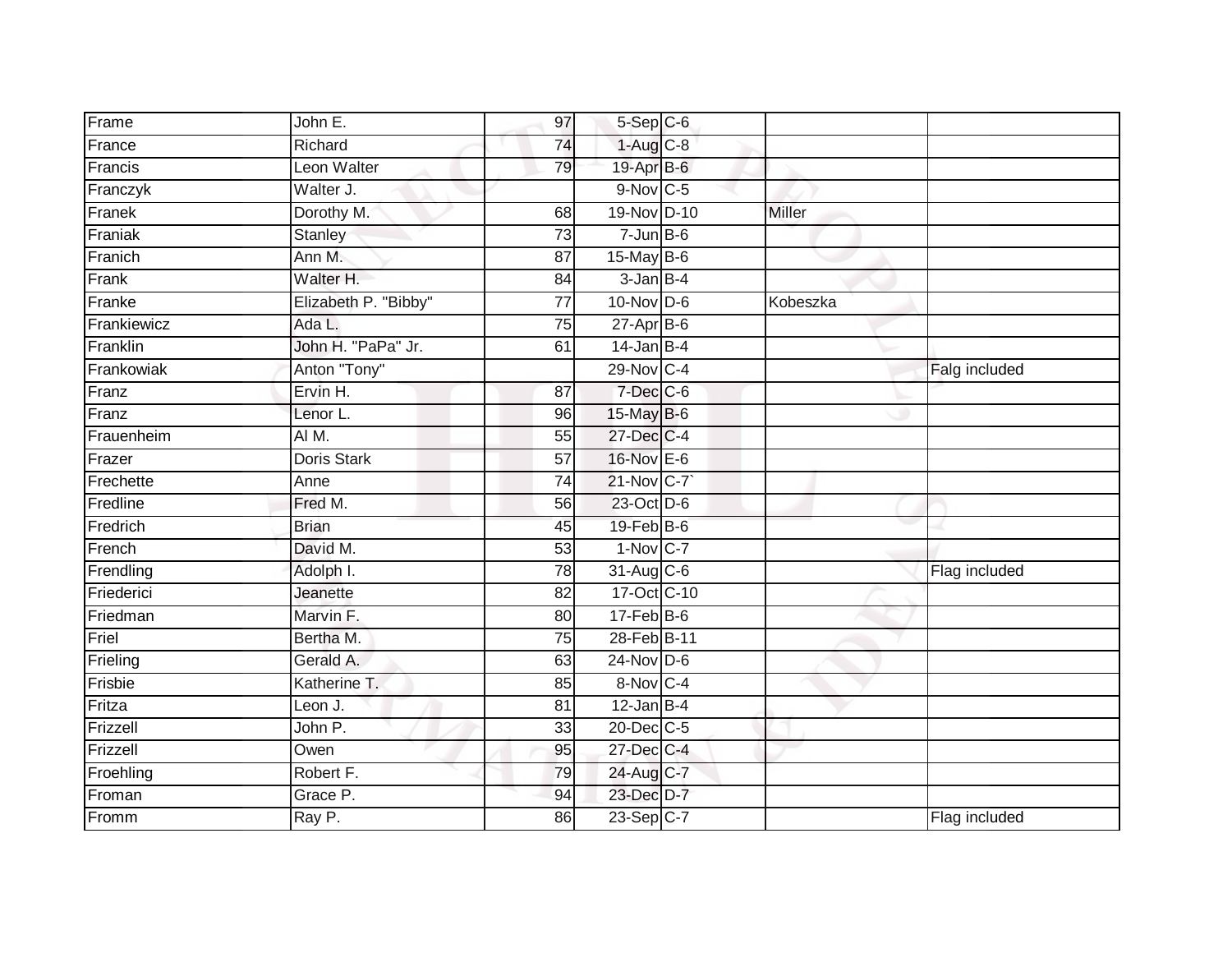| Fronek     | Lucille L.         | 81              | 30-Mar B-6       | Kubeck    |               |
|------------|--------------------|-----------------|------------------|-----------|---------------|
| Frye       | Roberta            | 53              | $24$ -Feb $B$ -6 |           |               |
| Frye       | Wayne W.           | 75              | 30-May B-12      |           |               |
| Fryzel     | Stanley            | 88              | $21$ -Aug D-6    |           |               |
| Fuentes    | Enriqueta          | 63              | $22$ -Jan B-4    |           |               |
| Fulayter   | <b>Ruth Elaine</b> | $\overline{71}$ | $7-Apr$ B-6      | Clemons   |               |
| Fulkerson  | Vernon E. Sr.      | 69              | 25-Jul B-12      |           | Flag included |
| Fuller     | <b>Eliza Dolly</b> | 83              | 26-Oct C-5       | Rhinehart |               |
| Fuller     | Rose Marie         |                 | $20$ -Jan B-4    |           |               |
| Funcik     | Joseph J.          | $\overline{92}$ | $5-AprB-6$       |           |               |
| Funderlic  | Joseph D.          | 83              | $20-Apr$ B-6     |           | Flag included |
| Funston    | Neil               | 61              | $4-Nov$ D-7      |           | Flag included |
| Furticella | Helen A.           | 83              | 13-Sep C-4       | Poremba   |               |
| Fushimi    | Yoshio             | 93              | 15-Dec D-8       |           |               |
| Fuss       | John H.            | 86              | $3-FebB-6$       |           |               |
| Gabonay    | Joseph F.          | 85              | $13$ -Feb $B$ -6 |           |               |
| Gabric     | Twila J.           | 49              | 27-Sep C-4       |           |               |
| Gabriel    | Patricia H.        | 66              | 9-May B-12       |           |               |
| Gabrys     | Steve A.           | 83              | 14-Mar B-10      |           |               |
| Gachos     | William            | 75              | $12$ -Feb $B$ -7 |           |               |
| Gaddis     | Anna M.            | 93              | 26-Dec C-8       |           |               |
| Gaffigan   | Michael A.         | 63              | 15-Nov C-4       |           |               |
| Gaffney    | Nellie H.          | 77              | 17-Apr B-6       |           |               |
| Gaida      | Phillis J.         | $\overline{72}$ | $29$ -Apr $B$ -6 | Pilotto   |               |
| Gaines     | Alice              | 89              | 15-Aug C-6       | Schmueser |               |
| Gaines     | Esther M.          | 93              | $7-May$ B-6      |           |               |
| Gaines     | Tommie             | 76              | $7-FebB-12$      |           |               |
| Galen      | Marie S.           | 83              | $9$ -Jan $B-4$   |           |               |
| Galezewski | Raymond S.         | 74              | 2-Nov C-6        |           | Flag included |
| Galic      | Dusan              | 78              | $3$ -Feb $B$ -6  |           |               |
| Galka      | Rose A.            | 80              | $10$ -Feb $B$ -6 |           |               |
| Gallas     | Florence A.        | 90              | $10$ -Nov D-6    | Galik     |               |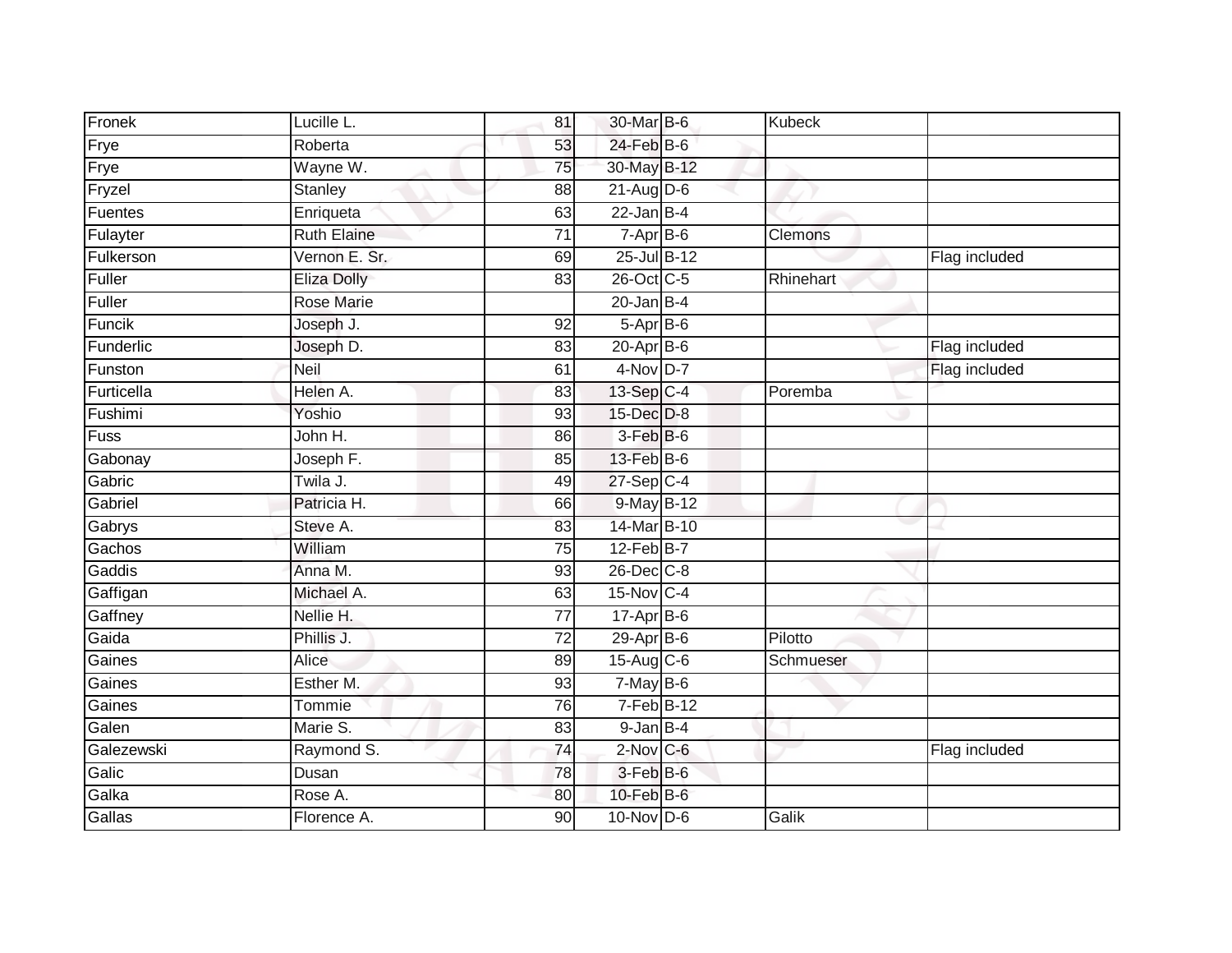| Gallegos  | Rodolfo David Avila         | 21  | 19-Nov D-9       |      | Picture included |
|-----------|-----------------------------|-----|------------------|------|------------------|
| Gallegos  | Victor F.                   | 69  | 25-Nov C-5       |      | Flag included    |
| Gallo     | Anna E.                     | 89  | 7-Feb B-12       | Volk |                  |
| Galocy    | Andrew "Keko"               | 60  | 16-May B-12      |      | Flag included    |
| Galovich  | Theodore T.                 | 86  | $24$ -Mar B-6    |      |                  |
| Galvin    | <b>Daniel Scott</b>         | 34  | 29-Dec D-7       |      |                  |
| Gamaleri  | Peter Sr.                   | 84  | $4$ -Dec $F-9$   |      |                  |
| Gamble    | Mary                        | 72  | 15-Nov C-4       |      |                  |
| Gamblin   | <b>Jeffery Allen</b>        | 39  | $21-AprB-6$      |      |                  |
| Gamez     | Dwight E. Jr.               | 16  | 18-Jul B-12      |      |                  |
| Gammon    | Henrietta C.                | 70  | $15$ -Feb $B$ -6 |      |                  |
| Ganger    | Ethel M.                    | 91  | 23-Dec D-7       |      |                  |
| Gannuscio | Vincent J.                  | 69  | 20-Dec C-5       |      |                  |
| Ganser    | Earl J.                     | 74  | 30-Jul C-5       |      |                  |
| Gapen     | Anthony J.                  | 84  | $25$ -Jan $B-4$  |      |                  |
| Garcher   | Francis S. "Frank"          | 71  | 23-May B-12      |      |                  |
| Garcia    | <b>Enrique Henry Flores</b> | 81  | 13-Jun B-12      |      |                  |
| Garcia    | Eva S.                      | 80  | 30-Apr B-6       |      |                  |
| Garcia    | Margarita                   | 94  | 13-May $B-6$     |      |                  |
| Garcia    | <b>Maria</b>                | 65  | 6-Sep C-4        |      |                  |
| Garcia    | Maria L.                    | 74  | $11$ -Dec $F-6$  |      |                  |
| Garcia    | Ramon                       | 101 | 3-Aug C-7        |      |                  |
| Garcia    | Ricardo Jr. "Doc"           | 58  | $27-AprB-6$      |      |                  |
| Gard      | Elmer A.                    | 80  | 8-Feb B-6        |      |                  |
| Gardner   | Raymond C.                  | 82  | 14-Mar B-10      |      |                  |
| Gardow    | Anna M.                     | 69  | 5-Oct C-5        |      |                  |
| Gardow    | Larry O.                    | 43  | $4-Aug$ C-6      |      |                  |
| Gargas    | Frank A.                    | 80  | $18$ -Jun $B$ -6 |      |                  |
| Garner    | Anne                        | 95  | 8-Jan B-4        |      |                  |
| Garriott  | Russell N.                  | 33  | 22-Oct D-10      |      |                  |
| Garson    | Charles E.                  | 83  | 29-Aug C-6       |      |                  |
| Gary      | Timothy                     | 41  | 8-May B-6        |      |                  |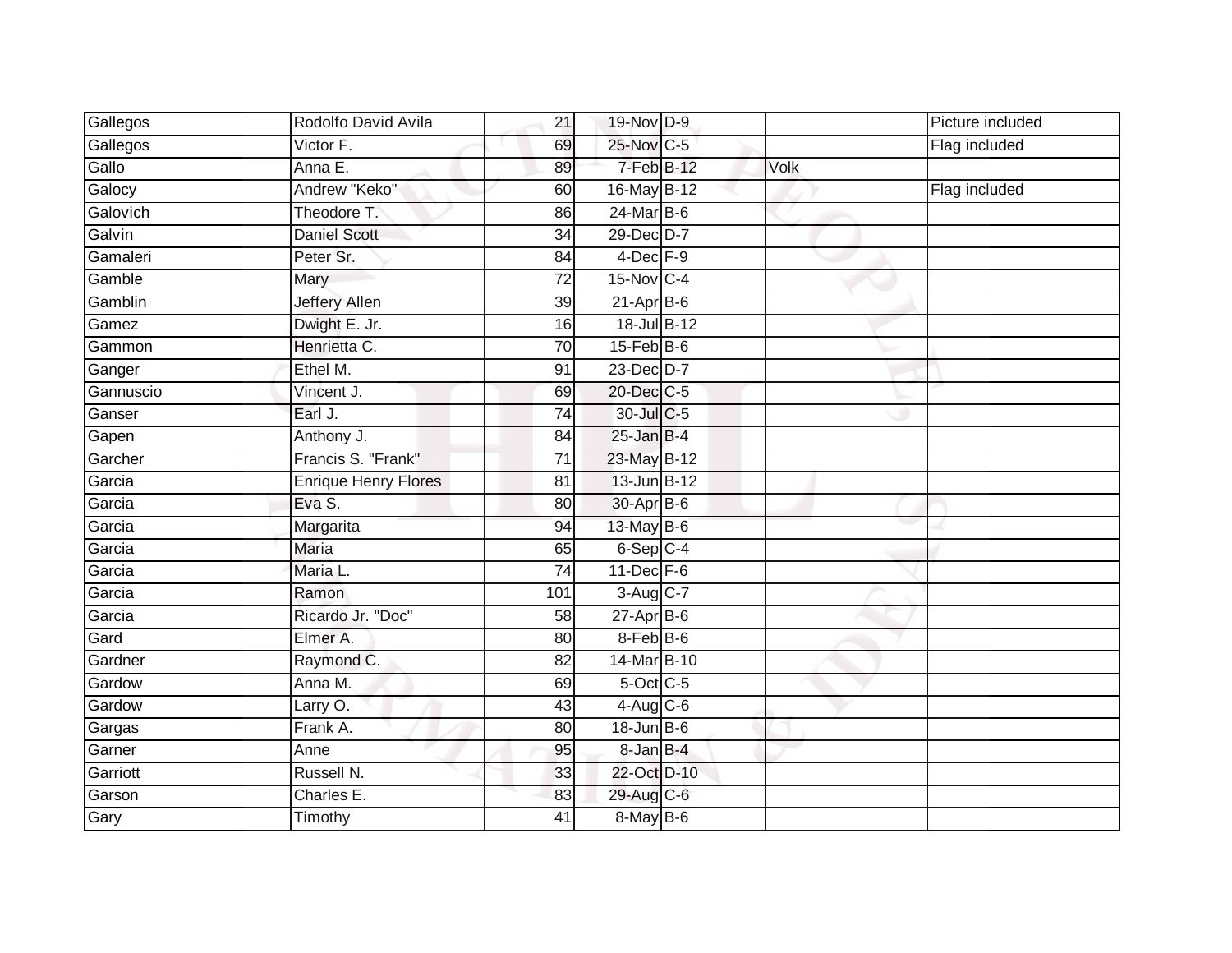| Garza          | Esperanza Alazea      | $\overline{2}$  | 11-Nov D-9              |            | Picture included      |
|----------------|-----------------------|-----------------|-------------------------|------------|-----------------------|
| Garza          | Vincent Jr.           | 66              | 25-Sep D-7              |            |                       |
| Gaskey         | Michael               | 40              | 10-Aug C-7              |            |                       |
| Gaskey         | Theodore "Ted"        | 70              | $11-Aug$ <sub>C-5</sub> |            |                       |
| Gaskins        | Leonard M. Sr.        | 70              | 3-Apr B-6               |            |                       |
| Gassner        | John                  | 97              | $13$ -Dec $C-3$         |            |                       |
| Gaston         | Richard T.            | 29              | 7-Mar B-10              |            | Trooper Flag included |
| Gasvoda        | David Louis           | 59              | 28-Feb B-11             |            |                       |
| Gately         | Dennis Sr.            | 95              | 11-Oct C-5              |            |                       |
| Gately         | Robert J. "Gator"     | 66              | $17 - Feb$ B-6          |            | Flag included         |
| Gaughan        | Patrick L.            | 81              | $31$ -Jan B-12          |            |                       |
| Gaughan, PHD., | Most Rev. Norbert F.  | $\overline{78}$ | $4$ -Oct C-4            |            |                       |
| Gauthier       | Evelyn L.             | 81              | 16-Sep C-6              |            |                       |
| Gauthier       | Richard E.            | 65              | $22$ -Jan B-4           |            | Flag included         |
| Gaydos         | Elizabeth             | 79              | 5-May B-7               | Yurko      |                       |
| Gaza           | Dorothy J.            | $\overline{76}$ | $20$ -Jul $B$ -6        |            |                       |
| Gearman        | Ramona Funk           | 99              | 26-Mar B-6              | Strickland |                       |
| Geertsema      | Martin C. Sr.         | 77              | 13-Dec C-4              |            |                       |
| Geeve          | Louise K.             | 103             | 25-Jul B-12             |            |                       |
| Geiger         | Ward E.               | $\overline{78}$ | $16$ -Jan B-4           |            | Flag included         |
| Geleta         | Kalman                | 79              | $9$ -Dec $D$ -9         |            | Flag included         |
| Gellett        | Frank A.              | $\overline{82}$ | 28-Feb B-11             |            |                       |
| Gemeinhart     | Steve J. Sr.          | 85              | 16-Mar B-6              |            |                       |
| Genda          | George Robert "Bob"   | 85              | $27$ -Jan B-4           |            |                       |
| Genge          | Julia A.              | 91              | 26-Oct C-4              |            |                       |
| Genovese       | Pearl B.              | 80              | 25-Jul B-12             |            |                       |
| Gentry         | Jean $\overline{M}$ . | 63              | $24$ -Jun B-6           | Kish       |                       |
| Gentz          | Wallace               | 89              | 19-Aug C-6              |            |                       |
| George         | Robert T.             | 78              | $24$ -Mar $B-6$         |            | Flag included         |
| George         | Willie R.             | 57              | 12-Aug C-5              |            |                       |
| Georgory       | Ethel J.              | 77              | 10-Apr B-6              |            |                       |
| Gerbas         | Alfreda P.            | 74              | $15$ -Jun $B$ -6        | Zaleski    |                       |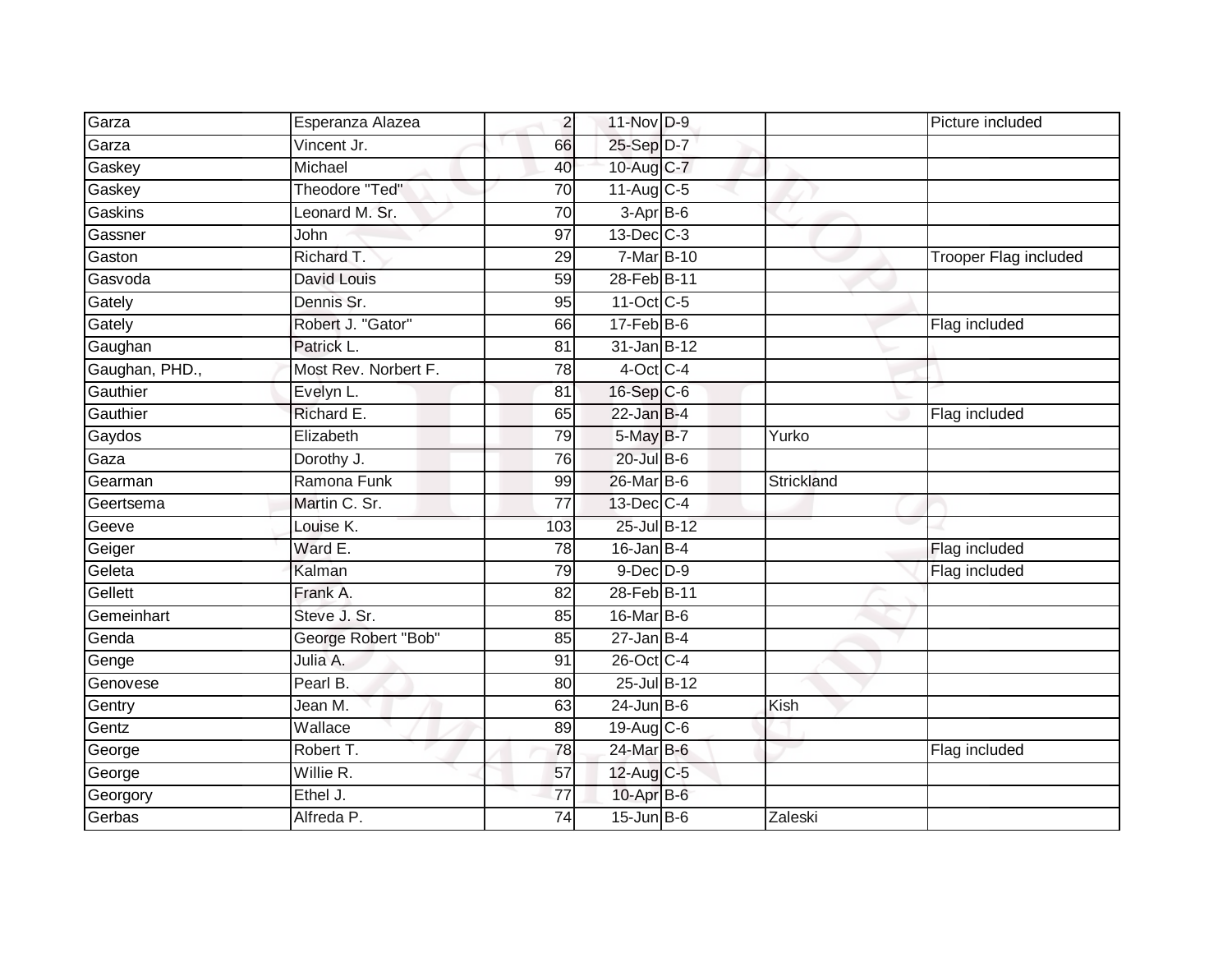| Gerber       | Mary "Mae" Farms    | 83              | 18-Nov D-6       |                 |                                                       |
|--------------|---------------------|-----------------|------------------|-----------------|-------------------------------------------------------|
| Gerber       | Robert C.           | 80              | 22-Dec D-10      |                 |                                                       |
| Gerberick    | Nadine M.           | 72              | 4-Oct C-4        | Johnson         |                                                       |
| Gerbracht    | Loretta             | 93              | 12-May $B-6$     |                 |                                                       |
| Gerchak      | Theresa             | $\overline{92}$ | $2$ -Feb $B$ -6  |                 |                                                       |
| Gerdich      | Michael J. "Murphy" | 71              | $6$ -May $B$ -6  |                 | Flag included                                         |
| Gerkin       | E. Jane             | 93              | $16$ -Dec $D-8$  |                 |                                                       |
| Germick      | Ann L.              | 49              | $31$ -May B-6    | Loera           |                                                       |
| Getty        | George F.           | 85              | $23$ -May $B-12$ |                 |                                                       |
| Gevirtz      | Milton B. M.D.      | 99              | $5$ -May $B$ -6  |                 |                                                       |
| Geyer        | Frances M.          | 89              | $27 - Jun$ B-12  | Gabrish         |                                                       |
| Geyer        | Jack L.             | 55              | $1-MayB-6$       |                 |                                                       |
| Geyer        | Marianne M.         | 85              | 20-Oct D-7       |                 |                                                       |
| Gezich       | Harriet V.          | 74              | 19-Apr B-6       |                 |                                                       |
| Gezich       | William E.          | 42              | 28-Dec C-5       |                 |                                                       |
| Gianopolis   | Kay                 | $\overline{87}$ | $22$ -Jun $B-6$  | Olszewski       |                                                       |
| Gibbs        | <b>Arthur Earl</b>  | $\overline{77}$ | $22$ -Jun $B-6$  |                 |                                                       |
| Gibbs        | Dennis C.           | 38              | $17$ -May B-4    |                 |                                                       |
| Gibbs        | John "Jack"         | 71              | $15$ -Jul B-6    |                 |                                                       |
| Gibson       | Kermit T. "Gibby"   | 66              | 23-Oct D-6       |                 |                                                       |
| Gibson       | Ruby Jewel          | 83              | 16-May B-12      | Cornett         |                                                       |
| Gidney       | <b>Gerald Alan</b>  | 51              | $30 - Jan$ $B-4$ |                 | Flag included                                         |
| Giertych     | Debrorah L.         | 48              | $20$ -Mar $B$ -6 | <b>Barnhart</b> |                                                       |
| Giglio       | Leo M.              | 80              | $9-May$ B-12     |                 | Flag included                                         |
| Gilbert      | Albert D.           | 74              | 10-Oct C-8       |                 | Flag included                                         |
| Gilbert      | Bernice M.          | 90              | $16$ -Aug C-4    |                 | Full name Bernice M.<br><b>Marcrom Austin Gilbert</b> |
| Gilbert      | Randy Lee           | 39              | $24$ -Nov D-6    |                 |                                                       |
| Gilchrist    | Artie L.            | 68              | 26-Oct C-4       |                 |                                                       |
| Gilchrist    | Judith Coye         | 69              | 12-Oct C-5       |                 |                                                       |
| Gildersleeve | James               | 66              | $24$ -Jun $B$ -6 |                 |                                                       |
| Gildewell    | Paris Haggard       | 82              | 23-May B-12      |                 |                                                       |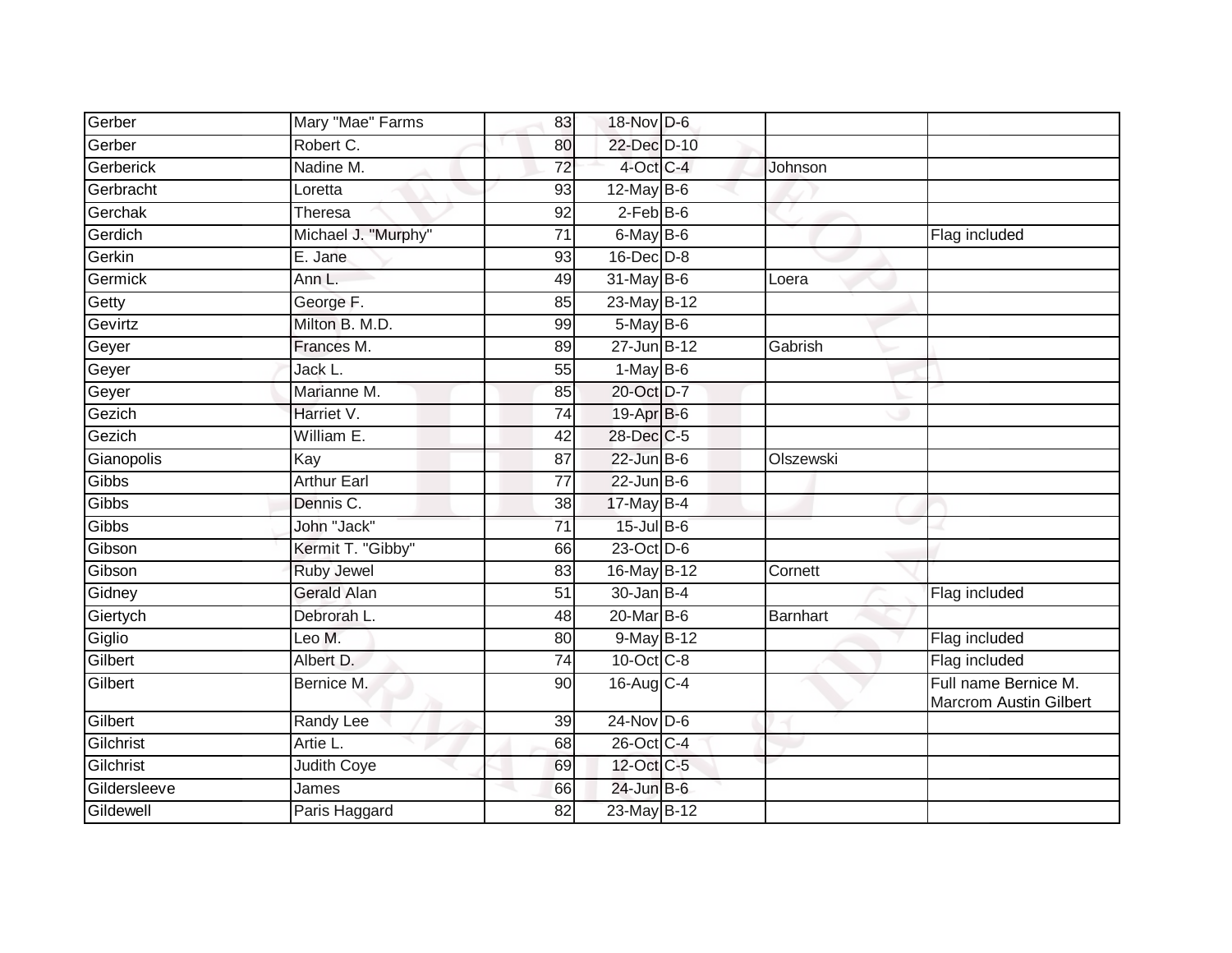| Gile         | Mary Ann (Gambino)        | 76              | $16$ -Jan B-4    |             |                                                  |
|--------------|---------------------------|-----------------|------------------|-------------|--------------------------------------------------|
| Gilkey       | Haydon E.                 | 68              | 5-Jan B-4        |             | Flag included                                    |
| Gill         | Elsa                      |                 | $21$ -Dec $C$ -6 |             |                                                  |
| Gill         | George A.                 | 63              | 27-Dec C-4       |             |                                                  |
| Gill         | John "Jack"               | 64              | $28$ -Jun $B$ -6 |             | Flag included                                    |
| Gillen       | <b>Christopher Ronald</b> | $\overline{31}$ | 29-Jul C-6       |             |                                                  |
| Gillespie    | Kenneth Lewis Jr          | 13              | $12$ -Feb $B$ -6 |             | Full name Kenneth Lewis<br>Gillespie Cuellar Jr. |
| Gillespie    | Major Hilary John         | $\overline{77}$ | 15-Apr B-6       |             | Flag included                                    |
| Gilman       | Edward                    | 87              | $11 - Nov D-9$   |             |                                                  |
| Gima         | Olga                      | 89              | $4-Nov$ D-7      | Kalena      |                                                  |
| Ginaven      | Thomas Edgar              | 60              | $3-AprB-6$       |             |                                                  |
| Giovanelli   | Jeremy D.                 | 19              | 28-Oct D-5       |             |                                                  |
| Girtman      | <b>Estelle</b>            | $\overline{76}$ | 11-Dec F-6       |             |                                                  |
| Gispanski    | Chester                   | 85              | 10-May B-6       |             | Flag included                                    |
| Gispanski    | Sylvester                 | 85              | 12-May B-6       |             | Flag included                                    |
| Giuseppeti   | Raymo                     |                 | $1-Dec$ D-6      |             |                                                  |
| Gjorgijovska | Dosta                     | 80              | 6-Mar B-6        |             |                                                  |
| Glass        | Ruby Wanda                | 63              | 3-Sep C-6        |             |                                                  |
| Glassford    | Charles J.                | 62              | $31$ -Mar $B$ -6 |             |                                                  |
| Glassford    | Charles J.                | 62              | $2$ -Apr $B$ -6  |             |                                                  |
| Glazewski    | Delphine A.               | 78              | $7$ -Jul $B$ -6  | Lukaszewski |                                                  |
| Glendening   | Adeline                   | 89              | $8$ -Dec $D$ -6  |             |                                                  |
| Glenn        | <b>Charles Lowell</b>     | 62              | 10-Oct C-8       |             |                                                  |
| Glinski      | Marie M.                  | 81              | $23-Aug$ C-6     | Matlock     |                                                  |
| Glissman     | Marguerite L.             | 84              | 28-Oct D-5       |             |                                                  |
| Gloger       | Pauline                   | 91              | 18-Feb B-6       |             |                                                  |
| Glover       | <b>Willie Maude</b>       | 81              | 12-Dec C-7       |             |                                                  |
| Gloza        | Bernard L.                | 70              | $10$ -Oct $C$ -8 |             | Flag included                                    |
| Glusak       | Jean                      | 73              | 8-Sep C-6        |             |                                                  |
| Goad         | Alva E.                   | 79              | 19-Dec C-8       |             |                                                  |
| Gobbie       | Ernesta                   | 89              | 6-Feb B-6        |             |                                                  |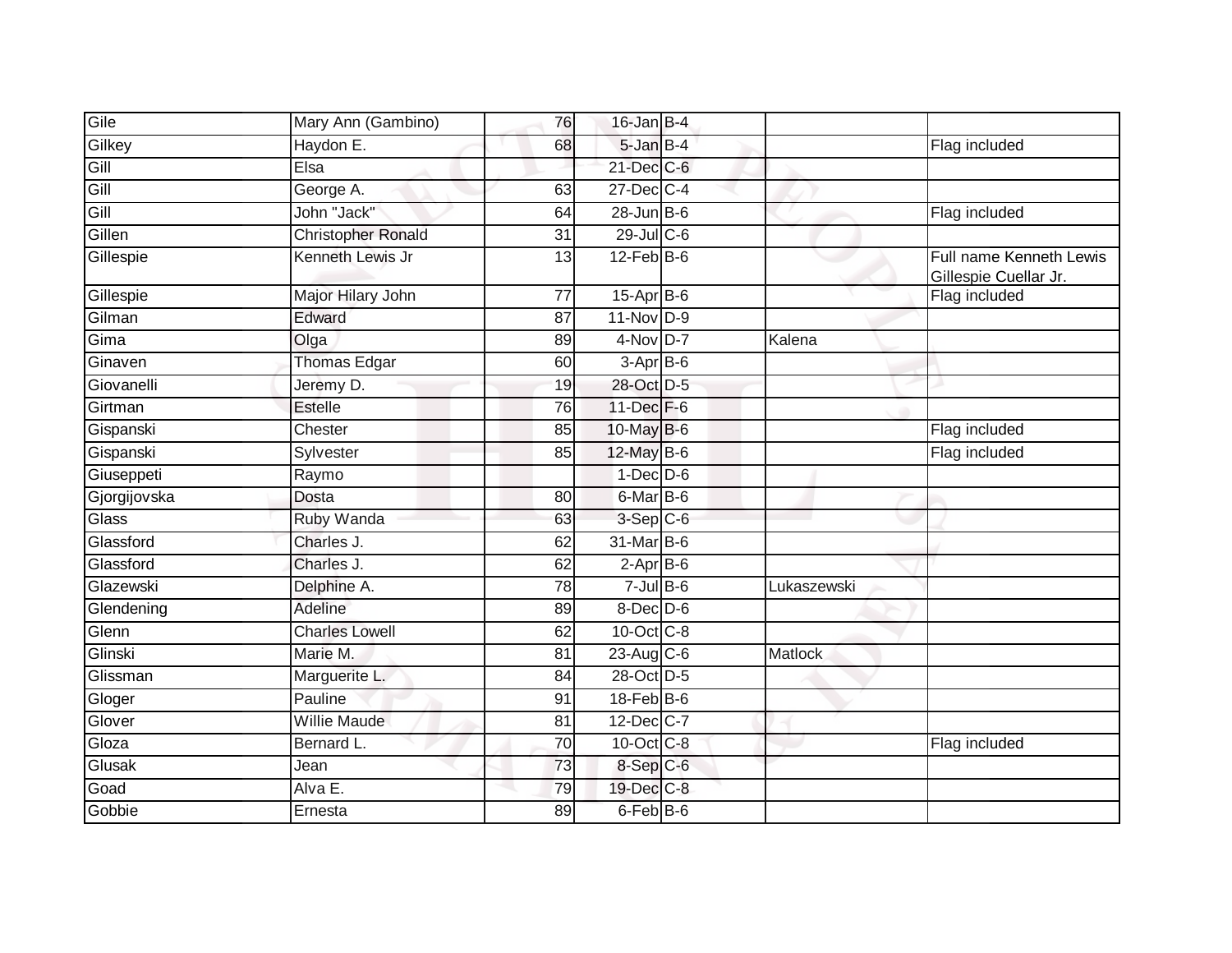| Gober     | Helen                 | 84              | 31-Jul D-7       |            |               |
|-----------|-----------------------|-----------------|------------------|------------|---------------|
| Goebel    | Helen M.              | 83              | 17-May B-4       |            |               |
| Goede     | Ethel V.              | 88              | $1-Sep$ $C-6$    |            |               |
| Golden    | Bernice               | 92              | 26-Aug C-6       | Gurczewski |               |
| Goldman   | Esther E.             | $\overline{96}$ | 17-Oct C-10      |            |               |
| Goldstone | Michael C.            | 59              | 15-Oct D-7       |            |               |
| Golenia   | Edward V.             | 73              | 19-Mar B-6       |            | Flag included |
| Golgart   | Lorraine A.           | 71              | $25$ -Feb $B$ -6 |            |               |
| Golon     | Mary Josephine        | 89              | $1$ -Jun $B$ -6  |            |               |
| Gomez     | Jesus R.              | 78              | $15$ -Jul $B$ -6 |            |               |
| Gomez     | Luis M. Sr.           | 42              | 6-Mar B-6        |            |               |
| Gomez     | Vera G.               | 62              | 31-Dec C-7       | Scholz     |               |
| Gomolka   | Dr. Albin J. "Doc"    | 77              | $11$ -Jan B-4    |            | Flag included |
| Gonda     | Kay                   | 82              | 20-Nov F-5       | Kniaz      |               |
| Gonser    | Elizabeth             | 48              | 7-Mar B-10       |            |               |
| Gonzales  | David F.              | 65              | $15$ -Jan B-4    |            |               |
| Gonzales  | Mary C.               | 81              | 26-Dec C-8       |            |               |
| Gonzalez  | Conception            | 84              | $17$ -Feb $B$ -6 |            |               |
| Gonzalez  | Ignacio               | 50              | 30-Aug C-4       |            |               |
| Gonzalez  | Joe V.                | 33              | 6-Jan B-4        |            |               |
| Gonzalez  | <b>Maria Luz</b>      | 76              | 18-Sep D-7       | Rodriguez  |               |
| Goodhue   | <b>William George</b> | 78              | $1-Aug$ $C-8$    |            |               |
| Goodman   | Charles W. Sr.        | $\overline{48}$ | $27$ -Nov F-6    |            |               |
| Goodman   | Leo D.                | 80              | $5-Feb$ B-6      |            |               |
| Goodman   | William "Bill"        | 77              | 3-Feb B-6        |            | Flag included |
| Goodmann  | Eugene P.             | 84              | $20$ -Jul B-6    |            | Flag included |
| Gootee    | Linda D.              | 59              | $11$ -Dec $F-6$  |            |               |
| Gordon    | Anne J. Gasvoda       | 85              | $12$ -Jan B-4    | Pazera     |               |
| Gordon    | Margaret              | 91              | 29-Nov C-4       |            |               |
| Gorecki   | Anthony               | 94              | 3-Mar B-6        |            |               |
| Gorney    | Charles L. Jr.        | 32              | $7$ -Jul B-6     |            |               |
| Gorrie    | <b>Grace Rita</b>     | $\overline{83}$ | 28-Nov C-6       |            |               |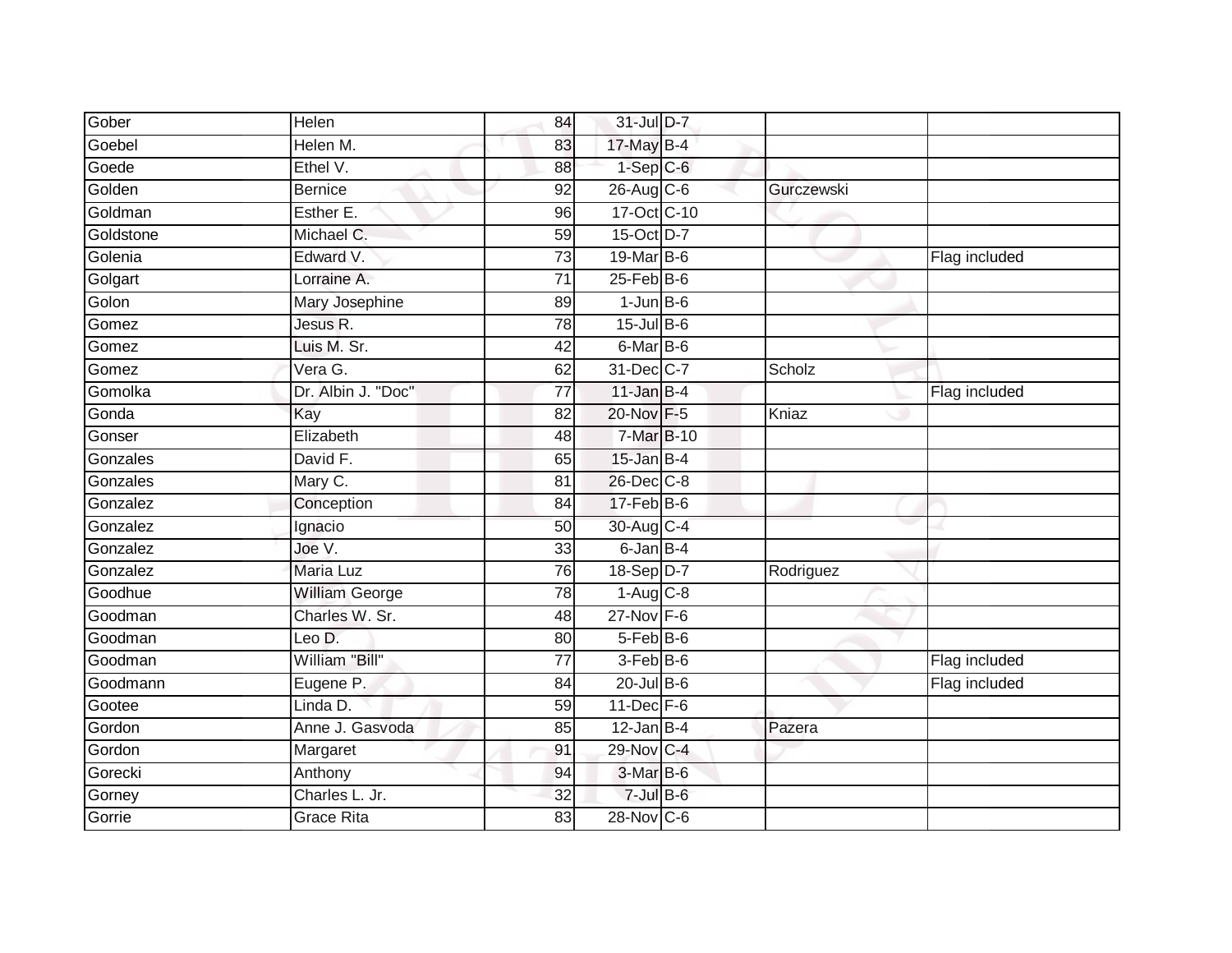| Gorsich     | Caroline M.             | 84              | 8-Oct C-7                |                |               |
|-------------|-------------------------|-----------------|--------------------------|----------------|---------------|
| Gorski      | Jean                    | 78              | 31-May B-6               |                |               |
| Gorub       | William L. Sr.          | 76              | $7 - Apr$ $B - 6$        |                |               |
| Gostyla     | Rudolph                 | 85              | 31-Dec C-7               |                |               |
| Gott        | Robert H.               | $\overline{78}$ | $26$ -Jun $B$ -6         |                |               |
| Gottschling | <b>John</b>             | 88              | 18-Oct C-4               |                | Flag Included |
| Gourlay     | Josephine               | 79              | $21$ -Aug D-6            | <b>Bracken</b> |               |
| Govert      | Marita T.               | 77              | $3-AprB-6$               |                |               |
| Govert      | Susan E.                | 90              | 13-May B-6               |                |               |
| Grabara     | Wanda                   | 80              | $26$ -Jan B-4            | Grelecki       |               |
| Grabarczyk  | Alice                   | 66              | 5-Oct C-6                | Vahe           |               |
| Grabarczyk  | Ann C.                  | 81              | 14-May B-6               | Stelmaszek     |               |
| Grabczyk    | Edward L.               | 70              | 18-Apr <sub>B-12</sub>   |                |               |
| Grabowski   | Angelina                | 85              | 12-Aug C-5               |                |               |
| Grabowski   | Josephine T.            | $\overline{78}$ | 4-Dec <sup>F-9</sup>     |                |               |
| Gradisher   | Gerald                  | 60              | 29-Apr B-6               |                |               |
| Graham      | <b>Birdie</b>           | $\overline{72}$ | 14-Dec C-5               |                |               |
| Graham      | Dorothea T.             | 81              | $27$ -Feb $B$ -6         |                |               |
| Grahovac    | George J. Sr.           | 93              | 19-Jul B-6               |                |               |
| Gralski     | Velma                   | 85              | $1-Feb$ B-6              | Hallo          |               |
| Gramsas     | Dorothy F.              | 75              | $16$ -Mar $ B-6 $        | Okray          |               |
| Granger     | Leonard J.              | 80              | $5-Sep$ $C-6$            |                |               |
| Grant       | Mark T.                 | 50              | 23-May B-12              |                |               |
| Gratto      | Earl J.                 | $\overline{72}$ | 20-Nov F-5               |                | Flag included |
| Grauvogl    | Helen A.                | 74              | $2$ -Jun $B$ -6          |                |               |
| Graves      | <b>Blanche "Minnie"</b> | 83              | $7$ -Jul B-6             | Larson         |               |
| Graves      | James E.                | 75              | 15-Jul B-6               |                |               |
| Gray        | Emma                    | 84              | 5-Dec C-7                |                |               |
| Gray        | Helen L.                | 83              | 20-Jul B-6               |                |               |
| Gray        | Thurlow M.              | 77              | 16-May B-12              |                |               |
| Gray        | <b>Timothy Carl</b>     | 19              | 17-Apr B-6               |                |               |
| Gray        | <b>William Theron</b>   | 85              | $7 - \overline{Apr}$ B-7 |                |               |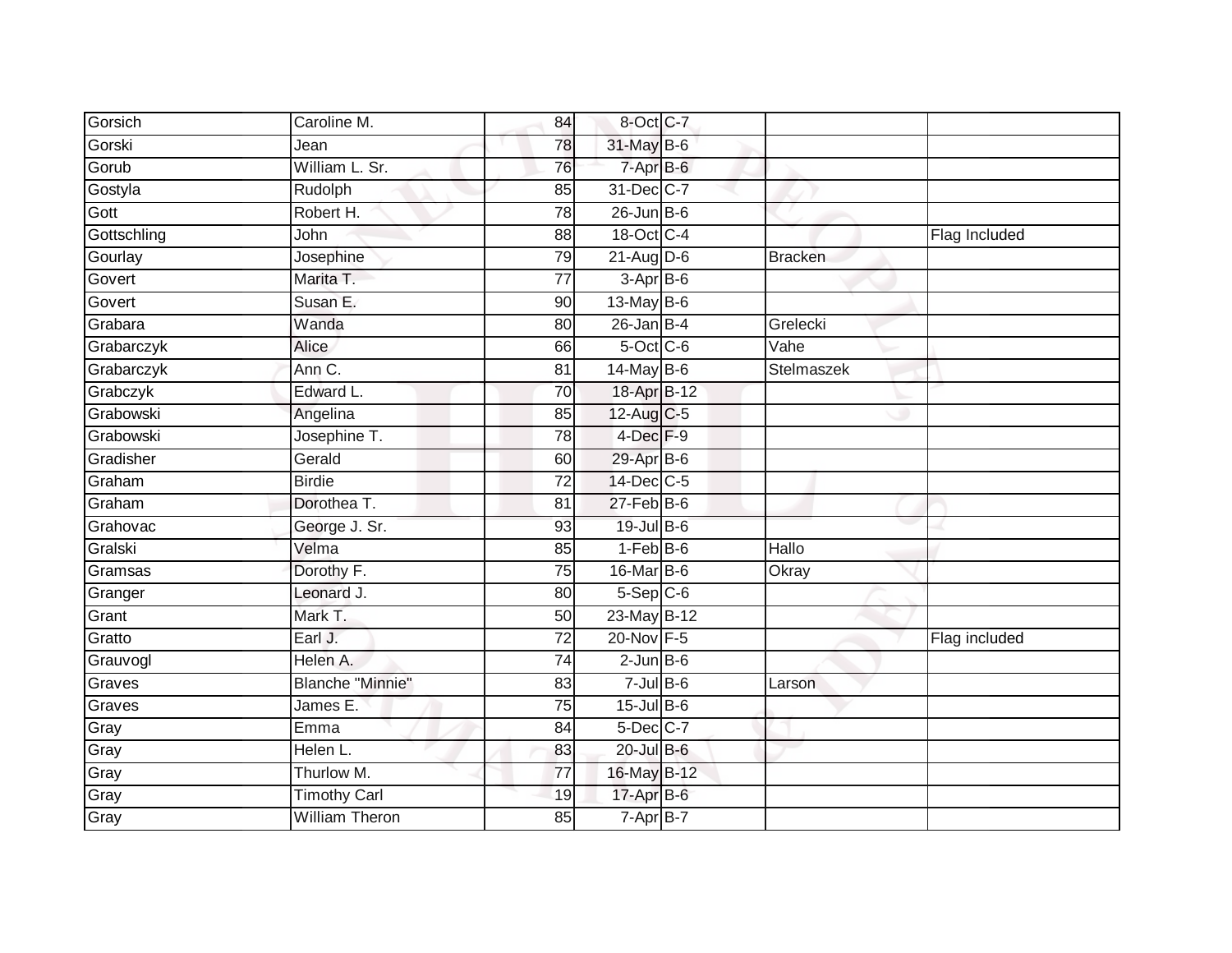| Grays          | Henry Lee "Texaco"  | 67              | 15-Aug C-6       |              |                                               |
|----------------|---------------------|-----------------|------------------|--------------|-----------------------------------------------|
| Greaney        | Thomas P.           | 75              | $2$ -Jun $B$ -6  |              |                                               |
| Greco          | Margaret E.         | 82              | 25-Jul B-12      |              |                                               |
| Green          | Archie Melvina      | 84              | 20-Dec C-5       |              |                                               |
| Green          | Elizabeth "Lily"    | $\overline{74}$ | 18-Jul B-12      |              |                                               |
| Green          | Ruby E.             | 82              | 30-Jun B-6       |              |                                               |
| Green          | Shirley A.          | 72              | $9-$ Sep $C-6$   |              |                                               |
| Green          | Stella M.           | 70              | $24$ -Nov D-6    |              |                                               |
| Greenaae       | Albert T.           | 88              | $15$ -Feb $B$ -6 |              |                                               |
| Greene         | <b>John Richard</b> | 68              | $13$ -Mar $B$ -6 |              |                                               |
| Greer          | Norman R.           | 65              | $1-Aug$ $C-8$    |              |                                               |
| Gregor         | Margaret B.         | 91              | 6-Jun B-12       |              |                                               |
| Gregor         | Mary                | 95              | 26-Oct C-5       |              |                                               |
| Gregor         | <b>Robert Lee</b>   | 64              | $1$ -Jul $B$ -6  |              |                                               |
| Gregory        | Ethel J.            | $\overline{77}$ | 8-Apr B-6        |              |                                               |
| Gregory        | John J. Sr.         | 67              | 6-Nov F-6        |              |                                               |
| Gregory        | Josephine           | 89              | $23$ -Feb $B$ -6 | <b>Syrek</b> |                                               |
| Gregory        | Ralph Arthur Jr.    | 51              | $24$ -Jul B-6    |              |                                               |
| Gremp          | Gertrude L. "Gigi"  | 79              | 13-Nov F-5       |              |                                               |
| Grenda         | Esther M.           | 69              | 28-Sep C-5       | Jozwiak      |                                               |
| Grenzer        | Lucille             | 98              | $8$ -May B-6     |              |                                               |
| Grevan         | Estelle D.          |                 | 30-Dec D-6       |              |                                               |
| Grevis/William | Jerry S.            | $\overline{53}$ | $16$ -Jan B-5    |              |                                               |
| Gribling       | Deanne              | 61              | $6$ -Aug $C$ -5  |              |                                               |
| Griesse        | Paul W.             | 85              | $19$ -Jan B-4    |              |                                               |
| Griffin        | Coletta B.          | 86              | $25$ -Jan B-4    |              |                                               |
| Griffin        | Kathleen            | 68              | $22$ -Aug C-8    |              |                                               |
| Griffin        | Richard T.          | 69              | $3-Sep$ $C-6$    |              |                                               |
| Griffiths      | James W.            | 92              | $21$ -Aug D-6    |              |                                               |
| Grigson        | Roscoe William      | 53              | $9-$ Sep $C-6$   |              | Flag included                                 |
| Grimes         | Martha Jane         | 98              | $3-Nov$ D-8      |              | Full name Martha Jane<br><b>Grimes Woodin</b> |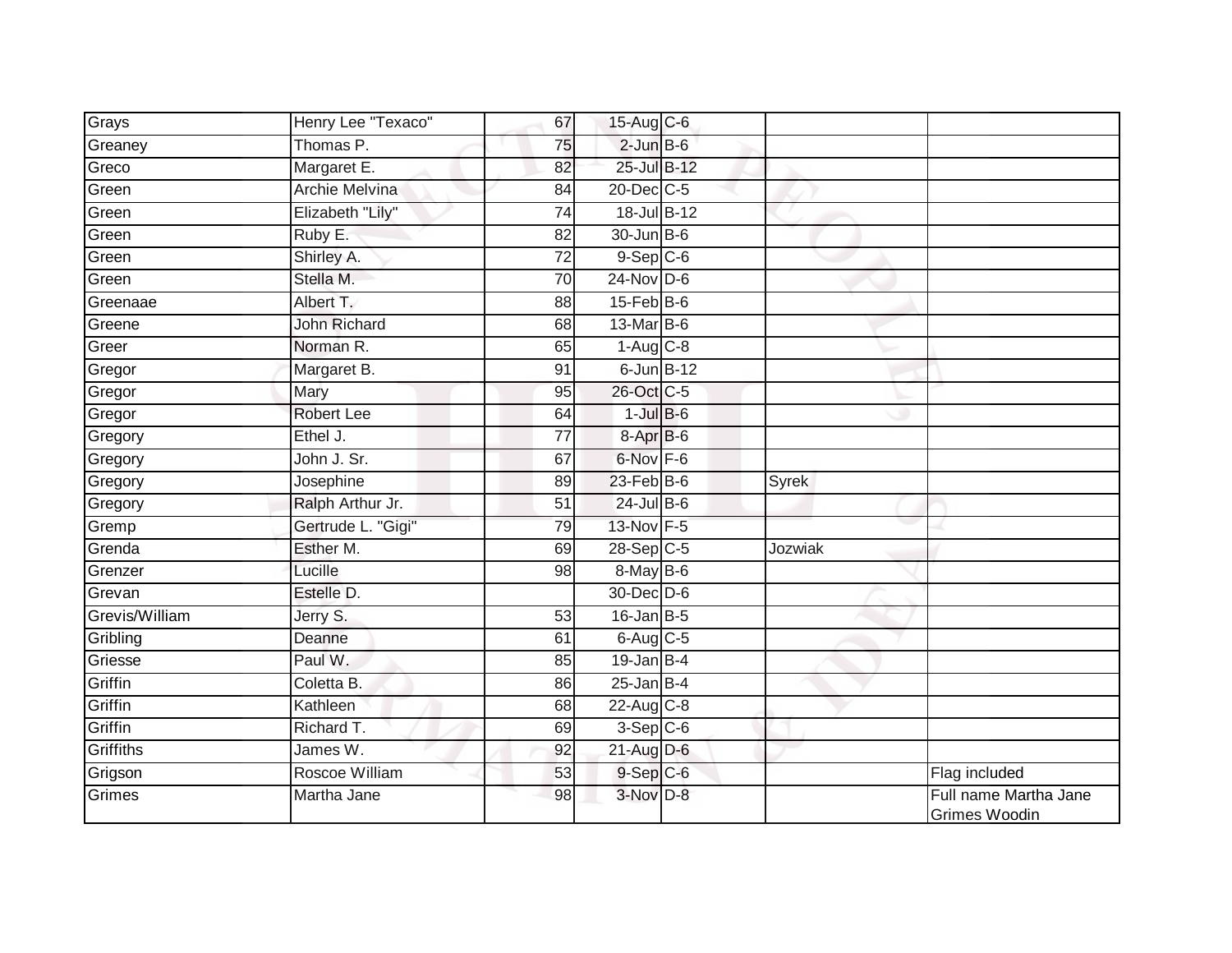| Grimm           | Lucille                 | 75              | $10$ -Jun $B - 6$      |            |               |
|-----------------|-------------------------|-----------------|------------------------|------------|---------------|
| Grindel         | Florence                |                 | $10 -$ Jan B-10        | Tulba      |               |
| Grinter         | Deborah Hoffman         | 102             | 23-Mar B-6             |            |               |
| Grish           | Donald B. "Barney"Obie" | 81              | 8-Jan B-4              |            |               |
| Grishka         | <b>Betty Jean</b>       | 64              | $1-Nov$ <sub>C-7</sub> |            |               |
| Grismer         | Martha M.               | 86              | $2-AprB-6$             |            |               |
| <b>Gritters</b> | John A.                 | 54              | $27$ -Aug C-6          |            |               |
| Groeger         | Helen F.                | 85              | 25-Jul B-12            | Bruzan     |               |
| Groet           | William                 | 83              | $1-Oct$ $C-8$          |            |               |
| Grolla          | Helen T.                | 92              | $12$ -Feb $B$ -7       | Balogh     |               |
| Gromaire        | Wilfred A.              | 79              | $5$ -Mar $B$ -6        |            |               |
| Gronek          | Robert J. "Bob Gee"     | 59              | $20$ -Jan B-4          |            |               |
| Gross           | Francis C.              | 73              | 26-Oct C-5             |            |               |
| Gross           | Matt F.                 | 75              | 26-May B-6             |            | Flag included |
| Gross           | Paula                   | 90              | $22$ -Jun B-6          | Hoehner    |               |
| Gross           | Thomas John Jr.         | 28              | 18-Feb B-6             |            |               |
| Grothaus        | Beulah F.               | $\overline{81}$ | $21$ -Jan B-4          |            |               |
| Grove           | Bertha V.               | 77              | 28-Nov C-6             |            |               |
| Grove           | Bertha V.               | $\overline{77}$ | 3-Dec D-10             |            |               |
| Groves          | Zackie "Sue"            | 53              | 23-Mar B-6             |            |               |
| Grube           | Katryne L.              | 85              | 6-Mar B-6              |            |               |
| Grugel          | Ruth "Granny"           | 91              | $22$ -May B-6          |            |               |
| Gruhlke         | Vern                    | 52              | 25-Aug C-5             |            |               |
| Grunewald       | Robert W.               | 78              | $17$ -Feb $B$ -6       |            | Flag included |
| Gruszczyk       | Helen                   | 72              | 24-Oct C-9             | Marz       |               |
| Gruszczyk       | Joan "Pinkey"           | 67              | $28-Nov$ C-6           | Piotrowski |               |
| Gruszyk         | Helena                  | 46              | 18-Aug C-6             |            |               |
| Gruszyk         | John                    | $\overline{74}$ | $21$ -Feb $B$ -6       |            |               |
| Grzesiak        | Estelle                 | 86              | 27-Dec C-4             | Wisniewski |               |
| Grzyb           | Jean J.                 | 80              | 26-Aug C-6             | Lorent     |               |
| Grzych          | Dale E.                 | 33              | 22-Jul B-6             |            |               |
| Guajardo        | Luis                    | $\overline{71}$ | 3-Aug C-7              |            |               |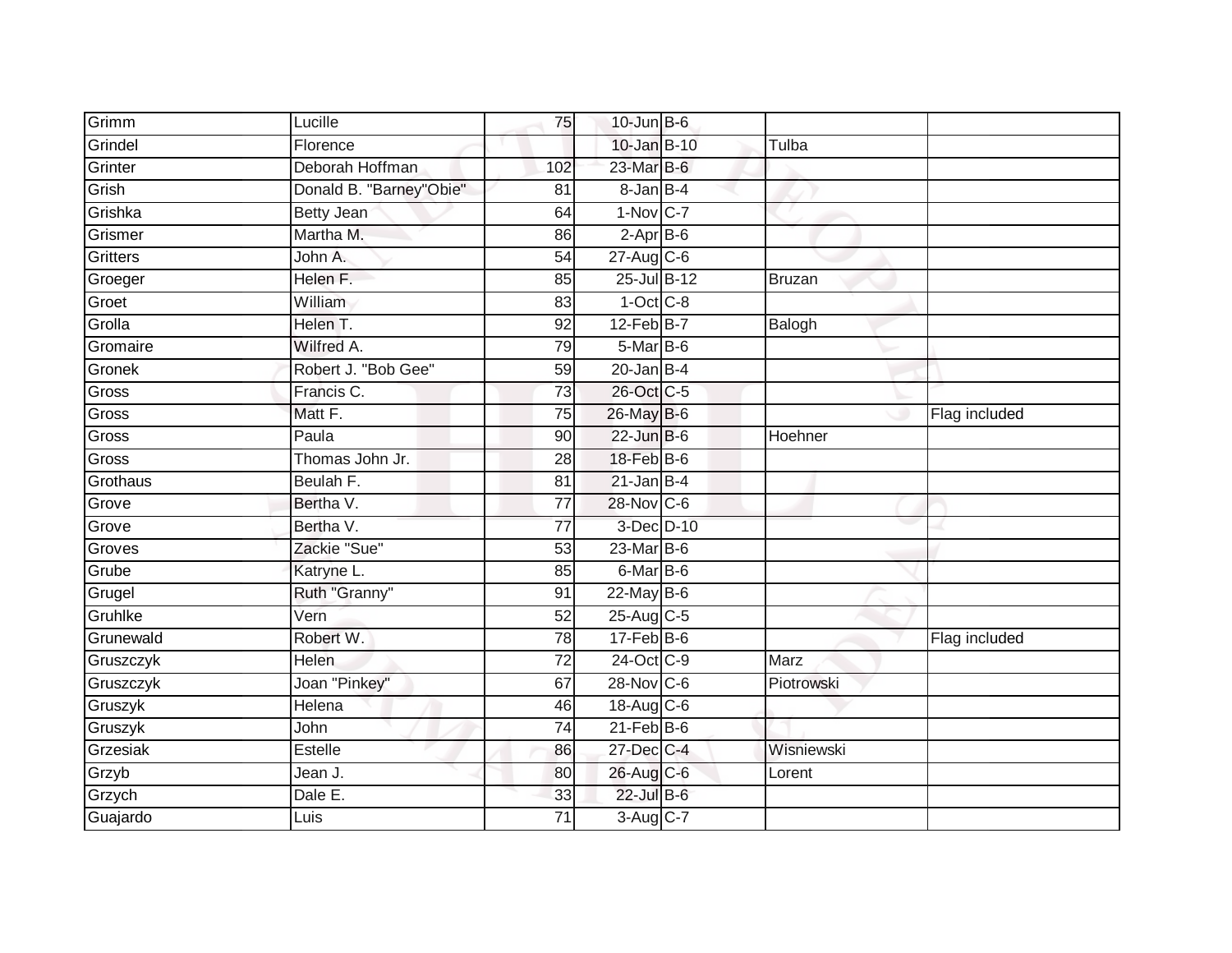| Gualandi            | Dante J.                      | 90              | 14-Nov C-8              |            |               |
|---------------------|-------------------------------|-----------------|-------------------------|------------|---------------|
| Gualandi            | Mabel A.                      | 85              | $24$ -Jan B-4           |            |               |
| Guanajuato          | Frances                       | 83              | 7-Jan B-4               |            |               |
| Guba                | Anthony E.                    | 27              | 28-Jul C-7              |            |               |
| Guendling           | James Joseph                  | 67              | $3$ -Jan $B-4$          |            |               |
| Guenzer             | Annette Z.                    | 88              | 23-Dec D-7              | Zinser     |               |
| Guernsey            | Marcus J. "Gene"              | 76              | $16$ -Jun B-6           |            |               |
| Guernsey            | Virgina L.                    | 64              | 20-Mar B-6              | Blount     |               |
| Guerra              | <b>Edward "Eddy"</b>          | 43              | 14-Feb B-12             |            |               |
| Guerra              | <b>Jesse Manuel</b>           | 47              | $19-Sep$ <sub>C-8</sub> |            |               |
| Guizzo              | Dorothy M.                    | 72              | $12-Apr$ B-6            |            |               |
| Gulaboff            | Mara                          | 93              | $20$ -Jan B-4           |            |               |
| Gulley              | Elmer Lee                     | 30              | $23$ -Jan B-4           |            |               |
| Gulotta             | Colleen                       | 60              | $23$ -Jun B-6           | Kelly      |               |
| Gunnum              | Thomas W.                     | 91              | 16-Nov E-6              |            |               |
| Gurgas              | Raymond A.                    | 88              | 20-Dec C-5              |            |               |
|                     |                               |                 |                         |            |               |
| Gusc                | Joseph L. "Joe"               | 79              | 12-Feb B-7              |            | Flag included |
| Gustafson           | Ralph L.                      | 73              | $29$ -Jul C-6           |            |               |
|                     | Alfred                        | 30              | 25-Aug C-5              |            |               |
| Gutierrez           | Graciano Maldonado            | 68              | 29-Aug C-6              |            |               |
| Guy                 | "Cayito"<br><b>Mary Diane</b> |                 | 22-Dec D-10             |            |               |
| Guzman              | Albert                        | 23              | $8$ -Oct $ C-7 $        |            |               |
| Gutierrez<br>Guzman | Robert "P.J."                 | $\overline{54}$ | 16-Aug C-4              |            |               |
| Gyure               | Ilene E.                      | 75              | 24-Aug C-7              |            |               |
| Gyurko              | Mary                          | 82              | $1-FebB-6$              | Obradovich |               |
|                     | Kathleen Ann Meagher          | 43              | $4$ -Jan B-4            |            |               |
| Haag<br>Haberzetle  | Joseph A. Sr.                 | 87              | $13$ -Jan B-4           |            |               |
| Haburay             | Paul                          | 83              | $4$ -Jul $B$ -12        |            |               |
| <b>Hack</b>         | Kenneth Lee "Kenny"           | 47              | 24-Nov D-6              |            |               |
| Hacker<br>Hadidian  | Ellen S.                      | 80              | 30-May B-12             | Harper     |               |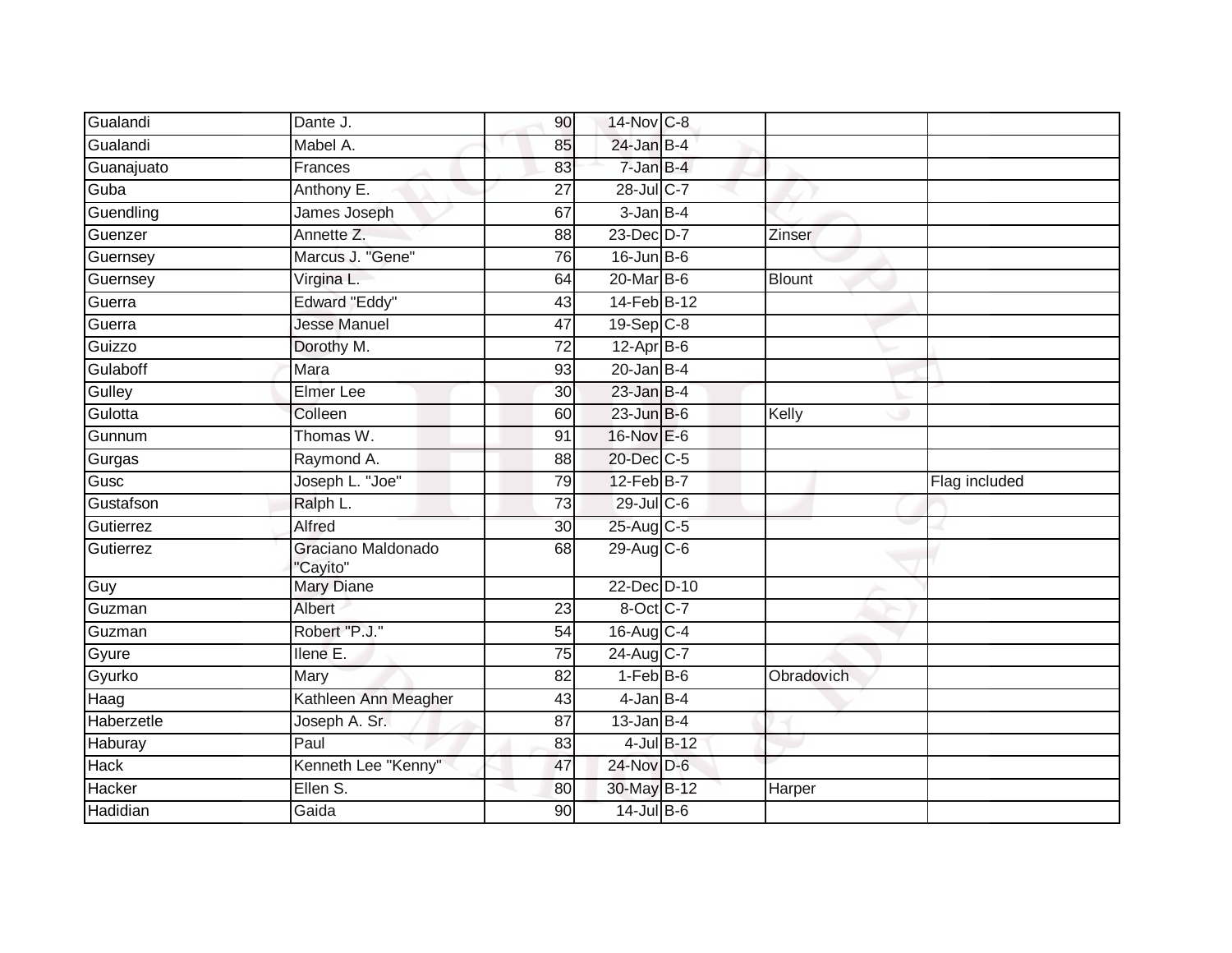| Hadt          | Steven                               | $\overline{77}$ | 25-Oct C-4         |         | Flag included                          |
|---------------|--------------------------------------|-----------------|--------------------|---------|----------------------------------------|
| Hageman       | Carmen E.                            | 71              | 7-May B-6          |         |                                        |
| Hagerstrom    | Albert                               | 88              | $9$ -Jan $B$ -4    |         |                                        |
| Hahney        | Joserhine E.                         | 56              | 7-Mar B-10         |         |                                        |
| <b>Haines</b> | Stanley                              | 64              | 16-Aug C-4         |         |                                        |
| Hajduch       | Joseph S.                            | 63              | $3$ -Jun $B$ -6    |         | Flag included                          |
| Halas         | Kenneth W.                           | 57              | 11-Nov D-9         |         |                                        |
| Halaschak     | Helen J.                             | 84              | $6$ -Apr $B$ -6    |         |                                        |
| Haley         | <b>Charles "Charlie"</b>             | 92              | $24$ -Jul B-6      |         |                                        |
| Halien        | Carl                                 | 84              | $8 -$ Jul $B - 6$  |         |                                        |
| Hall          | Lawrence J. "L.J."                   | $\overline{78}$ | 18-Nov D-5         |         |                                        |
| Hall          | Mary Ann "Rannie"                    | 63              | 14-Mar B-10        | Wardell |                                        |
| Hall          | Richard A.                           | 39              | 4-Mar B-6          |         |                                        |
| Hall          | Scott F. II                          | 12              | 17-May B-4         |         |                                        |
| Hallahan      | Cornelius E.                         | 85              | $26$ -Jan B-4      |         |                                        |
| Haller        | Martha Elizabeth "Betty"<br>(Tobias) | 82              | 10-Jul B-6         |         |                                        |
| Hallett       | Richard E.                           | 42              | $11$ -May B-6      |         |                                        |
| Hallinan      | Eileen Katherine                     | 79              | 4-Oct C-4          |         |                                        |
| Halpin        | <b>Mary Frances</b>                  | 86              | 19-May $B-6$       | Eder    |                                        |
| Haluska       | Paul                                 | 79              | 16-Mar B-6         |         | Flag included                          |
| Hamadej       | Elizabeth M.                         | 91              | $9$ -Dec $D$ -9    |         |                                        |
| Hamblin       | Elmer "Gene"                         | 71              | $19$ -Jun B-6      |         |                                        |
| Hamer         | Nealon J. "Mike"                     | 68              | $17-Apr$ B-6       |         |                                        |
| Hamilton      | Alice M.                             | 69              | $4$ -Oct C-4       |         |                                        |
| Hamilton      | Ardetta M.                           | 95              | $26$ -Jul C-5      |         |                                        |
| Hamilton      | James L.                             | 76              | $18 - Jun$ $B - 6$ |         | Flag included                          |
| Hamilton      | Joseph M.                            | $\overline{43}$ | $14$ -Jan B-4      |         |                                        |
| Hampton       | Jean Marie                           | 84              | $1-Sep$ $C-6$      |         | Full name Jean Marie<br>Hampton Knight |
| Hamstra       | Gerben A.                            | 83              | 21-Mar B-11        |         |                                        |
| Han           | Elaine C.                            | 60              | 26-Sep C-10        |         |                                        |
| Hanak         | Paul "Joe"                           | 81              | $27$ -Nov $F-6$    |         | Flag included                          |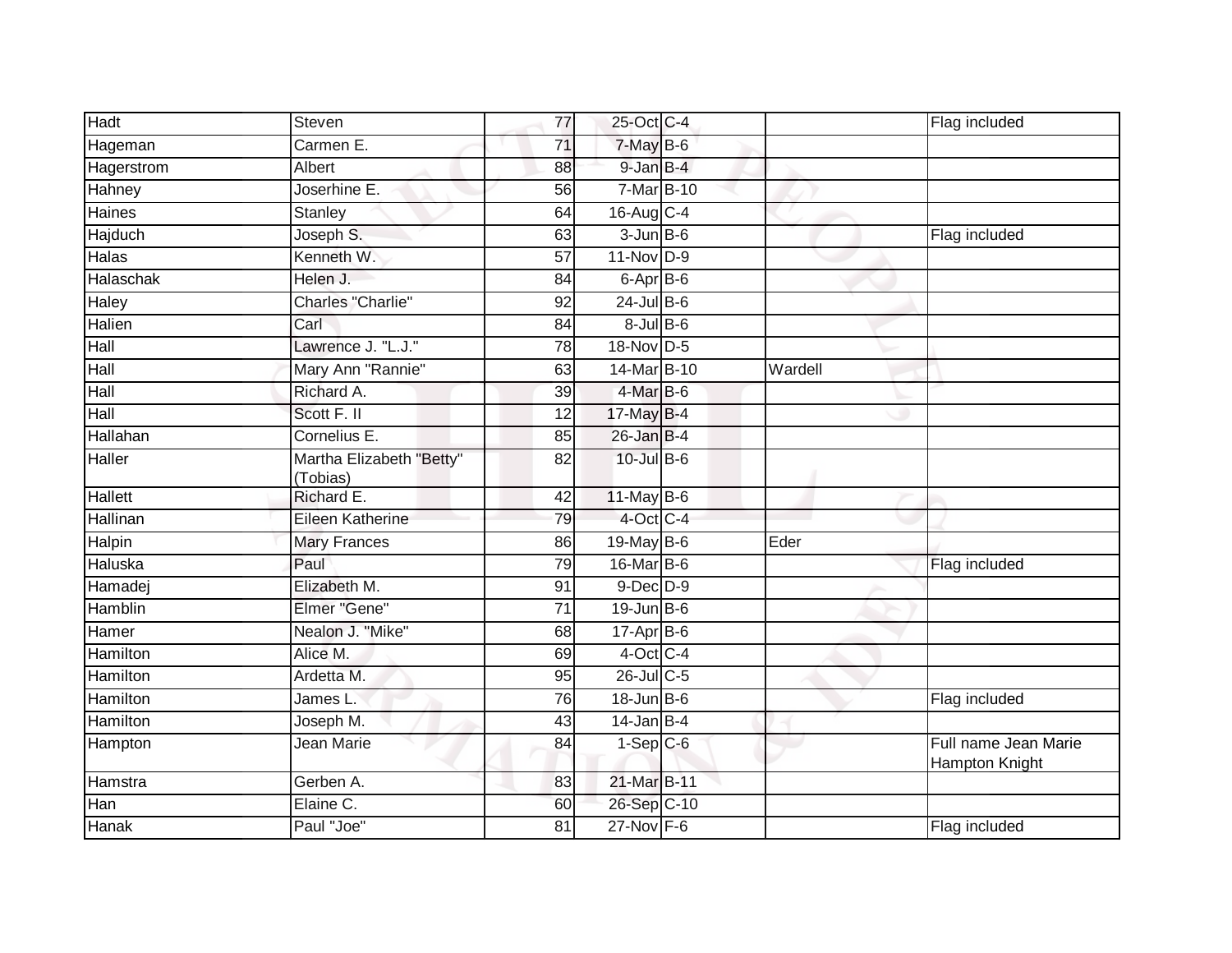| Hanas      | Walter Z.             | 80              | $28$ -Jun $B$ -6          |               | Flag Included                            |
|------------|-----------------------|-----------------|---------------------------|---------------|------------------------------------------|
| Hand       | <b>Alice Bernice</b>  | 93              | $18$ -Feb $B$ -6          |               |                                          |
| Hanek      | <b>Stella</b>         | 80              | $5-$ Sep $C-6$            | Kurzeja       |                                          |
| Haniford   | James E. Sr.          | 77              | 30-May B-12               |               |                                          |
| Hankman    | Annette               | 84              | $24-Sep$ <sub>C-8</sub>   | <b>Dec</b>    |                                          |
| Hanna      | Eldon P.              | 74              | 30-Nov C-5                |               |                                          |
| Hannah     | Mable                 | 88              | $10-Sep$ $C-6$            |               |                                          |
| Hanrahan   | Florabelle            | 85              | $16$ -Jan B-4             |               |                                          |
| Hansen     | Clarence H. Sr.       | 86              | 25-Oct C-5                |               |                                          |
| Hansen     | LeRoy H.              | 61              | $21$ -Jul B-6             |               | Flag included                            |
| Hansen     | Robert Lawrence Sr.   | $\overline{71}$ | $4$ -Jan B-4              |               | Flag included                            |
| Hansen     | <b>William Robert</b> | 49              | 19-Oct C-5                |               |                                          |
| Hanson     | G.Scott               | 34              | 6-Aug C-5                 |               |                                          |
| Hanson     | Glenn A.              | 61              | 10-Mar B-6                |               |                                          |
| Hanthorn   | Frank Sr.             | $\overline{71}$ | 20-Aug C-6                |               |                                          |
| Haraminac  | Margaret M.           | $\overline{71}$ | 19-Dec C-8                | Doyle         | Haraminak Murphy                         |
| Haraminak  | Margaret M.           | $\overline{71}$ | 19-Dec C-8                | Doyle         | Full name Margaret<br>M.Haraminak Murphy |
| Harbert    | Fran E.               | $\overline{37}$ | $20 - \overline{Apr}$ B-6 |               | Flag included                            |
| Harbison   | Josephine Elaine      | 70              | $5$ -Jul $B-7$            |               |                                          |
| Hardcastle | Lester Keith "Buddy"  | 4               | 18-Jul B-12               |               |                                          |
| Harden     | Elmer L.              | 76              | $7-AprB-6$                |               | Flag included                            |
| Harder     | Christine C.          | $\overline{71}$ | 13-Nov F-5                | <b>DuBois</b> |                                          |
| Harder     | Harold "Harry" W.     | 69              | $10 -$ Jul B-6            |               |                                          |
| Hardesty   | Raymond C.            | 53              | $3-FebB-6$                |               |                                          |
| Hardesty   | Robert M.             | 82              | $9$ -Jan $B-4$            |               |                                          |
| Hardt      | Lloyd P.              | 85              | $6-SepC-4$                |               |                                          |
| Hardy      | Frank                 | 78              | 31-Jan B-12               |               |                                          |
| Hardy      | Loren G.              | 93              | $10$ -Apr $B$ -6          |               |                                          |
| Harford    | Russell Jr.           | 65              | 28-Dec C-5                |               |                                          |
| Hargis     | Hazel                 | 83              | 19-Feb B-6                |               |                                          |
| Hargrove   | Cecil G.              | 68              | 14-Nov C-9                |               |                                          |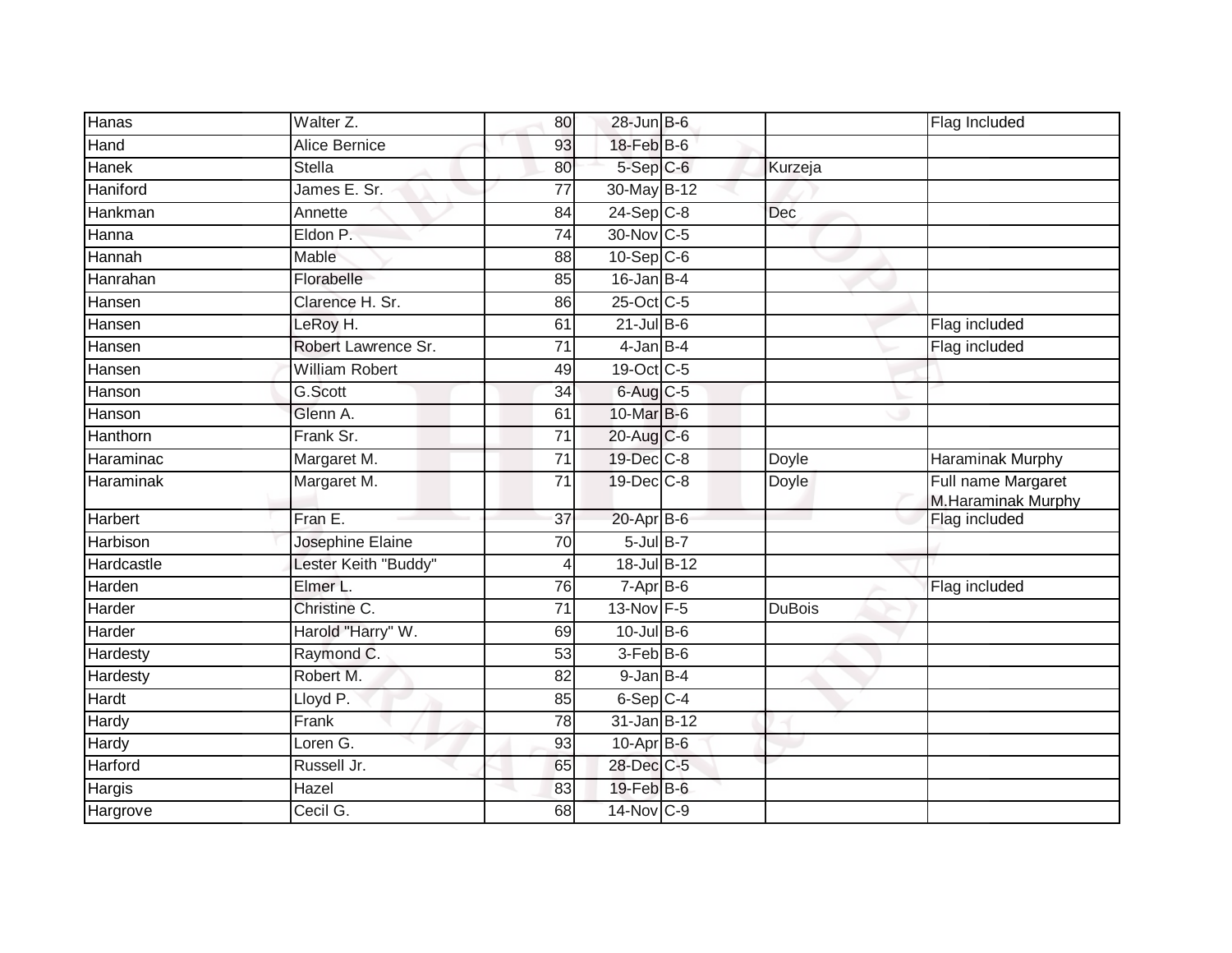| Hargrove       | Connie                          | 92 | $23$ -Jun B-6     |          |               |
|----------------|---------------------------------|----|-------------------|----------|---------------|
| <b>Harms</b>   | Geraldine B.                    | 66 | 10-Feb B-6        |          |               |
| <b>Harness</b> | Jeanetta                        | 59 | 5-Sep C-6         | O'Connor |               |
| Harper         | <b>Albert Lee</b>               | 78 | 3-Dec D-10        |          |               |
| Harper         | Odessa Mae                      | 66 | $9-$ Sep $ C-6 $  |          |               |
| Harrell        | <b>Ethel Lee</b>                | 50 | $3-Feb$ B-6       |          |               |
| Harrell        | <b>Violet Jane</b>              | 78 | $31$ -May B-6     |          |               |
| Harrigan       | Timothy G.                      | 59 | 19-Jul B-6        |          |               |
| Harrill        | <b>Steffie</b>                  | 84 | $22$ -May B-6     |          |               |
| Harrington     | Jeannette E.                    | 75 | $20-Sep$ C-4      |          |               |
| <b>Harris</b>  | Donald J.                       | 35 | $10$ -Feb $B$ -6  |          | Flag included |
| <b>Harris</b>  | Howard "Bo"                     | 56 | 18-Nov D-6        |          |               |
| <b>Harris</b>  | Madison Sr.                     | 89 | $1-FebB-6$        |          |               |
| <b>Harris</b>  | Michael R.                      | 46 | 18-Mar B-6        |          |               |
| <b>Harris</b>  | Otis E. Sr.                     | 64 | 13-May B-6        |          |               |
| <b>Harris</b>  | Richard E. Sr.                  | 76 | 25-Mar B-6        |          |               |
| <b>Harris</b>  | <b>Theodore Carlton "Teddy"</b> | 40 | $10$ -Feb $B$ -6  |          |               |
| Harrold        | Mary                            | 85 | 8-Apr B-6         |          |               |
| Harshman       | Charlotte M.                    | 61 | 13-Jun B-12       |          |               |
| Hart           | Elinor K.                       | 83 | $19$ -Jun $B$ -6  |          |               |
| Hartill        | Jack E.                         | 84 | $8$ -Jul $B$ -6   |          |               |
| <b>Hartke</b>  | Georgia "Peggy"                 | 90 | $8 - Jun$ $B - 6$ |          |               |
| Hartkoorn      | Mary Celia                      |    | $24-Apr$ B-6      | Fagot    |               |
| Hartley        | Dorothy                         | 81 | $4$ -Jan $B-4$    |          |               |
| Hartley        | George N.Dr.                    | 82 | $1-Aug$ $C-8$     |          |               |
| Hartley        | Theresa M.                      | 84 | $5$ -Jan $B-4$    |          |               |
| Hartman        | William Joseph                  | 78 | 28-Mar B-12       |          |               |
| Hartz          | John Jr. "Jack"                 | 81 | $14$ -Jun $B$ -6  |          |               |
| Harvey         | Walter W.                       | 87 | 27-Nov F-6        |          |               |
| Harwood        | <b>Bessie Evalyn</b>            | 88 | 24-Sep C-8        |          |               |
| Harwood        | Thomas W. Jr.                   | 79 | 20-Dec C-5        |          |               |
| Hashimoto      | Anna Faye                       | 80 | 5-Dec C-7         | Campbell |               |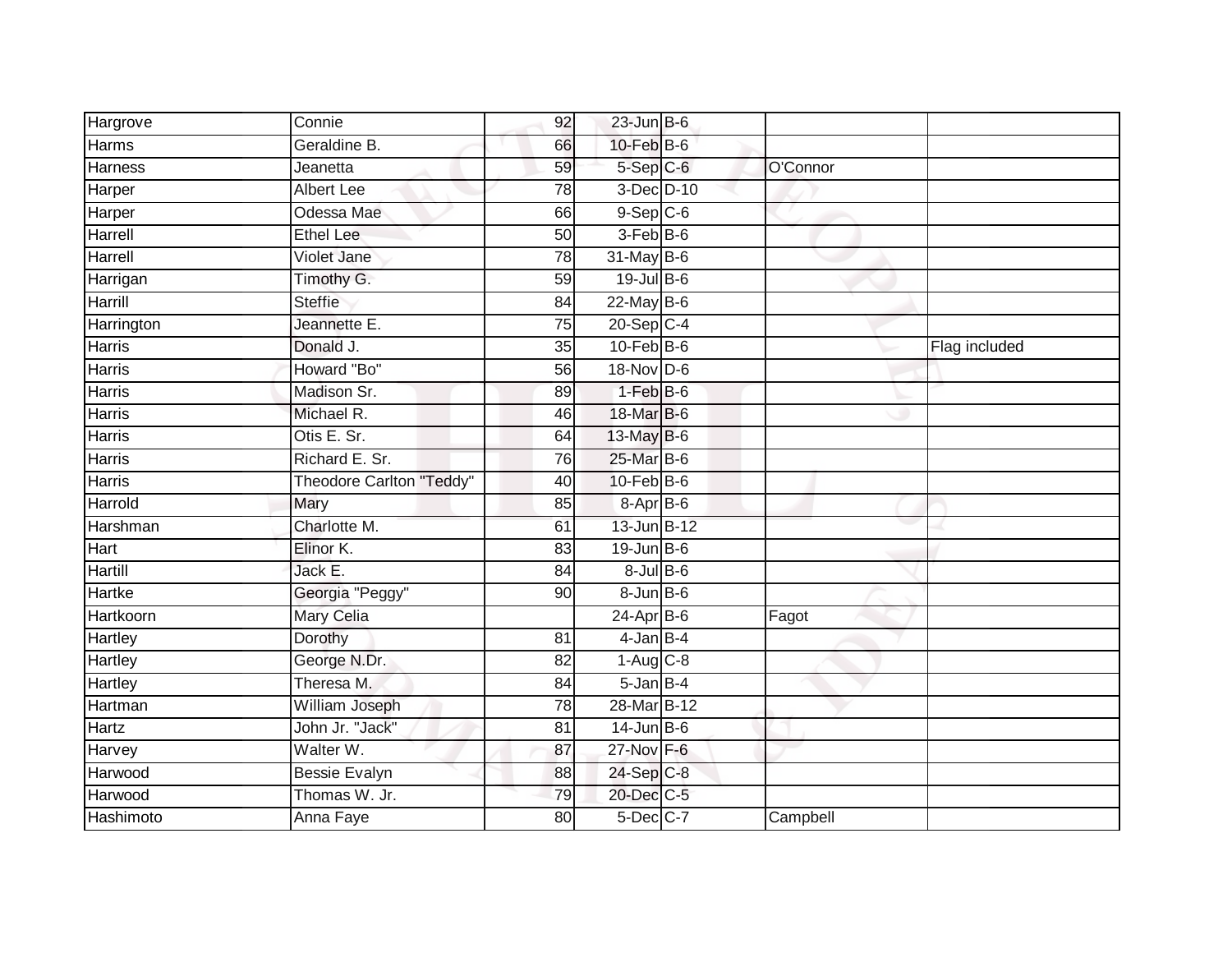| Haskell         | Henry M.             | 78              | 16-Oct D-6       |        |               |
|-----------------|----------------------|-----------------|------------------|--------|---------------|
| Hassan          | Sadie                | 74              | $22$ -Jul B-6    |        |               |
| Hassellof       | James H.             | 50              | 18-Oct C-4       |        |               |
| Hastings        | Hope H.              | 48              | 15-Nov C-4       |        |               |
| Hasz            | <b>Howard Martin</b> | $\overline{77}$ | $19$ -May B-6    |        |               |
| Hathaway        | Irma Tributa Tyden   |                 | 8-Sep C-6        |        |               |
| Hathhorn        | Thomas D. Sr.        | $\overline{77}$ | $7-FebB-12$      |        |               |
| Haub            | Laura J.             | 45              | $13$ -Jun B-12   |        |               |
| <b>Hauck</b>    | Wilma G.             | $\overline{77}$ | $22-Sep C-6$     |        |               |
| Hauff           | Alice Virginia       | 85              | 28-Nov C-6       |        |               |
| Hause           | Billy S.             | 73              | 16-Dec D-8       |        |               |
| Hausele         | Dorothy A.           | 85              | 3-Dec D-10       |        |               |
| <b>Hauskins</b> | Lucille T.           | 78              | $29$ -Jan B-4    |        |               |
| Haussman        | Roy F. Sr.           | 91              | $21$ -May B-6    |        |               |
| Haviar          | Theresa M.           | 83              | 31-Jan B-12      |        |               |
| Havran          | Ernest J. Sr.        | 67              | 21-Dec C-6       |        |               |
| <b>Hawk</b>     | John R. II           | 66              | $25$ -May B-6    |        |               |
| <b>Hawkins</b>  | Harold W.            | 77              | 8-Oct C-7        |        |               |
| <b>Hawkins</b>  | R. Edwin             |                 | $29$ -Jun $B$ -6 |        |               |
| Hawkinson       | Rollin S. "Hawkeye:  | 61              | 20-Dec C-5       |        |               |
| Haworth         | <b>Ardath Ralph</b>  |                 | $7 - Jan$ B-4    |        |               |
| Hawrot          | John                 | 91              | 27-Dec C-4       |        |               |
| Hay             | Helen L.             | 87              | $10$ -Feb $B$ -6 |        |               |
| Hayes           | A.J.                 | 73              | 26-Oct C-5       |        |               |
| Hayes           | Richard A., Jr.      | 38              | $28$ -Jun $B$ -6 |        |               |
| Haynes          | Elder Ronald Sr.     | 53              | $16$ -Jul $B$ -6 |        |               |
| Haynes          | Loyed Mai            | 81              | 28-Apr B-6       |        |               |
| Hays            | Frank D.             | 87              | $13$ -Jun $B-12$ |        |               |
| Hayter          | <b>Beverly Marie</b> | 77              | 16-Mar B-6       | Hill   |               |
| Hayworth        | "Joe" Joseph W.      | 73              | 14-Jul B-6       |        | Flag included |
| Hazlett         | Mabel J.             | $\overline{71}$ | 6-Jul B-6        |        |               |
| Head            | <b>Margie Faye</b>   | 56              | 14-Mar B-10      | Naugle |               |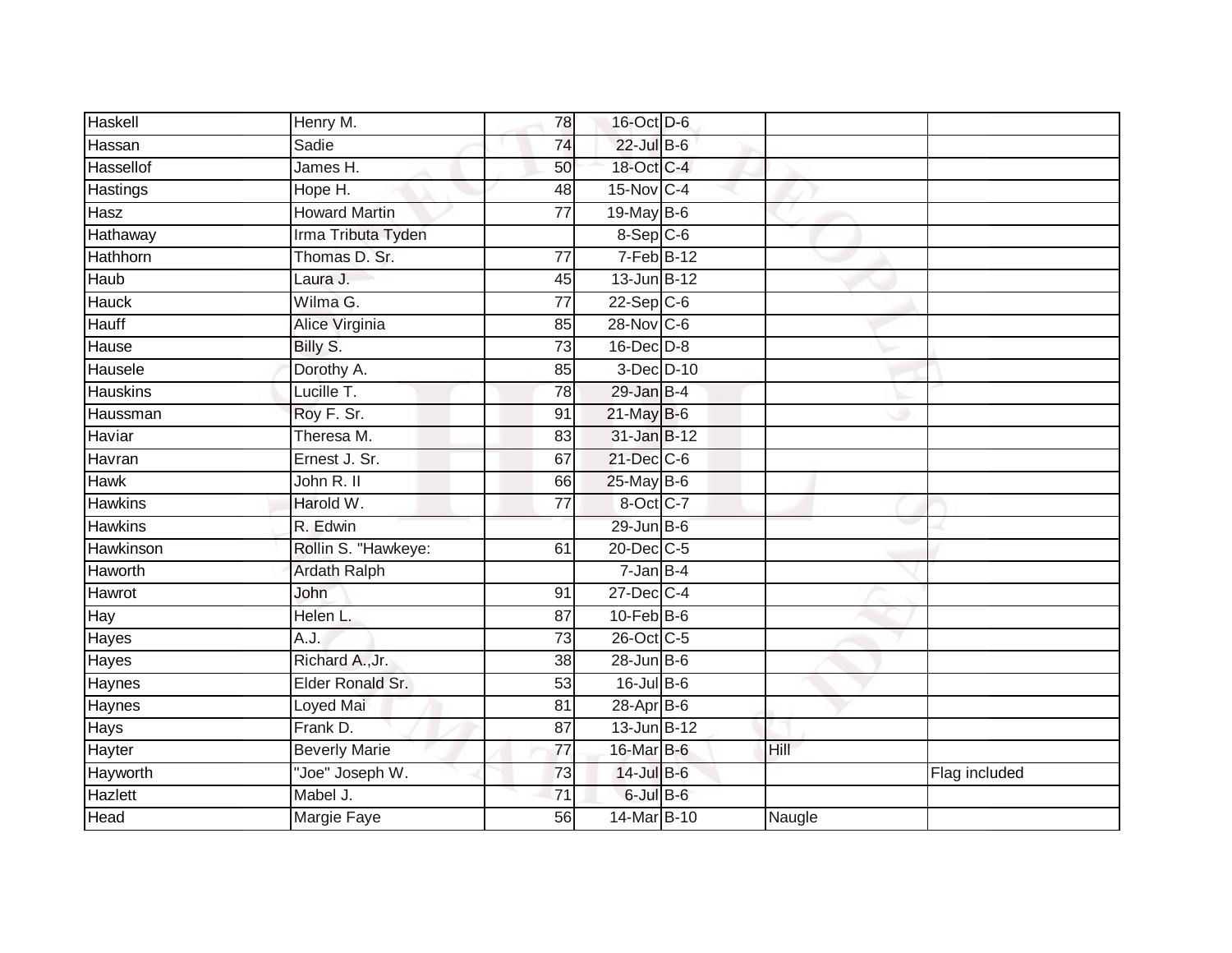| <b>Headrick</b> | Robert L. "Bob" "R.L.". | 59              | $2$ -Mar $B$ -7         |           |               |
|-----------------|-------------------------|-----------------|-------------------------|-----------|---------------|
| Heame           | <b>William Noel</b>     | 84              | 8-May B-6               |           |               |
| Heaney          | Gerald Jr.              | 48              | $25$ -Feb $B$ -6        |           | Flag included |
| Heaps           | Howard "Corky"          | 45              | 28-Feb B-11             |           |               |
| Heaps           | Howard "Corky"          | 45              | $2-MarB-7$              |           |               |
| Hecht           | Timothy L.              | 31              | 14-Feb B-12             |           |               |
| Heckla          | Katherine H.            | 72              | $13-Aug$ <sub>C-7</sub> |           |               |
| Hector          | Wallace C.              | 84              | $2-Sep$ $C-6$           |           | Flag included |
| Hedger          | Geneva                  | 85              | 29-Nov C-4              |           |               |
| Hedges          | Clara                   | 80              | $11$ -Mar B-6           |           |               |
| Hedlof          | <b>Ellen</b>            | 90              | $11$ -Jul B-12          |           |               |
| <b>Hedrick</b>  | Robert L. "Bob" "R.L."  | 59              | $1-MarB-7$              |           |               |
| Heeg            | Marylee M.              | 53              | 29-Aug C-6              |           |               |
| Heiberger       | Howard H.               | 94              | 26-Mar B-6              |           |               |
| Heimbecher      | Mildred S.              | $\overline{75}$ | 23-Sep C-6              |           |               |
| Hein            | Arthur H.               | 63              | $7 -$ Jul B-6           |           | Flag included |
| Hein            | Ruby                    | 92              | 24-Nov D-7              | Wheeler   |               |
| Heine           | Otto                    | 39              | 9-Nov C-5               |           |               |
| Heintzman       | Darla Lee               | 35              | 6-Nov F-6               | Alexander |               |
| Heitlinger      | Gay                     | $\overline{75}$ | 25-Nov C-5              |           |               |
| Heldt           | Lester L.               |                 | $10$ -Feb $B$ -6        |           |               |
| Heller          | Betty L.                | 77              | 5-Oct C-6               |           |               |
| Helm            | Margaret D.             | 78              | $26$ -JulC-5            |           |               |
| Helton          | Deanna L.               | 31              | $21$ -Feb $B$ -6        | Schwartz  |               |
| Hemann          | Bernard L. "Ben"        | 78              | $1-Sep C-6$             |           |               |
| Hemphill        | Mable B.                | 89              | 8-Jan B-4               |           |               |
| Henderson       | <b>Lillie Bell</b>      | 98              | 28-Oct D-5              |           |               |
| Henderson       | Stella M.               | 63              | $4$ -Nov D-7            |           |               |
| <b>Hendrix</b>  | James E.                | 72              | $9$ -Aug $C$ -5         |           |               |
| Henkel          | Olivia S.               | 90              | 12-Aug C-5              |           |               |
| Henley          | Derrell W.              | 53              | 14-Oct D-6              |           |               |
| Henley          | Donna                   | $\overline{37}$ | 6-Apr B-6               | Japundza  |               |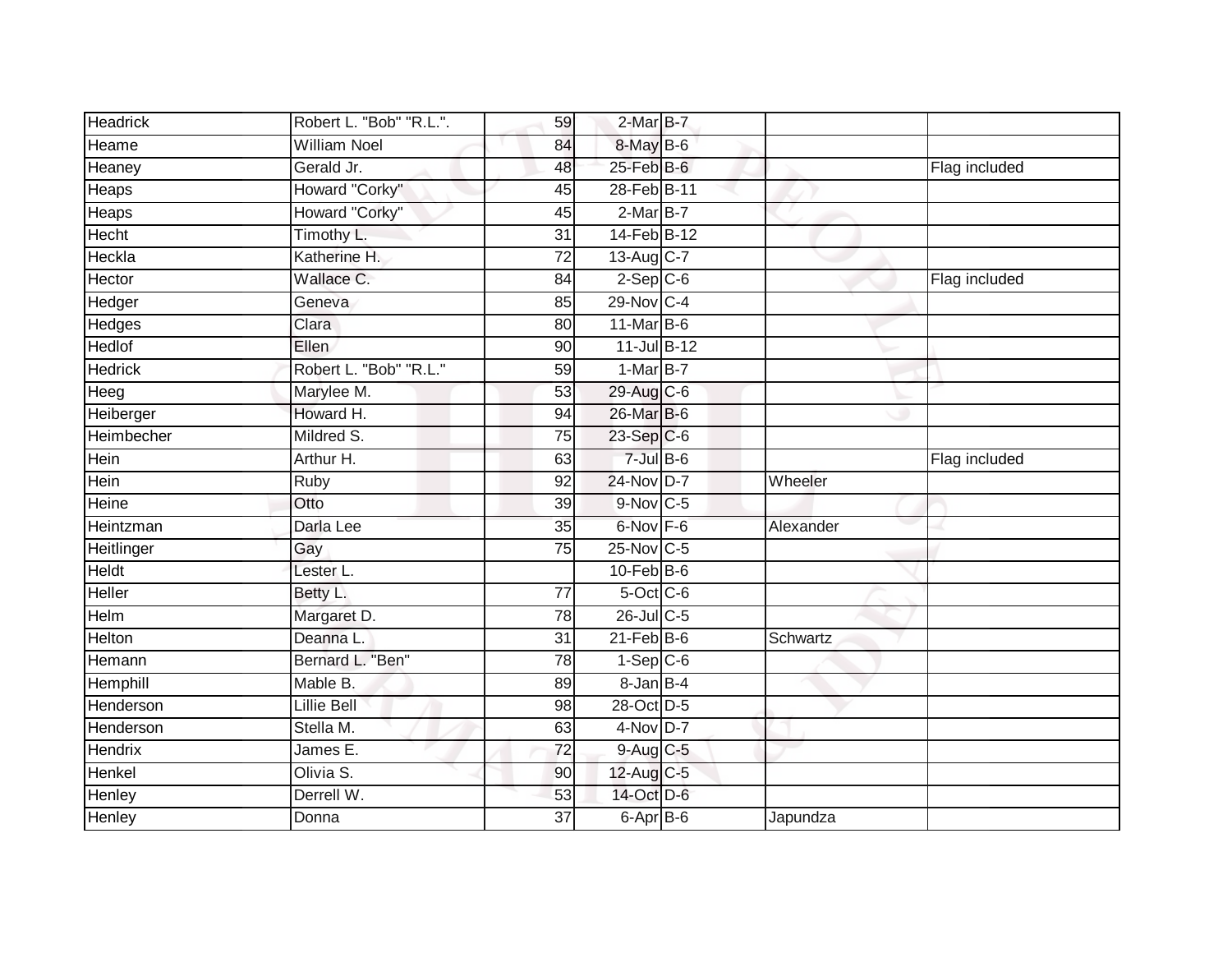| Hennebohle    | Agnes M.            | 95              | $19$ -Jun $B$ -6 | Saberniak     |                               |
|---------------|---------------------|-----------------|------------------|---------------|-------------------------------|
| Hennings      | Gladys Mazene       | 67              | 11-Oct C-5       | <b>Sinks</b>  |                               |
| Henry         | Cecelia T.          | 81              | $31$ -Jul $D-7$  |               |                               |
| Henry         | Donald E.           | 68              | $20$ -Jan $B-4$  |               | Flag included                 |
| Henry         | William F.          | 76              | 6-Mar B-6        |               | Flag included                 |
| Hensen        | LeRoy H.            | 61              | $20$ -Jul B-6    |               | Flag included                 |
| Hensley       | Dianne C. "Dee-Dee" | 49              | $10$ -Apr $B$ -6 |               |                               |
| Henson        | Loretta E.          | 77              | $2$ -Nov $C$ -6  |               |                               |
| Hentz         | Elda                |                 | $8$ -May B-6     | Trampa        | Full name Elda Horst<br>Hentz |
| Hepp          | Alma N.             | 79              | $22$ -Mar $B$ -6 | Crook         |                               |
| Hepp          | James L. "Bud"      | 78              | 5-Feb B-6        |               | Flag included                 |
| <b>Hermes</b> | Robert J.           | 80              | 16-May B-12      |               |                               |
| Hernandez     | Grace G.            | 61              | $27$ -Jan B-4    |               |                               |
| Hernandez     | Manuel              | 78              | $30$ -Aug C-4    |               | Flag included                 |
| Hernandez     | Peter               | $\overline{77}$ | 3-Sep C-6        |               |                               |
| Herod         | Stanley J.          | 83              | 22-Oct D-10      |               | Flag included                 |
| Herrera       | Aurora D.           | 70              | $25$ -Feb $B$ -6 | <b>Balboa</b> |                               |
| Herrera       | Gloria              | 42              | $24$ -Feb $B$ -6 |               |                               |
| Herrera       | Henry               | 68              | $19$ -May B-6    |               |                               |
| Herrman       | Jerome J.           | 82              | $1-MarB-6$       |               |                               |
| Herron        | Charlene M.         |                 | $16$ -Jul B-6    |               |                               |
| Herron        | Maxine A.           | 87              | $2$ -Dec $D-6$   |               |                               |
| Herz          | Ewald H.            | 81              | 30-Jul C-5       |               |                               |
| Hess          | Cora B. "Corky"     | 61              | 31-Oct C-6       | Camp          |                               |
| <b>Hess</b>   | Donald L.           | $\overline{55}$ | $18$ -Jan $B-4$  |               |                               |
| <b>Hess</b>   | Theresa I.          | 84              | 29-Nov C-4       |               |                               |
| <b>Hess</b>   | W. Martin           | 85              | 30-Nov C-7       |               |                               |
| Hess          | W. Martin           | 85              | $1-Dec$ $D-6$    |               |                               |
| Hester-Allen  | Melva A.            | 50              | 25-Mar B-6       |               |                               |
| Heveder       | Martha J.           | 71              | $2$ -Mar $B-7$   |               |                               |
| Hewson        | Dorothy L.          | 80              | $7$ -Dec $C$ -6  |               |                               |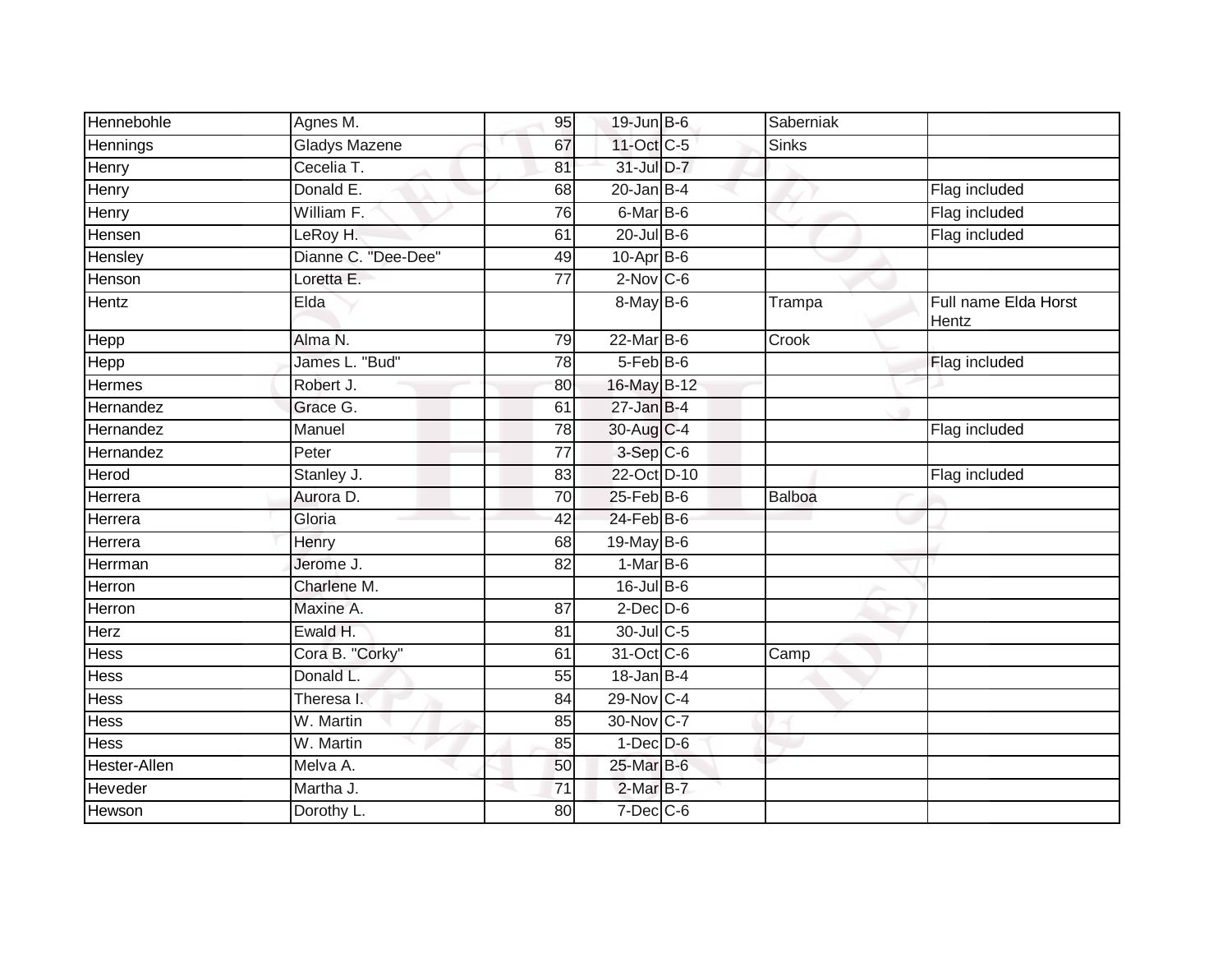| <b>Hicks</b>    | Donald Francis II    | 40                     | $2$ -Jun $B$ -6 |                 |                                   |
|-----------------|----------------------|------------------------|-----------------|-----------------|-----------------------------------|
| <b>Hicks</b>    | <b>Mary Ellen</b>    | 26-Mar B-6<br>88       |                 |                 |                                   |
| <b>Hicks</b>    | Richard E.           | $12$ -Jan B-4<br>55    |                 |                 |                                   |
| Hiestand        | William E.           | $1-Nov$ C-7<br>40      |                 |                 |                                   |
| Higbee          | Ruth E.              | 79                     | $7-Feb$ B-12    |                 |                                   |
| <b>Hilbrich</b> | Elizabeth R.         | 87                     | 8-Aug C-5       |                 |                                   |
| Hildenbrand     | Frances E.           | 94                     | 12-Nov D-10     |                 |                                   |
| Hill            | Damon Guy            | $24$ -Jun $B$ -6<br>42 |                 |                 |                                   |
| Hill            | Durward S. "Bill"    | 77                     | $7$ -Jul B-6    |                 | Flag included                     |
| Hill            | Lucille              | 87                     | $8 - Jun$ B-6   | Rumbaugh        |                                   |
| Hill            | Ronald S.            | 19-Dec C-8<br>47       |                 |                 |                                   |
| Hillegonds      | James "Jim"          | 51<br>28-Oct D-5       |                 |                 |                                   |
| Hilliard        | Byford L. "Friday"   | 25-Sep D-7<br>81       |                 |                 |                                   |
| Hillsamer       | <b>Margaret Mary</b> | 17-Feb B-6<br>75       |                 | Olson           |                                   |
| Hilt            | Eva P.               | 29-Apr B-6<br>94       |                 |                 |                                   |
| Hilzley         | Patricia A.          | 53                     | $1$ -Dec $D-6$  |                 |                                   |
| Himphrey        | Lillian              | $27 - Jan$ B-4<br>88   |                 | Rosowicz        |                                   |
| Hindson         | Mary A.              | $8-Sep C-6$<br>80      |                 | <b>Miklusak</b> |                                   |
| <b>Hines</b>    | Jean K.              | $25$ -Jun $B$ -6<br>78 |                 | Klee            |                                   |
| <b>Hines</b>    | Kenneth R. Sr.       | 64                     | $2-MarB-7$      |                 | Flag included (W9KH and<br>KB9NE) |
| <b>Hines</b>    | Lela J.              | $28$ -Jun $B$ -6<br>87 |                 |                 |                                   |
| Hinkel          | Mary E.              | 88<br>$20$ -May B-6    |                 |                 |                                   |
| <b>Hinkel</b>   | Mary E.              | 88 Mary 19             | $B-6$           |                 |                                   |
| Hinman          | John Edward          | $15$ -Jan B-4<br>69    |                 |                 |                                   |
| <b>Hinshaw</b>  | Virgil A. "Al"       | 87                     | $4$ -Mar $B$ -6 |                 |                                   |
| Hirlston        | Alvis L.             | 20-Aug C-6<br>64       |                 |                 |                                   |
| Hjertquist      | Olga (Mindas)        | $10$ -May B-6<br>78    |                 |                 |                                   |
| Hochstetler     | Wayne                | 23-Feb B-6<br>81       |                 |                 |                                   |
| Hodal           | <b>Eugene Frank</b>  | 7-Dec C-6<br>80        |                 |                 |                                   |
| Hodges          | Horace (Jake)        | 74<br>24-Mar B-6       |                 |                 | Flag included                     |
| Hoeksema        | Jennie               | 82                     | 4-Apr B-10      | Ridder          |                                   |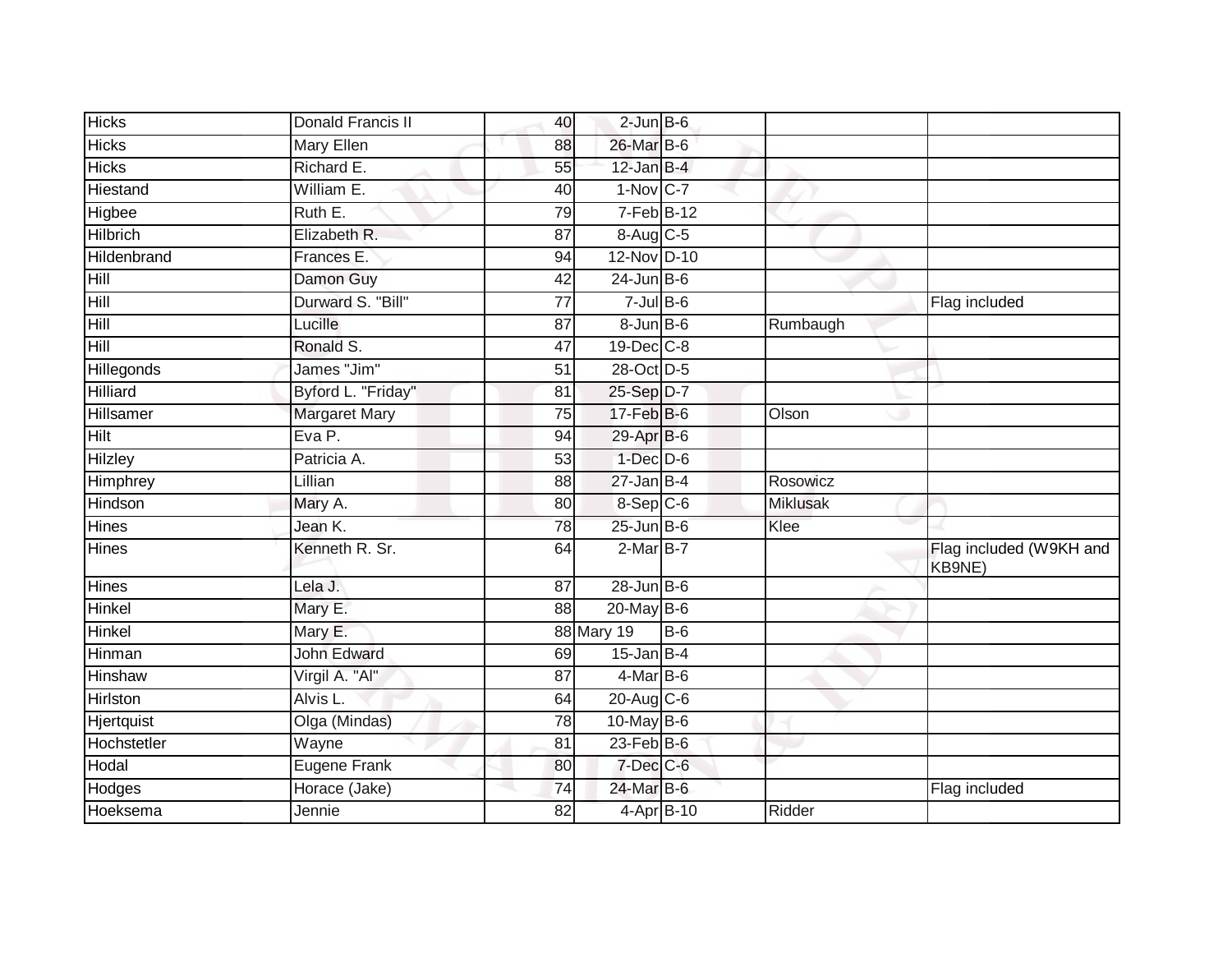| Hoekstra      | Gabriel                   | infant          | 27-Dec C-4                          |                 |                |                |
|---------------|---------------------------|-----------------|-------------------------------------|-----------------|----------------|----------------|
| Hoekstra      | Gertrude                  | 88              | 7-Nov C-7                           |                 | <b>Swets</b>   |                |
| Hoekstra      | Herman                    | $\overline{72}$ | $24$ -Jul B-6                       |                 |                |                |
| Hoekstra      | Jeanne C.                 | $\overline{73}$ |                                     | $6$ -Jun $B-12$ | <b>Kikkert</b> |                |
| Hoekstra      | Mildred "Mickey"          | $\overline{74}$ | $15$ -Dec $D-8$                     |                 |                | Hoekstra-Evans |
| Hoekstra      | Theodore R. "Ted"         | 61              | $5$ -May $B$ -6                     |                 |                |                |
| Hofbauer      | Eugene C.                 | 76              | $24$ -Feb $B$ -6                    |                 |                |                |
| Hoffman       | Alene H.                  | 81              | 16-Aug C-4                          |                 |                |                |
| Hofmann       | Clara                     | 81              | 29-Dec D-7                          |                 |                |                |
| Hogya         | Anna M.                   | 83              | $26$ -Feb $B$ -7                    |                 |                |                |
| Hohmann       | Gregory C.                | 50              | 8-Jan B-4                           |                 |                |                |
| Holingbaugh   | <b>Golden Lee Wallace</b> | 81              | $16$ -Jun $B$ -6                    |                 | Russell        |                |
| Holl          | <b>Phyllis Marie</b>      | 52              | $2$ -Nov $C-6$                      |                 |                |                |
| Holland       | Donald R.                 | 46              | $21$ -Jan B-4                       |                 |                |                |
| Holland       | James O.                  | 78              | 12-Feb B-7                          |                 |                | Flag included  |
| Holland       | <b>Muriel</b>             | 62              | 18-Apr B-12                         |                 |                |                |
| Holleman      | <b>Hilda</b>              | $\overline{92}$ | $6$ -Aug $C$ -5                     |                 | <b>DeVries</b> |                |
| Holleran      | Charlotte                 | 79              | 21-Dec C-6                          |                 | Walas          |                |
| <b>Holley</b> | Lydia L.                  | 101             | $5$ -Jan $B-4$                      |                 |                |                |
| Hollingsworth | Rex H.                    | 68              | $27-Sep C-4$                        |                 |                |                |
| <b>Hollis</b> | Eugene K.                 | 22              | $15-Apr$ B-6                        |                 |                |                |
| Hollowell     | Marvin T.                 | 80              | 7-Mar B-10                          |                 |                |                |
| Holman        | James E.                  | 71              | $20 - JanB-4$                       |                 |                |                |
| Holman        | Paul L.                   | 91              | $9-Sep$ <sub><math>C-6</math></sub> |                 |                | Flag included  |
| Holmberg      | <b>Carl Arthur</b>        | 83              | 3-Feb B-6                           |                 |                |                |
| <b>Holmes</b> | Kenneth W. "Kenny"        | 44              | $8-$ Sep $C-6$                      |                 |                |                |
| Holmgren      | Everette C.               | 95              | 14-Mar B-10                         |                 |                |                |
| Holom         | <b>Theodore "Ted"</b>     | 79              | 16-Aug C-6                          |                 |                | Flag included  |
| Holt          | Eva Lee                   | 83              | 26-Oct C-5                          |                 |                |                |
| Holtz         | <b>Brad Michael</b>       | 19              | $23$ -Jul $B$ -6                    |                 |                |                |
| Holtz         | Gayle L.                  | 45              | $1-Aug$ <sub>C-8</sub>              |                 | Karnafel       |                |
| Honcharuk     | Eva                       | 94              | $12$ -Jan B-4                       |                 | Pawlicki       |                |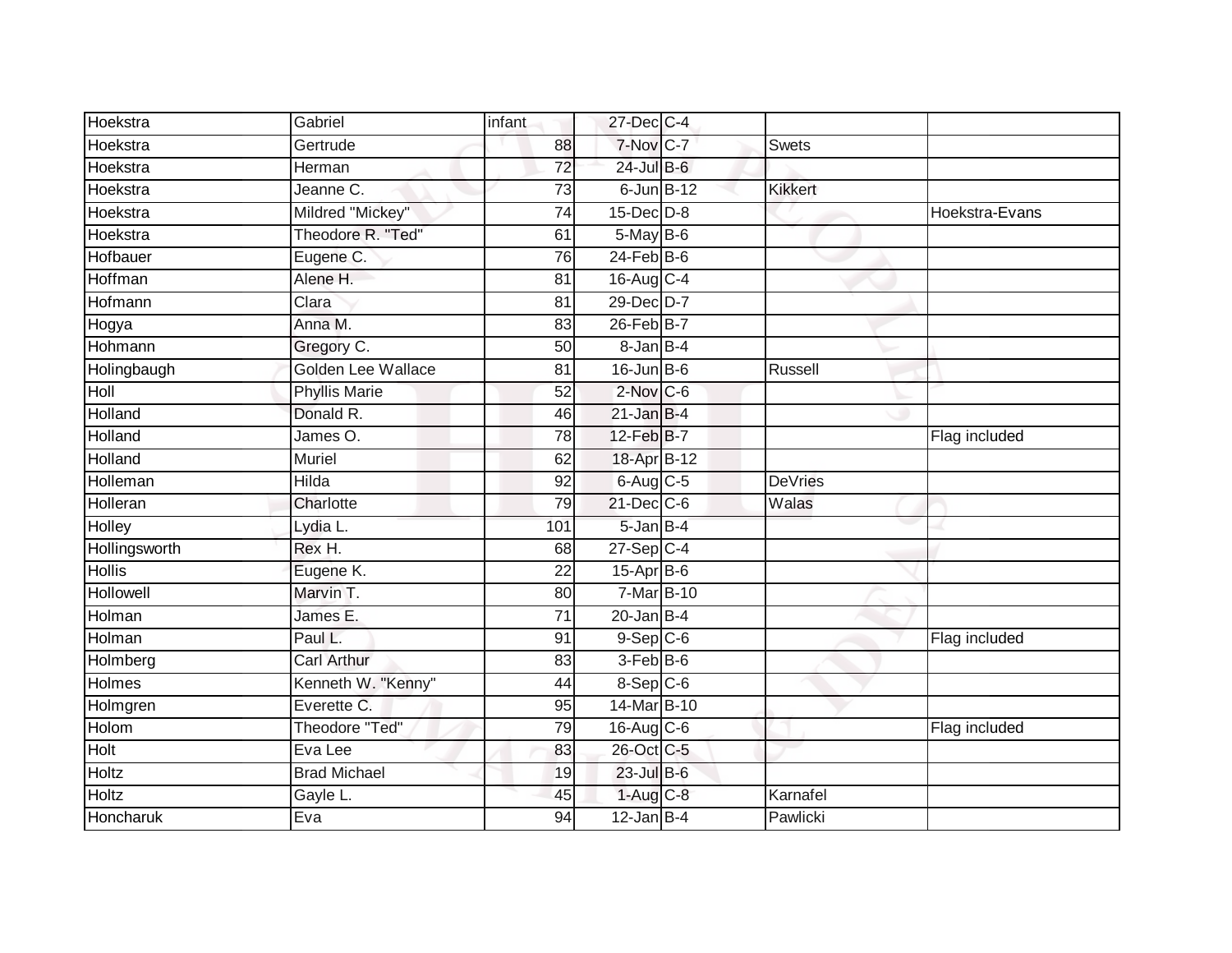| <b>Hootnick</b> | Joyce Mary           | 62              | 29-Dec D-7       |          |                                         |
|-----------------|----------------------|-----------------|------------------|----------|-----------------------------------------|
| Hoover          | Olan "Homer"         | 90              | $6$ -Jul $B$ -6  |          | Flag included                           |
| Hoover          | Robert C.            | 88              | $1$ -Jan $B-4$   |          |                                         |
| <b>Hopkins</b>  | Margaret R.          | 85              | $1-Sep C-6$      | Collins  |                                         |
| Hopp            | Alfred A.            | 92              | 24-Aug C-7       |          |                                         |
| Hopp            | Charles L.           | 76              | $5$ -Jul $B-7$   |          | Flag included                           |
| Horan           | Margaret T.          | 77              | $12$ -Mar $B$ -6 |          |                                         |
| Horn            | Mary E.              | 79              | 30-Dec D-6       |          |                                         |
| Hornacek        | Pauline M.           | 80              | 3-Mar B-6        | Kalupa   | Full name Pauline M.<br>Kendys Hornacek |
| Hornbeak        | Woodrow F.           | 82              | $25$ -May $B-6$  |          |                                         |
| Horneman        | Anna                 | 85              | $4$ -Dec $F-9$   |          |                                         |
| Horon           | William Joseph       | 55              | 16-Sep C-6       |          | Flag included                           |
| Horsley         | Grace B.             | 67              | $20 - Sep$ C-4   |          |                                         |
| Horst           | Elda                 |                 | $8$ -May $B$ -6  | Trampa   | Full name Elda Horst<br>Hentz           |
| Horst           | Robert H.            | 99              | 30-May B-13      |          |                                         |
| Horvat          | John F. "Zeke"       | 83              | 6-Jan B-4        |          | Flag included                           |
| Horvat          | Joseph T.            | 85              | 25-Mar B-6       |          | Flag included                           |
| Horvath         | Margaret Marie       | $\overline{82}$ | $15$ -Jan B-4    | Insalata |                                         |
| Horvatich       | Joseph B.            | 78              | $6$ -Jun $B-12$  |          | Flag included                           |
| Hostetler       | Joseph Allen         | 69              | 16-May B-12      |          |                                         |
| Hostler         | Charles J.           | 62              | 17-Dec D-13      |          |                                         |
| Hough           | Mildred D. "Mickey"  | 83              | 26-Oct C-5       |          |                                         |
| Houghton        | James M.             | 85              | $21 - Sep$ C-6   |          |                                         |
| Houseworth      | Rose M.              | 91              | 15-Nov C-4       |          |                                         |
| Houtz           | Helen R.             | 85              | $13-Sep C-4$     |          |                                         |
| Hoven           | Agatha A.            | 85              | $1-Aug$ $C-8$    |          |                                         |
| Howard          | Ronald W.            |                 | $21$ -Aug $D-6$  |          |                                         |
| Howard          | Woodford             | 66              | 24-Dec C-5       |          |                                         |
| Howell          | Bridget A.           | 76              | 15-Feb B-6       | McManus  |                                         |
| Howell          | Donald "Coach"       | 64              | 30-Nov C-5       |          |                                         |
| Howell          | Luther Lewis "Boots" |                 | 21-Oct D-6       |          |                                         |
|                 |                      |                 |                  |          |                                         |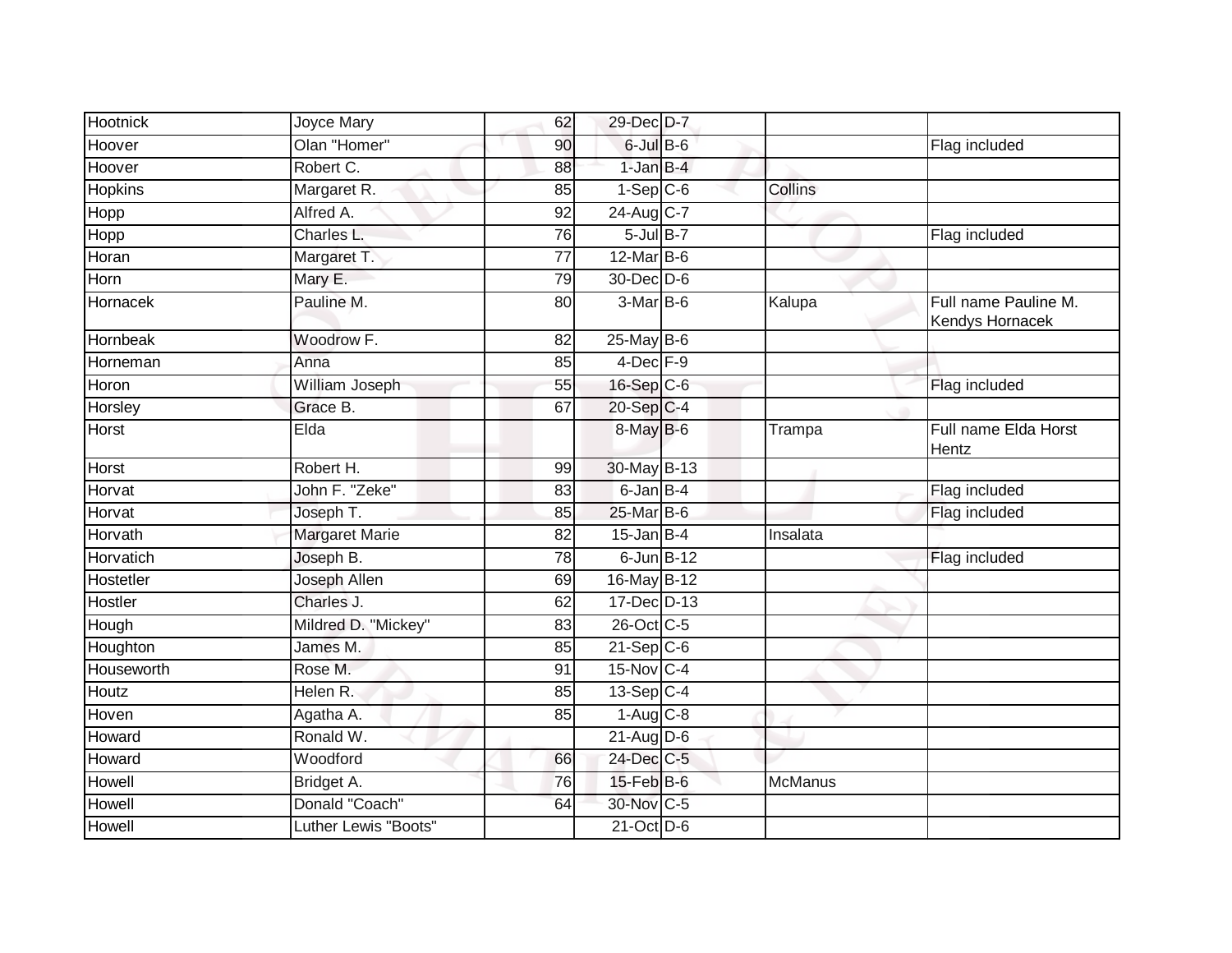| <b>Howell</b>   | Vera G.                    | 80              | $26$ -Jan B-4     |                  |                                            |
|-----------------|----------------------------|-----------------|-------------------|------------------|--------------------------------------------|
| <b>Hrabrich</b> | Ann (Rogina)               | 82              | 27-Aug C-6        |                  |                                            |
| Hric            | Elizabeth L. "Betty"       | 73              | 16-Jun B-6        | <b>Broderick</b> | Full name Elizabeth L.<br>Rosenberger Hric |
| Huber           | Florence E.                | 79              | 29-Aug C-6        |                  |                                            |
| <b>Huck</b>     | Lawrence C. Sr. "Larry"    | 64              | 30-Oct F-5        | v                |                                            |
| Huckabee        | Audrey L.                  | 84              | $11$ -Feb $B$ -6  |                  |                                            |
| Hucke           | Gabriel A.                 | 80              | 30-Aug C-4        |                  |                                            |
| <b>Hudak</b>    | John                       | $\overline{73}$ | $13$ -Feb $ B-6 $ |                  | Flag included                              |
| <b>Hudak</b>    | Wanda L.                   | 73              | $9 - Apr$ $B - 6$ |                  |                                            |
| Hudson          | <b>Pastor Charlie Will</b> | 70              | $24$ -Jun B-6     |                  |                                            |
| <b>Hufford</b>  | Dorothy B.                 | 89              | 20-Nov F-5        |                  |                                            |
| Huggins         | Donald O.                  | 68              | $7$ -May $B$ -6   |                  |                                            |
| Hughes          | <b>Dean Edward</b>         | $\overline{19}$ | $6$ -Jul $B$ -6   |                  |                                            |
| Hughes          | Marvin                     | 67              | 24-Apr B-6        |                  | Flag included                              |
| <b>Hughes</b>   | Ruth V.                    | 87              | 21-Aug D-6        | Jones            |                                            |
| Huizenga        | Dorothea                   | 85              | $15$ -Jul B-6     |                  |                                            |
| Huizenga        | Gerald                     | 75              | 17-Nov D-8        |                  | Flag included                              |
| Huizenga        | Helene                     | 77              | $9$ -Feb $B$ -6   |                  |                                            |
| <b>Hulett</b>   | Rev. John                  | 69              | $23$ -Dec $D-8$   |                  |                                            |
| $H$ ull         | Anna                       | 85              | $9-Sep$ $C-7$     |                  |                                            |
| Hull            | Robert V.                  | 68              | $25$ -Jan B-4     |                  |                                            |
| Hummel          | Hilda                      | 92              | $8$ -Jun $B$ -6   | Wunder           |                                            |
| Humphrey        | Alvina L.                  | 81              | $9$ -Aug $C$ -5   |                  |                                            |
| Humphrey        | Lillian                    | 88              | $28$ -Jan B-4     | Rosowicz         |                                            |
| Huneryager      | Dorothy                    | 81              | $16$ -Feb $B$ -6  |                  |                                            |
| Hunsberger      | Eugene A.                  | 73              | $5 -$ Jul B-7     |                  |                                            |
| Hunt            | Ira Vernon "Red"           | 82              | $10$ -Apr $B$ -6  |                  |                                            |
| Hunt            | Sara Jean                  | 41              | 6-Oct C-6         |                  |                                            |
| Hunter          | Harold L.                  | 75              | 13-Mar B-6        |                  |                                            |
| Hunter          | Mabel V.                   | 93              | 31-Aug C-6        |                  |                                            |
| Hunter          | Maryland W.                | 79              | $2-AprB-6$        |                  |                                            |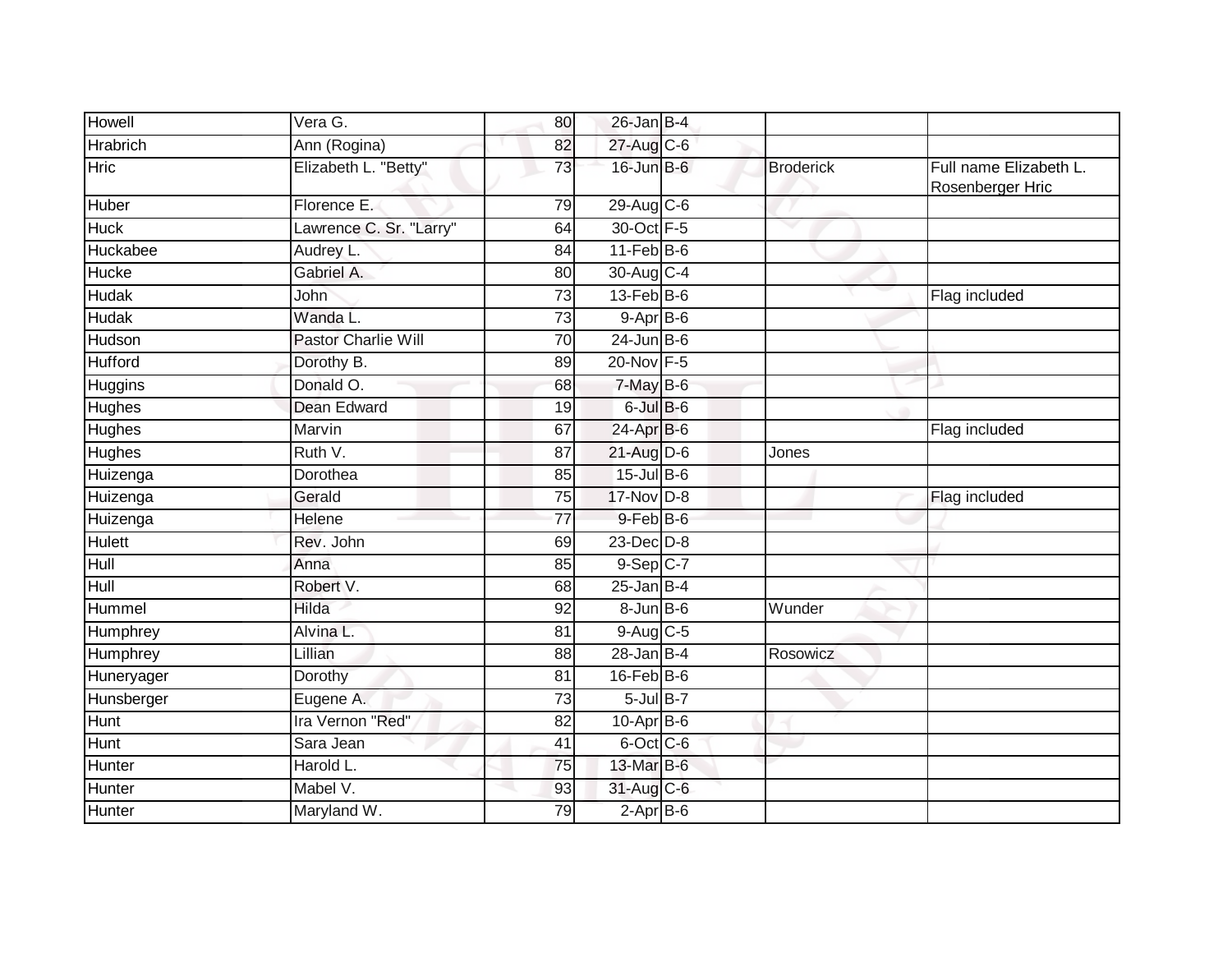| Hunter           | William D. "Bill"               | 67              | $23$ -Feb $B$ -6 |           |                                                              |
|------------------|---------------------------------|-----------------|------------------|-----------|--------------------------------------------------------------|
| Huppenthal       | Roseanne                        | 50              | 16-Apr B-6       |           |                                                              |
| Hurst            | John W.                         | 71              | 27-Jun B-12      |           | Flag included                                                |
| Hurt             | Edgar "Chunnie"                 | 73              | $21$ -Dec $C$ -6 |           |                                                              |
| Huseman          | Andrew J.                       | 89              | $14$ -Jul B-6    |           |                                                              |
| Husmann          | Kenneth G.                      | 70              | $16$ -Jan $B-4$  |           |                                                              |
| <b>Hutchings</b> | Sharon L.                       | 57              | 4-Mar B-6        |           |                                                              |
| Hutchings        | Ulah M.                         | 80              | $9$ -Jan $B-4$   |           |                                                              |
| <b>Hutchins</b>  | Kenneth W. "Hutch"              | 68              | $29$ -Jul C-6    |           |                                                              |
| <b>Hutchison</b> | Mary Jane                       | $\overline{74}$ | $26$ -Dec $C-8$  |           |                                                              |
| <b>Hutnik</b>    | Jeanette S.                     |                 | 18-May $B-6$     |           |                                                              |
| Hyatte           | Joan                            | 70              | $8$ -Feb $ B$ -6 |           |                                                              |
| <b>Hybiak</b>    | Margaret E.                     | 91              | 29-Aug C-6       | Wangercyn |                                                              |
| Hyde             | John Steven III                 | Infant          | 21-Oct D-7       |           |                                                              |
| Hydo             | Helen A.                        | 79              | 9-Apr B-6        |           |                                                              |
| Hyman            | Philip M.II                     | 52              | 16-Mar B-6       |           |                                                              |
| <b>Hynes</b>     | Claire                          | 99              | 25-Aug C-5       |           | Flag included                                                |
| Hynes            | Dorothy M.                      | 95              | 16-Oct D-5       |           |                                                              |
| Ignarski         | Stanley J.                      | 77              | 12-Dec C-7       |           |                                                              |
| Igras            | Stanley F.                      | 79              | 17-Nov D-8       |           |                                                              |
| <b>Ikovic</b>    | James M.                        | 55              | 22-Nov C-4       |           |                                                              |
| <b>Iliff</b>     | Gerald J.                       | 70              | 4-Apr B-10       |           |                                                              |
| Imes             | Maryanne                        | 74              | 15-May $B-6$     |           |                                                              |
| Indrysek         | <b>Ruby Lissauer</b>            | 82              | $26$ -Jan B-4    |           |                                                              |
| Ingram           | Cecil E.                        | 76              | $20$ -Feb $ B-6$ |           | Flag included                                                |
| Ingram           | E. Wirt                         | 87              | $5$ -Jun $B$ -6  |           | Picture noted                                                |
| Inkley           | Olga "Terry"                    |                 | 23-May B-12      |           |                                                              |
| Ireland          | Janis $\overline{\mathsf{E}}$ . | 69              | 19-Apr B-6       |           |                                                              |
| Iriney           | His Eminence Metropolitan       | 84              | 5-Feb B-6        | Kovacevic | Bishop of the American-<br>Canadian New Gracanica<br>Diocese |
| <b>Irk</b>       | Dorothy                         | 73              | 25-May B-6       |           |                                                              |
|                  |                                 |                 |                  |           |                                                              |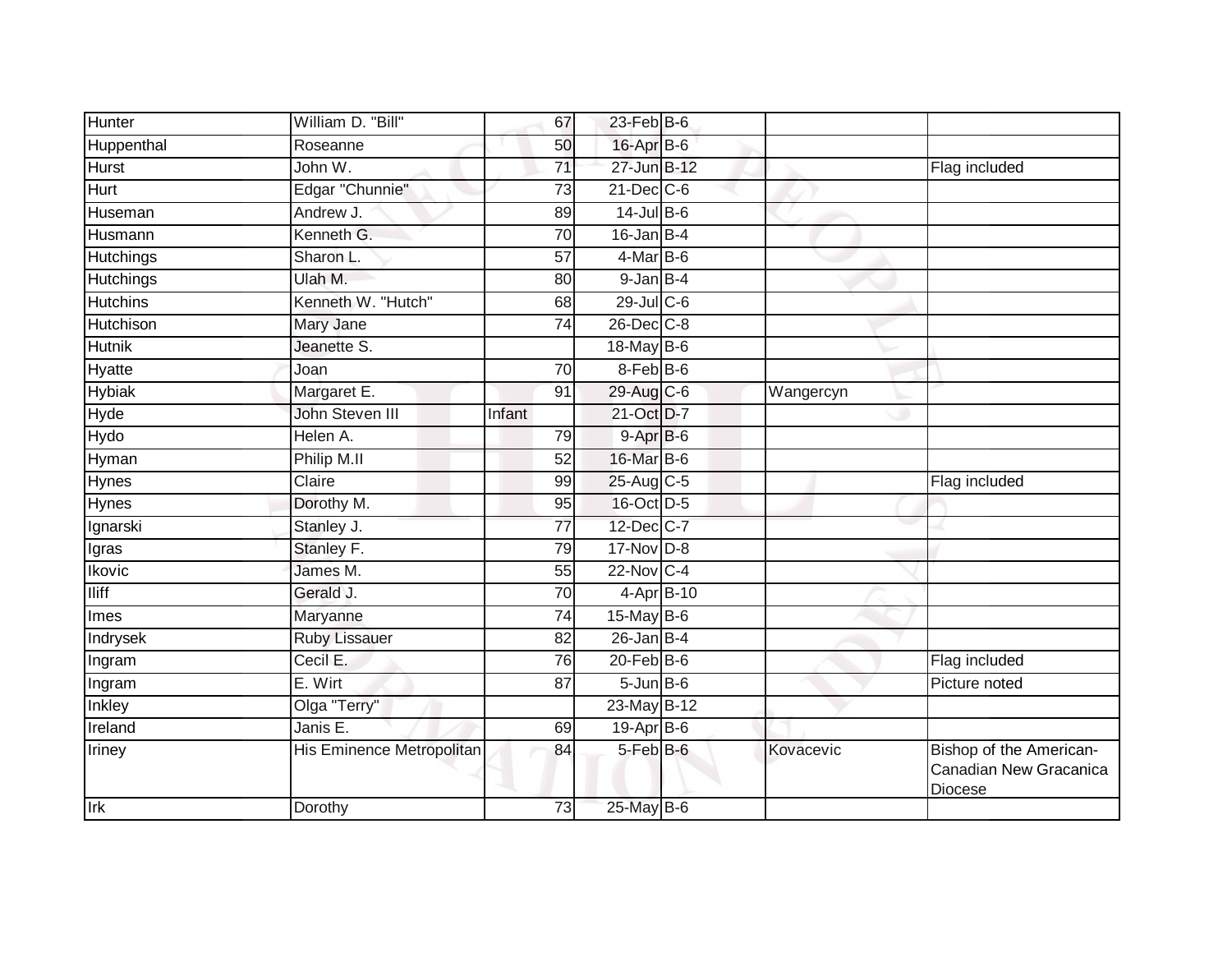| Isbitz      | Marlene                  | 58              | 15-Apr B-6        | Truax       |                                    |
|-------------|--------------------------|-----------------|-------------------|-------------|------------------------------------|
| Isemonger   | Walter L.                | 81              | 9-Sep C-7         |             |                                    |
| Isolampi    | Sulho E.                 | 90              | $1$ -Jul $B-6$    |             |                                    |
| Isolampi    | Toni B.                  | 91              | 18-Aug C-6        |             |                                    |
| Ivancevich  | <b>Nick</b>              | 66              | $2$ -Jul B-6      |             | Flag included                      |
| Ivanyo      | Michael Sr.              | 89              | 19-Nov D-10       |             |                                    |
| Iverson     | Baldus P. "Buck"         |                 | $1-Dec$ D-6       |             | Flag included                      |
| <b>Ives</b> | Regina "Jeannie" Marie   | 33              | 30-Mar B-6        |             |                                    |
| Iwan        | Stephanie F.             | 87              | $15$ -Aug $C$ -6  | Grendzinski |                                    |
| Izydorek    | Eugene R.                | $\overline{57}$ | $17 - Feb$ B-6    |             | Flag included                      |
| Izzi        | Eugene J. "Gino"         | 75              | $21-Sep$ C-6      |             |                                    |
| Izzi        | Joseph N.                | 94              | 6-Sep C-5         |             |                                    |
| Izzi        | Mary                     | 92              | 28-Dec C-5        | Johnston    |                                    |
| Jabaay      | Edward G. "Jerry" "Eggy" | 65              | 25-Nov C-5        |             | Flag included                      |
| Jablonski   | Sylvester J. "Whitey"    | 83              | 17-Oct C-10       |             |                                    |
| Jackson     | <b>Barbara Louise</b>    | 54              | 26-Apr B-6        |             |                                    |
| Jackson     | Bryce E.                 | 79              | 18-Nov D-6        |             |                                    |
| Jackson     | Carey                    | 29              | 17-Dec D-13       |             |                                    |
| Jackson     | Mae Jean (Thrasher)      | 53              | 12-Nov D-10       |             |                                    |
| Jackson     | Mary W.                  |                 | 13-Oct D-7        |             |                                    |
| Jackson     | R.C.                     | 80              | $27$ -Feb $ B-6$  |             |                                    |
| Jackson     | <b>Rosie Lee</b>         | $\overline{73}$ | 21-Oct D-6        |             |                                    |
| Jacobs      | Andrew                   | 86              | 31-Dec C-8        |             |                                    |
| Jacobs      | Elaine Ann               | 49              | 3-Jan B-4         |             |                                    |
| Jacobs      | Mariam E.                | 80              | $16$ -Jun $B$ -6  |             |                                    |
| Jacobs      | Michael                  | 87              | $17$ -Mar $ B-6 $ |             |                                    |
| Jacobs      | Patricia M.              | 76              | $19$ -Jun B-6     |             |                                    |
| Jacobson    | John Y.                  | 63              | $27-Sep$ C-5      |             |                                    |
| Jacobson    | Loris                    | 84              | 27-May B-6        |             | Full name Lois Jacobson<br>Carroll |
| Jacobson    | Steven E.                | 52              | $2$ -Aug C-4      |             | Flag included                      |
| Jacques     | Marjorie                 | 76              | $22$ -Apr $B$ -6  |             |                                    |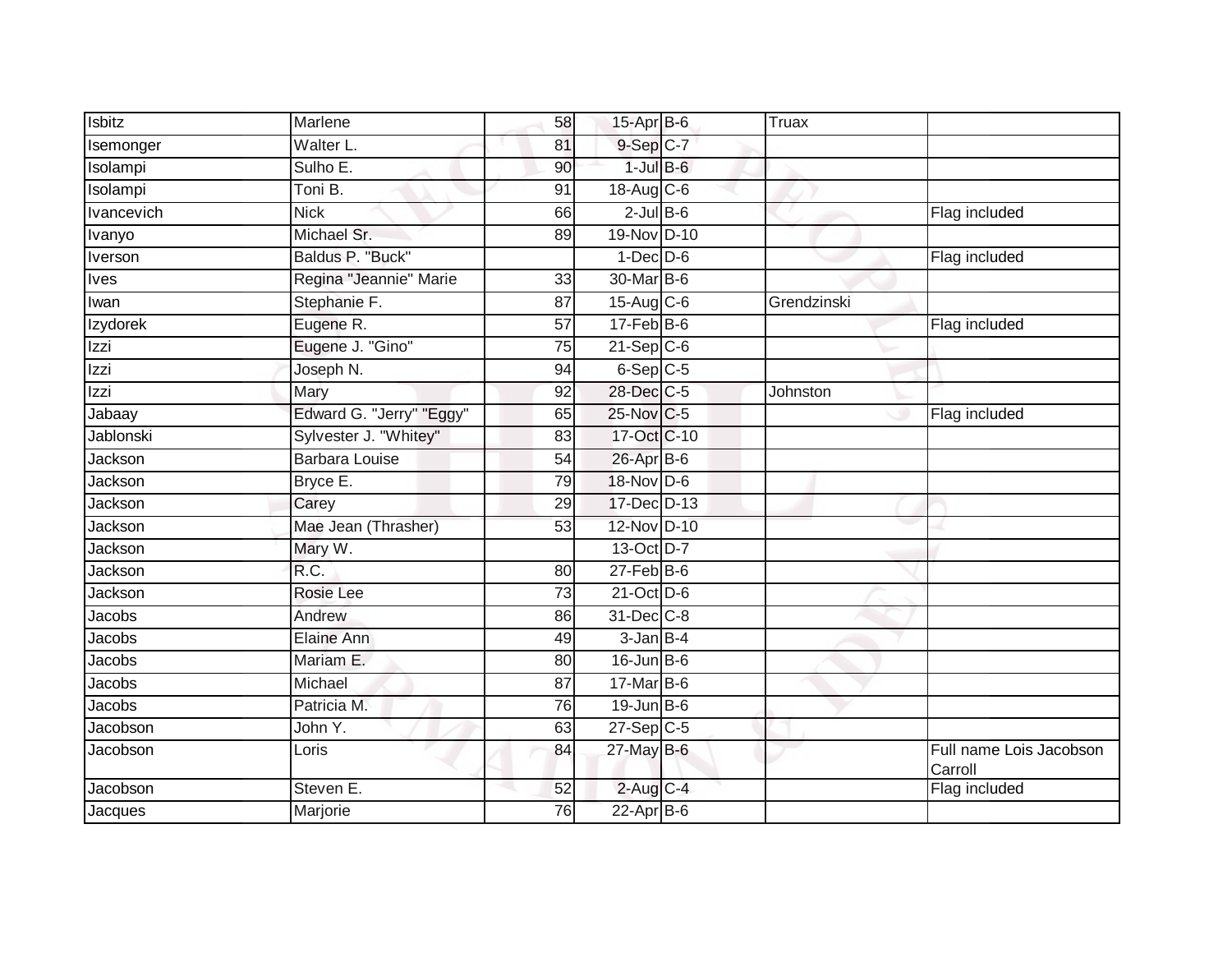| Jadernak       | John J.               | 76              | $30$ -Jun $B$ -6 |                 |           |               |
|----------------|-----------------------|-----------------|------------------|-----------------|-----------|---------------|
| Jadernak       | John J.               | 76              |                  | $4$ -Jul $B-12$ |           | Flag included |
| <b>Jadrnak</b> | George S.             | 58              | 8-Aug C-5        |                 |           |               |
| Jadrnak        | Victor E.             | 76              | $27-Nov$ F-6     |                 |           |               |
| Jaeger         | Allen W. "Al"         | 41              | 8-Nov C-5        |                 |           |               |
| Jagielski      | Helen                 | 79              | 17-Mar B-6       |                 | Olzewski  |               |
| Jahnke         | Donald R. "Sarge"     | 72              | 6-Mar B-6        |                 |           | Flag included |
| Jahns          | <b>Bonnie Kate</b>    | 81              | 27-Nov F-7       |                 | Owens     |               |
| Jakubczyk      | Helen T.              | 72              | $9$ -Oct $D$ -6  |                 | Owczarzak |               |
| Jakubowicz     | Andrerw E. "Andy"     | 84              | 11-Mar B-6       |                 |           |               |
| Jakubowicz     | Joseph E.             |                 | $21 - Jun$ B-6   |                 |           | Flag included |
| James          | Hazel "Sase"          | 66              | $12$ -Sep $C-8$  |                 | Goodrich  |               |
| James          | Lois M.               | 76              | 30-Apr B-6       |                 |           |               |
| James          | Mildred Inez "Toots"  | 73              | 23-Sep C-6       |                 |           |               |
| Jamrock        | <b>Muriel</b>         | 79              | 16-Nov E-6       |                 |           |               |
| Jamrose        | John M.               | 87              | 4-Oct C-4        |                 |           |               |
| Jamski         | Chester J.            | 79              | 18-Feb B-6       |                 |           |               |
| Jancaric       | William J. "Billy"    |                 | 18-Mar B-6       |                 |           | Flag included |
| Jancosek       | John S. "Yanch"       | 76              | 15-Jun B-6       |                 |           | Flag included |
| Jancosek       | Thomas A.             | 95              | $12-Apr$ B-6     |                 |           |               |
| Janes          | Hazel "Sase" Goodrich | 66              | $12-Sep$ C-8     |                 |           |               |
| Janiak         | Josephine M.          | 84              | 13-Nov F-5       |                 |           |               |
| Janiga         | Joseph W.             | 75              | $4$ -Jan $B-4$   |                 |           | Flag included |
| Janik          | Paul Jr.              | $\overline{77}$ | $9-Sep$ $C-7$    |                 |           |               |
| Janiszewski    | Donald (Skip)         | 60              | $9$ -Dec $D$ -9  |                 |           |               |
| Jankovich      | Velibor               | 79              | 6-May B-6        |                 |           |               |
| Jankowski      | Emily S.              |                 | 30-Nov C-6       |                 | Starzec   |               |
| Jankowski      | Walter L. "Wally"     | 68              | 27-May B-6       |                 |           | Flag included |
| Jansma         | William L.            | 74              | $2$ -Oct $D-8$   |                 |           | Flag included |
| Jantz          | Edmund R. "Jay"       | 79              | 16-Sep C-6       |                 |           |               |
| Jaquess        | Donald L.             | 56              | 15-Jun B-6       |                 |           |               |
| Jarchow        | Donald D.             | 65              | 20-Apr B-6       |                 |           |               |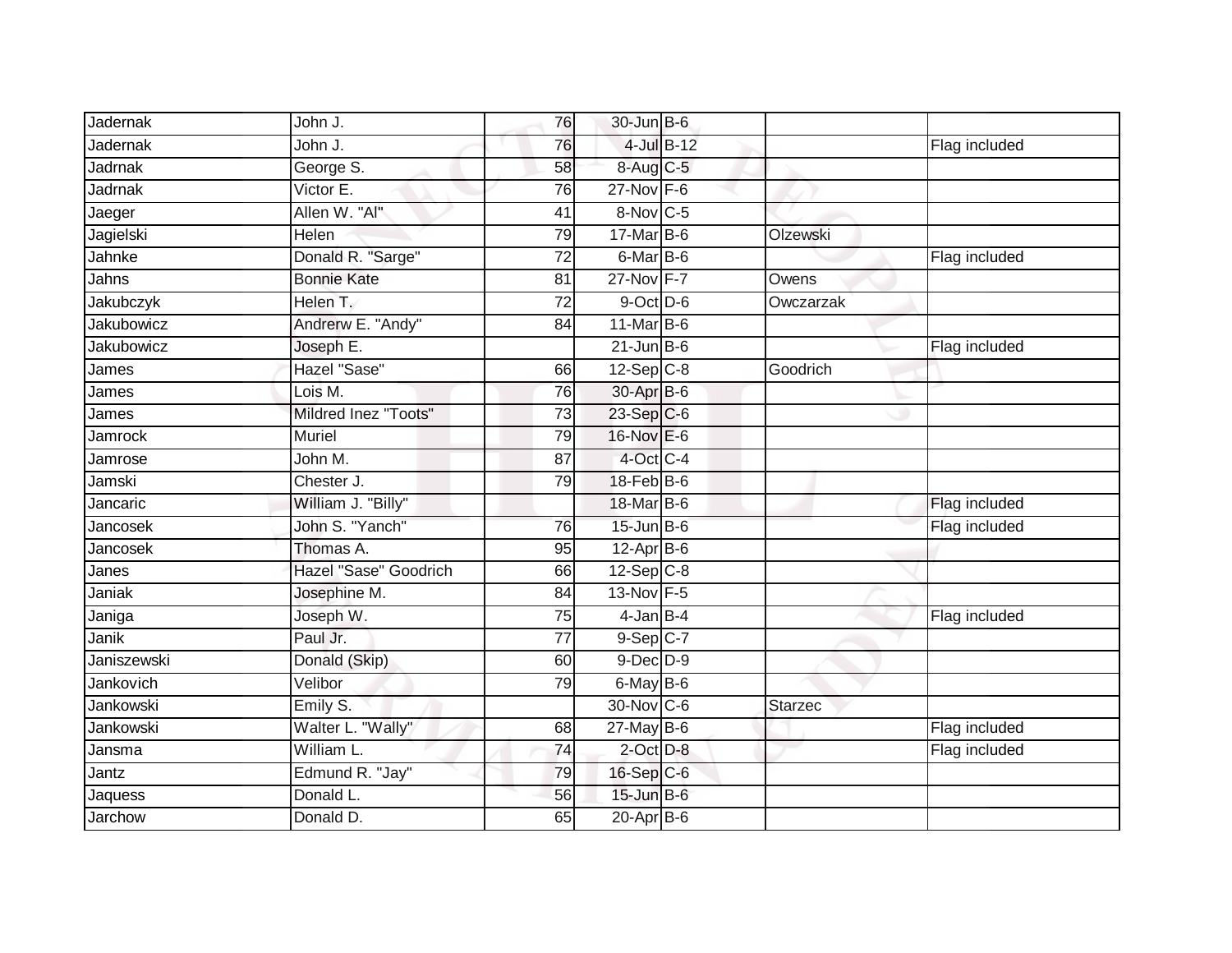| Jarmuszka         | Henry J.              | 75              | $14$ -Jun B-6    |           | Flag included |
|-------------------|-----------------------|-----------------|------------------|-----------|---------------|
| Jarosz            | Edwin L.              | 73              | $24$ -Feb $B$ -6 |           | Flag included |
| Jarosz            | George S.             | $\overline{77}$ | 19-Nov D-10      |           | Flag included |
| Jarosz            | Loretta "Laurie"      |                 | $17$ -Aug $C-8$  | Gregorich |               |
| Jarrett           | Fannie Mae            | 67              | 30-Apr B-6       |           |               |
| Jarrett           | Lillie I.             | $\overline{77}$ | $21-Apr$ B-6     |           |               |
| Jasaitis          | Jonas                 | $\overline{77}$ | $7 - Jan$ B-4    |           |               |
| Jasaitis          | Peter <sub>R.</sub>   | $\overline{74}$ | 3-Aug C-7        |           | Flag included |
| Jase <sub>k</sub> | <b>Audry Angeline</b> | 67              | $1-Oct$ $C-7$    | Zigante   |               |
| Jasieniecki       | Frances               | 82              | $4$ -May B-6     |           |               |
| Jasin             | Mary                  | 89              | 28-Mar B-12      |           |               |
| Jaske             | Norah M.              | 66              | $25$ -Feb $B$ -6 | Thomas    |               |
| Jawor             | Wanda                 | 84              | 18-Sep D-8       | Siminski  |               |
| Jaworowski        | James K.              |                 | 25-Feb B-6       |           |               |
| Jaworski          | Tadeusz               | 87              | $2-Sep$ $C-6$    |           |               |
| Jay               | Neal                  | 74              | $20$ -Apr $B$ -6 |           |               |
| Jeka              | Thomas E.             | $\overline{57}$ | $21$ -Jul B-6    |           |               |
| Jelke             | Helen M.              | 88              | 8-May B-6        |           |               |
| Jemenko           | Irene V.              | 74              | 11-Jul B-12      |           |               |
| Jen               | Robert T.             | $\overline{50}$ | 4-Jul B-12       |           |               |
| Jendzeloski       | Mildred               | 86              | 13-Jun B-12      | Topinka   |               |
| Jenkins           | <b>Audrey Mae</b>     | 75              | 7-Mar B-10       |           |               |
| Jenkins           | LaVerne "Bootsie"     | 54              | $12$ -Jul B-6    |           |               |
| Jenkins           | Marian O.             | 82              | $9$ -Feb $B$ -6  |           |               |
| Jennings          | Linda A.              | 51              | $23$ -Mar $B$ -6 | Popaditch |               |
| Jennison          | Marvin D.             | 64              | 20-Apr B-6       |           |               |
| Jensen            | Doris M.              | 76              | 27-Dec C-4       |           |               |
| Jensen            | Robert L.             | 62              | 14-Mar B-10      |           |               |
| Jensen            | West X.               | 74              | $11$ -Aug C-5    |           | Flag included |
| Jent <sup>-</sup> | <b>Chester Leroy</b>  | 62              | 5-Apr B-6        |           |               |
| Jeremiah          | Roy E.                | $\overline{73}$ | 29-Apr B-6       |           |               |
| Jernigan          | Lonnie                | 49              | $1-Sep$ $C-6$    |           |               |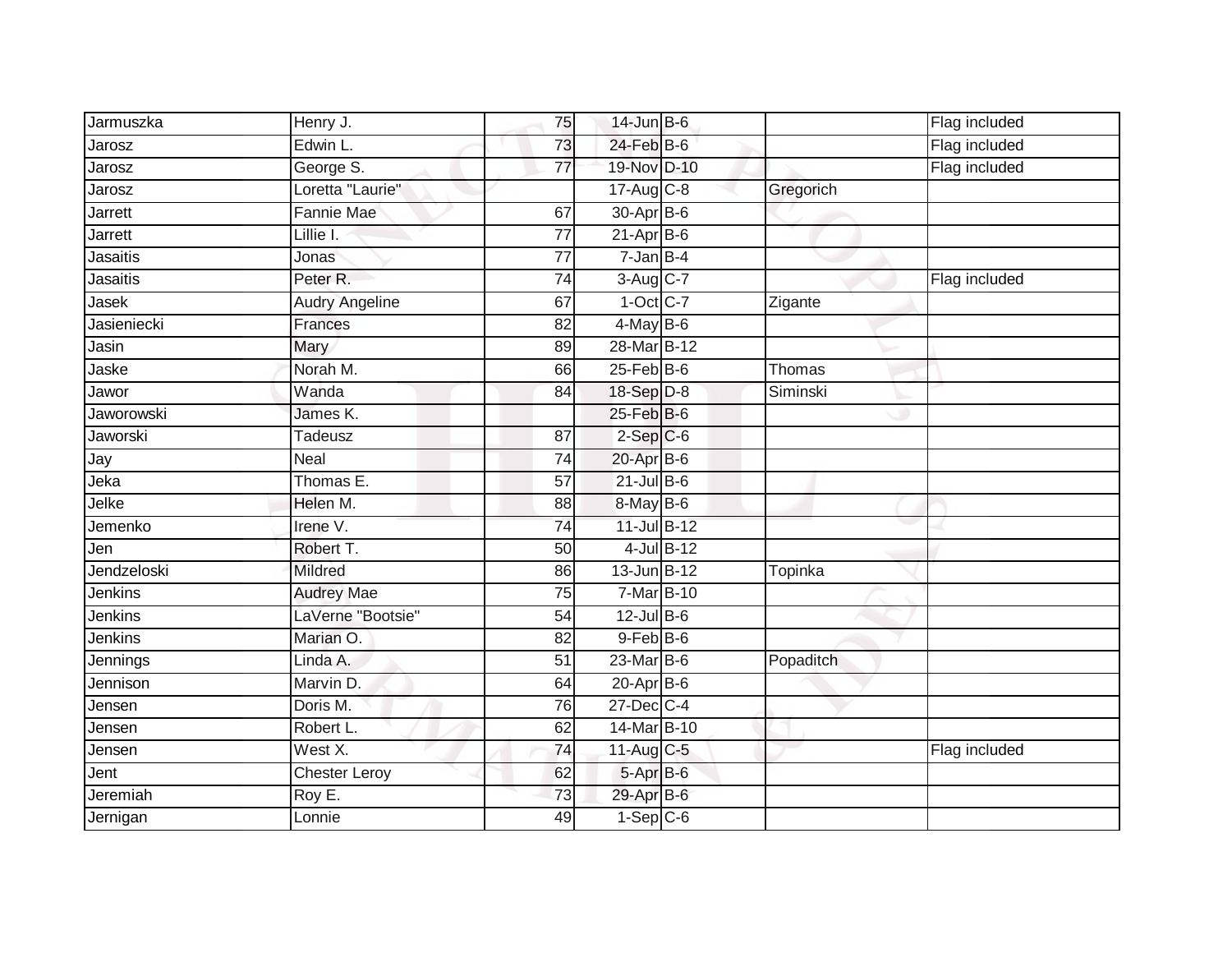| Jewett       | Kathryn                | 89              | 18-Dec D-7       |                | Jewett-Adams     |
|--------------|------------------------|-----------------|------------------|----------------|------------------|
| Jewett-Adams | Kathryn                | 89              | 16-Dec D-7       |                |                  |
| Jezuit       | <b>Beaulah Frances</b> | 84              | 8-Sep C-6        |                |                  |
| Jiles        | Henry                  | 64              | 23-May B-12      |                |                  |
| Jimenez      | Griselda               | 59              | $22$ -Feb $B$ -6 |                | Picture included |
| Jimenez      | Manuel G. Jr.          | 60              | $14-Sep$ C-6     |                |                  |
| Jimison      | Edna M.                | 80              | 6-Dec C-4        |                |                  |
| Johns        | Dr. Richard "Dick" S.  | $\overline{77}$ | 29-Oct D-12      |                |                  |
| Johns        | Dr. Richard "Dick" S.  | 77              | $21$ -Nov $C-8$  |                | Flag included    |
| Johnson      | Albert C.              | $\overline{82}$ | $18$ -Jan B-4    |                |                  |
| Johnson      | Ann                    | 83              | 13-Oct D-7       |                |                  |
| Johnson      | Anna V.                | 99              | $1-AprB-6$       | Grund          |                  |
| Johnson      | Arthur E.              | 85              | 10-Apr B-6       |                |                  |
| Johnson      | Carl E.                | 93              | 25-Mar B-6       |                |                  |
| Johnson      | Carol Ann              | 57              | 9-Aug C-5        | <b>Maddock</b> |                  |
| Johnson      | Clark                  | 85              | 14-Jul B-6       |                |                  |
| Johnson      | Dorothy Irene          | $\overline{77}$ | $14$ -Jan B-4    | Kelly          |                  |
| Johnson      | Earl K. "Whitey"       | 67              | 31-Jan B-12      |                |                  |
| Johnson      | <b>Edna Frances</b>    | 74              | 8-Feb B-6        |                |                  |
| Johnson      | Ethel                  | $\overline{70}$ | 27-Nov F-7       |                |                  |
| Johnson      | Irene K.               | 86              | 13-Apr B-6       |                |                  |
| Johnson      | James                  | $\overline{72}$ | $17$ -Nov $D-8$  |                |                  |
| Johnson      | James C.               | 84              | $19$ -Jun $B-7$  |                |                  |
| Johnson      | James L                | 57              | 8-Oct C-7        |                | Flag included    |
| Johnson      | Jannie Shotewell       |                 | 29-Nov C-5       |                |                  |
| Johnson      | Lottie M.              | 77              | $2-MarB-7$       | Wiatrowski     |                  |
| Johnson      | Marcella               | 86              | 6-Oct C-6        |                |                  |
| Johnson      | Margaret J.            | 91              | 27-Oct D-7       |                |                  |
| Johnson      | Max E. Jr.             | 35              | 18-May B-6       |                |                  |
| Johnson      | Orland Eugene          | 75              | 21-May B-6       |                | Flag included    |
| Johnson      | Phillip R.             | 71              | 9-Nov C-5        |                | Flag included    |
| Johnson      | Ralph "Pete" J.        | 79              | $19$ -Jan B-4    |                | Flag included    |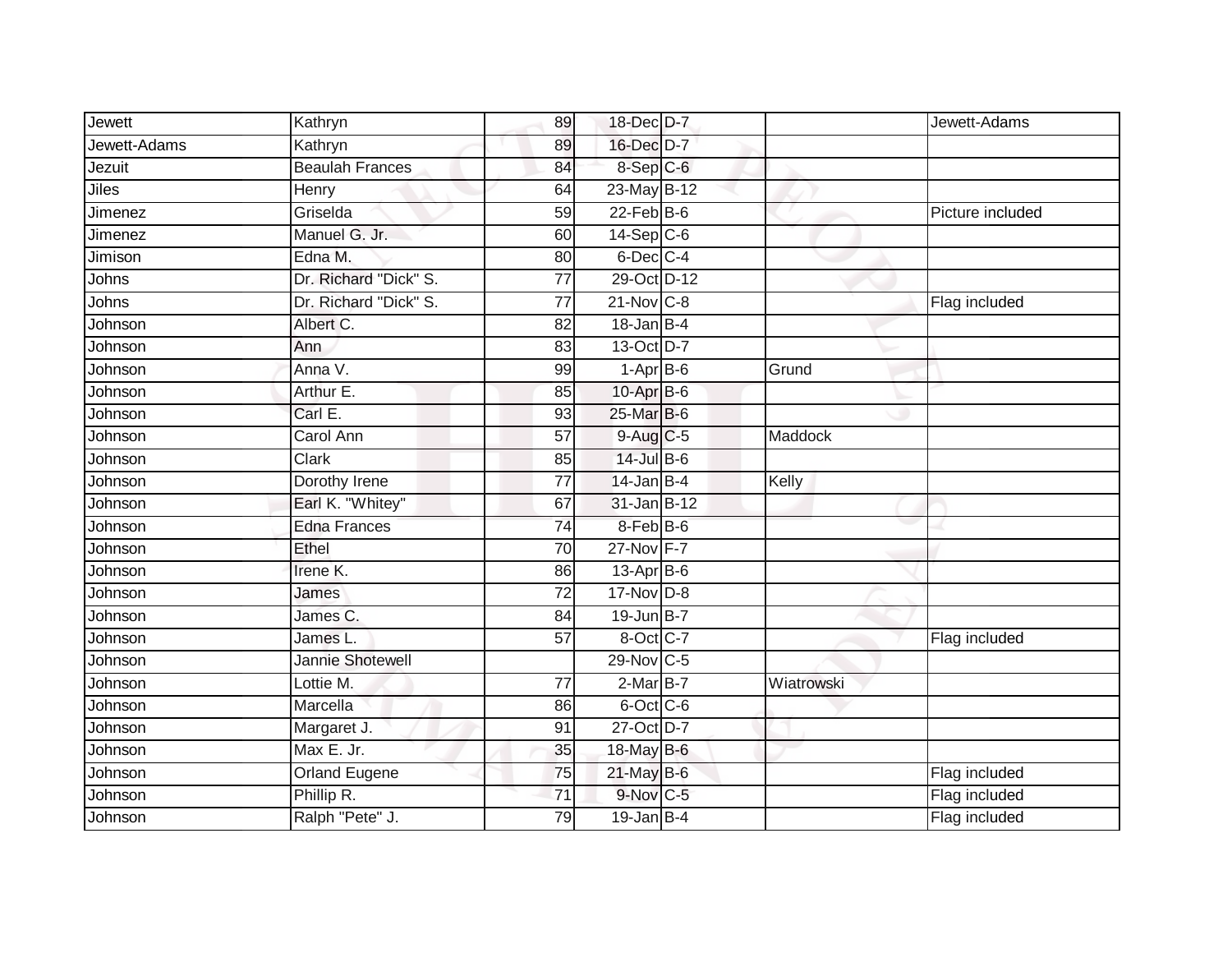| Johnson  | $\overline{Ray}$       | 76              | $1$ -Jun $B-7$   |         | Flag included                        |
|----------|------------------------|-----------------|------------------|---------|--------------------------------------|
| Johnson  | Robert F.              | 40              | 23-Jul B-6       |         |                                      |
| Johnson  | <b>Theresa Eloise</b>  | 86              | 22-Dec D-11      |         |                                      |
| Johnson  | Will                   | 92              | $19$ -Mar $ B-6$ |         |                                      |
| Johnston | Lowell S.              | 91              | $7 - Jun$ B-7    |         |                                      |
| Joll     | Terry Lee Sr.          | 52              | $17$ -Apr $B$ -6 |         |                                      |
| Jonas    | Harley A.              | $\overline{77}$ | 9-Jan B-4        |         | Flag included                        |
| Jonas    | Kenneth <sub>R.</sub>  | 51              | $19$ -Jan B-4    |         |                                      |
| Jones    | Alfred C. Sr.          | 75              | $14-Sep$ C-6     |         | Flag included                        |
| Jones    | Bernice W.             |                 | 8-Aug C-5        | Griggs  |                                      |
| Jones    | Brenda L.              | 57              | $21$ -Jul B-7    |         |                                      |
| Jones    | Clarence               | $\overline{76}$ | 28-Dec C-5       |         |                                      |
| Jones    | Elizabeth              | 85              | 30-Apr B-6       |         |                                      |
| Jones    | Erthel F.              | 90              | 9-May B-12       |         |                                      |
| Jones    | Gloria S.              |                 | 28-Jul C-7       |         |                                      |
| Jones    | Gordon L. "Bootsie"    |                 | 26-Dec C-7       |         |                                      |
| Jones    | Latricia G.            | 44              | 28-Jul C-7       |         |                                      |
| Jones    | Letha M.               | 79              | $19$ -Dec $ C-8$ |         |                                      |
| Jones    | Madelene M. (Winrotte) | 90              | 12-May B-6       |         |                                      |
| Jones    | Robert "Bob"           | 70              | $2$ -Jun $B$ -6  |         |                                      |
| Jones    | Ruth M.                | 92              | 11-May $B-7$     |         |                                      |
| Jones    | Viola F.               | $\overline{75}$ | 2-May B-12       |         | Full name Viola F. Tolliver<br>Jones |
| Jongsma  | <b>Helen</b>           | $\overline{77}$ | $21$ -Feb $B$ -6 |         |                                      |
| Jongsma  | Tena J.                | 75              | $6$ -Jul $B$ -6  |         |                                      |
| Jopes    | Mary E.                | 83              | 16-Dec D-8       |         |                                      |
| Jordan   | Ethel B.               | 83              | $1-FebB-6$       |         |                                      |
| Jordan   | Henry Jr.              | 62              | 19-May B-7       |         |                                      |
| Jordan   | Richard                | 60              | 12-Nov D-10      |         | Flag included                        |
| Jorden   | John P.                | 28              | 6-Jan B-4        |         |                                      |
| Jorden   | Lori A.                | 24              | 6-Jan B-4        | Stout   |                                      |
| Jorkon   | Mary A.                | 83              | $13$ -Jan B-4    | Novacky |                                      |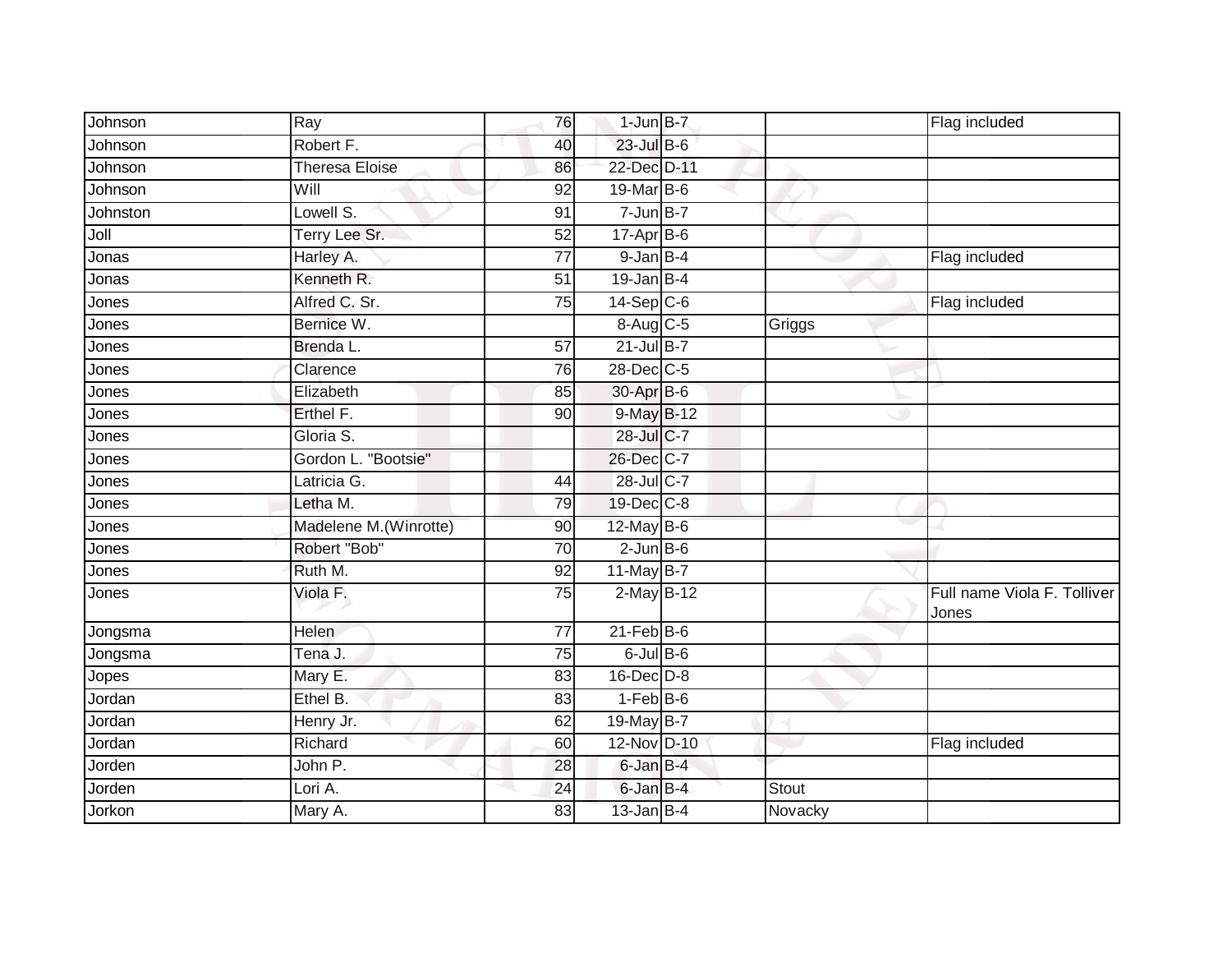| Joseph<br><b>Mabel Ann</b><br>$9$ -Dec $D$ -9<br>72<br>Largura<br>Andrew G. "Andy"<br>31-Oct C-7<br>Jostes<br>Flag included<br>85<br>Joseph C.<br>$9-AprB-6$<br>Jostes<br>91<br>Constantine S. "Deno"<br>$24$ -Feb $B$ -6<br>$\overline{54}$<br>Jovanovic<br>Flag included<br>29-Dec D-7<br>Jovovic(Yovovich)<br><b>Bosko</b><br>91<br>Terry C. Sr.<br>$14$ -Jan B-4<br>56<br>Joy<br>Joyce<br>25-Jul B-13<br>Charles Jr.<br>49<br>Joyce<br>$1-Aug$ <sub>C-8</sub><br>Richard A.<br>Judy<br>30-Mar B-6<br>Pauline<br>88<br>31-Jan B-12<br>Ralph W.<br>84<br>15-Oct D-7<br>Steven R.<br>47<br>June<br>9-Dec D-9<br>Jurecki<br>Stanley J.<br>88<br>Juriga<br>13-Dec C-4<br>Mary<br>99<br>Elizabeth Ann "Ruth"<br>26-Oct C-5<br>49 |                         |
|--------------------------------------------------------------------------------------------------------------------------------------------------------------------------------------------------------------------------------------------------------------------------------------------------------------------------------------------------------------------------------------------------------------------------------------------------------------------------------------------------------------------------------------------------------------------------------------------------------------------------------------------------------------------------------------------------------------------------------|-------------------------|
|                                                                                                                                                                                                                                                                                                                                                                                                                                                                                                                                                                                                                                                                                                                                |                         |
|                                                                                                                                                                                                                                                                                                                                                                                                                                                                                                                                                                                                                                                                                                                                |                         |
| Julian<br>Jurs                                                                                                                                                                                                                                                                                                                                                                                                                                                                                                                                                                                                                                                                                                                 |                         |
|                                                                                                                                                                                                                                                                                                                                                                                                                                                                                                                                                                                                                                                                                                                                |                         |
|                                                                                                                                                                                                                                                                                                                                                                                                                                                                                                                                                                                                                                                                                                                                |                         |
|                                                                                                                                                                                                                                                                                                                                                                                                                                                                                                                                                                                                                                                                                                                                |                         |
|                                                                                                                                                                                                                                                                                                                                                                                                                                                                                                                                                                                                                                                                                                                                | Flag & picture included |
|                                                                                                                                                                                                                                                                                                                                                                                                                                                                                                                                                                                                                                                                                                                                |                         |
|                                                                                                                                                                                                                                                                                                                                                                                                                                                                                                                                                                                                                                                                                                                                |                         |
|                                                                                                                                                                                                                                                                                                                                                                                                                                                                                                                                                                                                                                                                                                                                |                         |
|                                                                                                                                                                                                                                                                                                                                                                                                                                                                                                                                                                                                                                                                                                                                |                         |
|                                                                                                                                                                                                                                                                                                                                                                                                                                                                                                                                                                                                                                                                                                                                |                         |
|                                                                                                                                                                                                                                                                                                                                                                                                                                                                                                                                                                                                                                                                                                                                |                         |
|                                                                                                                                                                                                                                                                                                                                                                                                                                                                                                                                                                                                                                                                                                                                |                         |
| Jurs<br>$29$ -Jan B-4<br>Mary A.<br>92                                                                                                                                                                                                                                                                                                                                                                                                                                                                                                                                                                                                                                                                                         |                         |
| Justiz<br>Jorge R.<br>31-Jan B-12<br>66                                                                                                                                                                                                                                                                                                                                                                                                                                                                                                                                                                                                                                                                                        |                         |
| Kachoris<br>12-Oct C-5<br>Sevaste<br>86<br>Voulis                                                                                                                                                                                                                                                                                                                                                                                                                                                                                                                                                                                                                                                                              |                         |
| Kacmar<br>$9-Nov$ C-5<br>Maria<br>63                                                                                                                                                                                                                                                                                                                                                                                                                                                                                                                                                                                                                                                                                           |                         |
| Kacmar<br><b>Michael Andrew</b><br>13-Nov F-6<br>69                                                                                                                                                                                                                                                                                                                                                                                                                                                                                                                                                                                                                                                                            |                         |
| Kaczmarczyk<br>82<br>$1-Dec$ D-6<br>Jennie                                                                                                                                                                                                                                                                                                                                                                                                                                                                                                                                                                                                                                                                                     |                         |
| Kaczmarski<br>Helen M.<br>$6$ -Dec $C$ -4<br>79<br>Kumala                                                                                                                                                                                                                                                                                                                                                                                                                                                                                                                                                                                                                                                                      |                         |
| Kafka<br>$15$ -Feb $B$ -6<br>Clemens P. "Clary"<br>72<br>Flag included                                                                                                                                                                                                                                                                                                                                                                                                                                                                                                                                                                                                                                                         |                         |
| Kahot<br>56<br>$16$ -Dec $D$ -8<br>Jerrilyn L.                                                                                                                                                                                                                                                                                                                                                                                                                                                                                                                                                                                                                                                                                 |                         |
| Kail<br>15-Aug C-6<br>Florence<br>Mitchell Kail                                                                                                                                                                                                                                                                                                                                                                                                                                                                                                                                                                                                                                                                                | Full name Florence      |
| Kail<br>John S.<br>$5-AprB-6$<br>93                                                                                                                                                                                                                                                                                                                                                                                                                                                                                                                                                                                                                                                                                            |                         |
| Kain<br>$19$ -Jun B-6<br>Linda L.<br>57                                                                                                                                                                                                                                                                                                                                                                                                                                                                                                                                                                                                                                                                                        |                         |
| Kaiser<br>Donald L.<br>$1-May$ B-6<br>40                                                                                                                                                                                                                                                                                                                                                                                                                                                                                                                                                                                                                                                                                       |                         |
| Kaiser<br>Forrest A. "Woody"<br>70<br>3-Apr B-6<br>Flag included                                                                                                                                                                                                                                                                                                                                                                                                                                                                                                                                                                                                                                                               |                         |
| Kalember<br>$26$ -Jan $B-4$<br>Patricia Washburn<br>67                                                                                                                                                                                                                                                                                                                                                                                                                                                                                                                                                                                                                                                                         |                         |
| Kallas<br>Caroline E.<br>4-Aug C-6<br>60                                                                                                                                                                                                                                                                                                                                                                                                                                                                                                                                                                                                                                                                                       |                         |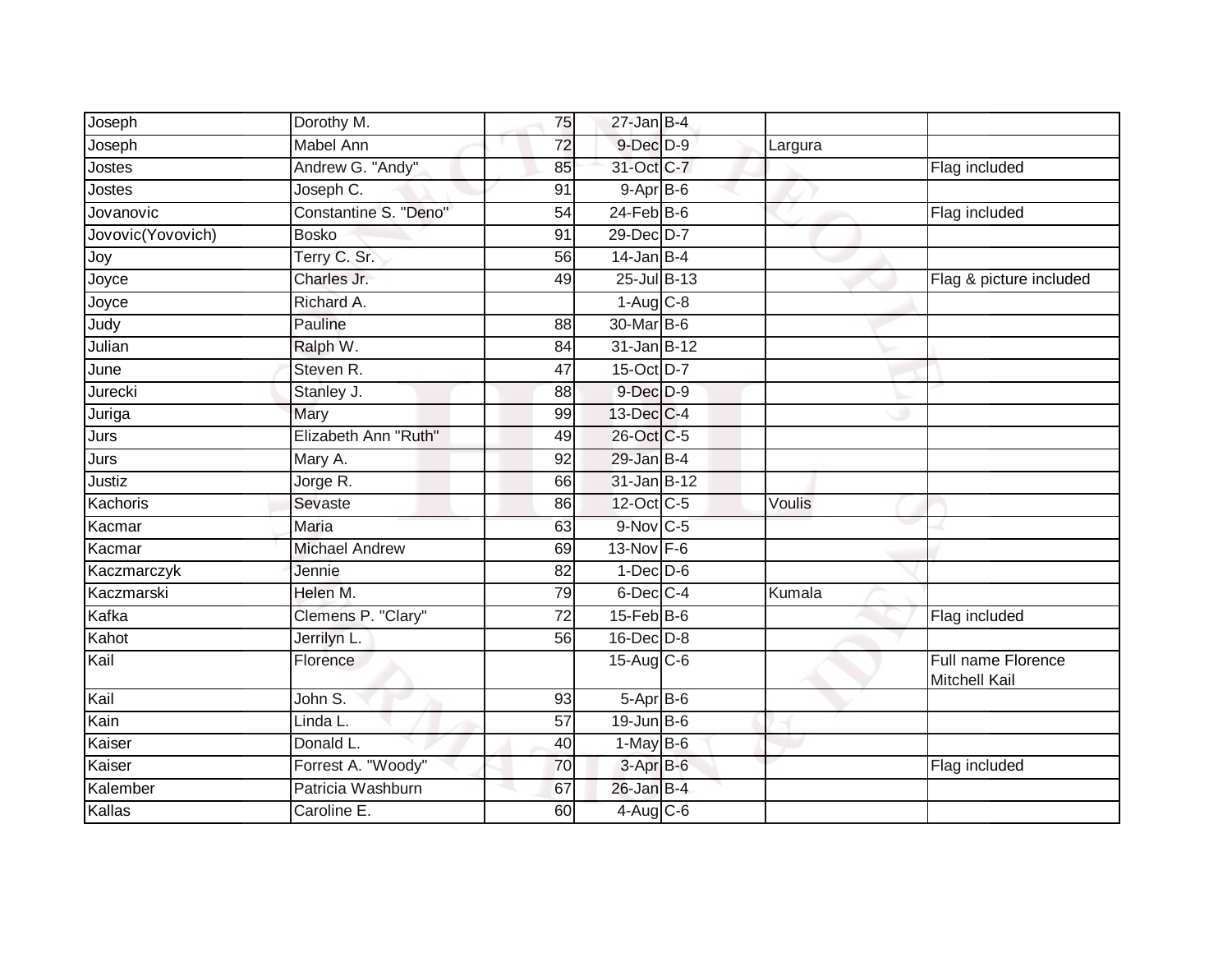| Kallinick   | <b>Bertha Hill</b> | 91              | $1-Sep$ $C-6$    |                 |               |
|-------------|--------------------|-----------------|------------------|-----------------|---------------|
| Kalman      | Mary Rose Kalan    | 80              | 22-Mar B-6       | Trimmel         |               |
| Kalmar      | <b>Barbara</b>     |                 | 14-Dec C-5       | Emery           |               |
| Kalwasinski | Stanley J.         | 83              | 13-Sep C-4       |                 | Flag included |
| Kamedula    | Joseph J. Sr.      | 68              | $25$ -Feb $B$ -6 |                 |               |
| Kamin       | Ann B.             | 84              | 29-Mar B-6       | <b>Berilla</b>  |               |
| Kaminski    | Frieda J.          | 81              | $31-Aug$ $C-6$   |                 |               |
| Kaminsky    | Johanna            | 85              | 19-Aug C-6       | Strbjak         |               |
| Kaminsky    | Michael J.         | 80              | $27-Sep$ C-5     |                 | Flag included |
| Kammer      | Paula J.           | 49              | 8-Dec D-6        | Curtis          |               |
| Kamysz      | Carol              | $\overline{75}$ | $6$ -Feb $B$ -6  |                 |               |
| Kandalec    | Ingrid M. (Marge)  | 77              | $9$ -Feb $B$ -7  |                 |               |
| Kandalec    | Michael R.         | 82              | $24$ -Jan B-4    |                 |               |
| Kane        | Jane Clifford      | 79              | 20-Dec C-5       |                 |               |
| Kane        | Ray                | $\overline{91}$ | $30 - Jan$ $B-4$ |                 |               |
| Kaniewski   | Josephine M.       | 98              | 13-Sep C-5       | Longawa         |               |
| Kanolis     | Efterpi            | $\overline{97}$ | 11-Nov D-9       |                 |               |
| Kansky      | Milan J.           | 67              | $29$ -Jul C-6    |                 | Flag included |
| Kaplan      | Norman Willard     | 68              | $3$ -Jul $B$ -6  |                 |               |
| Kaplan      | Sally              | 95              | $7-FebB-12$      |                 |               |
| Kappos      | Alice              | 86              | 24-Mar B-6       | <b>Topetzes</b> |               |
| Karis       | Marilyn            | 64              | 31-Oct C-7       |                 |               |
| Karr        | Elsie M.           | 93              | 13-Apr B-6       |                 |               |
| Karsten     | Nellie M. "Babe"   | 87              | 7-Oct C-7        | Walls           |               |
| Kasch       | Bernell W.         | 66              | 20-Jun B-11      |                 |               |
| Kasper      | Josephine E.       | 83              | $2-Aug$ C-4      |                 |               |
| Kaszak      | Marshall J.        | 75              | $22-Sep C-6$     |                 | Flag included |
| Kaszewski   | Richard J.         | 65              | $1-Sep$ $C-6$    |                 | Flag included |
| Kaszuba     | Raymond            | 78              | 22-May B-6       |                 | Flag included |
| Katauskas   | Blanche C.         |                 | 21-Aug D-6       | Kaminski        |               |
| Katona      | Emil L.            | 82              | $15-Sep$ $C-6$   |                 |               |
| Kats        | Donna J.           | 63              | $25$ -May B-6    |                 |               |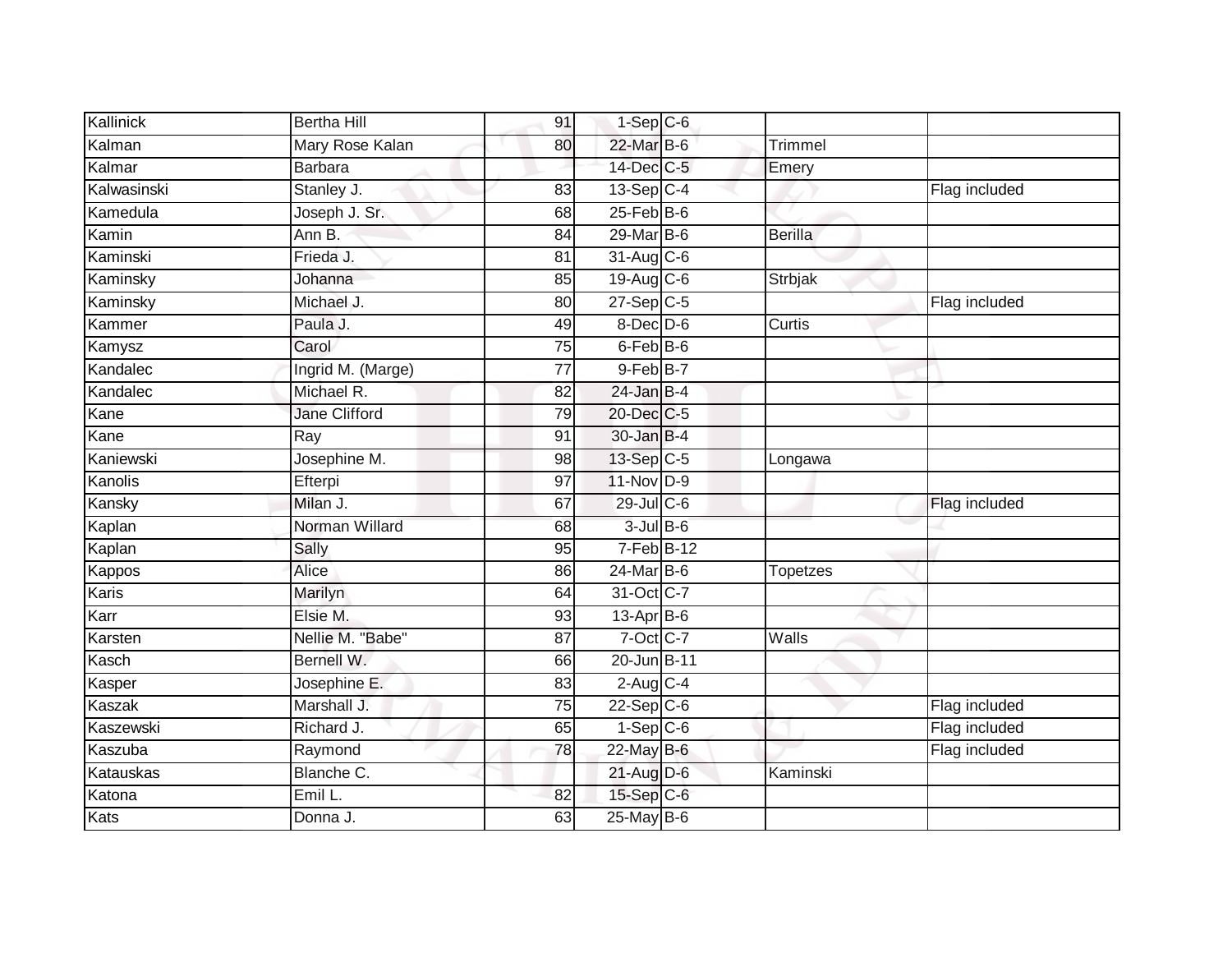| Kats       | Jacob               | 75              | $8$ -Dec $D$ -6    |               |               |
|------------|---------------------|-----------------|--------------------|---------------|---------------|
| Kauffman   | Leona E.            | 91              | 14-Mar B-10        |               |               |
| Kaurich    | Betty A.            | 85              | 12-Dec C-7         |               |               |
| Kavaky     | June E.             | 52              | 19-Oct C-5         |               |               |
| Kawalski   | Anna Sophie         | Infant          | 28-Mar B-12        |               |               |
| Kaye       | Alice (Wilski)      | $\overline{72}$ | $13$ -Jul $B-6$    |               |               |
| Kazmierski | Lillian C.          | 82              | 15-May B-6         | Wojciechowski |               |
| Kearney    | Mary Ellen          | 60              | $25$ -Feb $B$ -6   |               |               |
| Keeler     | Elizabeth C.        | 88              | $21$ -Aug $D-6$    |               |               |
| Keeley     | Richard J.          | 67              | 29-Jun B-7         |               |               |
| Keen       | Mae                 | 69              | 20-May B-6         |               |               |
| Keener     | John B. Sr.         | $\overline{72}$ | 30-Mar B-6         |               |               |
| Kegebein   | Albert G. "Al"      | 67              | $1$ -Dec $D-6$     |               |               |
| Kegebein   | Joan M.             | 73              | 10-Oct C-8         | Patnaude      |               |
| Keilman    | Robert W.           | 62              | $1-FebB-6$         |               |               |
| Keilmer    | Frank J.            | 78              | $7-Sep$ $C-6$      |               | Flag included |
| Keith      | <b>John Charles</b> | 74              | 23-Nov E-5         |               | Flag included |
| Kelemen    | Helen A.            | 73              | 25-Mar B-6         |               |               |
| Kellar     | Stephanie           | 85              | 8-Oct C-7          |               |               |
| Kellemen   | Dorothy             | $\overline{74}$ | $25$ -Jan B-4      |               |               |
| Keller     | Raymond J.          | 81              | 18-Nov D-6         |               |               |
| Kelley     | Barbara A.          | 60              | $7$ -Dec $C$ -6    |               |               |
| Kelley     | Wallace L.          | 70              | $13 -$ Jul $B - 6$ |               |               |
| Kelly      | Gerald T.           | $\overline{58}$ | $2$ -Aug $C-4$     |               |               |
| Kelly      | John A. "Jack"      | 55              | 25-Aug C-5         |               |               |
| Kelly      | Joyce Rose          |                 | $12$ -Sep $C-8$    |               |               |
| Kelly      | Julia M.            | 89              | $8$ -Dec $D$ -6    | <b>Ulias</b>  |               |
| Kelly      | Lulabelle M.        | 89              | $11$ -Jun B-6      | Sanger        |               |
| Kelly      | Opal P.             | 74              | 12-Jul B-6         | Perry         |               |
| Kelly      | Roosevelt Sr.       | 72              | 28-Sep C-6         |               |               |
| Kelly      | Ruth J.             | 94              | 28-Oct D-5         |               |               |
| Kemick     | Dolly R.            | 75              | 18-Mar B-6         | Nusbaum       |               |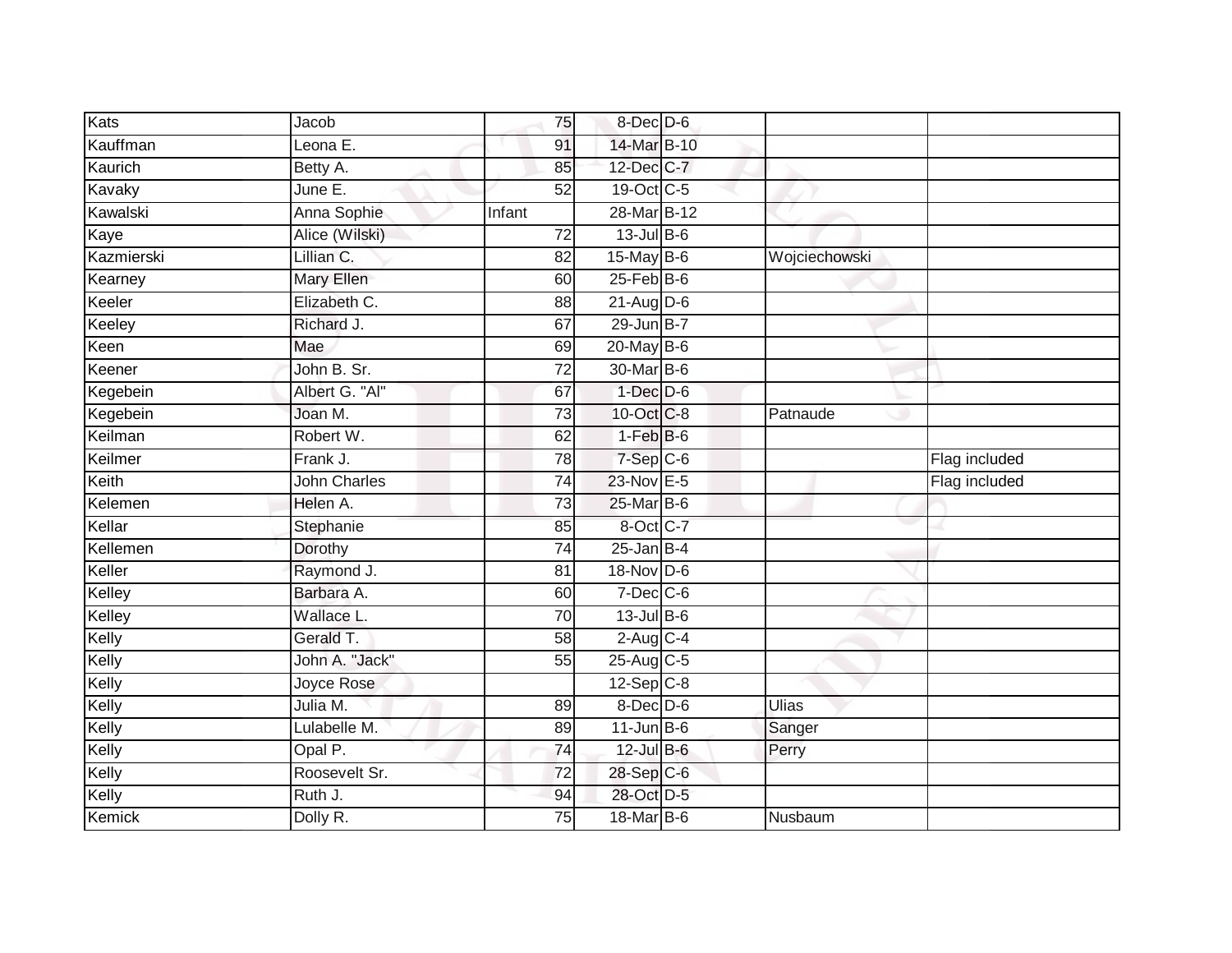| Kemp           | Joyce Jane                      | 78              | 8-Oct C-7         |            |                                         |
|----------------|---------------------------------|-----------------|-------------------|------------|-----------------------------------------|
| Kendall        | Mahala J.                       | 89              | 14-May B-6        |            |                                         |
| Kender         | <b>Richard Leroy</b>            | 73              | 7-Jan B-4         |            | Flag included                           |
| Kendrick       | Chester J.                      | 89              | 28-May B-6        |            |                                         |
| Kendys         | Pauline M.                      | 80              | $3-MarB-6$        | Kalupa     | Full name Pauline M.<br>Kendys Hornacek |
| Kennedy        | Anne L.                         | 99              | 11-Sep D-7        |            |                                         |
| Kennedy        | Genevieve L.                    | 60              | 8-Nov C-5         | Ruzich     |                                         |
| Kennedy        | Mildred Ann "Dee-Dee"           | 49              | 19-Nov D-10       |            |                                         |
| Kenny          | Patrick                         | 73              | $18$ -Jan $ B-5 $ |            |                                         |
| Kenzevic       | Nikola                          | 84              | $13-Sep$ C-5      |            |                                         |
| Kepshire       | Maureen                         | 62              | $21$ -Oct D-6     | Ennis      |                                         |
| Kerber         | Jessie R.                       | 75              | $3-Aug$ $C-7$     | Ganz       |                                         |
| <b>Kerekes</b> | Lisa                            | 40              | 9-Feb B-7         |            |                                         |
| Kerr           | Arthur J.                       | 86              | 7-Mar B-10        |            |                                         |
| Kerr           | Dorothy "Honey"                 | 86              | 25-Oct C-5        |            |                                         |
| Kerr           | Janet Lynn                      | 43              | 6-Oct C-6         |            |                                         |
| Kersh          | Esol Ed "Julio"                 | 59              | $23$ -Jan B-4     |            |                                         |
| Kessler        | <b>Fred Henderson</b>           | 77              | 12-Oct C-5        |            |                                         |
| Kessler        | Terry A.                        | $\overline{53}$ | 29-Oct D-12       |            | Flag included                           |
| <b>Kevek</b>   | Steve A.                        | $\overline{77}$ | $22$ -Apr $B$ -6  |            | Flag included                           |
| Kewitz         | Michael A.                      | 53              | 3-Mar B-7         |            | Flag included                           |
| Kic            | Helen                           |                 | $7 - JanB - 5$    |            |                                         |
| Kickert        | Calvin R.                       | 61              | $25$ -Mar $B$ -6  |            |                                         |
| Kiefer         | Ardell J.                       | 77              | 18-Apr B-12       |            |                                         |
| Kieklak        | Mary A.                         | 91              | $21$ -Oct D-6     |            |                                         |
| Kielar         | Thaddeus F. Sr. (Ted<br>Keller) | 79              | $12$ -Jan B-4     |            | Flag included                           |
| Kielmer        | Frank J.                        | 78              | 8-Sep C-6         |            | Flag included                           |
| Kieltyka       | Norbert                         | 57              | $16$ -Jan $B-4$   |            |                                         |
| Kieras         | Mary A. "Aunt Mary"             | 82              | 5-Oct C-6         |            |                                         |
| Kikalos        | Despina Helen                   | 80              | $2$ -Nov $ C-6 $  | Christakis |                                         |
| <b>Kikias</b>  | Sophie                          | 93              | $14$ -Jul B-6     |            |                                         |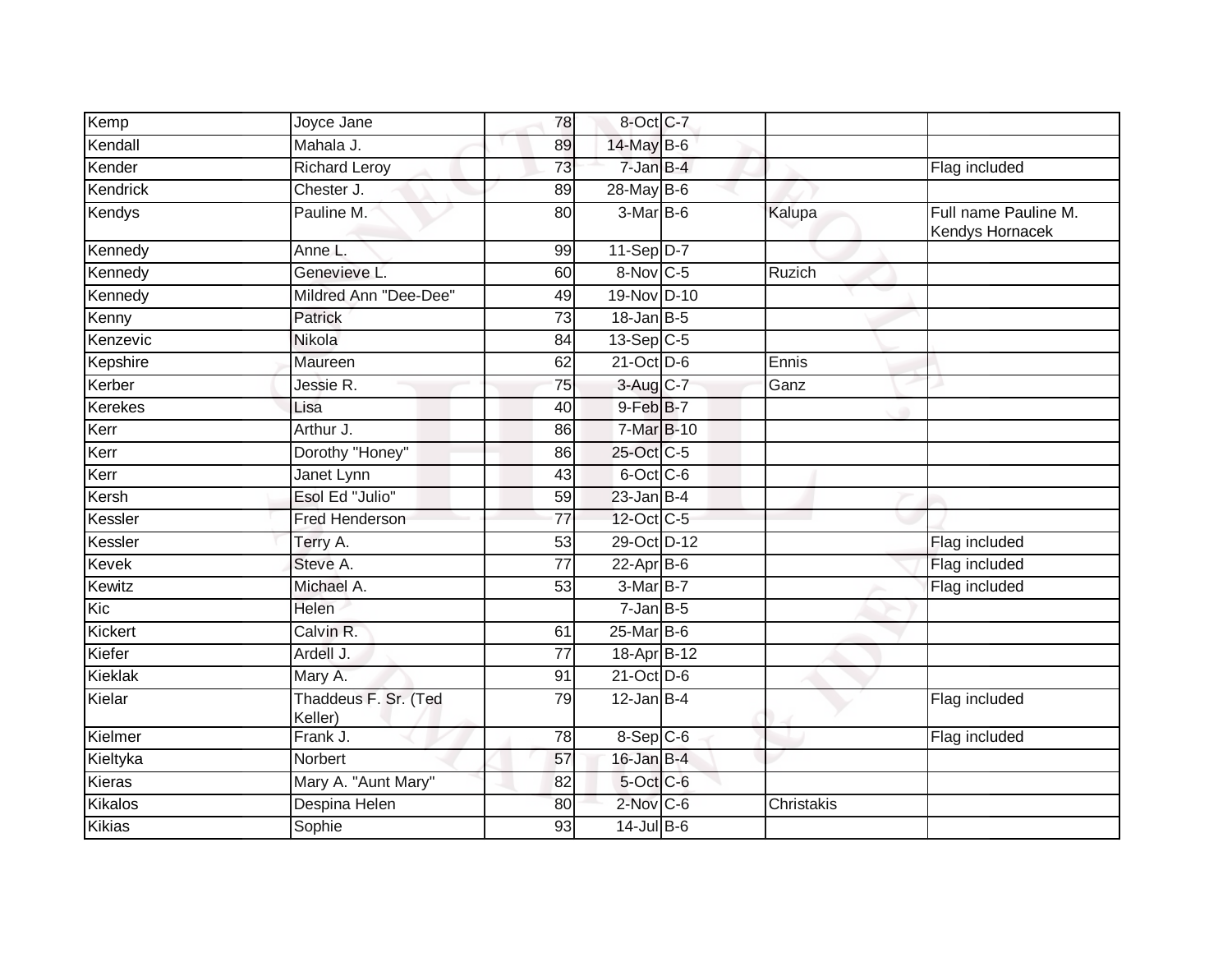| Kilander   | Jean I.                    | 64              | 6-Dec C-4         |              |                  |
|------------|----------------------------|-----------------|-------------------|--------------|------------------|
| Killeen    | George F. Jr.              | 46              | $14$ -Jul B-6     |              | Flag included    |
| Killian    | June G.                    | 86              | 10-May B-6        | Carroll      |                  |
| Kilpatrick | Calie                      | 94              | $7-AprB-6$        |              |                  |
| Kilpatrick | Thomas L. "Sarge"          | $\overline{74}$ | 13-Mar B-6        |              | Flag included    |
| Kimbrell   | Anthony C.                 | 36              | 15-Dec D-9        |              |                  |
| Kinach     | <b>Edwin Walter "Papa"</b> | $\overline{73}$ | 14-Oct D-6        |              | Flag included    |
| Kinder     | William R.                 | 78              | 16-Mar B-6        |              | Flag included    |
| King       | <b>Della Delores</b>       | 63              | 29-Jun B-7        | <b>Brock</b> |                  |
| King       | George                     | 69              | $4$ -Mar $ B-6$   |              |                  |
| King       | J.J.                       | 50              | 27-Mar B-6        |              |                  |
| King       | John                       | 87              | $8$ -May B-6      |              |                  |
| Kingery    | John E.                    | 72              | $2$ -Aug $C-4$    |              | Flag included    |
| Kingsley   | Evelyn M.                  | 84              | 3-Oct C-8         |              |                  |
| Kinsey     | Clarendon L. "Red"         | 86              | 17-Aug C-8        |              |                  |
| Kinsley    | Florence                   | 70              | 19-May B-7        |              |                  |
| Kiraly     | Nancy L.                   | 61              | 10-Aug C-7        |              |                  |
| Kirby      | Earl D.                    | 56              | 18-Nov D-6        |              | Flag included    |
| Kirby      | Mary Beth                  | 52              | $27$ -Aug C-6     |              |                  |
| Kirk       | Jerry R.                   | 61              | 26-Dec C-8        |              |                  |
| Kirkeiner  | <b>Lillian Katherine</b>   |                 | 30-Dec D-6        |              |                  |
| Kirkland   | Ruth P.                    | 91              | 15-Mar B-6        |              |                  |
| Kirkley    | Lorraine Ann               | 35              | 28-Nov C-7        | Jones        | Picture included |
| Kisala     | John B.                    | 8               | 26-Nov E-1        |              | Flag included    |
| Kish       | Elizabeth (Virginia)       | 82              | $6$ -May B-6      | Kostelnak    | Picture included |
| Kish       | William S. "Bill"          | 83              | $24$ -Jun $B-6$   |              | Flag included    |
| Kittredge  | Russell L.                 | 55              | 10-Dec D-17       |              |                  |
| Klacik     | Irene D.                   | $\overline{72}$ | $2$ -Mar $B$ -7   | Fedak        |                  |
| Klacik     | Jerry                      | 78              | 19-Sep C-8        |              |                  |
| Klahn      | Georgia S. (Stowers)       | 53              | 10-Aug C-8        |              |                  |
| Klaja      | Chester W.                 | 78              | 12-Dec C-7        |              |                  |
| Klassen    | Joseph F.                  | $\overline{32}$ | $5 - Jun$ $B - 6$ |              |                  |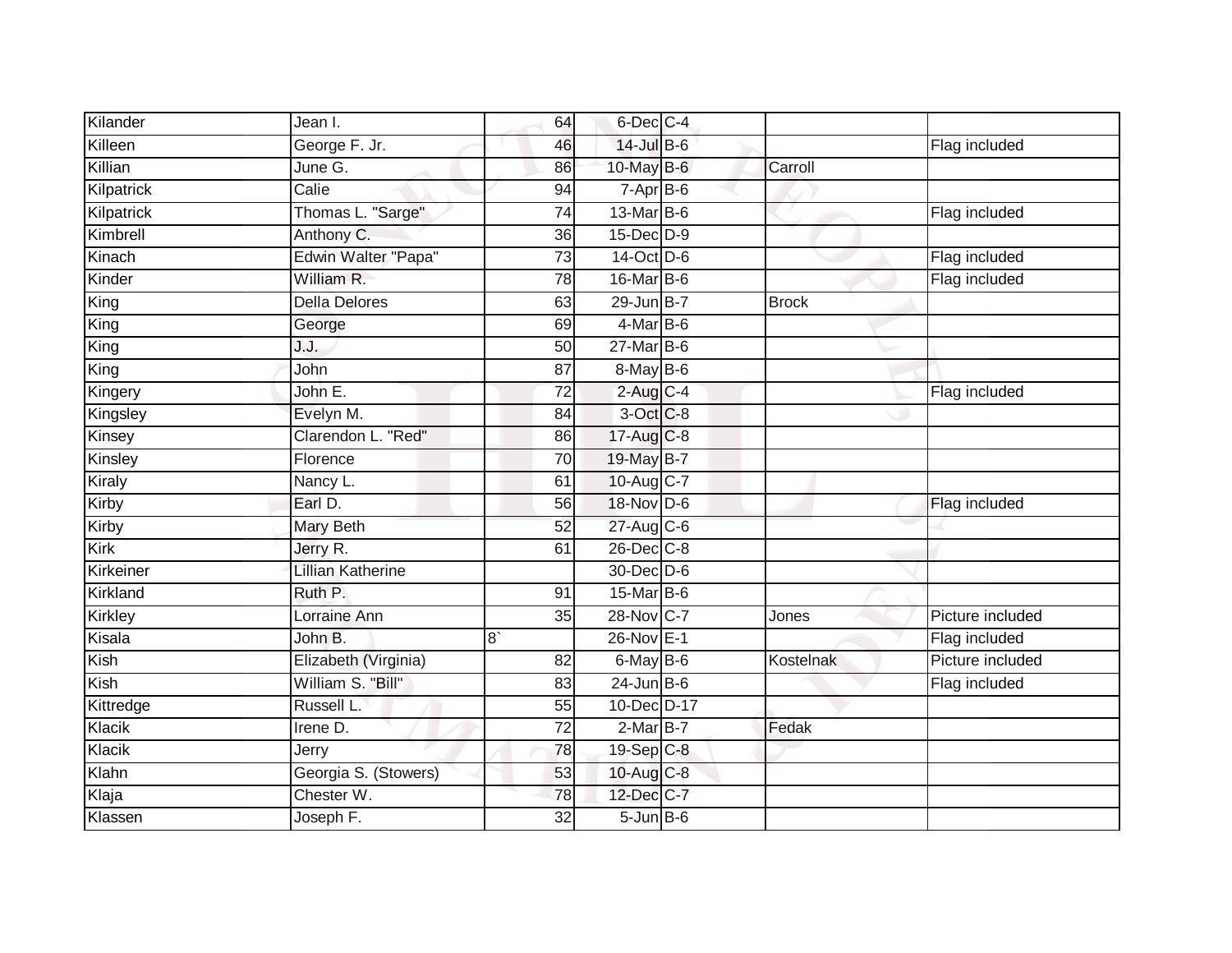| Klawinski   | Janie A.                | 36              | 28-Jun B-7              | Martin         |                                        |
|-------------|-------------------------|-----------------|-------------------------|----------------|----------------------------------------|
| Klein       | <b>George Howard</b>    | 65              | 19-Sep C-8              |                |                                        |
| Klein       | <b>Nathaniel Dallas</b> | 1yr.7<br>months | $5-FebB-6$              |                |                                        |
| Klein       | Philip D.               | 67              | $1$ -Jul $B$ -6         |                |                                        |
| Klein       | William J.              | 84              | $25-Sep D-7$            |                |                                        |
| Kleinaman   | Erma I.                 | 82              | $13$ -Apr $B$ -6        | <b>Dorsett</b> |                                        |
| Klekot      | Richard D.              | 50              | $24$ -Mar B-6           |                | Flag included                          |
| Klekot      | Thomas T.               | $\overline{52}$ | 10-Mar B-6              |                |                                        |
| Klemenic    | Ivan                    | 77              | $14$ -May B-6           |                |                                        |
| Klemm       | Edmund G.               | 82              | 30-Apr B-7              |                | Flag included                          |
| Klemme      | Lyla                    | 94              | $21$ -Jul B-7           | Oberloh        |                                        |
| Klemz       | Kyle L.                 |                 | 31-Aug C-6              |                |                                        |
| Klimczak    | Monica M.               | 84              | 5-Mar B-6               |                |                                        |
| Klisz       | Walter                  | 85              | $23$ -Jan B-4           |                | Flag included                          |
| Klobuchar   | Mary Ann                | $\overline{81}$ | 23-Mar B-6              |                |                                        |
| Klochan     | John A. Sr.             | 79              | 16-Oct D-5              |                | Flag included                          |
| Kloppenburg | Helen L.                | 87              | $22$ -Jan B-4           |                |                                        |
| Klosak      | Helen                   | 61              | 7-May B-6               |                |                                        |
| Kmetyi      | Velma                   | 90              | $31$ -Jan $B-12$        |                |                                        |
| Kmetz       | Russell W.              | $\overline{74}$ | 16-May B-12             |                |                                        |
| Knabusch    | Norman E.               | 80              | 29-Aug C-6              |                |                                        |
| Kneale      | <b>Betty</b>            | 71              | $6$ -Apr $B$ -6         |                |                                        |
| Knee        | William "Bill"          | 55              | $11-Aug$ <sub>C-6</sub> |                |                                        |
| Kneifel     | Dorothy E.              | 73              | $8$ -Dec $D$ -6         |                |                                        |
| Knerr       | Barbara C.              | 64              | 4-Jan B-4               |                |                                        |
| Knerr       | Susan L.                | 45              | $6$ -May B-6            |                |                                        |
| Knezevic    | Djuro                   | 85              | $30 - Jun$ B-6          |                |                                        |
| Knezevic    | Nikola                  | 84              | 13-Sep C-5              |                |                                        |
| Knezevich   | Ann                     |                 | $24$ -Jan B-4           |                |                                        |
| Knight      | Jean Marie              | 84              | $1-Sep$ $C-6$           |                | Full name Jean Marie<br>Hampton Knight |
| Knight      | Richard L. "Dick"       | 74              | 22-Aug C-8              |                |                                        |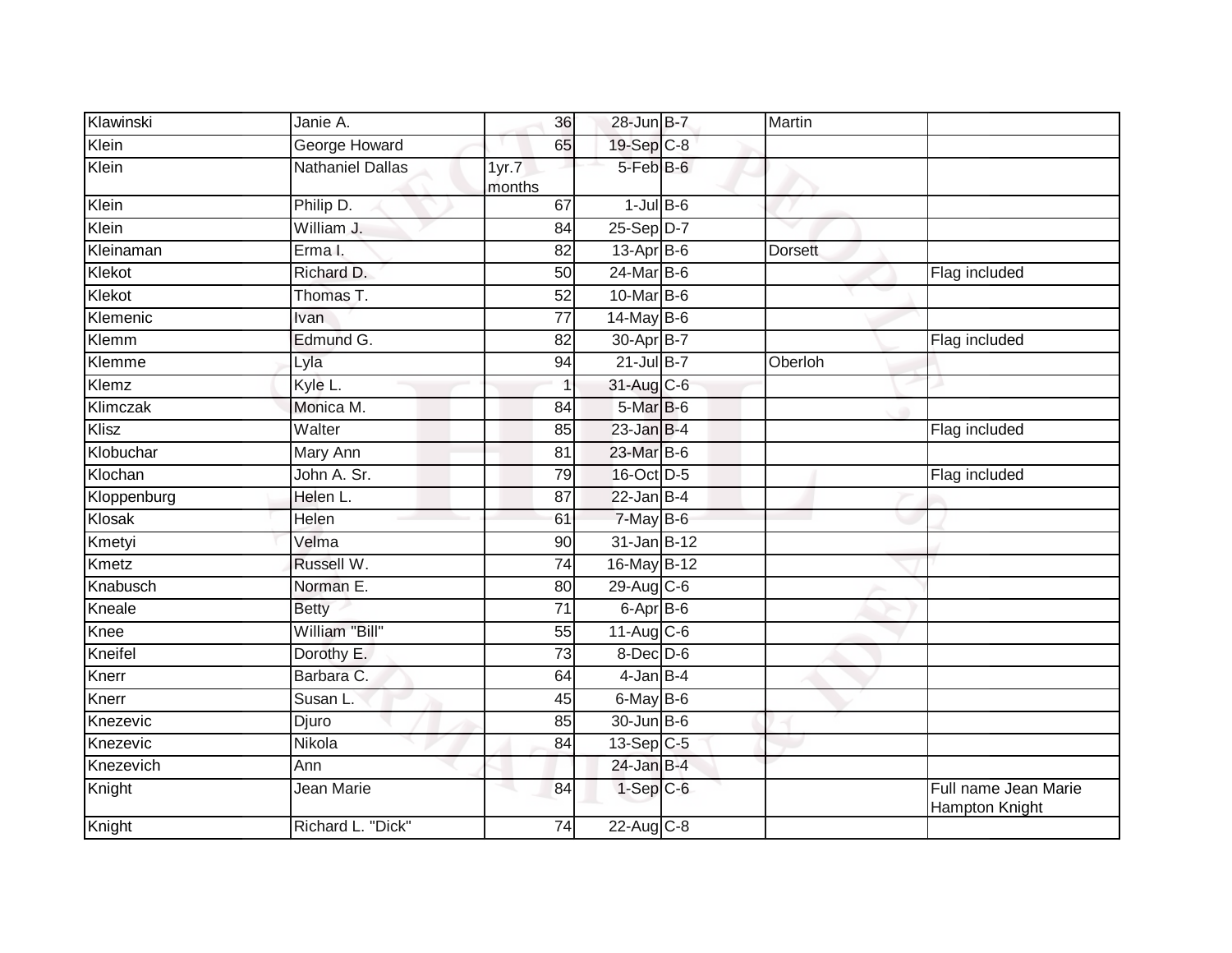| Knoles       | Richard L.                        | 58              | 29-Aug C-6                  |              |                                     |
|--------------|-----------------------------------|-----------------|-----------------------------|--------------|-------------------------------------|
| Knox         | Robert A.                         | 75              | 6-Oct C-6                   |              | Flag included                       |
| Knudsen      | <b>Betty Lou</b>                  | 69              | 27-Jul C-6                  |              |                                     |
| Knutsen      | <b>Timothy Joseph</b>             | 45              | 23-Oct D-6                  |              |                                     |
| Kobeszka     | Rosemary Lois "Pee Wee<br>Parker" | 68              | $15$ -Jun $B$ -6            |              |                                     |
| Kobitka      | <b>Helen S.Muta</b>               | 81              | 12-Dec C-7                  | Kondra       | Picture included                    |
| Koblack      | Jennie                            | 81              | $28$ -Jan B-4               | Hotkiewicz   |                                     |
| Koble        | Mary Ann                          | 82              | 19-May B-7                  | Taraj        | Full name Mary Ann<br>Jamison Koble |
| <b>Kobus</b> | Philip E.                         | 80              | 23-Nov E-5                  |              | Flag included                       |
| Koch         | Pamela Sue Elisha                 | 57              | $16$ -Oct $\overline{D}$ -6 | Rothe        |                                     |
| Kochar       | Dr. Amarjit Singh                 |                 | 11-Mar B-6                  |              | MD, FCAP                            |
| Kochis       | <b>Ernest James</b>               | 59              | 5-Dec C-7                   |              |                                     |
| Kocur        | <b>Irene Rice</b>                 | 88              | $21-SepC-6$                 | Bellamy      |                                     |
| Koczur       | Frank J. Jr.                      | 79              | $26$ -Jun $B$ -6            |              | Flag included                       |
| Koczur       | Mary Ellen                        | $\overline{77}$ | 26-Jul C-5                  | <b>Bruce</b> |                                     |
| Koczwara     | Eugene Casimer                    | 82              | $20-AprB-6$                 |              |                                     |
| Koedyker     | Donald K.                         | 65              | 19-Apr B-6                  |              |                                     |
| Koedyker     | Mildred                           | 86              | 24-May B-7                  | Smith        |                                     |
| Koedyker     | <b>Theresa</b>                    | 90              | $3$ -Jul $B$ -6             |              |                                     |
| Koefelda     | Agnes                             | 94              | $17 - Jun$ B-6              |              |                                     |
| Koegel       | Robert A.                         | 56              | 28-Dec C-5                  |              |                                     |
| Koehler      | <b>Jared Anderson</b>             | 19              | $3-Sep$ C-6                 |              |                                     |
| Koehler      | Oliver W.                         | 83              | 19-Oct C-5                  |              |                                     |
| Koerner      | Mary E.                           | 74              | $4$ -Nov D-7                |              |                                     |
| Koerner      | Sadie R.                          | 86              | $6-Sep$ $C-5$               | Milanec      |                                     |
| Kokinda      | Mary Elizabeth                    | 90              | $13-Sep C-5$                |              |                                     |
| Kokoszynski  | Henry J.                          | 85              | 29-Dec D-7                  |              |                                     |
| Kokot        | Anne M.                           | 79              | 25-Dec C-3                  |              |                                     |
| Kolakovich   | Louis J.                          | 73              | 29-Jul C-6                  |              |                                     |
| Kolanko      | Irene I.                          | 82              | 27-Jun B-12                 |              |                                     |
| Kolarczyk    | Lottie                            | 81              | $6$ -Jun $B$ -12            |              |                                     |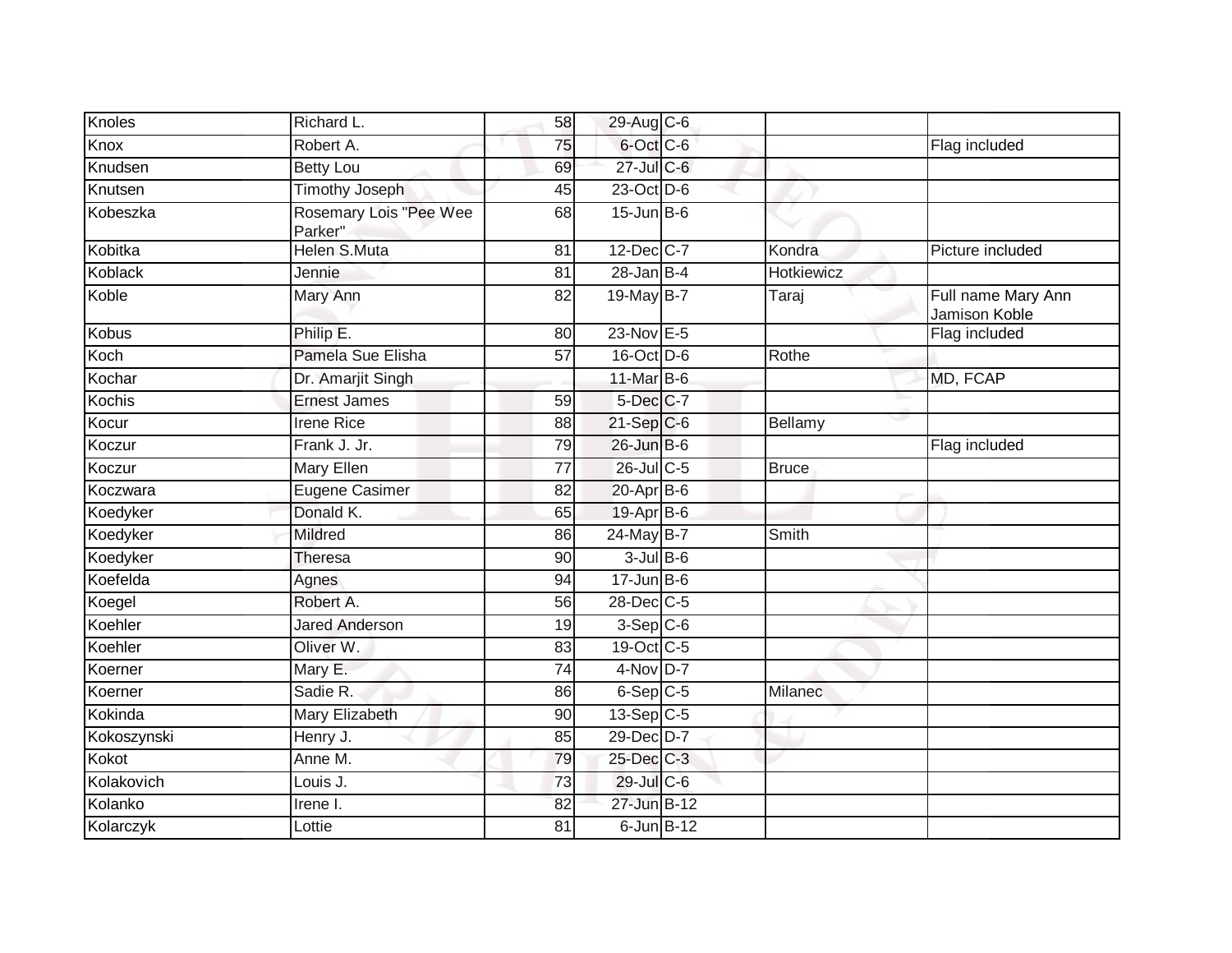| Kolarik    | Helen               | 80              | 31-Mar B-6              |           |                         |
|------------|---------------------|-----------------|-------------------------|-----------|-------------------------|
| Kolas      | Irene               | 81              | 6-Sep C-5               |           |                         |
| Kolb       | Mark Emmett Sr.     | 81              | 11-Sep D-7              |           |                         |
| Kolb       | Mary M.             | 93              | 22-Dec D-11             |           |                         |
| Kolberg    | David A.            | 69              | 28-Mar B-12             |           | Flag included           |
| Kolberg    | Joanna Valenti      | 59              | $10$ -Nov D-6           |           |                         |
| Kolberg    | Lawrence D. "Larry" | 42              | $14$ -Dec $ C-5$        |           |                         |
| Kolbus     | Wanda B.            | 76              | 24-Dec C-6              |           |                         |
| Kolecki    | Jane                |                 | $2$ -Aug C-4            | Koziarski |                         |
| Koler      | Robert A.           | 53              | $19$ -Feb $ B-6 $       |           |                         |
| Kolettis   | Dr. John            | $\overline{73}$ | 10-Aug C-7              |           |                         |
| Koliboski  | Joseph Steven       |                 | $17-Aug$ <sub>C-8</sub> |           | Flag included           |
| Kolic      | Ann                 | 80              | $4$ -Jul $B-12$         |           |                         |
| Kollar     | Irene               | 83              | 17-Apr B-6              |           | Flag included           |
| Kollar     | Patricia E.         | 85              | 27-Nov F-7              |           |                         |
| Kolling    | Marguerite          | 81              | 10-Mar B-6              |           |                         |
| Kollor     | Donald H.           | 65              | $3-Sep$ $C-6$           |           |                         |
| Kolodziej  | Helen R.            | 82              | 17-Aug C-8              |           |                         |
| Komacsar   | Rudolph J.          | 68              | $7-Nov$ <sub>C-7</sub>  |           | Flag included           |
| Komar      | <b>John</b>         | 80              | 13-Oct D-8              |           |                         |
| Komarowski | Stanley J.          | 84              | 22-Oct D-10             |           | Flag included           |
| Koniarski  | Kenneth             | 48              | 19-Mar B-6              |           | Flag included           |
| Konieczka  | Joseph C.           | 88              | $11-Aug$ C-6            |           | Flag included           |
| Konjevich  | Nicholas "Koste"    |                 | $1-Sep$ C-6             |           |                         |
| Konopacki  | Fred A.             | 80              | $3$ -Jan $B-4$          |           |                         |
| Kooi       | Jennie              | 86              | 19-Dec C-8              |           |                         |
| Kookich    | Mary R.             | 78              | $1-Oct$ $C-7$           | Alilovich |                         |
| Kopp       | Albert E. II        | 60              | 22-Nov C-4              |           |                         |
| Korba      | May A.              | 80              | 14-Jul B-6              |           |                         |
| Korem      | William A.          | 83              | 19-Jun B-7              |           |                         |
| Koritko    | John W.             | 80              | 23-Apr B-6              |           |                         |
| Korth      | Lloyd E. "Gene"     | 75              | 14-Sep C-6              |           | Flag included & Picture |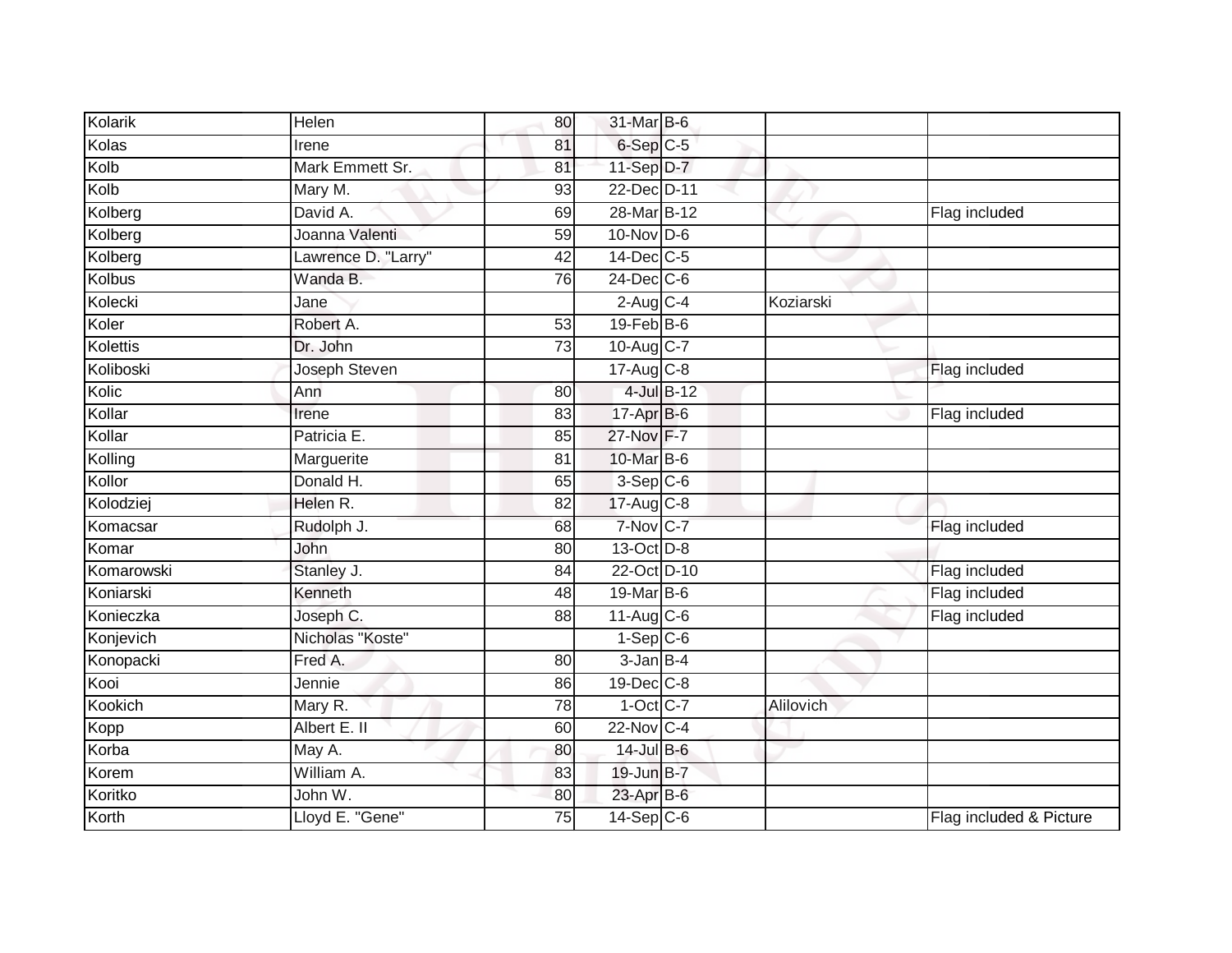| Koshut    | Antoinette "Andy"     | 91 | 14-May B-6              | Paulick   |               |
|-----------|-----------------------|----|-------------------------|-----------|---------------|
| Kosier    | Nicholas R. "Nick"    | 81 | $5$ -Jan $B$ -5         |           | Flag included |
| Kosinski  | Stanley A.            | 87 | 9-Oct D-7               |           |               |
| Kosmatka  | Esther C.             | 84 | 30-Mar B-6              |           |               |
| Kosovac   | <b>Mike</b>           | 72 | $4$ -Jul $B-12$         |           |               |
| Kosteba   | Mary S.               | 88 | $4$ -Apr $B$ -10        |           |               |
| Kostel    | Christine D.          | 70 | 29-Oct D-12             | Sondich   |               |
| Kostel    | Christine D.          | 70 | $3-Nov$ D-8             | Sondich   |               |
| Kotecki   | <b>Ronald Raymond</b> | 64 | $28$ -Aug $D-6$         |           | Flag included |
| Kotora    | Ellen S.              | 51 | 19-Jun B-7              |           |               |
| Kott      | Irene E.              | 83 | 31-Dec C-8              | Lataski   |               |
| Kotvasz   | Cynthia Ann           | 34 | 8-Aug C-5               |           |               |
| Kouklakis | Haridimos D.          | 70 | 5-Nov D-10              |           |               |
| Koulianos | George                | 58 | 18-Jul B-12             |           |               |
| Koup      | Carole                | 86 | 16-Sep C-6              | King      |               |
| Kouvelas  | Dorothy               | 63 | $24$ -Jul B-6           |           |               |
| Koval     | Blanche T.            | 87 | $4$ -Dec $F-9$          |           |               |
| Kovan     | Stephen D. "Papa"     | 82 | $10$ -Feb $ B-6$        |           |               |
| Kowal     | Edward F. Sr.         | 89 | 31-Oct C-7              |           |               |
| Kowal     | Harry R.              | 82 | $5-$ Sep $C-6$          |           | Flag included |
| Kowal     | Walter J.             | 74 | $11-Aug$ <sub>C-6</sub> |           | Flag included |
| Kowalke   | Leo E.                | 85 | 8-Sep C-6               |           | Flag included |
| Kowalski  | Helen                 | 95 | $16$ -Nov $E$ -6        | Cielusnak |               |
| Kowalski  | Stephanie             | 84 | 30-Oct F-5              | Augustyn  |               |
| Koza      | Frank W.              | 77 | $7-Feb$ B-12            |           |               |
| Kozacik   | Anna S.               | 85 | $17 - Jan$ B-12         |           |               |
| Kozlowski | <b>Ben</b>            | 82 | $11$ -Jan B-4           |           |               |
| Kozlowski | Leonard J.            | 72 | 16-Oct D-6              |           |               |
| Kozlowski | Theodore J. Buddy     | 83 | 12-Aug C-6              |           |               |
| Kozol     | Walter S.             | 77 | 7-Nov C-7               |           | Flag included |
| Kozubal   | Edward                | 83 | 20-Feb B-7              |           |               |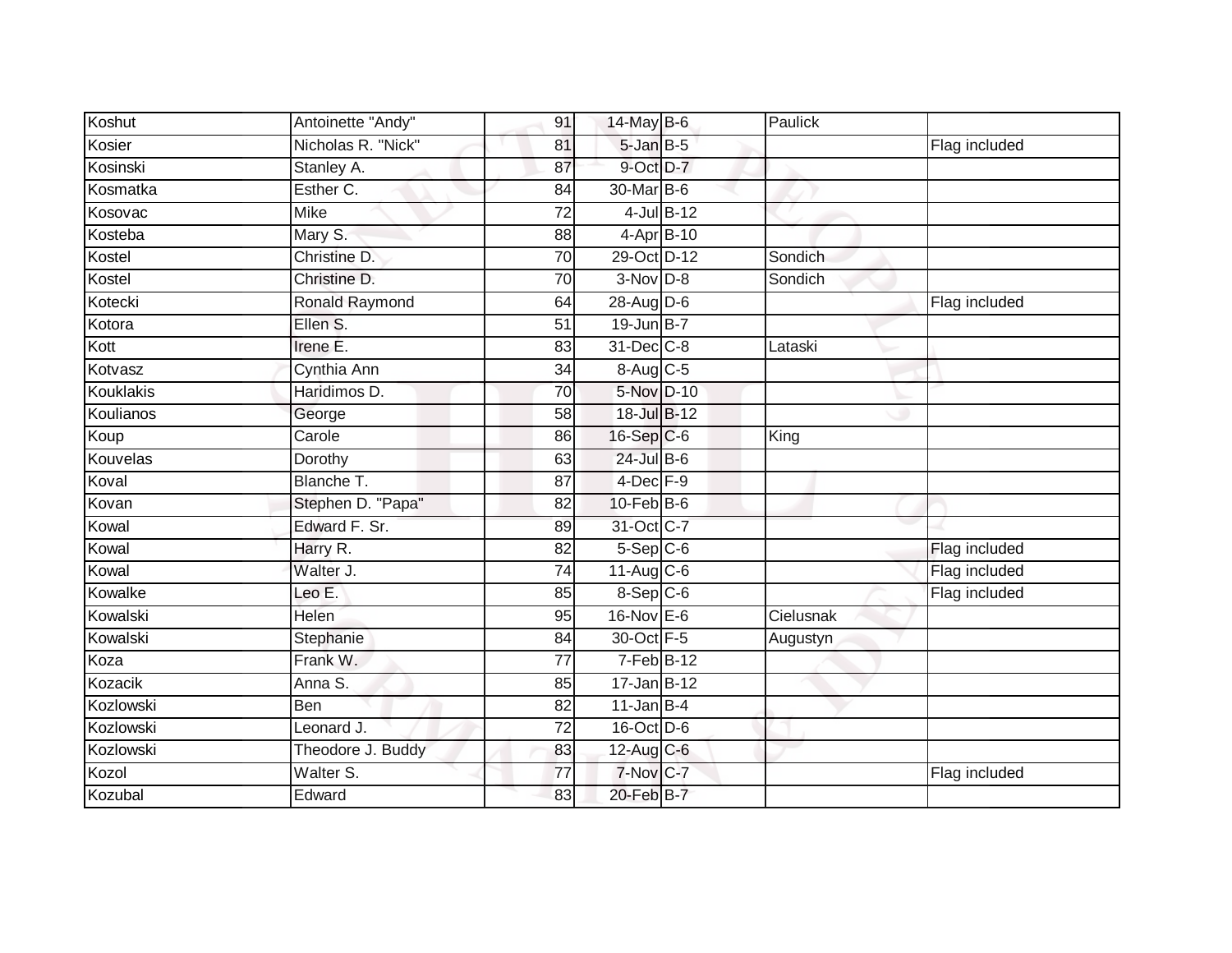|              | (Stavitzke)             | 71              | 18-Apr B-12      |             |                                       |
|--------------|-------------------------|-----------------|------------------|-------------|---------------------------------------|
| Kozy         | Stanley R.              | 70              | $11$ -Jan B-4    |             | Flag included                         |
| Krachenfels  | Antonia                 | $\overline{87}$ | $29$ -May B-6    |             |                                       |
| Krajacic     | Ann T.                  | 83              | $7$ -Dec $C$ -6  |             |                                       |
| Krakowiak    | Jerry J.S.              | 37              | $19$ -Jun B-7    |             |                                       |
| Kramer       | Katherine "Kay"         | 81              | 18-Dec F-9       | Kocinski    |                                       |
| Kramer       | Lucille M.              | 87              | $10-Apr$ B-6     |             | Full name Lucille M. Vallis<br>Kramer |
| Kranc        | John                    | $\overline{88}$ | 9-May B-12       |             |                                       |
| Kranc        | Norbert J.              | 61              | 8-Mar B-6        |             |                                       |
| Krane        | Evelyn P. "Evie"        |                 | $9-AprB-6$       |             |                                       |
| Kranz        | Edward J.               | 88              | $8$ -Jul $B$ -6  |             |                                       |
| <b>Kras</b>  | <b>Boleslaus "Buck"</b> | 84              | $23$ -Jun $B$ -6 |             | Flag included                         |
| Krasinski    | Ted                     |                 | 26-Apr B-6       |             | Flag included                         |
| Krasinski    | Virginia "Virg"         | 72              | 30-Jan B-4       | Lesnikowski |                                       |
| Krasinsky    | Delores "Dolly"         | $\overline{72}$ | 7-Oct C-7        | Michalske   |                                       |
| Krasowski    | Donna Jeanne            | 46              | $13$ -Apr $B$ -6 | Young       |                                       |
| <b>Kraus</b> | <b>Beatrice</b>         |                 | $2$ -Dec $D-6$   | Porter      |                                       |
| <b>Kraus</b> | <b>Leonard Joseph</b>   | 81              | $16$ -Jan B-4    |             | Flag included                         |
| <b>Kraus</b> | Vernon W.               |                 | $11$ -Mar $B$ -6 |             |                                       |
| Kravicz      | George M. Jr.           | 70              | 18-Oct C-4       |             |                                       |
| Krawczyk     | Delores F.              | $\overline{71}$ | $30 - Jan$ B-4   |             |                                       |
| <b>Krebs</b> | Eileen E.               | 77              | 30-Oct F-5       |             |                                       |
| Krejci       | Emil                    | 97              | 2-May B-12       |             |                                       |
| Krell        | August                  | 94              | 16-Mar B-6       |             |                                       |
| Krieger      | Gertrude                |                 | 4-Apr B-10       | Sostrin     |                                       |
| <b>Kries</b> | Margaret E.             | 80              | $21$ -Feb $B$ -6 |             |                                       |
| Krisko       | John Sr.                | 92              | $3$ -Jun $B$ -6  |             |                                       |
| Kristoff     | Joan J."Joni"           | 68              | 13-Feb B-6       |             |                                       |
| Kriston      | Leo A.                  | 83              | 14-Feb B-12      |             |                                       |
| Kritsch      | Elizabeth L. "Betty"    | 79              | 13-Dec C-4       |             |                                       |
| Kritsch      | Irene C.                | 84              | $7$ -Dec $C$ -6  |             |                                       |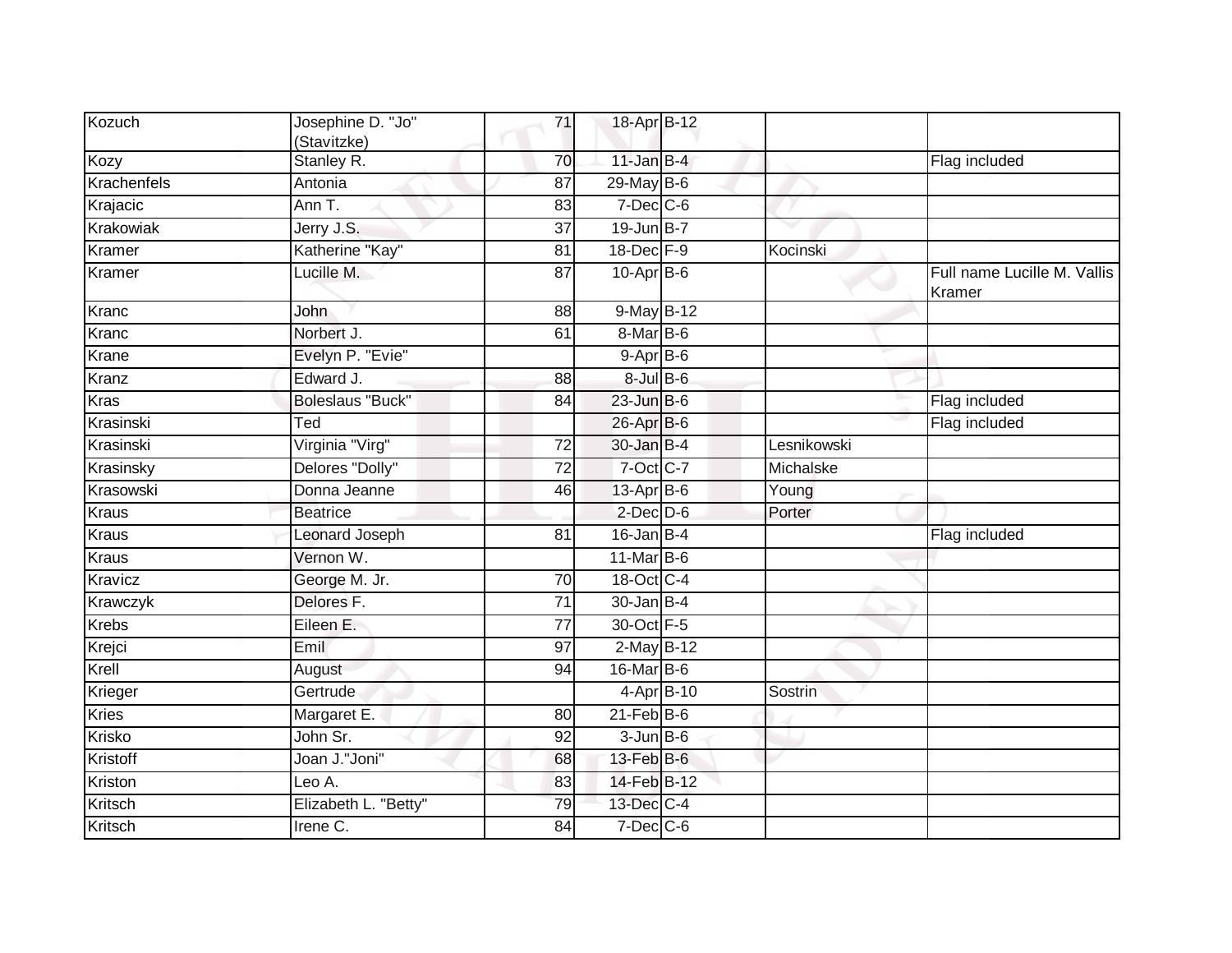| Krivickas     | David B.              | 31              | 19-Oct C-5       |                |               |
|---------------|-----------------------|-----------------|------------------|----------------|---------------|
| Krizman       | Matthew P. "Matt"     | $\overline{75}$ | 27-Sep C-5       |                | Flag included |
| Krizmanic     | Peter D.              | 69              | $5$ -Jan $B$ -5  |                |               |
| Krok          | Anne M.               | 78              | $14$ -Jun B-6    |                |               |
| Krol          | Stanley "Sticker"     | 79              | $22$ -Mar $B-6$  |                |               |
| Krol          | Stefanie M.           | 98              | $12-Sep$ C-8     |                |               |
| Krolikowski   | Lucille               | 84              | 20-Jul B-7       |                |               |
| Kroner        | Louise M.             | 81              | $1-Nov$ C-8      |                |               |
| Krooswyk      | Katherine G.          | $\overline{78}$ | 28-Apr B-6       | Ellens         |               |
| Kropka        | Lois                  | $\overline{77}$ | $29$ -Jan B-4    | Henson         |               |
| Kroslack      | Janice M.             | 66              | 5-May B-6        |                |               |
| Krueger       | Grace Ellen           | 75              | $2$ -Dec $D$ -6  | Blackmer       |               |
| Kruhaj        | John A. Sr.           | 86              | $4$ -May $B$ -6  |                |               |
| Krukowski     | Bernard L. Jr.        | 70              | 21-Mar B-11      |                |               |
| Krull         | Emilia                | 93              | 16-Apr B-6       | Peschel        |               |
| Krumm         | Gretna                | 88              | $2$ -Jan $B-4$   | <b>Hewitt</b>  |               |
| Krumscheid    | Marie                 | 92              | 28-Feb B-13      | Kwapich        |               |
| Krumscheid    | Marie                 | 92              | $1-MarB-6$       | Kwapich        |               |
| Krupa         | Michael F. "Mike"     | 45              | 6-Mar B-7        |                |               |
| Krupa         | Regina "Jerry"        | $\overline{84}$ | $17$ -Feb $B$ -6 |                |               |
| Krupa         | Walter J.             | 84              | 18-Aug C-6       |                |               |
| Krupinski     | Dorothy               | 63              | 13-May B-6       |                |               |
| Krutilla      | Joseph Jr. "Fuzzy"    | 74              | $21$ -Jan B-4    |                | Flag included |
| Krygier       | Harriet C.            | 97              | $21$ -Feb $B$ -6 |                |               |
| Kryszak       | Frances               | 80              | $13$ -Feb $B$ -7 |                |               |
| Krzanowsky    | Jennifer Rose "Jenni" | 16              | 19-Jul B-7       |                |               |
| Krzyston      | Sophie P.             | $\overline{81}$ | $1$ -Jul B-6     | <b>Bragiel</b> |               |
| <b>Kubas</b>  | Eugenia Wanda         |                 | 19-Aug C-6       |                |               |
| <b>Kubeck</b> | Ann C.                | 97              | 6-Mar B-7        |                |               |
| Kuberski      | Alfred W.             | 81              | 30-Aug C-4       |                |               |
| <b>Kubiak</b> | Helen M.              | 81              | 25-Jun B-7       |                |               |
| Kucer         | Emily                 | 85              | 16-Oct D-6       | Sliwa          |               |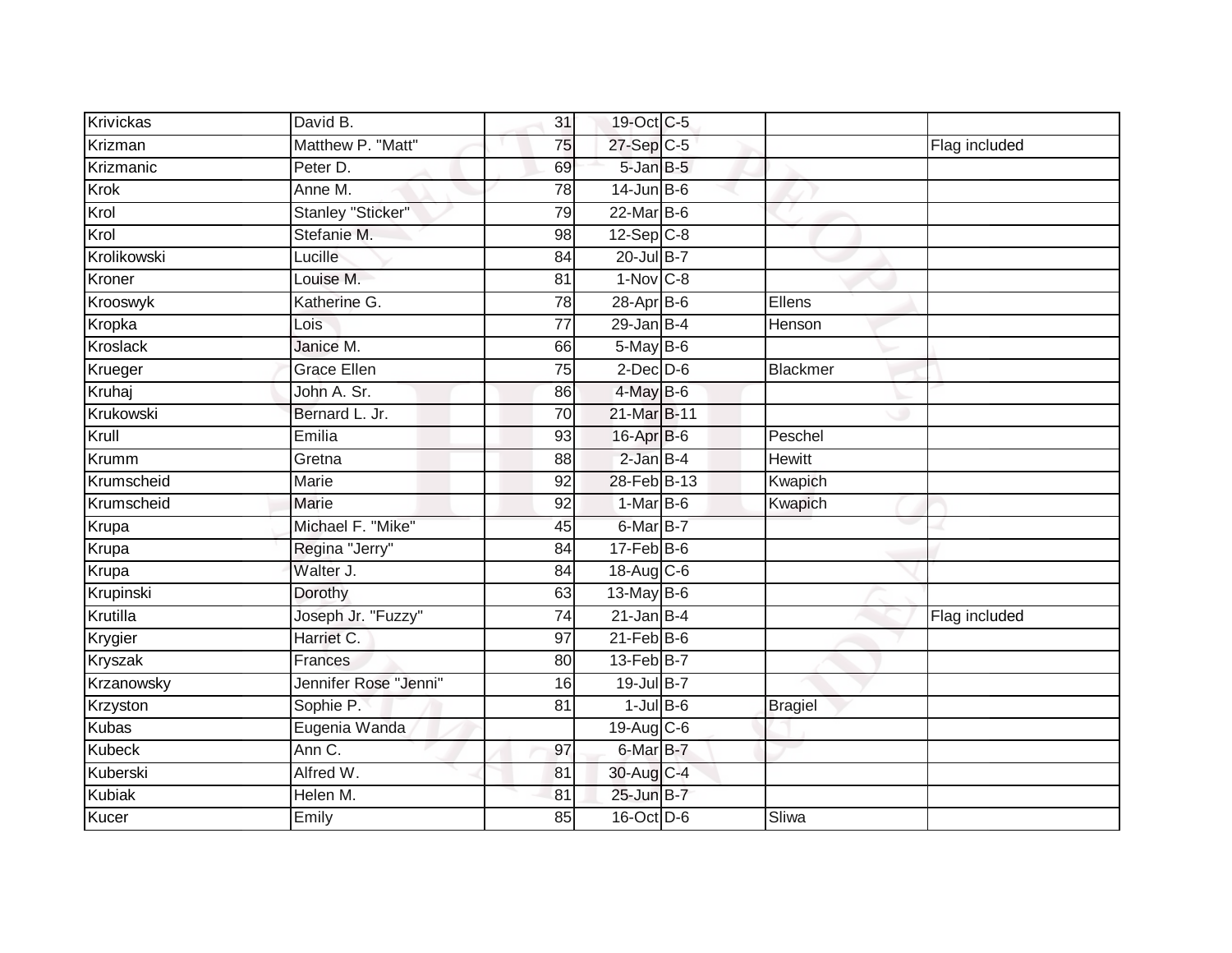| Kuchta         | Stefan               | 73              | 1-Mar B-6         |        |               |
|----------------|----------------------|-----------------|-------------------|--------|---------------|
| Kuchta         | Stefan               | 73              | 28-Feb B-13       |        |               |
| Kucinski       | Leo                  | 84              | 9-Sep C-7         |        |               |
| Kuczynski      | Henry J.             | 85              | 30-Dec D-7        |        |               |
| Kudera         | Larry J.             | $\overline{36}$ | $9$ -Jan $B-4$    |        |               |
| Kudlo          | Ronald E.            | 55              | 27-Jun B-12       |        |               |
| Kuenniger      | <b>Edward Louis</b>  | 66              | $26$ -Jan B-4     |        |               |
| Kugar          | Henry C.             | 73              | $1-MarB-6$        |        |               |
| Kuhn           | <b>Teresa</b>        | 92              | 17-Nov D-8        |        |               |
| Kuiken         | Edith M.             | $\overline{77}$ | 18-Dec F-9        |        |               |
| Kujawa         | Mildred C.           | 79              | 4-Apr B-11        | Sikora |               |
| Kujawa         | Stanley J. "Stas"    | 46              | 8-Oct C-8         |        |               |
| Kukrika        | Danica               | 79              | 5-Jul B-7         |        |               |
| Kukurugya      | Charlotte            | 63              | $24-Sep$ C-8      |        |               |
| Kulasa         | Helen                | 88              | 22-Jul B-6        | Jasiak |               |
| Kulchawik      | Casimir B.           | 76              | 23-Mar B-6        |        | Flag included |
| Kulcsar        | Joseph               |                 | $22$ -Jan B-4     |        |               |
| Kulczyk        | Daniel P.            | 79              | 11-Oct C-5        |        | Flag included |
| Kulczyk        | Edward J.            | 88              | 28-Oct D-6        |        |               |
| Kulig          | Walter               | 83              | $15$ -Jun $B-7$   |        |               |
| Kulik          | Lottie V.            | 86              | $8 -$ Jul $B - 6$ |        |               |
| <b>Kumps</b>   | <b>Agnus McLucky</b> | $\overline{75}$ | 20-Nov F-5        | Small  |               |
| Kunke          | Estelle              | 93              | 14-Feb B-12       | Debski |               |
| Kupski         | Harry R. Jr.         | 62              | 18-Oct C-5        |        | Flag included |
| Kurasz         | Mike S.              | 81              | $15$ -Apr $B$ -6  |        |               |
| Kurczewski     | Lawrence A.          | 57              | 8-Sep C-7         |        |               |
| Kurowski       | Walter A.            | 85              | 26-Oct C-5        |        |               |
| Kurtz          | Edward               | 84              | $14$ -Jul B-6     |        | Flag included |
| <b>Kurvers</b> | Violet G.            | 87              | 17-Jan B-12       |        |               |
| <b>Kurz</b>    | George J.            | 76              | 28-Apr B-7        |        |               |
| Kurzawinski    | Anne                 | $\overline{76}$ | 21-Oct D-6        |        |               |
| <b>Kusek</b>   | Rosalie              | $\overline{44}$ | 17-Apr B-7        | Chavez |               |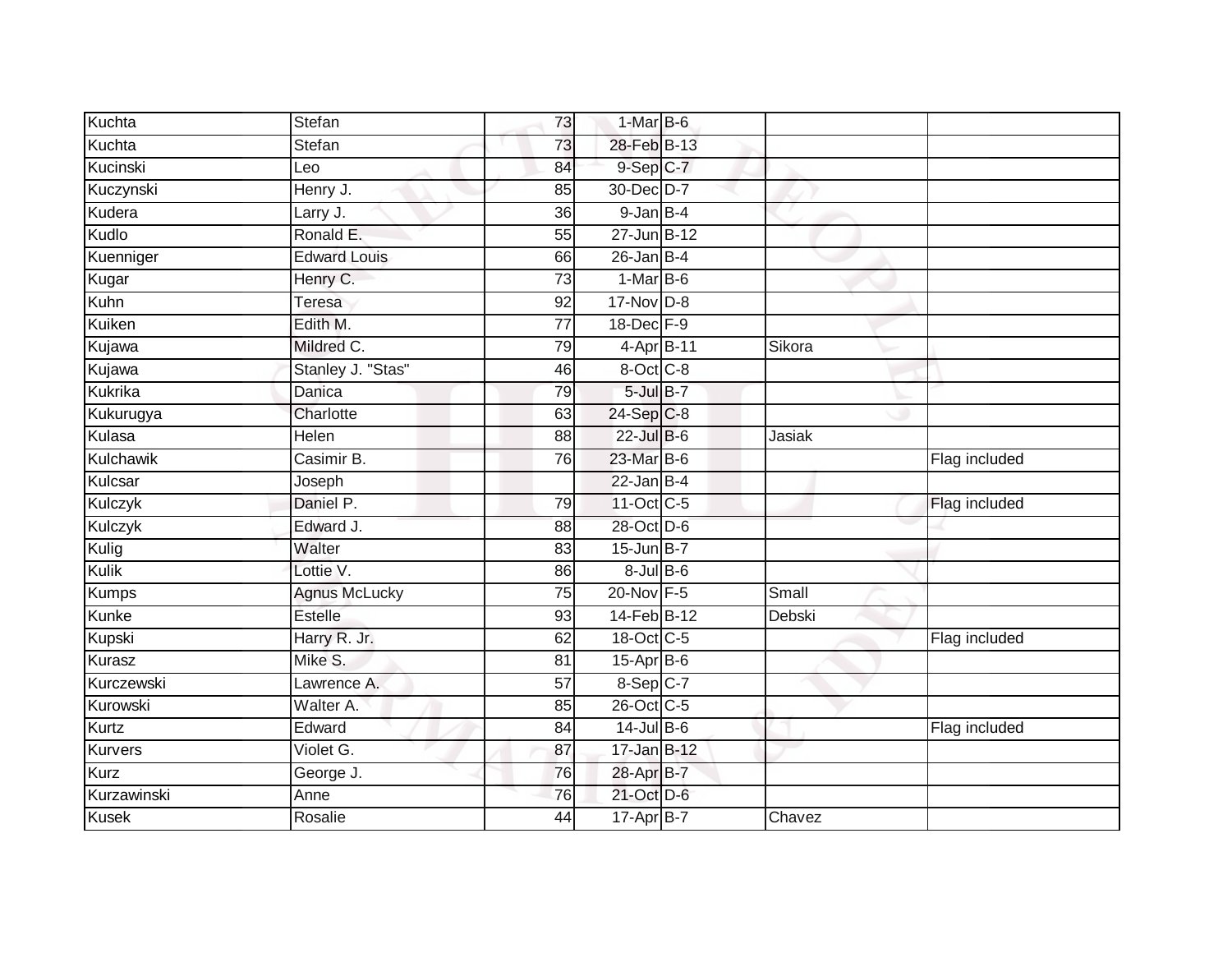| Kusley      | Anna                    | 90              | 26-Jun B-7              |          |               |
|-------------|-------------------------|-----------------|-------------------------|----------|---------------|
| <b>Kuss</b> | Jack W.                 | 56              | $6$ -Feb $B$ -6         |          |               |
| <b>Kuss</b> | Margaret V.             | 89              | 4-Jul B-12              | Penciak  |               |
| Kustron     | Keith E.                | 36              | $2$ -Nov C-6            |          |               |
| Kutch       | Mary M.                 | $\overline{70}$ | $23$ -Feb $ B-6 $       |          |               |
| Kutch       | Paul J. Sr.             | 70              | 18-Dec F-9              |          | Flag included |
| Kutie       | Joseph S.               | $\overline{77}$ | 21-Oct D-7              |          | Flag included |
| Kutie       | Stephen J.              | 53              | 25-Oct C-5              |          | Flag included |
| Kutzler     | Cassel E.               | 70              | $15$ -Jan B-4           |          |               |
| Kuzma       | Bernard J. Jr. "Bernie" | 44              | $21$ -Dec $C$ -6        |          |               |
| Kuzniar     | Marie S. "MaryLou"      |                 | $8-Feb$ B-6             | Lapota   |               |
| Kwasny      | Anthony L. "Dick"       | 81              | $12$ -Apr $B$ -6        |          | Flag included |
| Kwasny      | John F.                 | 93              | $9-Sep$ C-7             |          |               |
| Kwiatkowski | Bertha B.               | 96              | 13-Feb B-7              |          |               |
| Kwiatkowski | Leon J.                 | 83              | 31-Dec C-8              |          |               |
| Laborde     | Judith A.               | 62              | 6-Jan B-5               | Reynolds |               |
| LaBorde     | Tony                    | $\overline{26}$ | $23$ -Apr $B$ -6        |          |               |
| LaBounty    | Doris J.                |                 | $15$ -Dec $D-8$         |          |               |
| LaBrecque   | Theresa Mae             | 73              | $3-Nov$ $D-8$           |          |               |
| Lacinski    | Edwin R.                | 74              | 5-Dec C-7               |          |               |
| Laco        | Peter                   | 93              | $1-MarB-6$              |          |               |
| LaCount     | D. Paul D.D.S.          | 75              | $10$ -Feb $B$ -6        |          |               |
| LaDow       | Lauriann                | 44              | 17-Oct C-10             | Conley   |               |
| Ladwig      | Edna Mae                | 73              | $2-Sep$ C-6             |          |               |
| Laech       | Joseph L. Sr.           | 44              | 19-May B-7              |          |               |
| LaFever     | Jeremy B.               | 24              | $17-Aug$ <sub>C-8</sub> |          |               |
| Lafever     | Margaret                | 91              | $29$ -Mar $B$ -6        |          |               |
| Lagenoek    | Robert E.               | 64              | $26$ -Jan B-4           |          |               |
| Lagestee    | Anna                    | 87              | 13-Apr B-6              |          |               |
| Laingren    | Jack W.                 | 91              | 25-Aug C-5              |          |               |
| Lakas       | Peter G.                | 83              | 18-Sep D-7              |          |               |
| Lakatos     | Alice L.                | $\overline{84}$ | 28-Feb B-13             |          |               |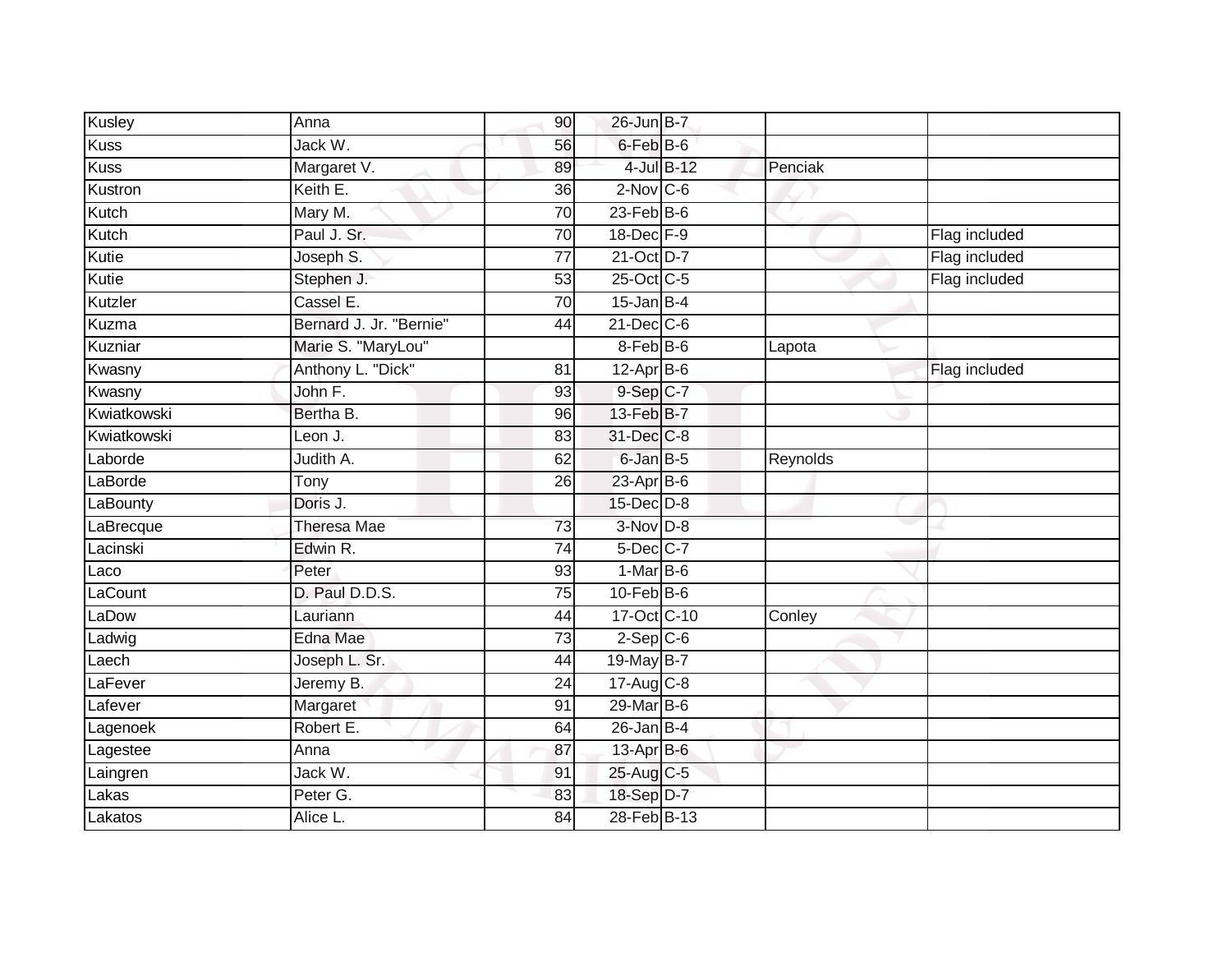| Lakatos           | Irene M.              | 77              | $8$ -Jan $B$ -5  | Kowalski         |               |
|-------------------|-----------------------|-----------------|------------------|------------------|---------------|
| Lake              | Joseph B.             | 79              | 21-Nov C-8       |                  |               |
| Lamb              | Mildred G.            | 83              | 14-Oct D-6       |                  |               |
| Lambert           | James L.              | 74              | 5-Nov D-10       |                  | Flag included |
| Lambert           | Shirley M.            | 74              | 24-Aug C-7       |                  |               |
| Lamott            | Catherine             | 81              | 26-Oct C-5       |                  |               |
| Lampa             | Josephine M.          | 82              | $1-Aug$ C-9      |                  |               |
| Lamparski Cantele | Josephine             | 90              | $24$ -Feb $B$ -6 | Krak             |               |
| Lamprecht         | Kenny                 | 61              | $2-Feb$ B-6      |                  |               |
| Land              | <b>Michael Martin</b> | 42              | $3-JunB-6$       |                  |               |
| Landers           | Marie F.              | 86              | $4$ -Dec $F-9$   |                  |               |
| Landowski         | William F.            | 55              | $21$ -Jun B-7    |                  | Flag included |
| Lane              | Kimberly K.           | 38              | $2$ -Jun $B$ -6  |                  |               |
| Lane              | Kimberly K.           | 38              | 31-May B-7       |                  |               |
| Langbehn          | Richard G.            | 67              | 14-Nov C-9       |                  | Flag included |
| Langloh           | Wilma B.              | 76              | 27-Dec C-5       | <b>Undraitis</b> |               |
| Langlotz          | Ruth E.               | 83              | 15-Mar B-6       |                  |               |
| Langohr           | Dorothy Marie         | 76              | $27 - Feb$ B-6   |                  |               |
| Langohr           | Edward                | 68              | 23-Mar B-6       |                  |               |
| Langreder         | <b>Harry Edward</b>   | $\overline{75}$ | $2$ -Nov $C$ -6  |                  |               |
| Lanham            | Margery O.            | 78              | 21-Oct D-7       |                  |               |
| Lanigan           | Edna H. (Weiler)      | 83              | $29$ -Mar $B$ -6 |                  |               |
| Lannin            | Jeanne                | $\overline{75}$ | $1-FebB-6$       |                  |               |
| Lansdowne         | William A.            | 68              | 3-Aug C-7        |                  |               |
| Laposa            | Catherine H.          | $\overline{72}$ | 8-Aug C-5        |                  |               |
| Lapp              | Danny J.              | 41              | $4-NovD-7$       |                  |               |
| Lappie            | Joe C.                | $\overline{52}$ | $8$ -Jan $B$ -5  |                  |               |
| Laramie           | Eunice A.             | 49              | $3-Sep$ C-6      |                  |               |
| LaReau            | Evelyn H.             | 78              | 11-Jul B-12      | Boonstra         |               |
| LaReau            | Francis E.            | 72              | 8-May B-7        |                  | Flag included |
| Largura           | Leo J.                | 75              | 14-Aug D-6       |                  |               |
| Larr              | Donald J.             | $\overline{71}$ | $13$ -May B-6    |                  |               |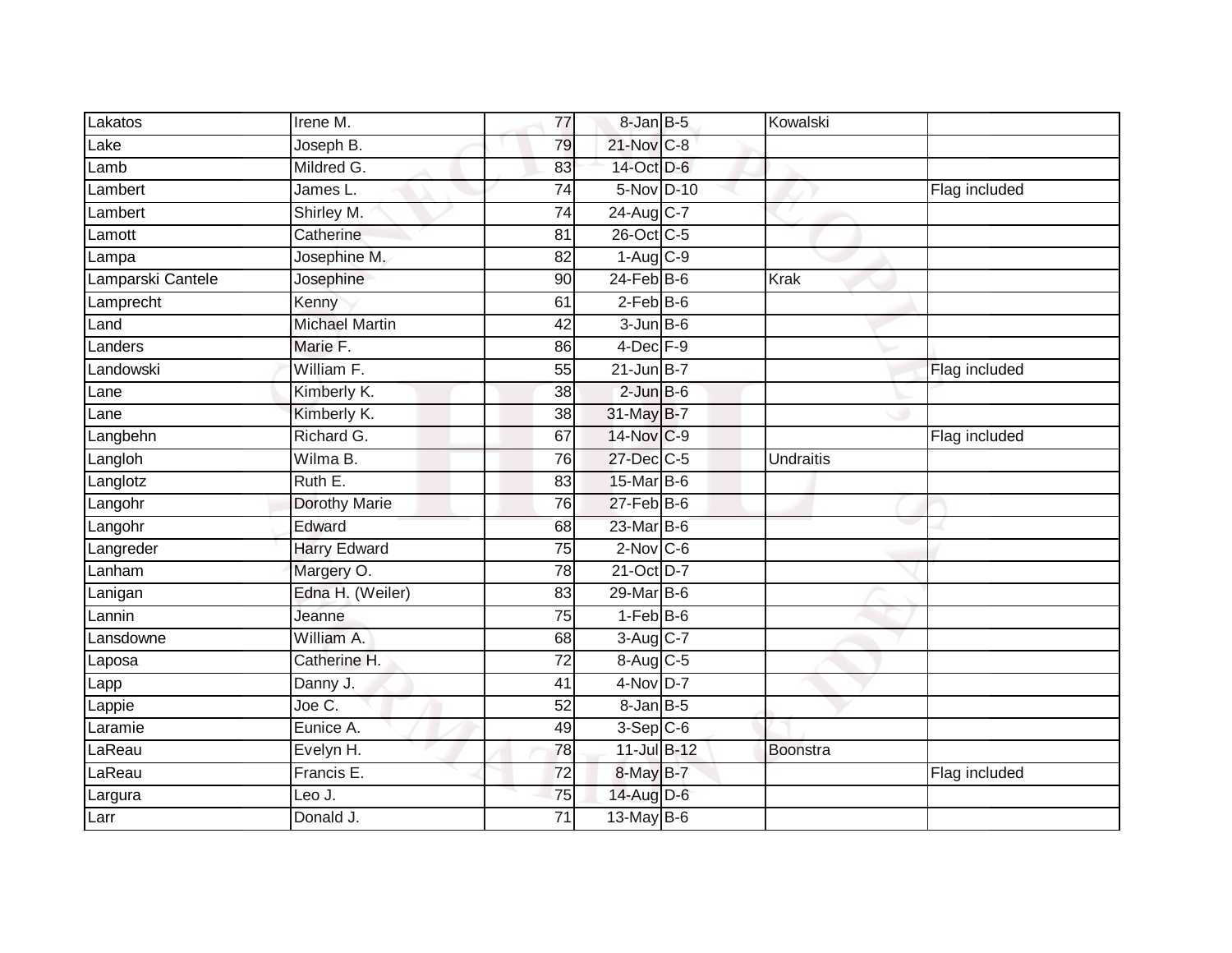| Larson          | Cecil "Pete"           | 73                    | 22-Mar B-6                 |            | Flag included    |
|-----------------|------------------------|-----------------------|----------------------------|------------|------------------|
| Larson          | Donald J.              | 64                    | 12-May B-6                 |            | Flag included    |
| Larson          | Donald J.              | 75                    | 23-Nov E-5                 |            |                  |
| Larson          | Gerald E.              | 63                    | 18-Feb B-6                 |            |                  |
| Larson          | Harold L.              | $\overline{82}$       | $15$ -Dec $D-8$            |            |                  |
| Larson          | Kenneth L.             | 80                    | 19-Apr B-6                 |            |                  |
| aRussa          | Helen                  | 92                    | 7-Mar B-10                 |            |                  |
| Lasaro          | Antonio "Tony"         | 54                    | $8$ -Jul $B-7$             |            |                  |
| Laser           | Donald A.              | 71                    | $24-Apr$ B-6               |            | Flag included    |
| Lash            | Michael                | 84                    | 26-Mar B-6                 |            | Flag included    |
| Lasich          | Karla                  | 93                    | 11-Oct C-5                 |            |                  |
| Laski           | Eleanore               | 82                    | 12-Oct C-6                 | Szatkowski |                  |
| Laszlo          | Martin "Marty"         | 90                    | 28-Nov C-7                 |            | Picture included |
| Latta           | Ann M.                 |                       | 14-Dec C-5                 |            |                  |
| Lattanzi        | Lorenzo J. "Larry"     | $\overline{82}$       | 13-Apr B-6                 |            |                  |
| LaTulip         | Jule P. "Tops"         | 92                    | 24-May B-6                 |            |                  |
| Lauerman        | <b>Helen</b>           | 88                    | $23$ -Apr $B$ -6           |            |                  |
| Lautz           | Herbert A. M.D.        | 77                    | 27-Mar B-6                 |            | Flag included    |
|                 |                        |                       |                            |            |                  |
| Lavery          | Mary Elizabeth         | 74                    | 10-Mar B-6                 | Eagan      |                  |
| Law             | Helen                  | 76                    | 30-Apr B-7                 |            |                  |
| Lawhorn         | Dolores A.             | 78                    | 27-Nov F-7                 |            |                  |
| Lawrence        | Clarence Jr.           | 70                    | $10$ -Jul $B$ -6           |            |                  |
| Lawrence        | Dennis                 | 62                    | 11-Oct C-5                 |            |                  |
| Lawrence        | Shirley D.             | $\overline{72}$       | 30-May B-13                |            |                  |
| _awson          | Barnara J.             | 65                    | $18-Sep D-7$               |            |                  |
| Lawson          | Charles E.             | 70                    | $9$ -Oct $D-7$             |            |                  |
| Lawson          | Lester L.              | 70                    | $19-Sep$ <sub>C-8</sub>    |            |                  |
| awson           | Louise Ann             | 77                    | 23-Mar B-6                 |            |                  |
| _azar           | Michael A.             | 51                    | 22-Nov C-4                 |            |                  |
| azzaro          | Mary M.                | 59                    | 15-Nov C-4                 | Zabek      |                  |
| _eaber<br>Leahy | Raymond K.<br>Margaret | 79<br>$\overline{82}$ | 14-Sep C-6<br>$1$ -Jul B-6 |            | Flag included    |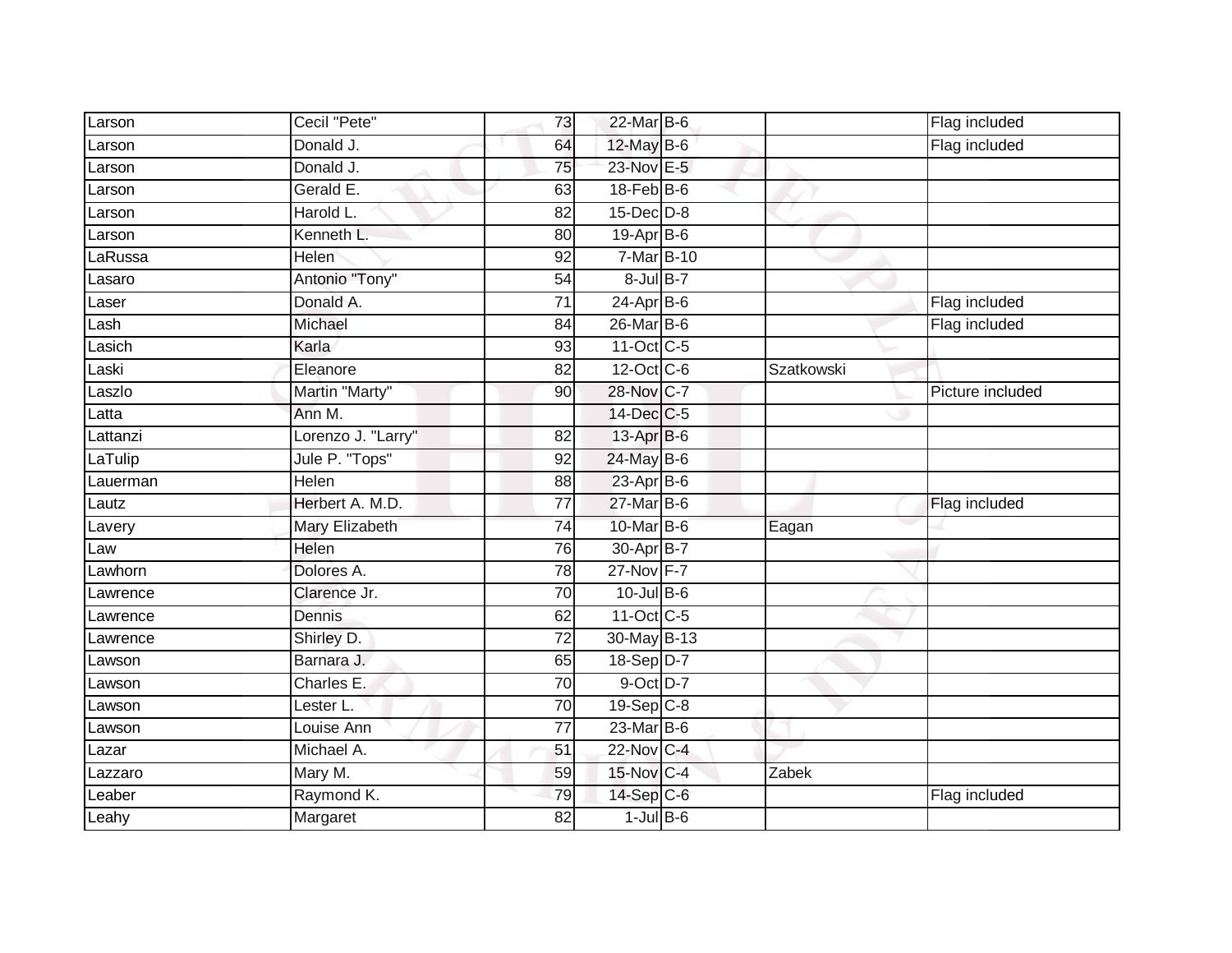| Leal            | Rene C. "Rev"             | 19              | 2-May B-12              |          |                                              |
|-----------------|---------------------------|-----------------|-------------------------|----------|----------------------------------------------|
| $L$ eath        | Janathan Gex              | 11 days         | 30-Sep C-6              |          |                                              |
| <b>Leathers</b> | Eugene Loy                | 71              | 8-Jun B-6               |          |                                              |
| _eaver          | Raymond K.                | 79              | $15-Sep$ C-6            |          |                                              |
| Leaver          | Richard Sr. "Dick"        | 75              | $22$ -Jan B-4           |          | Flag included                                |
| _eber           | Harry H. Jr. "Whitey"     | 75              | $1-May$ B-6             |          | Flag included                                |
| eBio            | Albert F.                 | 71              | $26$ -Jan $B-4$         |          |                                              |
| Lebron          | Cantalicio                | 84              | 8-Apr B-6               |          |                                              |
| ebron           | Rosa                      | 75              | $23-Aug$ <sub>C-6</sub> |          |                                              |
| Lebryk          | Shirlee M.                | $\overline{72}$ | 22-May B-6              |          |                                              |
| Lecik           | Sylvia Mary Claire        | 62              | $26$ -Aug C-6           | Isolampi | Full name Sylvia Mary<br>Claire Lecik Fabian |
| Ledbetter       | Evelyn                    | 82              | 14-Nov C-8              |          |                                              |
| _edbetter       | Julia K.                  | 93              | 29-Nov C-5              | Barman   |                                              |
| Lee             | Albert L. "Al"            | 85              | 29-Apr B-6              |          |                                              |
| Lee             | <b>Betty Sue</b>          | 61              | 15-Nov C-4              | Risner   |                                              |
| Lee             | Jacqueline M.             | Infant          | 31-Jul D-7              |          |                                              |
| Lee             | James R.                  | 58              | $13$ -Jan B-5           |          |                                              |
| Lee Mullins     | Merwyn "Moon"             | 94              | $21$ -Jan B-5           |          |                                              |
| Leech           | Carolyn Ann               | 34              | 25-May B-6              |          |                                              |
| _eeson          | <b>Richard "Dick"</b>     | 75              | $26$ -Jan B-5           |          | Flag included                                |
| _ehning         | Philip H.                 | 67              | 25-Apr B-12             |          | Flag included                                |
| Leho            | Maria Lynne               | 26              | $13$ -Jun $B-12$        |          |                                              |
| Leiby           | Martha A.                 | 98              | 30-Sep C-6              |          |                                              |
| Lekas           | Mary Jane                 | 88              | 18-Mar B-6              |          |                                              |
| _ekas           | Peter G.                  | 83              | $19-Sep$ <sub>C-8</sub> |          |                                              |
| _emmons         | <b>Katherine Patricia</b> | 82              | 14-Oct D-6              |          |                                              |
| _emmons         | <b>William David</b>      | $\overline{37}$ | $23$ -Dec $D-8$         |          |                                              |
| _enburg         | John F.                   | 61              | $9-Nov$ C-5             |          |                                              |
| Lenburg         | Robert                    | 88              | 10-Sep C-6              |          |                                              |
| <b>enckos</b>   | Walter G.                 | 80              | $13$ -Jan B-5           |          | Flag included                                |
| Leonard         | Evangeline                | 68              | $7$ -Dec $C$ -6         |          |                                              |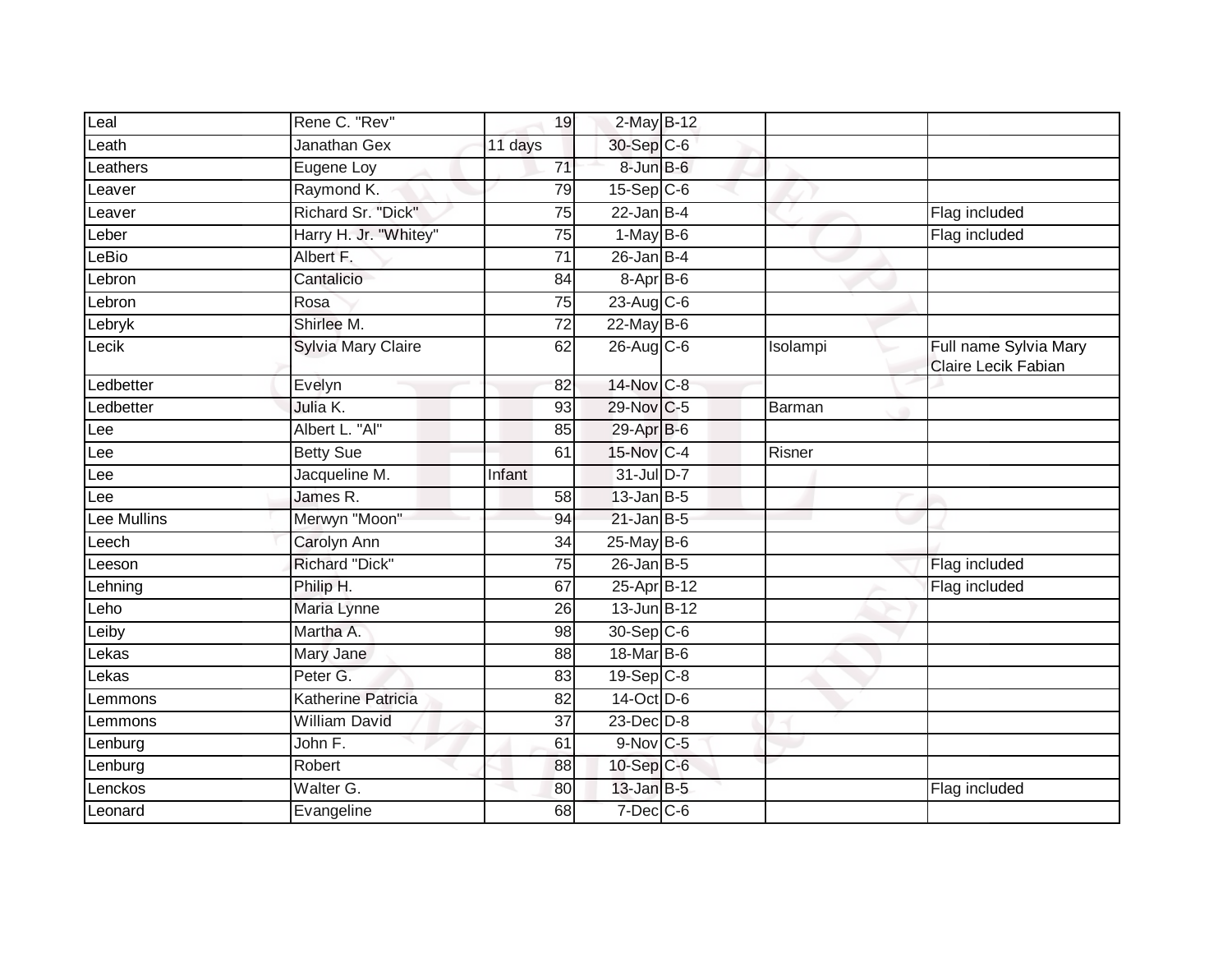| Leonard          | Jermael             | 18              | 17-Jun B-7       |                |
|------------------|---------------------|-----------------|------------------|----------------|
| Leonida          | Sister M. (Helen)   | 83              | 29-Dec D-7       | <b>Bywalec</b> |
| Lesch            | Virginia A.         | 91              | 24-Nov D-6       |                |
| <b>Lesnieski</b> | Casmer J.           | 95              | $5$ -Dec $C$ -7  |                |
| Lesniewski       | Nancy Lou           | 65              | $27 - Jan$ B-4   | <b>McCabe</b>  |
| Leszczynski      | Ann R.              | 86              | $8 - Jun$ B-6    | Liszewski      |
| Letko            | Anthony L. Rev.     | 88              | 16-Mar B-6       |                |
| LeTourneau       | Joseph R.           | 26              | 11-Oct C-5       |                |
| Letta            | Richard             | $\overline{74}$ | $24$ -Jul B-6    |                |
| Levin            | Harry               | 80              | 3-Apr B-6        |                |
| Levinson         | Jules N.            | 67              | 16-Sep C-7       |                |
| Levy             | Ralph F.            | 87              | $2-Nov$ C-7      |                |
| Levy             | Sam S.              | 77              | 18-Aug C-6       |                |
| Lewandowski      | Henry M.            |                 | 26-Oct C-5       |                |
| Lewandowski      | Rose                | $\overline{80}$ | 22-Jul B-7       |                |
| ewandowski       | Sandra K.           | 40              | 20-Feb B-7       | Tomko          |
| Lewellen         | Curtis H. "Lou"     | $\overline{77}$ | 13-Mar B-6       |                |
| Lewicki          | John                | 75              | $9-AprB-6$       |                |
| ewis             | Anna Lee            | $\overline{77}$ | $15-Sep$ $C-6$   |                |
| $L$ ewis         | James E. 'Moses'    | 62              | 13-Jul B-7       |                |
| Lewis            | Marvin S. "Rooster" | 61              | $26$ -Apr $B$ -6 |                |
| Lewis            | Minnie              | 89              | $3 - Jun$ B-6    |                |
| Lewis            | <b>Moselle</b>      | 68              | 19-Jun B-7       |                |
| _ewis            | Richard L.          | 59              | 18-Apr B-12      |                |
| ewis_            | Robert V.           | 83              | $8$ -Mar $ B$ -6 |                |
| Lewis            | Sally B.            | 74              | 9-Oct D-7        |                |
| Liaskos          | Louis J.            | 60              | 16-Mar B-6       |                |
| Lidster          | Rose M.             | 93              | $20$ -Jan B-4    |                |
| Liesenfelt       | Marceline           | 84              | 19-Mar B-6       |                |
| Lignar           | <b>Mary Sally</b>   | 89              | 4-Apr B-11       |                |
| Likens           | Bennie Jr.          | 69              | 7-Dec C-6        |                |
| Lima             | Thomas "Tom"        | $\overline{52}$ | 29-Jun B-7       |                |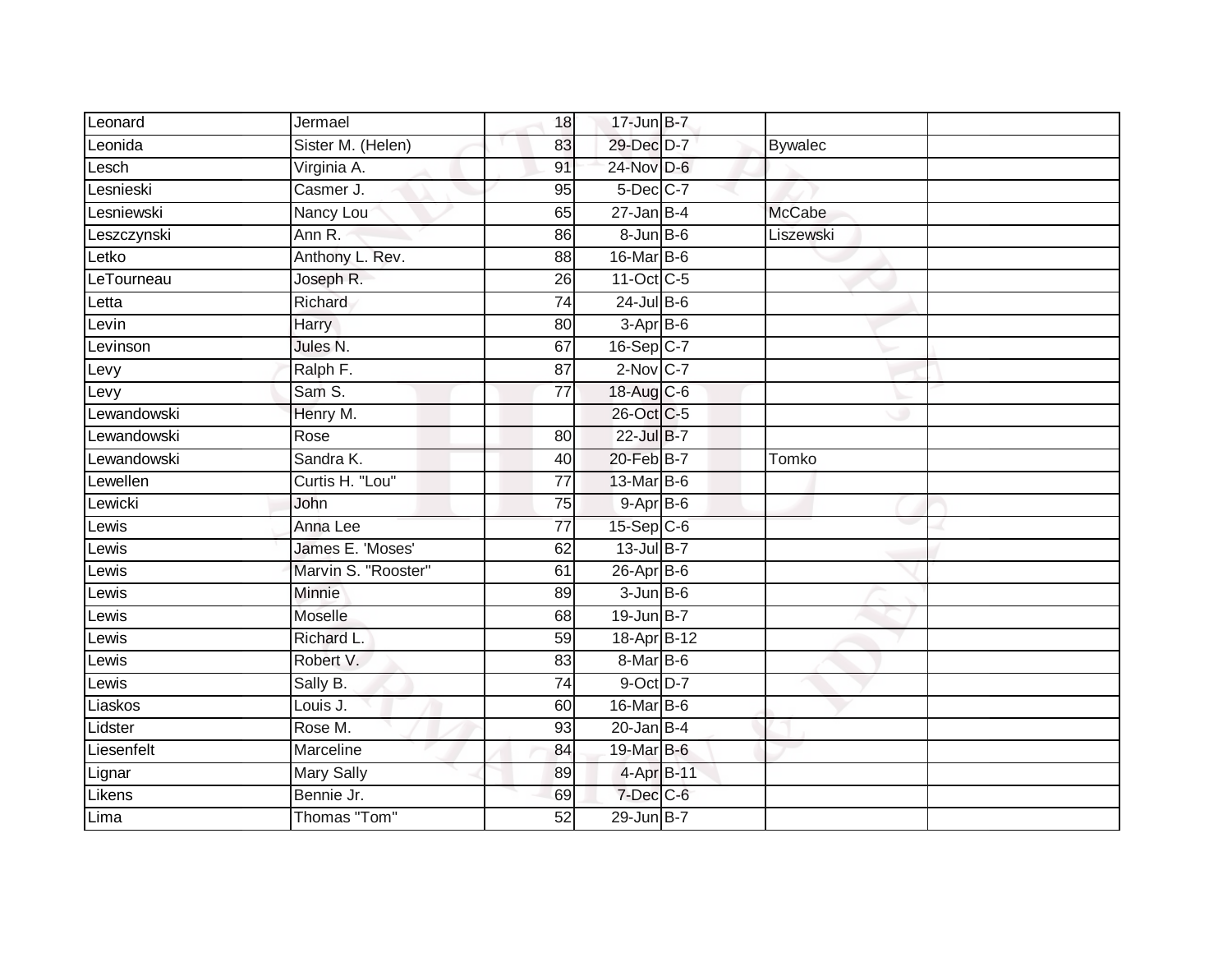| Lincoln    | James J. "Capt. Jim"  |                 | 9-May B-12       |                  | Flag included                        |
|------------|-----------------------|-----------------|------------------|------------------|--------------------------------------|
| Linde      | Adelaide W.           | 92              | 30-Jan B-4       |                  |                                      |
| Lindholm   | Bruce A.              | 61              | $9$ -Jan $B$ -5  |                  | Flag included                        |
| Linke      | Genevieve C.          |                 | $24$ -Jun B-6    |                  |                                      |
| Linkletter | <b>Robert Peter</b>   | 59              | 26-Sep C-10      |                  |                                      |
| Linos      | Jean G.               | 73              | 3-Apr B-6        |                  |                                      |
| Lionberg   | Robert R.             | 84              | 16-Mar B-6       |                  | Flag included                        |
| Lippman    | <b>Barbara</b>        | 66              | 26-May B-7       | Bornann          | Full name Barbara<br>Wardell Lippman |
| Lipski     | Joseph A.             | 79              | $11$ -Jan B-4    |                  | Flag included                        |
| Liss       | Mildred               | 88              | 27-Nov F-7       |                  |                                      |
| Liston     | James                 | 62              | $21$ -Dec $C$ -6 |                  |                                      |
| Litera     | Joseph                | 83              | 29-Aug C-6       |                  |                                      |
| Little     | Mary A.               | $\overline{77}$ | $6$ -Jul $B$ -6  | $\cup$           | Full name Mary A.Engel<br>Little     |
| Little     | Opal Mae              | 83              | $7 - JanB - 5$   |                  |                                      |
| Litzan     | John J.               | 86              | 27-Aug C-6       |                  |                                      |
| Livaich    | John M.               | $\overline{72}$ | 13-May B-6       |                  |                                      |
| Livingston | John                  | 86              | 21-Nov C-8       |                  |                                      |
| Lizalde    | <b>Faith Marisela</b> | Infant          | $5$ -Dec $C$ -6  | Lizalde-Espinosa |                                      |
| Llamas     | Joseph A. Sr.         | 61              | 29-Dec D-7       |                  |                                      |
| Lockard    | Jacquelyn W.          | 60              | 3-Feb B-7        |                  |                                      |
| Lockett    | John L.               | 83              | 28-Dec C-5       |                  |                                      |
| Loehrke    | Ronald P.             | 71              | $21$ -Dec $C$ -6 |                  |                                      |
| Lohse      | Orland H.             | 82              | 22-Dec D-11      |                  |                                      |
| Lollock    | Theresa M.            | 93              | $3$ -Jan $B-4$   | Winklarek        |                                      |
| Lone       | Thelma                | 85              | $1-Dec$ $D-6$    |                  |                                      |
| Long       | Alice E.              | 65              | 30-Apr B-7       | Leach            |                                      |
| Long       | <b>Clifford James</b> | $\overline{72}$ | 28-May B-6       |                  |                                      |
| Long       | Evelyn K.             | 74              | 10-Oct C-9       |                  |                                      |
| Long       | Grace Marie           | 91              | 8-Sep C-7        |                  |                                      |
| Long       | Gradie E.             | 84              | 13-Dec C-4       |                  |                                      |
| Long       | Millicent E.          | 91              | 23-Oct D-6       |                  |                                      |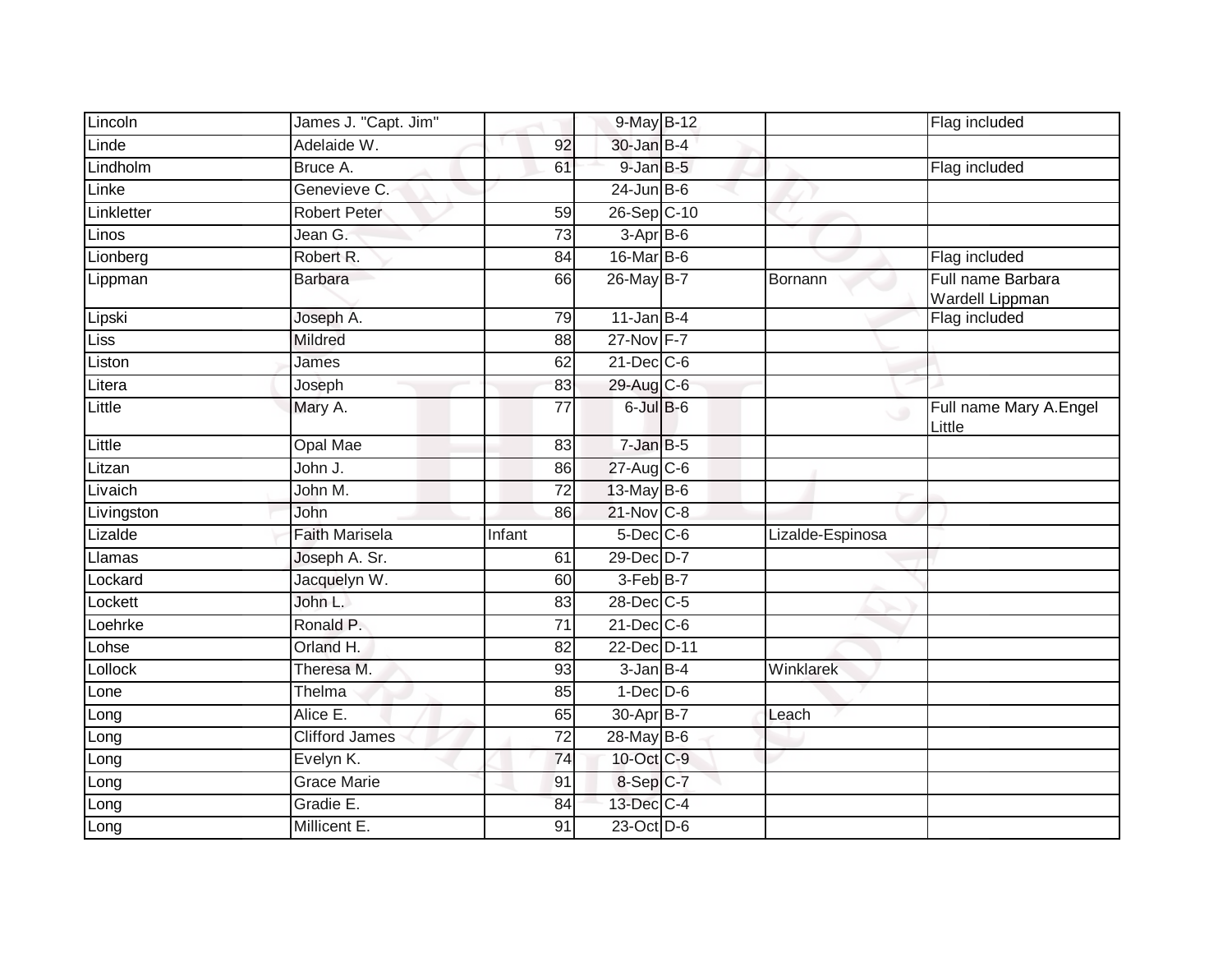| Longhi     | Geno                   | 69              | $3$ -Jan $B-4$   |             | Flag included |
|------------|------------------------|-----------------|------------------|-------------|---------------|
| Longhi     | Rudolph                | 75              | $2$ -Aug $C-4$   |             | Flag included |
| Longstreth | William H. "Bill"      | 74              | 25-Aug C-6       |             |               |
| Lookinbee  | James A.               | $\overline{72}$ | $27-Sep$ C-5     |             | Flag included |
| Loomis     | Florence               | 60              | $21-Sep C-6$     |             |               |
| Lopez      | Caroline Navarro       | $\overline{71}$ | 14-Feb B-12      |             |               |
| Lopez      | Consuelo "Connie"      | 65              | $18$ -Jan B-5    |             |               |
| Lopez      | Danny                  | 40              | $23$ -Jun $B$ -6 |             |               |
| Lopez      | Gilberto C. Sr.        | $\overline{71}$ | 25-May B-6       |             |               |
| Lopez      | Jesse                  |                 | $1-MarB-6$       |             |               |
| Lopez      | Jose Socoro "Chino"    | 68              | 8-Feb B-7        |             |               |
| Lopez      | Julia                  | 50              | $22$ -Feb $B$ -6 |             |               |
| Lopez      | Siria                  | 89              | 10-Dec D-17      |             |               |
| Lopota     | Susan                  | 91              | 23-Nov E-5       | Marcinko    |               |
| Lorandos   | Robert                 | $\overline{45}$ | 18-Sep D-7       |             |               |
| Lord       | Margaret D.            | 52              | 18-Sep D-7       |             |               |
| Lorenz     | Albert E.              | 79              | 10-Apr B-6       |             |               |
| Lorenz     | Johanna                | 89              | 19-Oct C-5       |             |               |
| Lorenz     | Richard M.             | 49              | $15$ -Aug C-6    |             |               |
| Lorenzen   | Katherine "Kathy"      | $\overline{37}$ | $23$ -Jun B-6    | <b>Dale</b> |               |
| Lorenzi    | Rose                   | 90              | $4-Feb$ B-6      | Chlebek     |               |
| Loscaro    | Joseph P.              | 58              | 17-Jan B-12      |             |               |
| Loster     | John K.                | 38              | 8-Apr B-6        |             |               |
| Lottes     | Margaret               | 90              | 8-Oct C-8        | Collins     |               |
| Loveland   | Karl W.                | 40              | $24$ -Nov D-6    |             |               |
| Lovely     | <b>Charles Hayward</b> | 60              | $21-Nov$ C-8     |             |               |
| Lovin      | Leonard M. Sr.         | 60              | 8-Nov C-5        |             | Flag included |
| Low        | David D.               | 74              | 30-Nov C-5       |             |               |
| Low        | David D.               | $\overline{74}$ | $1$ -Dec $D$ -6  |             | Flag included |
| Lowe       | Jasmine S.             | 9               | 13-Feb B-7       |             |               |
| Lowe       | Lloyd A.               | 84              | $2$ -Jan $B-4$   |             |               |
| Lowe       | Mary Florence          | 57              | 19-Apr B-6       |             |               |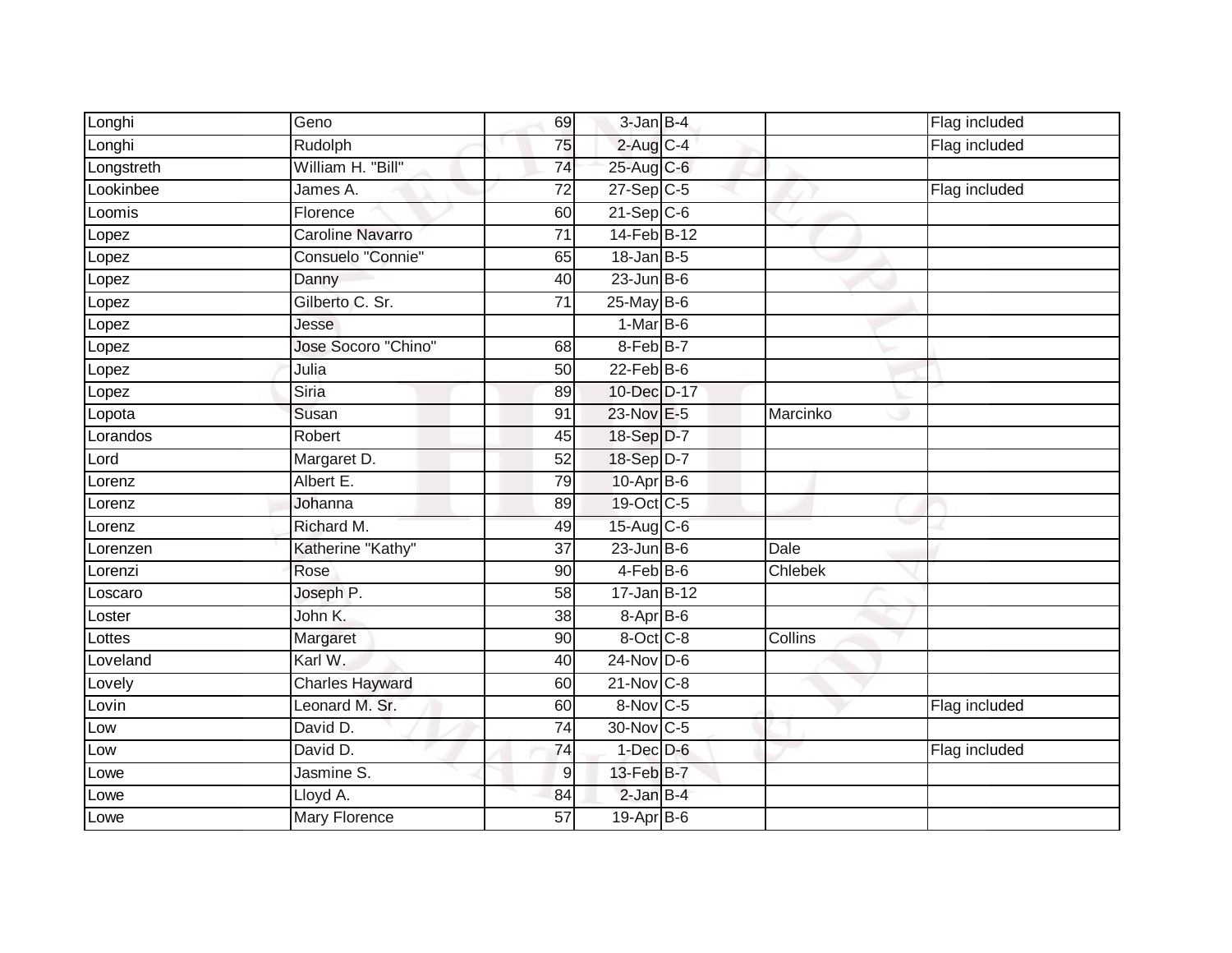| Lower      | Jo Ellen                    | 87              | 20-Jun B-12      |                |               |
|------------|-----------------------------|-----------------|------------------|----------------|---------------|
| Lowrance   | Thomas "Fred" Jr.           | 72              | 8-Jan B-5        |                |               |
| Lowry      | Marion M.                   | 74              | 27-Jun B-12      |                |               |
| Lozano     | Evaristo "Tito"             | 88              | 13-Apr B-6       |                |               |
| Lubanowski | Kathryn J.                  | $\overline{91}$ | 27-Nov F-7       | <b>Dziadon</b> |               |
| Lucas      | Frank M.                    | 74              | $24$ -May B-6    |                |               |
| Lucas      | Gordon Ralph                | 85              | 11-Oct C-5       |                |               |
| Lucas      | Hubert L.                   | 76              | $10-Aug$ $C-8$   |                |               |
| Lucas      | Robert A.                   | 77              | 11-Mar B-6       |                |               |
| Lucas      | Stephanie B.                | 94              | $15-Aug$ $C-6$   |                |               |
| Lucas      | Thomas E.                   | 51              | 5-May B-7        |                |               |
| Luchene    | <b>Mildred Laurine</b>      | 77              | 14-Feb B-13      |                |               |
| Lucido     | Giovanna                    | 75              | 13-Dec C-4       |                |               |
| Lucious    | Dorothy                     | $\overline{71}$ | 17-Nov D-8       |                |               |
| Luckel     | Mark H.                     | $\overline{37}$ | 17-Feb B-6       |                |               |
| Luckett    | Curtis                      | 63              | 24-Jun B-7       |                |               |
| Ludwig     | Herbert A.                  | 79              | 29-Jun B-7       |                | Flag included |
| Ludwig     | Sylvester                   | 82              | 16-Sep C-7       |                |               |
| Luedtke    | Thomas B. "Tommy<br>Turtle" | 48              | 17-May B-5       |                | Flag included |
| Luick      | Edward                      | 79              | 13-Jul B-7       |                |               |
| Lukas      | Andrew M.                   | 63              | $10$ -Feb $B$ -6 |                |               |
| Lukas      | Robert J. Sr.               | 63              | 29-Dec D-7       |                |               |
| Luketich   | Daniel P. Sr.               | 67              | $27$ -Jul C-6    |                |               |
| Lukowski   | Beverly M.                  | 63              | $14$ -Jan B-5    | Pelczar        |               |
| Lund       | Martha Luella               | 81              | 26-Nov E-1       |                |               |
| Lund       | <b>Oscar Leonard</b>        | 80              | 16-Feb B-7       |                |               |
| Lundgren   | Gordon R.                   | $\overline{83}$ | $10-Sep C-6$     |                |               |
| Lundstrom  | John J.                     | 48              | 29-Jun B-7       |                |               |
| Luoma      | Rose D.                     | 92              | 6-Dec C-4        |                |               |
| Luszyk     | Mario                       | 73              | 15-Feb B-6       |                | Flag included |
| Lute       | Orval C.                    | 85              | $22$ -Nov C-4    |                |               |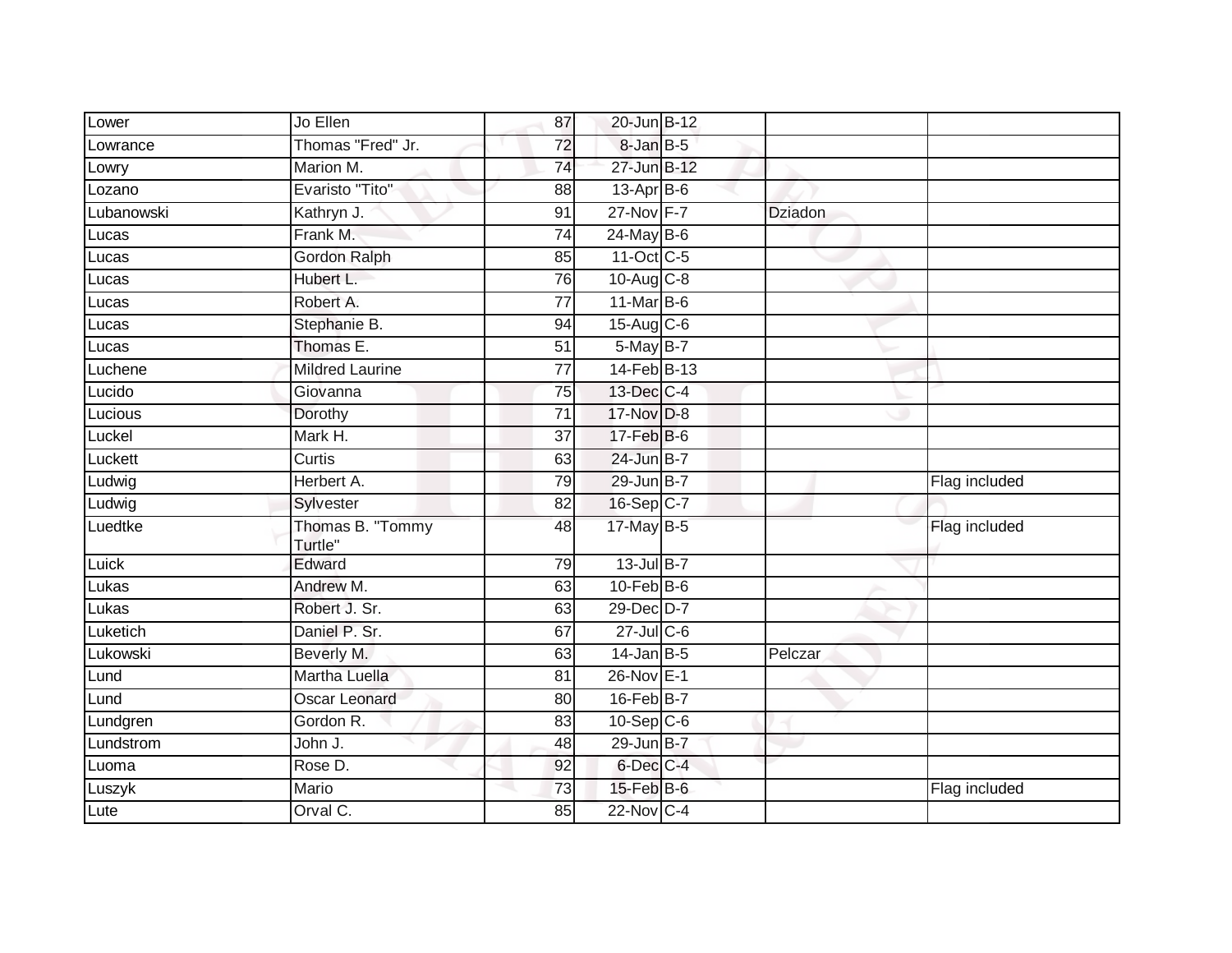| Lute     | Robert J.          | 80              | 29-Mar B-7       |   |               |
|----------|--------------------|-----------------|------------------|---|---------------|
| Luttinen | Robert N. "Robbie" | 32              | 25-Mar B-6       |   |               |
| Lux      | Bernard W.         | 70              | $7 - Jun$ B-7    |   |               |
| Lyle     | Esther "Sheffler"  | 93              | 7-Oct C-7        |   |               |
| Lyles    | Beverly A.         | 83              | $7 - Aug$ $D-6$  |   |               |
| Lynch    | Elizabeth "Betty"  | $\overline{72}$ | 14-Dec C-5       |   |               |
| Lynch    | Jeanne Louise      | 83              | $21-Sep$ C-6     |   |               |
| Lynch    | Norma Lee          | 69              | 17-Aug C-8       |   |               |
| Lynch    | Timothy G.         | 38              | $11$ -Jun $B$ -6 |   |               |
| Lynn     | Clifford           | $\overline{74}$ | $21$ -Dec $C$ -6 |   |               |
| Lynn     | Toni Jo            | 51              | 13-Jul B-7       |   |               |
| Lyons    | Lela C.            | 73              | 3-May B-10       |   |               |
| Lyza     | Richard T.         | 66              | 10-Mar B-6       |   | Flag included |
|          |                    |                 |                  |   |               |
|          |                    |                 |                  |   |               |
|          |                    |                 |                  |   |               |
|          |                    |                 |                  |   |               |
|          |                    |                 |                  |   |               |
|          |                    |                 |                  |   |               |
|          |                    |                 |                  |   |               |
|          |                    |                 |                  |   |               |
|          |                    |                 |                  |   |               |
|          |                    |                 |                  |   |               |
|          |                    |                 |                  |   |               |
|          |                    |                 |                  |   |               |
|          |                    |                 |                  |   |               |
|          |                    |                 |                  |   |               |
|          |                    |                 |                  |   |               |
|          |                    |                 |                  |   |               |
|          |                    |                 |                  |   |               |
|          |                    |                 |                  | ے |               |
|          |                    |                 |                  |   |               |
|          |                    |                 |                  |   |               |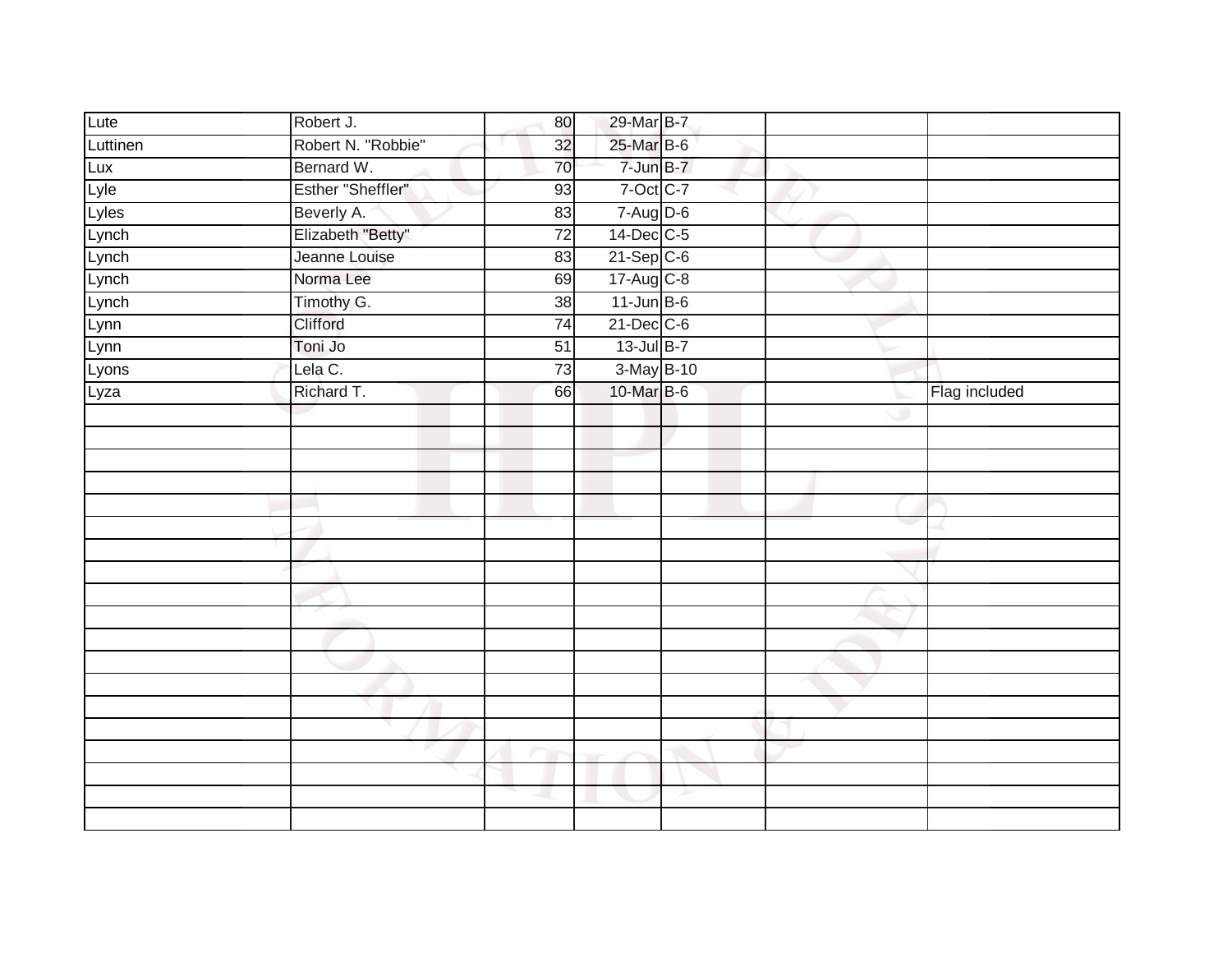| <b>Surname</b>    | <b>Given</b>          | Age             | <b>Date</b>       | Page | <b>Maiden</b> | <b>Note</b>                                |
|-------------------|-----------------------|-----------------|-------------------|------|---------------|--------------------------------------------|
| Mabry             | William               | 80              | 20-Dec C-5        |      |               |                                            |
| <b>MacCormack</b> | John D.               | 82              | $24$ -Jan B-4     |      |               |                                            |
| MacDonald         | Bessie B.             | 92              | 12-May B-7        |      |               | Full name Bessie B.<br>MacDonald Whitehead |
| MacDonald         | Wilber S.             | 83              | 6-Apr B-7         |      |               |                                            |
| Macey             | Doris M.              | $\overline{73}$ | $24-Apr$ B-6      |      | Petrovich     |                                            |
| Machnikowski      | Nancy Darlene         | 57              | 28-Aug D-6        |      |               |                                            |
| <b>Macielak</b>   | Walter J.             | $\overline{55}$ | 13-Apr B-6        |      |               |                                            |
| <b>Mack</b>       | Robert                | 63              | 25-Mar B-6        |      |               |                                            |
| Mackanos          | Cindy L.              | 40              | 10-Dec D17        |      |               |                                            |
| Mackey            | William "Bill"        | 46              | $11$ -Dec $F-6$   |      |               |                                            |
| <b>Maclin</b>     | Ann                   | 89              | 5-Aug C-6         |      |               |                                            |
| Macmillan         | Connie                | 84              | $15$ -Jan B-4     |      |               |                                            |
| Maday             | Henry G.              | 81              | 30-Nov C-6        |      |               |                                            |
| Maday             | Henry G.              | 81              | $1-Dec$ $D-6$     |      |               | Picture included                           |
| Madden            | David L.              | 41              | $22$ -Apr $B$ -6  |      |               |                                            |
| Madejczyk         | Alexander             | 84              | 29-Sep C-5        |      |               |                                            |
| Madigan           | Dennis E.             | 44              | $5 - Feb$ $B - 6$ |      |               |                                            |
| Madison           | Harris Sr.            | 89              | $1-FebB-6$        |      |               |                                            |
| Madonich          | Kathleen              | 48              | $7 - JanB - 5$    |      | Rondelli      |                                            |
| Madry             | Theodore J.           | 80              | $11$ -Jan $ B-5 $ |      |               | Flag included                              |
| Magallon          | Gloria                | 62              | 10-Aug C-8        |      |               |                                            |
| Magee             | Dorothy Lee           | 56              | $27$ -May B-7     |      |               |                                            |
| Magiera           | Leo $J.$              | 77              | 28-Aug D-7        |      |               | Flag included                              |
| Maginot           | Antoinette C. "Toni"  | 76              | 13-Feb B-7        |      |               |                                            |
| Mahoney           | Genevieve "Jean"      | 86              | 24-Oct C-9        |      | Zaleski       |                                            |
| Mahoney           | Richard L.            |                 | 27-Jun B-12       |      |               |                                            |
| Majeski           | John Henry "Big John" | 79              | 14-Aug D-6        |      |               |                                            |
| Major             | <b>Barbara</b>        | 61              | 12-Oct C-6        |      | Vajko         |                                            |
| Majszak           | Ted J.                | 77              | 16-Dec D-8        |      |               |                                            |
| Makowski          | Barney                | 84              | $17$ -Feb $B$ -6  |      |               | Flag included                              |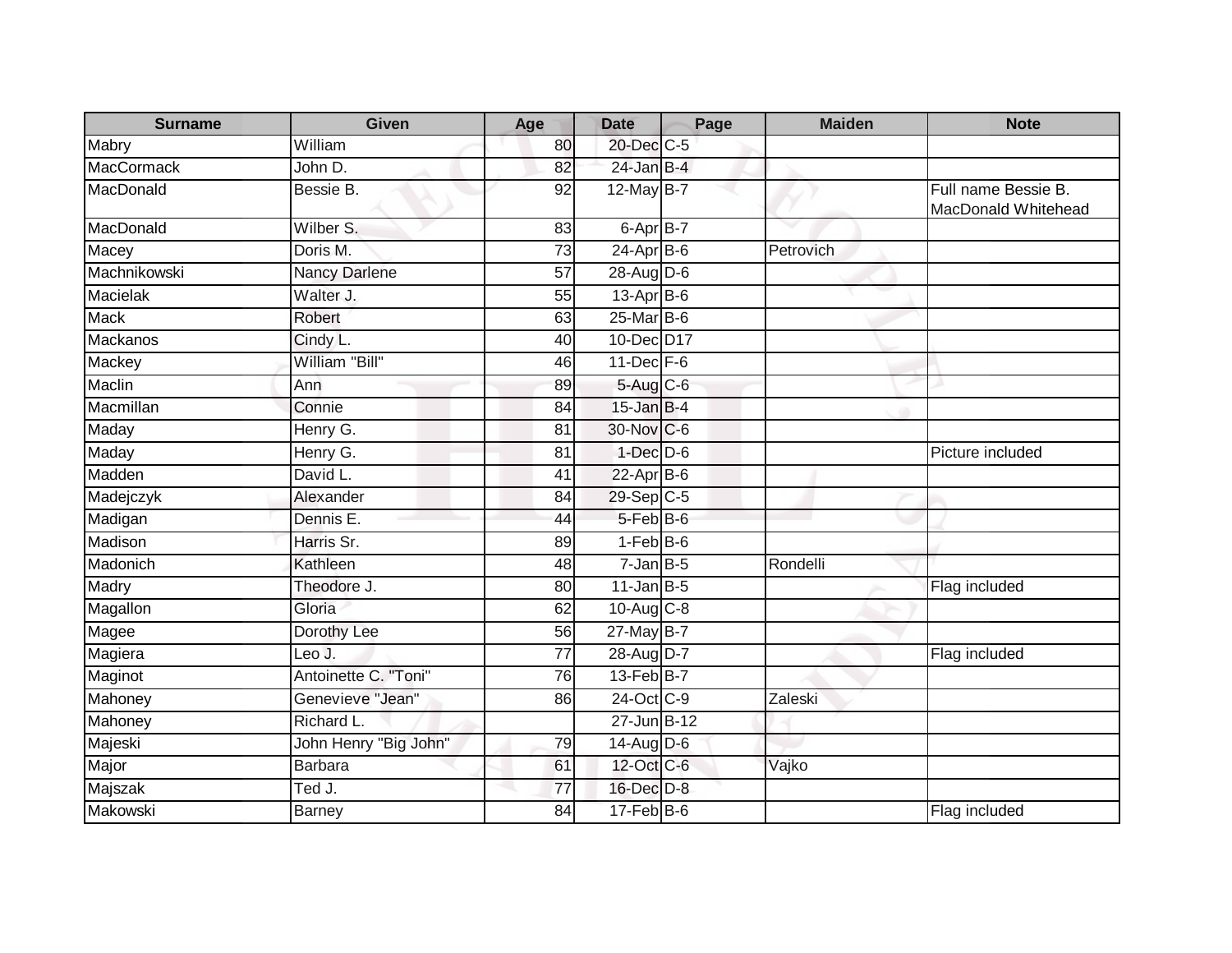| Malak              | Charlotte A.              | 89              | $25$ -Jan B-4          |                |                                  |
|--------------------|---------------------------|-----------------|------------------------|----------------|----------------------------------|
| Malak              | Ervin E.                  | 83              | 6-Feb B-6              |                | Flag included                    |
| <b>Malciauskas</b> | Thomas S.                 | 46              | 25-Nov C-5             |                |                                  |
| Malcolm            | Josephine T.              | 90              | 27-Oct D-8             |                |                                  |
| Malcolm            | Julia                     | 80              | 22-May B-7             | <b>Sanders</b> | Full name julia Malcolm<br>Smith |
| Malcom             | George M. "Jimmy"         | 61              | $8-AprB-6$             |                |                                  |
| Maldonado          | Juan J. "Chico"           | $\overline{71}$ | $14$ -Jul B-7          |                |                                  |
| Maldonado          | Micaela G.                | 92              | 3-Mar B-7              |                |                                  |
| Maldonado          | William                   | 33              | 22-Nov C-4             |                |                                  |
| Malec              | Alvina C.                 | 76              | 23-Dec D-8             |                |                                  |
| Malia              | Kenneth S.                | 50              | $6$ -Jan $B$ -5        |                | Flag included                    |
| <b>Malis</b>       | Victor M.                 | 87              | 25-Nov C-5             |                | Flag included                    |
| Malkowski          | Irma                      | 73              | 15-Jun B-7             |                |                                  |
| <b>Mallett</b>     | A.Marcella "Mercy"        | 51              | 19-Oct C-5             |                |                                  |
| <b>Mallett</b>     | Roy H.                    | 81              | 19-Jan B-4             |                |                                  |
| Malloy             | Rose "Buttercup"          | 70              | $17$ -Feb $B$ -6       | Biancardi      |                                  |
| Malone             | Camille                   | 75              | 17-Apr B-7             |                |                                  |
| Malone             | Mary Lois                 | 73              | 3-May B-10             |                |                                  |
| Malone             | <b>Thomas "Pat"</b>       | 58              | 6-Apr B-7              |                |                                  |
| Malufka            | Florence June "June Only" | 66              | $21$ -Feb $B$ -6       | Van Curen      |                                  |
| Maman              | Viola "Vi"                | 76              | 13-Mar B-7             |                |                                  |
| Mance              | Frank T.                  | 83              | $17$ -Mar B-6          |                |                                  |
| Mance              | James W.                  | 69              | $3-Aug$ <sub>C-7</sub> |                | Flag included                    |
| Mancini            | Jane F.                   | 80              | $29$ -Jan B-4          | Rodriguez      |                                  |
| Mandich            | <b>Nick</b>               | 62              | $20$ -Jan B-4          |                | Flag included                    |
| <b>Manetas</b>     | Nikolaos C.               |                 | 29-Nov C-5             |                |                                  |
| Mangan             | James P.                  | 76              | 28-Oct D-6             |                | Flag included                    |
| Manigrasso         | Roscoe                    | 63              | 23-May B-12            |                |                                  |
| Manis              | Clara M.                  | 73              | $7$ -Jan $B$ -5        |                |                                  |
| Mankin             | Melvin                    | 83              | 25-Aug C-6             |                | Flag included                    |
| Mankowski          | Lori A.                   | 31              | 4-Apr B-11             |                |                                  |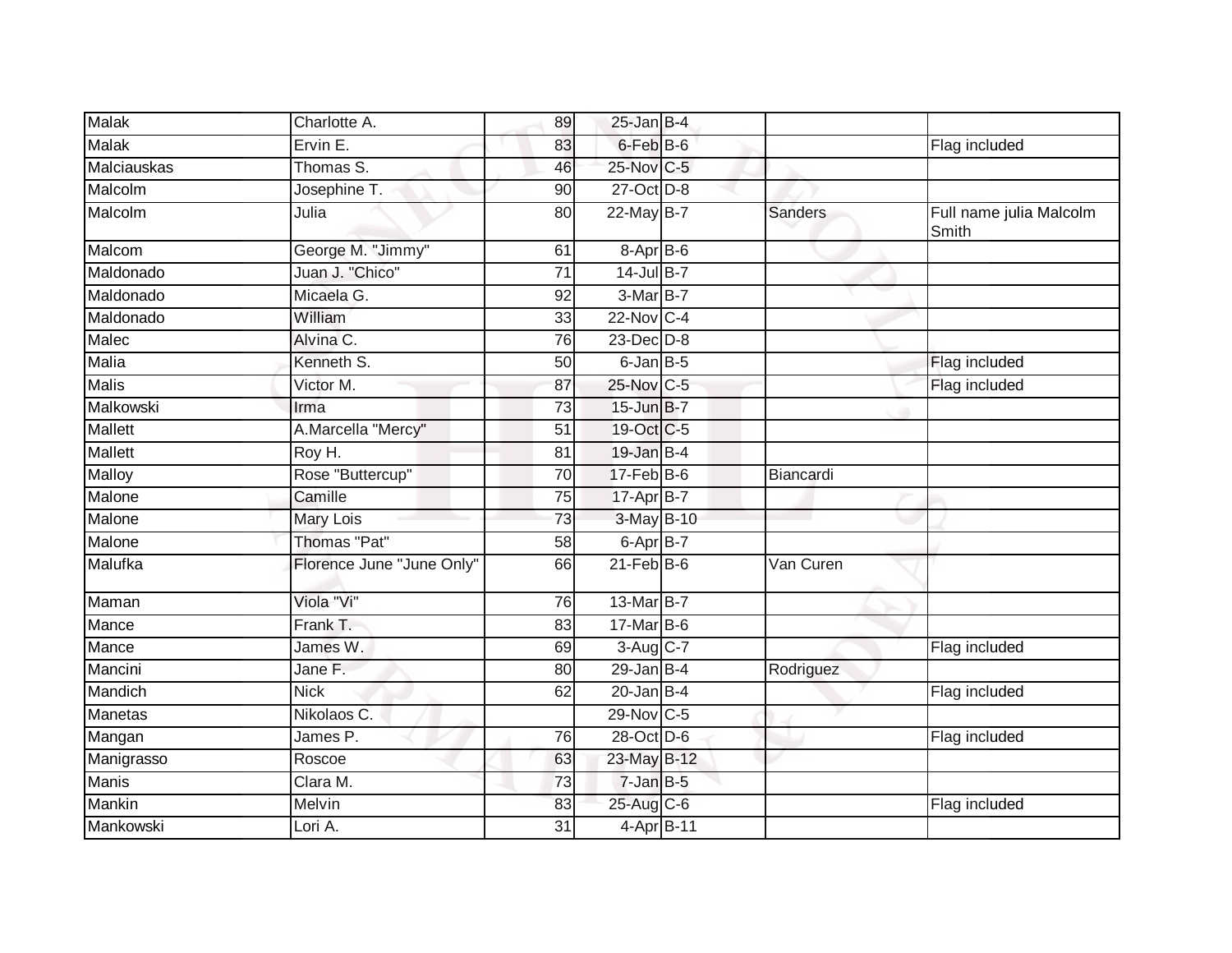| Mankowski     | Phillip D.          | 31              | 12-Oct C-6                 |                 |                                                       |
|---------------|---------------------|-----------------|----------------------------|-----------------|-------------------------------------------------------|
| Mann          | Crayton             | 80              | $2$ -Jun $B-7$             |                 | Picture included                                      |
| Manning       | Jack N.             | 45              | 25-May B-7                 |                 |                                                       |
| Manning       | John R. "Jack"      | 77              | $21$ -Dec $C$ -6           |                 |                                                       |
| Manno         | Frank A.            |                 | $23$ -Apr $B$ -6           |                 | Flag included                                         |
| Manno         | Josephine L.        |                 | 14-Oct D-6                 | Fligiel         |                                                       |
| Manns         | Aurelia Z.          | 55              | 25-Aug C-6                 |                 | Full name Aurelia Z.<br>Manns Working                 |
| Manojlovich   | Milan               | 74              | 19-Aug C-6                 |                 |                                                       |
| Manous        | James P.            | 67              | 22-Nov C-5                 |                 |                                                       |
| Manousopoulos | Zaharoula           | 92              | 11-Apr B-13                |                 |                                                       |
| Mantich       | Mary M.             | 84              | 27-Dec C-5                 | Markovich       |                                                       |
| Manushaw      | Rhoda               | 72              | 25-Nov C-6                 |                 |                                                       |
| Manyek        | Leonard             | 61              | $4$ -Feb $B$ -6            |                 |                                                       |
| Maragos       | Stella              | 63              | 28-Jun B-7                 |                 |                                                       |
| Maravich      | Paula G.            | 58              | 15-Sep C-6                 |                 |                                                       |
| Marcial       | Francisca           | 65              | $5$ -Dec $C$ -7            |                 |                                                       |
| Marciniak     | Irene S.            | 82              | 30-May B-13                | Harubin         |                                                       |
| Marcisz       | Walter V.           | 80              | 19-Nov D-10                |                 | Flag included                                         |
| Marcotte      | Martha A.           | 74              | 24-Oct C-10                |                 |                                                       |
| Marcrom       | Bernice M.          | $\overline{90}$ | 16-Aug C-4                 |                 | Full name Bernice M.<br><b>Marcrom Austin Gilbert</b> |
| Margenau      | Ralph W.            | 86              | 23-May B-12                |                 |                                                       |
| Marich        | Anthony R. "Tony"   | 78              | $9$ -Mar $\overline{B}$ -6 |                 | Flag included                                         |
| Marijanich    | Joseph P. "Zippy"   | 73              | 26-Apr B-6                 |                 |                                                       |
| Marinaro      | John B. "Gio"       | 78              | $1-AprB-7$                 |                 | Flag included                                         |
| Marinaro      | John B. "Gogio"     | $\overline{78}$ | 30-Mar B-6                 |                 | Flag included                                         |
| Marine        | Mildred M.          | 89              | 30-Nov C-6                 |                 |                                                       |
| <b>Maris</b>  | <b>Chane Dennis</b> | 9 weeks         | 14-Feb B-13                |                 |                                                       |
| Markanich     | Mary                | 77              | $13$ -May B-6              |                 |                                                       |
| Marker        | Gene                | 90              | $5-Sep C-6$                |                 |                                                       |
| Markoff       | Gencho              | 89              | 6-Jul B-6                  |                 |                                                       |
| Markoff       | Mary D.             | 89              | 26-Jun B-7                 | <b>Boshkoff</b> |                                                       |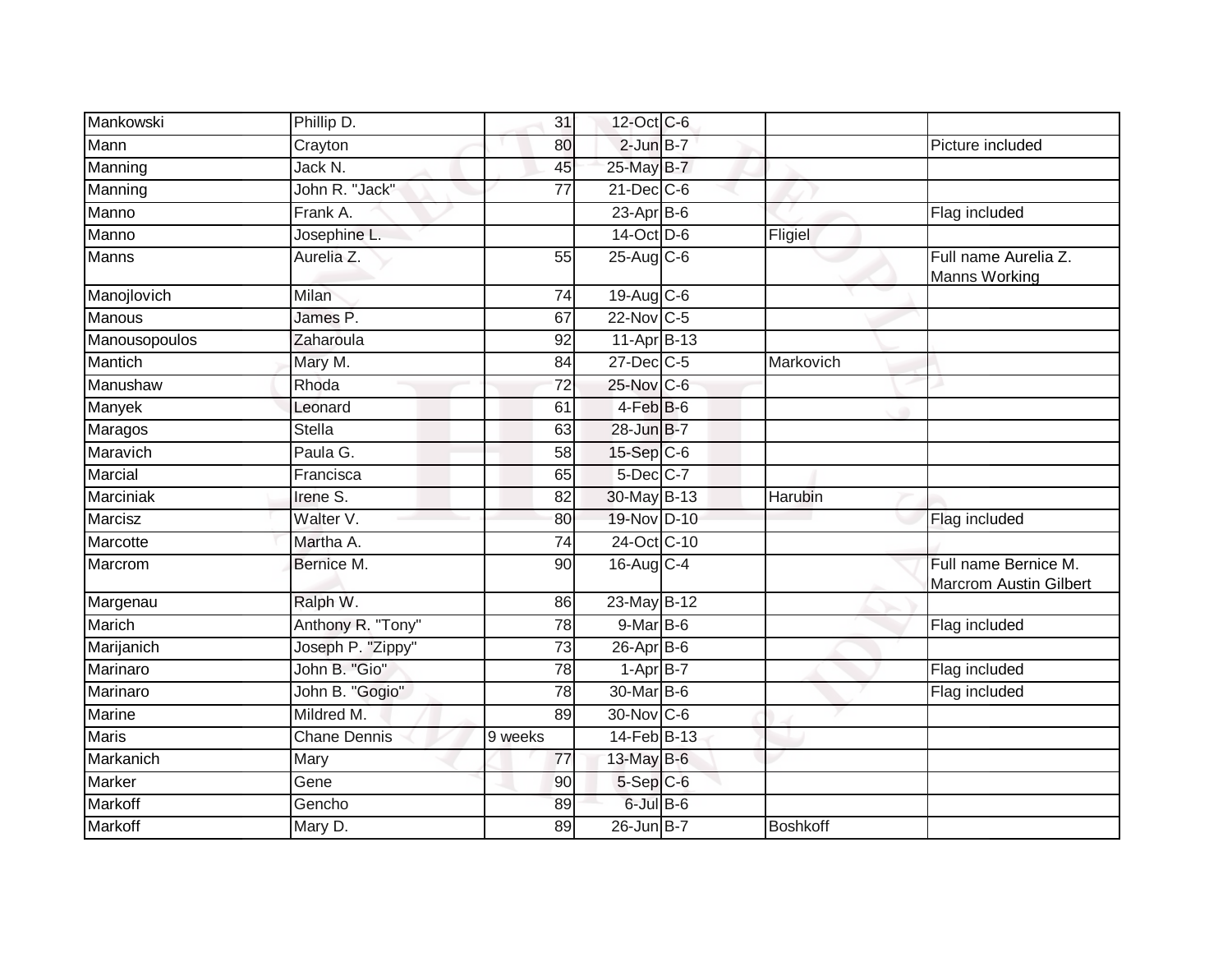| <b>Marks</b>    | Rose K.               | 79              | 31-Jan B-12             | Vallier      |               |
|-----------------|-----------------------|-----------------|-------------------------|--------------|---------------|
| <b>Marks</b>    | Salvo G.              | 85              | 30-Jan B-4              |              |               |
| Markul          | Peter V.              |                 | $2-Sep$ $C-6$           |              |               |
| Markulin        | Anthony E. "Tony"     | 72              | $3-Nov$ $D-8$           |              |               |
| Marquand        | Mildred M.            | 67              | $19$ -Jan B-4           |              |               |
| Marr            | Margaret              | 69              | 5-Feb B-7               |              |               |
| <b>Marrs</b>    | <b>Wayne Richard</b>  | 53              | $20-Sep$ C-5            |              |               |
| Marshall        | Alfred                | 80              | $6$ -Jan $B$ -5         |              |               |
| <b>Marshall</b> | Edward A."Big Rabbit" | 87              | $3$ -Oct C-8            |              |               |
| Marshall        | Gregory A.            | 38              | 12-Oct C-6              |              |               |
| Marshall        | <b>Lillian Mae</b>    | 74              | 18-May B-7              |              |               |
| Marshall        | William L.            | 63              | $6$ -May B-6            |              |               |
| Marszalek       | Henry P.              | 73              | 13-Feb B-7              |              |               |
| Martic          | Minna                 | 94              | 9-May B-12              |              |               |
| Martich         | Frank "Buck"          | 81              | $2$ -Jul $B-7$          |              | Flag included |
| Martin          | Brant J.              | 29              | 19-Oct C-5              |              |               |
| <b>Martin</b>   | <b>Charles</b>        | 66              | 15-Mar B-6              |              |               |
| Martin          | Irene M.              | $\overline{72}$ | 12-Sep C-8              | Kulak        |               |
| Martin          | Laura Reba            | 83              | $22$ -Apr $B$ -6        |              |               |
| <b>Martin</b>   | Lecil Gray            | $\overline{73}$ | $27$ -Apr $B$ -6        |              |               |
| Martin          | Leona June            | 78              | $19-Sep$ <sub>C-8</sub> |              |               |
| <b>Martin</b>   | Marjorie "Midge"      | 79              | $12-Sep$ C-8            | <b>Buell</b> |               |
| <b>Martin</b>   | Ralph A.              | 60              | 26-Sep C-10             |              |               |
| Martinez        | Ana Rosa              | 82              | $18-Sep$ D-8            |              |               |
| Martinez        | Andres R.             | 68              | $13$ -Apr $B$ -6        |              |               |
| Martinez        | Emilio M.             | 73              | 26-Oct C-5              |              |               |
| <b>Martinez</b> | Fortunato "Tito"      | $\overline{70}$ | $1-AprB-6$              |              |               |
| Martinez        | Jesus                 | 61              | 15-Oct D-7              |              |               |
| Martinez        | Luis X.               | 40              | 12-May $B-6$            |              |               |
| Martinez        | <b>Maria DeJesus</b>  | $\overline{77}$ | 4-Feb B-6               |              |               |
| Martinov        | Josephine K.          | 86              | 18-May B-7              |              |               |
| Martisauskas    | Adele                 | 76              | 15-Apr B-7              |              |               |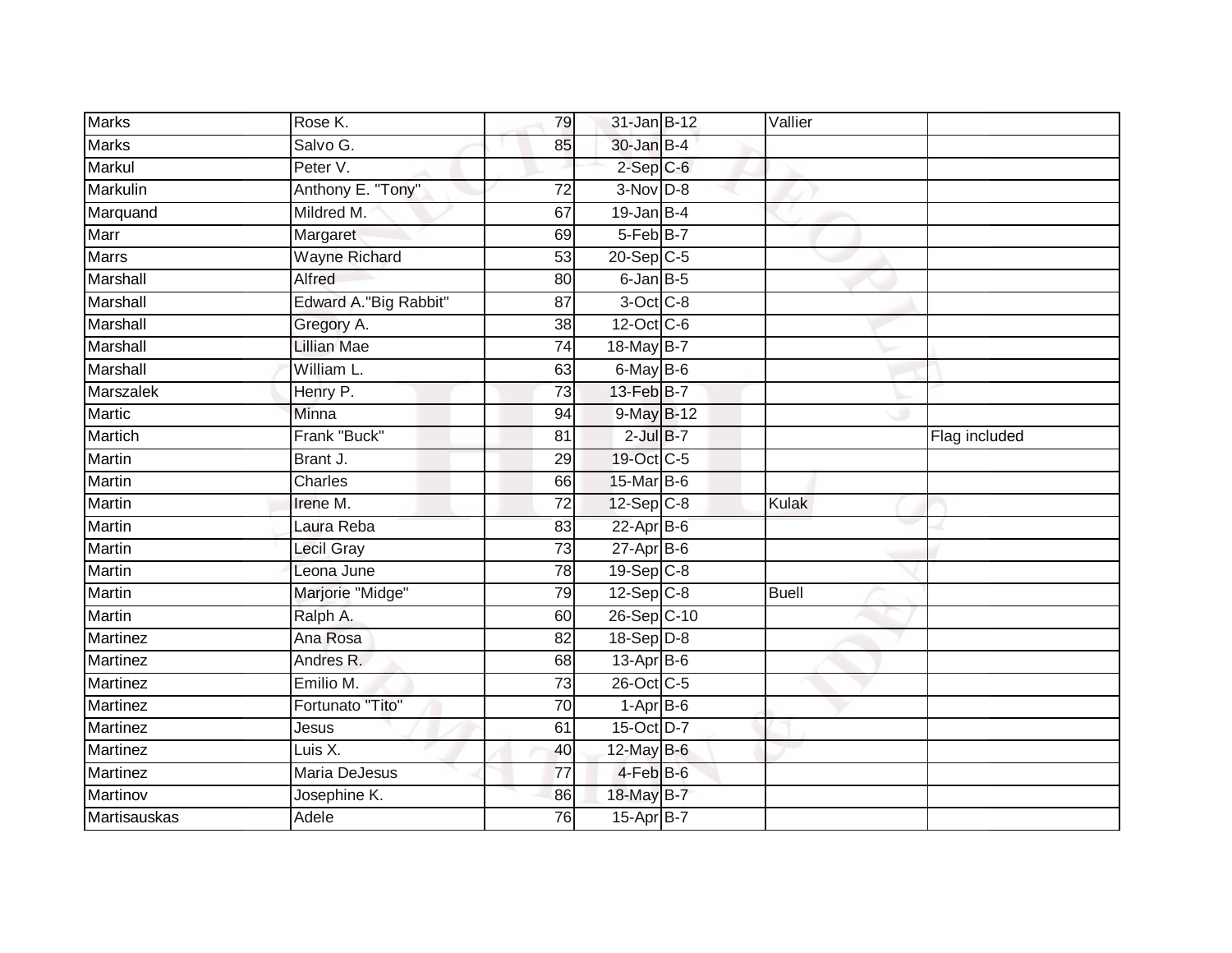| Martz           | Dora B.            | 90              | 8-Aug C-5         |           |                                               |
|-----------------|--------------------|-----------------|-------------------|-----------|-----------------------------------------------|
| Maryanski       | Alex C.            | 82              | 12-May B-6        |           |                                               |
| Maryanski       | Denise L.          | 84              | $9$ -Dec $D-9$    |           |                                               |
| Marz            | Marjorie R. (Rigg) | 86              | 19-Nov D-10       |           |                                               |
| Masnick         | John Sr.           | 88              | 26-Oct C-5        |           |                                               |
| Mason           | Dorothea J.        | 38              | 31-Dec C-8        |           |                                               |
| Mason           | Edward Henry Sr,   | 76              | 5-Feb B-7         |           |                                               |
| Mason           | Frances E.         | 77              | 16-Oct D-6        | Pachowicz | <b>Full name Frances</b><br>E.Trovinger Mason |
| <b>Masters</b>  | Joseph March       | 83              | $5$ -May $B$ -6   |           | Flag included                                 |
| Masterton       | Lucille Marjorie   | 83              | $24$ -Jan B-4     |           |                                               |
| Mastey          | James A. "Jim"     | 53              | $9$ -Jan $B$ -5   |           |                                               |
| Matamoros       | <b>John</b>        | 37              | $1$ -Jan $B-4$    |           |                                               |
| Matan           | Anna C.            | 90              | 21-Oct D-7        | Kowal     |                                               |
| Matanic         | Sammie E.          | 48              | 20-Apr B-7        | Davenport |                                               |
| Materoh         | Joseph M.          | 79              | 25-Dec C-3        |           | Flag included                                 |
| <b>Mathews</b>  | Enola L.           | 79              | $12$ -Aug C-6     |           |                                               |
| <b>Mathies</b>  | Eileen (Boyle) RN  | 73              | 14-Nov C-9        |           |                                               |
| Matijevich      | Djuka              | 85              | $2$ -Feb $B$ -6   |           |                                               |
| <b>Matis</b>    | Olga               | 83              | 26-May B-7        | Feriancik |                                               |
| Matovina        | Lottie Croy        | 83              | $12$ -Jan B-4     |           |                                               |
| <b>Matter</b>   | Keith E.           | 52              | $9-Sep$ C-7       |           |                                               |
| <b>Matthew</b>  | Constance M.       | 73              | $15$ -Mar $ B-6 $ | Cook      |                                               |
| <b>Matthews</b> | Robert J.          | $\overline{72}$ | $13$ -Jan B-5     |           |                                               |
| Mattingly       | John E.            | 74              | 29-Aug C-6        |           |                                               |
| <b>Mattix</b>   | Stewart W.         | 67              | 17-Sep C-7        |           |                                               |
| <b>Mattox</b>   | Arthur P.          | 75              | $12$ -Mar $B$ -6  |           |                                               |
| Maturkanich     | Anna (Mattern)     | 86              | 30-May B-13       |           |                                               |
| <b>Matusik</b>  | Edward J.          | $\overline{78}$ | 7-Nov C-7         |           | Flag Included                                 |
| <b>Matusik</b>  | Georgette E.       | 72              | $4$ -Jan $B$ -5   |           |                                               |
| Maty            | Virginia M.        | 72              | 25-Mar B-6        |           |                                               |
| Matysiak        | Arthur M.          | 79              | $17$ -Jun $B$ -7  |           |                                               |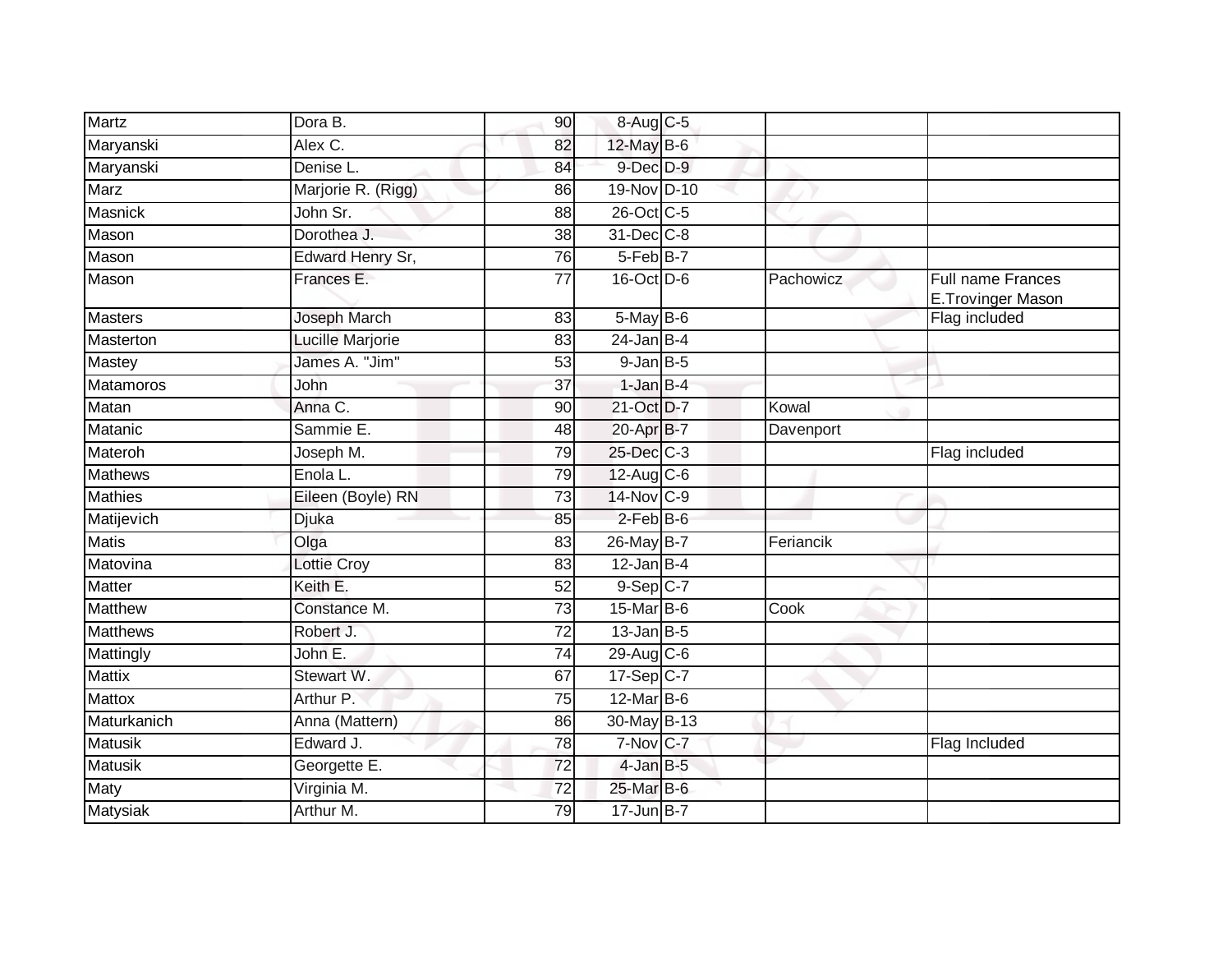| Matz           | Henry M.      | 62              | $24$ -Jan B-4           |          |               |
|----------------|---------------|-----------------|-------------------------|----------|---------------|
| Maul           | Olive A.      | 84              | 10-Mar B-6              |          |               |
| Maullin        | Irene M.      | 101             | $16$ -Feb $B$ -6        |          |               |
| Maupin         | Margaret J.   | 92              | $21$ -Jun $B-7$         |          |               |
| Maurer         | Robert N.     | $\overline{74}$ | 29-Jul C-6              |          |               |
| Mavronicles    | John N.       | 88              | 21-Oct D-7              |          | Flag included |
| Maxwell        | Philip A.     | 65              | $27$ -Dec $C$ -5        |          |               |
| May            | William F.    | 86              | $4-Nov$ D-7             |          |               |
| Mayden         | Stanley A.    | 82              | 4-Jul B-12              |          |               |
| Mayer          | Ernest J. Sr. | 63              | $27$ -Apr $B$ -6        |          |               |
| Mayer          | Mary A.       | 88              | $6$ -May $B-7$          |          |               |
| Mayer          | Mary Z.       | 74              | 24-Mar B-6              |          |               |
| Mayernick      | Joseph "Joe"  | 81              | $7-Feb$ B-12            |          | Flag included |
| Mayhew         | June E.       | 85              | 13-Nov F-5              |          |               |
| Maynard        | Elaine        | 63              | 22-May B-6              | Pehlke   |               |
| Maynard        | Harold L.     | 67              | $10-Aug$ <sub>C-8</sub> |          |               |
| Mayor          | Sophie        | 79              | $11-Aug$ $C-6$          |          |               |
| <b>Mays</b>    | Mable Ada     | 85              | 20-May B-7              |          |               |
| Mazan          | Joseph J.     | 83              | $21$ -Aug $D-6$         |          | Flag included |
| Mazur          | Joseph S.     | 89              | $24$ -Mar $B$ -6        |          |               |
| Mazur          | Michael       | 84              | 13-Feb B-7              |          |               |
| Mc Abee        | Ruby M.       | 82              | 13-Feb B-7              | Robbins  |               |
| McAfee         | Coral L.      | 90              | $6$ -Nov $F - 6$        |          |               |
| <b>McBride</b> | Irene $F$ .   | 83              | $9-Nov$ C-6             |          |               |
| McBride        | Melba E.      | 84              | $5$ -Dec $C$ -7         |          |               |
| McCabe         | Dixie L.      | 62              | 16-May B-12             |          |               |
| <b>McCabe</b>  | Margaret Jane | 83              | $9$ -Jun $B-4$          |          |               |
| <b>McCain</b>  | Donna M.      | 69              | $14$ -Jan $B-5$         | Erickson |               |
| McCarthy       | Helen         | 92              | 27-Jun B-12             |          |               |
| McCarthy       | Mary Jo       | 55              | 28-Apr B-6              |          |               |
| <b>McCarty</b> | Grant "Rusty" | 60              | 3-Sep C-6               |          |               |
| McCarty        | Lavina "June" | $\overline{70}$ | 23-May B-13             | Fiscus   |               |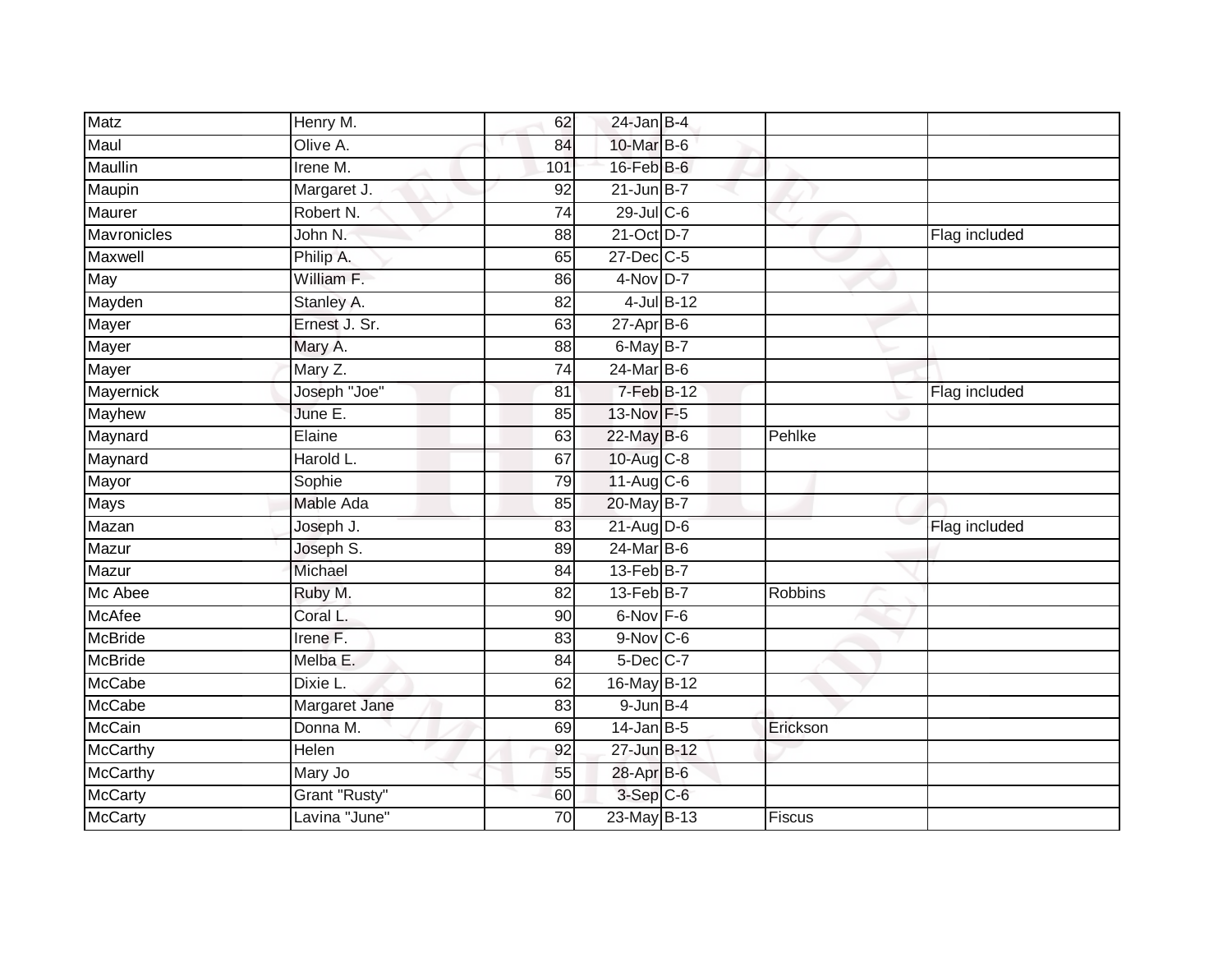| McCarty          | Marie S.                | 95              | 25-Oct C-5               |               |                |               |
|------------------|-------------------------|-----------------|--------------------------|---------------|----------------|---------------|
| McCaughey        | Paul G.                 | 67              | 21-Nov C-8               |               |                |               |
| <b>McCauley</b>  | Heiser "Red"            | 82              | 29-Jul C-6               |               |                |               |
| <b>McClintic</b> | Graydon C. Sr.          | $\overline{73}$ | 28-May B-6               |               |                |               |
| <b>McClure</b>   | Byron D.                | 68              |                          | $4$ -Jul B-13 |                |               |
| McColley         | Kathleen R."Kathy"      | 54              | $4$ -Mar B-6             |               |                |               |
| McComas          | <b>Glen Harold</b>      | 68              | $9 - Apr$ $B - 6$        |               |                | Flag included |
| McComb           | Evelyn C.               | 85              | 30-May B-13              |               | Hansen         |               |
| McConnell        | Norman                  | 48              | $12$ -Aug C-6            |               |                |               |
| McConnell        | Norman                  | 48              | $9-Sep$ $C-7$            |               |                |               |
| McCormick        | Bradys A.               | 85              | 20-Apr B-7               |               | <b>Meadows</b> |               |
| <b>McCormick</b> | Charles                 | 82              | 31-Dec C-8               |               |                |               |
| <b>McCormick</b> | Raymond P.              | 79              | 1-Mar B-7                |               |                | Flag included |
| McCormick        | William T. Jr           | 57              | $7 - \overline{Apr}$ B-7 |               |                |               |
| <b>McCoy</b>     | Henrietta               | $\overline{76}$ | 24-Mar B-6               |               | Peterson       |               |
| <b>McCoy</b>     | Velma Irene             | 94              | 5-Oct C-6                |               | Morrow         |               |
| McCullough       | Thomas F.               | $\overline{84}$ | 12-Nov D-10              |               |                | Flag included |
| McCullough       | <b>William Peter</b>    | 69              | 27-Oct D-8               |               |                |               |
| McCutchen        | Madeline M.             | 74              | 8-Jun B-7                |               |                |               |
| McCutcheon       | Iva J.                  | 90              | $14$ -May B-6            |               |                |               |
| McCutcheon       | Iva J.                  | 90              | $27$ -Jan B-4            |               | Smith          |               |
| McDonald         | <b>Louise Christina</b> | $\overline{86}$ | $3-Sep$ $C-6$            |               | Rettenmaier    |               |
| McDonald         | Orpha                   | 71              | 30-May B-13              |               |                |               |
| McDonnell        | Carol A.                | 55              | 8-Nov C-5                |               |                |               |
| McDonnell        | Thomas G.               | 68              | 5-Nov D-10               |               |                | Flag included |
| McDougal         | Clayton Jacob           | Infant          | $6$ -Aug C-5             |               |                |               |
| <b>McFadden</b>  | Mary Louise             | 70              | 3-Mar B-7                |               |                |               |
| McFarland        | Hiram D.                | 93              | $23-Sep$ C-7             |               |                |               |
| McFarland        | John Philip             | 90              | 6-Mar B-7                |               |                |               |
| McGee            | James P. Sr.            | 72              | 15-Nov C-4               |               |                | Flag included |
| McGhee           | Arvil R. "Mac" "Bob"    | 64              | $9-Sep C-7$              |               |                |               |
| McGill           | Anne                    | 85              | $1-MayB-6$               |               | Satinsky       |               |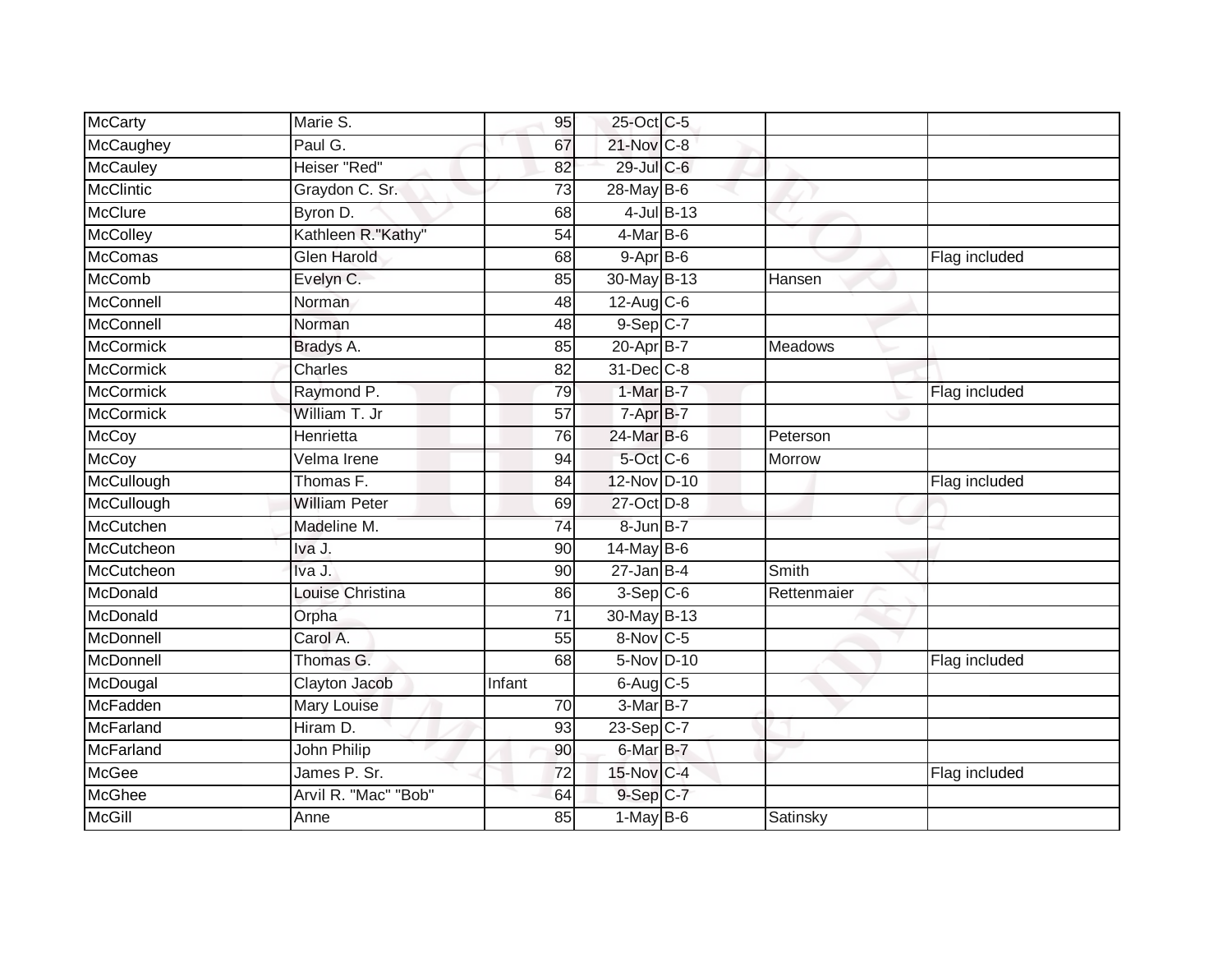| <b>McGinnis</b>  | Russell "Mac"         | 56              | 22-May B-6               |              | Flag included    |
|------------------|-----------------------|-----------------|--------------------------|--------------|------------------|
| <b>McGinnis</b>  | Sophie T. (Banas)     | 80              | 16-Jan B-4               |              |                  |
| <b>McGrath</b>   | James P.              | 65              | $9-$ Sep $C-7$           |              | Flag included    |
| <b>McGraw</b>    | Delores "Dot"         |                 | $5$ -May B-6             | Rosenberger  |                  |
| McGregor         | Wanda L.              | 72              | $24-Sep$ C-8             |              |                  |
| McGrory          | William H.            | $\overline{51}$ | $5 - Jan$ $B - 5$        |              | Flag included    |
| McGuan           | Laura M.              | 68              | 29-Nov C-5               | <b>Drake</b> |                  |
| <b>McGuire</b>   | Dennis J.             | 59              | 25-Mar B-7               |              |                  |
| <b>McGuire</b>   | Margaret              | 94              | 14-Jul B-7               |              |                  |
| <b>McGuirl</b>   | Raymond P.            | 61              | $29$ -Jul C-6            |              |                  |
| McInnis          | Tim                   | 67              | $15$ -Jun $B$ -7         |              |                  |
| McIver           | Amy S.                | 64              | 8-Sep C-7                |              |                  |
| McIver           | Carl R. Sr.           | 75              | $6$ -Jul $B-7$           |              | Flag included    |
| McKain           | Robert F.             | 84              | 18-Oct C-5               |              |                  |
| <b>McKay</b>     | Teresa V.             | $\overline{95}$ | 28-Aug D-7               |              |                  |
| McKee            | Edna Burton Henson    | $\overline{75}$ | $25$ -Jan $B-4$          |              |                  |
| McKeever         | Melvin R.             | 49              | 27-Mar B-6               |              |                  |
| <b>McKellips</b> | Rolland (Cy)          | 87              | 26-Mar B-6               |              |                  |
| <b>McKemie</b>   | Sally J.              |                 | 12-Nov D-10              |              | Picture included |
| McKenna          | Timothy J.            | $\overline{77}$ | 16-Sep C-7               |              |                  |
| McKenzie         | Helen L.              | 70              | 30-Jun B-7               | Fannin       |                  |
| McKenzie         | Thomas E.             | 67              | $10-Apr$ B-6             |              |                  |
| McKeon           | S. Mary               | 72              | 28-Mar B-12              | Lukaszewski  |                  |
| <b>McKinney</b>  | Sherman               | 82              | $15$ -Aug $C$ -6         |              |                  |
| McKinnon         | <b>Donald Matthew</b> | 78              | $22-Sep$ <sub>C</sub> -6 |              |                  |
| McKnight         | James Y.              | 70              | 30-Oct F-5               |              | Flag included    |
| McLaughlin       | James L.              | 65              | $22$ -Feb $B$ -7         |              |                  |
| McLaughlin       | Letha C.              | 81              | 11-Apr B-13              | West         |                  |
| McLean           | Jacob James           | Infant          | 24-Oct C-10              |              |                  |
| McLeish          | John A.               | 50              | 24-Feb B-6               |              |                  |
| McMahon          | Lorraine              | 70              | 29-Dec D-8               |              |                  |
| McMoore          | Melanie A.            | 21              | 29-May B-6               | Allen        |                  |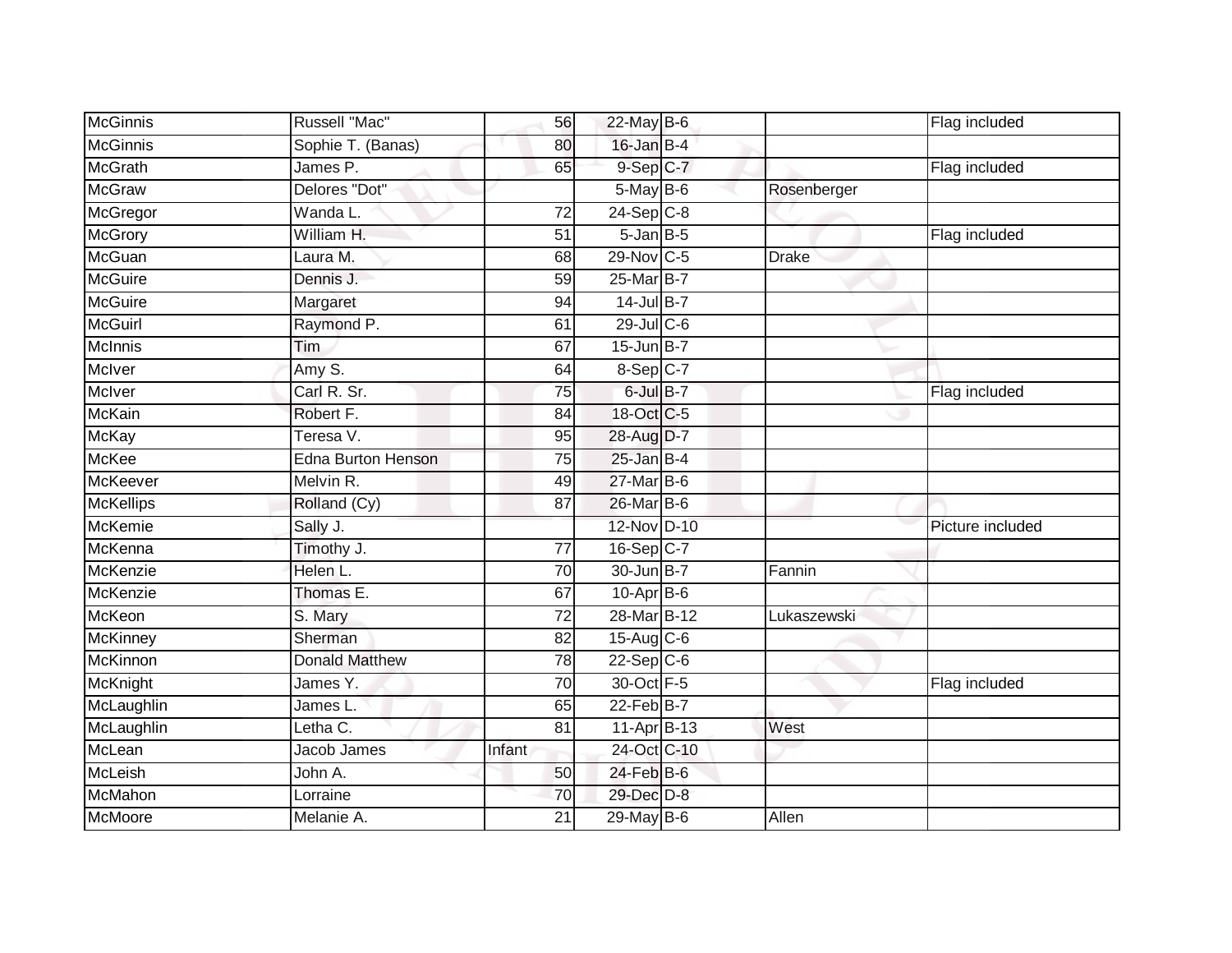| McNamara          | Marion                              |                 | $18$ -Feb $B$ -6            | Eisha        |               |
|-------------------|-------------------------------------|-----------------|-----------------------------|--------------|---------------|
| <b>McNeill</b>    | Darlene                             |                 | $1$ -Dec $D-6$              | Siple        |               |
| <b>McNeill</b>    | Patrick J.                          | 58              | 8-Aug C-5                   |              |               |
| <b>McNorton</b>   | Matilda "Tillie"                    |                 | $14$ -Oct $\overline{D}$ -6 | Judge        |               |
| <b>McPherson</b>  | Glen E. (Mac)                       | 76              | $4$ -Mar $B$ -7             |              |               |
| <b>McQuilkin</b>  | Robert F.                           | 77              | 26-Oct C-6                  |              |               |
| McQuillan         | James F.                            | 87              | 24-Mar B-7                  |              |               |
| McQuillin         | Eva                                 | 86              | $9$ -Jun $B$ -5             |              |               |
| <b>McWilliams</b> | Jack C.                             | 69              | 3-Mar B-6                   |              |               |
| <b>McWilliams</b> | Margaret M.                         | 94              | $2$ -May B-13               |              |               |
| <b>McWilliams</b> | Robert W.                           | $\overline{75}$ | $2-Nov$ C-7                 |              |               |
| <b>McWilliams</b> | Sara Mae                            | 66              | $6$ -Dec $C$ -4             |              |               |
| Meakisz           | Walter J.                           | 79              | 27-Sep C-5                  |              |               |
| Means             | William                             |                 | 12-Mar B-6                  |              |               |
| Mecherle          | John D.                             | $\overline{71}$ | $2-MarB-7$                  |              | Flag included |
| Medina            | Esperanza                           | 90              | 30-Jan B-4                  | <b>Solis</b> |               |
| Medina            | Sergio                              | $\overline{72}$ | 3-Feb B-7                   |              |               |
| Medley            | Charles R.                          | 81              | 1-Mar B-7                   |              |               |
| Meeker            | Harold                              | 85              | 5-Nov D-10                  |              |               |
| <b>Mehler</b>     | Phillip M. Sr. "Buck" "Hip<br>Shot" | 60              | 14-Oct D-6                  |              | Flag included |
| Mehta             | Sarla                               | 76              | 24-Aug C-7                  | Bahen        |               |
| Meldahl           | Laurette M.                         | 67              | $14$ -Apr $B$ -7            |              |               |
| Melendes          | Debra                               | 40              | $29$ -Jan B-4               | <b>Myers</b> |               |
| Melko             | Josephine S.                        | 78              | $22$ -Jun $B$ -6            | Bystrzycki   |               |
| Menrath           | Joshua R.                           | 17 months       | $19$ -Jan B-4               |              |               |
| Mentecki          | Roman R.                            | 85              | $27 - Feb$ B-6              |              | Flag included |
| Mercer            | Howard J.                           | 72              | $15$ -Jan B-5               |              |               |
| Mergl             | Janice R.                           | 48              | $15$ -Jun $B$ -7            |              |               |
| Mergl             | Michael                             | 37              | 19-Dec C-8                  |              |               |
| Merrill           | Verl L. Sr.                         | 78              | $11$ -Feb $B$ -6            |              | Flag included |
| Mertz             | Emily D.                            | 85              | $19$ -Feb $B$ -6            | Paluch       |               |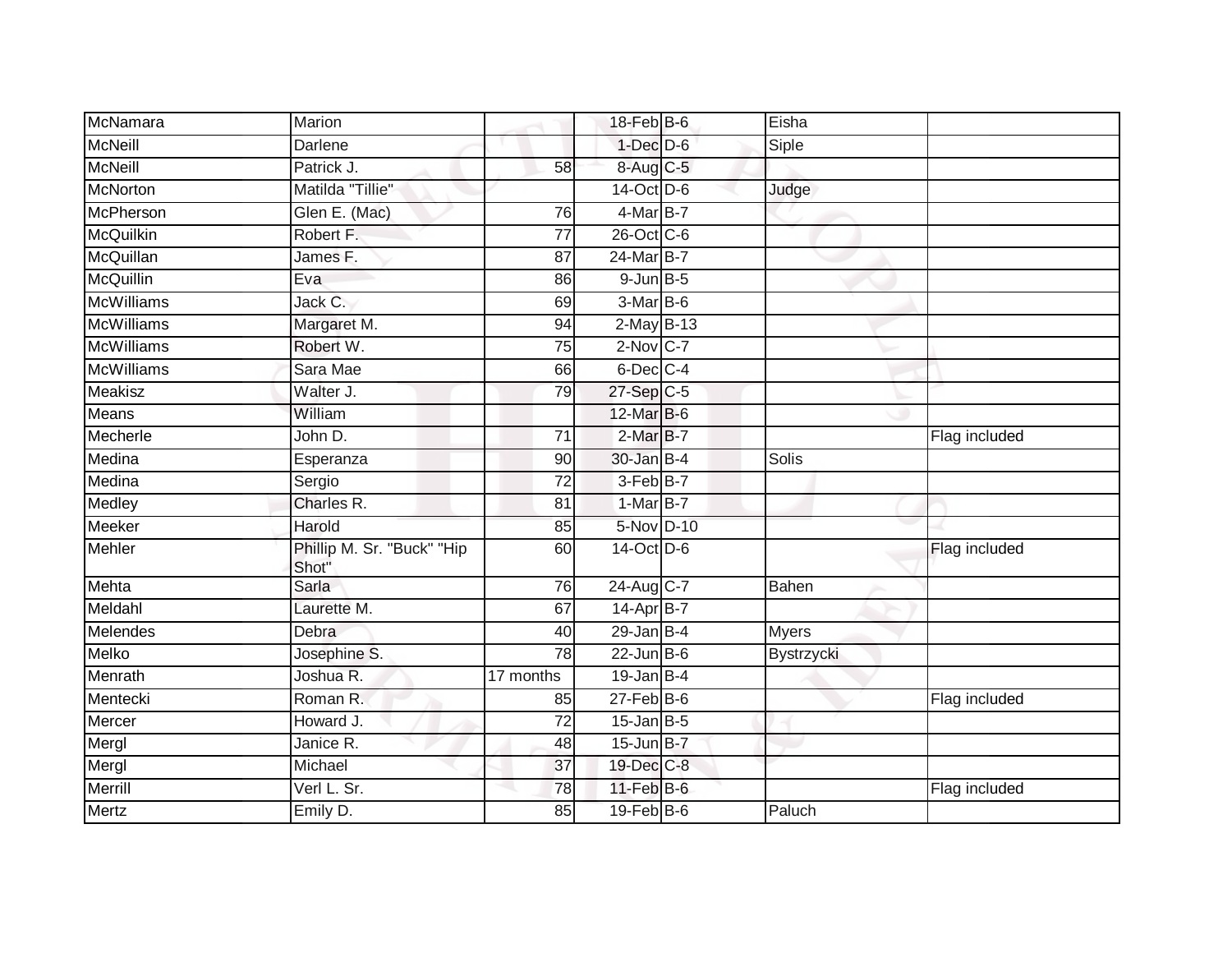| Mesh            | Joseph                   | 88              | 24-Mar B-7       |              |                  |
|-----------------|--------------------------|-----------------|------------------|--------------|------------------|
| Methot          | Annette Lynn             |                 | 6-Jun B-12       |              |                  |
| <b>Metros</b>   | Roy M. Sr.               | $\overline{72}$ | 8-Apr B-7        |              | Flag included    |
| Metten          | Joyce F.                 | 50              | $18$ -Feb $B$ -7 | Hill         |                  |
| Metz            | Albert R.                | 89              | 21-Oct D-7       |              | Picture included |
| Metz            | Mary                     | 81              | 28-Jul C-7       | Lazar        |                  |
| Metz            | Merritt D. Jr.           | 81              | $8$ -Mar $ B$ -6 |              |                  |
| Meulenbrock     | Mary                     | 56              | $14$ -Jul B-6    |              |                  |
| Meyer           | Ruby V.                  | 86              | 14-Aug D-6       |              |                  |
| <b>Meyers</b>   | Carl D.                  | 60              | $7$ -Dec $ C$ -6 |              |                  |
| <b>Meyers</b>   | John F.                  | 81              | 11-Apr B-13      |              |                  |
| Mezzacapo       | Ann E.                   | 90              | $21-Apr$ B-6     |              |                  |
| Miazga          | Lewis Sr.                | 78              | 18-Jan B-5       |              | Flag included    |
| Miceli          | Anthony W.               | 68              | 20-Nov F-5       |              |                  |
| Michalak        | Stanislawa "Bernice"     | $\overline{72}$ | 31-Aug C-6       |              |                  |
| Michalak        | <b>Thaddeus "Ted"</b>    | 75              | 8-Aug C-5        |              | Flag included    |
| Michalski       | Mary A.                  | 84              | $21$ -Feb $B-7$  | Lekki        |                  |
| Michauka        | Emily                    | 81              | $1$ -Jun $B$ -6  |              |                  |
| Michuda         | Steve C.                 | $\overline{77}$ | 24-Oct C-10      |              |                  |
| <b>Midkiff</b>  | George E. "Boke"         | 87              | 23-Oct D-6       |              |                  |
| Migeot-Hood     | Elisa                    | 43              | 17-Dec D-13      |              | Picture included |
| Mihajlovic      | Radosav                  |                 | $4$ -Jun $B-7$   |              |                  |
| Mihal           | Andrew M.                | 73              | $1-JanB-4$       |              |                  |
| Mihalo          | George R.                | 53              | $26$ -Jan B-5    |              | Flag included    |
| Mikenas         | John L. Jr.              | 83              | 2-Feb B-7        |              |                  |
| <b>Miklusak</b> | Robert J.                | 63              | $23-Nov$ E-6     |              |                  |
| <b>Miko</b>     | Edward F.                | 80              | $17 - Feb$ B-6   |              |                  |
| Mikolajczyk     | Ladislaus Walter "Ernie" | 83              | 31-Mar B-6       |              |                  |
| Mikulay         | John                     | 83              | $24$ -Feb $B$ -6 |              |                  |
| Mikulski        | Lottie E.                | 85              | 15-Aug C-6       | Przybylowski |                  |
| Mikuta          | Joseph D.                | 26              | 7-Feb B-12       |              |                  |
| <b>Miles</b>    | Curtis                   | 57              | $11$ -Mar B-6    |              |                  |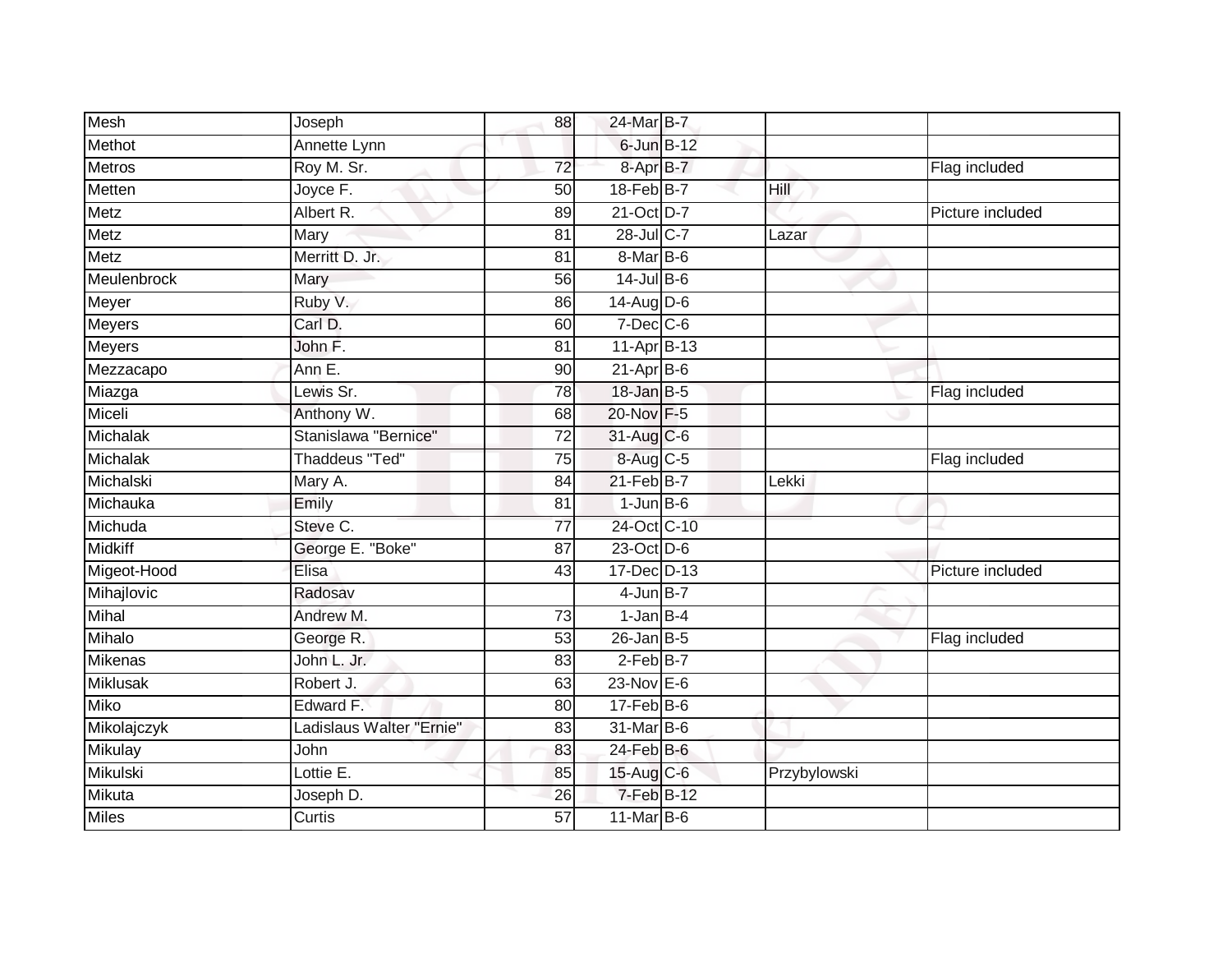| <b>Miles</b>   | Judith                 | 87              | 24-Jul B-6      |                |               |
|----------------|------------------------|-----------------|-----------------|----------------|---------------|
| Millan         | Pauline A.             | 86              | $15$ -Dec $D-8$ |                |               |
| Miller         | <b>Cheryl Ann</b>      | 42              | 15-May B-6      |                |               |
| Miller         | Edna Marie             | 101             | $2$ -Dec $D$ -6 | <b>Stevens</b> |               |
| <b>Miller</b>  | Elizabeth W. "Betty    | 83              | $3$ -Jan $B$ -5 |                |               |
| Miller         | Ervin F. "Bing"        | $\overline{82}$ | 30-Dec D-6      |                |               |
| Miller         | Frank A.               | 85              | 21-Oct D-7      |                |               |
| <b>Miller</b>  | Gail A.                | $\overline{74}$ | 8-Oct C-8       |                |               |
| <b>Miller</b>  | Helen A.               | 78              | 19-Jul B-7      |                |               |
| <b>Miller</b>  | Mary E.                | 84              | 8-Jun B-7       |                |               |
| Miller         | Nora E.                | 89              | 28-Aug D-7      |                |               |
| Miller         | Norman R.              | 69              | 6-Nov F-6       |                |               |
| Miller         | Patricia Denise        | 48              | 17-Aug C-8      |                |               |
| Miller         | Ralph W.               | 84              | 6-Jun B-12      |                | Flag included |
| Miller         | Robert O.              | $\overline{81}$ | 23-Mar B-6      |                | Flag included |
| Miller         | Sharon L.              | 44              | 27-Nov F-7      |                |               |
| <b>Miller</b>  | Theodore Sr.           | 83              | $9-Nov$ C-6     |                |               |
| Miller         | Violet H.              | 87              | 28-Jan B-4      |                |               |
| Miller         | Wayne N.               | 76              | 14-Aug D-6      |                |               |
| <b>Miller</b>  | Winifred P.            | 86              | 29-Nov C-5      | <b>Bradley</b> |               |
| <b>Millies</b> | Mildred A.             | 87              | $27 - Jan$ B-4  |                |               |
| Milligan       | Harold                 | 73              | $7 - Jun$ B-7   |                | Flag included |
| Milligan       | <b>Melvin Dale</b>     | 56              | 19-Nov D-11     |                |               |
| Million        | John H.                | 76              | 16-Apr B-7      |                |               |
| <b>Millis</b>  | <b>William Kenneth</b> | 78              | $1-Aug$ $C-9$   |                |               |
| <b>Mills</b>   | Alberta A.             | 79              | $5-Aug$ $C-6$   |                |               |
| <b>Mills</b>   | Charles F.             | 63              | 15-Nov C-4      |                |               |
| <b>Mills</b>   | Debra G.               | 42              | 23-Mar B-6      |                |               |
| <b>Mills</b>   | <b>Garland Raymond</b> | 70              | 10-Jul B-6      |                |               |
| <b>Mills</b>   | Kenneth A.             | 71              | 27-Jun B-12     |                | Flag included |
| <b>Mills</b>   | Robert Wayne           | 67              | 10-Jul B-7      |                |               |
| <b>Mills</b>   | Rosemary E.            | 69              | $24-Sep C-8$    |                |               |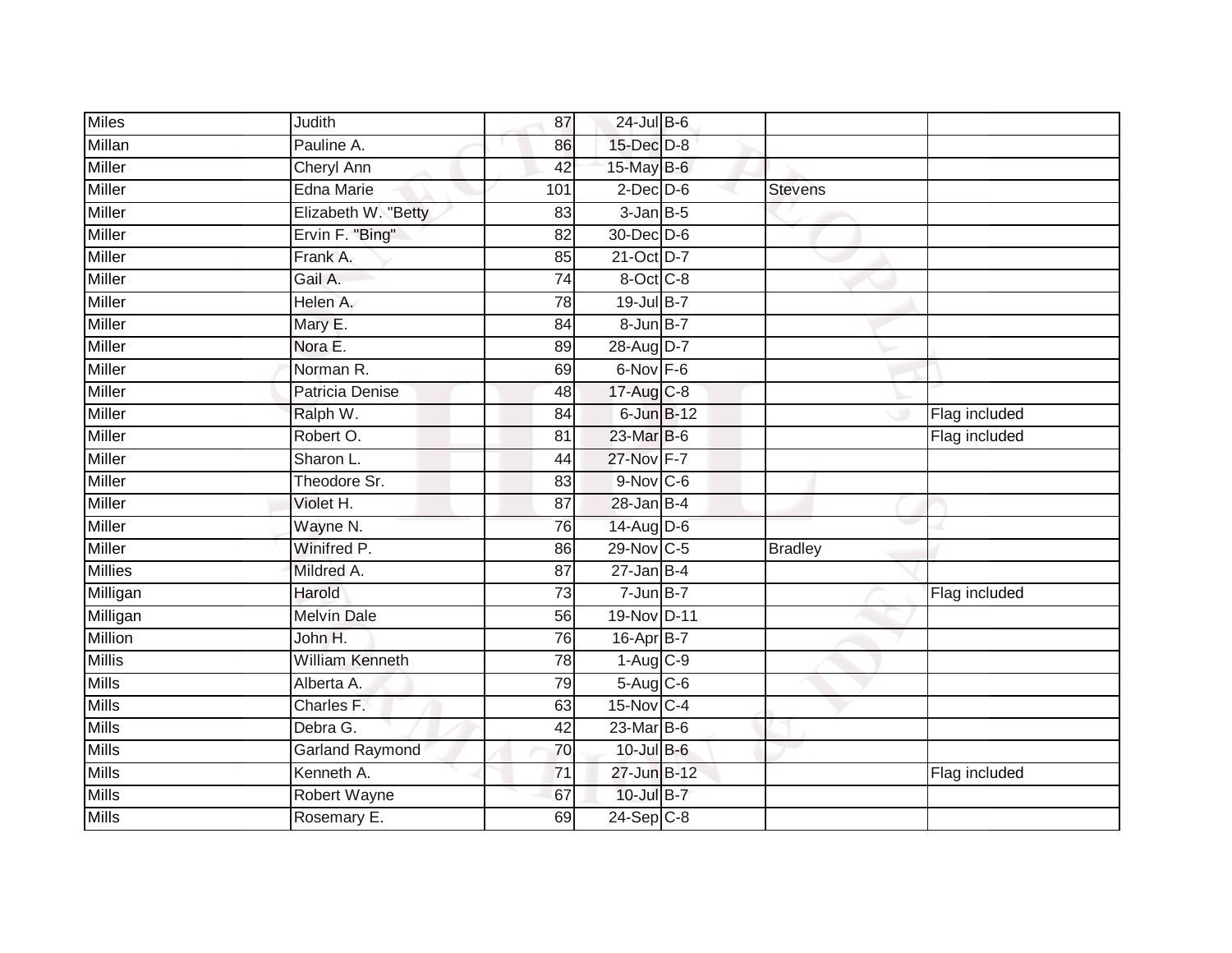| <b>Mills</b>    | William T.              | 82              | $8 - AprB - 7$         |                  |                                     |
|-----------------|-------------------------|-----------------|------------------------|------------------|-------------------------------------|
| Millsap         | Sandra L.               | 56              | 4-Feb B-6              | <b>Mokos</b>     |                                     |
| Milonas         | <b>Efstathios</b>       | 76              | 23-Apr B-6             |                  |                                     |
| Milosvich       | Lois I.                 | 68              | 14-Jul B-7             | Ogden            |                                     |
| <b>Minas</b>    | Delores "Susie"         | $\overline{88}$ | 14-Nov C-9             |                  |                                     |
| Minich          | Virginia                | 82              | 13-May B-7             |                  |                                     |
| Minniti         | Humbert                 | 74              | $18-Sep D-8$           |                  | Flag included                       |
| <b>Mintz</b>    | Dr.Harold S.            | 86              | $11$ -Aug C-6          |                  | Flag included                       |
| Miofsky         | Estelle M.              | 85              | 6-Dec C-4              |                  |                                     |
| Miotke          | James H.                | 70              | 18-Jun B-7             |                  |                                     |
| <b>Mireles</b>  | Jesse(AKA, Chris Martin | 47              | 29-Mar B-7             |                  |                                     |
| Mirich          | <b>Bernard</b>          |                 | 24-Oct C-10            |                  |                                     |
| Mischan         | Oscar A. Sr.            | 82              | $1$ -Jun $B$ -6        |                  |                                     |
| Miscovich       | Milan S. "Mickey"       | 49              | 3-Oct C-8              |                  |                                     |
| Miselman        | Devora Ruth             | 61              | 29-Sep C-6             |                  |                                     |
| Misevich        | Ruth C.                 | 85              | 31-Dec C-8             |                  | McNally-Misevich                    |
| Misevski        | <b>Maria</b>            | 58              | $26$ -Jul C-5          |                  |                                     |
| <b>Mish</b>     | <b>Stella Marie</b>     | 77              | $3$ -Jan $B$ -5        | Kolarczyk        |                                     |
| Mish            | Stephanie               | 86              | 23-Mar B-7             |                  |                                     |
| <b>Misiolek</b> | Lawrence                | 47              | 18-Jun B-7             |                  |                                     |
| Mitchell        | Florence                |                 | $15$ -Aug $C$ -6       |                  | Full name Florence<br>Mitchell Kail |
| Mitchell        | George P.               | 82              | 18-Nov D-6             |                  |                                     |
| Mitchell        | Harold L.               | 76              | $7-Nov$ <sub>C-7</sub> |                  |                                     |
| Mitchell        | Paul W.                 | 24              | 13-Jun B-12            |                  |                                     |
| Mitchell        | Robert L. Jr.           | $\overline{77}$ | $14$ -Jun B-6          |                  |                                     |
| Mitchell        | William E. Jr.          | 49              | $16$ -Jun $B$ -6       |                  |                                     |
| Miterko         | Mary "Marie"            | $\overline{81}$ | $2$ -Apr $B$ -6        | Schweitzer       |                                     |
| <b>Mitre</b>    | Maryann                 | 65              | 28-Aug D-7             |                  |                                     |
| Mize            | Eli A.                  | $\overline{77}$ | $6$ -Jun $B-13$        |                  |                                     |
| Mize            | Gene "Marvin"           |                 | $13$ -Jan B-5          |                  |                                     |
| Mizwicki        | Eugenia M.              | 86              | 20-Feb B-7             | <b>Budzinski</b> |                                     |
|                 |                         |                 |                        |                  |                                     |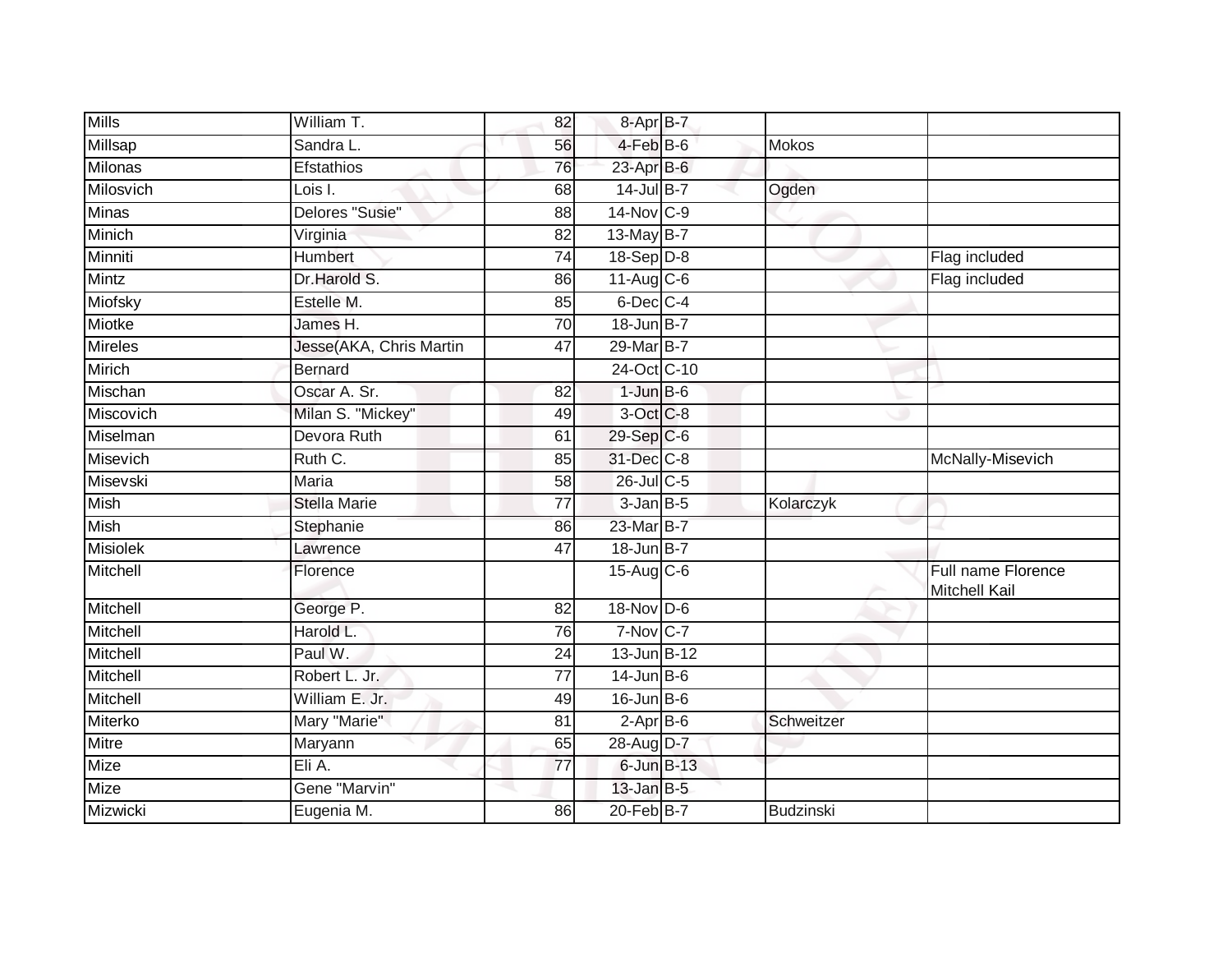| Mizwicki      | John E.             | 51              | $14$ -Jun $B$ -6 |          | Flag included |
|---------------|---------------------|-----------------|------------------|----------|---------------|
| Mlachak       | Joseph "Uncle Joe"  | 81              | 2-Mar B-7        |          | Flag included |
| <b>Mockus</b> | George B.           | 79              | 17-Mar B-6       |          |               |
| Modrak        | Julia T.            | 83              | $12-Nov$ D-10    | Fary     |               |
| Modrak        | Robert W.           | $\overline{57}$ | 26-Dec C-9       |          |               |
| Moeller       | Louise I.           | 79              | $1-Dec$ D-7      | Shwedas  |               |
| Moeller       | Louise I.           | 79              | $30$ -Nov C-6    | Shwedas  |               |
| Moen          | Martin L.           | 59              | 30-Sep C-6       |          |               |
| Moen          | Mary Ann            | 47              | $28$ -Jan B-4    |          |               |
| Mojzik        | John I. "Papa John" | $\overline{78}$ | $27 - Feb$ B-6   |          | Flag included |
| Moke          | <b>Betty Lee</b>    | 80              | 31-May B-7       |          |               |
| Mokol         | James D.            | 60              | 10-Nov D-7       |          |               |
| Molchan       | Jane Ellen          | 72              | $15-Sep$ C-6     |          |               |
| Molenaar      | Harry               | 87              | $2$ -Oct $D-8$   |          |               |
| Molenar       | John T.             | 98              | 23-Aug C-6       |          |               |
| Molina        | Gladys C.           | 72              | 22-Dec D-11      | Garza    |               |
| Mollo         | Mary                |                 | $22$ -Apr $B$ -6 |          |               |
| Moltz         | Robert I.           | 89              | 22-Nov C-5       |          |               |
| Momola        | Helen Ann           | 83              | 25-Nov C-6       |          |               |
| Monbeck       | John W.             | 54              | $2$ -Jun $B-7$   |          |               |
| Mondrowski    | Harry               | 79              | 11-Mar B-6       |          | Flag included |
| Monea         | John F.             | 80              | $2$ -Oct $D-8$   |          |               |
| Monfort       | George R.           | 70              | $5$ -Jan $B$ -5  |          |               |
| Mongaraz      | Bertha Z.           |                 | 5-Mar B-7        | Zaragoza |               |
| Monical       | Gary                | 47              | $19$ -Jan B-4    |          |               |
| Monnier       | <b>Anna Marie</b>   | 43              | 15-May B-6       | Krause   |               |
| Monschein     | Antoinette M.       | 98              | 19-Nov D-11      |          |               |
| Montalvo      | Oscar               | 57              | $22$ -Apr $B$ -6 |          |               |
| Montella      | Frank L.            | 51              | $25$ -Jan B-4    |          |               |
| Montoro       | Daniel Francis      | 78              | 14-Nov C-8       |          | Flag included |
| <b>Mooers</b> | Violet              | 71              | $5$ -May B-6     |          |               |
| Moore         | Benjamin            | 103             | $6$ -Jan $B$ -5  |          |               |
|               |                     |                 |                  |          |               |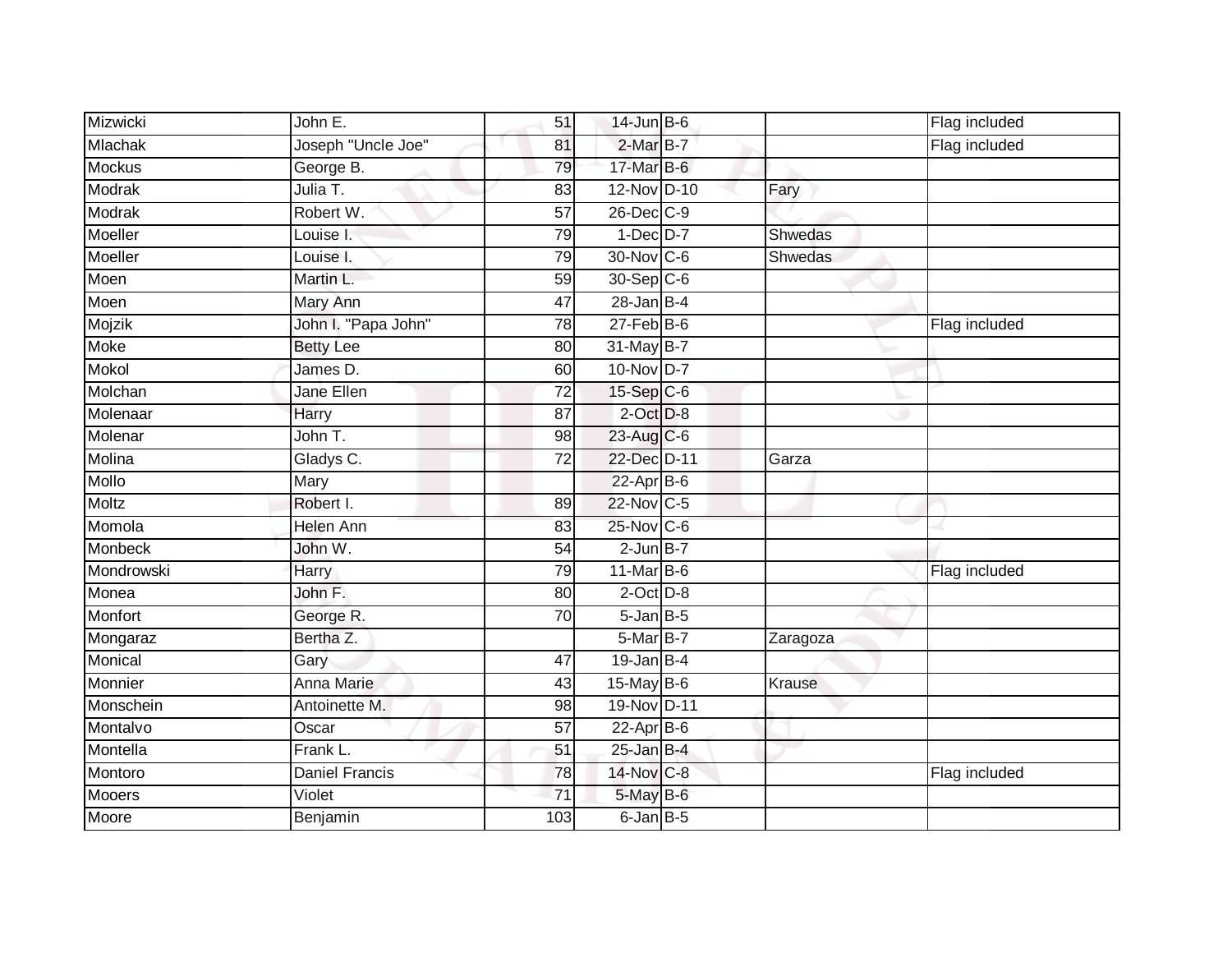| Moore          | Charles S. Sr.     | 78              | 15-Dec D-9        |         |               |
|----------------|--------------------|-----------------|-------------------|---------|---------------|
| Moore          | Clorethus          | 79              | 6-Oct C-6         |         |               |
| Moore          | David Paul Jr.     | 34              | $2$ -Dec $D-6$    |         |               |
| Moore          | Edward C.          | 83              | 31-Jan B-13       |         |               |
| Moore          | Hazel R.           | 76              | $28$ -Apr $B$ -6  | Nance   |               |
| Moore          | Homer T. "Tom"     | $\overline{73}$ | 14-Nov C-9        |         |               |
| Moore          | Jack               | $\overline{53}$ | 17-Sep C-7        |         |               |
| Moore          | Kodith Bryce       | 27              | 13-Oct D-8        |         |               |
| Moore          | Mark L.            | 30              | $19$ -Feb $B$ -6  |         |               |
| Moore          | Maureen A.         | 59              | $27$ -Feb $B$ -6  | O'Kelly |               |
| Moore          | Maxine M.          |                 | $24-Sep$ C-8      |         |               |
| Moore          | Tommy              | 21              | $9-AprB-6$        |         |               |
| Moore          | Walter             | 70              | 19-Dec C-8        |         |               |
| <b>Morales</b> | Arthur J.          | 76              | 28-Jul C-7        |         | Flag included |
| <b>Morales</b> | Ben Jr.            | $\overline{28}$ | $1-NovC-8$        |         |               |
| <b>Morales</b> | Mariano            | 75              | 16-May B-12       |         |               |
| Mordi          | Violet O.          | 78              | 28-Mar B-12       |         |               |
| Moreno         | Ollie L.           | 69              | 7-Oct C-7         |         |               |
| Mores          | Delio              | 77              | 17-Dec D-13       |         | Flag included |
| Mores          | Joseph A.          | 76              | 26-Mar B-7        |         | Flag included |
| Morfee         | Edith M.           | 101             | $8 - Jan$ $B - 5$ |         |               |
| Morgan         | Grace I.           | 84              | $11$ -Dec $F-6$   |         |               |
| Morgan         | Harry J.           | 72              | 17-Sep C-7        |         |               |
| Morgan         | William            | $\overline{71}$ | 18-Aug C-6        |         |               |
| Morley         | John T.            | 71              | 20-Nov F-5        |         | Flag included |
| Morlock        | <b>Timothy Lee</b> | 26              | $11-Sep$ D-7      |         |               |
| <b>Morris</b>  | Pearl K.           | 79              | 30-Mar B-6        |         |               |
| <b>Morris</b>  | Romona M.          | 56              | $13$ -Jul B-7     |         |               |
| <b>Morris</b>  | Susan M.           | 57              | 14-Oct D-6        |         |               |
| Morris         | Thomas C.          | 86              | 3-Apr B-7         |         | Flag included |
| <b>Morris</b>  | Verne E.           | 80              | $2$ -Jun $B-7$    |         |               |
| Mortimer       | John A.            | 63              | $5-Sep$ $C-6$     |         |               |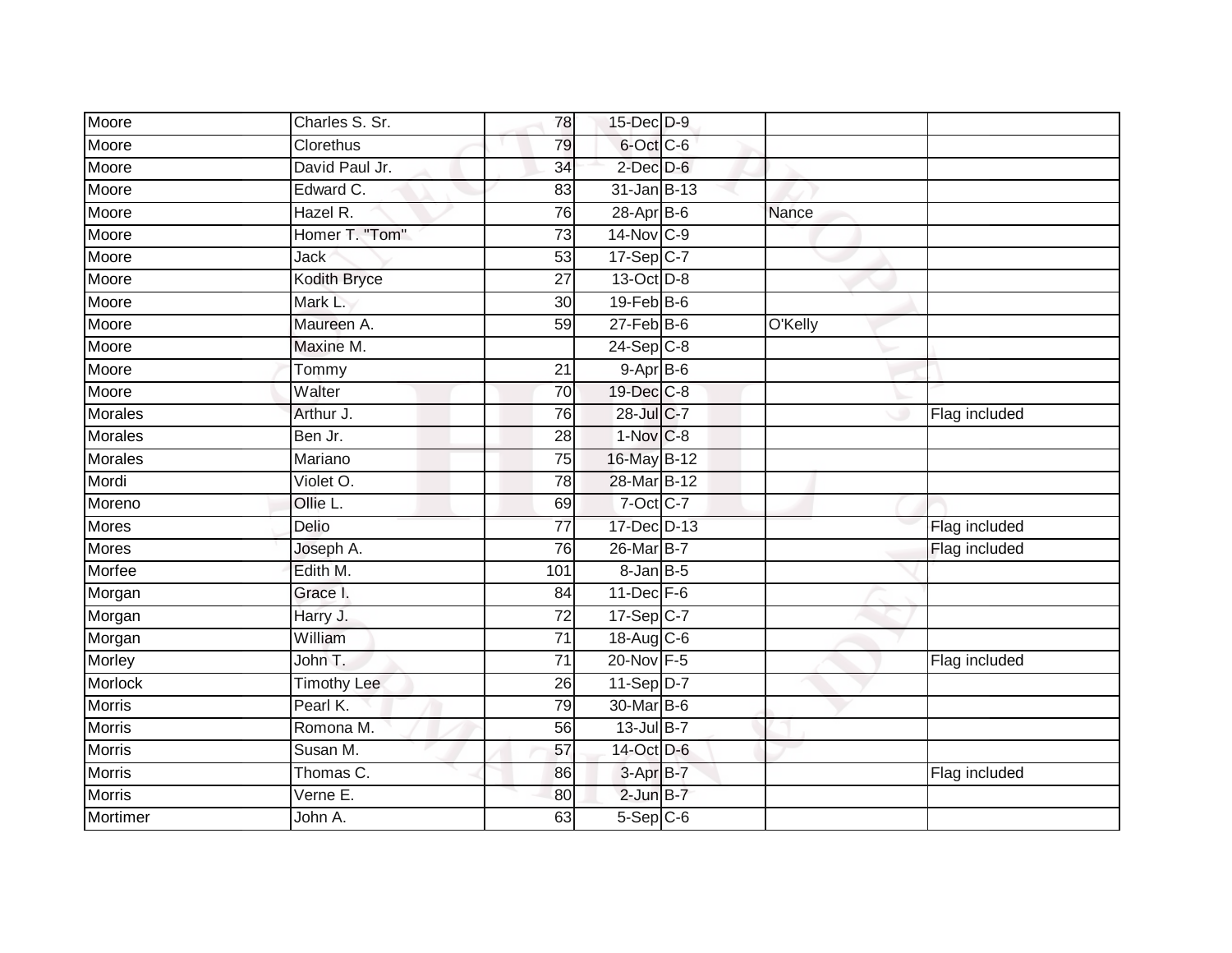| Mosca            | <b>Fred Allen</b>    | 65              | 26-Feb B-7              |           |                                  |
|------------------|----------------------|-----------------|-------------------------|-----------|----------------------------------|
| Moscato          | Veronica E. "Bonnie" | 75              | 3-Feb B-7               |           |                                  |
| <b>Mosier</b>    | Betty M.             | 53              | 4-Sep D-6               |           |                                  |
| Mosier           | Helen C.             | 81              | $16$ -Jun $B$ -6        |           |                                  |
| <b>Moskalick</b> | Justine J.           | $\overline{77}$ | $5$ -Jul $B$ -6         | Sporinsky |                                  |
| <b>Moss</b>      | David D.             | 56              | 20-Oct D-7              |           | Flag included                    |
| Mossell          | Mark T.              |                 | $9-Sep$ $C-7$           |           |                                  |
| Moszur           | Joseph V.            | 93              | 30-Nov C-6              |           |                                  |
| Moszur           | Joseph V.            | 93              | $1-Dec$ $D-6$           |           |                                  |
| <b>Mroz</b>      | Josephine H.         | 88              | $17-Aug$ <sub>C-8</sub> | Pelc      |                                  |
| <b>Mrzlock</b>   | Steve A.             | 81              | $1-Aug$ $C-9$           |           |                                  |
| Mucha            | Stephan              | 86              | $7$ -Jan B-5            |           | Flag included                    |
| Mucha            | Walter A.            | $\overline{78}$ | 1-May B-7               |           | Flag included                    |
| Mueller          | Melvin W.            | 84              | 15-Feb B-6              |           |                                  |
| Mueller          | William J.           | 86              | 24-May B-7              |           |                                  |
| Muir             | Dave H.              | 46              | 10-Dec D-17             |           |                                  |
| Muir             | Davee                | 46              | 8-Dec D-6               |           |                                  |
| Mulder           | Cornelia             | 78              | 5-Oct C-6               |           |                                  |
| Muldoon          | Stella C.            | 79              | 30-Mar B-6              |           |                                  |
| Mulesa           | John Jr.             | 84              | $2-Sep$ $C-6$           |           |                                  |
| Mulle            | Anthony "Tony"       | 67              | $20$ -Jan $ B-5 $       |           |                                  |
| <b>Mullins</b>   | Bruce R.             | 69              | 12-Oct C-6              |           |                                  |
| <b>Mullins</b>   | Daniel L.            | 49              | 20-Aug C-6              |           |                                  |
| <b>Mullins</b>   | Edna                 | 93              | 18-Mar B-7              | Adams     | Full name Edna Mullins<br>Rudman |
| <b>Mullins</b>   | Nelda Sue            | $\overline{72}$ | 15-Nov C-4              |           |                                  |
| Munden           | Marjorie L.          | $\overline{77}$ | $20$ -Jan B-5           |           |                                  |
| Mundo            | Henry T.             |                 | $20$ -Jan B-5           |           | Flag included                    |
| Munoz            | Inez                 | 76              | 26-Apr B-6              |           | Full name Inez Regaldo<br>Munoz  |
| Munro            | Winifred P.          | 94              | 24-Apr B-6              |           |                                  |
| Munson           | Dorothy L.           | 96              | 11-Nov D-9              |           |                                  |
| Munson           | Lennart E.           | 70              | $22$ -Jun $B$ -7        |           |                                  |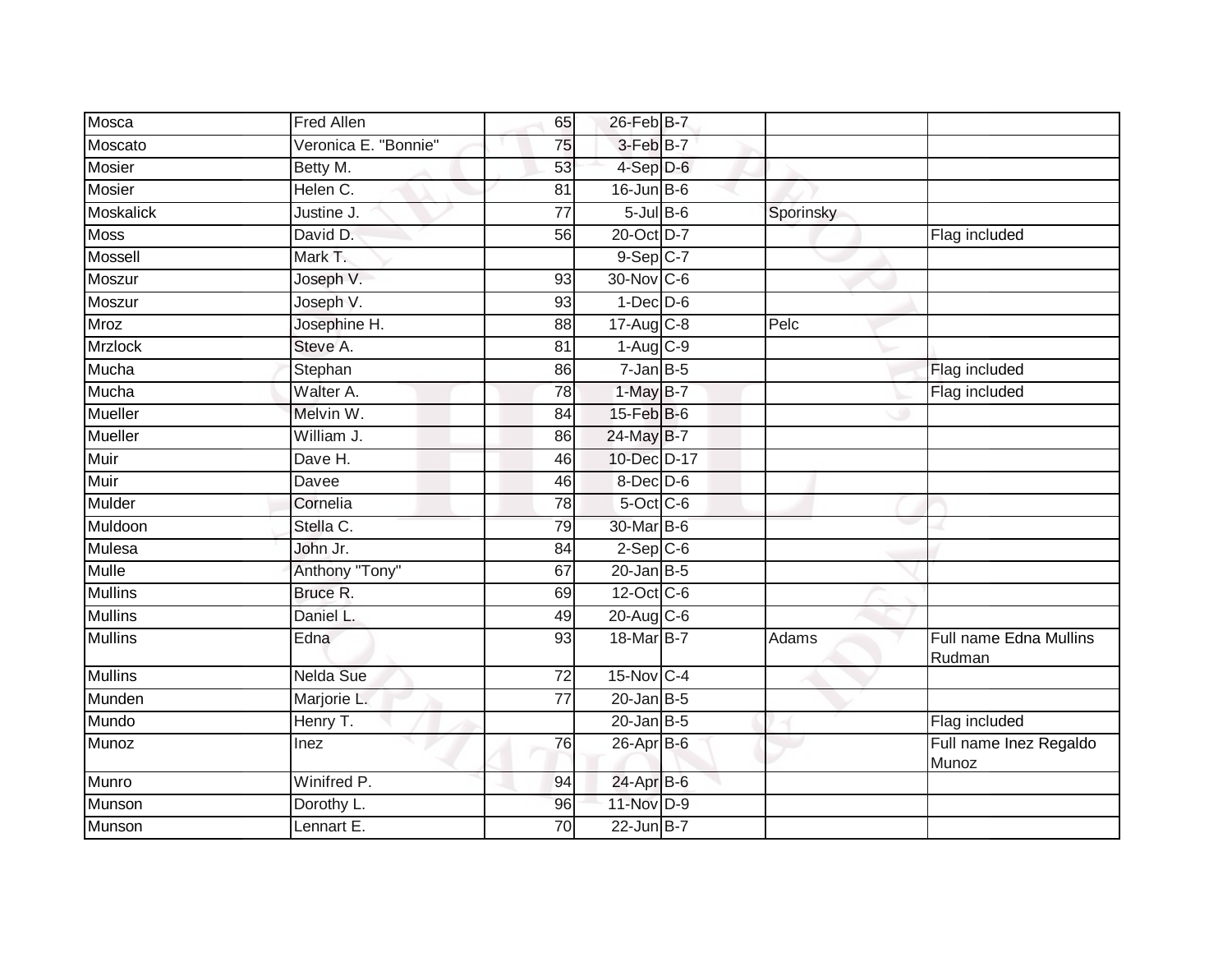| Murday         | Ned E.               | 45              | 9-Oct D-7        |               |                                          |
|----------------|----------------------|-----------------|------------------|---------------|------------------------------------------|
| <b>Murfey</b>  | Veronica             | 80              | $19$ -Jan $B-4$  | Kopil         |                                          |
| Murga          | Kathryn              | 85              | 8-Jun B-7        | Pensy         |                                          |
| Murphy         | Elsie L.             | 81              | 29-Nov C-5       | <b>Rebeck</b> |                                          |
| Murphy         | H. Eileen            | 82              | $10$ -Jul B-6    |               |                                          |
| Murphy         | Juanita              | $\overline{77}$ | $5$ -May $B$ -6  |               |                                          |
| Murphy         | Margaret M.          | 71              | 19-Dec C-8       | Doyle         | Full name Margaret<br>M.Haraminak Murphy |
| Murphy         | <b>Mary Francis</b>  | 94              | 20-Oct D-6       | Hummel        | Full name Mary Francis<br>Murphy Braude  |
| Murphy         | Mary Lou             | $\overline{71}$ | 8-May B-7        | <b>Stifle</b> |                                          |
| Murphy         | Olga                 | 80              | 4-Apr B-11       |               |                                          |
| Murphy         | P. Myles             | 59              | $3$ -Jan $B$ -5  |               |                                          |
| Murphy         | Robert A.            | 70              | $5-Sep$ $C-6$    |               |                                          |
| Murray         | Eunice M.            | 76              | 13-Apr B-7       |               |                                          |
| Murzyn         | Edward W.            | 83              | $20$ -Aug C-6    |               |                                          |
| Murzyn         | John S.              | 50              | 6-Dec C-4        |               |                                          |
| Musgrave       | Todd P.              | 36              | $8$ -Dec $D$ -6  |               |                                          |
| Musgrove       | Dixie L.             | 57              | 29-May B-6       | Catherman     |                                          |
| Mushinski      | Dorothy Faye         |                 | $6-Sep C-5$      |               |                                          |
| Mussman        | Hilda M.             | 97              | 9-May B-13       |               |                                          |
| Muszynski      | Chester F.           | 80              | $25$ -Jan B-5    |               |                                          |
| Muta           | Helen S.             | 81              | $11$ -Dec $F-6$  | Kondra        | Muta Kobitka                             |
| <b>Myers</b>   | Elizabeth E. "Betty" | 80              | $8$ -Jul $B-7$   |               |                                          |
| <b>Myers</b>   | Gerald R.            | 85              | $21$ -Jan B-5    |               |                                          |
| <b>Myers</b>   | James D. "Denver"    | 83              | $8-FebB-7$       |               |                                          |
| <b>Myers</b>   | Noeman <sub>B.</sub> | 89              | 21-Mar B-11      |               |                                          |
| <b>Myers</b>   | Roy Almeron          | 78              | $27$ -Mar $B$ -6 |               |                                          |
| <b>Mysliwy</b> | Eugene               | 80              | 5-Mar B-7        |               | Flag included                            |
| Nadaf          | John Mahana          | 96              | $28$ -Jan B-4    |               |                                          |
| Nadeau         | Virginia Mary        | 92              | 1-Oct C-7        |               |                                          |
| Nadolski       | Michael J.           | 87              | 30-Sep C-6       |               |                                          |
| Nadolski       | Michael J.           | 87              | $1-Oct$ C-7      |               |                                          |
|                |                      |                 |                  |               |                                          |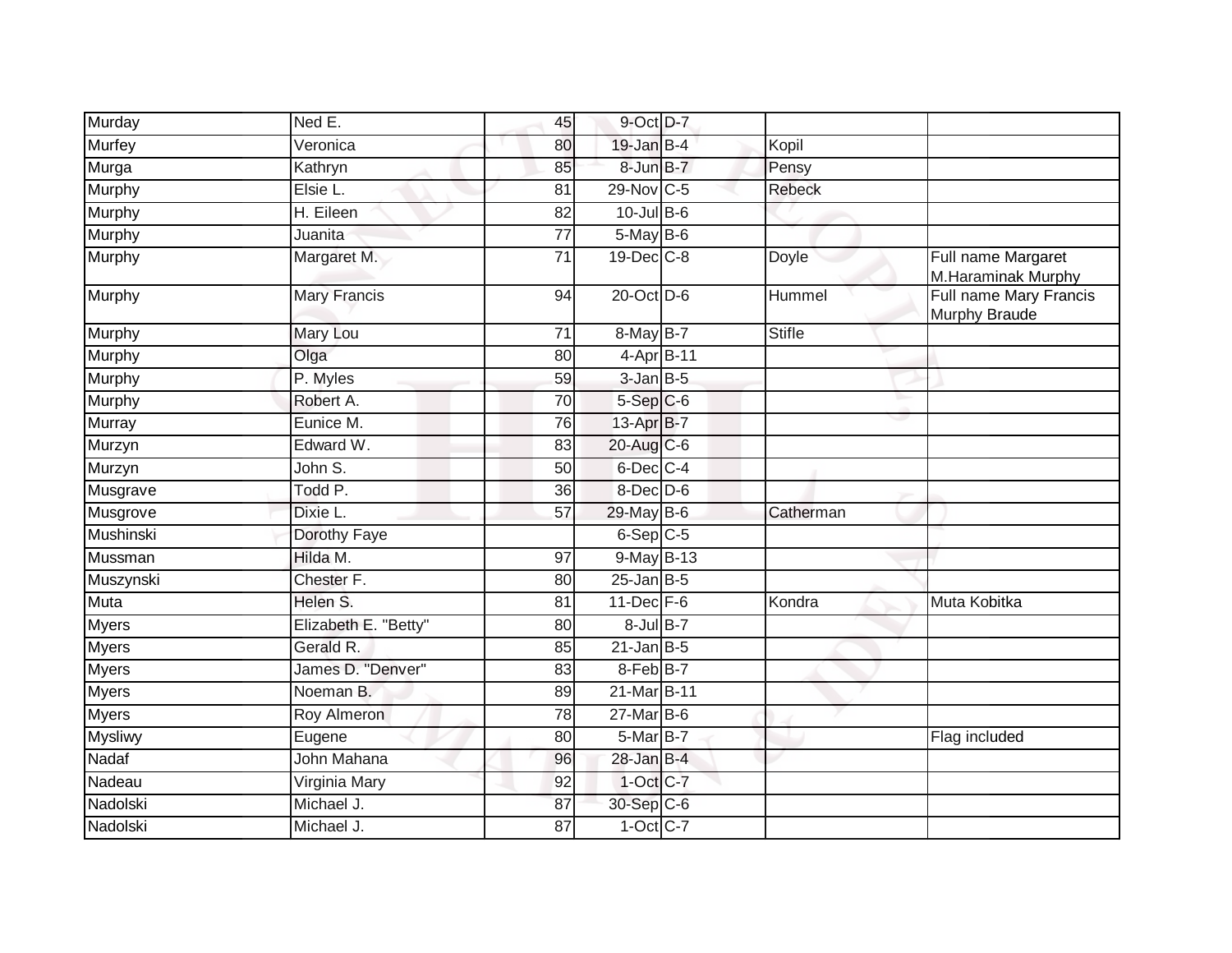| Nadolski     | Mildred                  | 73              | 17-Mar B-6              |            |               |
|--------------|--------------------------|-----------------|-------------------------|------------|---------------|
| Nadolski     | Sebastian W.             |                 | $3$ -Jan $B$ -5         |            |               |
| Nagel        | Gerald A. Sr.            | $\overline{71}$ | $6$ -May $B-7$          |            |               |
| Nagel        | Margaret June (Houk)     | 82              | 13-Nov F-5              |            |               |
| Naglosky     | William                  | $\overline{72}$ | 5-May B-7               |            | Flag included |
| Nagy         | Elizabeth R.             | 85              | $3$ -Jun $B$ -6         |            |               |
| Nagy         | Thomas R.                | 66              | $13-Nov$ F-6            |            | Flag included |
| Nalezny      | Helen M.                 | 78              | $21 - Apr$ B-6          | Udovich    |               |
| Nallinger    | Anna Marie               | 74              | 24-Oct C-10             | Midkiff    |               |
| Napiwocki    | William (Boleslaw)       | 95              | 18-Mar B-6              |            |               |
| Narcissi     | Nicholas M. "Nick"       | 70              | 26-May B-7              |            | Flag included |
| Narusevich   | Margaret                 | 95              | $29-Sep$ <sub>C-6</sub> |            |               |
| Nash         | Avalene                  | 89              | $2$ -Jun $B-7$          |            |               |
| <b>Nash</b>  | Irvingtina A.            | 91              | 14-Oct D-7              |            |               |
| <b>Nash</b>  | Michael                  | 47              | 12-Oct C-6              |            |               |
| Nashkoff     | Robert S. Sr.            | $\overline{77}$ | 30-Mar B-6              |            | Flag included |
| Nasidka      | Gloria V.                | $\overline{74}$ | 22-Nov C-5              |            |               |
| Nasidka      | John Dr.                 | $\overline{75}$ | $22$ -Jan B-4           |            |               |
| Nasidka      | <b>John Francis</b>      | 53              | 21-Oct D-7              |            |               |
| Nason        | <b>Betty June</b>        | 67              | 8-May B-7               | Stearman   |               |
| Nassau       | William R.               | 74              | 3-Mar B-7               |            |               |
| Natzke       | Edna T.                  | 87              | 20-May B-7              |            |               |
| Nauracy      | Lidia Georgianne "Nonni" | 70              | $5-Sep C-6$             |            |               |
| Nauracy      | Susan Kaye               | 27              | $6$ -Mar $B$ -7         | Djordjevic |               |
| Nauta        | Tjeerd S. "Ted"          | 80              | $19$ -Feb $B$ -6        |            |               |
| Nava         | Atilano                  | 90              | $6-Sep$ $C-5$           |            |               |
| Nava         | David                    | 36              | 30-Sep C-6              |            |               |
| Nava         | David                    | 36              | $1-Oct$ C-7             |            |               |
| Neal         | Mary K.                  | 76              | $5$ -Mar $B$ -7         |            |               |
| Necco        | Brandon M.               | 17              | 8-Feb B-7               |            |               |
| Neely        | Rose Bud                 | 86              | $6$ -Jun $B-13$         |            |               |
| <b>Neely</b> | Tommie J.                | 66              | $28$ -Apr $B$ -6        |            |               |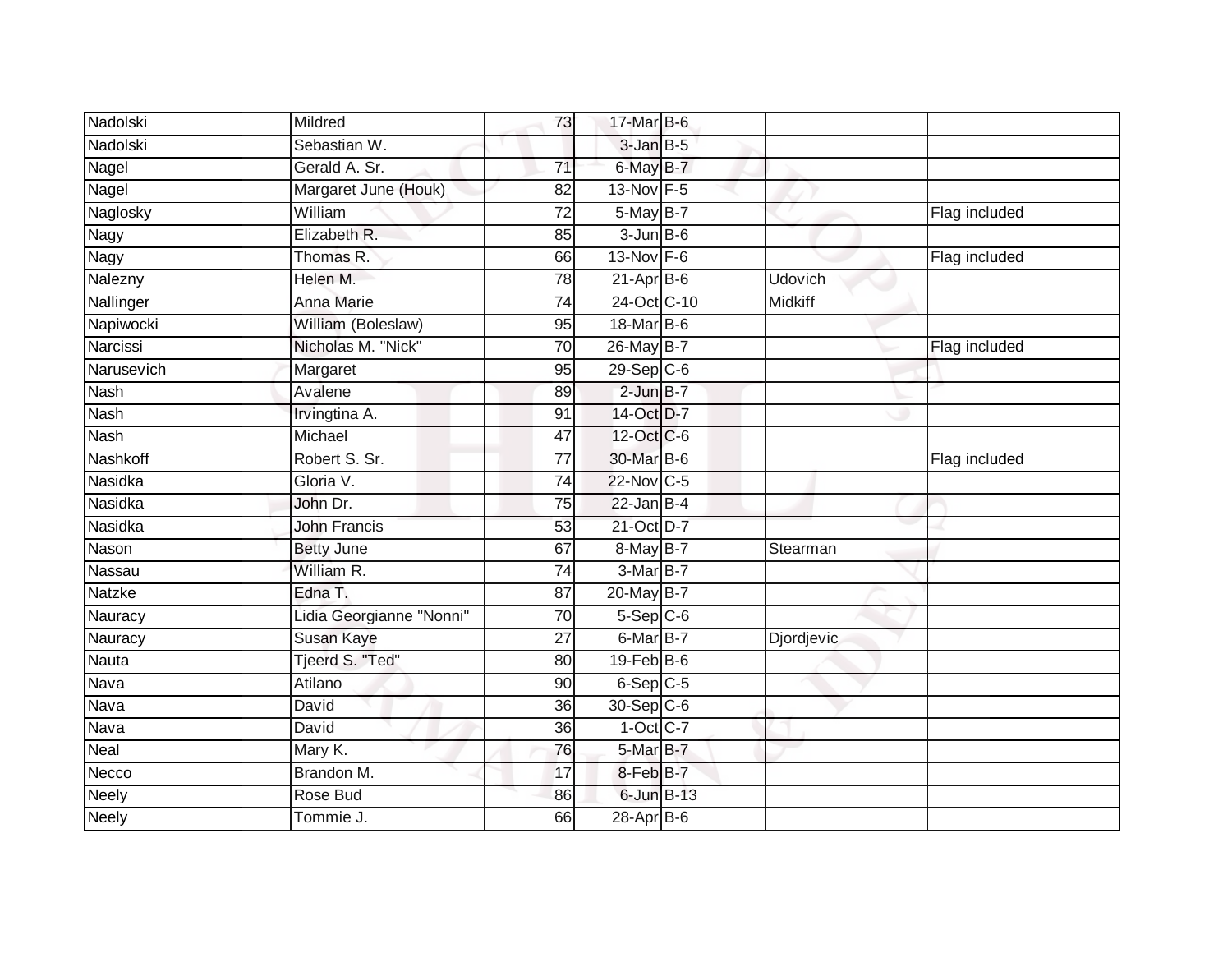| Nelson          | Bing D.            | 21              | 3-Oct C-9        |                |               |
|-----------------|--------------------|-----------------|------------------|----------------|---------------|
| Nelson          | Daniel             | 86              | $27$ -Jul C-6    |                |               |
| Nelson          | Erie L.            | 81              | 17-Oct C-10      |                |               |
| Nelson          | Ernest H.P.        | 88              | 26-Sep C-10      |                |               |
| Nelson          | Glenn R.           | $\overline{52}$ | 3-Dec D-11       |                |               |
| Nelson          | Linda Colleen      | 28              | 31-Mar B-7       |                |               |
| Nelson          | Mary Kathryn       | 59              | 18-Jul B-12      |                |               |
| Nelson          | Milburn D.         | 90              | $9-AprB-6$       |                |               |
| Nelson          | Norman W.          | 82              | $11-Aug$ $C-6$   |                |               |
| Nelson          | Richard F.         | $\overline{54}$ | 18-Apr B-13      |                |               |
| Nelson          | Verda Belle        | $\overline{77}$ | $26$ -Feb $B$ -7 |                |               |
| Nemcek          | Bunny (Joanne)     |                 | $16$ -Jan B-4    | Kochis         |               |
| Nemeth          | Robin D.           | 51              | 24-Oct C-10      |                |               |
| <b>Netos</b>    | Philip             | 89              | 19-Jun B-7       |                |               |
| Neu             | Gerald F.          | 65              | $17-FebB-6$      |                |               |
| <b>Nevin</b>    | <b>Hazel Pearl</b> | 84              | $12$ -Jan B-4    |                |               |
| Newberry        | Kathryn J.         | 79              | 26-Mar B-7       | <b>Untulis</b> |               |
| <b>Newbolds</b> | <b>Isaac Ray</b>   | 76              | 17-Dec D-13      |                |               |
| Newcomer        | Hazel L.           | 93              | 11-Jul B-13      |                |               |
| <b>Newhuis</b>  | Donna L.           | 46              | $21$ -Sep C-7    |                |               |
| <b>Newlin</b>   | Virginia L.        | 92              | $9$ -Jun $B$ -5  |                |               |
| Newsom          | Monique E. "Moe"   | $\overline{31}$ | 17-Nov D-8       |                |               |
| Newton          | <b>Barbara</b>     | 98              | $25$ -Nov $C$ -6 |                |               |
| Neylon          | Patrick J.         | 86              | 28-Oct D-6       |                |               |
| Niaves          | Gregorio           | $\overline{77}$ | 26-Apr B-6       |                | Flag included |
| Nichols         | Howard R. "Sonny"  | 73              | 30-Oct F-5       |                | Flag included |
| <b>Nichols</b>  | Minnie T.          | 93              | 11-Mar B-6       |                |               |
| <b>Nichols</b>  | Yohan Benjamin     | 26              | 4-Dec F-10       |                |               |
| Nicoletto       | Shirley D.         | 62              | $24-Sep$ C-8     | Gifford        |               |
| Niebling        | Lucille Rose       | 85              | 26-Feb B-7       |                |               |
| Niedbajlik      | Aleksander         | 88              | 13-Dec C-4       |                |               |
| Nield           | Beatrice L.        | 86              | 16-May B-12      |                |               |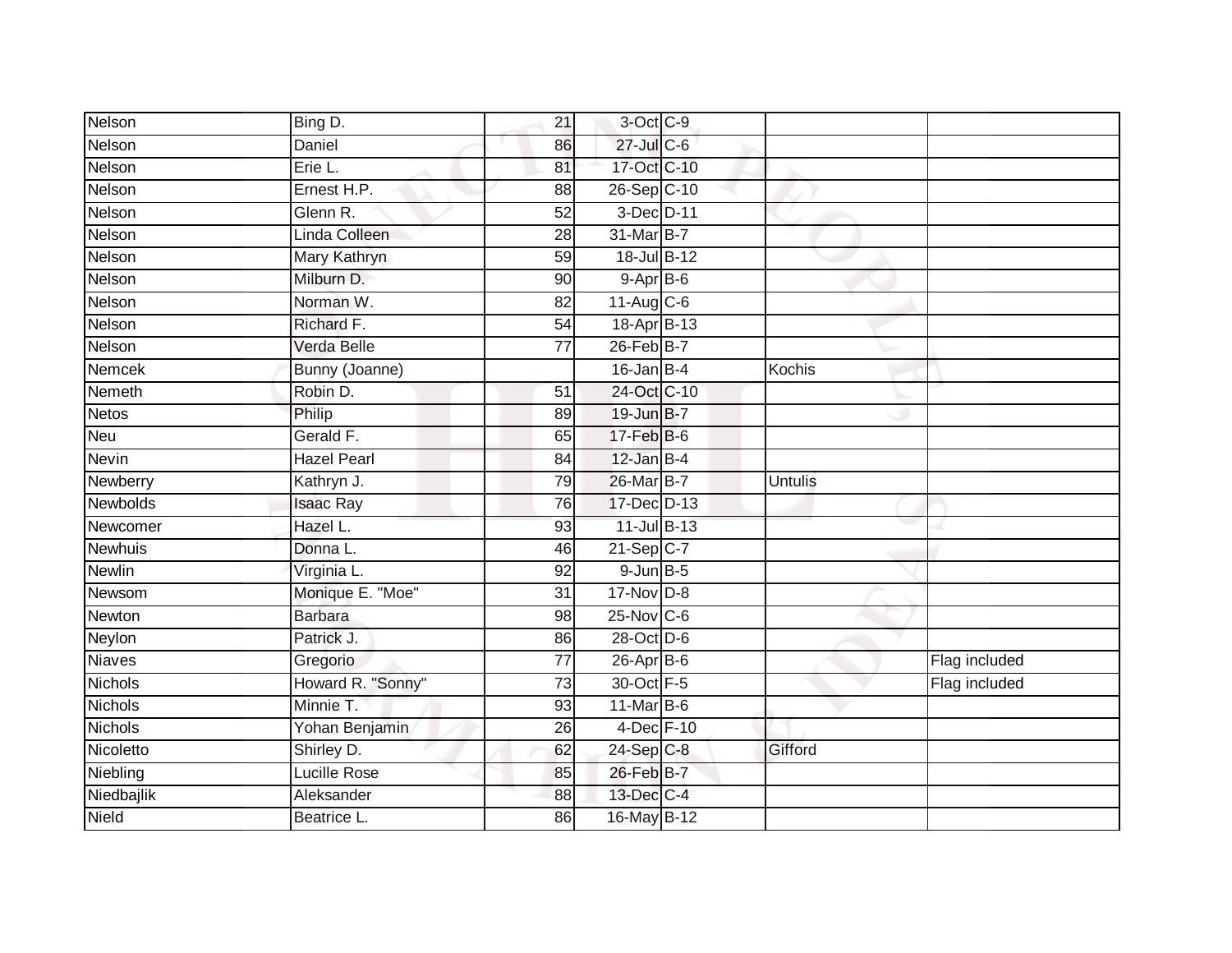| <b>Nieves</b> | Eulogio R.            | 69              | 15-Dec D-9              |              |               |
|---------------|-----------------------|-----------------|-------------------------|--------------|---------------|
| Nightingale   | Amelia                | 42              | 28-Nov C-7              |              |               |
| Nikolopoulos  | Koulla                | 60              | 7-Oct C-7               |              |               |
| <b>Nikrin</b> | Robert F.             | 76              | 15-Jul B-7              |              |               |
| Nikruto       | <b>Michael August</b> | $\overline{21}$ | $17-Aug$ <sub>C-8</sub> |              |               |
| Nimerala      | <b>Nick</b>           | 86              | $25$ -Nov $C$ -6        |              | Flag included |
| Nimetz        | John W.               | 89              | 14-Apr B-7              |              |               |
| <b>Nims</b>   | Carolyn M. "Carol"    | 41              | 11-Nov D-9              |              |               |
| <b>Nims</b>   | Richard B.            | 70              | 10-Oct C-9              |              | Flag included |
| <b>Ninis</b>  | <b>Bessie</b>         | 87              | 22-Oct D-10             |              |               |
| Nisevich      | Laura (Loretta)       | 84              | $6$ -Oct $C$ -6         | <b>Bissa</b> |               |
| <b>Nitch</b>  | <b>Irene Joan</b>     | 87              | $23$ -Feb $B$ -6        | Ryband       |               |
| <b>Nitz</b>   | Clarence D.           | 78              | $1-MarB-7$              |              |               |
| <b>Nitz</b>   | Lucille D.            | 74              | $21-SepC-7$             |              |               |
| Noe           | Brett M.              | 17              | 22-Jun B-7              |              |               |
| Nolan         | Mary V.               | 71              | 8-Aug C-5               | <b>Mills</b> |               |
| Nolan         | William "Bill"        | $\overline{76}$ | 12-Dec C-7              |              |               |
| Noonan        | Nancy A.              | 90              | 8-Mar B-6               |              |               |
| Noonan        | William F.            | 65              | $28$ -Jan B-4           |              |               |
| Nootbarr      | <b>Raymond Claude</b> | $\overline{92}$ | 15-Jun B-7              |              |               |
| Norden        | Lillian D.            | 95              | 25-Sep D-7              |              |               |
| Norgard       | <b>Bernice</b>        | $\overline{78}$ | 15-Aug C-6              |              |               |
| <b>Norris</b> | Darlene P.            | 63              | 7-Apr B-7               |              |               |
| <b>Norris</b> | Marquerite E.         | 77              | $27$ -Mar $B$ -6        |              |               |
| <b>Norris</b> | Michael Broderick     | 75              | $8$ -Jul B-7            |              | Flag included |
| <b>Norris</b> | Violet Ione           | 79              | $20-Sep$ C-5            | Pierce       |               |
| Norton        | Florence A.           | 78              | $20$ -Jul B-7           | Moran        |               |
| Norwich       | Gloria A.             | 74              | 10-May $B-6$            |              |               |
| Nosich        | Manda                 | 82              | 27-Sep C-5              | Alilovich    |               |
| <b>Nosich</b> | Michaael C.           | 83              | $7 -$ Jul $B - 6$       |              | Flag included |
| Novak         | Anne                  | 92              | 16-Jun B-6              |              |               |
| <b>Novak</b>  | Edmund                | 80              | $23$ -Feb $B$ -6        |              | Flag included |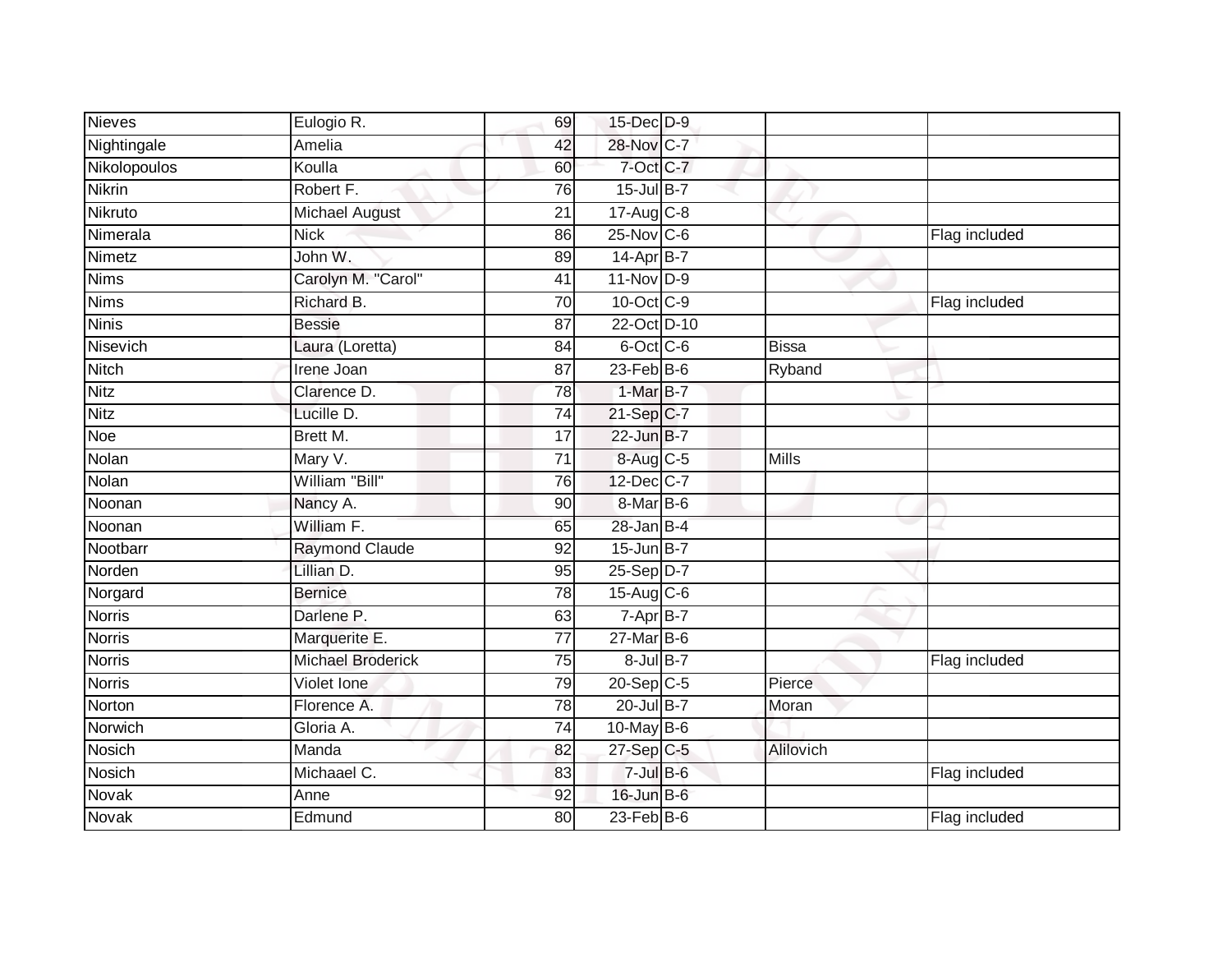| Novak      | Ronald A.             | 52              | 29-Oct D-13      |                |               |
|------------|-----------------------|-----------------|------------------|----------------|---------------|
| Novak      | Sophie A.             | 93              | $16$ -Jun $B-7$  | Gonciarz       |               |
| Novakovic  | Peter                 | 89              | $1-Oct$ $C-7$    |                |               |
| Novakovich | John J.III            | 30              | $21$ -Jun B-7    |                |               |
| Novakovich | John Joseph Sr.       | $\overline{73}$ | $21$ -May B-7    |                |               |
| Novalick   | Mary                  | 84              | 30-Jul C-5       | Bandura        |               |
| Novath     | Michael               | $\overline{78}$ | 8-Aug C-5        |                |               |
| Novelli    | Teresa                | 95              | $21$ -Jan B-5    |                |               |
| Novorita   | Ollie                 | 88              | $7-Nov$ C-7      |                |               |
| Nowaczyk   | Irene                 | 80              | $15$ -Jan B-5    | Balczesky      |               |
| Nowak      | Robert E.             | 74              | $9$ -Dec $D$ -10 |                |               |
| Nowlan     | John C. Jr.           | 80              | $2$ -Jul B-7     |                |               |
| Nowlan     | Patricia J.           | $\overline{77}$ | 19-Oct C-5       | Prendergast    |               |
| Nowlan     | Susan Kaye            | 50              | 7-Mar B-10       | Feathergill    |               |
| Noworyta   | Virginia              | $\overline{78}$ | $7-Aug$ $D-6$    | <b>Bonczek</b> |               |
| Null       | <b>Ricky Dale</b>     | 41              | 17-Feb B-6       |                |               |
| Null       | Teresa A. "Terri"     | 37              | $17$ -Feb $B$ -6 |                |               |
| Nunez      | Jose C.               | 97              | $7 - Jun$ B-7    |                |               |
| Nuzzo      | Bertha M.             | 73              | $16$ -Aug $C$ -6 | Perniciaro     |               |
| O"Connor   | Grace V.              | 66              | $23$ -Jan B-5    | Avila          |               |
| O"Neill    | Ruth B.               | 88              | 27-Dec C-5       |                |               |
| O"Rourke   | Elmer                 | $\overline{83}$ | $29$ -Dec $D-8$  |                |               |
| Oakley     | Loretta M.            | 76              | $28-Apr$ B-6     | Golla          |               |
| Obajtek    | Leonard J. "Duck"     | 67              | $12$ -Aug C-6    |                |               |
| Oberman    | Marion J.             | 73              | $8-Sep C-7$      |                |               |
| O'Boyle    | Patrick Lee Juarez    | 18              | 18-Jun B-7       |                |               |
| O'Brien    | <b>Harold Ray</b>     | 66              | $1-Dec$ $D-7$    |                | Flag included |
| O'Brien    | James M.              | 70              | $2$ -Jun $B$ -7  |                |               |
| O'Brien    | Rose A.               | 69              | 24-May B-6       |                |               |
| O'Brock    | Joy K.                | 43              | 29-Aug C-7       |                |               |
| Ochampaugh | Constance E. "Connie" | 72              | 22-May B-7       |                |               |
| O'Connor   | Cora M.               | $\overline{81}$ | 15-Dec D-9       |                |               |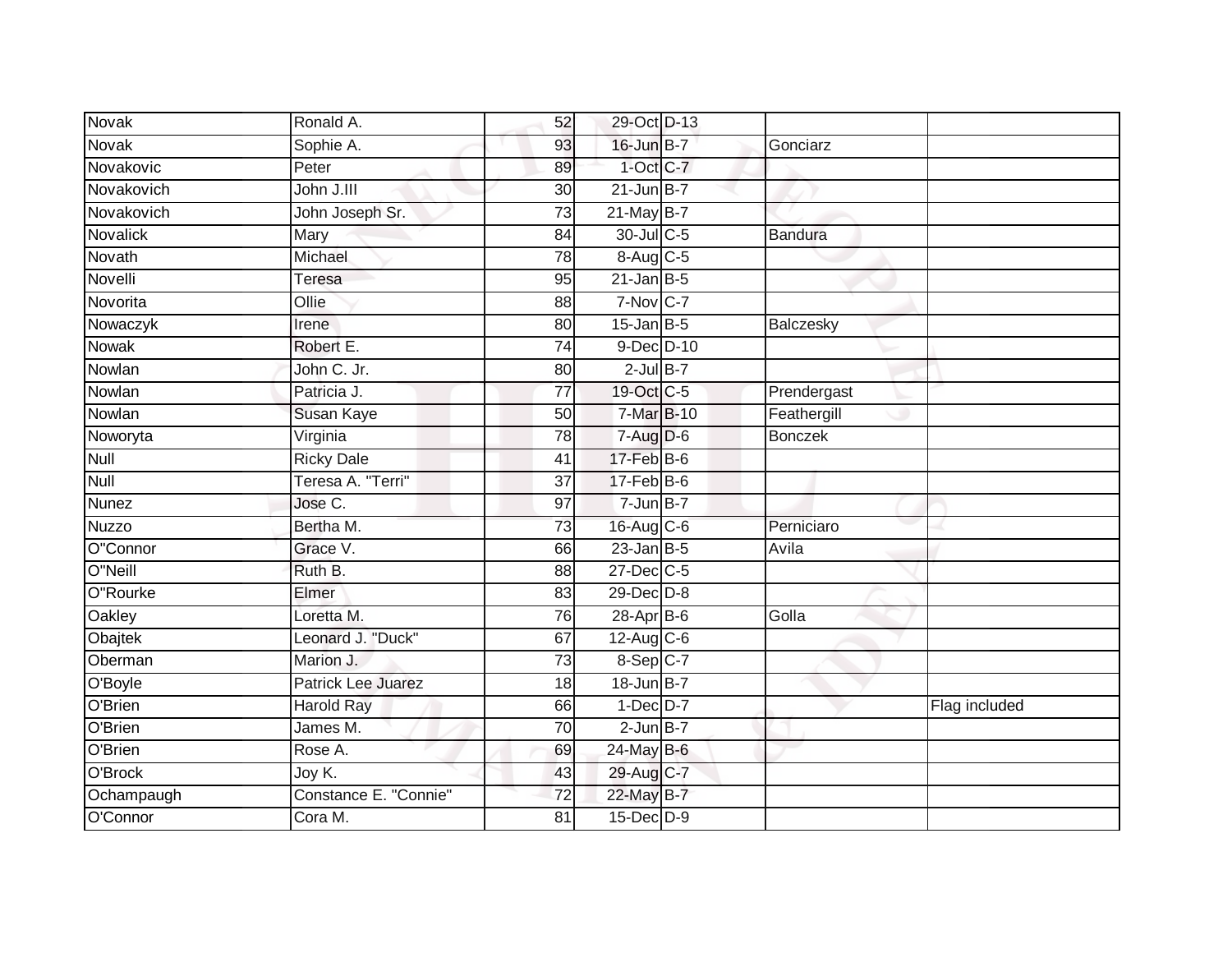| O'Connor   | Phillip Henry Sr.                    | 45              | $22$ -Jun B-7    |                 |               |
|------------|--------------------------------------|-----------------|------------------|-----------------|---------------|
| Odegard    | <b>Scott Severt</b>                  | 41              | 29-Oct D-13      |                 |               |
| O'donnell  | Edith                                | 72              | 25-Aug C-6       |                 |               |
| O'Donnell  | Florence W.                          | 96              | 28-Sep C-5       | <b>Borchert</b> |               |
| O'Donnell  | Laura                                | 94              | $7 - Aug$ $D-6$  | Sogard          |               |
| O'Donnell  | Maurice Jr.                          | 72              | $31$ -Jul D-7    |                 |               |
| O'Donnell  | Robert M.                            | 66              | $4-Nov$ D-7      |                 |               |
| O'Drobinak | Ann M.                               | 74              | 8-Sep C-7        | Sikla           |               |
| O'Drobinak | Mary                                 | 73              | $17$ -Mar $B$ -6 | Frastak         |               |
| Oehme      | Evelyn O.                            | 95              | 14-Nov C-9       | Osterberg       |               |
| Ogarek     | Jerome P. "Jerry"                    | 72              | $9$ -Dec $D$ -9  |                 | Flag included |
| Oglesby    | James E.                             | 65              | 23-Aug $C-6$     |                 | Flag included |
| Ogren      | David W.                             | 69              | 17-Jul B-6       |                 | Flag included |
| O'Hare     | Edward C.                            | 83              | $7 - Jun$ B-7    |                 | Flag included |
| O'Hern     | <b>Maurice Dennis</b>                | 84              | 3-Apr B-6        |                 |               |
| O'Hern     | Virginia M.                          | 83              | 10-Apr B-7       |                 | Flag included |
| Ohler      | Estelle                              | $\overline{78}$ | 16-Oct D-6       | Belle           |               |
| O'Keefe    | D. Kevin                             | 77              | $12$ -Jun $B$ -6 |                 |               |
| O'Keefe    | <b>Kay Ethel</b>                     | 61              | 16-Sep C-7       |                 |               |
| Olejniczak | Georgia L.                           | 53              | 28-Oct D-6       | Hill            |               |
| Olejniczak | Mildred B.                           | 82              | $1-Aug$ $C-9$    | Olen            |               |
| Olejniczak | Sister Amabillia SSJ-<br><b>TOSF</b> | $\overline{93}$ | 18-Aug C-6       |                 |               |
| Olenik     | Jane L.                              | $\overline{77}$ | $29$ -Dec $D-8$  |                 |               |
| Olis       | Edward S.                            | 78              | $28-Sep$ C-6     |                 | Flag included |
| Olis       | Hubert S.                            | 84              | 22-Mar B-7       |                 |               |
| Olivares   | Jose M. "Minolo"                     | 78              | 18-Nov D-6       |                 |               |
| Oliver     | Jason C.                             | 28              | 28-Nov C-7       |                 |               |
| Oliver     | Michael C.                           | 45              | $15$ -Feb $B$ -6 |                 |               |
| Oliver     | Virgil                               | 85              | 18-Mar B-6       |                 |               |
| Oller      | Beulah M.                            | 85              | 25-Jul B-13      | Linder          |               |
| Olsen      | Norma                                | 73              | $24-Sep$ C-8     |                 |               |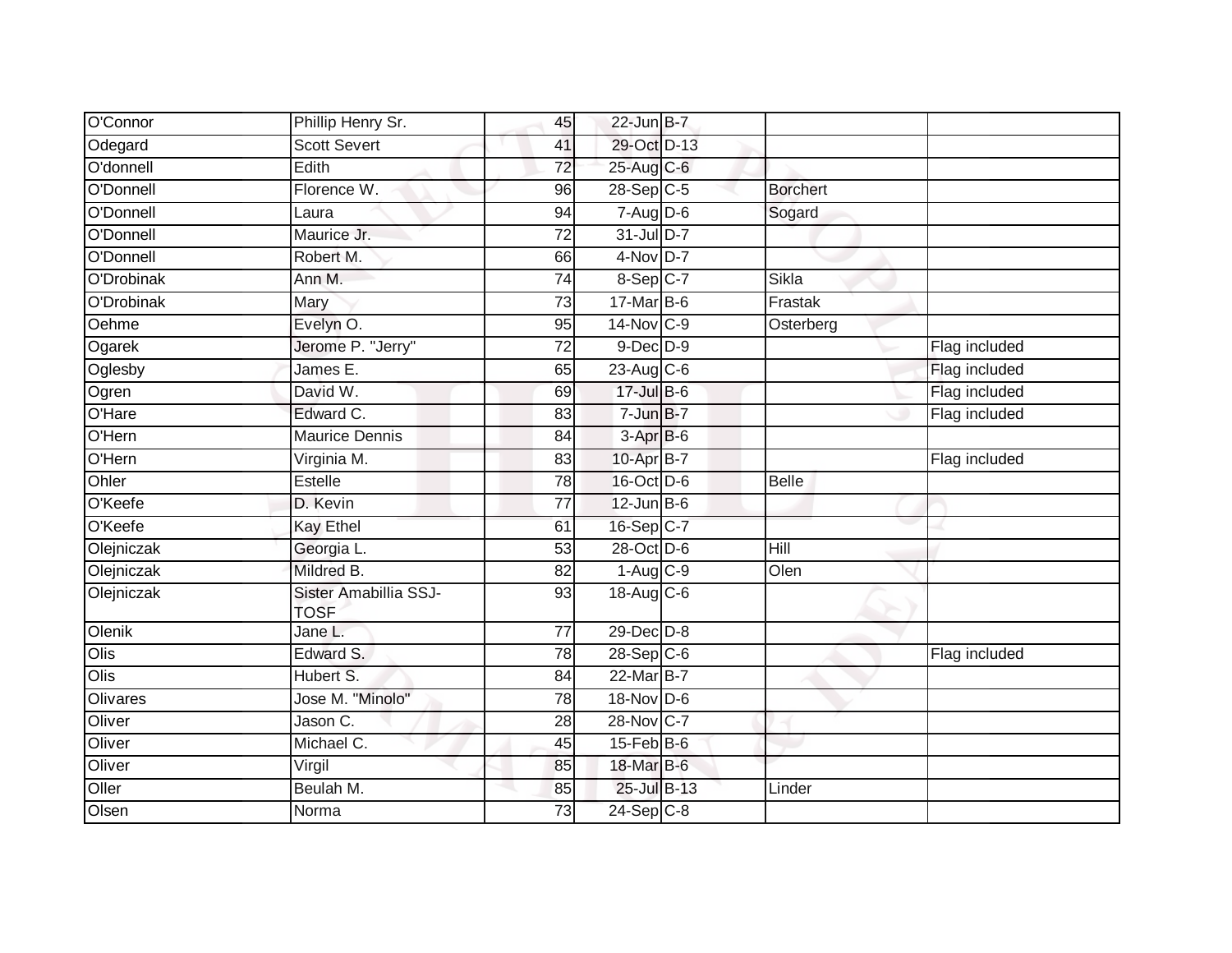| Olson       | Willard R.                | 75              | 3-Dec D-11              |            |               |
|-------------|---------------------------|-----------------|-------------------------|------------|---------------|
| O'Malley    | William H.                | 56              | 24-Mar B-7              |            |               |
| Ondas       | John J.                   | 83              | 31-Jan B-13             |            |               |
| Ondo        | Fred Joseph               | 53              | $27$ -May B-7           |            |               |
| Ondrovich   | William B. "Great Poppie" | 83              | $14-Sep C-6$            |            |               |
| O'Neil      | <b>Janet Vavrek</b>       |                 | 4-Apr B-11              |            |               |
| O'Neill     | Daniel "Scotty"           | 78              | $18 - \text{Sep}$ $D-8$ |            |               |
| Oney        | <b>Bonnie</b>             | $\overline{83}$ | $1-Nov$ C-8             |            |               |
| Onohan      | Ann                       | 70              | 5-Nov D-10              | Grigoras   |               |
| Opolski     | <b>Stanley John</b>       | 81              | 8-Apr B-7               |            |               |
| Opperud     | Hazel C.                  | 90              | $3 - Jun$ B-7           |            |               |
| Oprisko     | Jane                      | 75              | 19-Sep C-9              |            |               |
| Opsitnik    | John J.                   | 81              | 20-Nov F-6              |            |               |
| Opyt        | Josephine                 |                 | 17-Jun B-7              | Mrozek     |               |
| Orchowski   | Helen J.                  | 84              | 28-Aug D-6              | Cwalinski  |               |
| Orlando     | Anthony "Tony"            | 44              | 28-Apr B-7              |            |               |
| Orlowski    | Henry "Hank"              | 81              | $9-Aug$ $C-6$           |            | Flag included |
| Orosz       | Richard J.                | 69              | 31-Jul D-7              |            |               |
| Orosz       | <b>Steve</b>              | 67              | 28-Apr B-7              |            |               |
| Orr         | Mary E.                   | 85              | 10-Dec D17              |            |               |
| Orris       | Charles L.                | 55              | $21-AprB-7$             |            |               |
| Orshonsky   | Lorraine                  | 63              | 19-Oct C-5              |            |               |
| Ortega      | Manuel P.                 | 76              | 11-Oct C-6              |            |               |
| Ortiz       | Fidencio "Floyd"          | 79              | 17-May B-5              |            | Flag included |
| Ortyl       | Rosemarie                 | 62              | 16-May B-12             | Lukacek    |               |
| Orzechowicz | Joseph "Ace"              | 72              | 11-Mar B-6              |            | Flag included |
| Osborn      | Anne M.                   | 80              | $15$ -Jun $B$ -7        | Bodovinitz |               |
| Osborn      | Eleanor                   | 78              | 30-Dec D-6              |            |               |
| Osborn      | Wesley                    | 65              | 4-Dec F-10              |            |               |
| Oseguera    | <b>Bernice</b>            | 74              | $12$ -Jul B-7           |            |               |
| Osika       | Bernard J. "Barney"       | 75              | 25-Aug C-6              |            |               |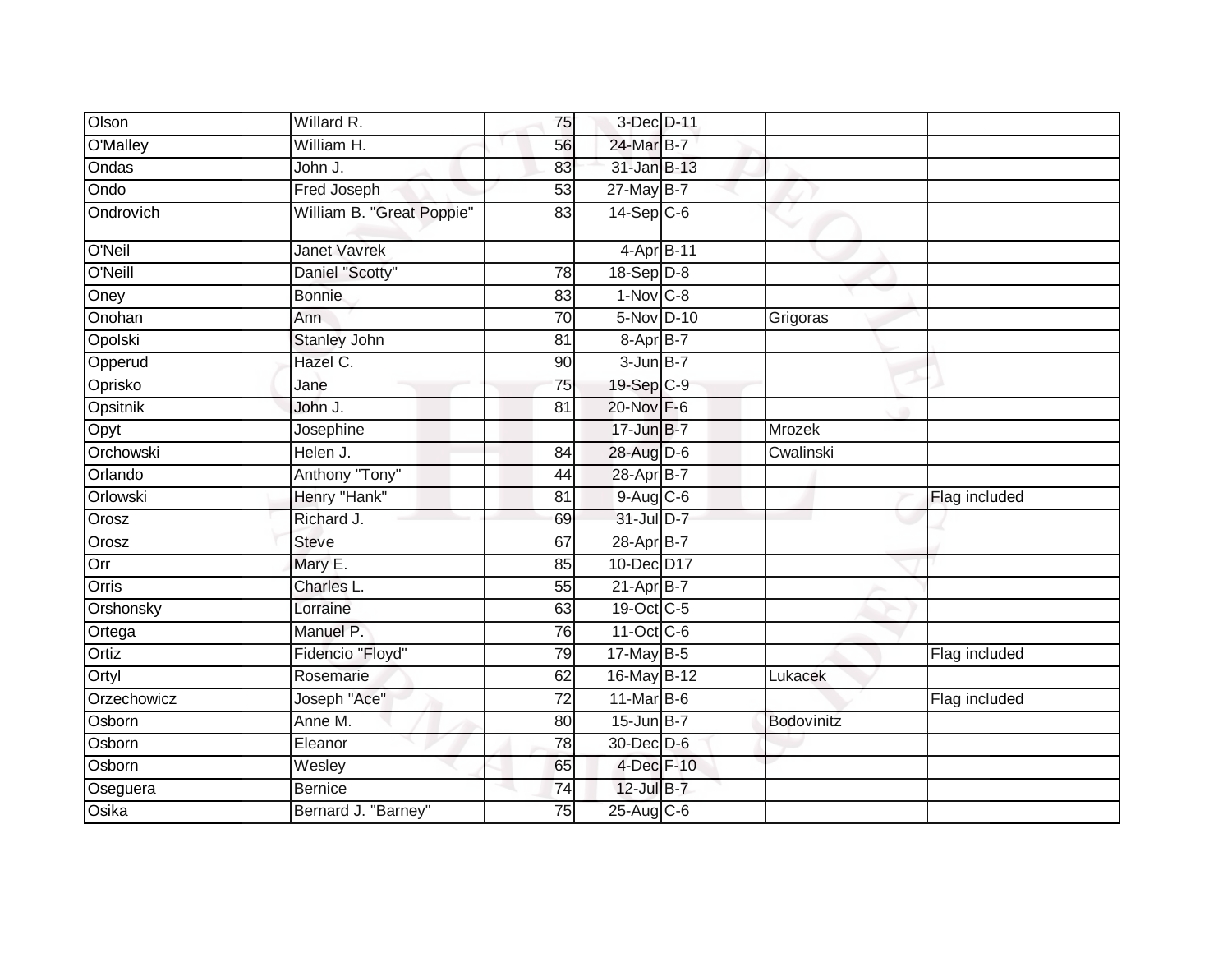| Osika       | Minnie                         | 91              | 7-Feb B-12       |               |               |
|-------------|--------------------------------|-----------------|------------------|---------------|---------------|
| Oskierko    | Edward M.                      | 82              | $3$ -Jan $B$ -5  |               |               |
| Osten       | Mary Van                       | 73              | 22-Dec D-11      | Linko         |               |
| Ostling     | Allan H. III                   | 35              | $12$ -Jun $B$ -6 |               |               |
| Ostojic     | <b>Bessie</b>                  | $\overline{72}$ | $10 - Jan$ B-10  | <b>Mrmich</b> |               |
| Ostrowski   | Robert S. "Chiba and<br>Zippy" | 72              | $18$ -Aug C-6    |               |               |
| Ostrowski   | Ronald                         | 52              | $5-Aug$ $C-6$    |               |               |
| Oswald      | Warren C.                      | 56              | $17 - Jan$ B-12  |               |               |
| Ott         | William L.                     | 71              | 27-Oct D-8       |               |               |
| Otterbacher | Rupert B.                      | 68              | $5-Sep$ $C-7$    |               |               |
| Overberg    | Lallwy "Mor Mor"               | 93              | $6$ -Jan $B$ -5  |               |               |
| Overby      | Lillian F.                     |                 | $22$ -Jan B-5    |               |               |
| Overdeck    | John S.                        | 95              | 25-Sep D-7       |               |               |
| Owens       | <b>Betty Jean</b>              | 75              | 12-Dec C-7       |               |               |
| Owens       | Dorothy H.                     |                 | $1-FebB-6$       |               |               |
| Owens       | Eva A.                         | 85              | $2$ -Jul B-7     |               |               |
| Owens       | James W. "Jessie"              | 73              | 7-Mar B-10       |               |               |
| Ozimina     | Margaret                       | 76              | 3-Feb B-7        |               |               |
| Ozimina     | Michael                        | 79              | 28-Mar B-12      |               |               |
| Ozug        | <b>Stanley</b>                 |                 | $18-Sep$ D-8     |               |               |
| Paarlberg   | Harry John Sr.                 | 82              | $5$ -Jul $B-7$   |               |               |
| Pabey       | Luis C.                        | 88              | $16$ -Jul B-7    |               |               |
| Pachapa     | Margaret                       | $\overline{73}$ | 12-Jul B-7       |               |               |
| Pacheco     | Israel Jr. "Izzy"              | 47              | 26-Jul C-5       |               |               |
| Pacholski   | Donald                         | $\overline{57}$ | $31$ -Jul D-7    |               | Flag included |
| Pacholski   | <b>Irene Marie</b>             | 84              | $1-AprB-6$       |               |               |
| Pacific     | Richard "Ricky"                | 48              | $25$ -Feb $B$ -6 |               |               |
| Pacini      | Marina                         | 95              | 5-Aug C-6        |               |               |
| Pactwa      | Anna W.                        | 82              | 6-Jun B-13       |               |               |
| Pacys, DDS  | Dr. Apolonia                   | 77              | 26-Sep C-10      |               |               |
| Padgett     | Given M.                       | 79              | 18-Mar B-6       |               |               |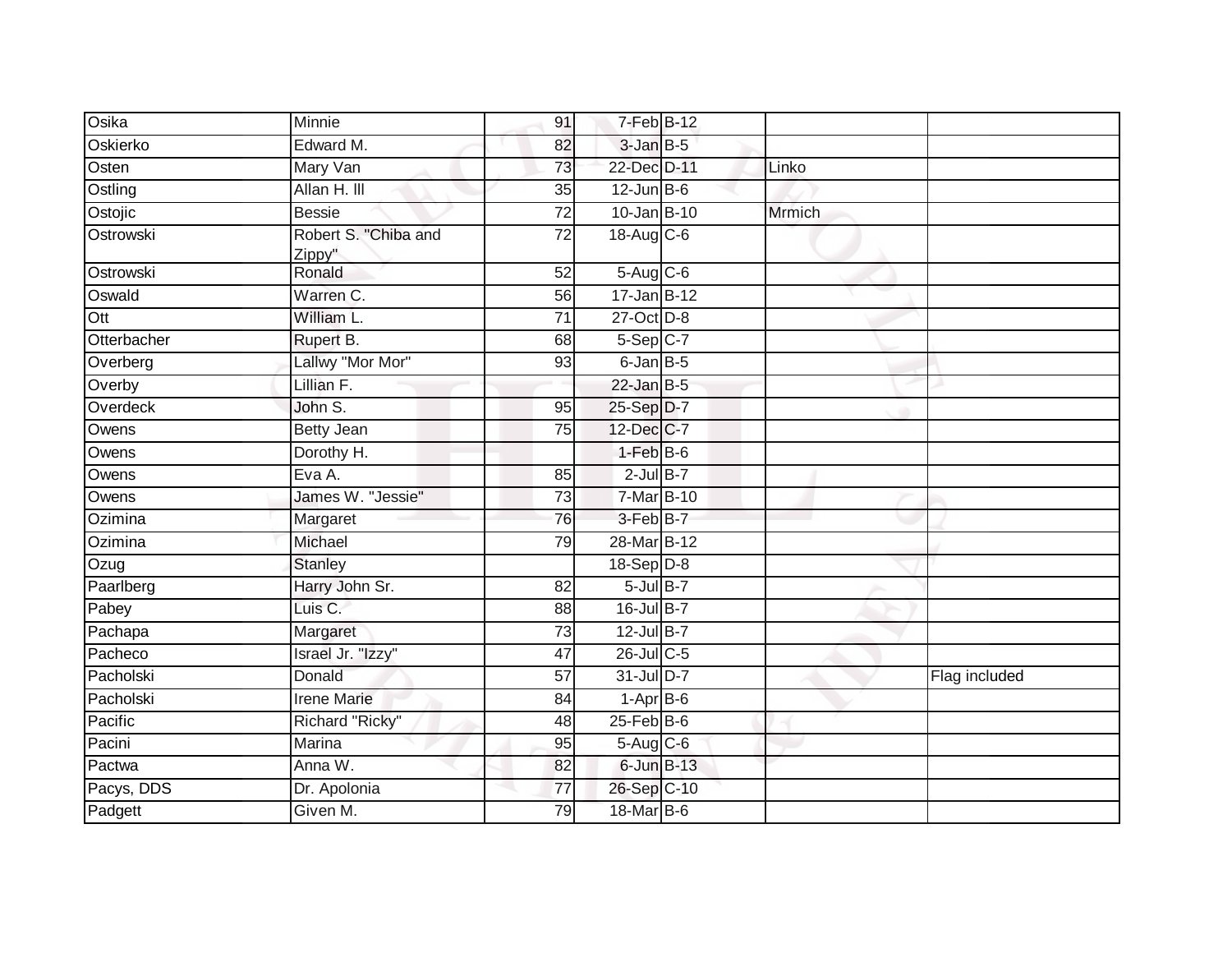| Pafco    | Mary                | 93              | 29-Jul C-6       |           | Full name Mary Kudroch<br>Pafco |
|----------|---------------------|-----------------|------------------|-----------|---------------------------------|
| Pagan    | Nena Maria          | 48              | 26-Jul C-5       | Lopez     |                                 |
| Pagin    | Adele A.            | $\overline{74}$ | 12-Mar B-7       | Kochanski |                                 |
| Palasz   | Helen A.            | 79              | 26-Oct C-5       |           |                                 |
| Palermo  | Eileen C.           | 64              | $13$ -Apr $B$ -7 | Gaydich   |                                 |
| Paliga   | Ervin <sub>E.</sub> | 59              | 20-Apr B-7       |           |                                 |
| Palmer   | John D. Jr.         | 36              | 18-Mar B-6       |           |                                 |
| Palmer   | John J.             | $\overline{74}$ | 24-Mar B-6       |           |                                 |
| Palmer   | Louisa              | 102             | $9$ -Mar $B$ -6  |           |                                 |
| Palmer   | William D.          |                 | 18-Oct C-5       |           | Flag included                   |
| Palos    | Lucio               | 35              | $13$ -Feb $B$ -7 |           |                                 |
| Pals     | Gerald M.           | $\overline{70}$ | 3-Feb B-7        |           |                                 |
| Paluch   | Helen S.            | 46              | $17-Sep C-7$     |           |                                 |
| Palvas   | Katherine           | 92              | 17-Oct C-10      |           |                                 |
| Panella  | Joseph Dr.          | 81              | 17-Mar B-6       |           |                                 |
| Panichi  | Bernice V.          | 88              | $28$ -Jan B-4    |           |                                 |
| Panozzo  | Albert J.           | 75              | 23-Mar B-7       |           | Flag included                   |
| Panwick  | Genevieve "Dolly"   | 64              | $9-Sep$ $C-7$    | Konieczka |                                 |
| Papa     | Rose                | 90              | 6-Nov F-6        |           |                                 |
| Papach   | Helen T.            | 82              | 18-Dec F-10      |           |                                 |
| Pappas   | Diana               | 84              | 16-Dec D-8       |           |                                 |
| Paquette | <b>Curt Lee</b>     | 39              | $1-Nov$ C-8      |           |                                 |
| Paquette | Mary C.             | 75              | $24$ -Feb $B$ -7 |           |                                 |
| Parent   | Jacqueline J.       | 52              | $25$ -Nov $C$ -6 |           |                                 |
| Parish   | Janice D.           | 49              | $2$ -Nov $ C-7 $ |           |                                 |
| Parisi   | Geroge Francis      | 63              | 14-Oct D-7       |           |                                 |
| Pariso   | Victor              |                 | 25-Aug C-6       |           |                                 |
| Parker   | Carrie A.           | 92              | 21-Dec C-6       |           |                                 |
| Parker   | Doris M.            | 74              | 18-Sep D-8       |           |                                 |
| Parker   | Helen M.            | 89              | $21$ -Jun $B-7$  | Ambrosius |                                 |
| Parker   | Richard N.          | 78              | $21-Sep$ C-7     |           | Flag included                   |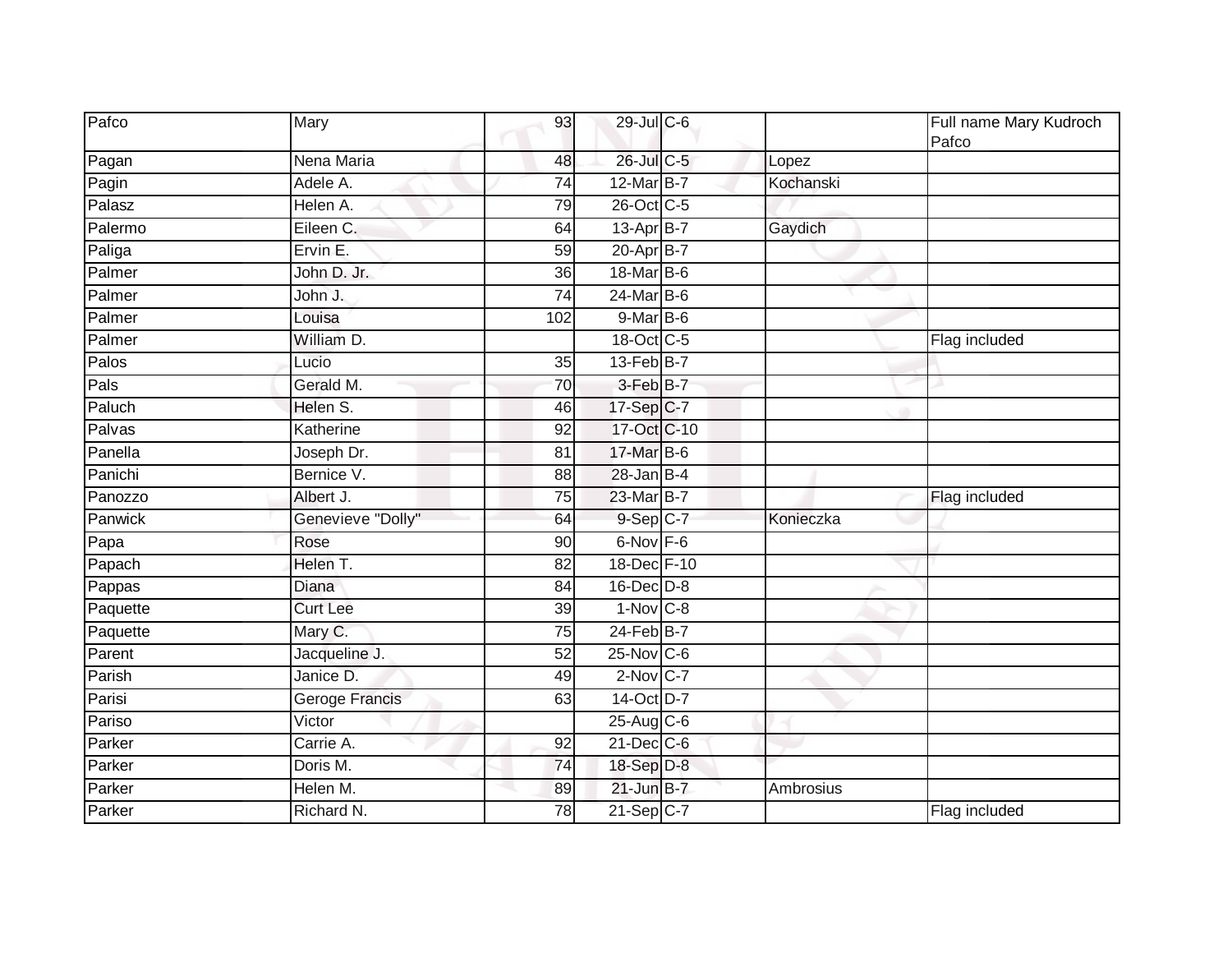| Parker    | Stanley "Pete"         | 59              | 26-Apr B-6       |               |                         |
|-----------|------------------------|-----------------|------------------|---------------|-------------------------|
| Parkhill  | William "Fred"         | 78              | 17-Feb B-6       |               |                         |
| Parks     | Jack E. Sr.            | 84              | $15$ -Jan B-5    |               | Flag included           |
| Parks     | John                   | 71              | 12-Oct C-6       |               | Full name John Parks    |
|           |                        |                 |                  |               | (Prskalo) Flag included |
| Parks     | Muriel L.              | 76              | $3-Feb B-7$      | Ferrell       |                         |
| Parot     | Louise                 | 87              | 31-Oct C-7       | <b>Klimek</b> |                         |
| Parry     | Catherine H.           | 87              | 23-Apr B-6       | Berg          |                         |
| Parsons   | Jimmy J. "Jimbo" Bo"   | 30              | $29$ -May B-6    |               |                         |
| Parsons   | Thomas J.              | 81              | 12-Aug C-6       |               |                         |
| Partin    | Jewel                  | 62              | 19-Mar B-7       |               |                         |
| $P$ asa   | Anna                   | 93              | $3$ -Jun $B - 7$ |               |                         |
| Pashol    | Anthony "Antoine"      | 91              | 29-Apr B-6       |               |                         |
| Paskevich | Walter F. "Bud"        | 85              | 29-Mar B-7       |               | Flag included           |
| Paskwietz | David J. Jr.           |                 | 18-Apr B-13      |               |                         |
| Passales  | John "Harpo"           | 62              | 10-Feb B-6       |               |                         |
| Pastor    | Jennie F.              | 67              | $21$ -Jan B-5    |               |                         |
| Pastove   | George J. Sr.          | 93              | 17-Dec D-14      |               |                         |
| Pataky    | John F.                | 83              | 26-Jun B-7       |               | Flag included           |
| Patchman  | Margaret               | 61              | $1-Jan$ B-4      | Puhlyak       |                         |
| Patitsas  | Samuel "Spiro"         | $\overline{82}$ | 14-Nov C-9       |               |                         |
| Patrick   | Dean A.                | 53              | 16-Nov E-7       |               | Flag included           |
| Patrick   | Joseph S. "Joe"        | 86              | 5-Feb B-7        |               |                         |
| Patrick   | Katherine M. "Kathie"  | 50              | 30-Oct F-5       |               |                         |
| Patrick   | Sarah Luncinda "Cindy" | 73              | $29-Apr$ B-6     |               |                         |
| Patriquin | <b>Agnes Elnora</b>    | 86              | $15$ -Jan B-5    |               |                         |
| Patterson | <b>Barbara</b>         | $\overline{53}$ | 4-Feb B-7        |               |                         |
| Patterson | Dorothy I.             | 95              | 15-Aug C-6       |               |                         |
| Patterson | <b>Edith Mae</b>       | 91              | $20$ -Jan B-5    |               |                         |
| Patterson | <b>Frances Dorothy</b> | 92              | $9$ -Mar $B$ -6  | Beiriger      |                         |
| Patterson | Leola Jenkins          | 67              | 27-Jun B-12      |               |                         |
| Patty     | Verna A.               | 81              | 30-Aug C-5       |               |                         |
|           |                        |                 |                  |               |                         |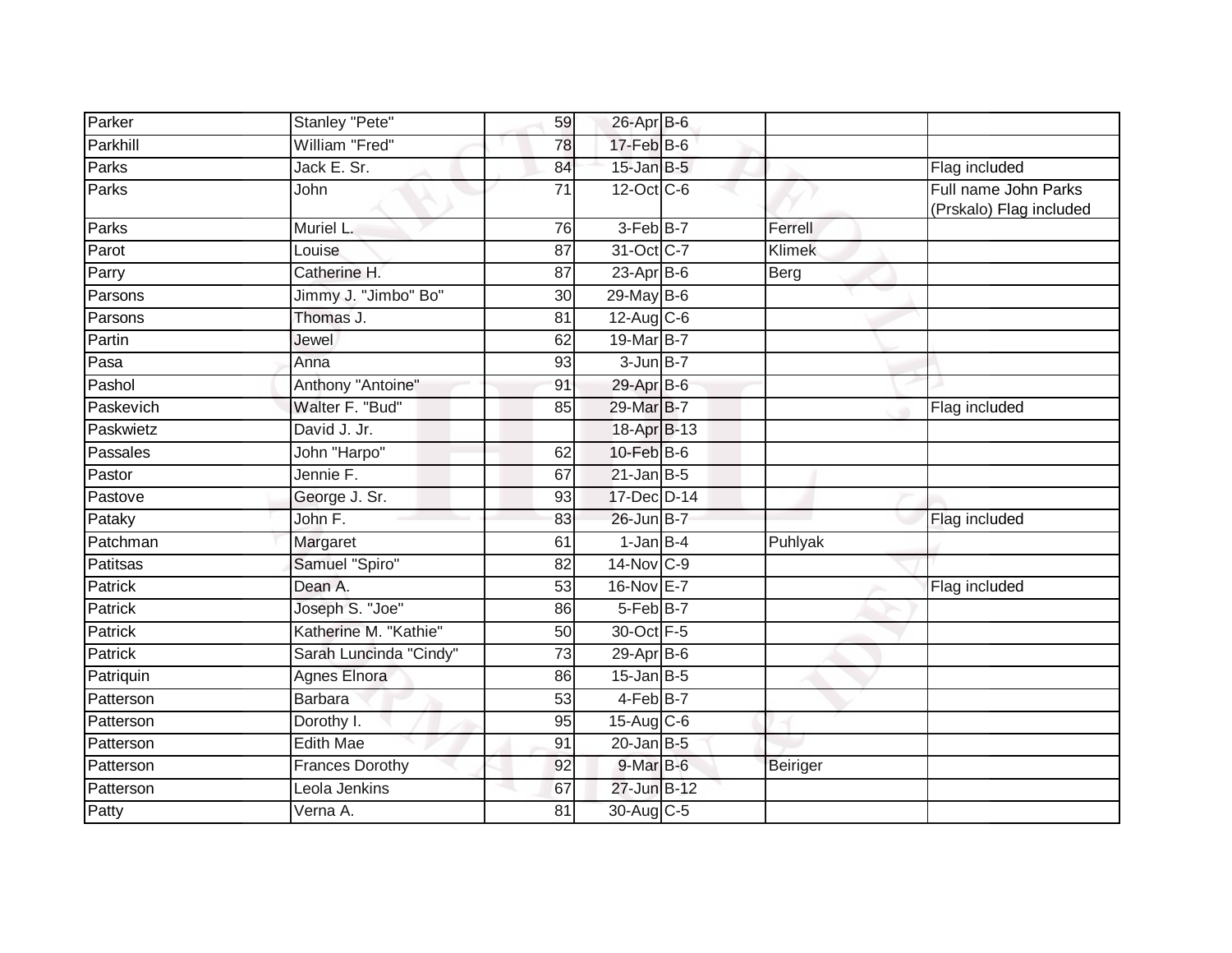| Patz        | Grace             | 86              | 18-Dec F-10      |                |               |
|-------------|-------------------|-----------------|------------------|----------------|---------------|
| Patz        | Lawrence a.       | 83              | 20-Oct D-7       |                |               |
| Pauley      | Walter            | 81              | 16-Dec D-9       |                |               |
| Pavelich    | Florence          | 81              | $8-Sep$ C-7      | <b>Bogolia</b> |               |
| Pavic       | Donald J.         | 63              | $11$ -May B-7    |                |               |
| Pavich      | Joseph O.         | 55              | 26-Oct C-5       |                |               |
| Pavlick     | Mary A.           | 83              | 27-Nov F-7       | Reba           |               |
| Pavlina     | Gregory J.        | 47              | $20$ -Aug $C$ -6 |                |               |
| Pavlovic    | Beverly J.        | 60              | $10$ -Feb $B$ -6 |                |               |
| Pawlak      | John I.           | 69              | $14$ -Jan B-5    |                | Flag included |
| Pawlikowski | <b>Rose Marie</b> | 69              | $28$ -Jan B-5    |                |               |
| Pawloski    | Stephen R.        | 89              | 29-Nov C-5       |                |               |
| Pawlowski   | Vera              | 88              | 17-Nov D-8       |                |               |
| Pawlus      | Josephine         | 86              | 25-Apr B-13      | Strzempka      |               |
| Paxton      | Lois Jean         | 65              | 27-Oct D-8       |                |               |
| Paymaster   | Dorothy           |                 | 30-Nov C-6       | Kozlowski      |               |
| Payne       | Edward H.         | 61              | $15$ -Jan B-5    |                |               |
| Pazak       | Margaret          | 83              | 1-Dec D-7        | <b>Roberts</b> |               |
| Pazak       | Margaret          | 83              | 30-Nov C-6       | <b>Roberts</b> |               |
| Pazak       | Margaret M.       | 80              | $25$ -Feb $B$ -7 |                |               |
| Pazdur      | Albert J.         | 77              | 6-Apr B-7        |                |               |
| Pearson     | Beatrice C.       | $\overline{88}$ | 18-Jun B-7       |                |               |
| Pearson     | Ida               | 88              | 23-Nov E-6       | Wiers          |               |
| Pearson     | Robert H.         | 55              | 12-Jul B-7       |                | Flag included |
| Pecenka     | Joseph            | 79              | $20-Sep$ C-5     |                | Flag included |
| Pecini      | Angeline          | 85              | 14-Oct D-7       |                |               |
| Peck        | John Wallace      | 67              | $28-Sep$ C-6     |                |               |
| Pedersen    | Violet E.         | 83              | 4-Apr B-11       |                |               |
| Pedroza     | Joseph R. Sr.     | 66              | 8-Sep C-7        |                |               |
| Peek        | Rita M.           | 86              | 10-Nov D-7       |                |               |
| Pekarek     | Joseph Raymond    | 30              | $25$ -Jan B-5    |                |               |
| Pelfrey     | Donald P.         | 61              | $22$ -Jan $B-5$  |                |               |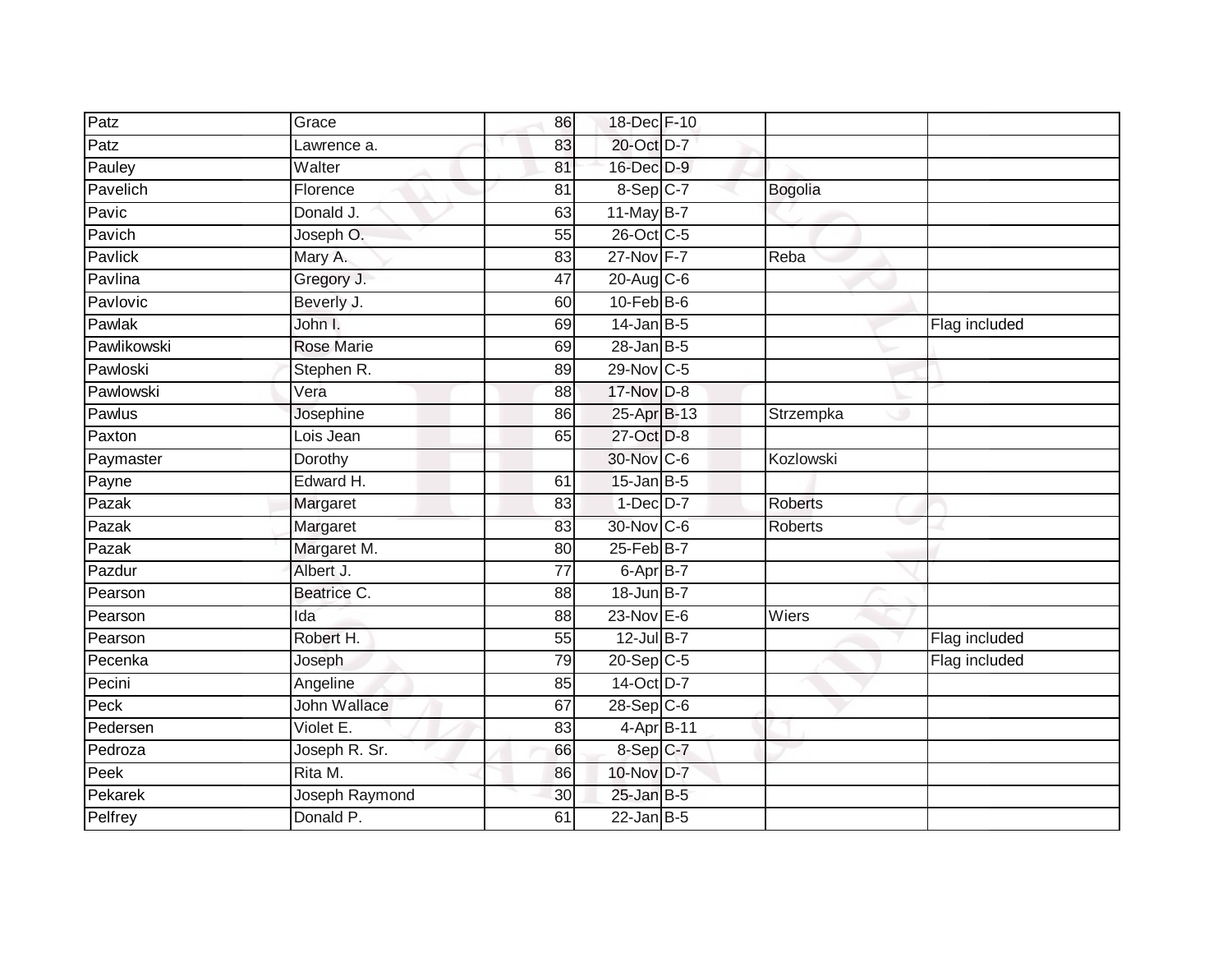| Pelt         | Isaac Jr.           | 59              | 31-Mar B-7        |               |               |
|--------------|---------------------|-----------------|-------------------|---------------|---------------|
| Pena         | Jose L. "Joey"      | 24              | $15$ -Jul B-7     |               |               |
| Pendley      | Elgan B.            | 83              | 6-Dec C-4         |               |               |
| Penkala      | Caroline T.         | 86              | 18-May B-7        |               |               |
| Penkala      | Kyle Christopher    | 3               | $27 - Jun$ B-13   |               |               |
| Penn         | Thomas P.           | 54              | $28$ -Jan B-5     |               |               |
| Pennington   | <b>Beverly June</b> | 74              | $10 - Jan$ B-10   |               |               |
| Penrod       | William D.          | 71              | $24$ -Feb $B$ -7  |               | Flag included |
| Penzato      | Nobie J.            | 85              | 5-May B-7         |               |               |
| Pepin        | Raymond J. "Ray"    | 85              | $6$ -Nov $F - 6$  |               |               |
| Perdue       | Lenore Jane         | 51              | $2-Sep$ $C-6$     |               |               |
| Pereikomatis | Florence            | 60              | 13-Nov F-6        | <b>Stamos</b> |               |
| Perez        | Joshua A.           | Infant          | 15-Jun B-7        |               |               |
| Perez        | Juan L.             | 79              | $1-FebB-6$        |               |               |
| Perez        | Luz $O$ .           | 91              | $2$ -Sep $C$ -6   |               |               |
| Perigo       | <b>Byron</b>        | 81              | 17-Aug C-7        |               | Flag included |
| Perkins      | John R. "Perky"     | 44              | 22-Jul B-7        |               |               |
| Perkins      | Mary J. Piechocki   | 89              | 31-Mar B-7        |               |               |
| Perrotta     | Nicholas Riley      | Infant          | 10-Oct C-9        |               |               |
| Perrotta     | Teresa              | 91              | $8 - Jan$ $B - 5$ |               |               |
| Persin       | Sharon Lynne        | 57              | 26-Aug C-7        |               |               |
| Perz         | Ann T.              | 83              | $17 - Jan$ B-13   | Sarwacinski   |               |
| Perz         | <b>Barney</b>       | $\overline{75}$ | 10-Oct C-9        |               |               |
| Perzo        | John Jr.            | 84              | $21$ -Feb $B$ -7  |               |               |
| Pesavento    | Sandra              | 63              | 16-Nov E-7        |               |               |
| Pesdan       | Lillian             |                 | 25-Mar B-7        |               |               |
| Petar        | Novakovic           | 89              | $1-Oct$ $C-7$     |               |               |
| Pete         | Charles R.          | 40              | $7$ -Jun $B$ -6   |               |               |
| Peter        | Lola                | 80              | 18-Jun B-7        |               |               |
| Peterman     | Samuel              | 65              | 23-Sep C-7        |               |               |
| Peters       | Alma Kate           |                 | 31-Oct C-7        |               |               |
| Peters       | Augusta             | $\overline{96}$ | 13-Dec C-4        |               |               |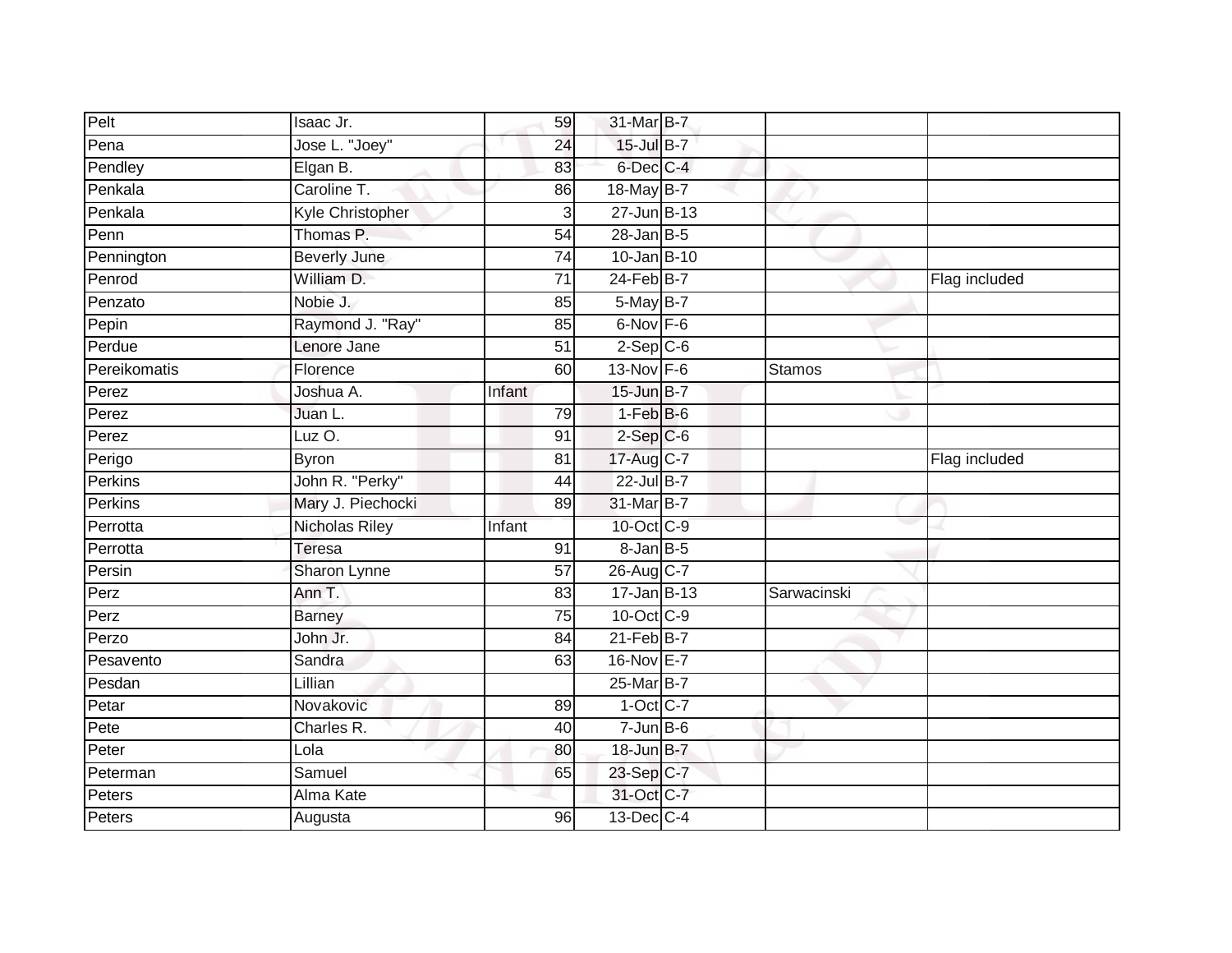| Peters         | Erma A.                 | 87              | 6-Mar B-7                       |         |               |
|----------------|-------------------------|-----------------|---------------------------------|---------|---------------|
| Peters         | Matilda "Tillie"        | 106             | 5-Sep C-7                       | Doppler |               |
| Peterson       | Denormus                | 64              | $12$ -Jan B-5                   |         |               |
| Peterson       | Hazel D.                | 76              | $8 - \text{Aug}$ <sub>C-6</sub> |         |               |
| Peterson       | James A Sr. "Sonny"     | 83              | $11-Nov$ D-9                    |         |               |
| Peterson       | Katie L. "Plook"        | 66              | $14$ -Aug $D-6$                 |         |               |
| Peterson       | Mary A.                 | 89              | 26-Sep C-10                     |         |               |
| Peterson       | <b>Nancy Carol</b>      | 75              | 7-Nov C-7                       |         |               |
| Peterson       | Pearl J.                | 51              | 12-Dec C-7                      |         |               |
| Peterson       | Rev. Johnnie            | 80              | $19$ -Jan B-4                   |         |               |
| Petit          | Diane E.                | 43              | $24$ -Jan B-4                   |         |               |
| Petner         | Eugene R. "Murphy"      | 65              | $10 - Sep$ $C-6$                |         | Flag included |
| Petre          | Stephanie (Gaskey)      | 81              | 18-Apr B-13                     | Murzyn  |               |
| Petri          | Michael                 | 83              | 31-Jan B-13                     |         | Flag included |
| Petrie         | Harold F.               | 68              | 22-Sep C-7                      |         |               |
| Petrie         | Melene L.               | 81              | 11-Sep D-7                      |         |               |
| Petriskey      | Alex                    | $\overline{80}$ | 18-Dec F-10                     |         |               |
| Petrites, PHJC | <b>Sister M. Marice</b> | 85              | $17-Aug$ <sub>C-8</sub>         |         |               |
| Petro          | John                    | 83              | 31-Jul D-7                      |         |               |
| Petro          | Simon                   | $\overline{83}$ | 24-Nov D-7                      |         |               |
| Petrone        | Gregory C.              | 79              | 3-Oct C-9                       |         | Flag included |
| Petroski       | Adam "Petro"            | $\overline{78}$ | $12$ -Jan B-5                   |         | Flag included |
| Petrovich      | Anna A.                 | 93              | 12-Oct C-6                      |         |               |
| Petrusic       | Joseph M.               | 76              | 20-Sep C-5                      |         | Flag included |
| Petska         | Joseph T.               | 83              | $11$ -Mar $ B-6$                |         |               |
| Petts          | <b>Robert Rhodes</b>    | 92              | 13-Jun B-12                     |         |               |
| Pezel          | Anthony R. "Tony"       | 53              | $1-$ Sep $C-6$                  |         |               |
| Pfeffer        | Charles L. "Skip"       | 63              | $31$ -Jan B-13                  |         |               |
| Pfeiffer       | Hulda L.                | 82              | 26-Jan B-5                      | Ladner  |               |
| Pfiffner       | Marie M.                | 96              | 4-May B-6                       |         |               |
| Phares         | Zane L.                 | 79              | 13-Jul B-7                      |         |               |
| Phelps         | John "Jack" Jr.         | 79              | $5-Aug$ $C-6$                   |         | Flag included |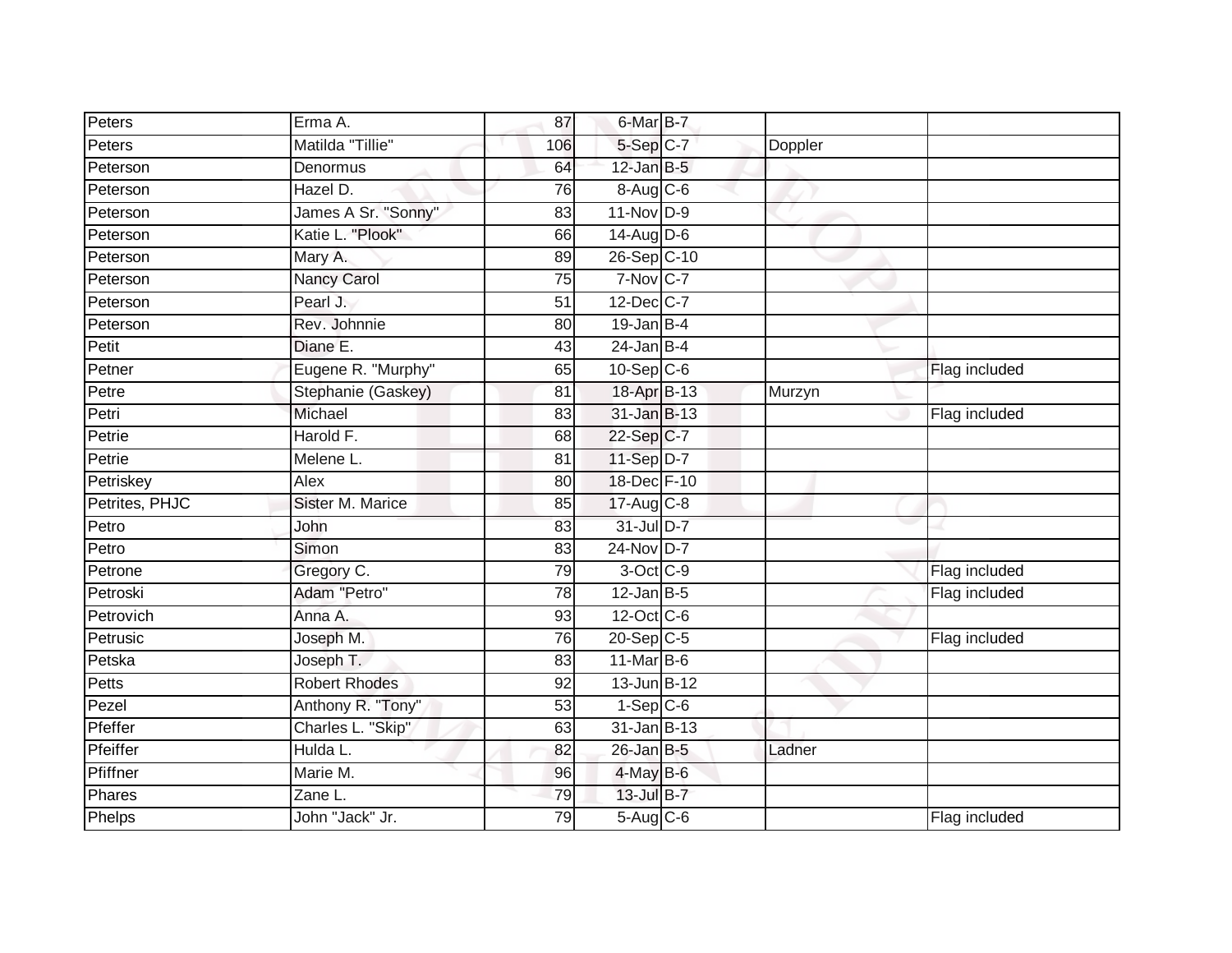| Phillipov       | Phillip "Sonny"        | 68              | 2-Apr B-7               |            |               |               |
|-----------------|------------------------|-----------------|-------------------------|------------|---------------|---------------|
| Phillipov       | Velma                  | 91              | 11-Dec F-6              |            | Wisner        |               |
| Phillippe       | Emma G.                | 92              | 8-Jul B-7               |            | Sturgeon      |               |
| <b>Phillips</b> | Adra E.                | 82              | $27-Sep$ <sub>C-4</sub> |            |               |               |
| <b>Phillips</b> | Alberta                | $\overline{82}$ | 22-Mar B-7              |            |               |               |
| <b>Phillips</b> | Charles N. Sr. "Chuck" | 76              | 12-May B-7              |            |               |               |
| Phillips        | Harold E.              | 79              | 25-Nov C-6              |            |               |               |
| <b>Phillips</b> | Mildred B.             |                 | $27$ -Dec $C-5$         |            |               |               |
| <b>Phillips</b> | Sharon                 | 54              | $4$ -Jan $B$ -5         |            |               |               |
| <b>Phillips</b> | <b>Sharon Denise</b>   | 39              | 23-Feb B-7              |            |               |               |
| Philpot         | Dorothy M.             | 88              | $17-Feb$ B-7            |            |               |               |
| Photos          | Louis "Lou"            | $\overline{73}$ | $7$ -Dec $C$ -7         |            |               |               |
| Piasecki        | Mary                   | 80              | 28-Jul C-7              |            | Kulik         |               |
| Piasecki        | Stanley J.             | 83              | 5-Nov D-10              |            |               | Flag included |
| Piatek          | Casimir F.             | $\overline{77}$ | $9-Sep$ $C-7$           |            |               | Flag included |
| Piatti          | Clyde C.               | $\overline{75}$ | 29-May B-6              |            |               |               |
| Piechota        | Julia D. (Jacob)       | 83              | 14-Apr B-7              |            |               |               |
| Pieczynski      | Ann D.                 | 91              | 23-Sep C-7              |            |               |               |
| Piening         | Helen                  | 79              | 13-Mar B-7              |            | <b>Duffin</b> |               |
| Pienta          | Andrew A.              | 80              | 13-Oct D-8              |            |               | Flag included |
| Pientka         | Mary                   | 90              | 31-Jan B-13             |            | Karczewski    |               |
| Pierce          | Eugene W.              | 80              | $15-Sep$ C-6            |            |               |               |
| Pierce          | Mary D.                | 80              | 22-Mar B-7              |            |               |               |
| Pierscinski     | Casimer                | 79              | 22-Oct D-10             |            |               | Flag included |
| Pierscionek     | Elizabeth              | 80              | 8-Mar B-6               |            |               |               |
| Piet            | Leon J.                | 55              | $17$ -May B-5           |            |               |               |
| Pieters         | George W. "Pete"       | 66              | $20$ -Jan B-5           |            |               | Flag included |
| Pietrucha       | Joseph M.              | 82              | 28-Dec C-5              |            |               |               |
| Pietrzak        | Mark Alan              | 41              | 28-Oct D-6              |            |               |               |
| Pigossi         | Robert                 | 94              |                         | 4-Jul B-13 |               |               |
| Pilant          | Norma J.               | 65              | 19-Feb B-6              |            |               |               |
| Pilkington      | Thomas                 | 73              | $20$ -Nov $F-6$         |            |               |               |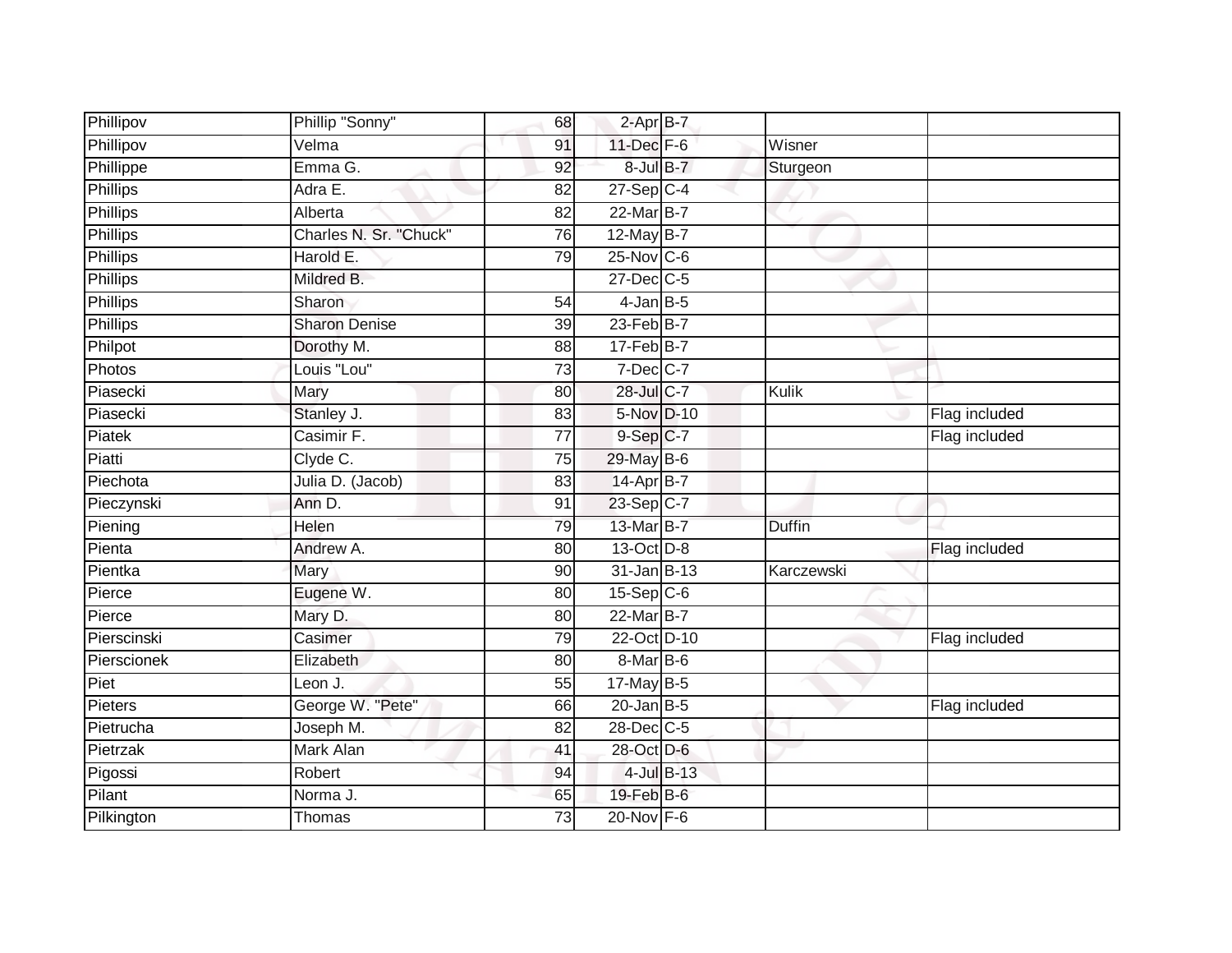| Pilmore      | Marlene Joyce                 | 59     | 5-Oct C-6        | Millikan     |                                           |
|--------------|-------------------------------|--------|------------------|--------------|-------------------------------------------|
| Piltaver     | Katherine T.                  | 85     | 4-Oct C-5        | Milakovich   |                                           |
| Pineda       | Lucas Joe                     | 73     | $4$ -Aug C-6     |              | Flag included                             |
| Pinkowski    | Nellie M.                     | 80     | $17 -$ Jul B-6   |              |                                           |
| Pint         | Su Ok                         | 54     | $22$ -Feb $B$ -7 |              | Full name Su Ok Kim<br><b>Cooley Pint</b> |
| Piotrowski   | <b>Alec Richard David</b>     | Infant | $25-Sep D-7$     |              |                                           |
| Piotrowski   | Alexander J.                  | 90     | 29-Dec D-8       |              |                                           |
| Piotrowski   | Leona                         | 80     | 27-Nov F-7       | <b>Hylek</b> |                                           |
| Piotrowski   | Marianne                      | 82     | $21$ -Jan B-5    | Siwinski     |                                           |
| Piotrowski   | <b>Patricia Delores</b>       |        | 14-Feb B-13      | Maluchnik    |                                           |
| Pippin       | Shirley V.                    |        | 20-Mar B-6       | Nowaczyk     |                                           |
| Piwowar      | Edward S. "Jake" &<br>"Speed" | 81     | 10-Mar $B-7$     |              |                                           |
| Platek       | Walter J.                     | 90     | 16-Feb B-7       |              |                                           |
| Plesha       | Angeline M.                   | 81     | 26-Oct C-5       | Kowandy      | Full name Angeline M.<br>Plesha Przybyla  |
| Plesha       | Ronald J.                     | 48     | $9$ -Dec $D$ -9  |              |                                           |
| Plesniak     | Martha                        | 69     | $7 - Jun$ B-7    |              |                                           |
| Pleta        | John P.                       | 71     | $7 - Aug$ $D-6$  |              |                                           |
| Pluimer      | Lawrence E.                   | 81     | $12$ -Jan B-5    |              |                                           |
| Pluto        | William J. "George"           | 80     | $7$ -Jul $B$ -6  |              |                                           |
| Plys         | Joan M.                       | 32     | 18-Dec F-10      |              |                                           |
| Pobereyko    | Peter "Swede"                 | 82     | 13-Oct D-8       |              | Flag included                             |
| Pocialik     | Eleanor                       | 76     | 25-Jul B-13      |              |                                           |
| Pociask      | Edward H. Sr.                 | 80     | $4-Nov$ D-8      |              |                                           |
| Poczok       | Irene                         | 66     | $14-Sep$ $C-6$   |              |                                           |
| Poczok       | <b>Tylor Anderson</b>         | 4      | 15-Nov C-5       |              |                                           |
| Poczworowski | <b>Catherine Mary</b>         | 84     | $21$ -Jul B-7    | Krasinski    |                                           |
| Podgorski    | Jessie                        | 73     | $27$ -Jan B-5    |              |                                           |
| Podoski      | John "Jake"                   | 86     | 28-Jul C-7       |              |                                           |
| Podwoiski    | Irene H.                      | 82     | 16-Jul B-7       |              |                                           |
| Pogar        | Eugene G.                     |        | $16$ -Jan B-5    |              | Flag included                             |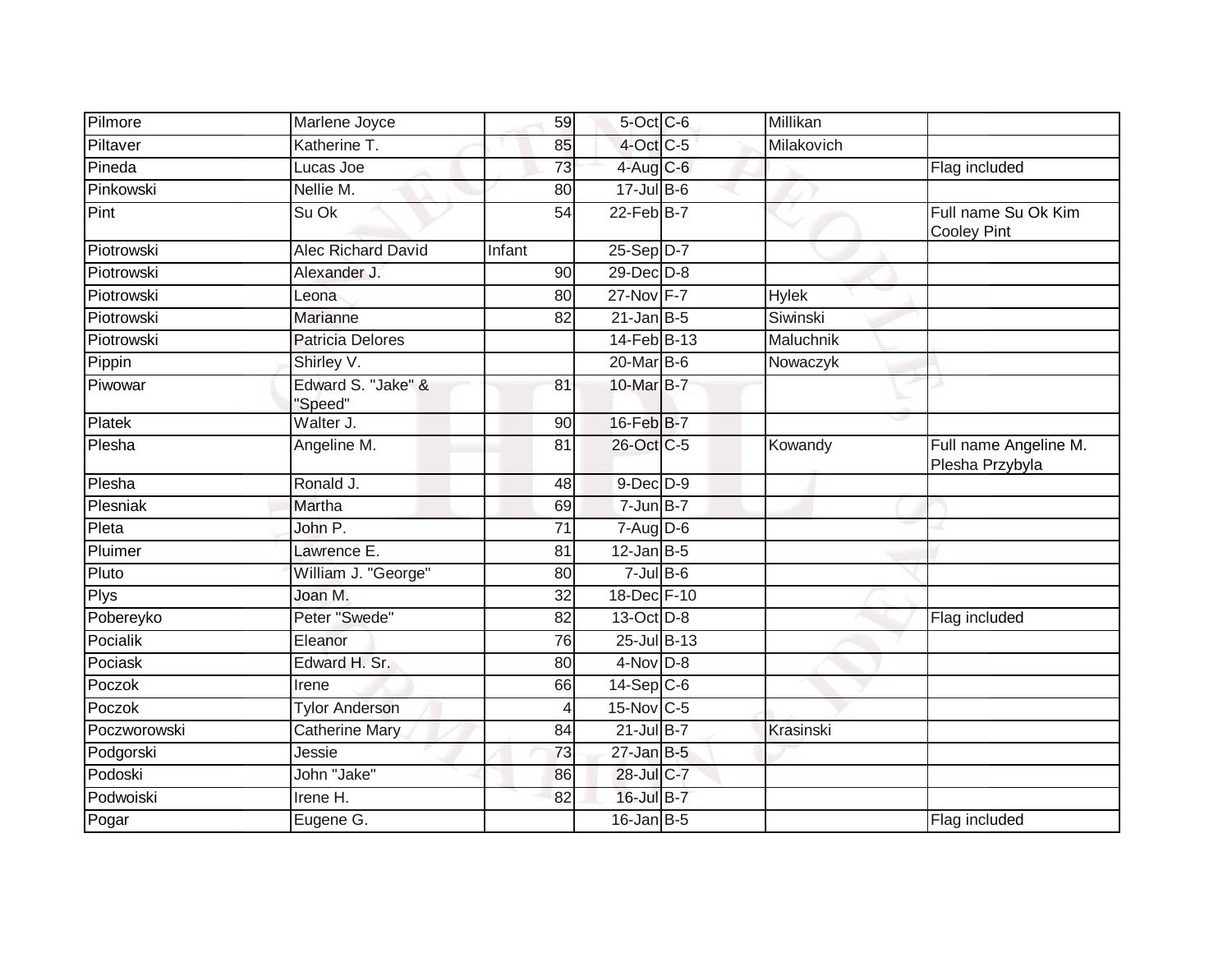| Pointer       | Carrie "Little Grandma" | 91              | $7$ -Dec $C$ -7 |          |  |
|---------------|-------------------------|-----------------|-----------------|----------|--|
| Pointer       | Charles Jr.             | 74              | 8-Oct C-8       |          |  |
| Pokorny       | Margaret                | 87              | 28-Jul C-7      |          |  |
| Polak         | Anna                    | 92              | 7-Mar B-11      |          |  |
| Polance       | John A.                 | 89              | 13-Dec C-4      |          |  |
| Poletis       | Andromache (Polite)     | 93              | 31-Mar B-7      |          |  |
| Polinski      | Joseph J.               | 69              | $21-Apr$ B-7    |          |  |
| <b>Polis</b>  | <b>John Martin</b>      | 70              | 16-May B-13     |          |  |
| Polizzotto    | Margaret V.             | 92              | 8-Mar B-6       | Bushemi  |  |
| Pollen        | Jane E.                 | 82              | 20-Feb B-7      |          |  |
| Polley        | Joanne L.               | 63              | 11-Jul B-13     | Campagna |  |
| Pollitt       | Peter M.                | 21              | $5 - Jun$ B-6   |          |  |
| Pollock       | Lester Leroy "Les"      | 67              | 6-Apr B-7       |          |  |
| Pondo         | <b>Ann Marie</b>        | 62              | 6-Feb B-7       |          |  |
| Pontious      | Stanley F.              | 70              | $7-FebB-13$     |          |  |
| Poole         | Nelson M.               | 95              | 21-Nov C-8      |          |  |
| Poor          | Harry Jr. "JR"          | $\overline{71}$ | $28-Sep$ C-6    |          |  |
| Popa          | <b>Thomas Charles</b>   |                 | $9-Sep$ $C-8$   |          |  |
| Popa-Shanahan | Phil                    | 44              | 3-Oct C-9       |          |  |
| Pope          | Jamal                   | $\overline{26}$ | $1$ -Jul $B-7$  |          |  |
| Popovich      | Helen L.                | 70              | 13-Jul B-7      |          |  |
| Popovich      | Milovan                 | 76              | 11-Sep D-7      |          |  |
| Popp          | Mary Louise             | 75              | 26-Mar B-7      |          |  |
| Poracky       | Joseph F.               | 83              | $3$ -Jan $B$ -5 |          |  |
| Porta         | Joseph C.               | 85              | $9$ -Jan $B$ -5 |          |  |
| Porter        | Dr. Clyde L. Jr.        | 66              | $14-Sep$ C-6    |          |  |
| Porter        | Lena B.                 | 79              | 7-Mar B-11      |          |  |
| Porter        | Saralou "DeeDee"        | 58              | $1-Feb$ B-7     |          |  |
| Porter        | Thelma L.               | 95              | 9-Oct D-7       |          |  |
| Portman       | Agnes                   | 91              | 24-Mar B-7      |          |  |
| Posavak       | Richard A.              | 52              | 6-Sep C-5       |          |  |
| Postma        | <b>Mark Dale</b>        | $\overline{30}$ | 3-May B-10      |          |  |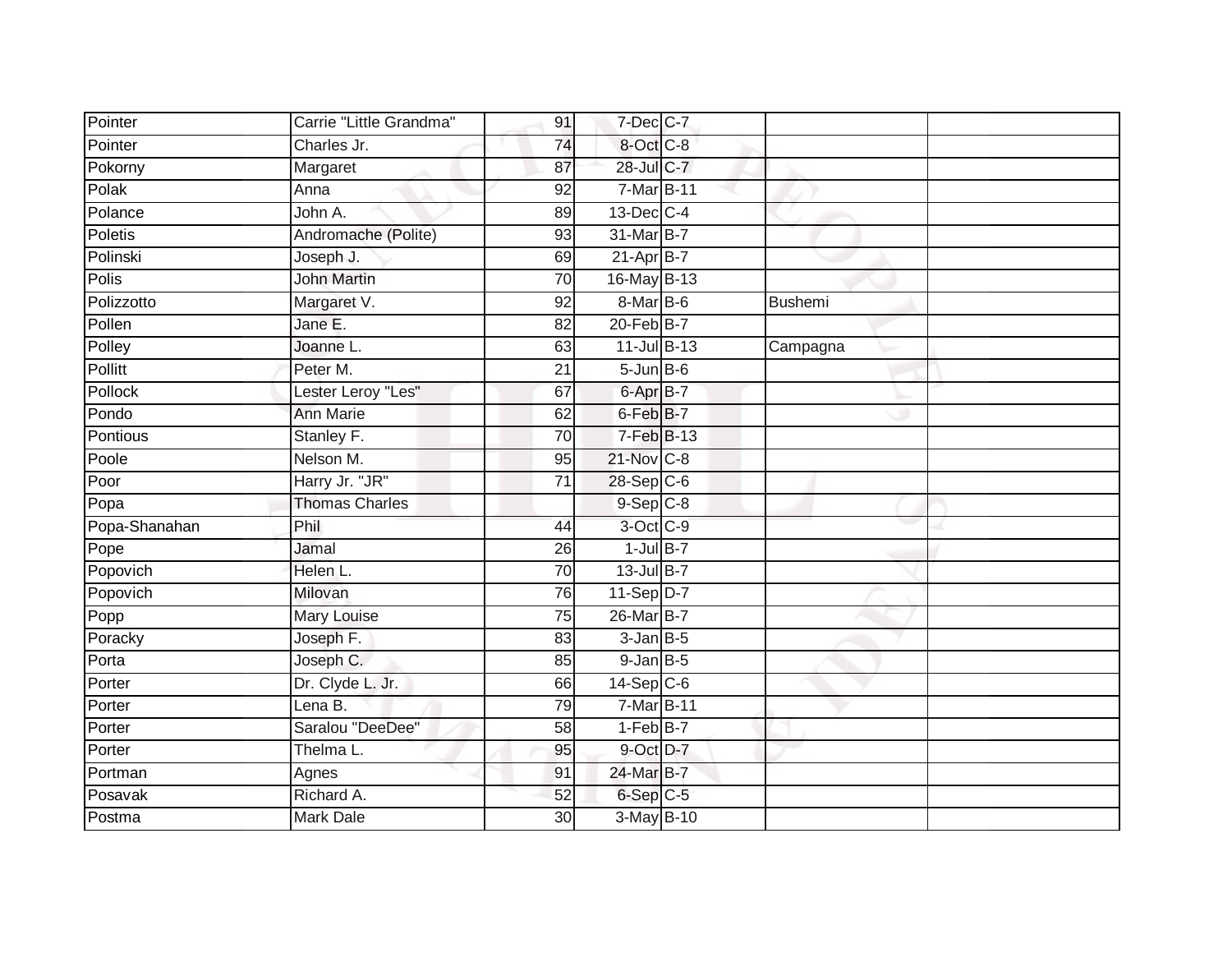| Postma      | Minnie               | 86              | $29$ -Jan B-5           | TeKamp | Full name Minnie Postma<br>Westerveld |
|-------------|----------------------|-----------------|-------------------------|--------|---------------------------------------|
| Potesta     | Ernest               | 93              | 26-Aug C-7              |        |                                       |
| Potocki     | Armilda A.           | 63              | 13-Aug C-7              |        |                                       |
| Potter      | Dennis Earl          | 54              | $22$ -Jun B-7           |        | Flag included                         |
| Potter      | Guy W.               | 74              | 9-Dec D-10              |        |                                       |
| Pottlitzer  | Mary                 | 96              | 5-Oct C-6               |        |                                       |
| Poulsen     | George J. Sr.        | 76              | 15-Nov C-5              |        |                                       |
| Pounders    | William H.           | $\overline{74}$ | 10-Aug C-8              |        |                                       |
| Powell      | <b>John Humphrey</b> | 59              | 14-Nov C-9              |        |                                       |
| Powell      | Joseph Paul          | 70              | 13-Mar B-7              |        | Flag included                         |
| Powell      | Willie J.            | 70              | $11$ -Jan B-5           |        |                                       |
| Powers      | Evelyn               | 70              | 25-May B-7              | Weaver |                                       |
| Powers      | Naomi Rose           | Infant          | $24$ -Jul B-6           |        |                                       |
| Powley      | Helen M.             | 90              | $21$ -Jan B-5           |        |                                       |
| Pozdol      | Ted                  | 65              | 16-Jan B-5              |        |                                       |
| Poznic      | Bogdan               | 87              | 11-Jul B-13             |        |                                       |
| Pradziad    | Andrew "A.J."        | 52              | 18-Jun B-7              |        |                                       |
| Pranger     | Dorothy Mae          | 73              | $17-Aug$ <sub>C-8</sub> | Unger  |                                       |
| Preis       | Joseph A. Jr.        | 62              | 9-Dec C-5               |        |                                       |
| Prendergast | Gerald R.            | 55              | $4$ -Aug C-6            |        |                                       |
| Prepsky     | Elizabeth            | 81              | 23-Nov E-6              |        |                                       |
| Presnak     | Steve G.             | 81              | $3$ -Jan $B$ -5         |        | Flag included                         |
| Prewitt     | Harry C.             | 54              | $2$ -May $B-13$         |        |                                       |
| Price       | <b>Ronald Earl</b>   | 54              | 26-Feb B-7              |        | Flag included                         |
| Pridavok    | <b>Mary Ann</b>      | $\overline{82}$ | $15$ -Mar $B$ -6        |        |                                       |
| Priesol     | Anthony G. "Tony"    | 85              | $2$ -Jun $B-7$          |        |                                       |
| Primich     | Frank T.             | 83              | $3$ -Jul B-6            |        | Flag included                         |
| Pritchard   | Oscar C.             | 67              | 11-Apr B-13             |        |                                       |
| Pritchett   | Elizabeth "Betty"    | 66              | 21-Mar B-11             |        |                                       |
| Procko      | Irene                | 92              | 24-Apr B-6              |        |                                       |
| Profitt     | Donaglee             |                 | 20-Dec C-5              |        |                                       |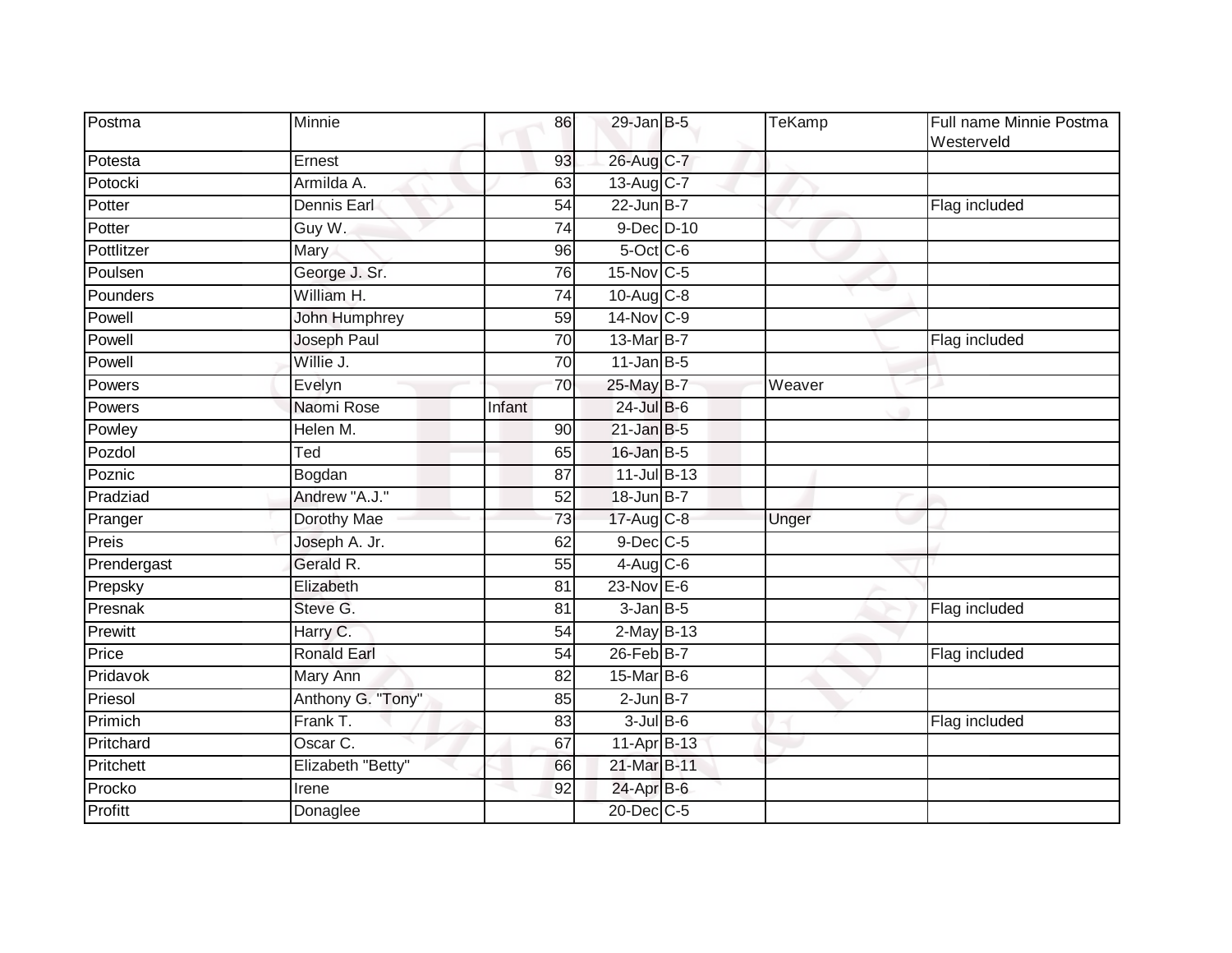| Profitt   | Parker                |                 | 20-Dec C-5      |            |         |                                                 |
|-----------|-----------------------|-----------------|-----------------|------------|---------|-------------------------------------------------|
| Prokopeak | Joseph M.             | 83              | 16-May B-13     |            |         |                                                 |
| Prskalo   | <b>John</b>           | $\overline{71}$ | 12-Oct C-6      |            |         | Flag Included Full name<br>John Parks (Prakalo) |
| Pruett    | <b>Travis Joseph</b>  |                 | $8-Aug$ $C-6$   |            |         |                                                 |
| Pruitt    | Benjamin J. Sr.       | 72              | $2$ -Oct $D-8$  |            | ◡       |                                                 |
| Pruitt    | Frances               | 82              | 14-Mar B-10     |            |         |                                                 |
| Pruitt    | Leslie O.             | $\overline{77}$ | $14$ -Apr $B-7$ |            |         | Flag included                                   |
| Przekwas  | Frank E.              | $\overline{78}$ | $23$ -Jun B-7   |            |         |                                                 |
| Przybyla  | Angeline M.           | 81              | 26-Oct C-5      |            | Kowandy | Full name Angeline M.<br>Plesha Przybyla        |
| Przybyla  | Harry A.              | 79              | $24$ -Jun B-7   |            |         | Flag included                                   |
| Psimos    | Alice                 | $\overline{73}$ | 3-Apr B-7       |            |         |                                                 |
| Puchek    | Joseph S. (Spud)      | 80              | 27-Jun B-13     |            |         |                                                 |
| Puckett   | Alberta "Boo-Boo"     | 80              | 15-Sep C-6      |            |         |                                                 |
| Puente    | Emilio                | 64              | 11-Oct C-6      |            |         |                                                 |
| Puentes   | Guadalupe "Mama Lita" | 84              | 25-May B-6      |            |         | Full name Guadalupe<br><b>Puentes Fernandez</b> |
| Purevich  | Edward W.             | 80              | 8-May B-7       |            |         |                                                 |
| Purvis    | William "Poppy"       | $\overline{71}$ | $9$ -Dec $D$ -9 |            |         | <b>Retired CPD</b>                              |
| Pusty     | Lottie Mae            | 81              | $29$ -Jan B-5   |            | Gargas  |                                                 |
| Pykosz    | Frances               | 86              | $7 - Aug$ $D-6$ |            |         |                                                 |
| Pyle      | <b>Frances Comer</b>  | 80              | $17 - Jun$ B-7  |            |         |                                                 |
| Pyle      | Wanda G.              | 37              | $3-Aug$ $C-7$   |            |         |                                                 |
| Pynakker  | Alyce E.              | 86              | 19-Aug C-6      |            | Zwart   |                                                 |
| Quigg     | Edward C. Jr.         | $\overline{82}$ | $17 - Jan$ B-13 |            |         | Flag included                                   |
| Quiles    | Seferina F.           | 76              | $21$ -Jul B-7   |            |         |                                                 |
| Quinlan   | Alvina "Bing"         | 80              | 27-Jun B-13     |            |         |                                                 |
| Rabatin   | Daniel                | 70              | $13$ -May B-7   |            |         |                                                 |
| Rabatine  | John H.               | 74              |                 | 4-Jul B-13 |         |                                                 |
| Raceina   | Beverly M.            | 71              | 25-Jun B-7      |            | LaPorte |                                                 |
| Rackham   | Eileen M.             | 65              | 28-Mar B-12     |            |         |                                                 |
| Racz      | Leona May             | 64              | $14$ -Jan B-5   |            |         |                                                 |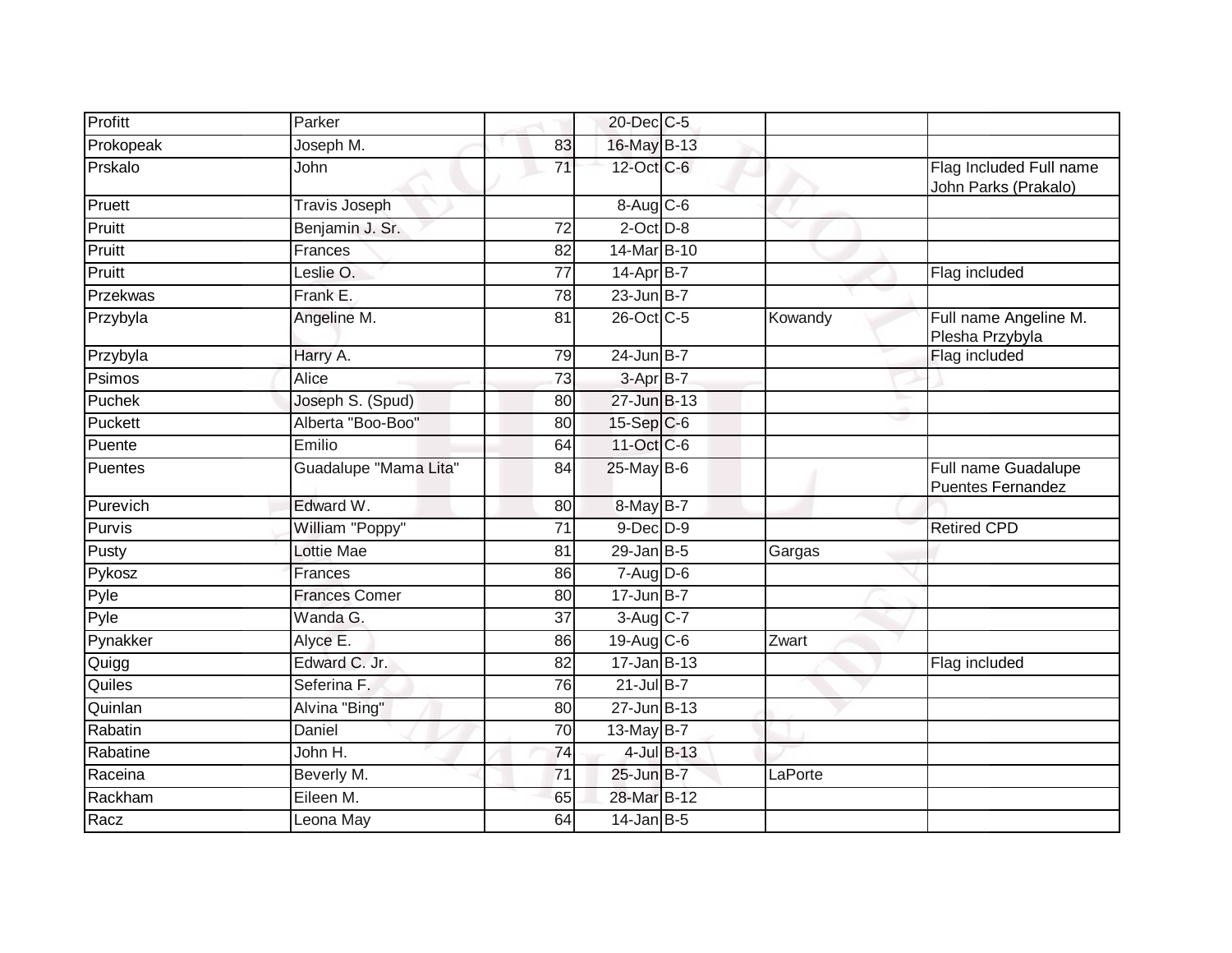| Raderstorf | Helen                 | 80              | 10-Aug C-8             |                |               |
|------------|-----------------------|-----------------|------------------------|----------------|---------------|
| Radford    | Danny E.              | 60              | 15-Dec D-9             |                |               |
| Radice     | Mary                  | 90              | 18-Sep D-8             | Cucci          |               |
| Radich     | Louise Lorraine       | 79              | $27$ -Dec $C$ -5       |                |               |
| Radjen     | Milan                 | $\overline{74}$ | $24$ -Feb $B$ -7       |                |               |
| Radle      | Willetta V.           | 92              | 30-Jun B-7             |                |               |
| Rado       | Dorothy J. R.N.       | 61              | 11-Oct C-6             |                |               |
| Radolak    | Angeline              | 85              | $12$ -Jun B-6          | Sajdyk         |               |
| Radosh     | Dorothy J.            | 76              | 30-May B-13            | Feldmann       |               |
| Raduenz    | <b>Hilda</b>          |                 | $5$ -Jul $B$ -7        | <b>Kuipers</b> |               |
| Rafalski   | Theodore              | 79              | 16-May B-13            |                |               |
| Ragan      | Arles H.              | $\overline{72}$ | $7-Sep$ $C-6$          |                | Flag included |
| Ragan      | <b>Kristine Marie</b> | 63              | 26-Dec C-9             |                |               |
| Raganyi    | Ann                   | 84              | $1$ -Jan $B-5$         |                |               |
| Ragsdale   | <b>Myrtle</b>         | 81              | 18-Jun B-7             |                |               |
| Railing    | Letha Lucille         | 93              | 24-Nov D-6             |                |               |
| Rainey     | Ada                   |                 | 21-Jun B-7             |                |               |
| Rajkovic   | Marija                | 79              | 17-Aug C-8             |                |               |
| Rajkovich  | Koviljka              | 83              | 30-Mar B-7             |                |               |
| Rajski     | Joseph C.             | 81              | 18-Apr B-13            |                |               |
| Rakoczy    | Joseph                | 78              | $14$ -Jan B-5          |                | Flag included |
| Rakowski   | Barbara A.            | $\overline{77}$ | $6-Sep$ $C-5$          | Zabrocki       |               |
| Ramberg    | Paulus S.             | 90              | 29-Oct D-13            |                | Flag included |
| Ramirez    | Carmen (Ortega)       | 76              | $25$ -Jan B-4          |                |               |
| Ramirez    | Cecilio               | 86              | 30-Jul C-5             |                |               |
| Ramirez    | David Baez            | 65              | 30-Aug C-5             |                | Flag included |
| Ramirez    | Linda Sue             |                 | $17$ -Mar $B$ -6       | Thraw          |               |
| Ramos      | Dionicia G.           |                 | $2-Nov$ <sub>C-7</sub> |                |               |
| Ramos      | Wilfredo R. "Wolf"    | 50              | 14-Aug D-6             |                |               |
| Ramsey     | Helen L.              | 77              | 2-May B-13             |                |               |
| Ramsey     | Marion                | 74              | 14-Feb B-12            | Kriston        | Flag included |
| Ramsey     | Pamela S.             | 42              | $2$ -Dec $D-6$         |                |               |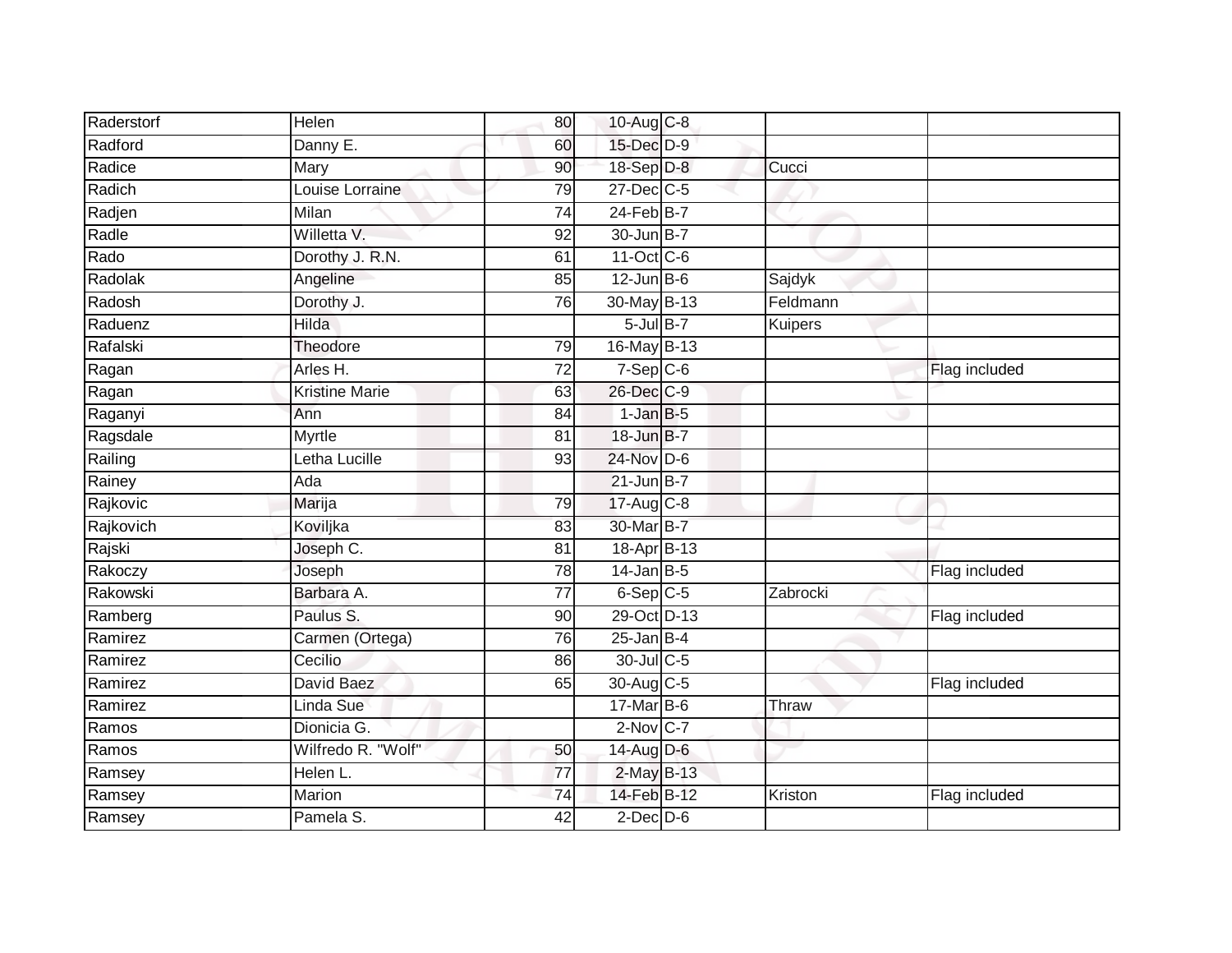| Ramsey       | Richard F.                   | 88              | 12-Oct C-6       |              |                                |
|--------------|------------------------------|-----------------|------------------|--------------|--------------------------------|
| Ramsey       | Robert R.                    | 17              | 28-Oct D-6       |              |                                |
| Ramsey       | Rosamund Agnes               | 80              | 3-Oct C-9        |              |                                |
| Rangel       | Cirilo H. "Frank"            | 82              | $12$ -Jun $B$ -6 |              | Flag included                  |
| Ranta        | Sulo W.                      | 80              | $22-Apr$ B-7     |              | Flag included                  |
| Raschke      | Mary T.                      | 85              | $24$ -Jul B-6    | Seketa       |                                |
| Rash         | Janice M.                    | 52              | $11$ -Dec $F-6$  | <b>Jones</b> |                                |
| Ratkay       | John M.                      | 96              | $4$ -Oct C-4     |              |                                |
| Ratliff      | Edna M.                      | 90              | 8-Mar B-7        |              |                                |
| Rauguth      | Bernard Sr.                  | $\overline{71}$ | $3$ -Jan $B$ -5  |              |                                |
| Razo         | Gilbert V. Sr.               | 67              | $4$ -Jan B-5     |              |                                |
| Razo         | Guadalupe G.                 | 60              | $6$ -Nov $F - 6$ |              |                                |
| Reach        | Patricia A.                  | 64              | 7-Oct C-7        | Dratwa       |                                |
| Rebenack     | Richard                      | 70              | 24-Mar B-7       |              |                                |
| Recker       | Anthony R.                   | 81              | 27-Nov F-7       |              | Flag included                  |
| Reda         | Nick P.                      | 70              | 7-Mar B-11       |              | Flag included                  |
| Redar        | Ronald R.                    | 56              | 8-Apr B-7        |              |                                |
| Reder        | Elma Jean                    | 77              | 17-Oct C-10      |              |                                |
| Reed         | Catherine                    | 88              | 25-Aug C-6       |              |                                |
| Reed         | <b>Elizabeth Marie</b>       | 7               | $11-Feb$ B-7     |              |                                |
| Reed         | Kenneth L.                   | 65              | 29-Sep C-5       |              |                                |
| Reed         | <b>Opheia Jarrett Lackey</b> | 98              | $29$ -Apr $B$ -6 |              |                                |
| Reed         | <b>Willie Ruth</b>           | 75              | 18-Mar B-6       |              |                                |
| Reeder       | Roger K. (Rocky)             | 48              | 20-Mar B-7       |              | Picture included               |
| Reese        | $\overline{RC}$              |                 | 20-Jul B-7       |              |                                |
| Regaldo      | Inez                         | 76              | 26-Apr B-6       |              | Full name Inez Regald<br>Munoz |
| Regan        | Robert A.                    | 83              | 20-Oct D-7       |              |                                |
| Reibly       | Donna S.                     | 72              | 7-Apr B-7        |              |                                |
| Reich        | Rachel                       |                 | 8-Aug C-5        |              |                                |
| Reichanadter | Helen M.                     | 89              | 4-Jul B-13       |              |                                |
| Reiling      | Edward W. Sr.                | 73              | $11$ -Jan $B-5$  |              |                                |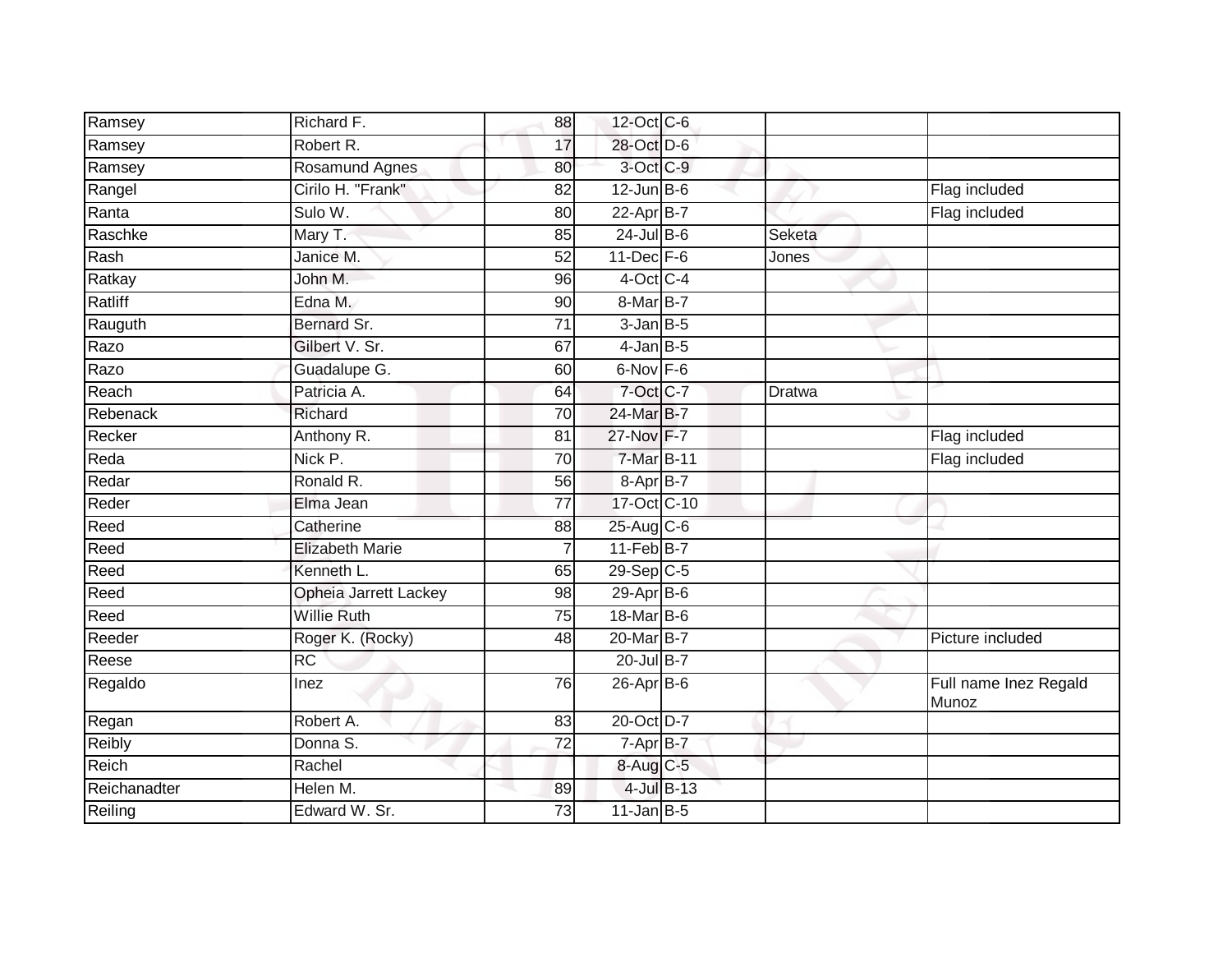| Reilly         | Robert P. "Bob"                       | 76              | 19-Aug C-6              |         |               |
|----------------|---------------------------------------|-----------------|-------------------------|---------|---------------|
| Reimer         | Ellen F.                              | 52              | 5-Jun B-6               |         |               |
| Reinert        | Peter Joseph                          | 62              | 25-Nov C-6              |         |               |
| Reinhardt      | Raymond R.                            | 82              | 29-Dec D-8              |         |               |
| Reinke         | John W. Jr.                           | 40              | 16-Nov E-7              |         |               |
| Reinmiller     | Robert A. "Big Bob" "<br>Bearded Bob" | 50              | 3-Dec D-11              |         |               |
| Reis           | Arthur Jr. "Boyd"                     | 81              | $21$ -Jul B-7           |         |               |
| Reisen         | <b>Ralph Edwin</b>                    | 83              | $1-FebB-7$              |         |               |
| Reising        | Carl A.                               | 54              | $2$ -Oct $D-8$          |         | Flag included |
| Reithel        | Elmer                                 | 90              | $29$ -Dec $D-8$         |         |               |
| Remich         | <b>Florence Ford</b>                  | 83              | 20-Feb B-7              |         |               |
| Renehan        | Mary Ann                              |                 | $29$ -Jan B-5           |         |               |
| Renn           | Raymond                               | 89              | 26-Jul C-5              |         |               |
| Renning        | Norma C.                              | 88              | $15$ -Jan B-5           |         | Flag included |
| Renschen       | Modonna H.                            | 82              | 10-Nov D-7              | Ruesken |               |
| Rentas         | Joan                                  | 64              | 25-May B-7              |         |               |
| Renzo          | Frank                                 | 84              | 9-May B-13              |         |               |
| Repasi         | Frank G.                              | 87              | 30-Mar B-6              |         |               |
| Repko          | Ann                                   | 87              | 18-Nov D-6              | Shuljak |               |
| Resetar        | Edward J.                             | $\overline{78}$ | $11-Aug$ <sub>C-6</sub> |         | Flag included |
| Resney         | Michael M.                            | 54              | 18-Aug C-7              |         |               |
| Retheford      | James O.                              | 77              | $5-Aug$ $C-6$           |         |               |
| Rettig         | James Lee                             | $\overline{52}$ | $9$ -Jan $B$ -5         |         |               |
| Revak          | <b>John</b>                           | 73              | $26$ -Jan B-5           |         | Flag included |
| Reyes          | Frank A.                              | 47              | $25$ -Jan B-5           |         |               |
| Reyes deMoreno | Maria Luisa                           | 86              | 31-Jan B-12             |         |               |
| Reynolds       | Gina Rae                              | 39              | 22-Sep C-7              |         |               |
| Reynolds       | Virginia K.                           | 80              | 24-Aug C-8              |         |               |
| Reynolds       | Zelda B.                              | 88              | $5$ -Jul $B-7$          |         |               |
| Reznik         | Joseph A.                             | 81              | 30-Jul C-5              |         |               |
| Rhode          | Forrest                               | 64              | 1-Nov C-8               |         |               |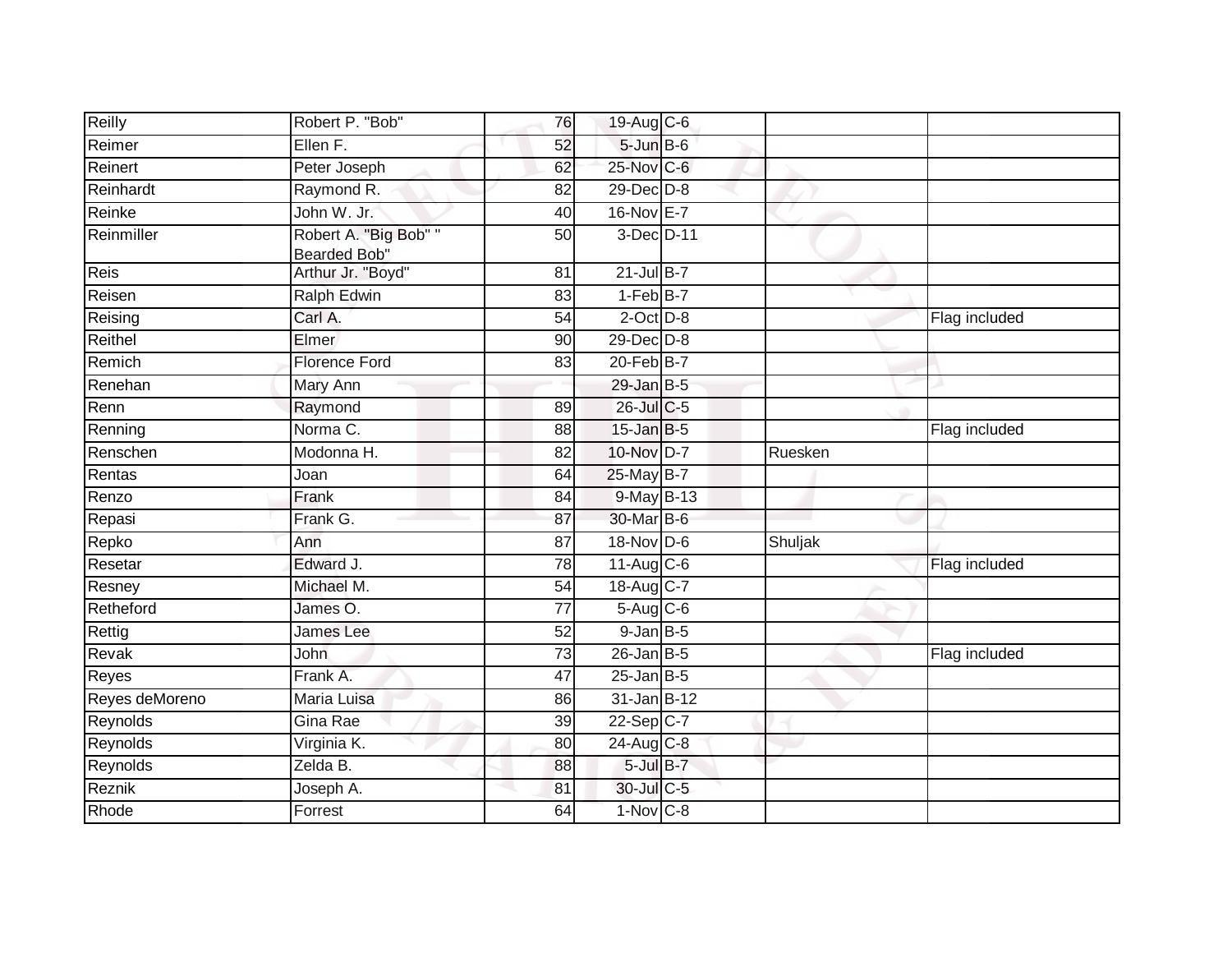| Riccardi        | John A.               | 85              | 26-Feb B-7           |             | Flag included |
|-----------------|-----------------------|-----------------|----------------------|-------------|---------------|
| Riccardi        | Lawrence              | 89              | 23-Jun B-7           |             |               |
| Rice            | Barbara A.            | 58              | 30-Sep C-6           |             |               |
| Rice            | Ira M.                | 62              | $9-AprB-6$           |             | Flag included |
| Rice            | John Wylie            | $\overline{75}$ | 5-Feb <sup>B-7</sup> |             | Flag included |
| Rich            | Dana L.               | 51              | 9-Dec D-10           |             | Flag included |
| Rich            | Irving                | 86              | $9-AprB-6$           |             |               |
| Richards        | <b>Kasey Maressa</b>  | 50              | $22$ -Jun B-7        |             |               |
| Richards-Blair  | Mary                  | 95              | 27-Oct D-7           |             |               |
| Richardson      | Arthur Sr.            | 36              | $5-Aug$ $C-6$        |             |               |
| Richardson      | Kennard J. "Mr. Rich" | 50              | 3-Oct C-9            |             |               |
| Richardson      | Pansy Ann             | 62              | $12$ -Jun B-6        |             |               |
| Richmond        | Claron O. "Buster"    | 88              | 30-Nov C-6           |             |               |
| Richwalski      | Dortha L.             | 70              | 18-Apr B-13          |             |               |
| <b>Ricketts</b> | Stanley K.            | 70              | $5 - Jun$ $B - 6$    |             |               |
| Rickey          | Mary                  | 78              | 6-Apr B-7            |             |               |
| Ridder          | Nicholas H.           | 84              | 26-Mar B-7           |             | Flag included |
| Riddle          | <b>Bernice</b>        | 85              | 6-May B-7            | Schulte     |               |
| Ridgway         | Lt.Col.George A. Ret. |                 | 13-Oct D-8           |             |               |
| Rieder          | Joseph J.             | $\overline{90}$ | 14-Feb B-13          |             | Flag included |
| Riegert         | Henry "Hank"          | 62              | $9-$ Sep $ C-8 $     |             |               |
| Rietman         | Frank J.              | 90              | 30-Aug C-5           |             |               |
| Riggins         | Josephine             | 85              | $1-Sep$ $C-6$        |             |               |
| Riggs           | Nell B.               | 80              | $22$ -Aug C-8        |             |               |
| Rigot           | Meriland L.           | 62              | $9$ -Jan $B$ -5      | Deiscler    |               |
| Riley           | Dennis R.             | 54              | $20-Sep$ C-5         |             |               |
| Riley           | Patricia A.           | 59              | $17-Aug$ $C-8$       |             |               |
| Riley           | Timothy A.            | 39              | $16$ -Oct $D-6$      |             |               |
| Rimer           | Mildred L. "Millie"   | 79              | 20-Jun B-12          |             |               |
| Rincon          | Damian D.             | 46              | 18-Dec F-10          |             |               |
| Riner           | Joann L. "PeeWee"     | 59              | 8-Apr B-7            | Smiedzinski |               |
| Ring            | Howard E. "Gene"      | 61              | $5 - Jan$ $B - 5$    |             |               |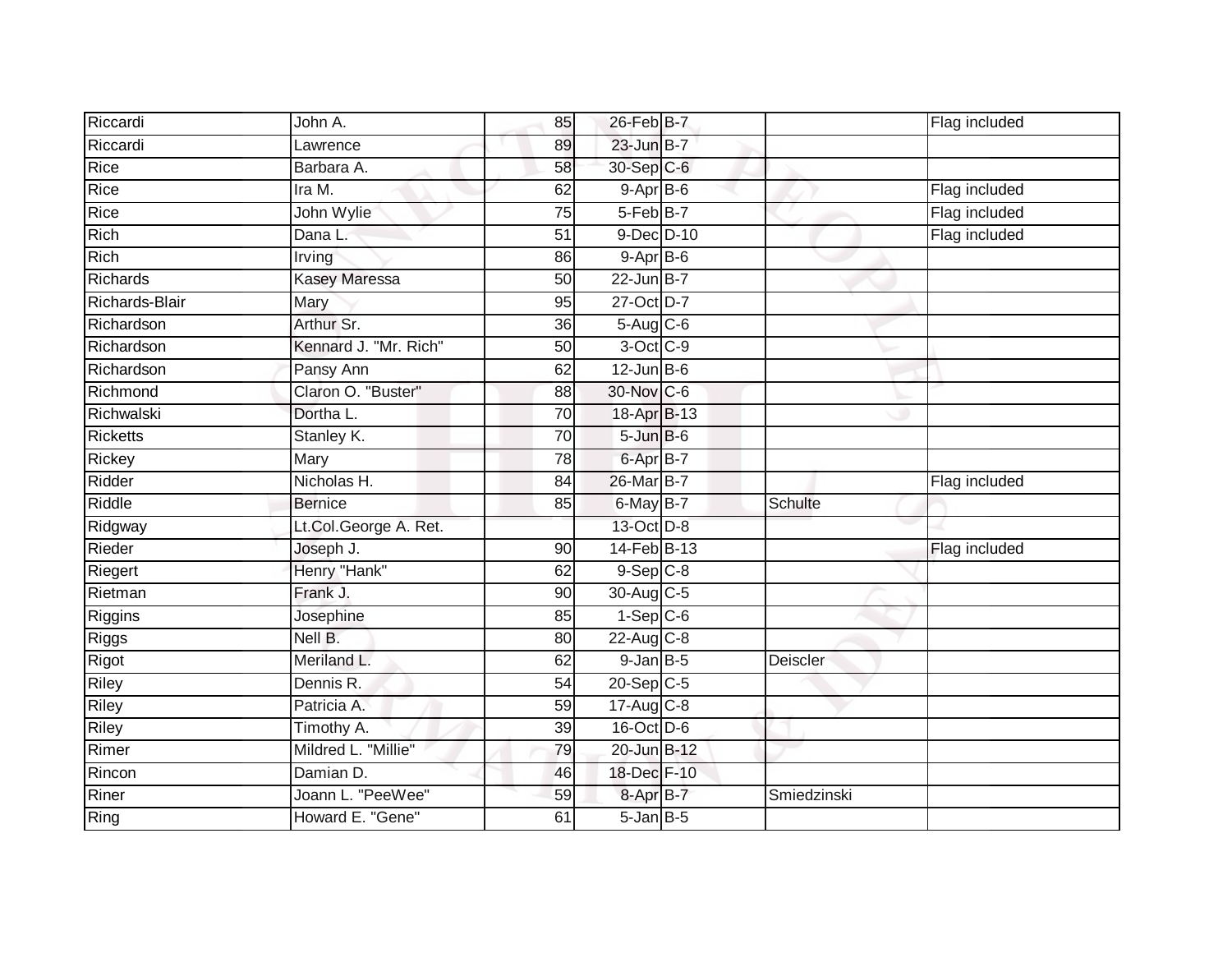| Rinkenberger   | Raymond F.               | 78              | 28-Aug D-7       |             |               |
|----------------|--------------------------|-----------------|------------------|-------------|---------------|
| Riordan        | Mary F.                  | 83              | 13-May B-7       | Bortollotti |               |
| <b>Rios</b>    | Kenneth                  | 39              | 22-Dec D-11      |             |               |
| <b>Rios</b>    | Ursula E.                | 70              | $1-Oct$ C-7      | Eichelmann  |               |
| <b>Rios</b>    | Yolanda "Baby Doll"      | $\overline{56}$ | 24-May B-7       |             |               |
| Ripley         | George J.                | 84              | 8-Feb B-7        |             |               |
| Rippy          | Emma                     | 93              | 27-Dec C-5       |             |               |
| Ristich        | Pete                     | 77              | 10-Nov D-7       |             | Flag Included |
| Ritchey        | Lawrence Edward          | 86              | $16$ -Apr $B$ -6 |             |               |
| Ritter         | Clarence W.              | 91              | $1$ -Jun $B$ -6  |             |               |
| Rivera         | Enriqueta R. "Queta"     | 75              | $5$ -Oct $C$ -6  |             |               |
| Rivera         | Salvador Sr.             | 67              | $23-Nov$ E-6     |             |               |
| Rivera         | Teofilo                  | 78              | $3$ -Jan $B-5$   |             |               |
| Roach          | Anna                     | 92              | 3-Dec D-11       |             |               |
| Roach          | Evelyn E.                | 85              | 9-Dec D-10       |             |               |
| Roades         | Eugene L.                | 75              | 18-Apr B-13      |             | Flag included |
| Roames         | <b>Conradine Rodgers</b> | 82              | $7-Nov$ C-7      |             |               |
| Robare         | William M. III "Bill"    | 45              | 12-Apr B-7       |             |               |
| <b>Robbins</b> | Julia "Marcia"           | 90              | 10-Jan B-11      |             |               |
| Roberson       | Cleo                     | 59              | $7$ -May B-7     |             |               |
| Roberson       | Dorthyrine "Sis"         | 70              | 3-Mar B-7        | Biddings    |               |
| <b>Roberts</b> | Ann T.                   | $\overline{75}$ | 6-Nov F-6        | Mateja      |               |
| <b>Roberts</b> | Floyd                    | 75              | 14-Jul B-7       |             |               |
| Roberts        | Rankin IV                | 90              | $11-Nov$ D-9     |             |               |
| <b>Roberts</b> | Roy A.                   | 77              | $30$ -Aug C-5    |             | Flag included |
| <b>Roberts</b> | Sherri L.                | 35              | $23$ -Aug C-6    |             |               |
| <b>Roberts</b> | <b>Tesney</b>            | 90              | 30-Jan B-4       |             |               |
| Robertson      | Cecelia                  | 93              | 26-Jun B-7       |             |               |
| Robertson      | Elmer E. "Rob"           | 71              | 22-Jul B-7       |             |               |
| Robey          | Zelma L.                 | 86              | 16-Apr B-7       |             |               |
| Robinson       | Gale G.                  | 59              | 14-Feb B-13      |             |               |
| Robinson       | Harold L.                | 66              | $20$ -Jan B-5    |             |               |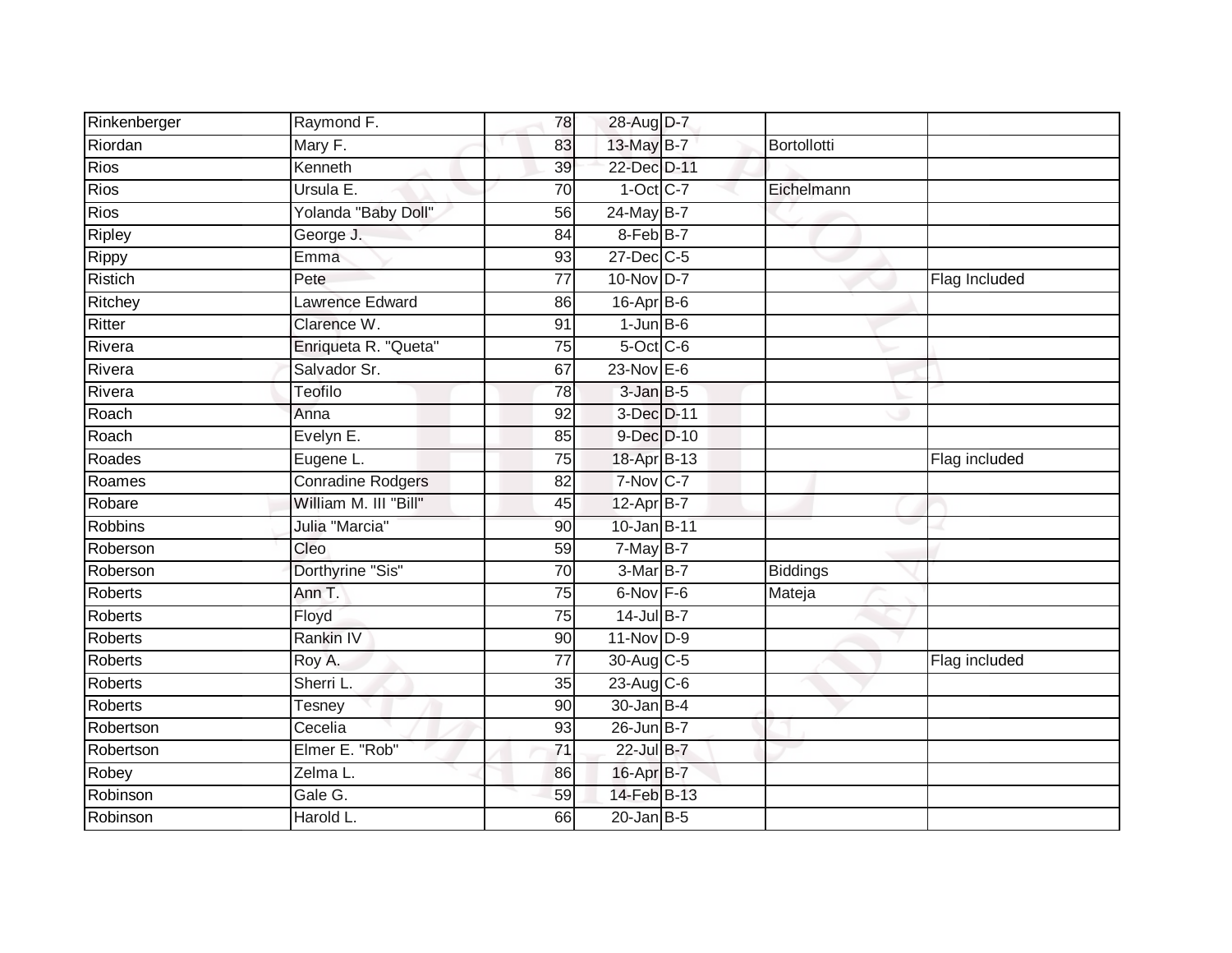| Robinson    | Nada Gwendolyn         | 67 | 10-Oct C-9                  | Taylor     |               |
|-------------|------------------------|----|-----------------------------|------------|---------------|
| Robison     | Murray Glen            | 76 | 15-Dec D-9                  |            |               |
| Robison     | Vera M.                | 81 | 22-Oct D-11                 |            |               |
| Robledo     | Luciana "Lucy"         | 73 | 30-Mar B-7                  |            |               |
| Rocca       | Carlos E.              | 75 | 18-Oct C-5                  |            |               |
| Rocchio     | Maddalena              | 77 | 11-May B-7                  |            |               |
| Roche       | <b>Susan Alice</b>     | 38 | 24-Dec C-6                  |            |               |
| Rock        | Mildred C.             | 78 | 11-May B-7                  |            |               |
| Rockwell    | Walter A.              | 79 | 28-Oct D-6                  |            |               |
| Rocky       | <b>Richard William</b> | 81 | $23$ -Feb $B-7$             |            | Flag included |
| Rodda       | Marilynn Elaine        | 78 | $9$ -Mar $B$ -7             | Allen      |               |
| Rodeghier   | Josephine M.           | 93 | $15$ -Jun $B$ -7            |            |               |
| Rodenbarger | Lyle H.                | 87 | $7$ -Jul $B$ -6             |            |               |
| Rodgers     | Barbara A.             | 46 | 27-Jul C-7                  |            |               |
| Rodgers     | <b>Hollie Mae</b>      | 82 | 27-Feb B-7                  |            |               |
| Rodgers     | Woodrow                | 82 | 20-May B-7                  |            |               |
| Rodriguez   | Andres                 | 79 | 12-Oct C-6                  |            |               |
| Rodriguez   | Angela A.              | 83 | $17$ -Jun $B - 7$           |            |               |
| Rodriguez   | Annette                | 59 | $16$ -Oct $\overline{D}$ -6 | Trajkovich |               |
| Rodriguez   | Benito "Benny" Sr.     | 62 | 13-Nov F-5                  |            |               |
| Rodriguez   | Carlos                 | 67 | 28-Apr <sub>B-7</sub>       |            |               |
| Rodriguez   | Leopoldo D.            | 69 | 8-Mar B-7                   |            |               |
| Rodriguez   | <b>Maria Rita</b>      | 71 | 20-Jun B-12                 |            |               |
| Rodriguez   | Philip                 | 30 | 26-Oct C-5                  |            | Flag included |
| Roe         | Martha Elizabeth       | 58 | $29$ -Jul C-6               |            |               |
| Roebrick    | Raymond E.             | 86 | 5-Dec C-7                   |            |               |
| Rogers      | Charles M.             | 58 | 29-Apr B-6                  |            |               |
| Rogers      | Dellwood 'Dell' H.     | 52 | $11$ -Jan $B-5$             |            |               |
| Rogers      | Effie "Snake"          | 74 | 30-Nov C-6                  |            |               |
| Rogers      | Jonnie L.              | 68 | $1-Sep$ $C-6$               |            | Flag included |
| Rogers      | Sophie A.              | 78 | 17-Feb B-7                  |            |               |
| Rogowski    | Victoria               | 90 | $29-Sep$ <sub>C-6</sub>     | Ziemkowski |               |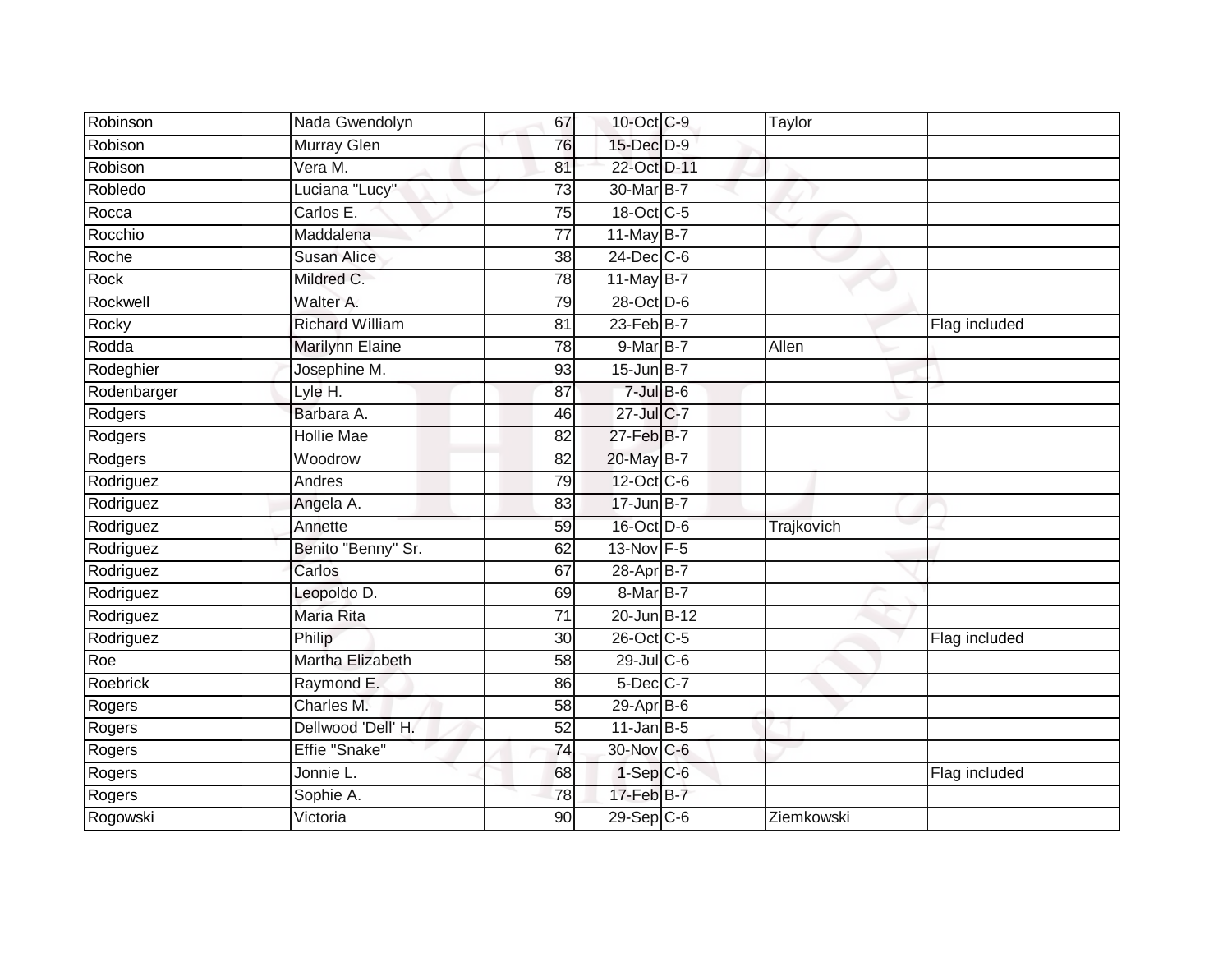| Rogula         | Edna "Toni"          | 79              | 30-Aug C-5       |                  |                                            |
|----------------|----------------------|-----------------|------------------|------------------|--------------------------------------------|
| Roik           | Aloizy               | 73              | 24-Aug C-8       |                  |                                            |
| Roik           | Heather C.           | 28              | $2$ -Sep $C$ -6  |                  |                                            |
| Rojkowski      | Lottie               | 94              | $18-Apr$ B-13    | <b>Szala</b>     |                                            |
| Rokos          | Frank                | 85              | 16-Sep C-7       |                  |                                            |
| Rolecki        | Walter J.            | 91              | $24$ -Nov D-7    |                  |                                            |
| Rolland        | Eleanor H.           | 75              | 14-May B-7       | Sako             |                                            |
| <b>Rollins</b> | Harold L.            |                 | $10-Aug$ $C-8$   |                  |                                            |
| <b>Rollins</b> | Jeremiah             | Infant          | $31$ -Jan B-13   |                  |                                            |
| Roman          | Nick Jr.             | $\overline{75}$ | $15-Aug$ $C-6$   |                  | Flag included                              |
| Romanchek      | Martha               | 83              | 5-Aug C-6        |                  |                                            |
| Romano         | Mary                 | 79              | $2$ -Dec $D-6$   |                  |                                            |
| Romero         | Angelina F.          | 75              | $12$ -Aug C-6    |                  |                                            |
| Romesburg      | Pauline              | 93              | 16-Sep C-7       | Stepnoski        |                                            |
| Romic          | Milan                | 68              | 19-Feb B-7       |                  |                                            |
| Rooke          | George H. Sr.        | 76              | 13-May B-7       |                  | Flag included                              |
| Rooney         | Gizella              | 90              | $28$ -Jan B-5    |                  |                                            |
| Roorda         | Evelyn E.            | 91              | 27-Mar B-7       |                  |                                            |
| Rooze          | Henrietta            | 94              | $18$ -Jan B-5    | Lobbes           |                                            |
| Roper          | Chrystal E.          | 85              | $1-AprB-7$       | Fike             |                                            |
| Roper          | John R. (Jack)       |                 | $24$ -Mar $B$ -7 |                  |                                            |
| Rosa           | David                | $\overline{28}$ | 8-Dec D-7        |                  |                                            |
| Rose           | Frances I.           | 89              | 15-Aug C-6       |                  |                                            |
| Rose           | Joseph               | 68              | 26-May B-7       |                  | Flag included                              |
| Rose           | Patricia Ann         | 31              | 20-Jun B-12      | Fodor            |                                            |
| Rosenbaum      | Dean H.              | 66              | 12-Oct C-6       |                  |                                            |
| Rosenberger    | Elizabeth L. "Betty" | $\overline{73}$ | $16$ -Jun $B$ -6 | <b>Broderick</b> | Full name Elizabeth L.<br>Rosenberger Hric |
| Rosenow        | Earl R.              | 85              | 19-Feb B-7       |                  |                                            |
| Rosiak         | Eugene J.            | 71              | 22-Dec D-11      |                  |                                            |
| Rosier         | George               | 84              | 30-Oct F-6       |                  |                                            |
| Ross           | Irene S.             | 81              | 21-Dec C-7       |                  |                                            |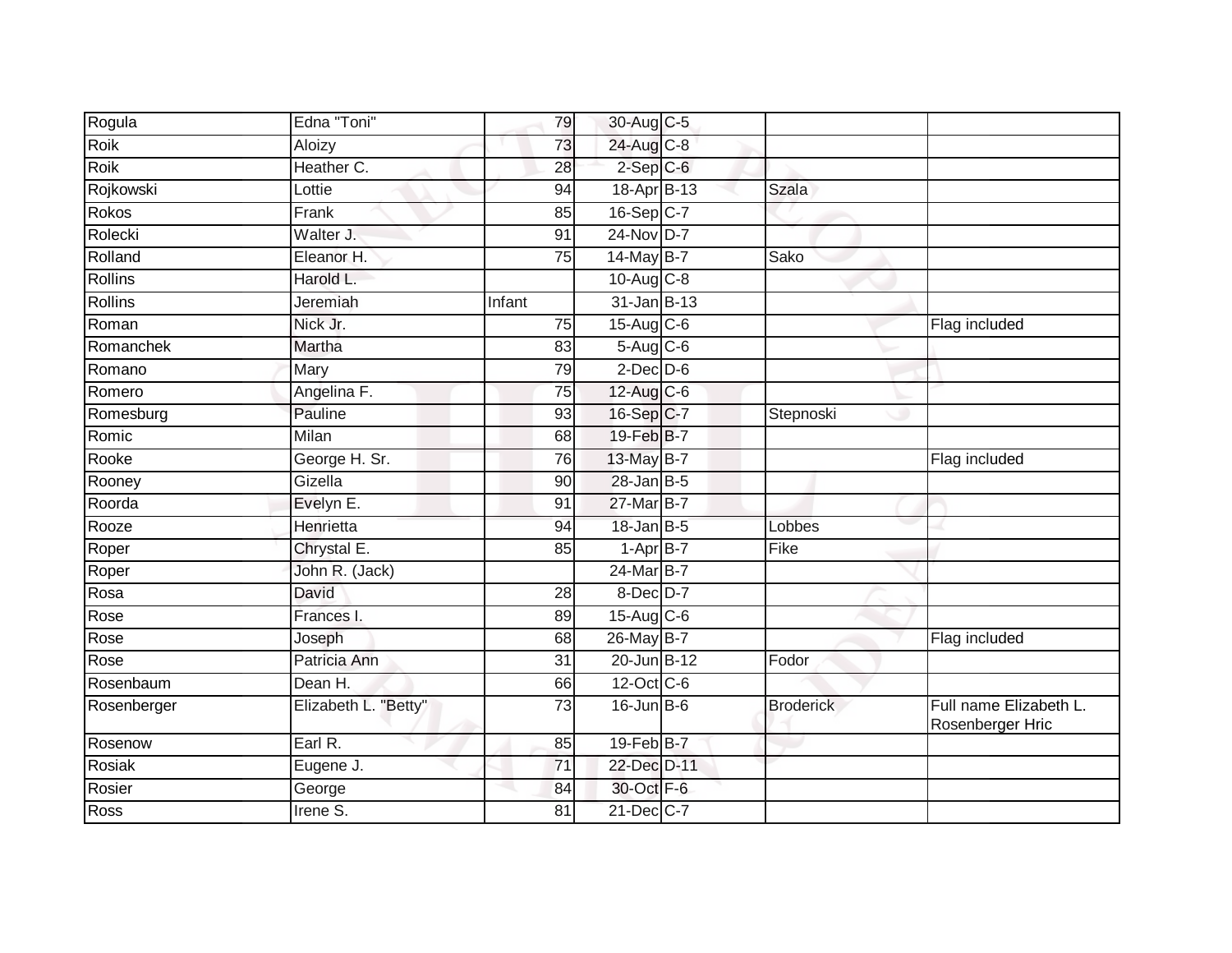| Ross           | John                   | 82              | 19-Sep C-9        |            |                                  |
|----------------|------------------------|-----------------|-------------------|------------|----------------------------------|
| Ross           | Louis G. Sr            | 81              | 9-Dec D-10        |            |                                  |
| Ross           | Ruth C. "Ma Ma Ruyhie" | 57              | 21-Mar B-12       |            |                                  |
| Ross           | V. Betsy               | 54              | 10-Oct C-9        |            |                                  |
| Ross           | Velma Collier          | $\overline{87}$ | $24-Sep$ C-8      |            |                                  |
| Rossi          | Mike "Sam"             | 67              | 4-Dec F-10        |            |                                  |
| Rothe          | Charles A.             | 50              | $26$ -Apr $B$ -6  |            |                                  |
| Roth-Fisher    | Jeanette               | 83              | 8-Feb B-7         |            |                                  |
| Rouzer         | Kenneth Allen          | 89              | 30-Jul C-5        |            |                                  |
| Rowden         | Gertrude L.            | $\overline{71}$ | $22$ -Jan B-5     | Baranowski |                                  |
| Rowe           | <b>Charles Harold</b>  | $\overline{74}$ | 30-Aug C-5        |            | Flag included                    |
| Rowe           | John P.                | 66              | 4-Apr B-11        |            | Flag included                    |
| Rowe           | Robert A.              | 79              | 22-Jun B-7        |            | Flag included                    |
| Rowland        | Elmer G.               | 69              | 18-Nov D-5        |            |                                  |
| Rowley         | Annabelle L.           | 68              | 18-Mar B-6        | Miller     |                                  |
| Royce          | Raymond                | 84              | 5-Nov D-10        |            |                                  |
| Royster        | Veronica Anne          | $\overline{72}$ | $15$ -Jun $B-7$   |            |                                  |
| Rozhon         | Guy M.                 | 47              | 24-Sep C-8        |            |                                  |
| Ruark          | Edna Mac               | 89              | 16-Aug C-6        |            |                                  |
| <b>Rubarts</b> | <b>Charles</b>         | 60              | 15-Jun B-7        |            |                                  |
| Rubi           | Abraham Jr.            | 5               | $15$ -Feb $ B$ -6 |            |                                  |
| Rubi           | <b>Bianca</b>          | 4               | $15$ -Feb $B$ -6  |            |                                  |
| Rubutsky       | Ceil                   | 78              | 3-Mar B-7         | Zorich     |                                  |
| Rucinski       | Anthony F. "Tony"      | 75              | 1-Mar B-7         |            | Flag included                    |
| Ruckman        | Hester Willa "Trux"    | 84              | 19-Nov D-11       |            |                                  |
| Ruckman        | Jane A.                | 64              | 12-Dec C-7        |            |                                  |
| Rudd           | Edward W.              | $\overline{75}$ | 28-Dec C-6        |            |                                  |
| Rudell         | Theodore L             | 71              | $9$ -Dec $D$ -10  |            |                                  |
| Rudman         | Edna                   | 93              | 18-Mar B-7        | Adams      | Full name Edna Mullins<br>Rudman |
| Rudman         | Theodore               | 71              | 8-Oct C-8         |            |                                  |
| Rudolph        | Lyn $F.$               | 72              | 22-Apr B-7        |            | Flag included                    |
|                |                        |                 |                   |            |                                  |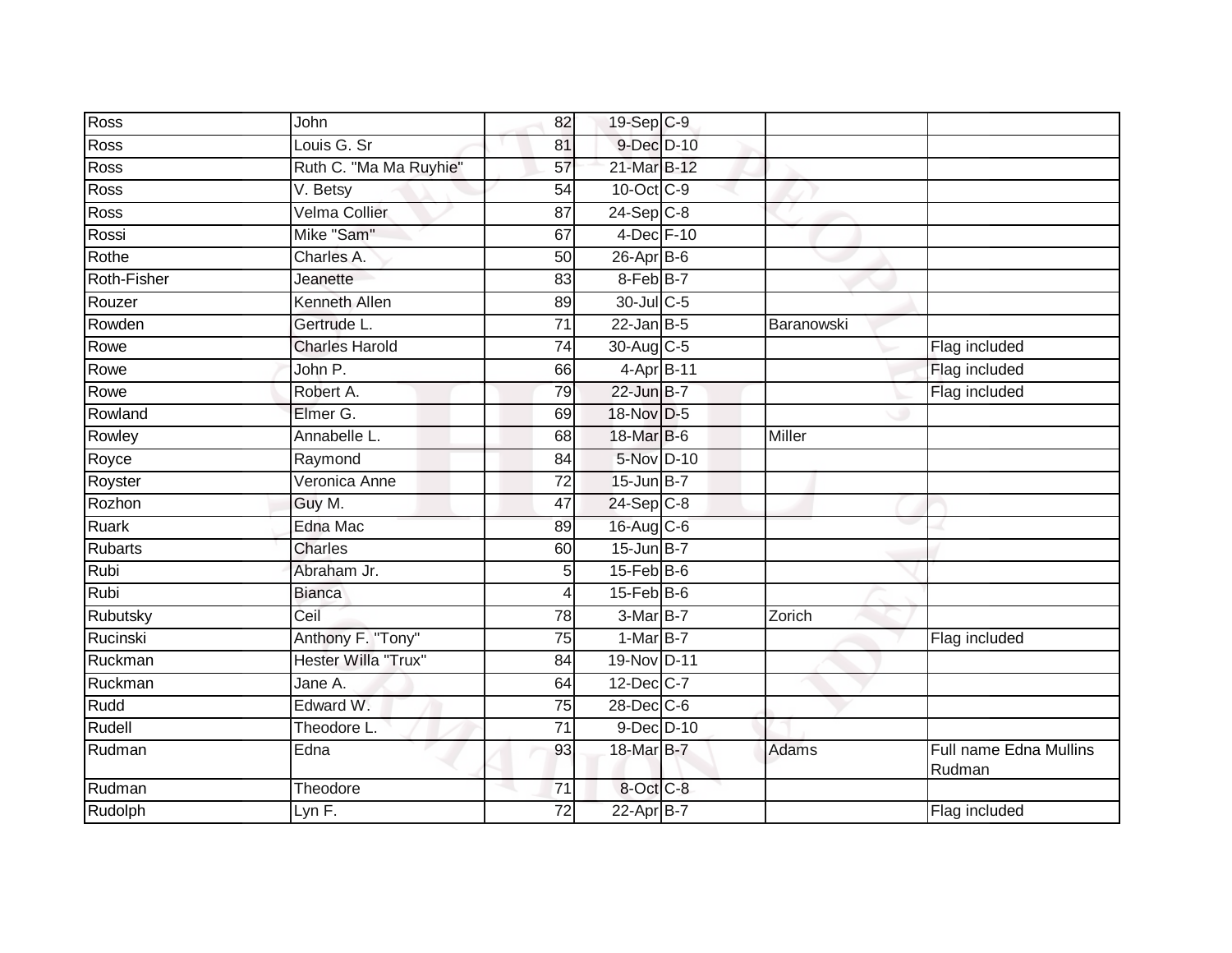| Rudser     | <b>Ruth Heckel</b>    | 88              | 16-May B-13      |                  |                |                                |
|------------|-----------------------|-----------------|------------------|------------------|----------------|--------------------------------|
| Rudzinski  | Henry Sr.             | 81              | 10-Dec D18       |                  |                |                                |
| Ruebel     | <b>Ruth</b>           | 94              | 23-Mar B-7       |                  |                |                                |
| Ruedi      | Rosalie Evans         | 67              | 6-Apr B-7        |                  | Schad          |                                |
| Ruf        | August Sr. "Augie"    | 92              | 15-Aug C-6       |                  |                |                                |
| Ruff       | Fred H. Jr.           | 79              | $21 - Jun$ B-7   |                  |                |                                |
| Ruiz       | Mary                  | 86              | 8-Mar B-7        |                  |                |                                |
| Rumsfeld   | Alma L.               | 71              | 5-Feb B-7        |                  | Brezinski      |                                |
| Runick     | Paul G. Sr. "Ham"     | 88              | 28-Nov C-7       |                  |                | Flag included                  |
| Rupcich    | Joseph J.             | $\overline{80}$ | 30-Nov C-6       |                  |                |                                |
| Rushin     | Frank D. Jr.          | 62              | 21-Dec C-7       |                  |                |                                |
| Rushing    | <b>Ernest Patrick</b> | 50              | 20-Nov F-6       |                  |                | Flag included                  |
| Rusnak     | <b>Adam Michael</b>   | 18              | 11-Nov D-9       |                  |                |                                |
| Rusnak     | Andy                  | 84              | 11-Mar B-6       |                  |                | Flag included                  |
| Rusnak     | John                  | 76              | 23-Nov E-6       |                  |                |                                |
| Rusnak     | Joseph R.             | 66              | 16-Jun B-7       |                  |                | Flag included                  |
| Russel     | Arlene E.             | 83              | 28-Mar B-13      |                  |                |                                |
| Rust       | Robert C. "Bob"       | 69              | $28$ -Jan B-5    |                  |                |                                |
| Rusyn      | Anna                  | 97              | 27-Mar B-7       |                  |                |                                |
| Ruszel     | Elizabeth "Betty"     | 84              |                  | $4$ -Jul B-13    |                |                                |
| Rutherford | W. Paul               | 81              | $27$ -Dec $C$ -5 |                  |                |                                |
| Rutkowski  | Lillian E.            | 89              | $6$ -Jul $B-7$   |                  |                |                                |
| Rutkowski  | Zelma M.              | 85              | $3-Sep$ $C-6$    |                  | <b>Bullard</b> |                                |
| Rutledge   | Carolyn Jean "Nanny"  | 61              | $13-Sep$ C-5     |                  | Slade          |                                |
| Rutt       | Margaret M.           | 90              | 16-Oct D-6       |                  |                |                                |
| Ruzich     | Dolores S.            | 66              | $8$ -Jul B-7     |                  | <b>Dobos</b>   |                                |
| Ryan       | <b>Betty Jane</b>     | 79              | 18-Nov D-6       |                  | Hoffman        |                                |
| Ryan       | Florence C.           | 86              | $5$ -Jan $B$ -5  |                  |                |                                |
| Ryan       | Frances L.            | 57              | 26-Oct C-5       |                  |                |                                |
| Ryan       | Gerald S.             | 57              | $1$ -Jul $B-7$   |                  |                | MMC (Retired) Flag<br>included |
| Rybarski   | Anthony S.            | 78              |                  | $4$ -Jul $B$ -13 |                | Flag included                  |
|            |                       |                 |                  |                  |                |                                |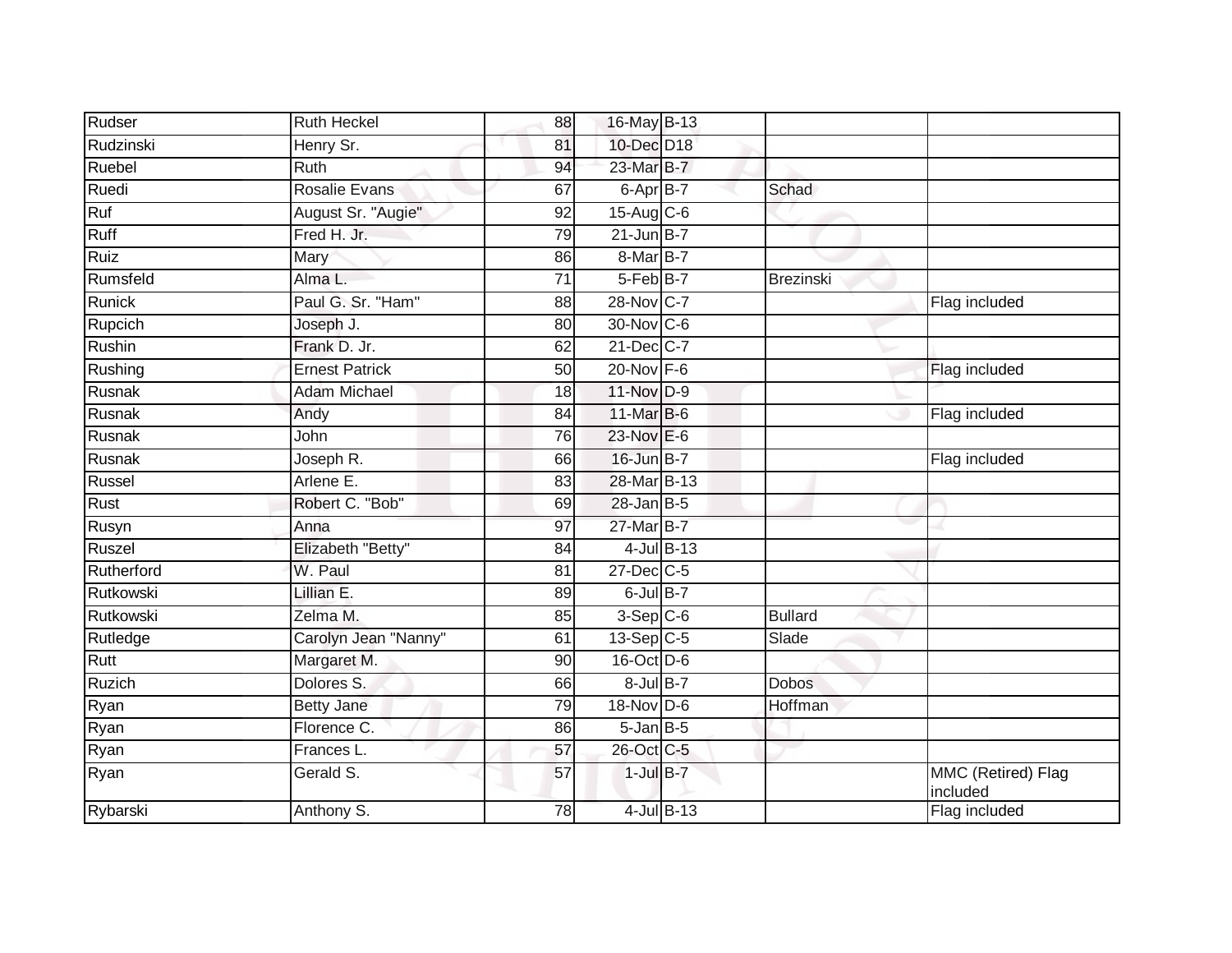| Ryberg     | Daniel M.            | 40              | 13-Dec C-4       |               |               |
|------------|----------------------|-----------------|------------------|---------------|---------------|
| Rybicki    | Joseph A. "Bimbo"    | 83              | 19-Mar B-7       |               |               |
| Rybicki    | Juliane M.           | 77              | 11-Nov D-9       |               |               |
| Ryckman    | Leona                | $\overline{72}$ | $29$ -Jul C-6    |               |               |
| Rzeszut    | L. Ruth              | $\overline{73}$ | $11$ -May B-7    |               | Huttle        |
| Saager     | Edith I.             | 74              | 8-Mar B-7        |               |               |
| Sabau      | Elizabeth            | 84              | 21-Mar B-12      |               |               |
| Saberniak  | Florence             | 92              | $15$ -Dec $D-9$  |               |               |
| Saberniak  | Helen M.             | 91              | $28$ -Dec $C$ -6 |               |               |
| Sabo       | Olga D.              | 86              | 13-Apr B-7       |               |               |
| Sabody     | Joseph J.            | 85              | 11-Oct C-6       |               | Flag included |
| Sabol      | Catherine V.         | 85              | $23-Sep C-7$     | <b>Staver</b> |               |
| Sacco      | Jasper               | 93              | 20-Feb B-7       |               |               |
| Sacco      | Leon J.              | 67              | 19-Mar B-7       |               |               |
| Saccomando | Helen G.             |                 | $4$ -Jul $B$ -13 | Cetrone       |               |
| Sack       | Alicia Elizabeth     | 95              | $10$ -Oct $C$ -9 |               |               |
| Saczawa    | Donald "Saz"         | 49              | 30-Jul C-5       |               |               |
| Saczawa    | Donald "Saz"         | 49              | $1-Aug$ C-9      |               |               |
| Sadowski   | Joseph               | 98              | 20-Nov F-6       |               |               |
| Sagala     | Eleanor              | 75              | $21-Sep$ C-7     |               |               |
| Sagala     | Vera Joyce           | 72              | 6-May B-7        | <b>Bish</b>   |               |
| Sailor     | Thaddeus A. "Ted"    | $\overline{83}$ | $24-Sep C-9$     |               |               |
| Sailors    | Olwen "Mary"         | 79              | 31-Jul D-7       | Cole          |               |
| Saksa      | Steven Edward Sr.    |                 | 15-Apr B-7       |               |               |
| Sala       | Dr. Walter           | 82              | 11-Jul B-13      |               |               |
| Sala       | Maxine F.            | 76              | 13-Jun B-13      |               |               |
| Salamon    | Cecelia              | $\overline{77}$ | $1-Dec$ $D-7$    | Langer        |               |
| Salan      | Geraldine M. "Dolly" | 78              | $21$ -May B-7    |               |               |
| Salata     | Richard M.           | 57              | 4-May B-6        |               |               |
| Salgado    | Enrique Lopez        | 79              | 26-Sep C-10      |               |               |
| Salinas    | Pedro "Peter" Jr.    | 44              | 26-Sep C-11      |               |               |
| Salinas    | Pedro "Peter" Jr.    | 44              | $3-Oct$ $C-9$    |               | Picture noted |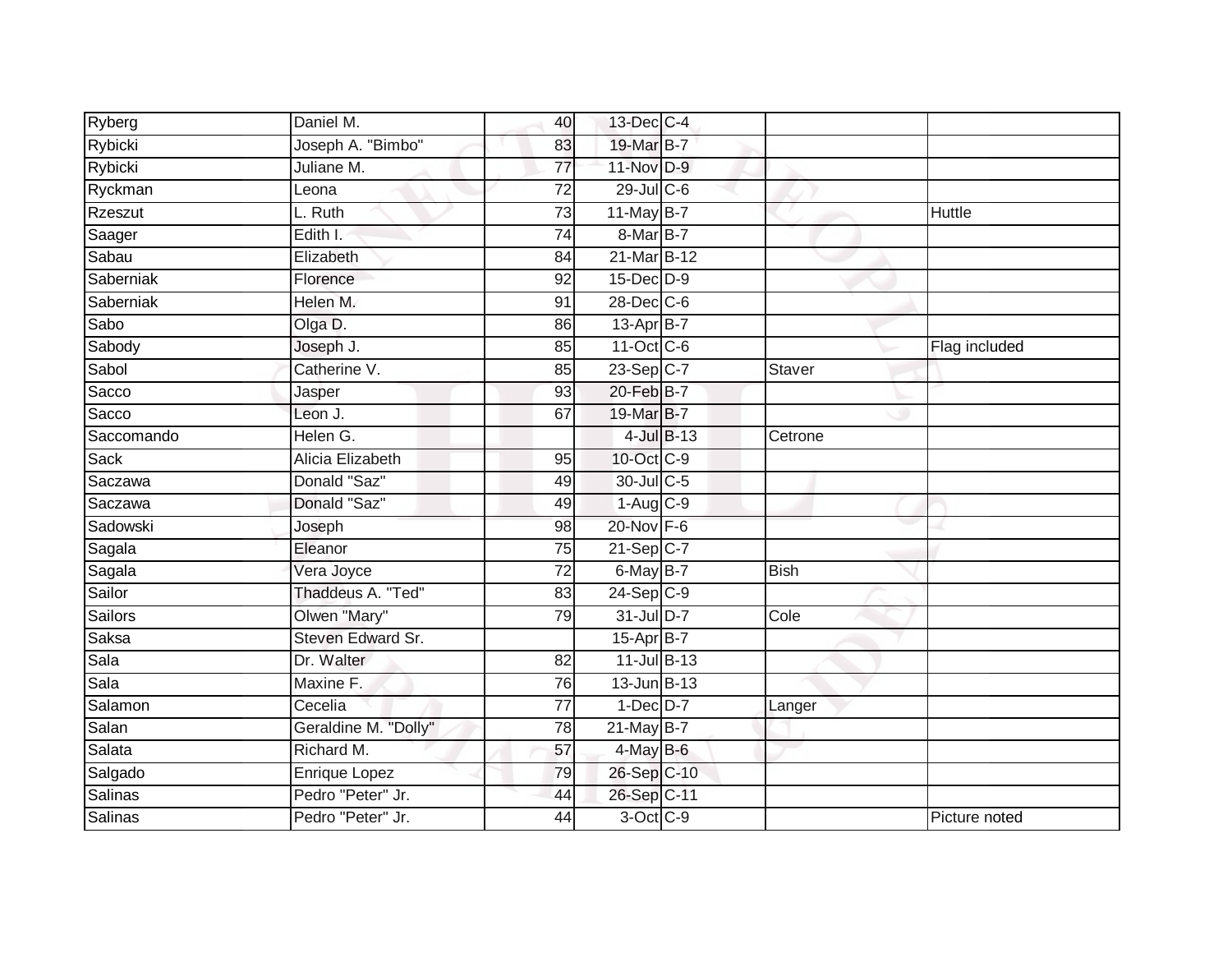| Salomon    | Burdell E. "Solly"      | 72              | 17-Oct C-11        |                |                                          |
|------------|-------------------------|-----------------|--------------------|----------------|------------------------------------------|
| Salus      | Helen B.                | 65              | $21$ -Jan B-5      | <b>Babinec</b> |                                          |
| Salvatore  | Louis M. "Lou"          | 70              | 26-Jul C-5         |                |                                          |
| Samek      | <b>Richard Paul</b>     | 74              | $23$ -Jan B-5      |                | Flag included                            |
| Samuel     | Robert Lee "Just Sam"   | 54              | 18-Jul B-12        |                |                                          |
| Samuels    | William R. "Bob"        | 70              | $25$ -Feb $B$ -7   |                |                                          |
| Samuelson  | Eric G.                 | 83              | $2$ -Oct $D-8$     |                |                                          |
| Sanasac    | <b>Ralph Dean</b>       | 80              | 3-Aug C-7          |                |                                          |
| Sanasac    | Ralph Dean              | 80              | $17 -$ Jul $B - 6$ |                |                                          |
| Sanchez    | Alfred T.               | 82              | $14$ -Aug D-6      |                |                                          |
| Sanchez    | Guadalupe Laura Jessica | 20              | 21-Oct D-7         |                |                                          |
| Sanchez    | <b>Jason Robert</b>     | 17              | 26-May B-7         |                |                                          |
| Sanchez    | Linda A.                | 60              | 9-Mar B-7          |                |                                          |
| Sanchez    | Ralph "Liver"           | 72              | 29-Mar B-7         |                |                                          |
| Sandelski  | Louise A.               |                 | 22-Jul B-7         | Slusarczyk     |                                          |
| Sanders    | Carl                    | 51              | 11-Aug C-6         |                |                                          |
| Sanders    | David E.                | 55              | 28-Oct D-6         |                |                                          |
| Sanders    | Doudlas A. Rev.         | 50              | $6$ -May $B-7$     |                |                                          |
| Sanders    | Sandy                   | 80              | $4$ -Aug C-6       | Zilpha         | <b>Full name Sandy Sanders</b><br>Conrad |
| Sanders    | Suzanna "Sue"           | 77              | 5-Nov D-11         | Gottechling    |                                          |
| Sanders    | <b>Tina Noor</b>        | 93              | $4-Nov$ D-8        |                |                                          |
| Sanders    | Verbena                 | 88              | 14-May B-7         |                |                                          |
| Sanderson  | Dorothy O.              | 93              | 22-May B-7         |                |                                          |
| Sandlin    | John D.                 | 80              | 6-Oct C-6          |                | Flag included                            |
| Sandona    | Ray A.                  | $\overline{71}$ | 19-Oct C-5         |                | Flag included                            |
| Sandquist  | Donald W. "Sandy"       | 73              | 29-Aug C-7         |                | Flag included                            |
| Sandrick   | Irene H.                | 71              | 22-Nov C-5         | Urban          |                                          |
| Sandstrom  | Edward O.               | $\overline{76}$ | 15-Jul B-7         |                | Flag included                            |
| Sanford    | Edith                   | 92              | 23-Oct D-6         | Shedd          |                                          |
| Sannito    | Frances M.              | 86              | 9-Aug C-6          |                |                                          |
| Santarelli | Felix A.                | 69              | 8-Feb B-7          |                | Flag included                            |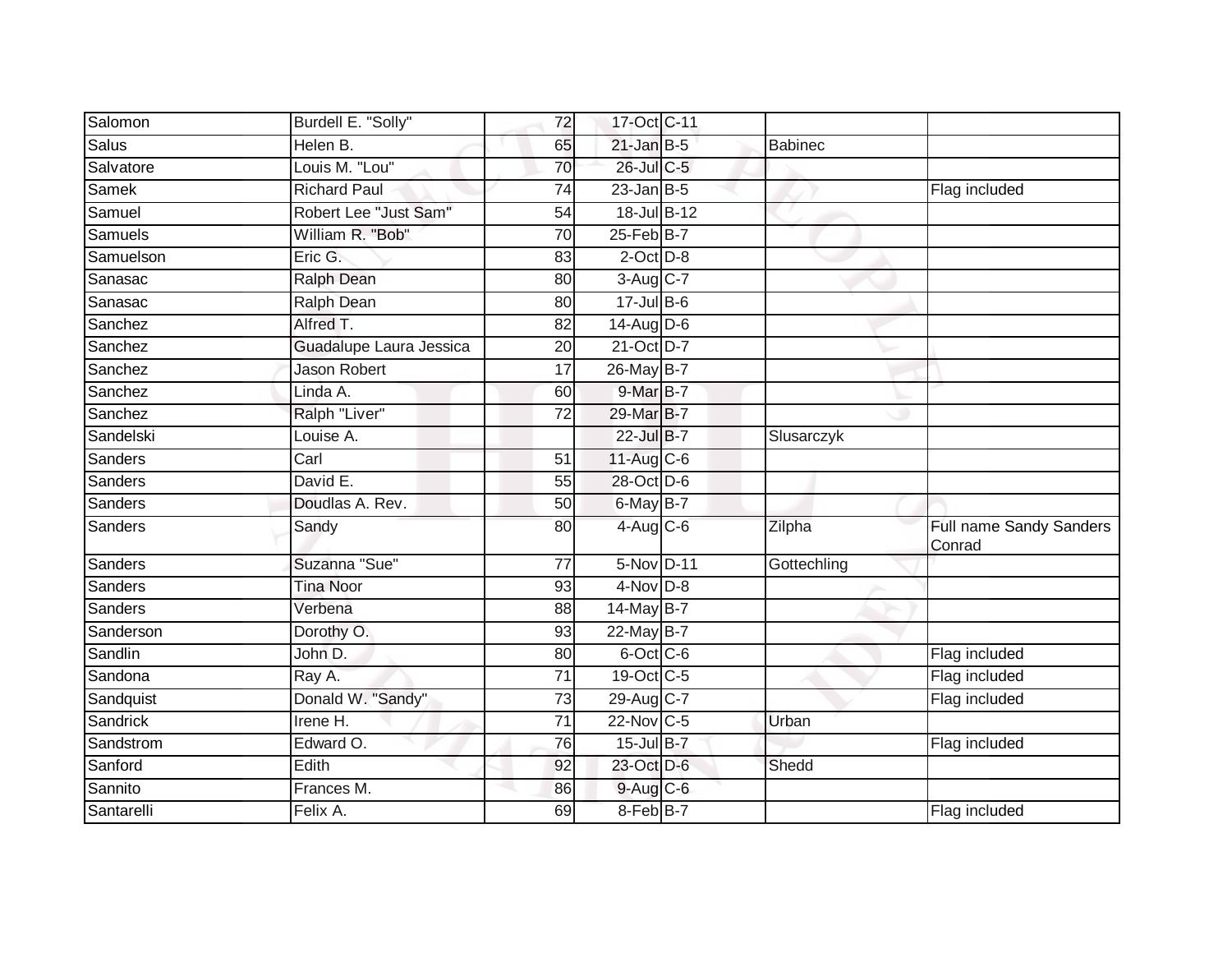| Santeford     | Gertrude      | 92              | 29-Aug C-7      |             |                 |
|---------------|---------------|-----------------|-----------------|-------------|-----------------|
| Santy         | David R.      | 36              | 17-Nov D-8      |             |                 |
| Sapino        | Clara E.      | 88              | 13-Sep C-5      |             |                 |
| Saprony       | John G.       | 87              | 25-Mar B-6      |             |                 |
| Sarbieski     | Marie U.      | 85              | $4$ -Jun $B-7$  | Praski      |                 |
| Sarbieski     | Zygmund "Bob" | 88              | 3-Dec D-11      |             |                 |
| Sarnecki      | Frank         | 77              | 20-Mar B-7      |             | Flag included   |
| Sarnecki      | Marie H.      | 85              | $14$ -Aug D-6   |             |                 |
| Sarnowski     | Geraldine F.  | 19              | $3-Apr$ B-7     |             |                 |
| Saskor        | Ann. C.       | $\overline{87}$ | $22-Sep$ C-7    | Franich     |                 |
| Saskor        | Matthew J.    | 90              | 6-Oct C-6       |             |                 |
| <b>Sass</b>   | Mabel R.      | 97              | $1-Nov$ $C-8$   | LaHayn      |                 |
| Satterblom    | Mary Ellen    | 81              | 4-Dec F-10      |             | Lane Satterblom |
| Satterthwaite | Maryanne      | 67              | 1-Oct C-7       |             |                 |
| Savage        | John J.       | 68              | 29-Jul C-6      |             |                 |
| Savage        | Roger N.      | 69              | 4-Jun B-7       |             |                 |
| Savarino      | Samuel        | $\overline{70}$ | 22-Oct D-11     |             |                 |
| Savitski      | Dorothy A.    | 75              | 18-Dec F-10     |             |                 |
| Savitski      | Robert Lloyd  | 2 months        | 4-Aug C-6       |             |                 |
| Savka         | Frances H.    | 80              | 16-Mar B-7      | Pertekel    |                 |
| Saylor        | Paul          | 61              | $23$ -Dec $D-8$ |             |                 |
| Scent         | Barbara Jean  | 68              | $24-Sep$ C-8    |             |                 |
| Scepkowski    | Robert        | 45              | 4-Mar B-7       |             |                 |
| Schaefer      | Anna B.       | 78              | 17-Sep C-7      |             |                 |
| Schaeffer     | Blanche E.    | 87              | $7 - Aug$ $D-6$ |             |                 |
| Schafer       | Harry W.      | 83              | 23-Mar B-7      |             | Flag included   |
| Schaller      | Helen         | $\overline{73}$ | 27-Feb B-7      |             |                 |
| Schaller      | Timothy P.    | 39              | 21-Nov C-8      |             |                 |
| Schau         | Barbara Jean  | 57              | 24-Nov D-7      | <b>Barr</b> |                 |
| Schau         | Jeanette B.   | 87              | 2-Feb B-7       | Keilman     |                 |
| Schauwecker   | Louis M.      | 84              | 6-Apr B-7       |             |                 |
| Scheeringa    | Walter        | 61              | $5-Sep$ C-7     |             |                 |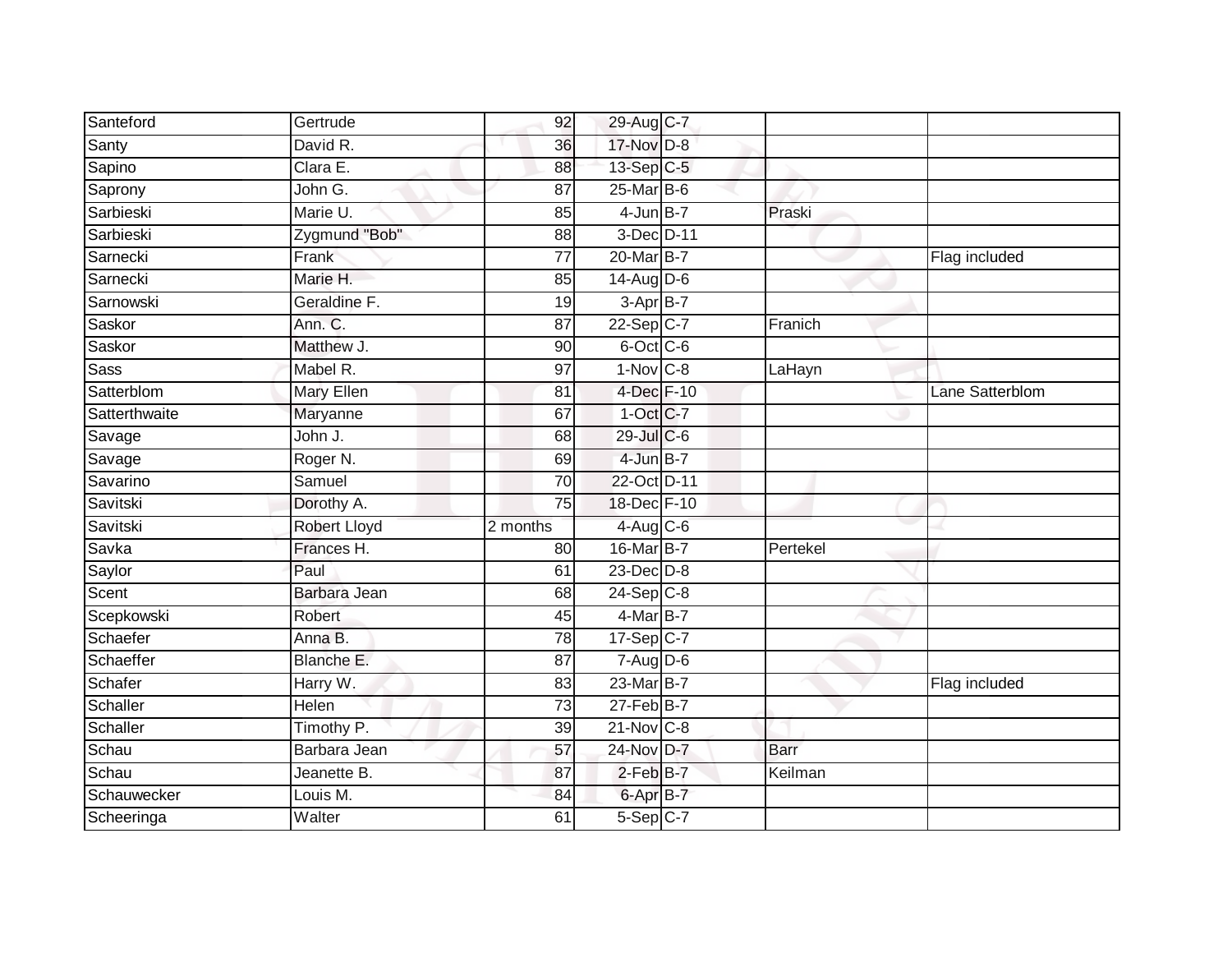| Scheidt        | Kathy L.              | 45              | $28$ -Jan B-5    | Lawson |               |
|----------------|-----------------------|-----------------|------------------|--------|---------------|
| Scheidt        | Robert B.             | 82              | 19-Jun B-7       |        |               |
| Schelfo        | Dolores R.            | 67              | 22-Mar B-7       |        |               |
| Schell         | Marjorie G.           | 88              | 30-May B-14      |        |               |
| Schellinger    | John C.               | $\overline{43}$ | $23$ -Dec $D-8$  |        |               |
| Schenn         | Jane Ewing            |                 | 28-May B-6       |        |               |
| Schepel        | Ralph                 | 87              | 26-Oct C-6       |        |               |
| Schepel        | Ralph                 | 87              | 27-Oct D-8       |        |               |
| Scheper        | Arthur                | 78              | $22$ -Jan B-5    |        | Flag included |
| Scheper        | Diane C.              | 48              | 9-Aug C-6        |        |               |
| Scherer        | Raymond J.            | 84              | $3$ -Jun $B-7$   |        |               |
| Scherette      | Eleanor "Kay" Kapera  | 74              | $27$ -Aug C-6    |        | Flag included |
| Schieben       | Robert J.             | 77              | $7-FebB-13$      |        | Flag included |
| Schiesser      | Maureen M.            |                 | 24-Sep C-9       |        |               |
| Schillaci      | Michael A.            | 44              | 20-Apr B-7       |        |               |
| Schimmel       | <b>Florence Tysse</b> | 88              | 17-Feb B-7       | Simons |               |
| Schindler      | Vernon Edward         | 79              | $29$ -Jul C-6    |        |               |
| Schinkel       | Josephine             | 79              | $1-FebB-7$       |        |               |
| Schlichting    | Bertha Augusta        | 93              | 19-Nov D-10      |        |               |
| Schmelter      | Marie A.              | $\overline{78}$ | $1-MarB-7$       |        |               |
| Schmelter      | Marie A.              | 78              | 28-Feb B-13      |        |               |
| Schmidt        | Alden T.              | 87              | 24-Apr B-7       |        |               |
| Schmidt        | Leonard A.            | 82              | 5-Sep C-7        |        |               |
| Schmitt        | Opal                  | 81              | 17-Apr B-7       |        |               |
| Schmitt        | Opal I.               | 81              | 23-Mar B-7       |        |               |
| Schmitz        | Sherman W.            | 72              | $25$ -Jun $B-7$  |        |               |
| Schnabel       | George E.             | 86              | 9-Nov C-6        |        |               |
| Schneegas      | Janet L. "Ann"        | 54              | $27$ -Jun $B-13$ |        |               |
| Schneider      | Theresia              | 76              | 20-Nov F-6       | Kiraly |               |
| <b>Schnick</b> | Clarence F.           | 78              | $5$ -Jul $B$ -6  |        |               |
| Schnosenberg   | Ernest W. Sr.         | 82              | 28-Nov C-7       |        |               |
| Schoenbeck     | Timothy R.            | $\overline{44}$ | 22-Dec D-11      |        |               |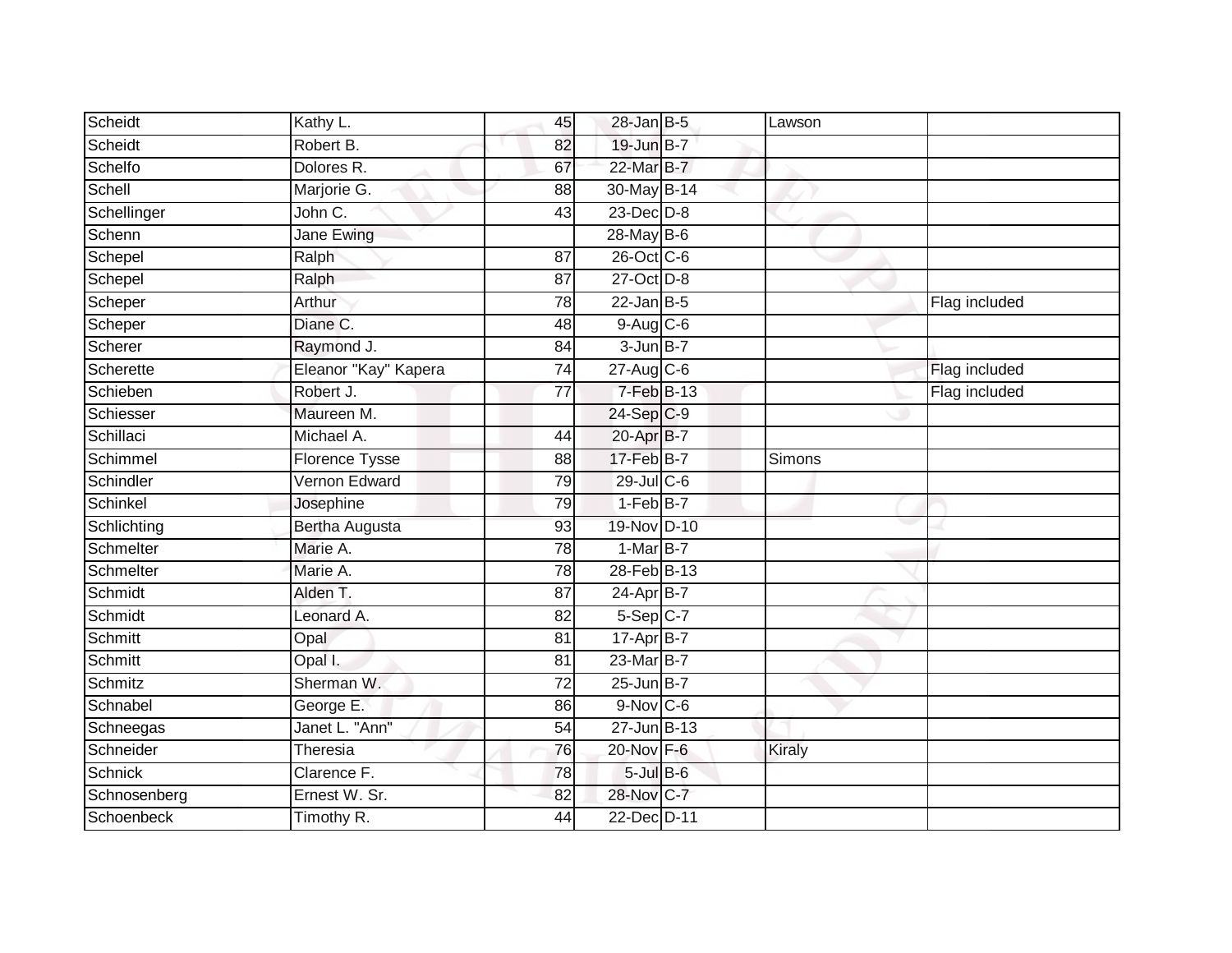| Schoettle       | Glenn A.            | 33              | 26-Jun B-7        |            |               |
|-----------------|---------------------|-----------------|-------------------|------------|---------------|
| Scholl          | Helen M.            | 92              | 20-Oct D-7        |            |               |
| Schoon          | Lillie V.           | 93              | 5-May B-7         | Smith      |               |
| Schoon          | Pearl               | 78              | $3-Sep$ C-7       |            |               |
| Schoon          | Vivian B.           | 85              | $26$ -Jan B-5     |            |               |
| Schorle         | Arvina C.           | $\overline{73}$ | $1-Dec$ $D-7$     | Panozzo    |               |
| Schram          | Glenn W.            | 96              | 15-Mar B-7        |            |               |
| Schreiber       | Earl F.             | 68              | $27$ -Dec $C-4$   |            |               |
| Schreiber       | John Lester "Les"   | 77              | $9$ -Jan $B$ -5   |            |               |
| Schreiber       | John M.             |                 | 3-Jun B-7         |            |               |
| Schreiber       | Maxine D.           | 77              | 9-Feb B-7         | Powers     |               |
| Schretter       | Lucille Reed        | 92              | $23$ -Jun $B-7$   | Cate       |               |
| Schroeder       | Thomas K.           | 45              | 24-Sep C-9        |            |               |
| Schroers        | David Lee           | $\overline{42}$ | 10-Nov D-7        |            |               |
| Schroeter       | Ralph G.            | $\overline{75}$ | 28-May B-6        |            |               |
| Schrum          | Donald H.           | 78              | $5 - Jun$ $B - 6$ |            | Flag included |
| Schrum          | Douglas S.          | 63              | 8-Aug C-5         |            |               |
| <b>Schubick</b> | Janette A.          | 77              | 1-May B-7         |            |               |
| Schueberg       | Frank J.            | 68              | 30-Jan B-4        |            |               |
| Schuitema       | Bonnie L.           | 59              | 20-Aug C-6        |            |               |
| Schultz         | Frankie J.          | 98              | 10-Jul B-7        |            |               |
| Schultz         | Helen               | $\overline{87}$ | 18-Jun B-6        |            |               |
| Schultz         | Henry               | 66              | 14-Nov C-9        |            |               |
| Schultz         | Julia C.            | 89              | $10-Aug$ $C-8$    |            |               |
| Schultz         | Lillian             | 85              | $12$ -Jan B-5     |            |               |
| Schultz         | Lillian A.          | 87              | 19-Oct C-6        |            |               |
| Schultz         | Ronald J.           | 62              | 13-Nov F-6        |            |               |
| Schulz          | Charlene M.         | 61              | 17-Dec D-14       | Jandura    |               |
| Schulz          | Helmut W.           | 65              | 29-Sep C-6        |            |               |
| Schumacher      | <b>Melvin Frank</b> | 88              | 16-Jun B-7        |            |               |
| Schurman        | Richard             | $\overline{74}$ | 4-Mar B-7         |            |               |
| <b>Schutt</b>   | Martha A.           | 85              | 25-Mar B-7        | Ridderhoff |               |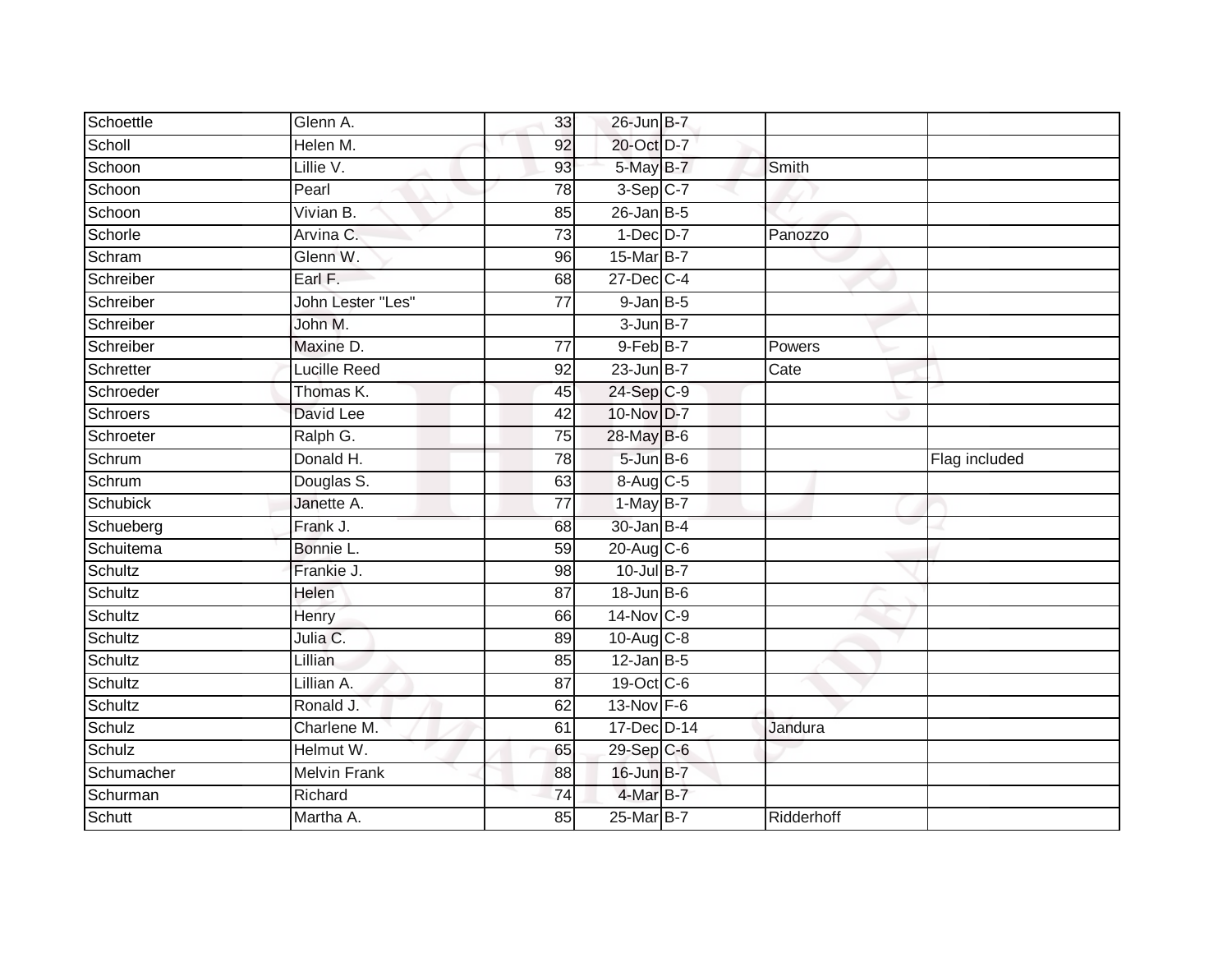| Schuttrow    | Ryan Edward           | 31              | 8-Apr B-7                       |            |                                      |
|--------------|-----------------------|-----------------|---------------------------------|------------|--------------------------------------|
| Schwanke     | <b>Bonnie Joyce</b>   | $\overline{71}$ | 15-May B-7                      |            |                                      |
| Schweiger    | Lois E.               | 87              | 27-May B-7                      | Boyer      |                                      |
| Schwenk      | Elizabeth             | 82              | 13-Aug C-7                      |            |                                      |
| Schwer       | Leroy $J.$            | 61              | 20-May B-7                      |            |                                      |
| Schwertfeger | Jean B.               | $\overline{54}$ | 30-Dec D-7                      |            |                                      |
| Scott        | Irma                  | 85              | 10-Oct C-8                      |            | Full name Irma Scott<br><b>Brown</b> |
| Scott        | James Alan            | $\overline{51}$ | 8-Nov C-5                       |            |                                      |
| Scott        | James E.              | 91              | 5-Nov D-11                      |            |                                      |
| Scott        | James H.              | 69              | 26-Feb B-7                      |            | Flag included                        |
| Scott        | Jonathan A.           | 17              | $1-MarB-7$                      |            |                                      |
| Scott        | <b>Shirley Ann</b>    | 64              | 31-Jan B-13                     |            |                                      |
| Scott        | Veron H.              | 69              | 7-Dec C-7                       |            |                                      |
| Scott        | Zigy W.               | 84              | $3 - JanB - 5$                  |            |                                      |
| Scroczynski  | Denise C.             |                 | 26-Oct C-6                      | Margel     |                                      |
| Scroggins    | <b>Shirley Marie</b>  | 58              | $21$ -Jul B-7                   |            |                                      |
| Scuderi      | Kelly Joseph          | 79              | 28-Apr B-7                      |            |                                      |
| Searcy       | Kayleen D.            | 61              | $3-Aug$ <sub>C-7</sub>          |            |                                      |
| Sebella      | Catherine F.          | 84              | $8 - \text{Aug}$ <sub>C-6</sub> |            |                                      |
| Secviar      | Julie C.              | 86              | 4-Nov D-8                       |            |                                      |
| Sedey        | Joseph G.             | 69              | $7$ -Dec $C$ -7                 |            | Flag included                        |
| Sedlak       | Maria                 | 83              | 15-May $B-7$                    |            |                                      |
| Sedo         | Johnny                | 41              | $1-Sep$ C-7                     |            |                                      |
| Sedo         | Johnny                | 41              | 31-Aug C-7                      |            |                                      |
| Seef         | Dorothy I.            | 87              | 15-Jul B-7                      | Spreadbury |                                      |
| Seel         | <b>Phyllis Aileen</b> | 76              | 23-May B-13                     |            |                                      |
| Segars       | Gertrude E.           | 78              | 16-May B-13                     |            |                                      |
| Seglin       | Vivian                | 89              | 16-Dec D-9                      |            |                                      |
| Segura       | Frederick J.          | 60              | 7-Jan B-5                       |            |                                      |
| Segvich      | Nellie N.             | 84              | 22-Mar B-6                      |            |                                      |
| Seibal       | Nick C.               | 68              | 9-Dec D-10                      |            |                                      |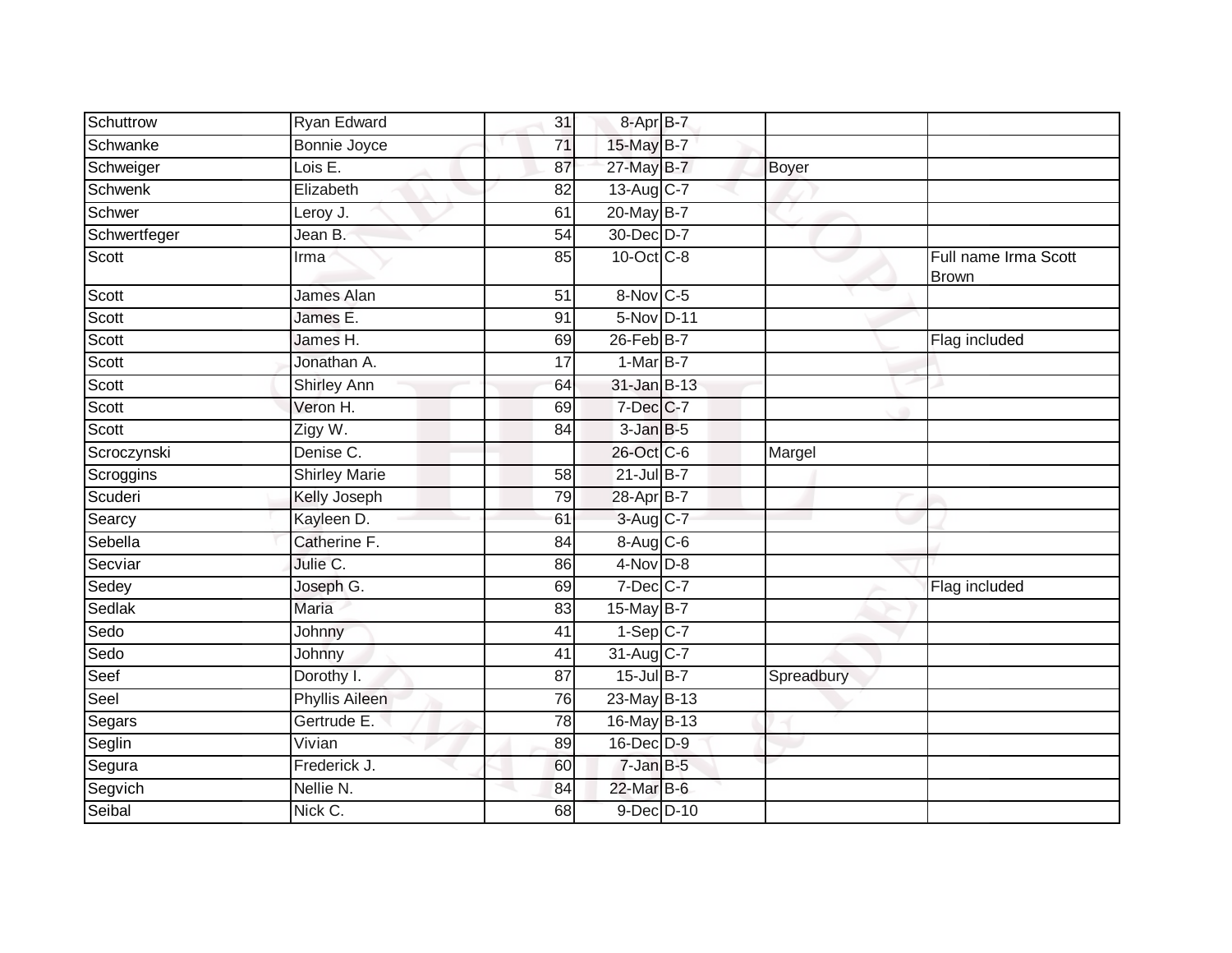| Seibel         | Arvena K.            | 84              | 23-Nov E-6      | Winrotte     |               |
|----------------|----------------------|-----------------|-----------------|--------------|---------------|
| Seifert        | Alice E.             | 40              | $9-Nov$ C-6     |              |               |
| Sell           | Robert F.            | 79              | 23-Oct D-6      |              |               |
| Selvidge       | <b>Robert Daniel</b> | 79              | 22-May B-7      |              |               |
| Semba          | Frank                | 85              | 26-Apr B-6      |              |               |
| Semento        | Americo Joseph Jr.   | 73              | 20-Dec C-5      |              |               |
| Sepiol         | Leopold 'Leo'        |                 | 19-Apr B-7      |              | Flag included |
| Sepulveda      | Roberto (Bobby) M.   |                 | $19$ -Jan B-5   |              | Flag included |
| Serafin        | Edward               | 78              | 21-Dec C-7      |              |               |
| Seramur        | Floyd A.             | $\overline{81}$ | $2$ -Jun $B-7$  |              |               |
| Serkowski      | Anna                 | 92              | 14-Jul B-7      | <b>Dybel</b> |               |
| Serna          | Louis C.             | 76              | 22-Nov C-5      |              | Flag included |
| Sertich        | Pearl                | 84              | $8-Oct$ $C-8$   |              |               |
| Servin         | Guadalupe P.         | 80              | 10-Feb B-7      |              |               |
| <b>Setters</b> | Geraldine "Geri"     | 63              | 22-May B-7      |              |               |
| Severa         | James D.             | $\overline{73}$ | 22-Aug C-9      |              |               |
| Seward         | John E. Jack"        | $\overline{78}$ | 21-Dec C-7      |              |               |
| Sexton         | Eileen D.            | 90              | $6$ -Dec $C$ -4 |              |               |
| Seymour        | Marie Johnson        | 53              | 16-Jun B-7      |              |               |
| Shade          | <b>Esther</b>        | 92              | $4-FebB-6$      |              |               |
| Shafer         | Dayton J.            | 79              | 25-Mar B-7      |              |               |
| Shaffer        | Michael J. Jr.       | 53              | $2$ -Jul $B-7$  |              |               |
| Shafier        | Harold E. Sr.        | 88              | 8-Feb B-7       |              |               |
| Shanahan       | Mayselle Charlotte   | 83              | 13-Apr B-7      |              |               |
| Shanda         | Benjamin B. Jr       | 80              | $1-Dec$ $D-7$   |              |               |
| Shannon        | Arthur A. Jr.        | 76              | $23$ -Jul $B-6$ |              |               |
| Shapiro        | Brad L.              | $\overline{42}$ | 6-Apr B-7       |              |               |
| <b>Shaps</b>   | Frances              | 81              | 17-Aug C-8      |              |               |
| Shauer         | George A. "Murph"    | 73              | 5-Sep C-7       |              |               |
| Shaw           | Elizabeth "Betty"    | 73              | 15-Jun B-7      | Cihlar       |               |
| Shaw           | Ernest H.            | 76              | 19-Apr B-7      |              | Flag included |
| Shea           | Eloise               | 69              | 29-Aug C-7      |              |               |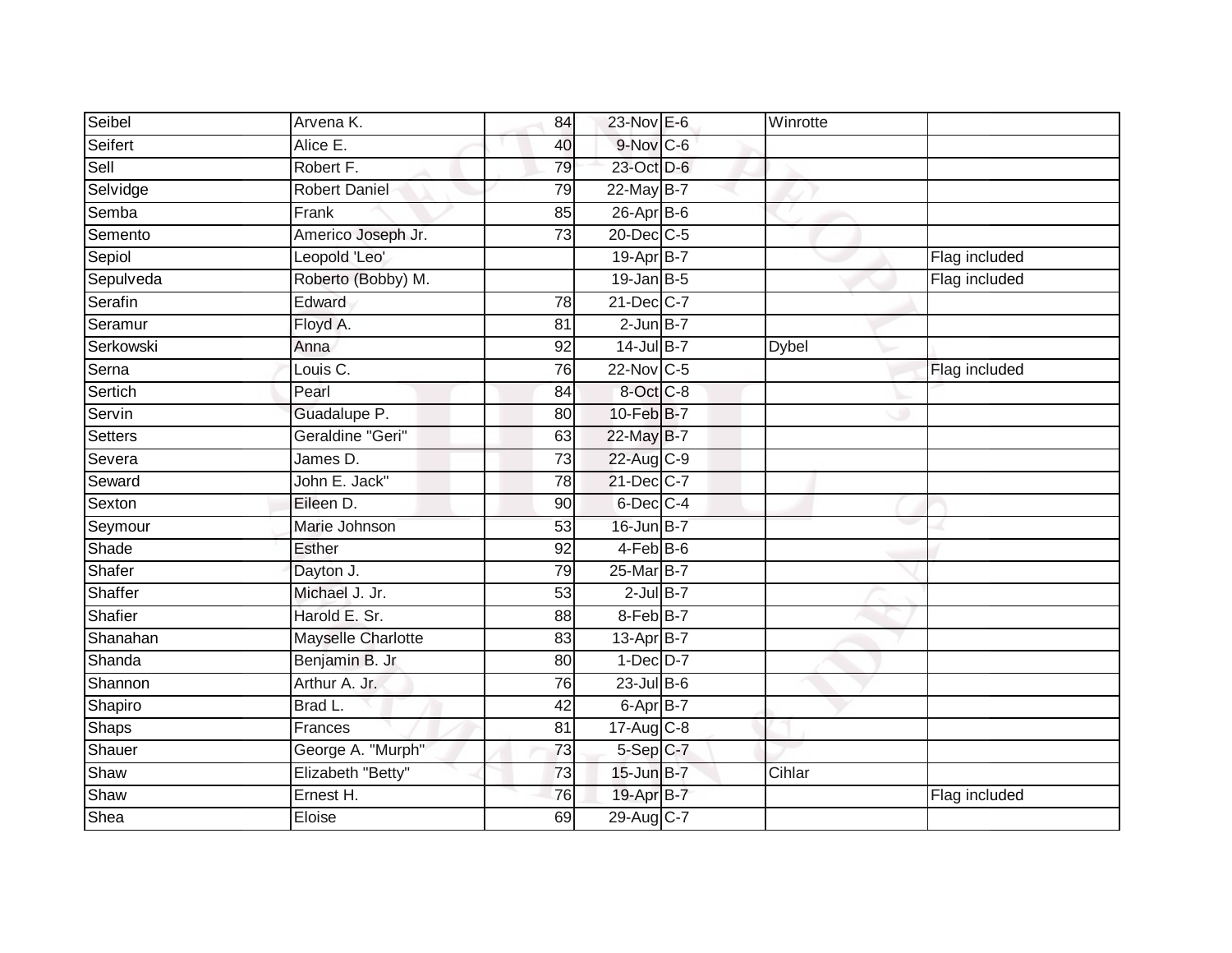| <b>Sheaks</b> | Shirley M. (Sturges)   | 68              | $29-Sep$ <sub>C-6</sub> |           |                  |
|---------------|------------------------|-----------------|-------------------------|-----------|------------------|
| Sheard        | Susie                  | 91              | $5$ -Jul $B-7$          |           |                  |
| Shearer       | Richard J. "Jimmy"     | 48              | 13-Apr B-7              |           |                  |
| Sheehy        | Cleon L.               | 82              | $25$ -Nov $ C-6 $       |           |                  |
| Sheffer       | Virginia I.            | $\overline{84}$ | $12$ -May $B-6$         |           |                  |
| Shelt         | Edith "Edie" Lucinda   | $\overline{71}$ | 16-Jul B-7              |           |                  |
| Shelton       | Kevin J.               | 27              | 20-Nov F-6              |           |                  |
| Shephard      | Dyron                  | 34              | 23-May B-13             |           |                  |
| Shepherd      | Geneva P. "Peggy"      | 71              | 18-Aug C-7              |           |                  |
| Shepherd      | Robert C.              | $\overline{77}$ | $8$ -Jan $B$ -5         |           |                  |
| Sheptak       | Joyce L.               | 74              | 11-Nov D-10             |           |                  |
| Sheridan      | Joseph CFD             | 82              | 18-Mar B-6              |           | Flag included    |
| Sheridan      | Lura                   | 76              | $4$ -Aug C-6            |           |                  |
| Sherman       | Cleo Mae               | 73              | 23-Nov E-7              |           | Picture included |
| Sherman       | John M. Jr.            | $\overline{82}$ | 19-Dec C-9              |           |                  |
| Sherrick      | Elizabeth E.           | 87              | 29-Nov C-5              |           |                  |
| Sherron       | Charles "Charlie"      | 46              | 25-Dec C-3              |           |                  |
| Sherwood      | Helen M.               | 82              | $23$ -Jan B-5           |           |                  |
| Sherwood      | Imogene E.             | 66              | 30-Sep C-7              | Owens     |                  |
| Shesler       | Jean B.                | 85              | $8 - Jan$ $B - 5$       | Pendowski |                  |
| Shevick       | Alexander              | 82              | 3-Dec D-11              |           |                  |
| Shideler      | Sue                    | 68              | $17 - Feb$ B-7          | Sievers   |                  |
| Shields       | Theresa L. (Isquierdo) | 47              | 30-Mar B-7              | Valls     |                  |
| Shields       | Vernell                | 84              | $21-Nov$ C-8            |           |                  |
| Shimel        | Albert C. Sr.          | 76              | 26-Mar <sub>B-7</sub>   |           | Flag included    |
| Shinkle       | Nancy J.               | 63              | $24-Sep$ <sub>C-9</sub> |           |                  |
| Shinovich     | Helen                  | 82              | $8-Sep$ C-7             |           |                  |
| Shipley       | Charles W.             | 75              | $12-Sep C-8$            |           | Flag included    |
| Shipley       | John C.                | 57              | 25-Jun B-7              |           |                  |
| <b>Shirk</b>  | Gwendolyn J.           | 66              | $12$ -Jun $B-7$         |           |                  |
| Shirley       | Sharon K.              | 59              | $27$ -Jan B-5           | Tatum     |                  |
| Shivley       | Eugene E.              | 64              | 23-Mar B-7              |           |                  |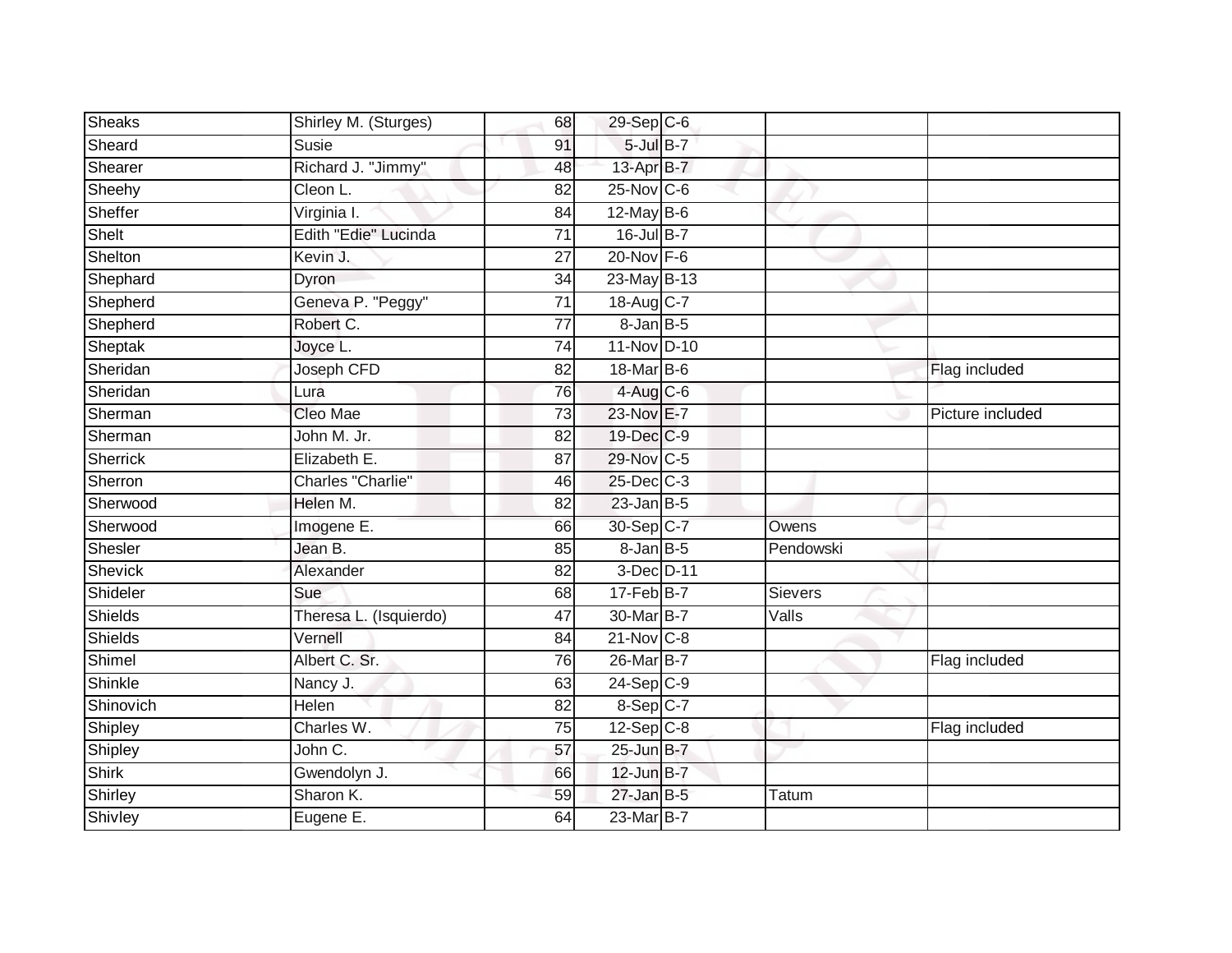| Shoop          | Marvin Byron           | 86              | 13-Dec C-4       |           |                  |
|----------------|------------------------|-----------------|------------------|-----------|------------------|
| Shreiber       | Earl F.                | 68              | 27-Dec C-4       |           |                  |
| Shropshire     | Paul H.                | $\overline{72}$ | 22-Dec D-11      |           |                  |
| Shullaw        | Ellen Jane             | 77              | $19$ -Jan B-5    |           |                  |
| <b>Shults</b>  | Darrell E.             | 33              | 16-Apr B-7       |           |                  |
| <b>Shults</b>  | Kenneth "Dutch"        | $\overline{75}$ | 8-Mar B-7        |           |                  |
| Shulz          | Virginia               | 88              | $3$ -Jul B-6     | Radwanski |                  |
| Shupe          | Jesse A. "J.J." Jr.    | 26              | $7 - Aug$ $D-6$  |           |                  |
| Shuringa       | <b>Nellie</b>          | 84              | $10$ -Feb $B$ -7 | Kaluf     |                  |
| Shurte         | Clarence "Busty"       | 81              | 5-Apr B-7        |           |                  |
| Shuttz         | Clayton J. "Tiny"      | 86              | 19-Jul B-7       |           |                  |
| Shuttz         | Kimberly               | 23              | $7-Feb$ B-13     |           |                  |
| Siatta         | Mary                   | 79              | $2$ -Aug C-5     | Fadale    |                  |
| Sichak         | John                   | 87              | $1-FebB-7$       |           |                  |
| <b>Sickles</b> | <b>Alexis Kimberly</b> | Infant          | 31-Jan B-13      |           |                  |
| Sickles        | Daryl "Doc"            | 55              | 10-Apr B-7       |           |                  |
| Sidange        | Margaret E.            | $\overline{73}$ | $11-FebB-7$      |           |                  |
| Sieferman      | Dolores A.             | 74              | 28-Oct D-6       |           |                  |
| Siegers        | Harvey K.              | 67              | 29-Jun B-7       |           |                  |
| Sienkiewicz    | Adam A.                | 91              | $3$ -Jan $B$ -5  |           |                  |
| Sienkiewicz    | Gregory M.             | 53              | $2$ -May B-13    |           | Flag included    |
| Sieracki       | Alice R.               | 79              | $5$ -Jan $B$ -5  |           |                  |
| Signorelli     | <b>Ivadell M.</b>      | 84              | $17 - Feb$ B-7   |           |                  |
| Signorelli     | <b>Jack</b>            | 78              | $22 - Sep$ C-7   |           | Flag included    |
| Sikora         | Walter F.              | 84              | 31-May B-7       |           | Flag included    |
| Silaghi        | Peter J. "P.J."        | 52              | 8-Dec D-7        |           | Picture included |
| Silver         | <b>Beverly June</b>    | 73              | 10-Jan B-11      | Wolin     |                  |
| Silvestre      | Antero S.              | 75              | 14-Feb B-13      |           |                  |
| Simaga         | Margaret Catherine     | 74              | 14-Aug D-6       | Vrlik     |                  |
| Simale         | Sophie                 | 96              | 5-Feb B-7        |           |                  |
| Simic          | Thomas J.              | 78              | 25-Mar B-7       |           |                  |
| Simmons        | <b>Charles Huff</b>    | $\overline{91}$ | $1-Aug$ $C-9$    |           |                  |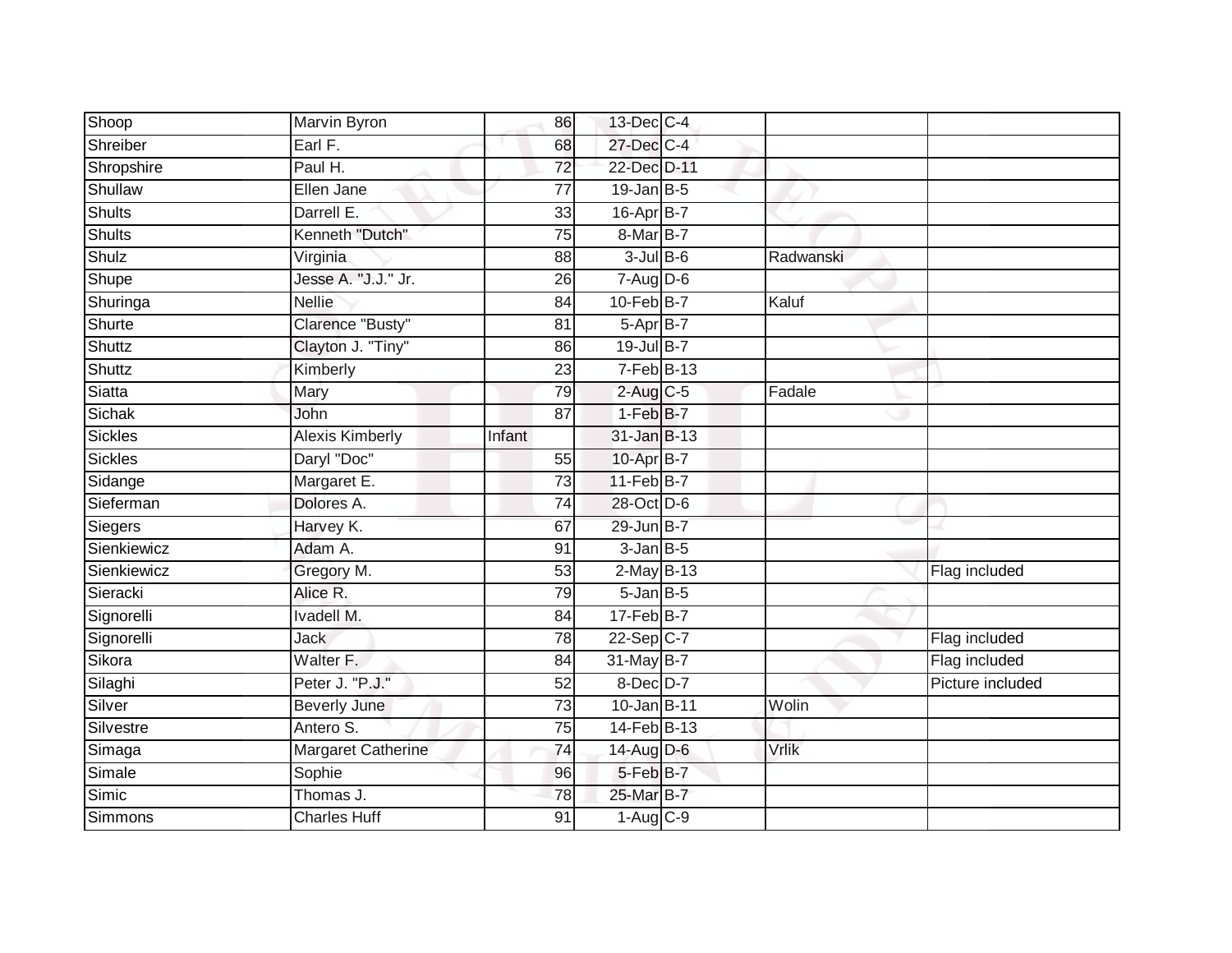| Simmons        | Edmund F.                   | 85              | 30-Jul C-5       |              |               |  |
|----------------|-----------------------------|-----------------|------------------|--------------|---------------|--|
| Simmons        | Edward Sr.                  | 79              | 22-Sep C-7       |              |               |  |
| Simmons        | Jesse J.                    | 91              | 6-May B-7        |              |               |  |
| <b>Simmons</b> | Jesse L.                    | 76              | 15-Oct D-8       |              |               |  |
| <b>Simmons</b> | <b>Ruth Rosetta Bernice</b> | 84              | $1$ -Jul B-7     | Gier         |               |  |
| Simon          | Jean E.                     | 45              | $11$ -Jan B-5    | <b>Bruah</b> |               |  |
| Simons         | <b>Richard Dean</b>         | 62              | $11-Aug$ C-6     |              |               |  |
| Sims           | Billie J. "Bill"            | 66              | 22-Sep C-7       |              |               |  |
| Sims           | <b>Bruce Allen</b>          | 48              | $2$ -Dec $D$ -6  |              |               |  |
| Sims           | Frank "Zish"                | $\overline{70}$ | 9-Aug C-6        |              |               |  |
| <b>Sims</b>    | Lillian E.                  | 94              | $9$ -Dec $D$ -9  |              |               |  |
| Sinal          | Joseph C.                   | 76              | $23$ -May B-13   |              | Flag included |  |
| Sinclair       | Wilma H.                    | 67              | 4-Oct C-5        |              |               |  |
| Sinde          | Raymond                     | 83              | 17-Apr B-7       |              |               |  |
| <b>Sines</b>   | M. Gaynell                  | $\overline{90}$ | 16-May B-13      |              |               |  |
| Sinnott        | Jim                         | 82              | 27-Apr B-7       |              |               |  |
| Siple          | <b>Dorothy Gail</b>         | 91              | 11-Dec F-5       |              | Siple Barnett |  |
| <b>Siurek</b>  | Adelia                      | 93              | 19-Oct C-6       |              |               |  |
| Skaff          | Margaret                    | 85              | 12-Mar B-7       |              |               |  |
| Skalba         | Lillian J.                  | $\overline{76}$ | $25$ -Jan B-5    |              |               |  |
| <b>Skalka</b>  | <b>Bernice</b>              | 83              | 13-Mar B-7       |              |               |  |
| Skender        | Olga                        | 85              | 13-Jul B-7       | Orlich       |               |  |
| <b>Skertic</b> | Paul J.                     | 82              | 20-Jul B-7       |              | Flag included |  |
| Skertich       | George P.                   | 70              | $11$ -Mar $B$ -6 |              | Flag included |  |
| Skinner        | Pearl "Lucy"                | 63              | 18-Sep D-8       |              |               |  |
| Skogan         | Jeane Parker                | 81              | $1-FebB-7$       |              |               |  |
| Skonicki       | Daniel J.                   | 48              | 12-Jul B-7       |              |               |  |
| Skora          | Mary Ann                    |                 | 28-Apr B-7       | Cislo        |               |  |
| Skrbina        | Joseph J.                   | 80              | 3-Aug C-7        |              | Flag included |  |
| Skunta         | Anna H.                     | 94              | 10-May B-6       |              |               |  |
| Slack          | Donald F. Sr.               | 77              | 27-Mar B-7       |              | Flag included |  |
| Sladic         | Gertrude                    | $\overline{77}$ | $27$ -Jan B-5    |              |               |  |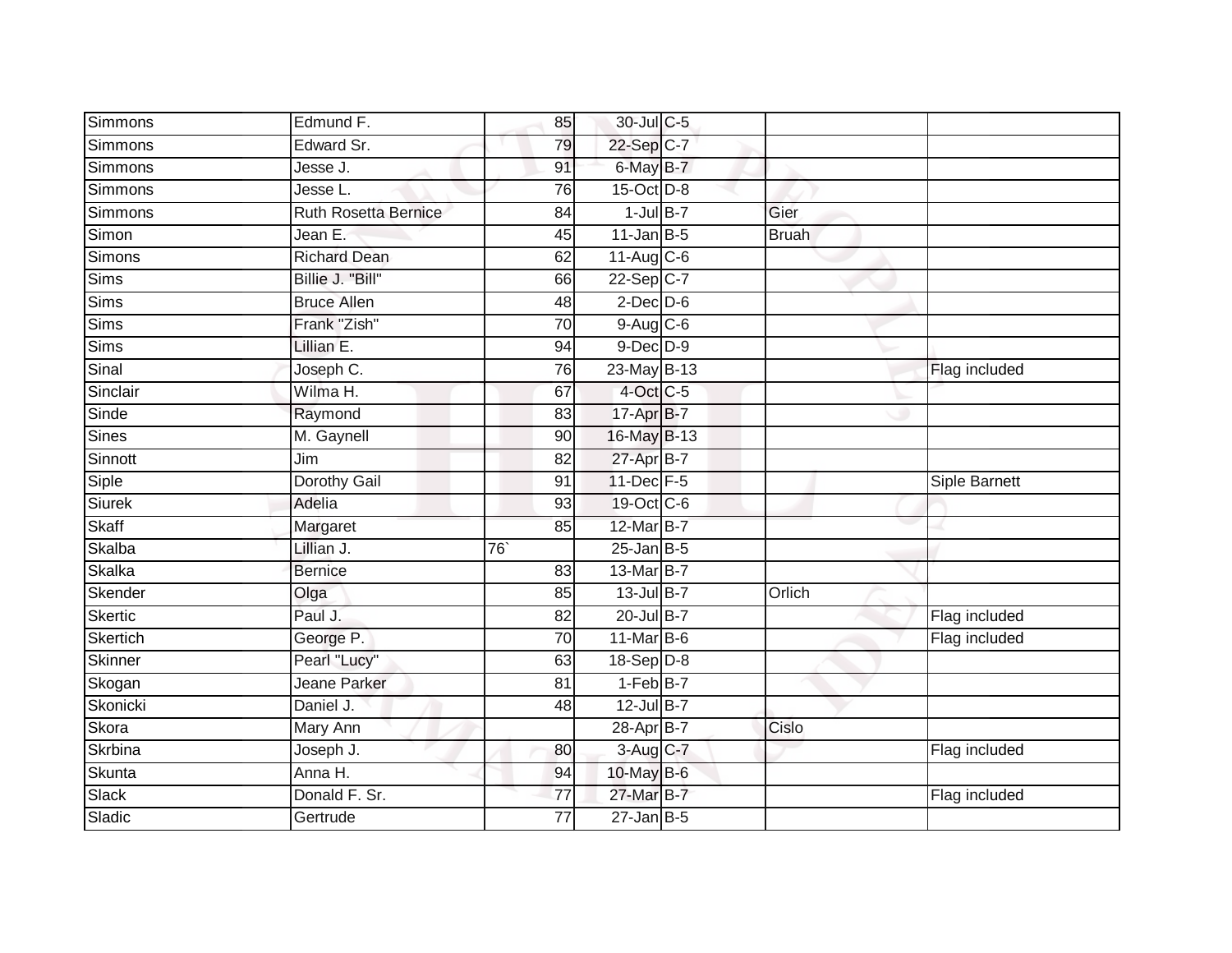| Slamkowski      | Dorothy Jean       | 71              | 4-Apr B-11       |              |               |
|-----------------|--------------------|-----------------|------------------|--------------|---------------|
| Slater          | Robert E.          | 69              | $13$ -Jan B-5    |              |               |
| Slattery        | Timothy            | 41              | 29-Jan B-5       |              |               |
| Slepcevich      | Emily K.           | 79              | $30 - Jan$ B-4   |              |               |
| Slimski         | Carrie             | $\overline{97}$ | $21$ -Jan B-5    |              |               |
| Sliva           | Gerald F.          | 57              | 29-Jun B-7       |              |               |
| Slivka          | William G.         | 87              | 22-Mar B-7       |              |               |
| Sliwa           | Joseph F.          | 81              | 29-May B-6       |              |               |
| Sloan           | Gail P.            | 58              | 27-Dec C-5       | Green        |               |
| Sloan           | Robert J.          | 68              | 6-Oct C-6        |              |               |
| Sloboda         | <b>Steve Peter</b> | 79              | 8-Oct C-8        |              |               |
| Slota           | Peter A.           | 76              | $17 - Jan$ B-13  |              | Flag included |
| Slotwinski      | Helen M.           | 87              | 5-Dec C-8        | Kaminsky     |               |
| Sluka           | Joseph George      | 82              | 23-Sep C-7       |              |               |
| Slupski         | Margaret F.        | 73              | $11$ -Jan B-5    | Szymanski    |               |
| Slusarczk       | Ann                | 79              | 10-Feb B-7       | Jania        |               |
| Slusarczyk      | Irene              | 79              | 22-Aug C-9       | <b>Kubas</b> |               |
| Sluzewski III   | Richard E.         | 22              | 27-Dec C-5       |              |               |
| Smalley         | Bessie L.          | 94              | 13-Nov F-6       |              |               |
| Smaluk          | Karen A.           | 46              | 20-Oct D-8       |              |               |
| Smaroff         | Robert "Bob"       | 62              | 6-Nov F-7        |              |               |
| Smederovac      | John J.            | $\overline{77}$ | $24$ -Jun B-7    |              | Flag included |
| <b>Smick</b>    | Alan W.            | 39              | 22-Nov C-5       |              |               |
| Smigiel         | Felicia S.         | $\overline{70}$ | $3 - Jun$ B-7    |              |               |
| Smigla          | Helen              | 83              | $7 - Jun$ B-7    | Marcisz      |               |
| <b>Smilgius</b> | Alfonsas           | $\overline{74}$ | $19-Sep$ $C-9$   |              |               |
| <b>Smith</b>    | Betty M.           |                 | $21$ -Jan B-5    | Arnett       |               |
| Smith           | Burt L. Jr.        | 35              | $25$ -Nov $C$ -6 |              |               |
| Smith           | <b>Cody David</b>  | 5 <sup>1</sup>  | 5-Sep C-7        |              |               |
| Smith           | Denise             | 44              | 14-Sep C-7       |              |               |
| Smith           | Dennis J.          | 39              | 18-Nov D-6       |              |               |
| Smith           | Dorothy A.         | 66              | 15-Aug C-6       |              |               |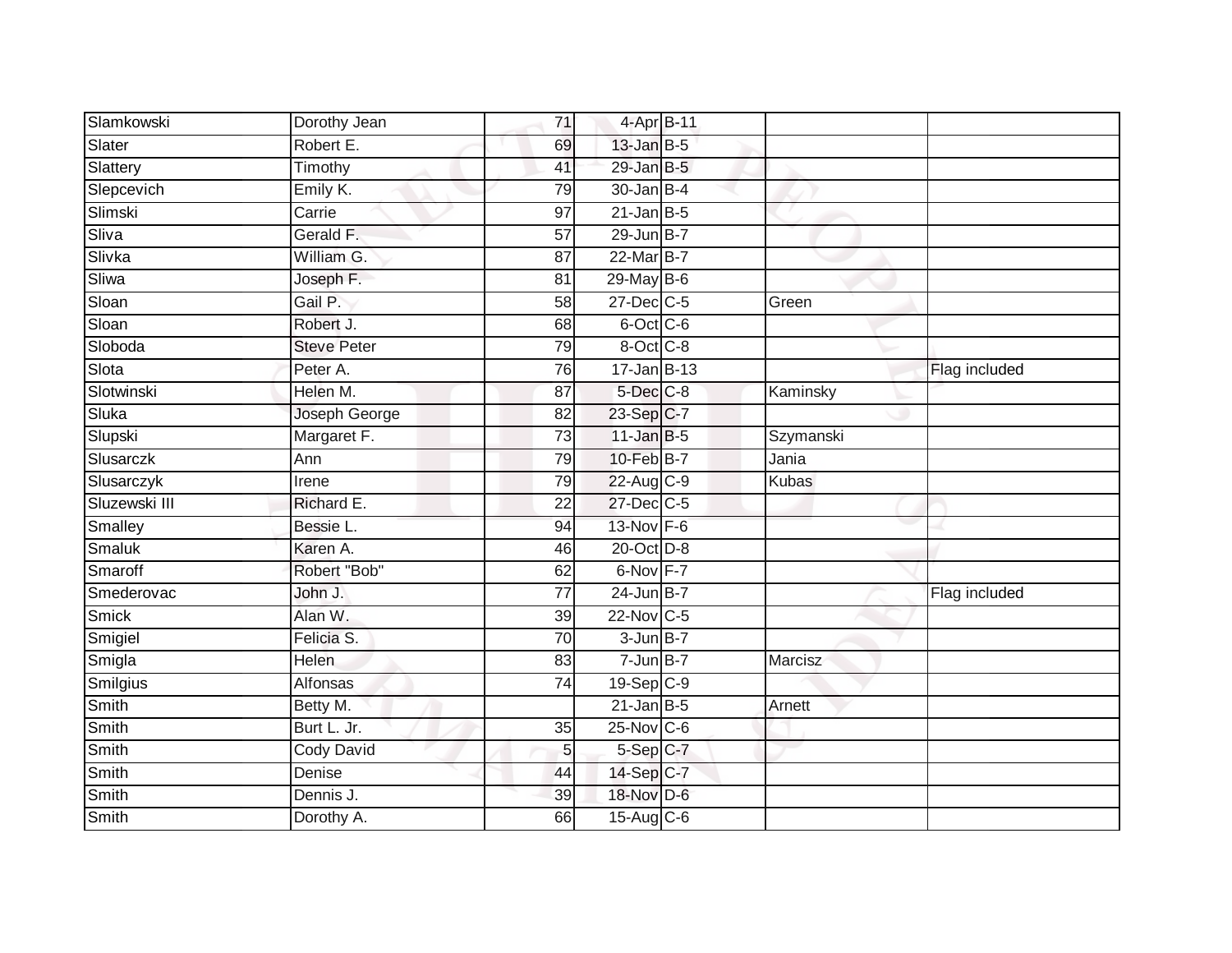| Smith        | Dorothy L.                      | 68              | 14-Jul B-7            |           |                                  |
|--------------|---------------------------------|-----------------|-----------------------|-----------|----------------------------------|
| Smith        | <b>Edith Lolita</b>             | 92              | 12-Dec C-8            |           |                                  |
| Smith        | Ethel B.                        | 70              | 6-Oct C-7             | Florence  |                                  |
| Smith        | Florence C.                     | 92              | 12-Mar B-7            |           |                                  |
| Smith        | Frances M.                      | $\overline{76}$ | 14-May B-7            |           |                                  |
| Smith        | Glennys L.                      | 59              | $27 - Apr$ B-7        | Wright    |                                  |
| Smith        | <b>Hallie Marie</b>             | 84              | 4-Mar B-7             |           |                                  |
| Smith        | <b>Harold Dean</b>              | 63              | $21$ -Feb $B$ -7      |           |                                  |
| <b>Smith</b> | <b>Helen</b>                    | 45              | $21$ -May B-7         |           |                                  |
| <b>Smith</b> | J.D.                            | 68              | $8$ -Jul $B-7$        |           |                                  |
| <b>Smith</b> | <b>Jean Marie</b>               | 68              | $21$ -Jan B-5         | King      |                                  |
| Smith        | Josephine                       | 73              | 6-May B-6             |           |                                  |
| Smith        | Julia                           | 80              | 22-May B-7            | Sanders   | Full name Julia Malcolm<br>Smith |
| Smith        | Leonard C.                      | 65              | 27-May B-7            |           |                                  |
| <b>Smith</b> | Linda A.                        | 45              | $1-AprB-7$            |           |                                  |
| Smith        | Lorraine G. (Gibson)            | 71              | 12-Nov D-11           | Probst    |                                  |
| Smith        | Mae G.                          | $\overline{81}$ | $5-Sep$ C-7           |           |                                  |
| Smith        | Margaret T.                     | 74              | 11-Nov D-10           | O'Reilly  |                                  |
| Smith        | <b>Mathew</b>                   | 59              | 6-Apr B-7             |           |                                  |
| <b>Smith</b> | <b>Miles Thomas</b>             | 45              | $14$ -Jul B-7         |           |                                  |
| Smith        | Randall                         | 60              | 30-Aug C-5            |           |                                  |
| Smith        | Thomas E.                       | 78              | 30-Jun B-7            |           |                                  |
| Smith        | Tierney (Terri) Lynn            | 41              | $14$ -Jul B-7         |           |                                  |
| Smith        | Virginia T.                     | 87              | 18-Aug C-7            |           |                                  |
| Smith        | Wayne J.                        | 69              | 12-Feb <sup>B-7</sup> |           |                                  |
| Smith-Boltze | Jaime Lynn "Little<br>Princess" | $\overline{27}$ | $26$ -Feb $B$ -6      |           |                                  |
| Smock        | Margaret G. "Madge"             | 81              | $2$ -May B-13         |           |                                  |
| <b>Smock</b> | Sandra L.                       | 60              | 6-Feb B-7             |           |                                  |
| Smolar       | <b>Robert Emil</b>              | 61              | 25-Dec C-3            |           |                                  |
| Smolinski    | Mary A.                         | 82              | 22-Dec D-11           | Szczygiel |                                  |
| Smundin      | Italo                           | 84              | 4-Apr B-11            |           |                                  |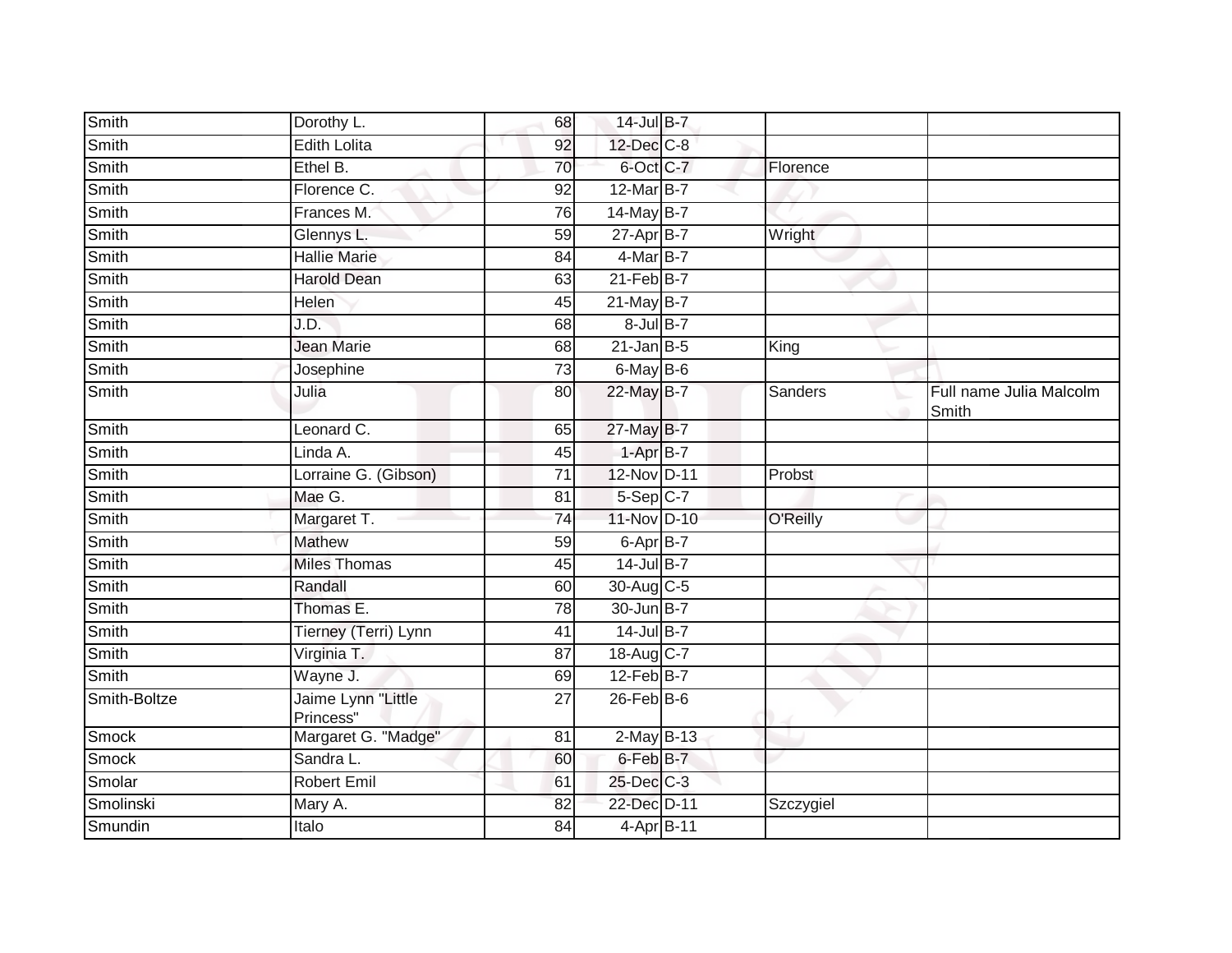| Snyder     | Harold Jennings             | 72              | 19-Oct C-6       |         |               |
|------------|-----------------------------|-----------------|------------------|---------|---------------|
| Snyder     | William "Bill"              | 64              | 24-Sep C-9       |         |               |
| Soberg     | Clarence Donald Sr.         | 69              | 2-Nov C-7        |         |               |
| Sobkowicz  | Walter P.                   | 84              | $19$ -Feb $B$ -7 |         | Flag included |
| Sobolewski | Casimir J. "Casey"          | $\overline{83}$ | 19-Oct C-6       |         |               |
| Sobolewski | James A.                    | 54              | $25-Aug$ C-6     |         | Flag included |
| Sohn       | Robert F.                   | 76              | 5-Aug C-7        |         | Flag included |
| Sojka      | Ann L. "Hanka"              | 79              | 7-Apr B-7        |         |               |
| Sokol      | Joseph                      | 73              | 5-Feb B-7        |         |               |
| Sokolinski | Leon R.                     | 64              | 19-Jul B-7       |         |               |
| Sokolowski | Jean H.                     | 84              | $25$ -Dec $C-3$  |         |               |
| Solberg    | Leslie John                 | 42              | $4$ -Mar $B$ -7  |         |               |
| Solich     | Joan M.                     | 74              | 7-Dec C-7        |         |               |
| Soliday    | Joanne D.                   | 64              | 27-Nov F-7       |         |               |
| Soloman    | Patricia "Pat" Ann (Settle) | 62              | $21$ -Jan B-5    |         |               |
| Solomon    | Josephine                   | 88              | 27-Mar B-7       | Kubiak  |               |
| Solomon    | Myra M.                     | 91              | $7$ -Oct $C$ -8  |         |               |
| Sommers    | Michael P.                  | 50              | 29-Apr B-7       |         |               |
| Sonnenberg | Charles D.                  | 44              | $23$ -Aug C-6    |         |               |
| Sons       | Gretchen D.                 | 42              | $22$ -Jan B-5    |         |               |
| Sopp       | John                        | 80              | 22-Feb B-7       |         | Flag included |
| Soria      | Grazia "Nella"              | 55              | $27$ -Mar B-7    | Didonna |               |
| Soria      | Margaret                    | 70              | 26-Jun B-7       |         |               |
| Soria      | Mary F.                     | 83              | 29-Oct D-13      |         |               |
| Sovich     | <b>Nick</b>                 | 85              | 6-Oct C-7        |         |               |
| Sowula     | Joseph                      | 79              | $1-Dec$ D-7      |         |               |
| Sowula     | Joseph A.                   | 79              | 30-Nov C-6       |         |               |
| Spalding   | Arlene E.                   | $\overline{53}$ | 12-Oct C-6       |         |               |
| Spargo     | George G.                   | 52              | 10-May B-6       |         |               |
| Sparks     | Jack                        | 72              | 4-Nov D-8        |         |               |
| Sparrow    | Sherry                      | 52              | 14-Mar B-10      |         |               |
|            |                             |                 |                  |         |               |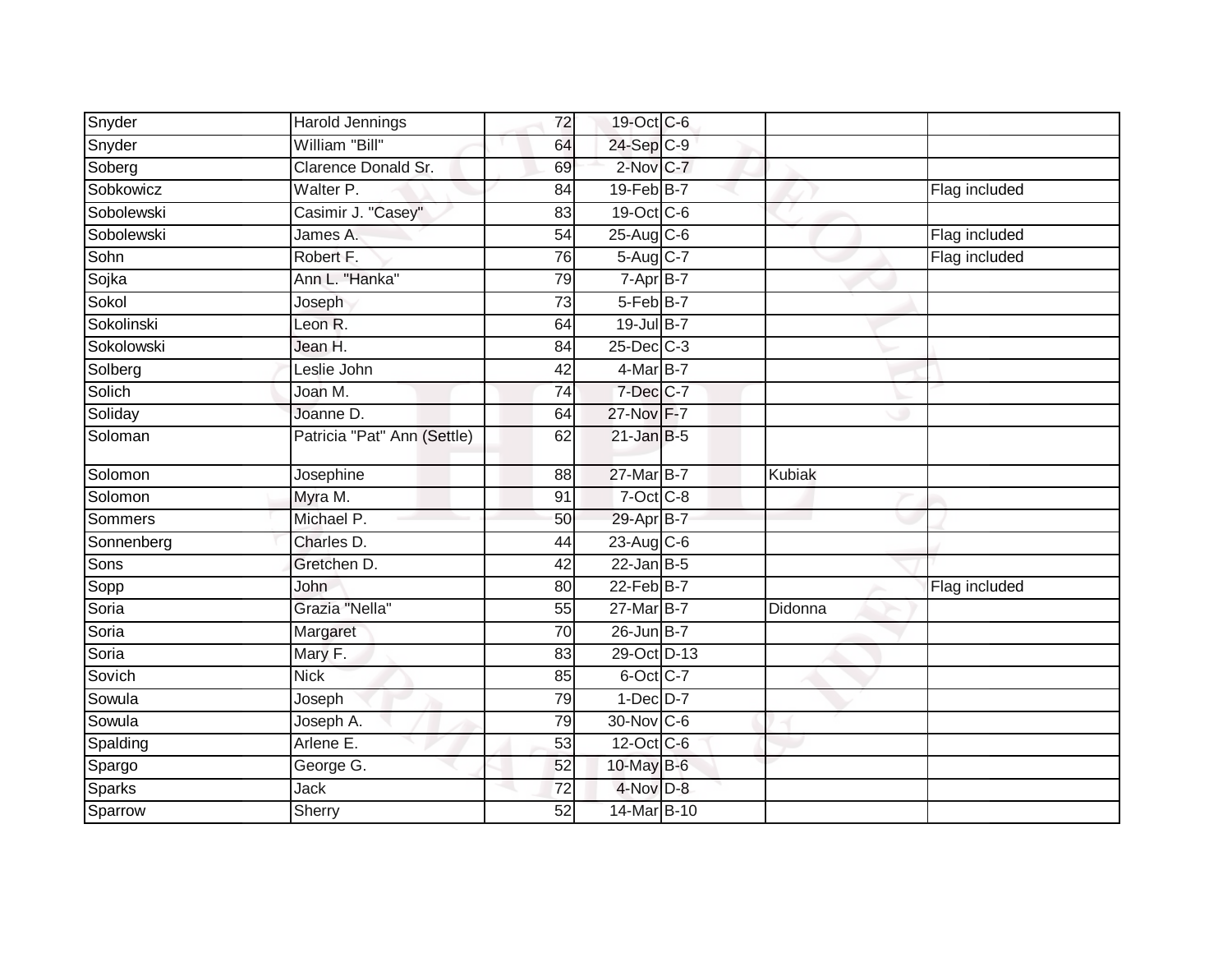| Spear         | Genevieve A. 'Ginger' | 79              | $11$ -Jan $B-5$  |                 |                  |
|---------------|-----------------------|-----------------|------------------|-----------------|------------------|
|               | Kathryn "Kay"         | 83              | 27-Jun B-12      |                 |                  |
| Spear         | Sylvia "Marie"        | 74              | 11-Mar $B-6$     |                 |                  |
| Spear         | Daniel J.             |                 |                  |                 |                  |
| Spear II      |                       | 17              | $25-Sep D-8$     |                 |                  |
| Speck         | Mary L.               | $\overline{56}$ | $15$ -Jan B-5    | Oros            |                  |
| Speer         | Janet "Jeanette"      | 88              | $9$ -Jan $B$ -5  |                 |                  |
| Spelich       | Joseph "Joe"          | 87              | 8-Dec D-7        |                 | Flag included    |
| Spencer       | Jack F.               | 76              | 31-Dec C-8       |                 |                  |
| Spencer       | Joseph W. Jr.         | 24              | 14-Sep C-7       |                 |                  |
| Spencer       | Robert W.             | 86              | 13-Aug C-7       |                 |                  |
| Sperry        | George M.             | 70              | 17-Mar B-6       |                 |                  |
| Spiewak       | Chester M. Jr.        | 28              | $25$ -Jun $B-7$  |                 |                  |
| Spiewak       | Dorothy J.            | 87              | $17$ -Jun $B-7$  |                 |                  |
| <b>Spilis</b> | Walter                | 76              | 11-Nov D-7       |                 | Flag included    |
| Spires        | Ronald M. Jr.         | 23              | 5-Dec C-8        |                 |                  |
| Spirich       | Velika                | 90              | 31-May B-7       |                 |                  |
| Spiro         | George N.             | $\overline{71}$ | 2-May B-13       |                 |                  |
| Spitler       | Mann Jr.              | 80              | 29-Apr B-7       |                 | Picture included |
| Spitz         | Edward J.             | 82              | 8-Nov C-5        |                 |                  |
| Spitzer       | Oliver J.             | 82              | $7$ -Dec $C$ -7  |                 |                  |
| Spogis        | Frank S.              | 82              | $21$ -May B-7    |                 |                  |
| Spoonhour     | Alice L.              |                 | 4-Dec F-10       | <b>DiPietro</b> |                  |
| Spoor         | Merl W.               | 91              | $4$ -Jun $B-7$   |                 |                  |
| Spore         | Ruth Evelyn           | 78              | 28-Sep C-6       |                 |                  |
| Sposato       | Mathew                | 89              | $22$ -Feb $B$ -7 |                 |                  |
| Spottiswood   | James "Jim"           | 64              | 3-Oct C-9        |                 |                  |
| Sprague       | Gertude               | 93              | 7-Nov C-7        |                 |                  |
| Springman     | Edward R.             | 92              | $1$ -Jan $B$ -5  |                 |                  |
| Springsteen   | James E.              | 45              | 8-Sep C-7        |                 |                  |
| Sprout        | Doris H.              |                 | $18$ -Jan B-5    |                 |                  |
| Sprycha       | Walter J.             | 85              | 2-Feb B-7        |                 |                  |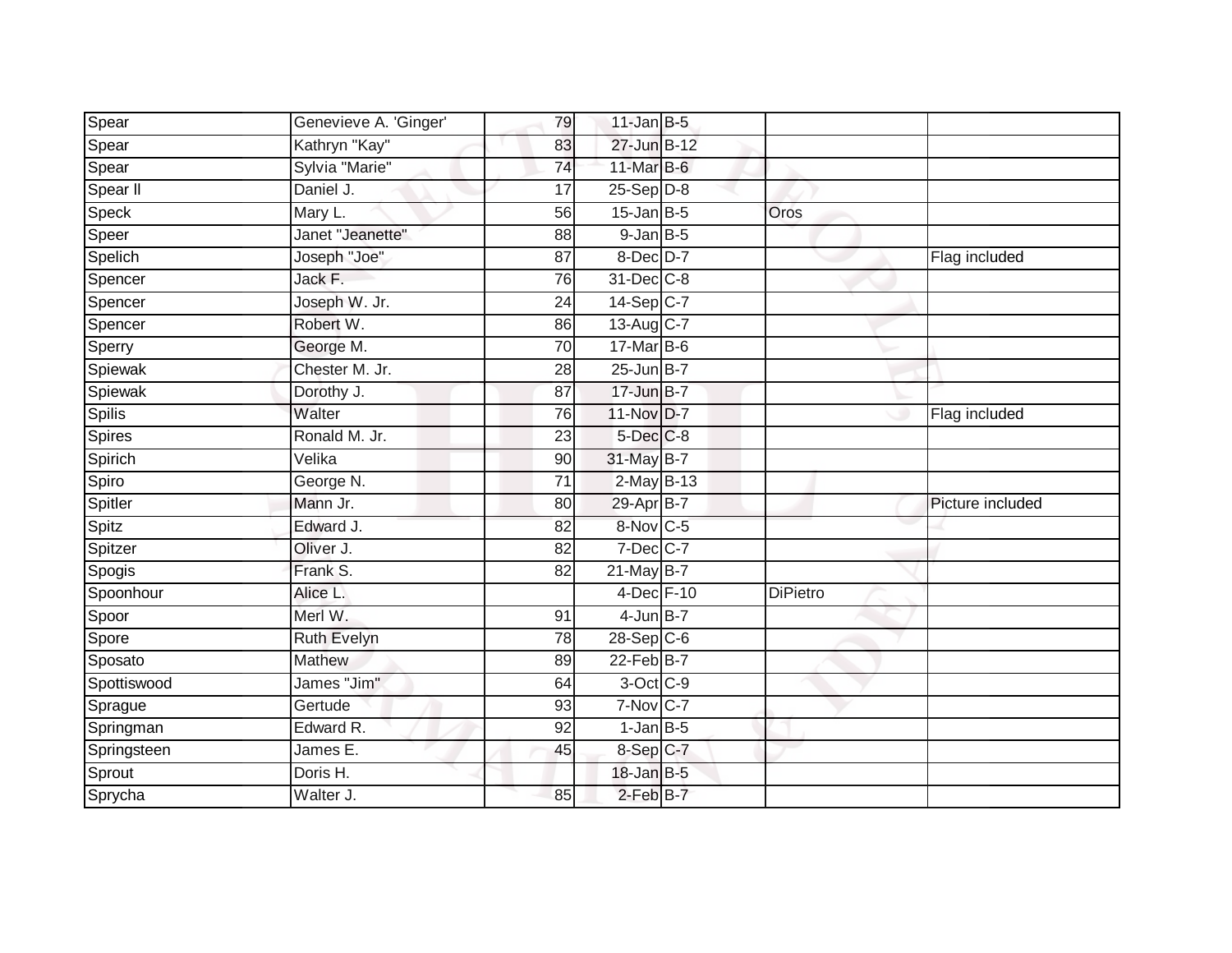| Spudic          | Joseph Thomas "Bonesy" | 86              | $23$ -Jun $B-7$   |             |                  |
|-----------------|------------------------|-----------------|-------------------|-------------|------------------|
| Spudic          | <b>Katherine Marie</b> | 84              | $19$ -Jan B-5     |             |                  |
| Srodulski       | <b>Betty Brakulis</b>  | 84              | 16-Dec D-9        |             |                  |
| <b>St Amour</b> | James Leo              | 62              | $6$ -Jul $B$ -7   |             |                  |
| St Clair        | Berneda C. "Bea"       | 96              | 14-Oct D-7        |             |                  |
| St. Mary        | Peter <sub>E.</sub>    | 81              | 10-Mar B-7        |             | Picture included |
| St.Myer         | Thomas R.              | 53              | $26$ -Apr $B$ -6  |             |                  |
| <b>Stack</b>    | Carrie S.              | 67              | $6$ -Jun $B-13$   |             |                  |
| <b>Stackert</b> | Thomas E.              | 87              | 25-Aug C-6        |             |                  |
| Stacko          | <b>Charles</b>         | 85              | $23$ -Jan B-5     |             |                  |
| Stacy           | Harold L.              | 68              | $12$ -Feb $B$ -7  |             |                  |
| Stacy           | Stephan                | 44              | $26$ -Jan B-4     |             |                  |
| Staffieri       | Carolyn L.             | 43              | 23-Nov E-7        | Koonce      |                  |
| Stafford        | Ray E.                 | 80              | 17-Mar B-6        |             |                  |
| Stafford        | Robert E.              | 90              | 29-Dec D-8        |             |                  |
| Stagliano       | Mildred V. (Anderson)  | 86              | $7-Feb$ B-13      |             |                  |
| <b>Stake</b>    | Mary                   |                 | 25-May B-7        | <b>Kups</b> |                  |
| <b>Staley</b>   | Nancy                  | 68              | 17-Sep C-7        |             |                  |
| Stalmah         | John Joseph            | 81              | 10-Nov D-7        |             |                  |
| <b>Stammis</b>  | Christina              | $\overline{93}$ | 13-Nov F-6        |             |                  |
| Stamper         | Joy                    | 64              | $14$ -Jun B-7     |             |                  |
| <b>Stancik</b>  | Olga                   | 84              | $25$ -Jun $B-7$   | Kaczmarski  |                  |
| <b>Stanek</b>   | Helen L.               | 77              | 28-Dec C-6        |             |                  |
| Stanfield       | <b>Billy</b>           | 69              | 10-Oct C-9        |             |                  |
| Stange          | George O.              | 79              | $28$ -May B-6     |             | Flag included    |
| Stanish         | Marion                 | 88              | $23$ -Jun $B-7$   |             |                  |
| Stankiewicz     | Charlotte              | 84              | 23-Mar B-7        | Baranowski  |                  |
| Stankovich      | George B.              | 81              | $9 - Apr$ $B - 7$ |             | Flag included    |
| Stanley         | <b>Helen Marie</b>     | 74              | 10-Nov D-7        |             |                  |
| Stanwich        | Verna G.               | 89              | 26-Feb B-7        |             |                  |
| <b>Staples</b>  | Clara L.               | 73              | $17 - Jan$ B-13   |             |                  |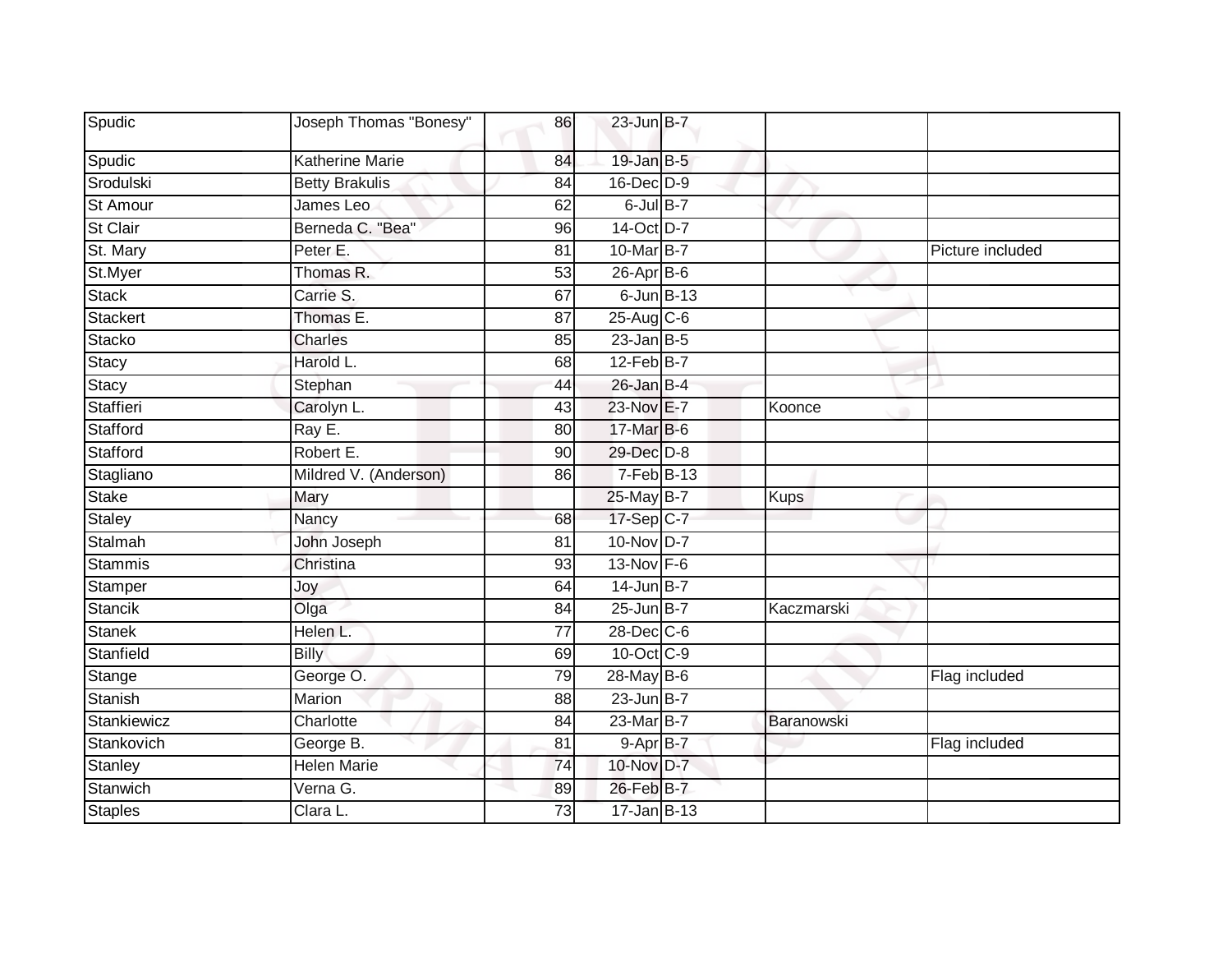| Starcevich     | Emil W. "Starky"    | 84              | $22$ -Apr $B$ -6       |          |                                                  |
|----------------|---------------------|-----------------|------------------------|----------|--------------------------------------------------|
| Stark          | Elsie E.            | 78              | 16-Dec D-9             |          |                                                  |
| <b>Stark</b>   | George J.           | 77              | 16-Sep C-7             |          |                                                  |
| Starkey        | Joseph W.           | 77              | 16-May B-13            |          | Flag included                                    |
| <b>Startek</b> | Mary C.             | $\overline{83}$ | 22-Aug C-9             | Spak     |                                                  |
| Stasikelis     | Frank J.            | 84              | $7$ -Jan B-5           |          |                                                  |
| Stasiuk        | Deanna F.           | 57              | $4$ -Nov $D-8$         |          |                                                  |
| Stasko         | Martha D.           | 86              | $2$ -Jun $B-7$         |          |                                                  |
| Stasny         | Lola Mae            | 89              | 20-Oct D-8             |          |                                                  |
| Stassen        | Lowell D. "Doug"    | 56              | 14-Jun B-7             |          |                                                  |
| Stassen        | Margaret Elizabeth  |                 | $22$ -Jan B-5          |          |                                                  |
| Stavrakakes    | Michael B. "Stavo"  | 38              | $5-Sep C-6$            |          |                                                  |
| Stazinski      | <b>Betty</b>        | 81              | 13-Oct D-8             |          |                                                  |
| Steapleton     | William 'Bill' J.   | 74              | 19-Apr B-7             |          |                                                  |
| <b>Stech</b>   | Bessie W.           | 96              | 14-Mar B-10            |          |                                                  |
| Stecyk         | Michael             | 72              | 23-Sep C-7             |          | Flag included                                    |
| Steder         | Henry E.            | 79              | $4$ -Jul $B-13$        |          |                                                  |
| Steele         | Dr. Everett B.      | 83              | 20-Jul B-7             |          |                                                  |
| <b>Steele</b>  | Ted                 | 71              | 26-Jun B-7             |          | Flag included                                    |
| Steen          | Robert S.           | 68              | $17 - Jun$ B-7         |          |                                                  |
| Stefankiewicz  | Sigismund           | 60              | $20$ -Aug C-6          |          | Flag included                                    |
| Stefek         | Helen C.            | 82              | $1-Oct$ $C-8$          |          |                                                  |
| Stegner        | Constance "Connie"  | 58              | $2-Aug$ <sub>C-5</sub> | Hamilton |                                                  |
| Steinbach      | Herbert E.          | $\overline{87}$ | $28-Sep$ C-6           |          | Flag included                                    |
| Steinbach      | Mildred M.          | 78              | $12-Sep$ $C-9$         | Lavender |                                                  |
| Steller        | Charles R.          |                 | $2$ -Jun $B-7$         |          |                                                  |
| Stemer         | Simon               | 90              | 19-Dec C-9             |          |                                                  |
| Stemp          | Edward L.           | 81              | 5-Aug C-7              |          | Flag included                                    |
| Stemper        | Carolyn M.          | $\overline{72}$ | 3-Feb B-7              |          |                                                  |
| Stengel        | <b>Rosalie Mary</b> | 74              | 28-Dec C-6             |          |                                                  |
| Stephens       | Barbara Joan        | 67              | 27-Apr B-7             | Norris   | Full name Barbara Joan<br><b>Butler Stephens</b> |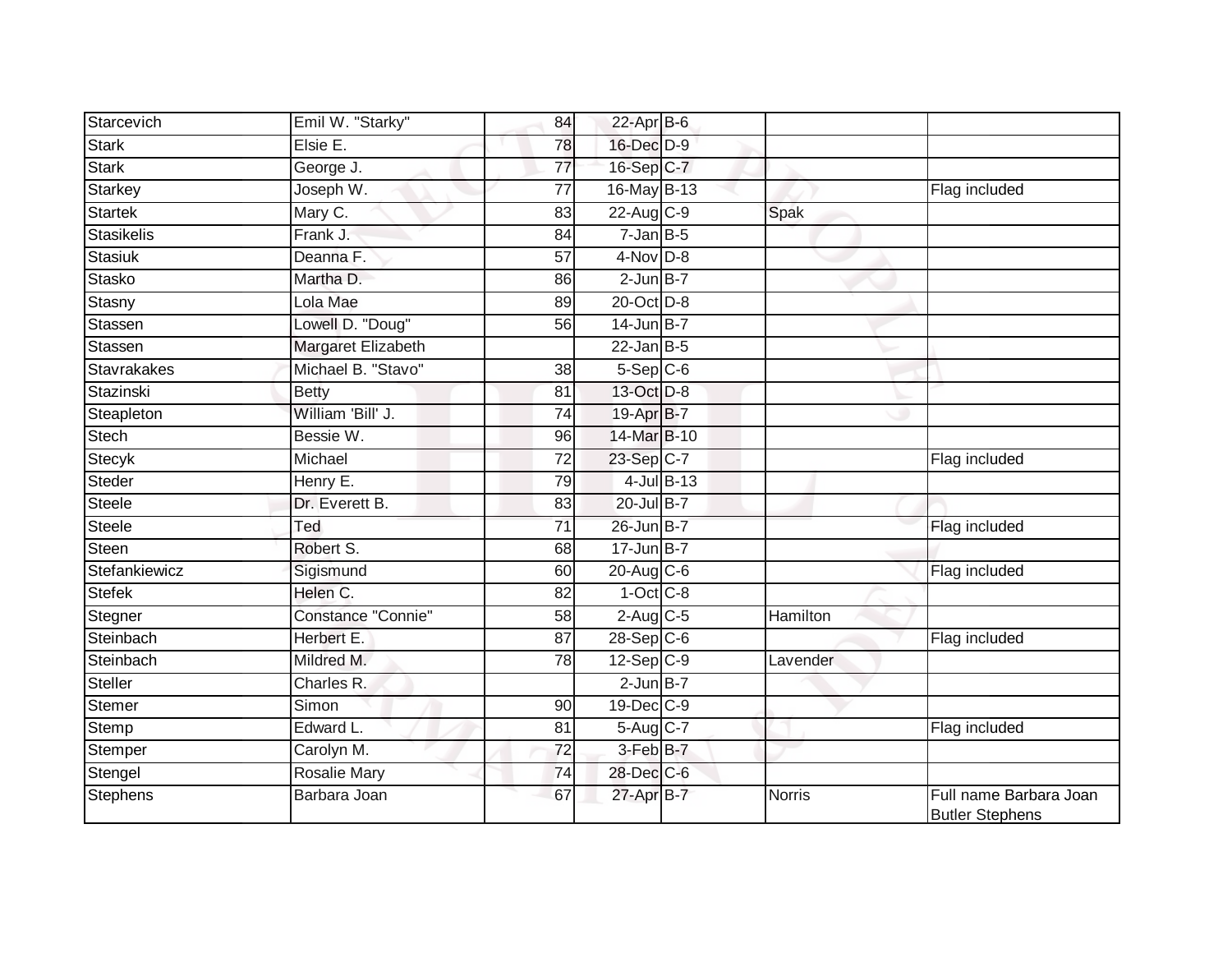| Stephens       | Ruth A.                                          | 87              | 18-Feb B-7        | Davis           |                  |
|----------------|--------------------------------------------------|-----------------|-------------------|-----------------|------------------|
| Stepich        | Carol A.                                         | 51              | 31-Oct C-7        |                 |                  |
| Sterling       | Charles O. Sr.                                   | 84              | 30-Sep C-7        |                 |                  |
| Steuer         | Dorothy                                          | 77              | $30$ -Aug C-5     |                 |                  |
| Steuer         | $E$ dna I.                                       | $\overline{77}$ | $25$ -Nov $ C-6 $ | <b>Bacon</b>    |                  |
| Stevens        | Edward C.                                        | 85              | $26$ -Jul C-5     |                 |                  |
| Stevens        | John (Evanoff)                                   | 75              | 4-Apr B-11        |                 |                  |
| Stevens        | Melba R.                                         | 72              | 18-May B-7        | Hatfield        |                  |
| <b>Stevens</b> | Rocky G.                                         | 50              | 12-Nov D-11       |                 |                  |
| <b>Stevens</b> | <b>Wanda Gene</b>                                | $\overline{77}$ | 20-Oct D-8        |                 |                  |
| Stevenson      | Donald J. "Doc"                                  | 67              | $20$ -Jul B-7     |                 | Flag included    |
| Stevenson      | Rhonda Marie                                     | 64              | $19$ -Dec $C$ -9  |                 |                  |
| Stewart        | Charles E.                                       | 81              | 27-Nov F-7        |                 |                  |
| <b>Stewart</b> | <b>Mary Helen</b>                                | 60              | 10-Apr B-7        |                 |                  |
| Still          | <b>Charles Francis</b>                           | $\overline{72}$ | 8-Dec D-7         |                 |                  |
| Stillinovich   | George                                           | 98              | $7$ -Jul $B-7$    |                 | Picture included |
| Stilwell       | Connie M. (Babb)                                 | 56              | 23-May B-13       | <b>Hatfield</b> |                  |
| Stinson        | Robert E.                                        | 68              | 22-Apr B-7        |                 |                  |
| Stipancic      | Philip P.                                        | 79              | $10-Sep$ $C-6$    |                 |                  |
| Stockus        | Judy (Bohlke)                                    | 53              | 13-Jun B-13       |                 |                  |
| <b>Stofcik</b> | Frank J.                                         | 84              | $2-Sep$ C-6       |                 | Flag included    |
| Stolarz        | Michael J. "Jake the<br>Snake-Large & in Charge" | 41              | $27-Sep$ C-5      |                 |                  |
| Stolarz        | Priscilla                                        | $\overline{50}$ | 15-Nov C-5        |                 |                  |
| Stolpe         | Joanna                                           | $\overline{73}$ | $3-Sep C-7$       | Whitcomb        |                  |
| Stoltz         | Patricia A.                                      | 54              | 14-Mar B-10       |                 |                  |
| Stombaugh      | Donald E.                                        | 75              | $2$ -Jul $B-7$    |                 | Flag included    |
| Stoming        | Mary                                             | 88              | $2$ -Mar $B$ -8   |                 |                  |
| Stough         | Jenny Lee                                        | 46              | $3-MarB-7$        |                 |                  |
| Stovall        | James R.                                         | 70              | 13-Sep C-5        |                 |                  |
| Stover         | James S.                                         | 28              | $23$ -Feb $B$ -7  |                 |                  |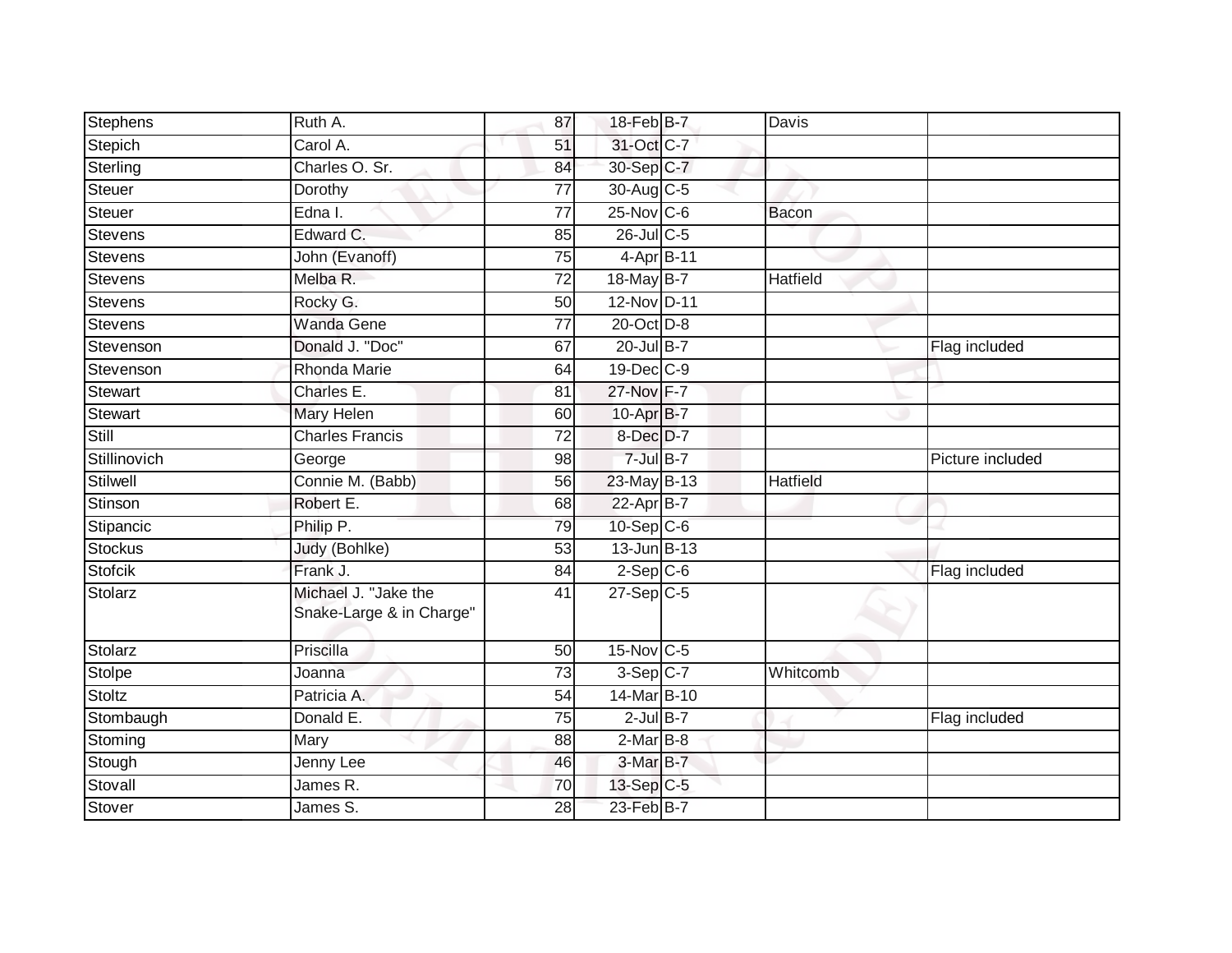| Stowell         | <b>Mary Marie</b>                          | 73              | 30-May B-14     |            |               |
|-----------------|--------------------------------------------|-----------------|-----------------|------------|---------------|
| <b>Stowers</b>  | James "Earl"                               | 92              | 5-Aug C-7       |            |               |
| Stowers         | Lloyd C.                                   | 84              | 8-May B-7       |            | Flag included |
| Stracke         | Marguerite W.                              | 91              | $9-$ Sep $C-8$  |            |               |
| <b>Straka</b>   | Eva Marie                                  | $\overline{20}$ | $9$ -Mar $B$ -7 |            |               |
| Straker         | John B. "Ben"                              | 85              | 25-Oct C-5      |            |               |
| <b>Straker</b>  | Lucille                                    | 83              | $27 - Jun$ B-13 |            |               |
| Strapon         | Irene                                      | 77              | $11-Aug$ $C-6$  |            |               |
| Straub          | Edward G.                                  | 49              | 18-Jul B-12     |            |               |
| <b>Streeter</b> | John                                       | 84              | 22-May B-7      |            |               |
| Strelec         | Margaretta V.                              | 91              | 8-Oct C-8       |            |               |
| Stretch         | Roy                                        | 94              | 7-Apr B-7       |            |               |
| Strickland      | Marlene                                    | 59              | 26-Oct C-6      |            |               |
| Strimbu         | Thomas                                     | 74              | 3-Mar B-7       |            |               |
| Strincevich     | Mary                                       | 84              | 27-Nov F-7      | Ciesielski |               |
| Strom           | David A.                                   | 51              | 13-Sep C-5      |            |               |
| Strom           | Rose P.                                    | 76              | 11-Mar B-6      |            | Flag included |
| Strouse         | Juanita                                    | 81              | $4$ -Aug C-6    |            |               |
| Strzempka       | Helen B.                                   | 83              | 8-Aug C-7       | Kasza      |               |
| Stuart          | <b>Adah' Louise</b>                        | 79              | $8$ -Jul $B-7$  |            |               |
| Stubbs          | <b>Richard Louis "Dick"</b>                | 67              | $5-Sep$ C-7     |            |               |
| <b>Stugis</b>   | Anna M.                                    | 83              | 3-May B-11      |            |               |
| Stuhlmacher     | Merle E.                                   | 62              | 30-Mar B-7      |            |               |
| <b>Stulac</b>   | Martin T. "Marty"                          | $\overline{72}$ | 14-Jun B-7      |            | Flag included |
| <b>Stupic</b>   | Josip                                      | 81              | $2$ -Jul $B-7$  |            |               |
| Sturm           | Robert E.                                  | 75              | 4-Dec F-10      |            |               |
| <b>Sturm</b>    | <b>Yvonne Christine Kellems</b><br>"Chris" | 47              | 10-Dec D-17     |            |               |
| Styka           | Johnny Ray                                 | 22              | 15-Nov C-5      |            |               |
| Substalae       | James J.                                   | 75              | 27-May B-7      |            | Flag included |
| Suci            | Adela                                      | 97              | $6$ -Mar $B$ -7 |            |               |
| Sudinski        | Anne Rosemund                              | 89              | $18-Sep D-8$    | Yakish     |               |
|                 |                                            |                 |                 |            |               |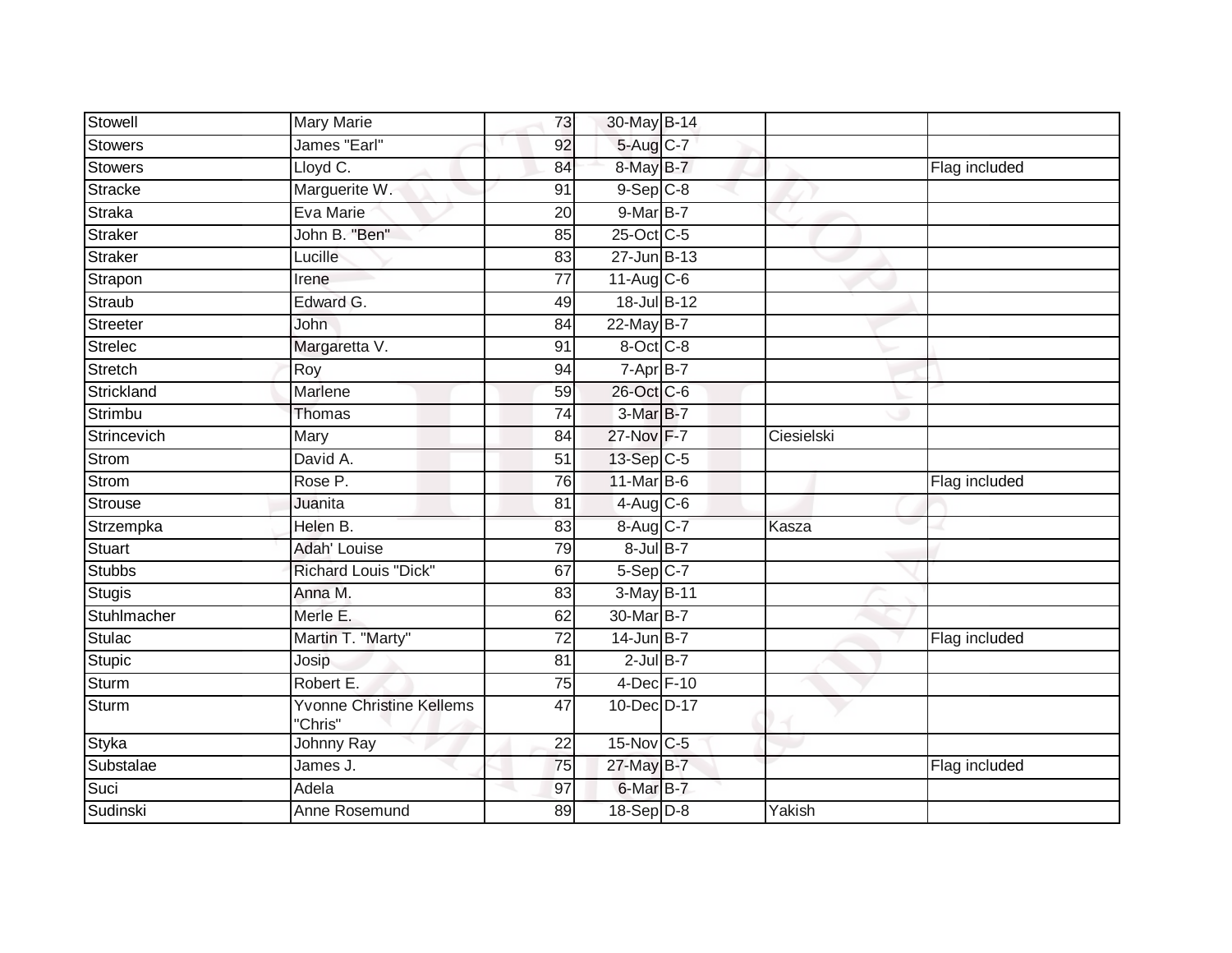| Sudinski       | Leo J.               | 91              | $21$ -Jan B-5   |              |               |
|----------------|----------------------|-----------------|-----------------|--------------|---------------|
| Sudovich       | John "Johnny"        | 81              | 9-Jun B-5       |              |               |
| Sufak          | Charlotte "Lottie"   | 82              | 30-Mar B-7      | Szczepkowski |               |
| Sufana         | George A. Sr.        | 83              | 28-Feb B-13     |              |               |
| Sufana         | George Jr.           | $\overline{50}$ | 17-Nov D-8      |              |               |
| Suhomel        | Ruth B.              | 81              | $12$ -Sep $C-9$ |              |               |
| Sulewski       | Ted "Blackie"        | 80              | 8-May B-7       |              | Flag included |
| Sulicz         | Patricia L.          | 68              | 23-May B-13     | Zaleta       |               |
| Sullivan       | Edward               | $\overline{71}$ | 17-Mar B-7      |              |               |
| Sullivan       | Elizabeth            | 95              | $2$ -Jun $B-7$  |              |               |
| Sullivan       | Francis E.           | 45              | $1-Oct$ $C-8$   |              |               |
| Sullivan       | Hilda H.             | 72              | 10-Oct C-9      | Wasmuth      |               |
| Sullivan       | James H.             | 92              | 4-May B-7       |              |               |
| Sullivan       | John A. "Jack"       | 68              | 13-Dec C-4      |              |               |
| Sullivan       | Kathleen M.          | $\overline{76}$ | 19-Aug C-6      |              |               |
| Sullivan       | Leah Belle           | 92              | 8-Mar B-7       |              |               |
| Sullivan       | Martin J.            | 84              | $8 - JanB - 5$  |              |               |
| Sullivan       | Ruth E.              | 83              | 14-Jun B-7      |              |               |
| Sullivan       | Stanley F.           | 73              | 31-Oct C-7      |              |               |
| Sullivan       | <b>Tillie</b>        | 90              | 22-Mar B-7      | Sackol       |               |
| Sulski         | Daniel S.            | 68              | $8$ -Jun $B$ -7 |              | Flag included |
| Sum            | <b>Martin Joseph</b> | 86              | $22$ -Jan B-5   |              |               |
| Summerlot      | Frances L.           | 81              | 29-May B-7      |              |               |
| <b>Summers</b> | Dale L.              | 69              | 20-Apr B-7      |              | Flag included |
| Summers        | Elsa Margaret        | 74              | 19-May B-7      |              |               |
| Summers        | <b>Walter Verne</b>  | 86              | $8-Aug$ $C-7$   |              |               |
| Sundeen        | Kathryn L.           | 90              | 13-May B-7      | Thunber      |               |
| Sunny          | Margaret             | 85              | $18-Sep$ D-8    |              |               |
| Suor           | Ella Eva             | 96              | 19-Jul B-7      | Davenport    |               |
| Supergan       | Joseph F.            | 86              | 17-Jan B-13     |              |               |
| Suranich       | Julia F.             | 88              | 3-Mar B-7       |              |               |
| Surdyk         | Dorothy M.           | 82              | 28-Nov C-8      | Pawlaczyk    |               |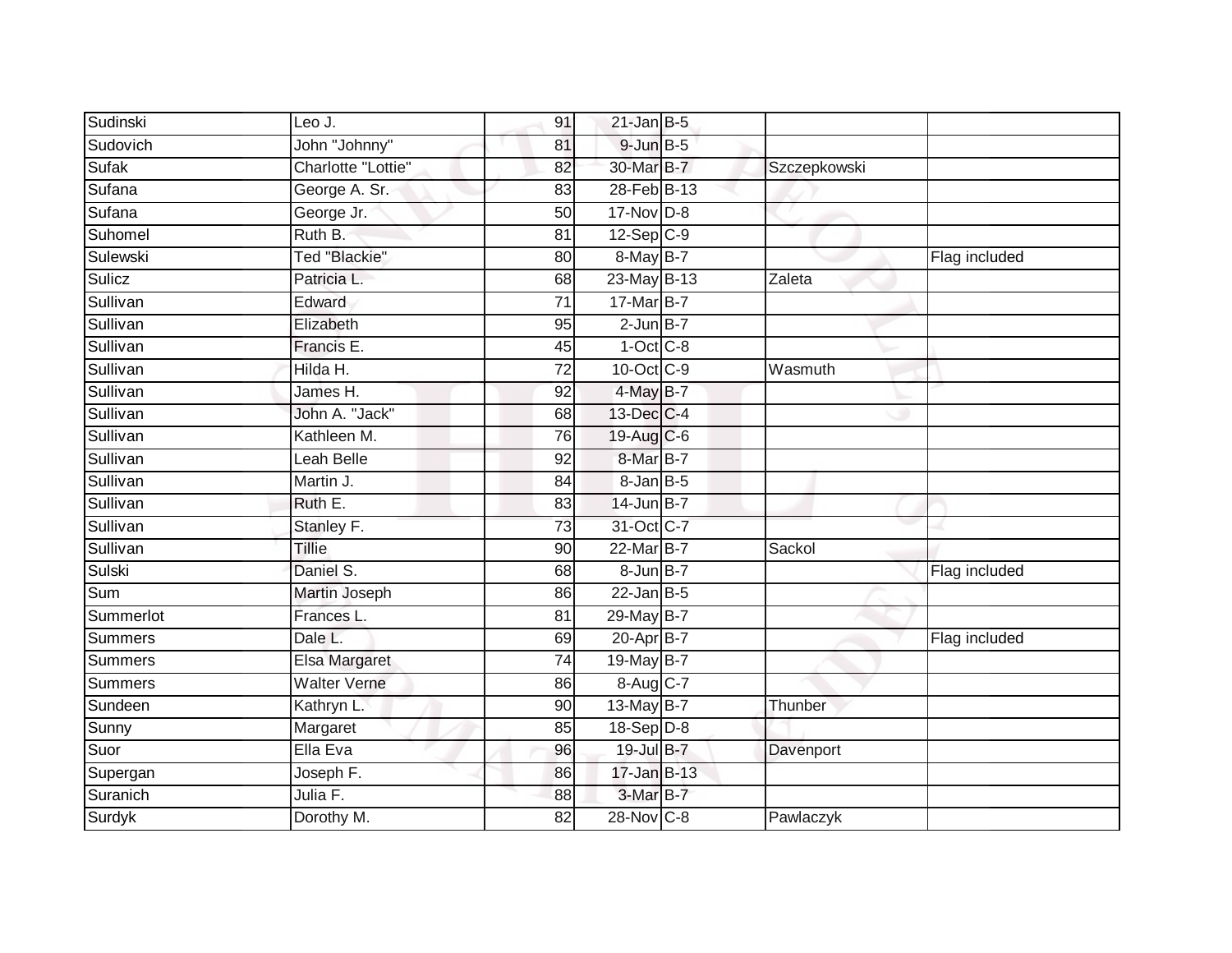| Sustaita      | Ramon 'Pork Chops'    | 71 | 19-Apr B-7      |                 |               |
|---------------|-----------------------|----|-----------------|-----------------|---------------|
| Sutko         | Catherine L.          | 63 | 17-Feb B-7      | <b>Nastav</b>   |               |
| Sutkowski     | Lillian (Lorraine) C. | 85 | 27-Apr B-7      |                 |               |
| Sutton        | Alfred R.             |    | $4-Nov$ D-8     |                 | Flag included |
| Suzich        | Augustine "Tina"      | 73 | $8$ -Jul $B$ -6 |                 |               |
| Svec          | Anna C.               | 86 | 27-Apr B-7      | Sipka           |               |
| Svetic        | Steve J.              | 80 | $6$ -Nov $F-7$  |                 |               |
| Swalla        | Mary                  | 87 | 16-Jul B-7      |                 |               |
| Swan          | Harry                 | 87 | 18-Oct C-5      |                 |               |
| Swanson       | Edward J.             | 55 | $1-Nov$ C-8     |                 |               |
| Swanson       | Eldon A. "Swede"      | 76 | 29-Apr B-7      |                 | Flag included |
| Swanson       | Lillian M.            | 70 | 7-Apr B-7       | Krol            |               |
| Swantko       | Ann                   |    | 4-Jan B-5       |                 |               |
| Swarner       | John L. Jr., MD       | 51 | $12$ -Jan B-5   |                 |               |
| Swart         | Elizabeth A.          |    | 23-Sep C-7      | <b>Skafidas</b> |               |
| Swartzlander  | Eldon J.              | 81 | 11-Jul B-13     |                 |               |
| Swedberg      | John E.               | 76 | 26-Feb B-7      |                 |               |
| Sweeney       | Donald A.             | 75 | $22$ -Jan B-5   |                 | Flag included |
| Sweeny        | Olga                  | 88 | $9$ -Jun $B$ -5 | Ordinsky        |               |
| Sweet         | Paralee "Perri"       | 68 | $17 - Feb$ B-7  |                 |               |
| <b>Swets</b>  | Bernard H. Sr.        | 57 | 29-Oct D-13     |                 |               |
| Swets         | Dorothy A.            | 75 | $21$ -Jun B-7   | VanDerMolen     |               |
| Swett         | Frieda M.             | 88 | 7-Mar B-11      |                 |               |
| Swiatkowski   | Lucille               | 83 | $22-Apr$ B-7    | Voyt            |               |
| Swieringa     | Katie A.              | 93 | $20$ -Nov $F-6$ | Anker           |               |
| Sykes         | William F.            | 83 | $24-Sep C-9$    |                 |               |
| Syler         | Milton "Mitz"         |    | 13-Mar B-7      |                 |               |
| Sylwestrowicz | Victoria T.           | 85 | 4-Dec F-10      | Wolan           |               |
| Sypulski      | Anne J.               | 80 | 26-Jul C-5      | Szymanski       |               |
| Syrek         | Donald E.             | 36 | 23-Jun B-7      |                 |               |
| Sytsma        | Jeanette              | 84 | 28-Mar B-13     |                 |               |
| Szabo         | Leona                 | 78 | $4$ -Oct C-5    | Baranowski      |               |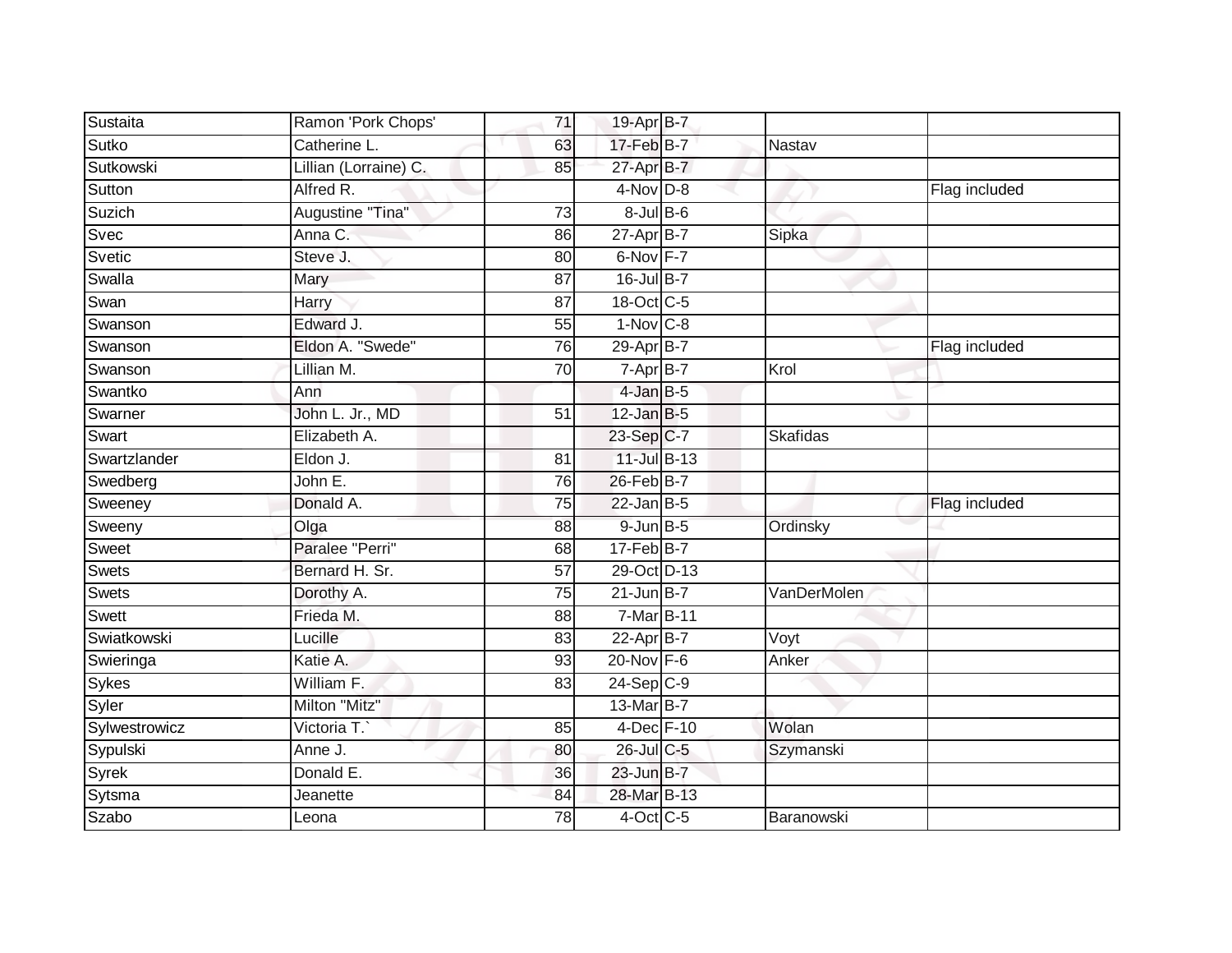| Szabo          | Leona             | 78              | $27-SepC-5$            | Baranowski |                    |
|----------------|-------------------|-----------------|------------------------|------------|--------------------|
| Szafarczyk     | William           |                 | 18-Apr B-13            |            | Flag included      |
| <b>Szakacs</b> | Joseph Robert     | 76              | 25-Dec C-3             |            |                    |
| Szanyi         | Josephine         | 63              | 20-Oct D-8             |            |                    |
| <b>Szarek</b>  | Ann R.            | $\overline{81}$ | $19$ -Dec $C-9$        | Zbinden    |                    |
| Szarek         | Anna R.           | 81              | 18-Dec F-10            | Zbinden    |                    |
| Szarkowicz     | Daniel L.         | 44              | 18-Feb B-7             |            |                    |
| Szczepaniak    | Eugene J.         | 76              | $13$ -Dec $C-4$        |            |                    |
| Szczepaniak    | Sophie A.         | 85              | 25-Apr B-13            |            |                    |
| Szczepkowski   | Marie "A&P Marie" | 83              | $23$ -Jan B-5          |            |                    |
| Szczetkowski   | Albin J.          | 75              | 24-Nov D-7             |            |                    |
| Szilagyi       | Sophia            | 86              | $19-Apr$ B-7           |            |                    |
| Szlembarski    | Feliks            | 56              | 21-Sep C-7             |            |                    |
| Szot           | Frank R. "Ron"    | 61              | 17-Oct C-11            |            |                    |
| Szot           | Genevieve         | 85              | 22-Mar B-7             | Komasinski |                    |
| Szparaga       | Violet I.         | 73              | 14-Mar B-10            |            |                    |
| Szumanski      | Walter            | 85              | $4$ -Jun $B-7$         |            |                    |
| Szutenbach     | John              | 70              | 18-Jan B-5             |            |                    |
| Szymanski      | Anna M.           | 92              | 13-Sep C-5             |            |                    |
| Szymanski      | Valeria A.        | 66              | $3-Aug$ <sub>C-7</sub> | Musuta     |                    |
| Szymborski     | Ronald P.         | 64              | $8 - Jan$ $B - 5$      |            |                    |
| Szymoniak      | Marie             | 79              | 4-Apr B-11             | Young      |                    |
| Szypczak       | Walter            |                 | $14$ -AugD-6           |            |                    |
| Szypkowski     | <b>Estelle</b>    | 84              | 20-Jun B-12            | Rak        |                    |
| Taborski       | Dennis M.         |                 | $2$ -Aug C-5           |            | Flag includedTerek |
| Taillon        | Catherine E.      | 91              | 29-Mar B-7             | Theobald   |                    |
| Talabay        | Michael J.        | 93              | $4$ -May B-7           |            |                    |
| Tallant        | Norma M.          | $\overline{74}$ | $4$ -Oct C-5           |            |                    |
| Tambrini       | Alex              | 76              | $21$ -Nov $C-8$        |            | Flag included      |
| Tanner         | Paul William      | 76              | 18-Apr B-13            |            | Picture included   |
| <b>Tanses</b>  | Geoffrey P.       | 20              | 8-Jun B-7              |            |                    |
| Tanses         | Julius D. (Tap)   | 83              | 5-Feb B-7              |            | Flag included      |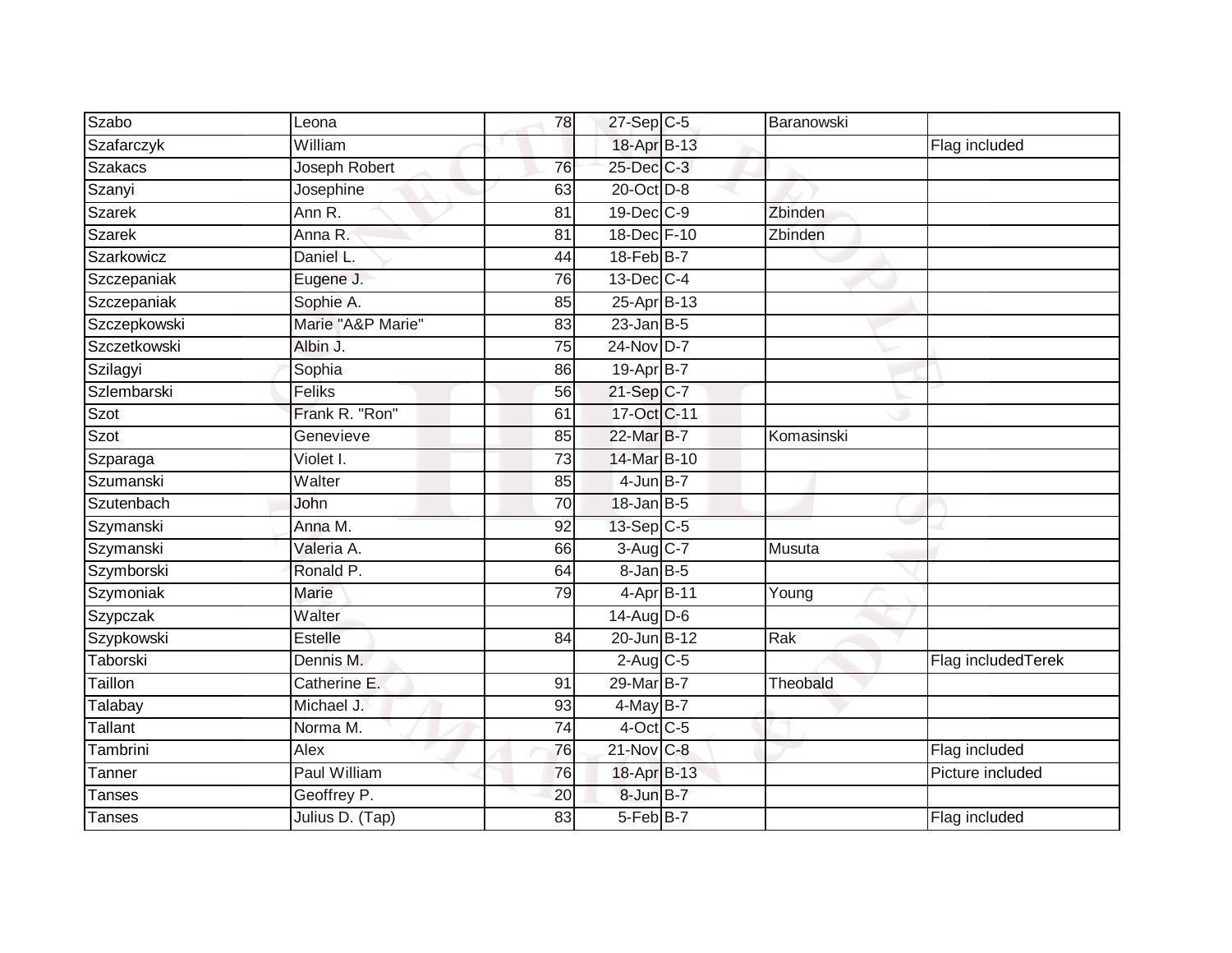| Tapajna        | Carrie Maryann          | 85              | 20-Jul B-7       | Lowry        |               |
|----------------|-------------------------|-----------------|------------------|--------------|---------------|
| Tarnow         | Janet (Hamilton)        | 61              | 18-Nov D-6       |              |               |
| <b>Tarnow</b>  | June                    | 84              | $1-Sep$ $C-7$    | Traeger      |               |
| Tarver         | Admiral D.              | 71              | 23-Sep C-7       |              |               |
| Tarver         | Paul Messham Sr.        | $\overline{39}$ | $29$ -Jan B-5    |              |               |
| <b>Tasher</b>  | Myrl R.                 |                 | $17$ -Feb $B$ -6 | Henderson    |               |
| Tataren        | <b>Lorraine Frances</b> | 61              | $10$ -Jul B-7    | <b>Tracy</b> |               |
| <b>Tatje</b>   | Edward C.               | 73              | 29-May B-7       |              | Flag included |
| Taylor         | Charles E.              | 71              | $10$ -Feb $B$ -7 |              |               |
| <b>Taylor</b>  | Forest James II "Cody"  |                 | 21-Mar B-12      |              |               |
| Taylor         | Gregory                 | 42              | 8-Jun B-7        |              |               |
| Taylor         | Janet L.                | 76              | $13$ -Jul $B-7$  | Fusner       |               |
| Taylor         | Jean                    | 76              | 28-Nov C-7       |              |               |
| Taylor         | <b>John Robert</b>      | 63              | $12$ -Jan B-5    |              |               |
| Taylor         | Nicholas A. "Nick"      | $\overline{17}$ | 8-Jun B-7        |              |               |
| Tchalo         | <b>Carl Dimitri</b>     | 89              | $18$ -Jan B-5    |              |               |
| Tchalo         | Nada                    | 90              | $1-Nov$ C-8      |              |               |
| Tecsi          | Elaine M.               | 58              | 5-Oct C-6        |              |               |
| Teer           | LaVerne                 | 79              | 18-Mar B-7       | <b>Gibbs</b> |               |
| <b>Tegosik</b> | Ann                     | 84              | 16-Apr B-7       | Kupchal      |               |
| Teller         | John                    | 84              | 11-Mar B-7       |              |               |
| Templin        | Gladys                  | $\overline{87}$ | 5-May B-7        |              |               |
| Tenkely        | Loretta B.              | 67              | 20-Oct D-8       | Pokraka      |               |
| Tennison       | Elsie D.                |                 | $5$ -Dec $C$ -8  | Luick        |               |
| Tennison       | Major T.                | 58              | $12$ -Dec $C$ -8 |              |               |
| Tenzera-Pucher | Gertrude "Trudy"        |                 | 30-Jun B-7       |              |               |
| Tepavcevich    | <b>Bernice</b>          |                 | $4-Sep$ D-7      | Florek       |               |
| Terczak        | Dennis F.               | 49              | 28-Apr B-7       |              |               |
| Tereba         | <b>Stella</b>           | 80              | 7-Mar B-11       |              |               |
| <b>Terek</b>   | Paul L. "Turk"          | 80              | $2$ -Aug C-5     |              | Flag included |
| Teringer       | Mildred                 | 88              | 9-Dec D-10       |              |               |
| Terpstra       | John Jr.                | $\overline{82}$ | $12$ -Jun B-7    |              |               |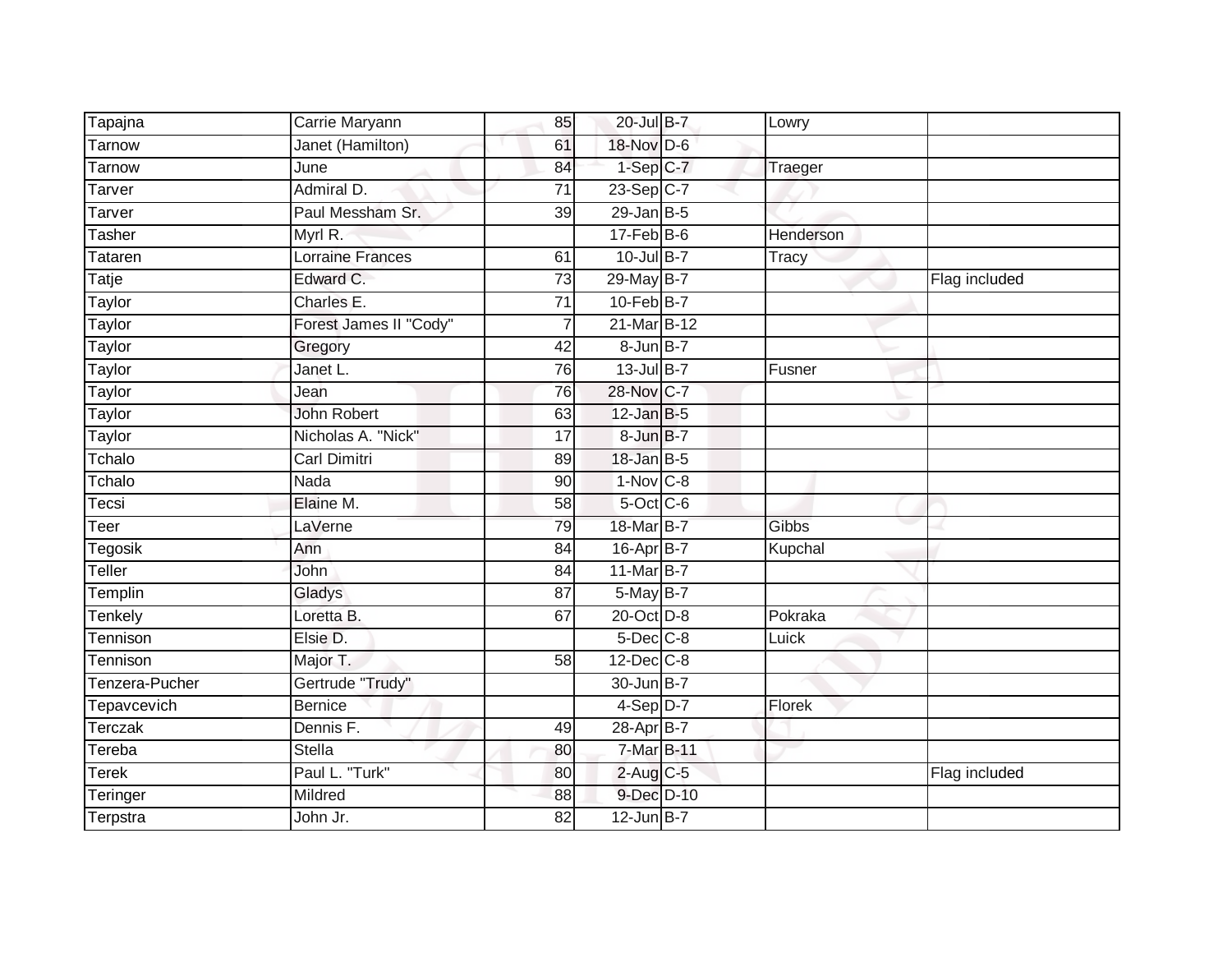| Terpstra     | Sylvia L.                                         | 69              | 23-Oct D-6          |         |  |
|--------------|---------------------------------------------------|-----------------|---------------------|---------|--|
| Terrell      | Deborah K.                                        | 46              | 15-Dec D-9          |         |  |
| Terry        | Rhonda Raye                                       | 32              | 5-Jan B-5           |         |  |
| Terry        | Willie Mae                                        | 77              | $7$ -Dec $C$ -7     |         |  |
| Thanos       | Fannie M.                                         | 91              | 15-Mar B-7          |         |  |
| Tharp        | Carol Evonne                                      | 56              | $23$ -Feb $B-7$     | Bateman |  |
| Tharp        | David L.                                          | 51              | $12$ -Jul B-7       |         |  |
| Thatcher     | <b>Clifford Kelso</b>                             | 43              | 10-Nov D-7          |         |  |
| Thatcher     | Sally M.                                          | 81              | $29$ -Jan B-5       |         |  |
| Thayer       | Dennis                                            | 52              | 30-Dec D-7          |         |  |
| <b>Theis</b> | John Christian III                                | 27              | $6$ -Jan $B$ -5     |         |  |
| Theisen      | <b>Robert Dale</b>                                | 60              | 29-Aug C-7          |         |  |
| Theissen     | William A.                                        | 96              | 22-Sep C-7          |         |  |
| Thews        | Mildred F.                                        | 89              | 25-Nov C-5          |         |  |
| Thiel        | Cecelia A.                                        | 87              | 8-Jun B-7           |         |  |
| Thiel        | Daniel A.                                         | 85              | 17-Feb B-7          |         |  |
| Thiel        | Florence F.                                       | $\overline{78}$ | $23$ -Jan B-5       |         |  |
| Thiel        | Joseph B.                                         | 73              | $11-Sep D-7$        |         |  |
| Thill        | Frank J. Jr.                                      | 72              | 12-Nov D-11         |         |  |
| Thomas       | Alice                                             | 94              | 16-Dec D-9          |         |  |
| Thomas       | Dorothy Irene                                     | 83              | $27$ -Feb $B$ -7    |         |  |
| Thomas       | Hugh Jr.                                          | 79              | $27$ -Jan B-5       |         |  |
| Thomas       | Mary M.                                           | 91              | 25-Nov C-6          | Jordan  |  |
| Thomas       | Prosper                                           | 13              | $13-\text{Sep}$ C-5 |         |  |
| Thomas       | Richard J.                                        | $\overline{73}$ | $7$ -Jul B-7        |         |  |
| Thomas       | Teria Jacqueline                                  | Infant          | 15-Dec D-9          |         |  |
| Thomason     | <b>Willie David "Fuse Blower</b><br>Dynamo "Dave" |                 | 22-Jul B-7          |         |  |
| Thompson     | Albina                                            | 87              | 28-Dec C-6          |         |  |
| Thompson     | Edward E. "Coal Man"                              | 78              | 3-May B-11          |         |  |
| Thompson     | Frances L.                                        | 45              | 14-Sep C-7          |         |  |
| Thompson     | Goldie E.                                         | 92              | 19-Mar B-7          | Thomas  |  |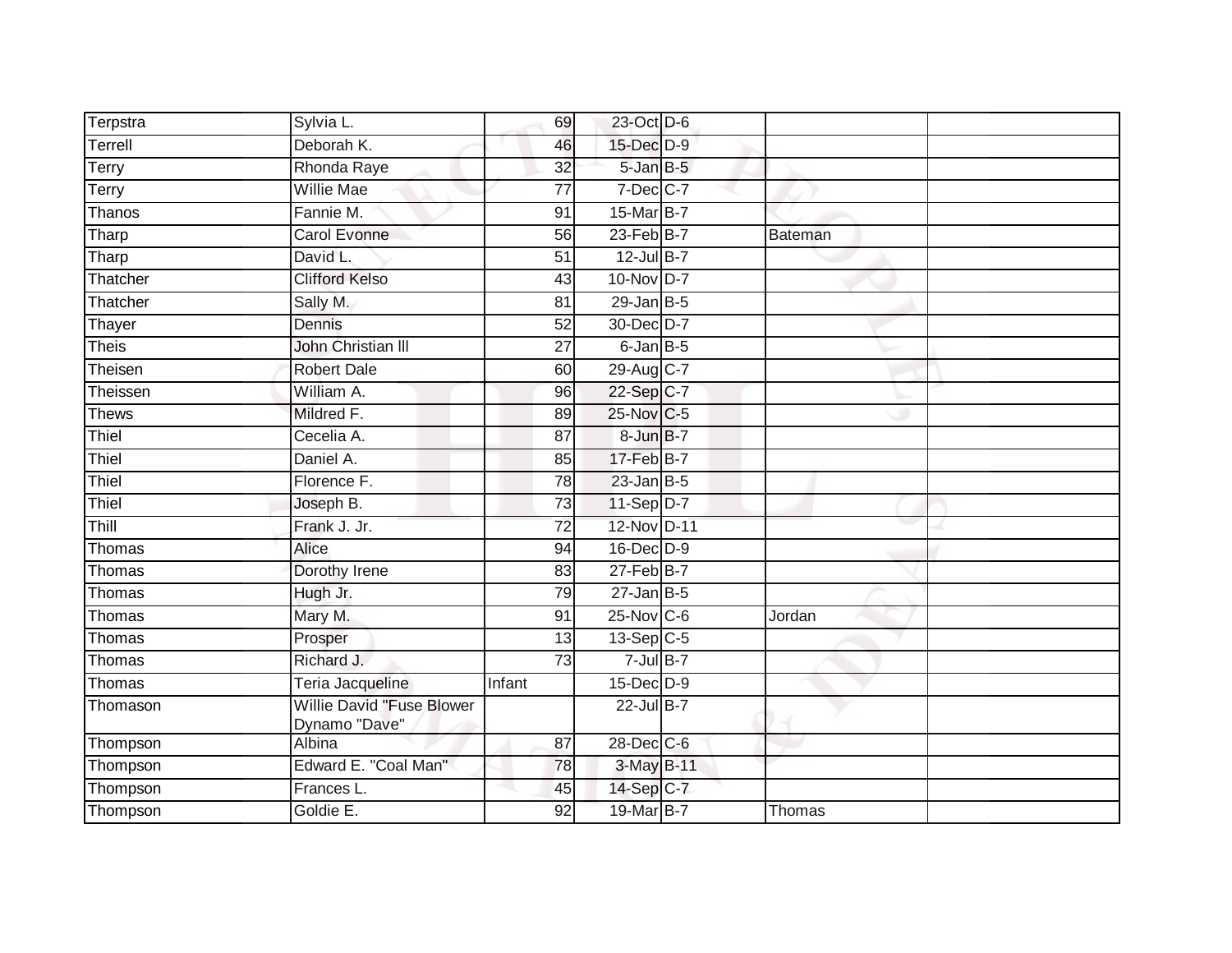| Thompson         | Harry Sr. "Harpo"       | 71              | 16-Nov E-7             |              | Flag included                        |
|------------------|-------------------------|-----------------|------------------------|--------------|--------------------------------------|
| Thompson         | lola                    | 74              | 11-Oct C-6             |              |                                      |
| Thompson         | Mary T.                 | 73              | 14-Oct D-7             |              |                                      |
| Thompson         | Omar                    | 30              | $5-Sep$ C-7            |              |                                      |
| Thompson         | Paulette                | $\overline{51}$ | $22$ -Nov C-5          | <b>Mokry</b> |                                      |
| Thompson         | Rosemary C.             |                 | 16-Jun B-7             | Walsh        |                                      |
| Thompson-Herrera | Naomi                   | 62              | $9-AprB-7$             |              |                                      |
| Thorek           | Martha                  | 85              | $6$ -Mar $B$ -7        | Timm         |                                      |
| Thorley          | Evelyn V.               | 78              | 17-Apr B-7             |              |                                      |
| Thrall           | Arnold E.               | 64              | 11-Oct C-6             |              |                                      |
| Thunehorst       | Charles E.              | 82              | $26$ -Jun $B-7$        |              |                                      |
| Thure            | Ann C.                  | 82              | 16-Jul B-7             |              |                                      |
| Tica             | Jovan "John"            | 60              | 22-Feb B-7             |              |                                      |
| Tichansky        | Minerva "Minnie"        | 89              | 17-Nov D-9             |              |                                      |
| Tigner           | Fetnah P. "Faye"        | $\overline{73}$ | $7-Nov$ <sub>C-8</sub> |              |                                      |
| Tillman          | Daisy                   | 92              | 19-Sep C-9             |              |                                      |
| Tillman          | <b>Ellen Marie</b>      | 59              | 29-Mar B-7             |              |                                      |
| Tillotson        | Douglas Shadd "Pee Wee" | 59              | 20-Jul B-7             |              |                                      |
| Tillotson        | Hortensia               | 82              | 5-Nov D-11             | <b>Rufus</b> |                                      |
| Tinsley          | Edward C.               | 80              | $5 - Jan$ $B - 5$      |              |                                      |
| Titak            | Andrew F.               | 83              | $2$ -Jul $B-7$         |              | Flag included                        |
| Titak            | John E. Jr.             | 84              | $17 - Feb$ B-7         |              |                                      |
| <b>Titus</b>     | Becky J.                | 50              | 16-May B-13            | Lynch        | Full name Becky J. Cotter<br>Titus   |
| Tkacz            | Eleanor                 | 83              | 20-Jun B-12            | Wisniewski   |                                      |
| Todd             | Jimmie Doris            | 55              | 16-Dec D-9             |              |                                      |
| Todd             | R. Lee                  | $\overline{71}$ | 27-Dec C-5             |              |                                      |
| Toigo            | "Tony" Silvio Anthony   | 63              | 11-Oct C-6             |              |                                      |
| Tolley           | Robert W. Sr.           | 68              | $2$ -Jul $B-7$         |              | Flag included                        |
| Tolliver         | Viola F.                | 75              | 2-May B-12             |              | Full name Viola F. Tolliver<br>Jones |
| Tom              | Daniel C.               | $\overline{51}$ | $4$ -Jun $B-7$         |              |                                      |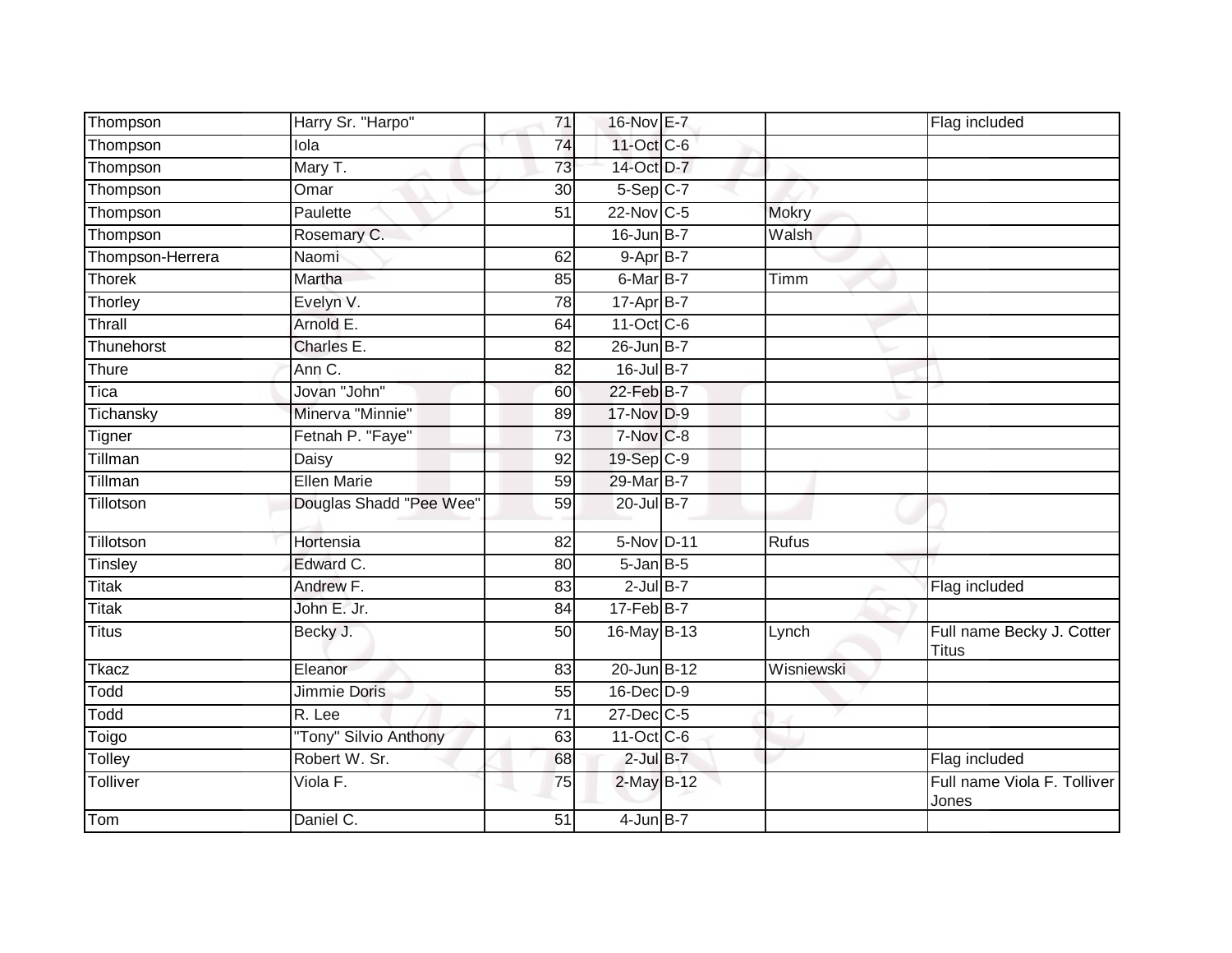| Tomasevich      | Maryanne          | 66              | 30-Dec D-7               |             |               |
|-----------------|-------------------|-----------------|--------------------------|-------------|---------------|
| Tomasic         | Joseph J.         | 83              | 15-Sep C-6               |             |               |
| Tomasich        | George R.         | $\overline{77}$ | 15-Aug C-7               |             |               |
| Tomaszewski     | Elizabeth         | 87              | 28-Jun B-7               | Leszczynski |               |
| Tomaszewski     | Patricia J.       | 66              | 14-Nov C-10              |             |               |
| Tomaszewski     | Raymond J.        | 70              | $13$ -Dec $C-5$          |             |               |
| <b>Tombers</b>  | Leone V. "Lee"    | 74              | 12-May B-7               |             |               |
| Tomcsi          | Andrew            | 75              | $21$ -May B-7            |             | Flag included |
| Tomczak         | Pearl T.          |                 | $12$ -Jul B-7            | Wysocki     |               |
| Tomecko         | LaVerna M.        | 79              | 30-Aug C-5               |             |               |
| Tominov         | Irene N.          |                 | 7-Mar B-10               |             |               |
| Tomko           | John James Jr     | 75              | $22$ -Feb $B$ -7         |             | Flag included |
| Tomkutonis      | Jean M.           | 72              | 9-Dec D-10               |             |               |
| Tomlin          | <b>Jack</b>       | $\overline{71}$ | $2$ -Aug C-5             |             |               |
| Tomsic          | William R.        | 67              | $1$ -Jul $B-7$           |             |               |
| Toney           | Jean              |                 | 28-Sep C-6               |             |               |
| Toney           | Lelia G.          | 79              | 10-Jan B-11              |             | Flag included |
| Toney           | Terwann           | 27              | 27-Oct D-8               |             |               |
| Tonkovich       | Claire            | 79              | $7$ -Dec $C$ -7          |             |               |
| Toomey          | Anne              | $\overline{77}$ | 10-Mar B-7               | Saynak      |               |
| Toosevich       | Michael G.        | 55              | 25-Nov C-6               |             |               |
| <b>Topetzes</b> | James             | 83              | 10-Jan B-11              |             |               |
| Torkelson       | Bernard "Bud"     | 78              | 27-Nov F-7               |             | Flag included |
| <b>Torres</b>   | David J.          | 46              | 23-Nov E-7               |             |               |
| Torres          | Vidal "BeBee"     | 65              | $30 - Jan$ B-4           |             | Flag included |
| Toth            | "Judge" Joseph M. | 73              | $2$ -Oct $D-9$           |             |               |
| Toweson         | Donald A.         | 62              | 8-Mar B-7                |             |               |
| Townsell        | Martha E.         | 94              | $29-Sep$ <sub>C</sub> -6 |             |               |
| Townsend        | Richard E.        | 56              | 26-May B-7               |             |               |
| Trafny          | Frances           | 84              | $21$ -Jan B-4            |             |               |
| Tran            | John A.           | 24              | 10-May B-6               |             |               |
| Trapp           | Everette C.       | 93              | 30-Mar B-7               |             |               |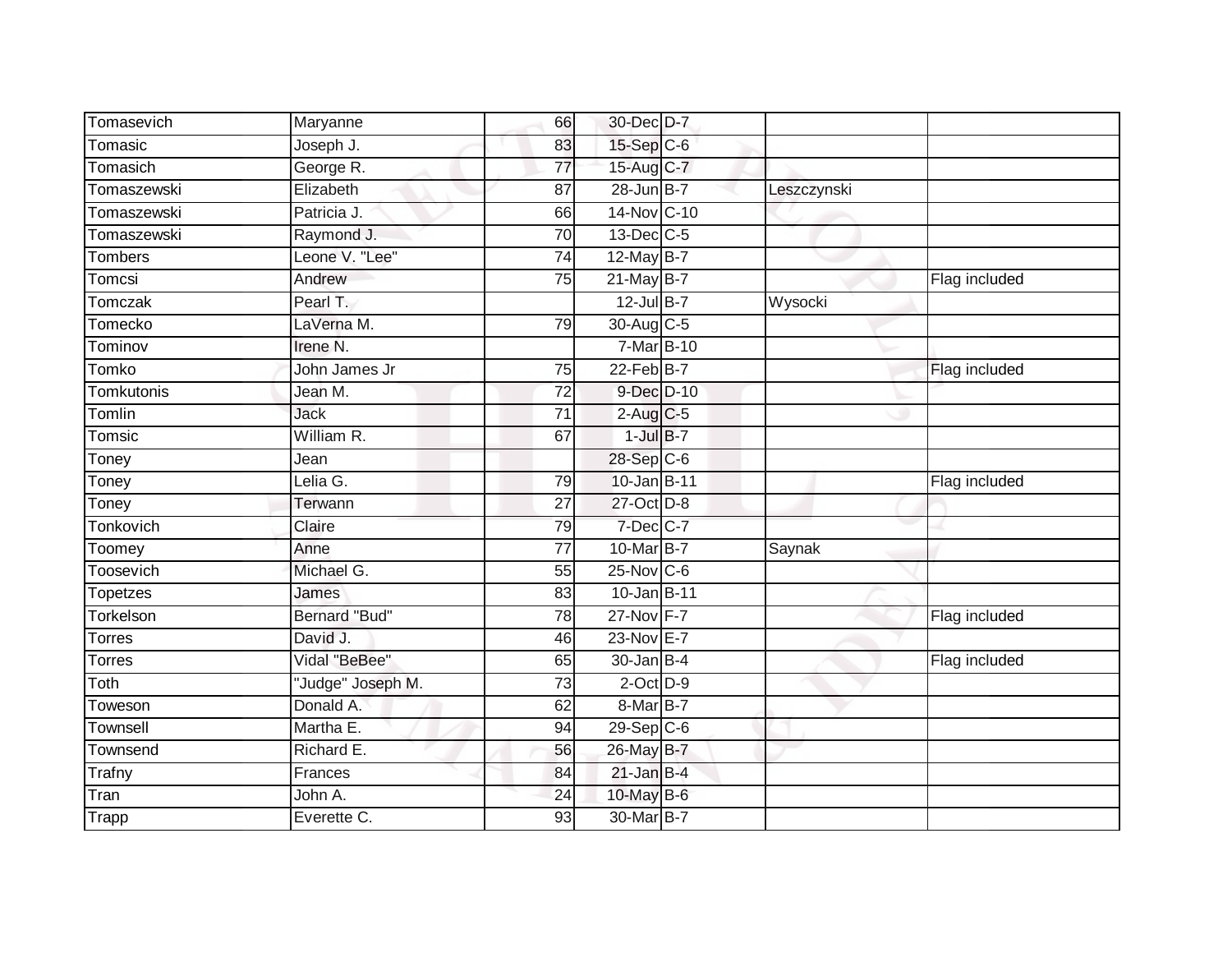| Tratar           | Marion V.              | 80              | 29-May B-7              | Blaszczyk                  |                                               |
|------------------|------------------------|-----------------|-------------------------|----------------------------|-----------------------------------------------|
| <b>Travis</b>    | George W.              | 93              | 10-Feb B-7              |                            |                                               |
| <b>Travis</b>    | Morris Sr              | 68              | 9-Mar B-7               |                            |                                               |
| <b>Traweek</b>   | Barbara J.             | 67              | $7$ -Jan $B$ -5         |                            |                                               |
| Traybsza         | Cecelia P.             | 71              | 25-Nov C-7              |                            |                                               |
| Trbovich         | Martha                 | 74              | 5-Aug C-7               |                            |                                               |
| Treadway         | Inez Sophia            | 86              | $15-Auq$ <sub>C-7</sub> | Christopherson             |                                               |
| Trelo            | Robert F.              | 61              | $9$ -Jun $B$ -5         |                            | Flag included                                 |
| Trembczynski     | James R.II "J.R."      | 19              | 4-Mar B-7               |                            |                                               |
| Tribble          | James K."Labor Leader  | $\overline{58}$ | $4-Nov$ D-8             |                            |                                               |
| Trifunovic       | Mioljka                | 84              | 16-Mar B-7              |                            |                                               |
| Trinkle          | Laura Lee              | 28              | $7$ -Dec $ C-7 $        | $\overline{\text{V}}$ adas |                                               |
| Trinkle          | Leonard L.             | 81              | 4-Sep D-7               |                            | Flag included                                 |
| Tristain         | Juanita L.             | 90              | 25-Nov C-7              |                            |                                               |
| Trkulja          | Lazo                   | 91              | 24-Apr B-7              |                            |                                               |
| Trninic          | Dusan                  | 55              | 18-Aug C-7              |                            |                                               |
| Tromp            | Jasper H.              | $\overline{80}$ | 14-Sep C-7              |                            |                                               |
| Trovinger        | Frances E.             | 77              | 16-Oct D-6              | Pachowicz                  | <b>Full Name Frances</b><br>E.Trovinger Mason |
| Trowbridge       | Lorraine <sub>F.</sub> | 69              | 26-Oct C-6              |                            |                                               |
| Truman           | Elizabeth Amelia       | 76              | $3-Aug$ $C-8$           | Pechi                      |                                               |
| Tryon            | Iva Loo                | 91              | $5$ -Oct C-6            |                            |                                               |
| Trznadel         | Walter M.              | 86              | 20-Mar B-6              |                            |                                               |
| <b>Trzupek</b>   | Robert W.              | 57              | $2$ -Dec $D-6$          |                            | Flag included                                 |
| <b>Tsikurios</b> | Katherine              | 82              | $6$ -Feb $B$ -7         |                            |                                               |
| <b>Tsolakos</b>  | Sam John               | $\overline{75}$ | $1-FebB-7$              |                            | Flag included                                 |
| Tubay            | George R.              | 59              | $3-Aug$ $C-8$           |                            |                                               |
| <b>Tuchek</b>    | John A.                | 97              | 27-Apr B-7              |                            |                                               |
| <b>Tucker</b>    | Clifford "Doc"         | 87              | 20-Oct D-8              |                            |                                               |
| Tucker           | Dorothy Marie          | 69              | $2$ -Jul $B-7$          |                            |                                               |
| <b>Tucker</b>    | <b>Frederick Ray</b>   | 74              | 3-Aug C-8               |                            |                                               |
| Tucker           | James D.               | 70              | $5$ -Oct C-6            |                            |                                               |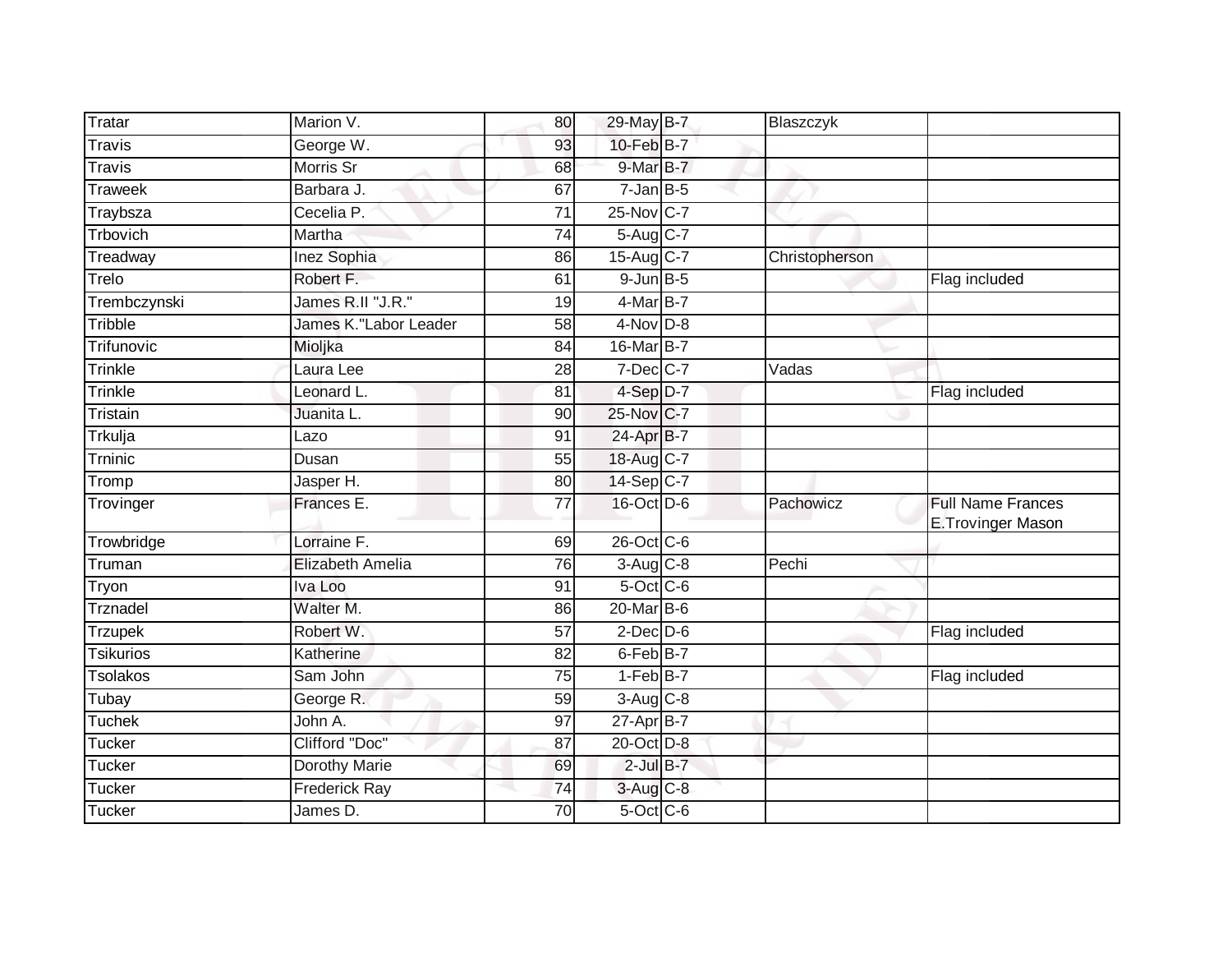| Tuhy            | Carol               | 76              | 13-Jun B-12          |              |               |
|-----------------|---------------------|-----------------|----------------------|--------------|---------------|
| Tullis          | Maxine (Dinwiddie)  | 88              | $16$ -Jan B-5        |              |               |
| Tully           | Martin J. Sr.       | 89              | 14-Feb B-13          |              |               |
| Tumo            | Christine J.        | 81              | 5-Nov D-11           |              |               |
| Turich          | Ann M.              | 79              | $22$ -Jan B-5        | Furto        |               |
| Turico          | Samuel J.           | 75              | $10$ -Feb $B$ -7     |              |               |
| Turley          | Larry R.            | 60              | $7$ -Jul B-7         |              |               |
| Turner          | Alice J.            | 82              | 4-Feb <sup>B-7</sup> |              |               |
| Turner          | Hayward "Boone"     | 72              | 24-Oct C-10          |              |               |
| Turner          | Hessie              | $\overline{75}$ | $4$ -Jan $B-4$       |              |               |
| Turner          | James J.            | 36              | $5$ -Jul $B$ -6      |              |               |
| Turpin          | William J.          | 79              | $23$ -Apr $B$ -6     |              | Flag included |
| Tutlewski       | Walter J.           | 78              | 25-Sep D-8           |              | Flag included |
| Tutush          | Peter "Petar"       | 71              | $23$ -Jan B-5        |              |               |
| Tyler           | Henry Lee "Hank"    | 49              | 16-Aug C-6           |              |               |
| Ugalde          | Miguel              | 76              | 5-Aug C-7            |              |               |
| Ulmer           | Hannelore J.        | $\overline{73}$ | $12$ -Jan B-5        |              |               |
| Ulsh            | Robert V. Sr.       |                 | 30-Nov C-6           |              |               |
| Underwood       | Clifford L. Jr.     | 64              | 4-Feb B-7            |              |               |
| Unger           | Frederick E.        | 69              | 29-Jun B-7           |              |               |
| Upshaw          | George R.           | 49              | $21$ -Nov $ C-9 $    |              |               |
| Upshaw          | <b>Ruby Lee</b>     | 67              | 8-Feb B-7            |              |               |
| Urbain          | Alice M.            | $\overline{72}$ | $29$ -Jun $B-7$      | <b>Bruhn</b> |               |
| <b>Urbanick</b> | Antoinette          | 76              | 8-Feb B-7            |              |               |
| <b>Urbanik</b>  | Edith B.            | 66              | $21$ -Aug $D-6$      |              |               |
| <b>Urbanik</b>  | Joseph W. "Muzz"    | 79              | 28-Jun B-7           |              | Flag included |
| <b>Urbas</b>    | Richard John "Rich" | 63              | 9-Nov C-6            |              |               |
| Urlich          | Mary                | 83              | $12$ -Aug $C$ -6     | Segvich      |               |
| <b>Utter</b>    | Evelyn M.           | 81              | 21-Aug D-7           |              |               |
| Vacendak        | William P. "Bill"   | $\overline{71}$ | 9-Nov C-6            |              |               |
| Vahst           | Waldemar "Rolly"    | 67              | 18-Jan B-5           |              |               |
| Valade          | Mary L.             | 85              | $12-Apr$ B-6         |              |               |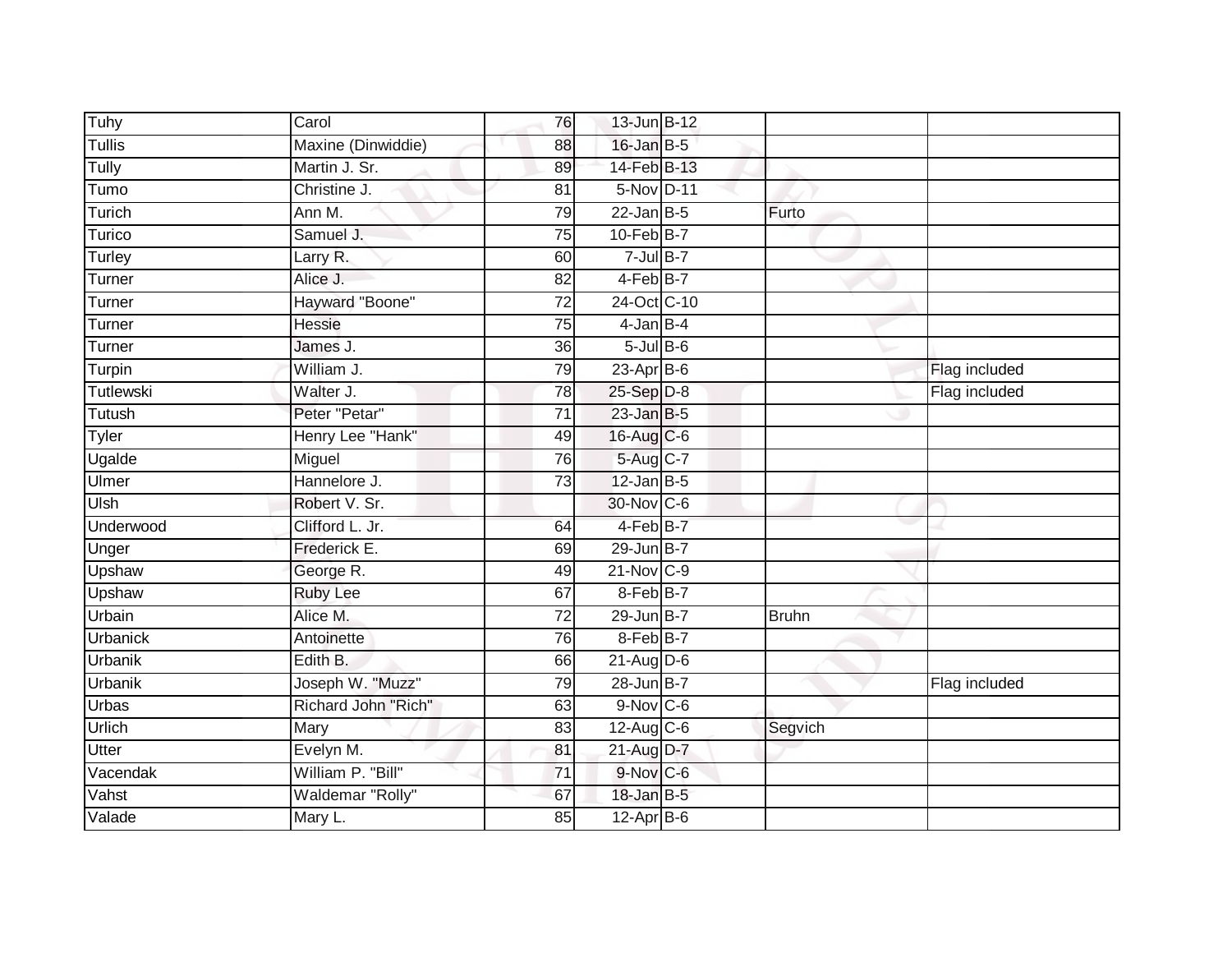| Valdez                   | Lorenzo M.         | 27              | $2-MarB-8$       |               |                                       |
|--------------------------|--------------------|-----------------|------------------|---------------|---------------------------------------|
| $\overline{\text{Vale}}$ | Sheridan Jr.       | 70              | 23-Mar B-7       |               |                                       |
| Valeika                  | Julius "Jay"       | 55              | 4-Aug C-6        |               |                                       |
| Valko                    | Anne               | 78              | $14$ -Jun $B$ -6 |               |                                       |
| Valle                    | Carol M.           | 67              | $27$ -Apr $B$ -7 | <b>Kissee</b> |                                       |
| Vallis                   | Lucille M.         | $\overline{87}$ | $10-Apr$ B-6     |               | Full Name Lucille M. Vallis<br>Kramer |
| Van Der Aa               | Mitchell J. "Mike" | 91              | $14$ -Jan B-5    |               |                                       |
| Van Der Veen             | <b>Alice</b>       | $\overline{77}$ | $5$ -Jul B-7     |               |                                       |
| Van Der Wey              | Catherine          | 84              | 15-Nov C-5       | Soll          |                                       |
| Van Dreel                | Douglas L.         | 42              | 26-Jun B-7       |               |                                       |
| Van Drunen               | Kenneth            | 66              | $19$ -Jan B-5    |               |                                       |
| Van Dyke                 | Carol M.           | 54              | 22-Jun B-7       |               |                                       |
| Van Dyken                | Gertrude H.        | 66              | 29-May B-7       |               |                                       |
| Van Horn                 | Charles            | 81              | 28-May B-7       |               | Flag included                         |
| Van Kley                 | Jeanette S,        | 83              | 30-Dec D-7       |               |                                       |
| Van Kooten               | Edna A.            | 87              | 24-Nov D-7       |               |                                       |
| Van Prooyen              | Grace              | 84              | 27-Jun B-13      |               |                                       |
| Van Til                  | Clarence           | 72              | 10-Dec D18       |               |                                       |
| Van Vleet                | Carmyn L.          | 73              | 30-Sep C-7       |               |                                       |
| VanBoggett               | Virginia           | 87              | $17-Sep$ $C-8$   | Nowakowski    |                                       |
| VandenBergh              | Elizabeth          | 94              | $22-Sep$ C-7     |               |                                       |
| VanDenburgh              | Gerald W.          | 85              | 5-Aug C-7        |               |                                       |
| Vander Tuuk              | Helen F.           | 86              | 31-Jan B-13      |               |                                       |
| Vandercar                | Helen Jean         | 73              | $12$ -Feb $B$ -7 |               |                                       |
| Vanderhere               | Vernon F.          | 81              | $24$ -Jul B-6    |               |                                       |
| Vanderlaan               | William "Bill" J.  | 66              | 4-Apr B-11       |               |                                       |
| VanderZee                | Herman             | 87              | $7$ -Jul $B-7$   |               |                                       |
| Vangel                   | Stephen J.         | 62              | $2-Mar$ B-7      |               |                                       |
| Vania                    | Paul S.            | 58              | 15-Apr B-7       |               |                                       |
| Vanoskey                 | Yolanda E.         | 80              | 29-Sep C-6       |               |                                       |
| Vanselow                 | Katherine P.       | 61              | $6$ -May $B$ -7  |               |                                       |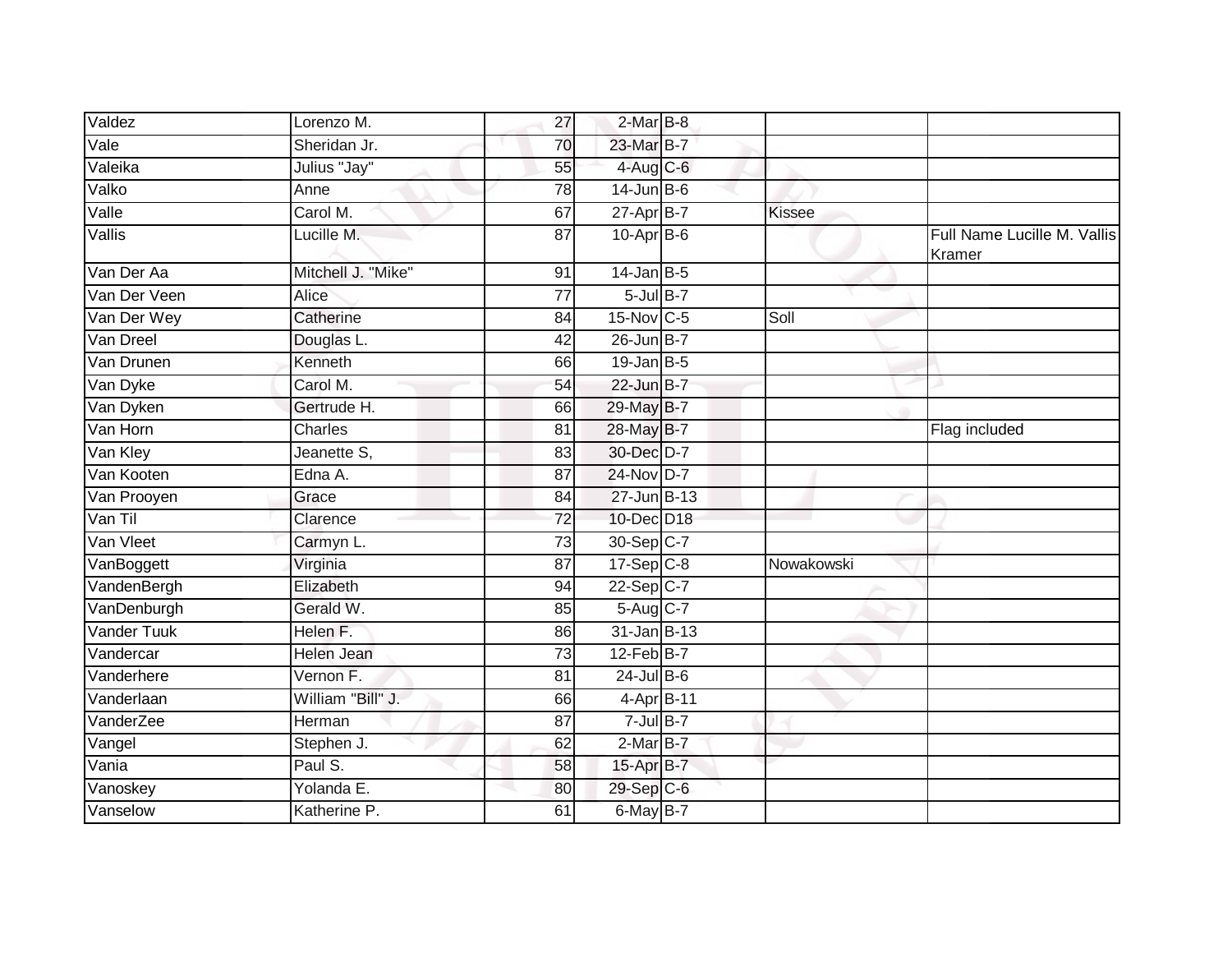| VanVessen      | Cecilia "Babe"          | 69              | 13-Nov F-6           | Janiga   |               |
|----------------|-------------------------|-----------------|----------------------|----------|---------------|
| Vanwhite       | Eagle A.                | 54              | 6-Feb <sup>B-7</sup> |          |               |
| VanWieren      | Jacob J.                | 79              | 20-Mar B-7           |          |               |
| Vanzo          | <b>James Allen</b>      | 45              | 8-Jun B-7            |          |               |
| Vargo          | Anthony J. "Caddy"      | 84              | 6-Apr B-7            |          |               |
| Vargo          | Helen E.                |                 | 31-Oct C-7           |          |               |
| Vargo          | Mary B.                 | 82              | $6-AprB-7$           | Lucka    |               |
| Varichak       | <b>Mike</b>             | 84              | $6$ -Mar $B$ -7      |          |               |
| Vasily         | Rudy R.                 | 76              | 5-Dec C-8            |          |               |
| Vater          | Mary Elizabeth (Betty)  | 84              | $20$ -Nov $F-6$      | Grubb    |               |
| Vaughn         | Anna Mae                | 83              | 23-Sep C-7           | Verbeek  |               |
| Vavrek         | Helen J.                | 69              | $1-MayB-7$           | Severa   |               |
| Vavrek         | Joseph P.               | 67              | 22-Sep C-7           |          |               |
| Veal           | Otis                    | 62              | 24-Mar B-7           |          |               |
| Veguilla       | Pablo Rodriguez         | 62              | $15-Sep$ C-6         |          |               |
| Veisbergs      | Edward F.               | 51              | 30-Nov C-7           |          |               |
| Veisbergs      | Edward F.               | $\overline{51}$ | $1$ -Dec $D-7$       |          |               |
| Vela           | Anthony                 | 78              | $5$ -Jun $B$ -7      |          |               |
| Velez          | Juan                    | $\overline{72}$ | $2-Sep$ $C-6$        |          |               |
| Velez          | Margara C. "Dona Daisy" | 68              | 11-May B-7           |          |               |
| Vennergrund    | Nils O.                 |                 | 31-Mar B-7           |          |               |
| Ventimiglia    | Marita C.               | $\overline{72}$ | 6-Nov F-7            |          |               |
| Verduin        | Alice                   | 87              | 29-Apr B-7           |          |               |
| Verduzco       | Esther (Flores)         |                 | $24$ -Jan B-5        |          |               |
| Vermejan       | <b>Steve</b>            | 64              | $15$ -Jul $B-7$      |          |               |
| Vermette       | Floy P.                 | 89              | $2-Aug$ $C-5$        |          | Flag included |
| Verrill        | Harold A. "Frenchy"     |                 | $10-AprB-7$          |          |               |
| Vespa          | Anthony "Tony"          | 42              | 10-Dec D18           |          |               |
| Vetrano        | Josephine C. "Dolly"    | 67              | $1-MarB-7$           | Becchino |               |
| Vezey          | Phillip H. "Phil"       | 66              | 15-Apr B-7           |          | Flag included |
| Vician         | William R.              | 85              | 22-Apr B-7           |          |               |
| <b>Vickers</b> | Charles                 | 85              | $1-Sep$ C-7          |          |               |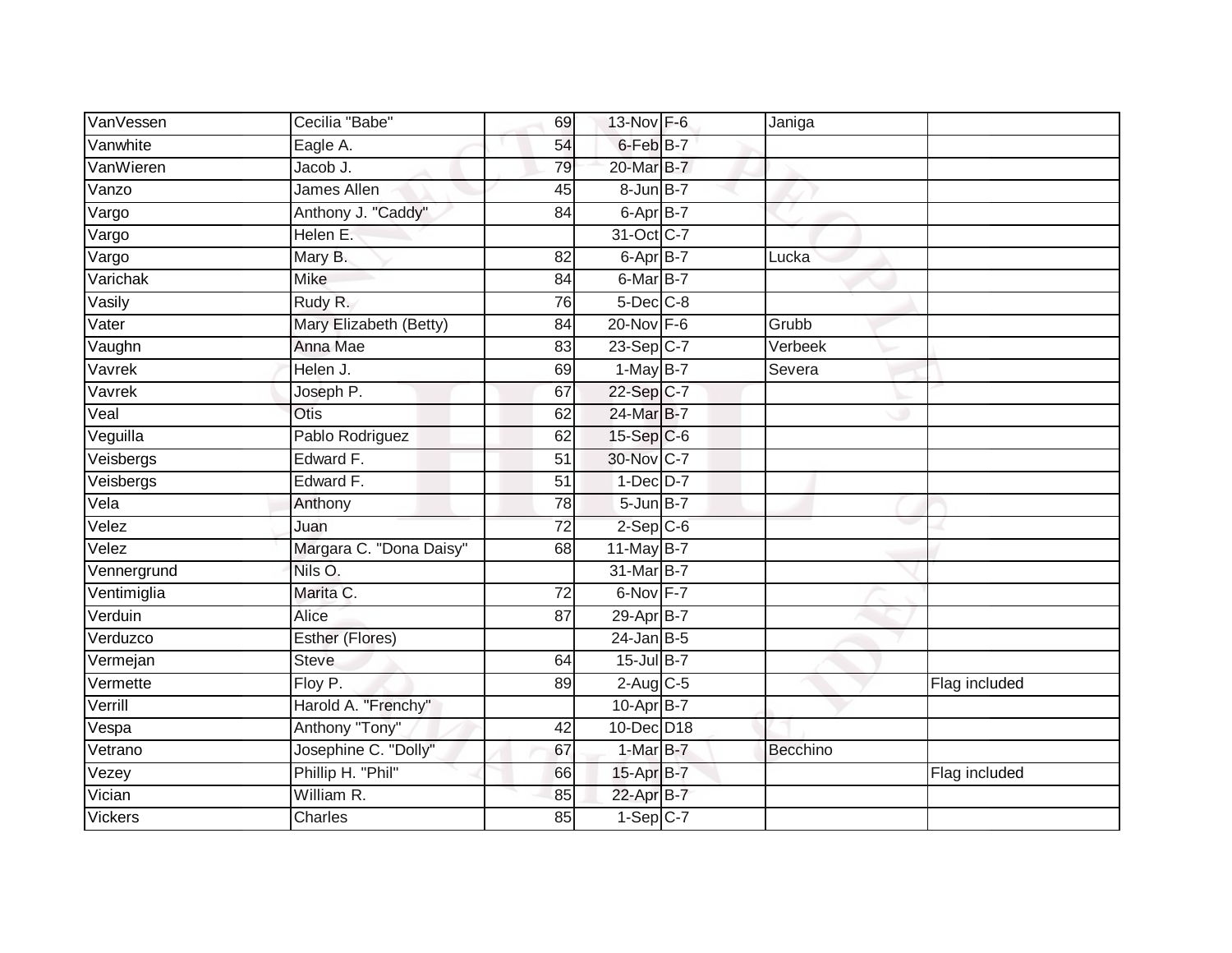| Victor       | Lester J.         | 84              | 20-Apr B-7             |          |               |
|--------------|-------------------|-----------------|------------------------|----------|---------------|
| Victor       | Martin J.         | 49              | 30-Sep C-7             |          |               |
| Vida         | Helen F.          | 78              | 11-Sep D-7             | Petrigan |               |
| Vidimos      | Antoinette S.     | 90              | $7 - Apr$ B-7          |          |               |
| <b>Vierk</b> | Howard F.         | $\overline{70}$ | $5-AprB-7$             |          |               |
| Vierk        | Melvin            | 91              | $21$ -Nov $C-9$        |          |               |
| Villagomez   | Rev. Magdaleno A. | 95              | $11$ -Jan B-5          |          |               |
| Villalpando  | Jesse             | 67              | $24$ -Jan B-5          |          |               |
| Villareal    | Frank V.          | 86              | $9-Sep$ $C-8$          |          |               |
| Villarreal   | Joseph G.         | 63              | 17-Feb B-7             |          |               |
| Villarruel   | Salvador          | 74              | $14$ -Jan B-5          |          |               |
| Vince        | Margaret E.       | 77              | $12$ -Dec $C-8$        |          |               |
| Vincent      | Alvie G.          | 88              | 30-Dec D-7             |          |               |
| Vinnedge     | George W.         | 79              | $2$ -Jan $B-4$         |          | Flag included |
| Vintilla     | Edith I.          | 81              | 3-Oct C-9              |          |               |
| Vinzens      | Berenice R.       | 75              | 4-Mar B-7              | Novak    |               |
| Virus        | Mattie O.         | $\overline{81}$ | $8$ -Jul $B-7$         |          |               |
| Visnyai      | Jennie            | 78              | $5-Sep$ <sub>C-7</sub> |          |               |
| Visnyak      | Joseph            | 86              | 6-Aug C-7              |          |               |
| Vitkus       | James "Jim" A.    | $\overline{70}$ | $10$ -Jul B-7          |          |               |
| Vittorio     | Josephine M.      |                 | 13-Jun B-13            |          |               |
| Vizenau      | Herbert C.        | 85              | 10-Mar B-7             |          |               |
| Vlasic       | Marie P.          |                 | $17$ -Feb $B$ -6       |          |               |
| Vode         | Diana             | 78              | $2$ -May B-13          | Yurich   |               |
| Vode         | Robert J.         | 52              | 22-Mar B-7             |          |               |
| Vogel        | Robert F.         | 86              | 23-Aug C-7             |          | Flag included |
| Vogt         | Myron F.          | $\overline{77}$ | 16-Dec D-9             |          |               |
| Voigli       | Irene             | 92              | 11-Apr B-13            | Such     |               |
| Volianitis   | Angeliki "KiKi"   | 93              | 25-Jun B-7             |          |               |
| Volk         | Pauline C.        | 94              | 24-Sep C-9             |          |               |
| Volk         | Robert A.         | 86              | 30-Mar B-7             |          |               |
| Volkman      | Grace E.          | 94              | $26$ -Jan B-5          |          |               |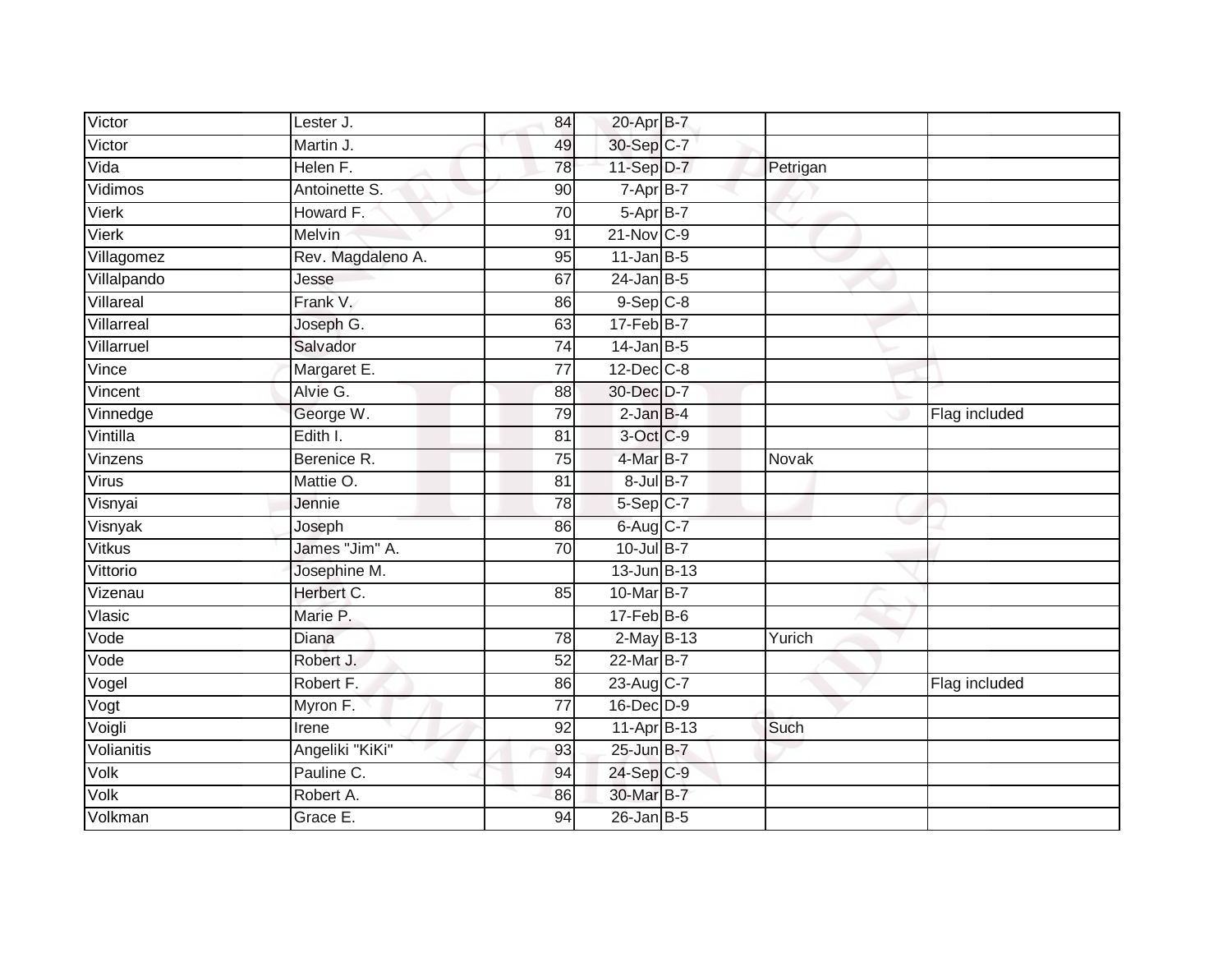| Volkman      | Leonora E.            | 90 | 16-Nov E-7              | Fiegle           |               |
|--------------|-----------------------|----|-------------------------|------------------|---------------|
| Von Tobel    | Paul J. II            | 89 | 19-Oct C-6              |                  |               |
| Voyles       | Amos A. Jr.           | 67 | $15$ -Jan B-4           |                  | Flag included |
| Vujko        | Jovan                 | 84 | $13$ -Dec $ C-5 $       |                  |               |
| Vuksinic     | John "Shay"           | 59 | $15$ -Jan B-5           |                  | Flag included |
| Wachel       | Walter J. "Wimpy"     | 81 | 10-Nov D-7              |                  | Flag included |
| Waddell      | Robert C.             | 95 | $11-Aug$ <sub>C-6</sub> |                  |               |
| Waddington   | Lila V. (Naugle)      | 74 | $2$ -Oct $D-9$          |                  |               |
| Wadle        | Harold C.             | 87 | 10-Nov D-7              |                  |               |
| Wadsworth    | Bertha A. Cole        | 89 | 18-Apr B-13             |                  |               |
| Waggener     | George L.             | 73 | 27-Mar B-7              |                  |               |
| Wagner       | Roy S.                | 79 | $20$ -Jan B-5           |                  |               |
| Wagner       | Theresa E.            | 88 | $12$ -Jan B-5           |                  |               |
| Waite        | <b>Bert Alfred Jr</b> | 82 | 30-Sep C-7              |                  |               |
| Wajvoda      | Eleanor G.            | 81 | 23-May B-1`3            |                  |               |
| Wajvoda      | Lucille               | 83 | 28-Aug D-7              | <b>Butkovich</b> |               |
| Waldron      | Lucille I.            | 92 | 27-May B-7              |                  |               |
| Waldschmidt  | Rudolph "Rod"         | 89 | 19-Oct C-6              |                  |               |
| Walerczyk    | Patricia Violet       | 64 | $11$ -Jul B-13          |                  |               |
| Walker       | Donnella "Nell Nell"  | 46 | $17-Sep$ $C-8$          |                  |               |
| Walker       | Frederick H.          | 61 | 9-Feb B-7               |                  | Flag included |
| Wallace      | Chester E.            | 91 | 13-Dec C-5              |                  |               |
| Wallace      | Elizabeth A.          | 68 | 21-Oct D-7              |                  |               |
| Wallace      | Gary                  | 44 | 22-May B-7              |                  |               |
| Wallace      | Otis H. "Wally"       | 56 | 29-Oct D-13             |                  |               |
| Wallace      | Pearl                 | 87 | $29$ -Jul C-6           |                  |               |
| Wallace      | Stella J.             | 88 | $10-Apr$ B-6            |                  |               |
| <b>Walls</b> | Anna                  | 89 | 30-Jun B-7              |                  |               |
| Walsh        | Thomas O.             | 67 | 13-May B-7              |                  |               |
| Walski       | Leonard J.            | 82 | 4-Mar B-7               |                  | Flag included |
| Walter       | Charles J. "Chuck"    | 76 | 11-Apr B-13             |                  |               |
| Walters      | Gregory M.            | 43 | 30-Jul C-5              |                  |               |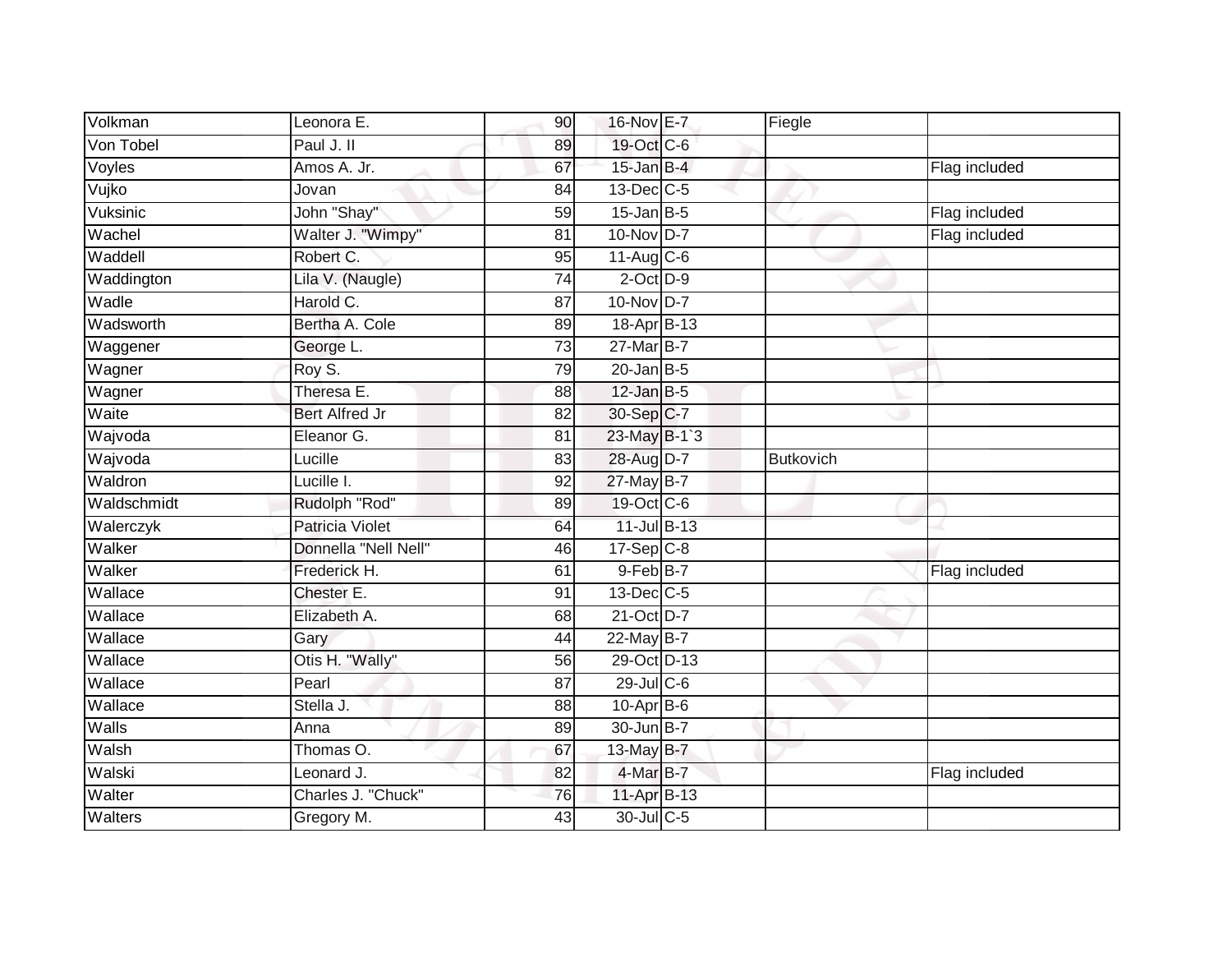| <b>Walters</b> | Mabel L.                 | 93              | $9$ -Jun $B$ -5   |                 |                                                    |
|----------------|--------------------------|-----------------|-------------------|-----------------|----------------------------------------------------|
| Waluszko       | Ann                      | 68              | $27$ -Jan B-5     |                 |                                                    |
| Wandell        | Denise                   | 31              | 22-Nov C-5        |                 |                                                    |
| Wangerin       | Robert                   | 78              | 20-May B-7        |                 |                                                    |
| Ward           | Cory Lavar               | $\overline{21}$ | 16-Sep C-7        |                 |                                                    |
| Ward           | Hester E.                | 95              | 29-Sep C-7        |                 |                                                    |
| Ward           | James A.                 | 65              | 14-Feb B-13       |                 | Flag included                                      |
| Ward           | Jewel O. "Shorty"        | 88              | 18-Apr B-13       |                 |                                                    |
| Ward           | Owen L.                  | 90              | $3-Sep C-7$       |                 |                                                    |
| Ward           | Tracey L.                | 20              | $8 - Jan$ $B - 5$ |                 |                                                    |
| Wardell        | <b>Barbara</b>           | 66              | 26-May B-7        | Bormann         | <b>Full Name Barbara</b><br><b>Wardell Lippman</b> |
| Wargo          | <b>Theresa</b>           | 87              | 21-Dec C-7        |                 |                                                    |
| Warmac         | Casimir J. "Casey"       | $\overline{82}$ | 11-Feb B-7        |                 | Flag included                                      |
| Warner         | Louise B.                | 86              | 20-Aug C-6        |                 |                                                    |
| Warner         | Mary Duff                | 96              | 16-Oct D-6        |                 |                                                    |
| Warot          | Helen M.                 | 81              | 17-Aug C-8        | Bargiel         |                                                    |
| Warrack        | Barbara A.               |                 | 17-Dec D-14       |                 |                                                    |
| Warren         | Charles E. "Bud"         | $\overline{58}$ | 15-Aug C-7        |                 |                                                    |
| Warren         | James W.                 | 71              | $25$ -Jan B-5     |                 |                                                    |
| Warwick        | <b>Shirley Christina</b> | 61              | $1-MarB-7$        |                 |                                                    |
| Washausen      | Madalene R.              | 90              | 29-Mar B-7        |                 |                                                    |
| Washick        | William J. Jr.           | 54              | $7$ -Jul $B-7$    |                 | Flag included                                      |
| Washington     | <b>Brennan Darcell</b>   | 25              | 9-Mar B-7         |                 |                                                    |
| Wasieleski     | Sophie E.                |                 | 16-Dec D-9        |                 |                                                    |
| Waszkiewicz    | Elizabeth                | 29              | 13-Oct D-8        | Guardiola       |                                                    |
| Watkins        | James S.                 | 82              | 4-Feb B-7         |                 |                                                    |
| Watson         | Elizabeth A. "Betty"     | $\overline{74}$ | 14-Oct D-7        |                 |                                                    |
| Watson         | James A.                 | 63              | $6$ -Jan $B$ -5   |                 |                                                    |
| Watson         | Jennie P.                | 85              | 6-Mar B-6         | <b>Bacevich</b> |                                                    |
| Watson         | Jimmy David              | 50              | 26-Dec C-8        |                 |                                                    |
| Watt           | Pearl H.                 | 90              | 11-Mar B-7        | Lockwood        |                                                    |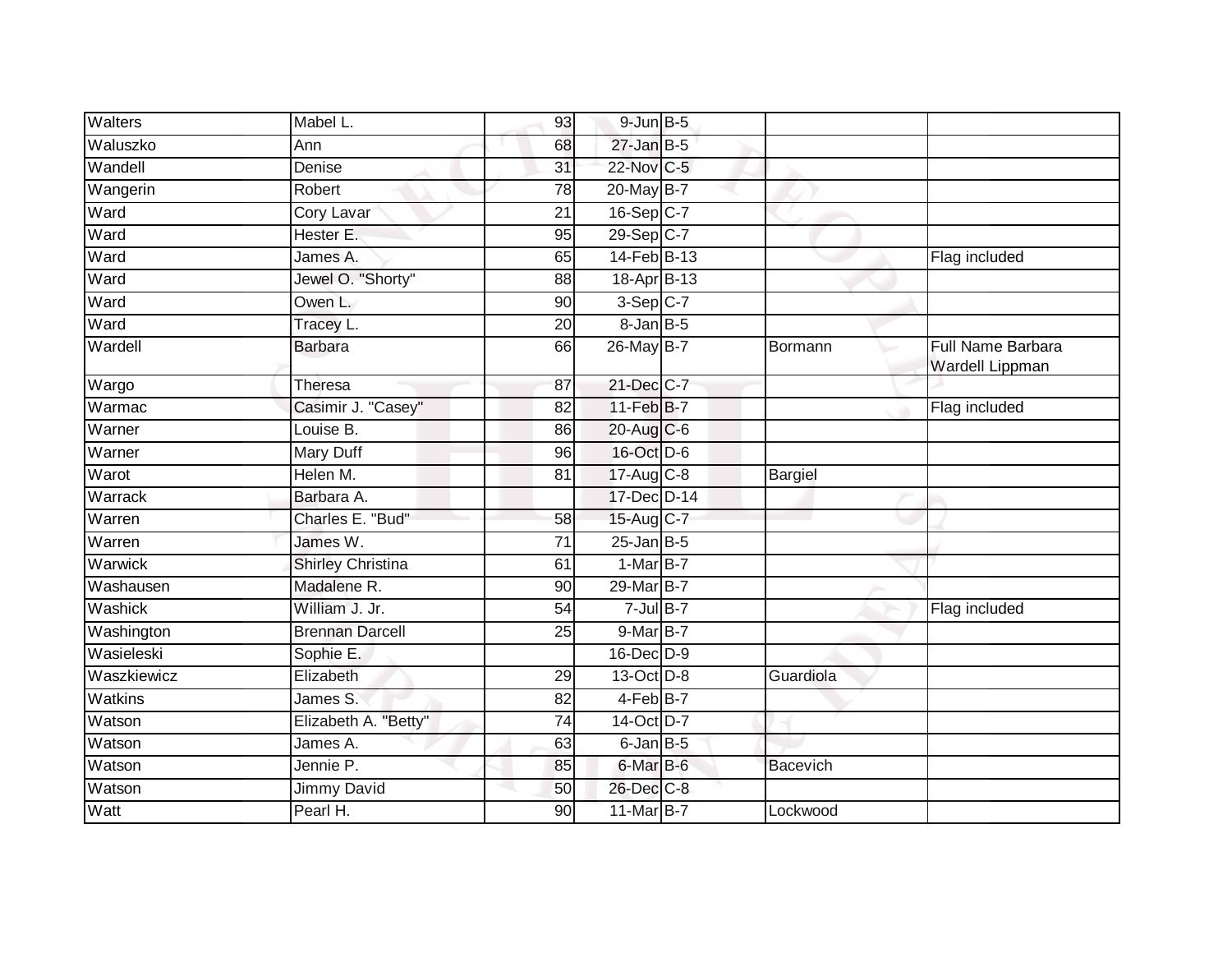| Watts       | Betty G.               | 74              | 2-May B-13       |                   |                                      |
|-------------|------------------------|-----------------|------------------|-------------------|--------------------------------------|
| Waugaman    | Frances M.             | $\overline{71}$ | 27-Dec C-5       |                   |                                      |
| Way         | Clarence D.            | 81              | $9$ -Aug C-6     |                   |                                      |
| Way         | <b>Wilbur Richard</b>  | 88              | 22-Oct D-11      |                   |                                      |
| Wayco       | <b>Mary Ann</b>        | 67              | $27$ -Feb $B$ -7 | Spisak            |                                      |
| Wayland     | Dorothy L.             | 79              | 23-Apr B-7       |                   |                                      |
| Wayne       | Estelle F.             | 82              | $11$ -Jun $B$ -6 |                   |                                      |
| Wayne       | Peter                  | 83              | 21-Dec C-7       |                   |                                      |
| Weatherford | Pauline "Polly"        | 84              | 6-Mar B-7        |                   |                                      |
| Weaver      | Ada Viola "Vi"         | 95              | $17-Sep C-8$     |                   |                                      |
| Weaver      | Keith E. "Gene"        | 57              | $24$ -Feb $B$ -7 |                   |                                      |
| Webb        | Eugene Thomas "Tex"    | 73              | $21$ -Feb $B$ -7 |                   |                                      |
| Weber       | Charles G.             | 81              | 8-Feb B-7        |                   |                                      |
| Weber       | <b>Stella Berneice</b> | 82              | 14-Sep C-7       |                   |                                      |
| Webster     | William M. "Bill"      | 83              | 7-May B-7        |                   |                                      |
| Wedding     | Mary Mildred           | 83              | $4$ -Oct C-5     |                   |                                      |
| Weeks       | Birja N.               | 84              | $7 - Jun$ B-6    |                   |                                      |
| Weeks       | <b>Mildred Anna</b>    | 82              | 12-Oct C-7       |                   |                                      |
| Weeks       | Paul B.                |                 | 12-Mar B-7       |                   |                                      |
| Weger       | Virginia Margaret      | 84              | $8$ -Jul $B-7$   | Ruf               |                                      |
| Weidman     | Winifred C.            | 87              | $19$ -Feb $B$ -7 |                   |                                      |
| Weiert      | <b>Wallace Louis</b>   | $\overline{78}$ | 17-Apr B-7       |                   |                                      |
| Weiler      | Hazel                  | 77              | $20$ -Aug C-6    |                   |                                      |
| Weinert     | Agnes D.               | 99              | 23-Sep C-7       |                   |                                      |
| Weir        | Sadie                  | 90              | 3-Oct C-9        |                   |                                      |
| Weis        | M. Janet               | 72              | 5-Feb B-7        |                   |                                      |
| Weis        | Victoria J.            |                 | $14$ -Jun B-6    |                   | Full name Victoria J. Weis<br>Bonini |
| Weiss       | Rose                   | 95              | 5-Apr B-7        | <b>Herskovits</b> |                                      |
| Welch       | John                   | 87              | $29$ -Jan B-5    |                   |                                      |
| Welch       | Martha                 | 87              | $9$ -Jan $B$ -5  |                   |                                      |
| Welch       | Therese M.             | 72              | 31-May B-7       |                   |                                      |
|             |                        |                 |                  |                   |                                      |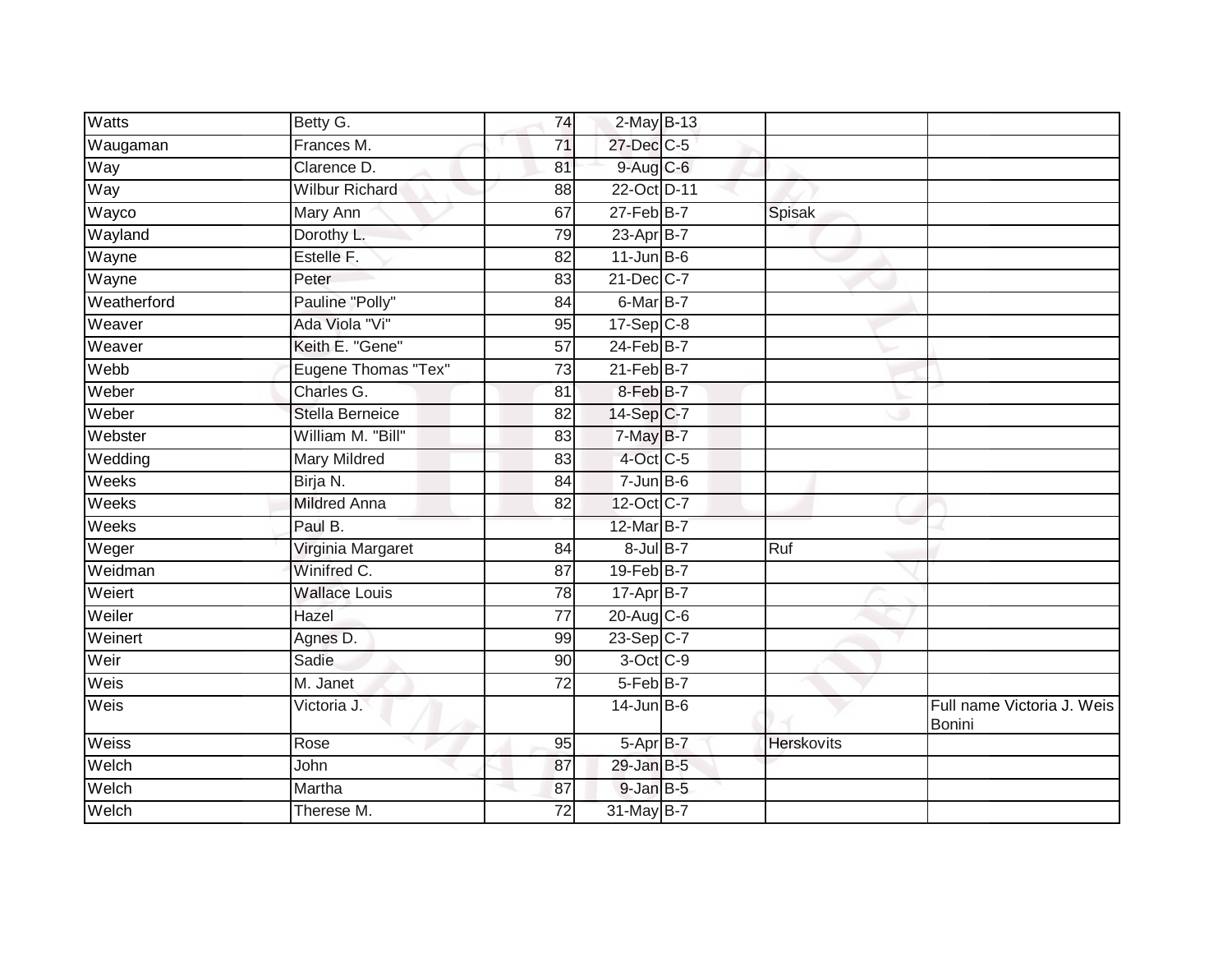| Welch        | Tom                  | 40              | 27-Jul C-7                           |                |                                       |
|--------------|----------------------|-----------------|--------------------------------------|----------------|---------------------------------------|
| Wells        | Alyvia Jo-Merril     |                 | $16$ -Jul B-7                        |                |                                       |
| Wells        | Dom E.               | 80              | 14-Mar B-10                          |                |                                       |
| Wells        | Preston C. Jr.       | 32              | 18-Feb B-7                           |                |                                       |
| Wells        | Retha E.             | $\overline{82}$ | $18$ -Jan B-5                        |                |                                       |
| Wells        | <b>Russell Bruce</b> | 75              | $31$ -Jul D-7                        |                |                                       |
| Welter       | Alpha                | 58              | 28-Mar B-13                          |                |                                       |
| Wendedll     | Duane                | 75              | $2-Aug$ <sub>C-4</sub>               |                |                                       |
| Wenglarz     | Irene                | 78              | 6-Feb B-7                            | Krupa          |                                       |
| Wenzel       | <b>Jack Edwin</b>    | 69              | $2$ -Jul $B-7$                       |                |                                       |
| Werner       | Willard L.           | 73              | 8-Sep C-7                            |                |                                       |
| Werth        | Gordon E.            | 87              | 20-May B-7                           |                |                                       |
| Wesley       | Gladyce E. "Liz"     | 80              | 29-Aug C-7                           |                |                                       |
| Wesley       | <b>Helen</b>         | 83              | 17-Feb <sup>B-7</sup>                | Kral           |                                       |
| Wesley       | Howard S.            | 80              | 3-Jan B-5                            |                |                                       |
| Wessel       | Helen A.             | 89              | 31-Oct C-7                           | <b>Sanders</b> |                                       |
| Westendorf   | Ruth L.              | 88              | $17-Sep C-8$                         |                |                                       |
| Westergreen  | William Eugene III   | 67              | 28-Aug D-7                           |                |                                       |
| Westerman    | Anne Iga             | 79              | 28-Apr B-7                           |                |                                       |
| Westerveld   | <b>Minnie</b>        | 86              | $29$ -Jan B-5                        | <b>TeKamp</b>  | Full name Minnie Postma<br>Westerveld |
| Westinghouse | Edwin A.             | 73              | 23-Mar B-7                           |                |                                       |
| Westphal     | Lee R.               | 82              | $7$ -Jul $B-7$                       |                |                                       |
| Wetnight     | Margaret             | 82              | 16-Jun B-7                           |                |                                       |
| Wezgrai      | <b>Ruth</b>          | 80              | $11-Aug$ C-6                         |                |                                       |
| Wharton      | Edward R.            | 80              | $12-Sep$ <sub><math>C-8</math></sub> |                | Flag included                         |
| Wheelan      | Ralph F.             | 76              | $25$ -Jun $B-7$                      |                |                                       |
| Wheeler      | John R.              | 64              | $1-FebB-7$                           |                |                                       |
| Whelan       | Anthony Leroy "Tony" | 75              | 28-May B-7                           |                |                                       |
| Whelan       | James J. (C.P.D.)    | 84              | $4$ -Jan $B$ -5                      |                |                                       |
| White        | Robert A.            | 65              | $3-MarB-7$                           |                | Flag included                         |
| White        | Bettye J.            | 75              | 7-Aug D-6                            | Cleveland      |                                       |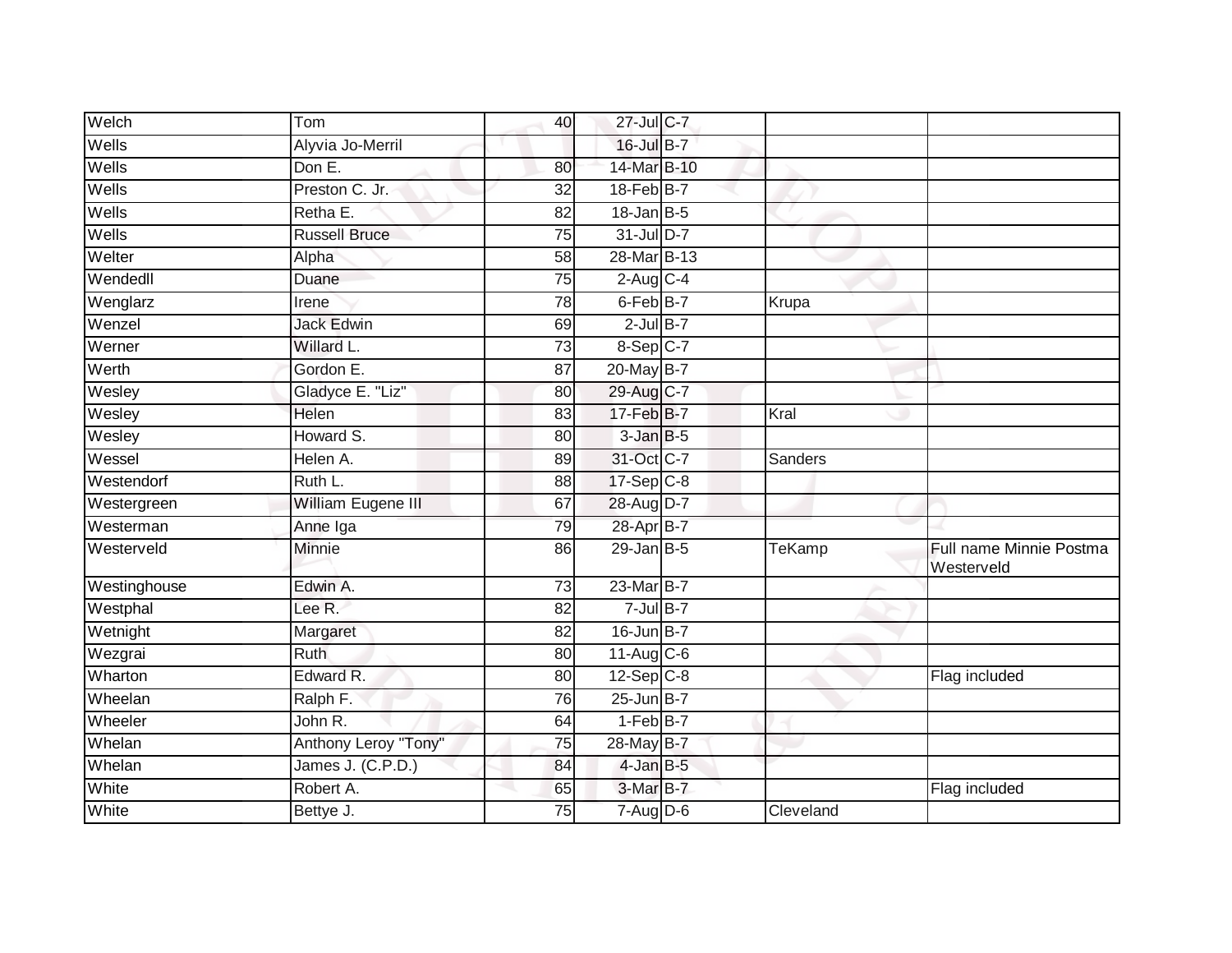| White       | Dorothy M.             | 81              |                 | $4$ -Jul $B$ -13 |            |                                            |
|-------------|------------------------|-----------------|-----------------|------------------|------------|--------------------------------------------|
| White       | James A. "White Man"   | 49              | 8-Feb B-7       |                  |            |                                            |
| White       | James E.               | 70              | 12-Aug C-7      |                  |            |                                            |
| White       | Joseph Samuel          | 87              | 27-Oct D-8      |                  |            | Flag included                              |
| White       | Linda L.               | $\overline{59}$ | $2-FebB-7$      |                  | Cunningham |                                            |
| White       | Linda L.               | 59              | $30$ -Jan B-4   |                  | Cunningham |                                            |
| White       | Randolph Jr.           | 87              | 12-May $B-7$    |                  |            |                                            |
| White       | Richard P. "Red"       | $\overline{78}$ | $13$ -Jan B-5   |                  |            | Flag included                              |
| White       | Ryan Jay               | 17              | 14-Sep C-7      |                  |            |                                            |
| White       | Watson Sr.             | 85              | $14$ -Jun B-7   |                  |            |                                            |
| White       | <b>Woodrow "Wally"</b> | 84              | $10$ -Jun B-7   |                  |            |                                            |
| Whitehead   | Bessie B.              | 92              | 12-May $B-7$    |                  |            | Full name Bessie B.<br>MacDonald Whitehead |
| Whitelaw    | Mary R.                | 89              | 21-Aug D-7      |                  |            |                                            |
| Whiteman    | Maude                  | 95              | 7-Mar B-10      |                  |            |                                            |
| Whiteside   | Christopher A.         | 22              | 10-Jun B-6      |                  |            |                                            |
| Whiteside   | Imogene H.             | 76              | 16-Sep C-7      |                  |            |                                            |
| Whiting     | Mary Douglas           | 91              | 17-Oct C-11     |                  |            |                                            |
| Whitnable   | Ilean S.               | 72              | 25-May B-7      |                  |            |                                            |
| Whittam     | Catherine M.           | 63              | $5$ -Jan $B$ -5 |                  |            |                                            |
| Wickstrom   | Raymond J.             | 84              | $22$ -Jul B-7   |                  |            |                                            |
| Widup       | Adam J.                | 17              | 19-Aug C-7      |                  |            |                                            |
| Wiedersheim | Patricia L.            | 49              | 26-Mar B-7      |                  |            |                                            |
| Wiens       | Pauline L.             | 89              | $23$ -Jan B-5   |                  |            |                                            |
| Wiers       | Grace                  | 89              | 29-Nov C-5      |                  |            |                                            |
| Wietbrock   | Helen B.               | 91              | $4$ -May B-7    |                  |            |                                            |
| Wilczewski  | Dennis                 | 55              | 8-Jun B-7       |                  |            |                                            |
| Wilczynski  | Julia R.               | 86              | $25$ -Jun B-7   |                  |            |                                            |
| Wild        | Benjamin M.            | 85              | $9$ -Jun $B$ -5 |                  |            |                                            |
| Wilder      | Robert D. "Lamb"       | 54              | 8-Oct C-8       |                  |            |                                            |
| Wildes      | Charles T. "Ted"       | 72              | $15-SepC-6$     |                  |            |                                            |
| Wilhelm     | Ethel C.               | 94              | 3-Mar B-7       |                  |            |                                            |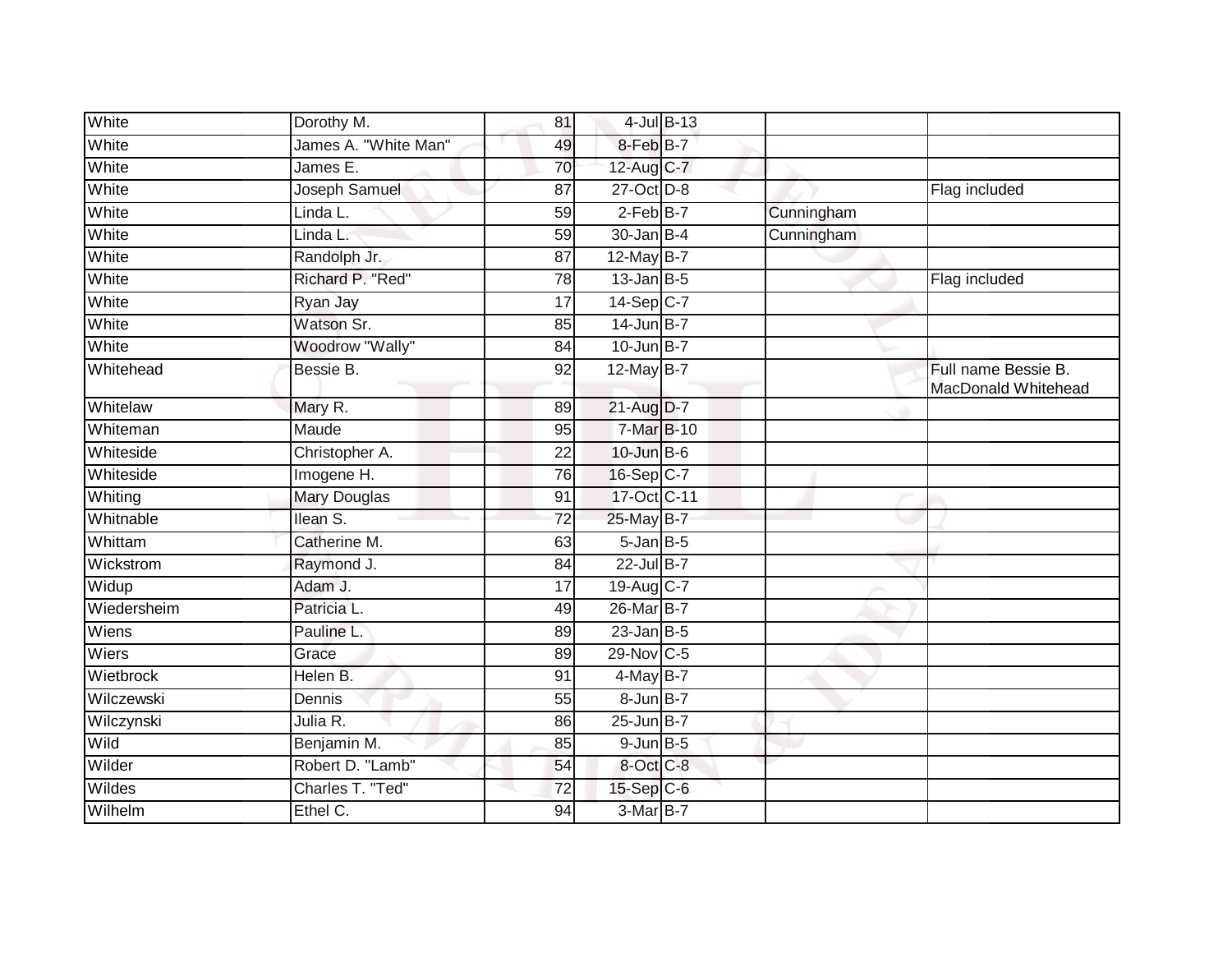| Wilhoit         | Elizabeth             | 71              | $25$ -Feb $B$ -7  | Cash  |  |
|-----------------|-----------------------|-----------------|-------------------|-------|--|
| Wilickas        | Cecelia "Lia" "Honey" | 74              | $22$ -Jul B-7     |       |  |
| Wilickas        | Tony C.               | 80              | 12-Jul B-7        |       |  |
| Wilk            | Sister Lucidia        | 83              | $11$ -Jan B-5     |       |  |
| Wilkey          | <b>Clifford Allen</b> | $\overline{73}$ | 18-Oct C-5        |       |  |
| Wilkie          | Michael A.            | 44              | $9$ -Jun $B$ -5   |       |  |
| Wilkinson       | David C.              | 66              | 24-Mar B-7        |       |  |
| Will            | James C.              | 84              | $7 -$ Jul B-7     |       |  |
| Will            | Jerome <sub>R.</sub>  | 51              | 17-Mar B-7        |       |  |
| Will            | Sarah Elizabeth       | 79              | $3-Aug$ $C-8$     | Lliff |  |
| Willems         | Bernard O.            | 66              | 9-Dec D-10        |       |  |
| Williams        | Adell                 | 57              | $28$ -Jan B-5     |       |  |
| Williams        | Albert LaVon          | 67              | $4$ -Mar $B$ -7   |       |  |
| Williams        | <b>Bette Ann</b>      | 59              | $1-Dec$ $D-7$     |       |  |
| Williams        | <b>Bette Ann</b>      | 59              | 30-Nov C-7        |       |  |
| Williams        | Charlene V.           | 73              | $2$ -Jun $B-7$    |       |  |
| Williams        | <b>Corey Lamar</b>    | $\overline{30}$ | 23-Mar B-7        |       |  |
| Williams        | <b>Dwight</b>         | 43              | $3-Aug$ $C-8$     |       |  |
| <b>Williams</b> | Jennifer              | 31              | 14-Sep C-7        |       |  |
| Williams        | Johnie                | $\overline{83}$ | 28-Dec C-6        |       |  |
| Williams        | Vearl E. Sr.          | 78              | 15-Oct D-8        |       |  |
| Williams        | Velma Mae Cook        | 87              | 21-Sep C-7        |       |  |
| Williams        | Willie Jr.            | 72              | $21$ -Jun $B-7$   |       |  |
| Williams        | <b>Wilma Marie</b>    | 74              | $2-FebB-7$        |       |  |
| Williamson      | Evelyn Faye           | 70              | 19-Jul B-7        |       |  |
| Williamson      | Jacqueline J.         | 67              | 11-Nov D-10       |       |  |
| Willis          | Norman F.             | $\overline{77}$ | 22-Oct D-11       |       |  |
| Willison        | Crawford              | 87              | $15$ -Dec $D-9$   |       |  |
| Willison        | Eileen E. "Pat"       | 76              | $7 -$ Jul $B - 7$ |       |  |
| Willison        | Lloyd E. "Rusty"      | 50              | 24-Oct C-10       |       |  |
| Willmes         | Loren J.              | 80              | 8-Sep C-7         |       |  |
| Wills           | Charlotte             | $\overline{73}$ | 28-Sep C-5        |       |  |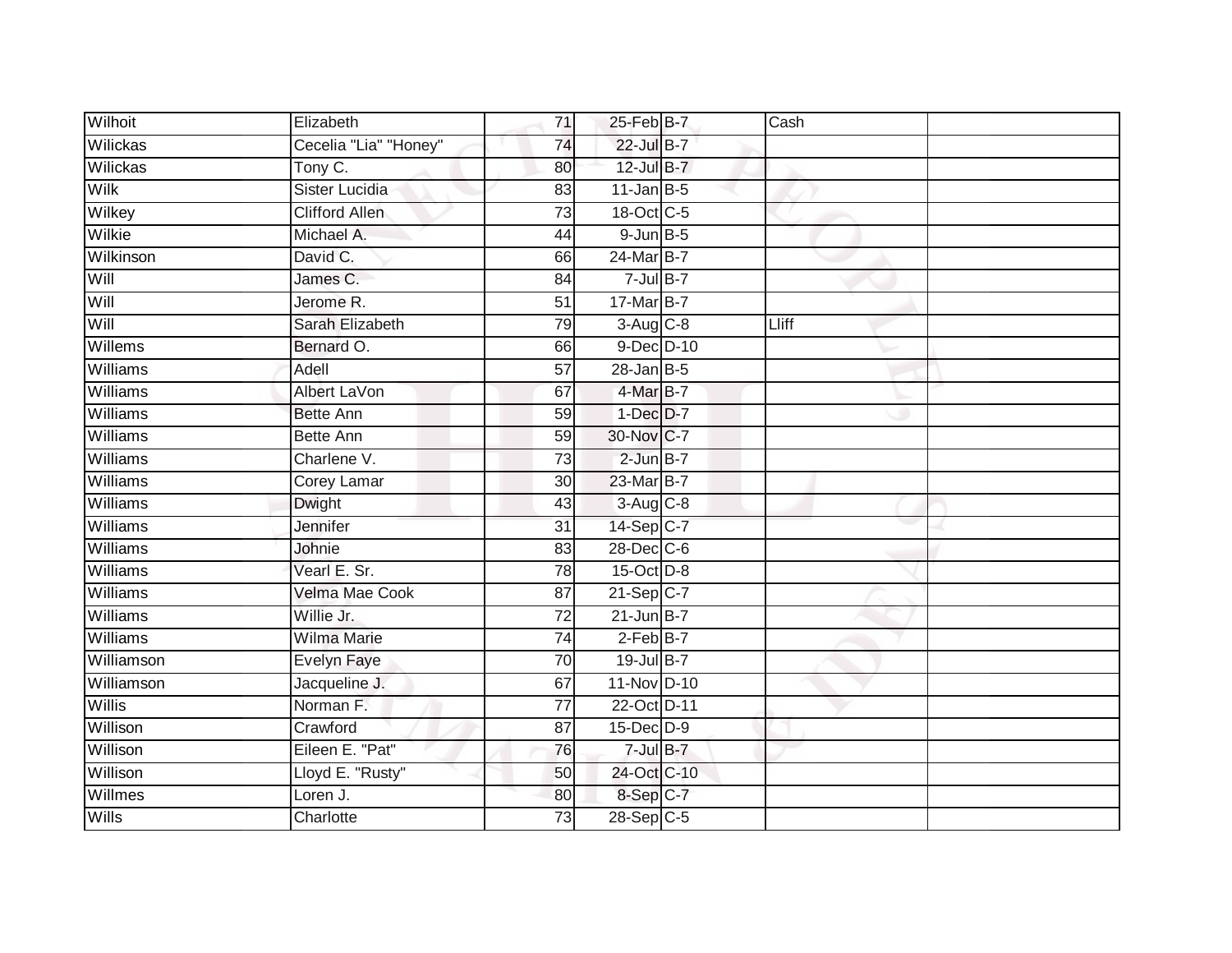| Wilson        | Irma L.              | 81              | $14$ -Jan B-5          |                      |                                    |
|---------------|----------------------|-----------------|------------------------|----------------------|------------------------------------|
| Wilson        | James C. "Jimmie"    | 93              | 8-Nov C-5              |                      |                                    |
| Wilson        | James Richard        | 39              | 31-Oct C-7             |                      |                                    |
| Wilson        | John A. Sr.          | 87              | 11-Nov D-10            |                      |                                    |
| Wilson        | Robert L.            | $\overline{37}$ | 29-Mar B-7             |                      |                                    |
| Wilson        | <b>Tony Jesse</b>    | 42              | 13-Apr B-7             |                      |                                    |
| Wilt          | Ann E.               | 93              | 15-Aug C-7             |                      |                                    |
| Wimmer        | Charles H. Sr.       | 68              | $3 - Jun$ B-7          |                      | Flag included                      |
| Winarsky      | Walter               | 82              | 26-Oct C-6             |                      |                                    |
| Wingard       | Jess R.              | $\overline{87}$ | $16$ -Jan B-5          |                      |                                    |
| Wingfield     | <b>Helen</b>         | 95              | $14$ -Aug D-6          | $\overline{W}$ aters |                                    |
| Winkiel       | Sharon               | 44              | 26-Feb B-7             | Richey               |                                    |
| Winter        | Charles E.           | 85              | 28-Sep C-6             |                      |                                    |
| Winters       | John Calvin          | 75              | 16-Sep C-7             |                      |                                    |
| Winters       | <b>Margaret Mary</b> | 63              | 6-Jul B-7              | Graefen              |                                    |
| Winters       | Viola                | 98              | $27$ -Jan B-5          |                      |                                    |
| Wiora         | Francis "Frank"      | 85              | 30-Mar B-7             |                      |                                    |
| Wise          | George W.            |                 | 11-Sep D-7             |                      | Flag included and picture<br>noted |
| Wiseman       | Elwood C. "Pappy"    | 73              | 6-Nov F-7              |                      |                                    |
| Wiseman       | Thad C.              | 64              | 4-Mar B-7              |                      |                                    |
| Wisler        | Robert E. Sr.        | 57              | 11-Mar B-7             |                      |                                    |
| Wisniewski    | Eugene A.            | 89              | $9-Sep C-8$            |                      |                                    |
| Wisotsky      | Helen A.             | 74              | $7-Sep$ $C-6$          | Duplaga              |                                    |
| Wissing       | Jean Mary            | 81              | $7-Aug$ $D-6$          |                      |                                    |
| Witham        | Hallie K.            | $\overline{83}$ | 5-May B-7              |                      |                                    |
| Witkowski     | Albin C.             | 79              | 30-Oct F-6             |                      | Flag included                      |
| Witkowski     | Cecilia              | 90              | 14-Aug D-6             | Mroczkowski          |                                    |
| Witkus        | Edward "Sam" "Sonny" | 68              | $1-Nov$ <sub>C-8</sub> |                      |                                    |
| <b>Witkus</b> | Edward "Sam" Sonny   | 68              | 31-Oct C-8             |                      |                                    |
| Witt          | Donald S.            | 45              | 10-Aug C-8             |                      |                                    |
| Witt          | Honora J.            | 83              | $21$ -Dec $C-7$        |                      |                                    |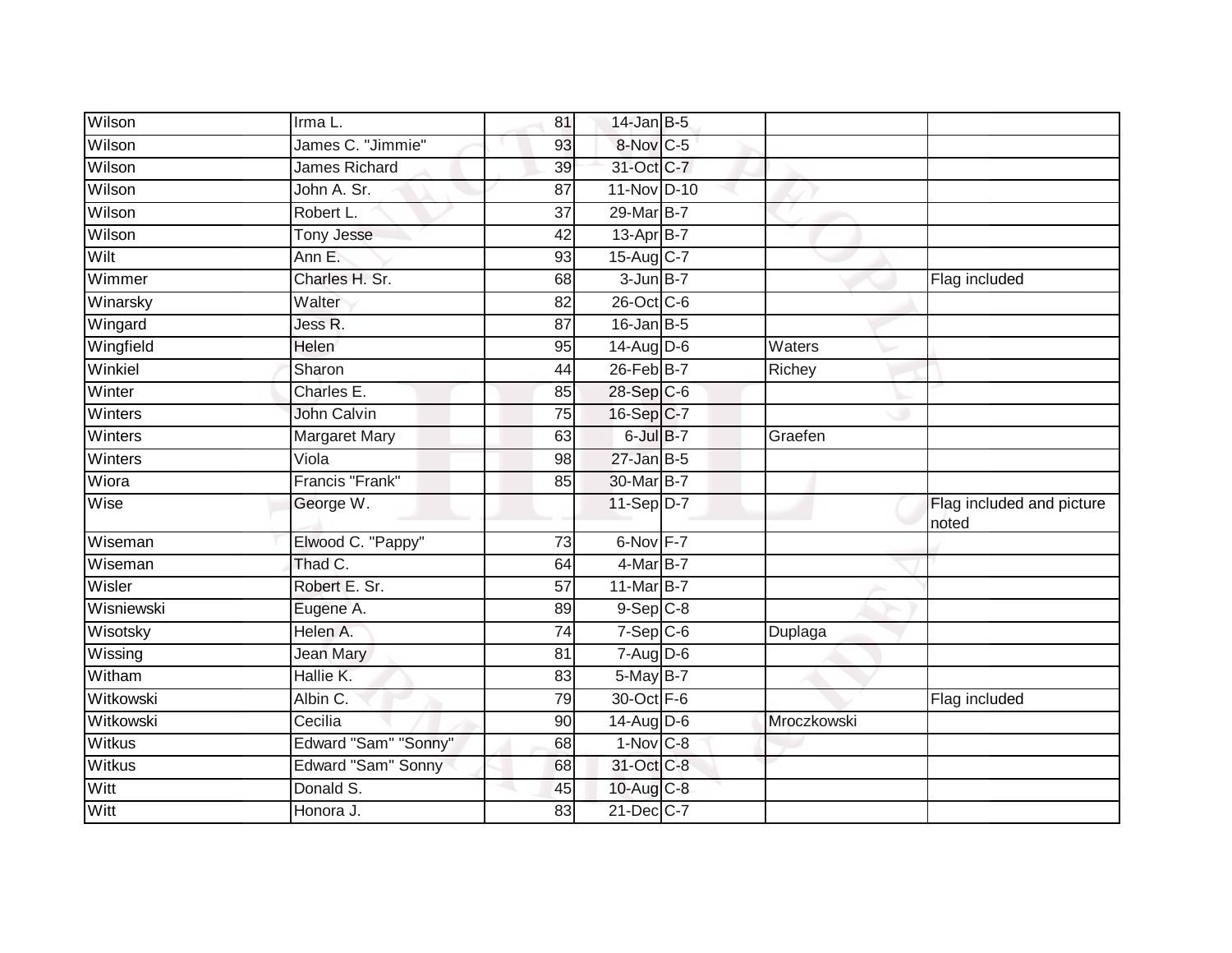| Witt          | Robert E.            | 67              | 29-Oct D-13            |           |                                        |
|---------------|----------------------|-----------------|------------------------|-----------|----------------------------------------|
| Witter        | <b>Edward Kinzie</b> | 92              | 5-Sep C-7              |           | Flag included                          |
| Witter        | Reginald T.          | 72              | 16-Apr B-7             |           | Flag included                          |
| Witvoet       | Albert G.            | 67              | $15-Sep$ C-6           |           |                                        |
| Witvoet       | William G.           | 68              | 21-Dec C-7             |           |                                        |
| Wojciechowski | Eleanor J.           | 67              | 12-Apr B-7             | Weigly    |                                        |
| Wojciechowski | Stephanie I.         |                 | $7$ -Jan $B$ -5        | Sieron    |                                        |
| Wojcik        | Anthony J.           | $\overline{75}$ | 27-Nov F-7             |           |                                        |
| Wojkovich     | Andrew B.            | 86              | 15-Aug $C-7$           |           |                                        |
| Wojkovich     | Thomas J.            | 81              | $7 - Aug$ $D-6$        |           |                                        |
| Wojtowicz     | <b>Joan Susan</b>    | 49              | $28$ -Jul $C-8$        | Lynch     |                                        |
| Wojtyra       | Jeffery S.           | 38              | 16-Mar B-7             |           |                                        |
| Wolfe         | Charles F.           | 77              | 18-Jul B-13            |           |                                        |
| Wolfe         | Elsie                | 72              | 28-Dec C-6             |           |                                        |
| Wolfe         | Gregory D.           | 64              | 15-Feb B-7             |           |                                        |
| Wologo        | Albert D.            | 88              | 7-Nov C-8              |           |                                        |
| Wood          | Carl W.              | 83              | 19-Aug C-7             |           |                                        |
| Wood          | Delores E.           | 79              | 30-Apr B-7             |           |                                        |
| Wood          | Donald "Shorty"      | 83              | 22-May B-7             |           |                                        |
| Woodard       | David R.             | 59              | 10-Oct C-9             |           | Flag included                          |
| Woodin        | Martha Jane          | 98              | $3-Nov$ D-8            |           | Full name Martha Jane<br>Grimes Woodin |
| Woodmanse     | Florence             | 75              | $1-MarB-7$             | Grunhardt |                                        |
| Woodruff      | <b>Sarah Nicole</b>  | 18              | $8-Nov$ <sub>C-5</sub> |           |                                        |
| Woods         | <b>Alice Varnell</b> | 54              | 14-Apr B-7             |           |                                        |
| Woods         | Charles H. "Woody"   | 63              | 22-Nov C-5             |           |                                        |
| Woods         | Earl P.              | 66              | 11-Nov D-10            |           |                                        |
| Woods         | Shellie Sr.          | 71              | $28$ -Jul $C-8$        |           |                                        |
| Woodward      | Caroline E.          | 80              | 14-Nov C-10            |           |                                        |
| Woodward      | <b>Florence May</b>  | 86              | 7-Mar B-11             |           |                                        |
| Woodward      | James W.             | 77              | 19-May B-7             |           | Flag included                          |
| Wooley        | ТB                   | 95              | $12-Nov$ D-11          |           |                                        |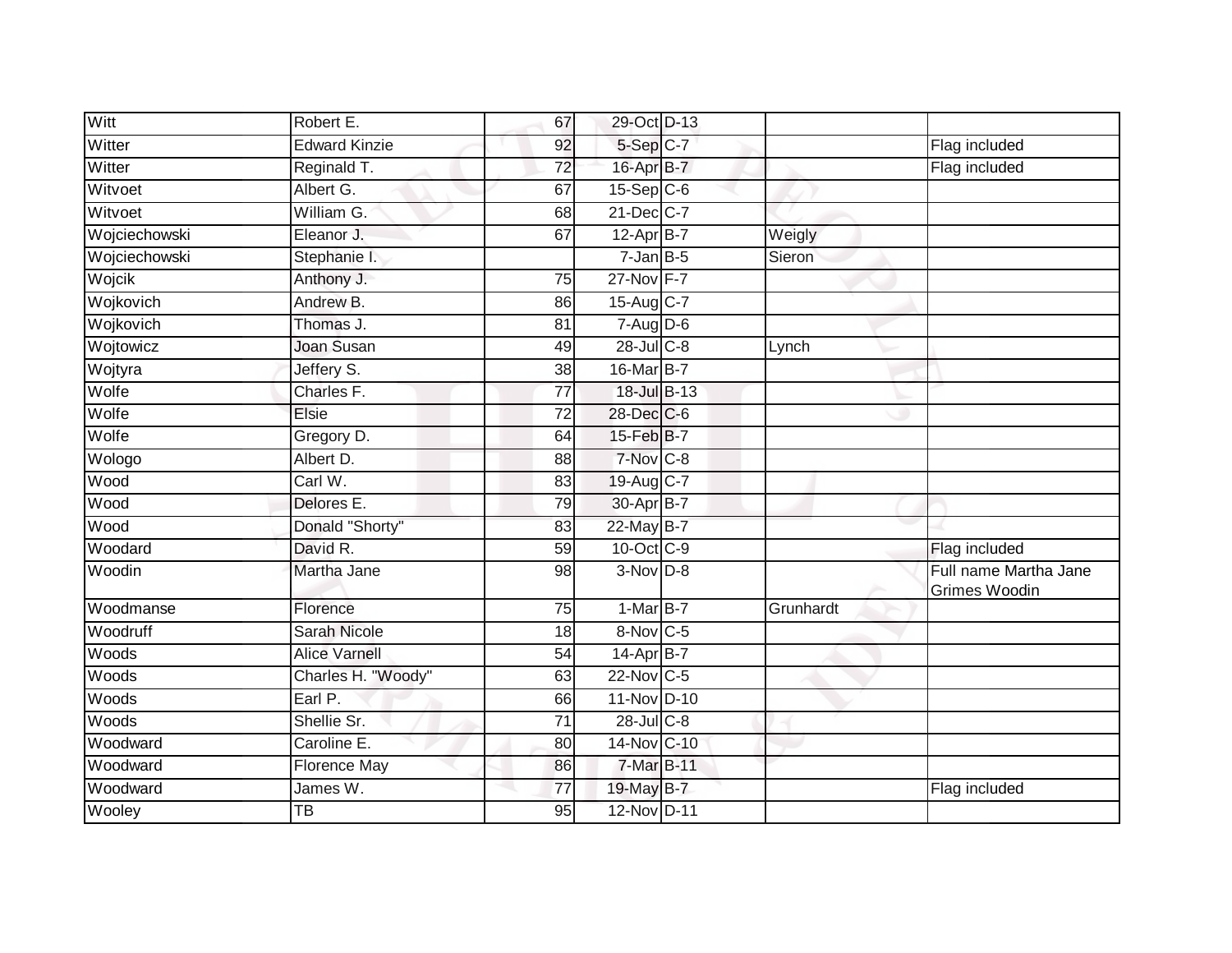| Woolsey      | Julie A.            | 50              | $11$ -Jan B-5         |               | Smith      |                                       |
|--------------|---------------------|-----------------|-----------------------|---------------|------------|---------------------------------------|
| Woolsey      | Leona               | 67              | 16-Jan B-5            |               | Russell    |                                       |
| Working      | Aurelia Z.          | 55              | 25-Aug C-6            |               |            | Full name Aurelia Z.<br>Manns Working |
| Woronecki    | Orvena A.           | 76              | 8-Oct C-8             |               | Thomas     |                                       |
| Worst        | Vera M.             | 83              | $5$ -Jun $B$ -7       |               |            |                                       |
| Worth        | Marion W. "Minnie"  | 85              | 21-Mar B-12           |               |            |                                       |
| Worthington  | Lorene              | 72              | 21-Mar B-12           |               | Stooksburg |                                       |
| Wozniak      | Damian R.           | 82              | 28-Dec C-6            |               |            |                                       |
| Wozniak      | Richard W.          | 35              | $6$ -Jun $B-13$       |               |            |                                       |
| Wray         | <b>Violet Hayes</b> | 83              | 17-Oct C-11           |               |            |                                       |
| Wreglesworth | John A. Jr.         | 70              | 13-May B-7            |               |            | Flag included                         |
| Wrice        | Gerald Lamar        | 20              | 19-Sep C-9            |               |            |                                       |
| Wright       | Jonas               | $\overline{77}$ | 26-Apr B-6            |               |            |                                       |
| Wright       | Julia "Ma"          | 70              | 15-Jul B-7            |               |            |                                       |
| Wright       | Richard H.          | 73              | 20-Jan B-5            |               |            |                                       |
| Wright       | William L.          | 69              |                       | $4$ -Jul B-13 |            |                                       |
| Wronka       | John A.             |                 | 29-Nov C-5            |               |            | Flag included                         |
| Wronski      | Jerome J.           | 51              | 17-Jun B-7            |               |            |                                       |
| Wuenn        | Floyd L.            | 77              | $5$ -May B-7          |               |            |                                       |
| Wulff        | <b>Martin</b>       | 83              | $21$ -Jun B-7         |               |            |                                       |
| Wyant        | Leonard C. "Bud"    | 75              | $24-Sep$ C-9          |               |            |                                       |
| Wyatt        | Peggy K.            | $\overline{72}$ | 18-Feb B-7            |               |            |                                       |
| Wyse         | Frank A.            | 84              | $13$ -Jan B-5         |               |            |                                       |
| Wysock       | Alice               | 94              | $8-Apr\overline{B-7}$ |               |            |                                       |
| Wysocki      | John                | 87              | 18-Apr B-15           |               |            |                                       |
| Yacuk        | <b>Nick</b>         | 79              | 11-Mar B-7            |               |            |                                       |
| Yadron       | Joseph C.           | 79              | 31-Dec C-8            |               |            | Flag included                         |
| Yaffe        | Benay J.            | 59              | 20-Apr B-7            |               |            |                                       |
| Yager        | Ann C.              | 80              | 23-Nov E-7            |               | Koroluk    |                                       |
| Yager        | Frank               | 87              | 30-Aug C-5            |               |            |                                       |
| Yakish       | Kathryne            | 95              | $17-Feb$ B-7          |               |            |                                       |
|              |                     |                 |                       |               |            |                                       |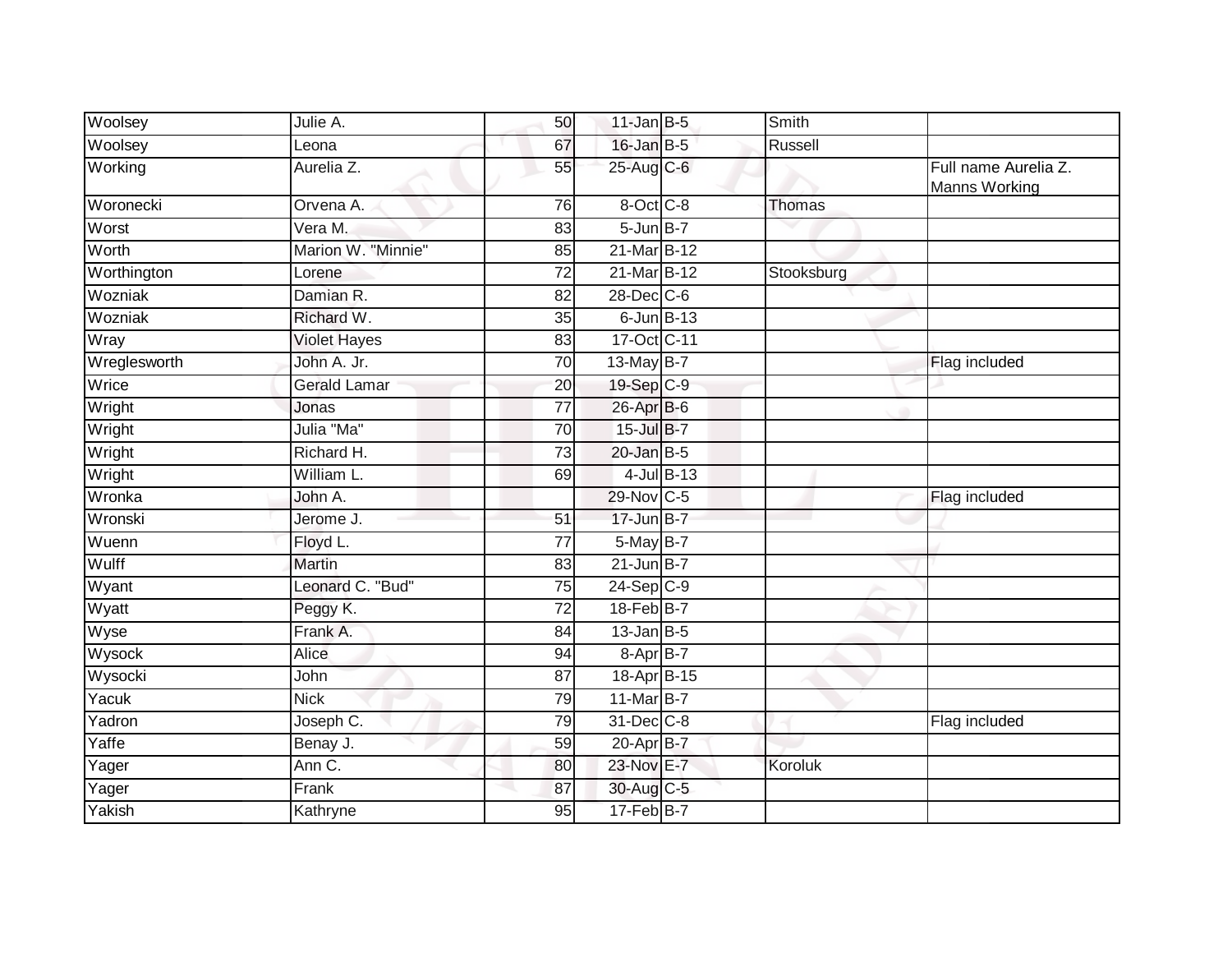| Yalowitz            | <b>Edith Brown</b> | 96              | $21$ -Aug D-7     |                 |          |                                              |
|---------------------|--------------------|-----------------|-------------------|-----------------|----------|----------------------------------------------|
| Yankey              | Bonita A.          | 71              | 29-Oct D-13       |                 | Roll     |                                              |
| Yarbrough           | Charles C.         | 46              | 26-Jul C-5        |                 |          |                                              |
| Yards               | Mary M.            | 89              | $3-Sep C-7$       |                 |          |                                              |
| Yaselsky            | Michael            | 83              | $7$ -Dec $ C-7 $  |                 |          |                                              |
| Yasko               | Elizabeth          | 92              | $13$ -Jul B-7     |                 |          |                                              |
| Yelich              | Joseph N.          | 87              | 21-Mar B-12       |                 |          |                                              |
| Yenco               | Elizabeth (Mary)   | 89              | 20-Oct D-8        |                 |          |                                              |
| Yercine             | David L.           | 32              | 7-Oct C-8         |                 |          |                                              |
| Yerga               | Ann                | 66              | $25-Apr$ B-13     |                 | Suchar   |                                              |
| Yetsko              | Wacelia            | 54              | $19$ -Jan B-5     |                 |          |                                              |
| Yiankes             | Kostas "Gus"       | 69              | $13$ -Dec $C$ -5  |                 |          |                                              |
| Yockey              | William H. "Doc"   | 76              | $5$ -Jul $B-7$    |                 |          | Flag included                                |
| Yocum               | Arline Wilson      | 88              | 12-May B-7        |                 |          |                                              |
| Yocum               | Edna G.            | $\overline{76}$ | 25-Sep D-8        |                 |          |                                              |
| Yocum               | William Stone M.D. | 81              | 8-Mar B-7         |                 |          | Flag included                                |
| Yonko               | Jessie R.          | 85              | 22-Nov C-5        |                 |          |                                              |
| Young               | Arthur F.          | 77              | $31$ -May B-7     |                 |          | Flag included                                |
| Young               | Dr. Robert L.      | 80              | 20-Oct D-7        |                 |          |                                              |
| Young               | Harlan K.          | 69              | $3$ -Jul B-7      |                 |          |                                              |
| Young               | Helen S.           | 81              | $12$ -Aug C-7     |                 |          |                                              |
| $\overline{Y}$ oung | James T.           | 67              | $29$ -Jul C-6     |                 |          |                                              |
| Young               | Otto S.            | 84              | 11-Nov D-10       |                 |          |                                              |
| Youngren            | Richard I.         | 68              |                   | $4$ -Jul $B-13$ |          | Flag included                                |
| Yurtanas            | Elizabeth C.       | 93              | 12-Nov D-11       |                 | Malayter |                                              |
| Zabarte             | Francisco A.       | 70              | $10$ -Feb $ B-7 $ |                 |          |                                              |
| Zabek               | Sister Bonizella   | 82              | $16$ -Feb $B$ -7  |                 |          | Full name Sister Bonizella<br>Zabek SSJ TOSF |
| Zaberdac            | Genevieve          | 80              | 25-Apr B-13       |                 |          |                                              |
| Zacharias           | Norma B.           | 74              | 18-Dec F-10       |                 |          |                                              |
| Zack                | Morma P.           | 59              | 26-Aug C-7        |                 |          |                                              |
|                     |                    |                 |                   |                 |          |                                              |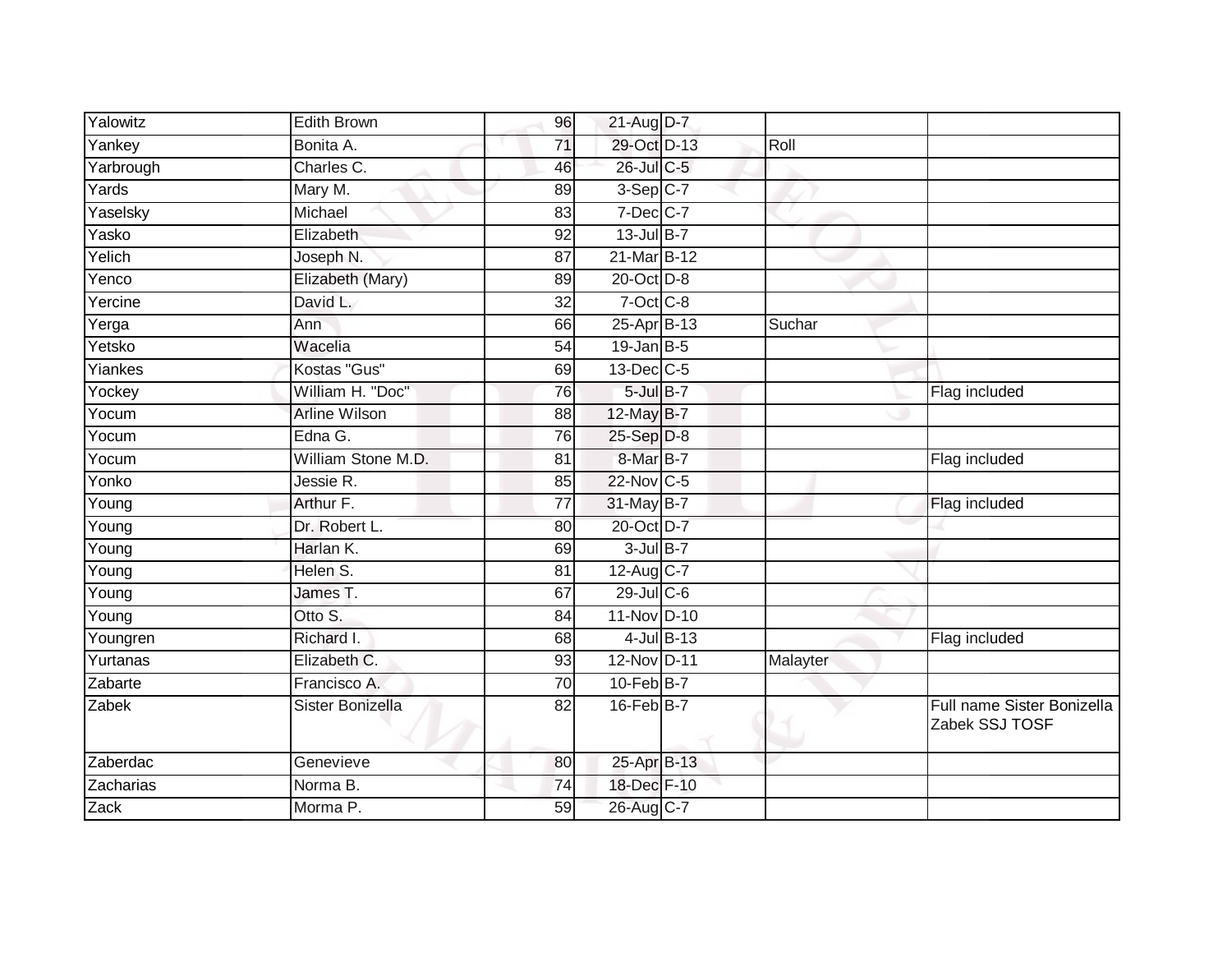| Zack                  | Norbert Victor          |                 |                  |               |               |
|-----------------------|-------------------------|-----------------|------------------|---------------|---------------|
|                       |                         | 69              | 15-Aug C-7       |               |               |
| Zaehring              | Robert W.               | 64              | $3$ -Jan $B$ -5  |               |               |
| Zagger                | Danute M. "Diane"       | 64              | 22-Apr B-7       |               |               |
| Zagorac               | Milan                   |                 | $14$ -Jan B-5    |               |               |
| Zaikis                | John                    | $\overline{84}$ | $29$ -Jan B-5    |               | Flag included |
| Zaja                  | Hattie B. (Super)       | 75              | 9-Feb B-7        |               |               |
| Zajac                 | Stephanie "Rita"        | 80              | $4$ -May B-7     | Lis           |               |
| Zajicek               | Peggy Jean              | 74              | $1-Sep$ C-7      |               |               |
| Zakrzewski            | Eugenia "Jean"          | 80              | 25-May B-7       | Bartniczak    |               |
| Zalatoris             | Alice M.                | $\overline{85}$ | 11-Aug C-7       |               |               |
| Zaleta                | R. Joyce                | 71              | 20-Aug C-7       |               |               |
| Zalewski              | Chester J.              | 81              | 22-Dec D-10      |               |               |
| Zalewski              | Irene R.                | 88              | $3-MarB-7$       |               |               |
| Zamojski              | <b>Stanley</b>          | 80              | 19-Aug C-7       |               |               |
| Zandstra              | Dorothy M.              | 76              | 10-Feb B-7       |               |               |
| Zannon                | Deacon Thomas           | 60              | 13-Oct D-8       |               |               |
| Zappa                 | Francis W. Sr.          | $\overline{84}$ | 17-Mar B-7       |               |               |
| Zaremba               | Benjamin J.             | 85              | $7$ -May B-7     |               |               |
| $\overline{z}$ arling | Pauline                 | 75              | $2$ -Jul $B-7$   | Schelfo       |               |
| Zaversnik             | Anton F.                | 86              | $20$ -Jul B-7    |               |               |
| Zawora                | Michael E.              | 73              | 5-Apr B-7        |               | Flag included |
| Zbos                  | Helen M.                | $\overline{75}$ | 19-Nov D-11      |               |               |
| Zdravkovich           | Lubov B.                | 73              | $4-Sep$ D-7      |               |               |
| Zega                  | Michelle                | $\overline{2}$  | $29$ -Jul $C$ -6 |               |               |
| Zehner                | John F.                 | $\overline{70}$ | $21-Sep$ C-7     |               |               |
| Zeiler                | Patricia M.             | 53              | $7$ -Dec $C$ -7  |               |               |
| Zeldenrust            | <b>Cornelius "Neal"</b> | 65              | $30 - Jan$ $B-5$ |               |               |
| Zelencik              | Anne E.                 | 56              | 30-Oct F-6       |               |               |
| Zeleznik              | Audrey E.               | 75              | 30-Sep C-7       | <b>Miklas</b> |               |
| Zeleznik              | Frank J.                | 80              | 13-Dec C-5       |               |               |
| Zembala               | Joan                    | 80              | 18-Apr B-15      | Przybyl       |               |
| Zgunda                | Geneva V.               | $\overline{82}$ | $25$ -Jan B-5    | Gretencord    |               |
|                       |                         |                 |                  |               |               |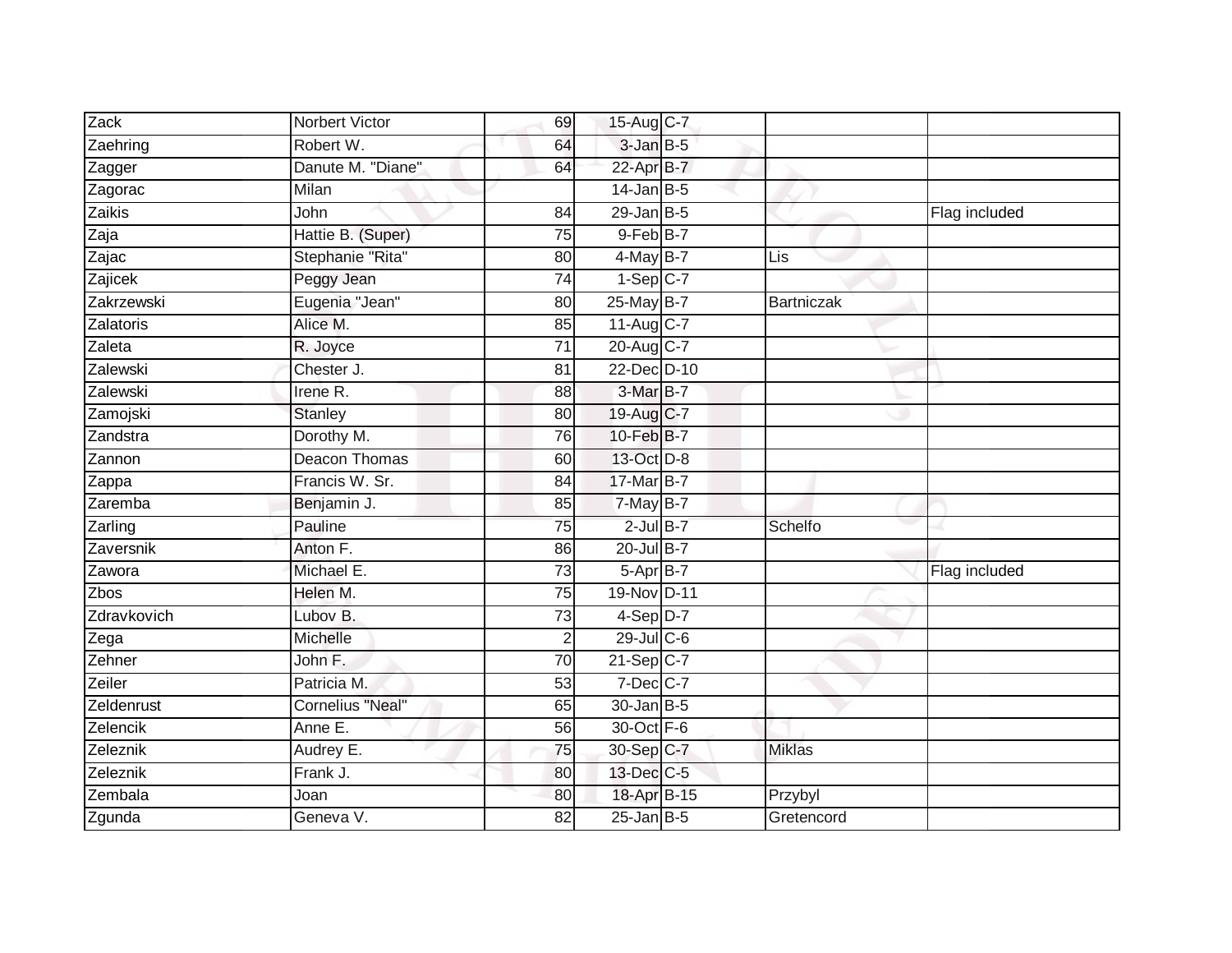| <b>Ziants</b> | Theodore F. Jr.                 | 65              | 18-Jul B-13     |               |                                                      |
|---------------|---------------------------------|-----------------|-----------------|---------------|------------------------------------------------------|
| Zibton        | Alfred "Spike" "Boppie"         | 79              | 14-Feb B-13     |               | Flag included                                        |
| Zick          | Mary Evyan                      | 81              | 22-Apr B-7      |               |                                                      |
| Zickuhr       | Genevieve M. "Gen"              | 83              | 18-Oct C-5      | <b>Mitsch</b> |                                                      |
| Zidich        | Sophie                          | 69              | 24-Aug C-7      | Kalocinski    | Full name Sophie Zidich<br>Corner                    |
| Zieba         | <b>John Richard</b>             | 81              | 29-Sep C-7      |               |                                                      |
| Zielinski     | Adeline                         |                 | 8-Oct C-8       | Sobanski      |                                                      |
| Zielinski     | Anne F.                         | 66              | $2$ -Nov $C-7$  | LeDonne       |                                                      |
| Zielinski     | Walter M.                       | 87              | 3-Apr B-7       |               |                                                      |
| Ziemianin     | Helen                           | 84              | 4-Feb B-7       | Pala          |                                                      |
| Zigante       | Angeline                        | 87              | 4-Feb B-7       | MIklavcic     |                                                      |
| Zigich        | Milan D.                        |                 | 22-Jul B-7      |               |                                                      |
| Zigterman     | John                            | 83              | 26-Nov E-3      |               | Flag included                                        |
| Zilz          | Martha S.                       | 83              | 31-Dec C-8      |               |                                                      |
| Zima          | Silviu                          | 61              | 25-Sep D-8      |               |                                                      |
| Zimmerman     | Arthur R.                       | 84              | 12-Oct C-7      |               | Flag included                                        |
| Zimmerman     | Cecelia                         |                 | 31-Mar B-7      | Trawinski     |                                                      |
| Zimmerman     | Eugenia J.                      | 84              | 18-Sep D-8      | Compton       |                                                      |
| Zink          | Eileen R. "Mikki"               | 75              | $5$ -Jun $B$ -7 |               |                                                      |
| Zinski        | <b>Ardath Louise</b>            | $\overline{77}$ | 18-Aug C-7      | Borman        |                                                      |
| Zivat         | Ignatius A. "Prize"             | 87              | 5-Feb B-7       |               | Full name Ignatius A.<br>"Prize" Zivatkovski (Zivat) |
| Zivatkovski   | Ignatius A. "Prize"             | 87              | 5-Feb B-7       |               | Full name Ignatius A.<br>"Prize" Zivatkovski (Zivat) |
| Zivich        | Dr. Edward Andrew Ph.D<br>"Doc" | 52              | $10-NovD-7$     |               | Picture included                                     |
| Zivkovich     | Mark "Max"                      | 76              | $1-Sep$ $C-6$   |               |                                                      |
| Zivlak        | Savo                            | 84              | 6-Apr B-7       |               |                                                      |
| Znavor        | <b>Mike</b>                     | 75              | 15-Feb B-7      |               |                                                      |
| Zogorean      | Helen                           | 87              | $12-Sep$ C-9    |               |                                                      |
| Zolper        | Mary                            | 78              | 13-Feb B-7      |               |                                                      |